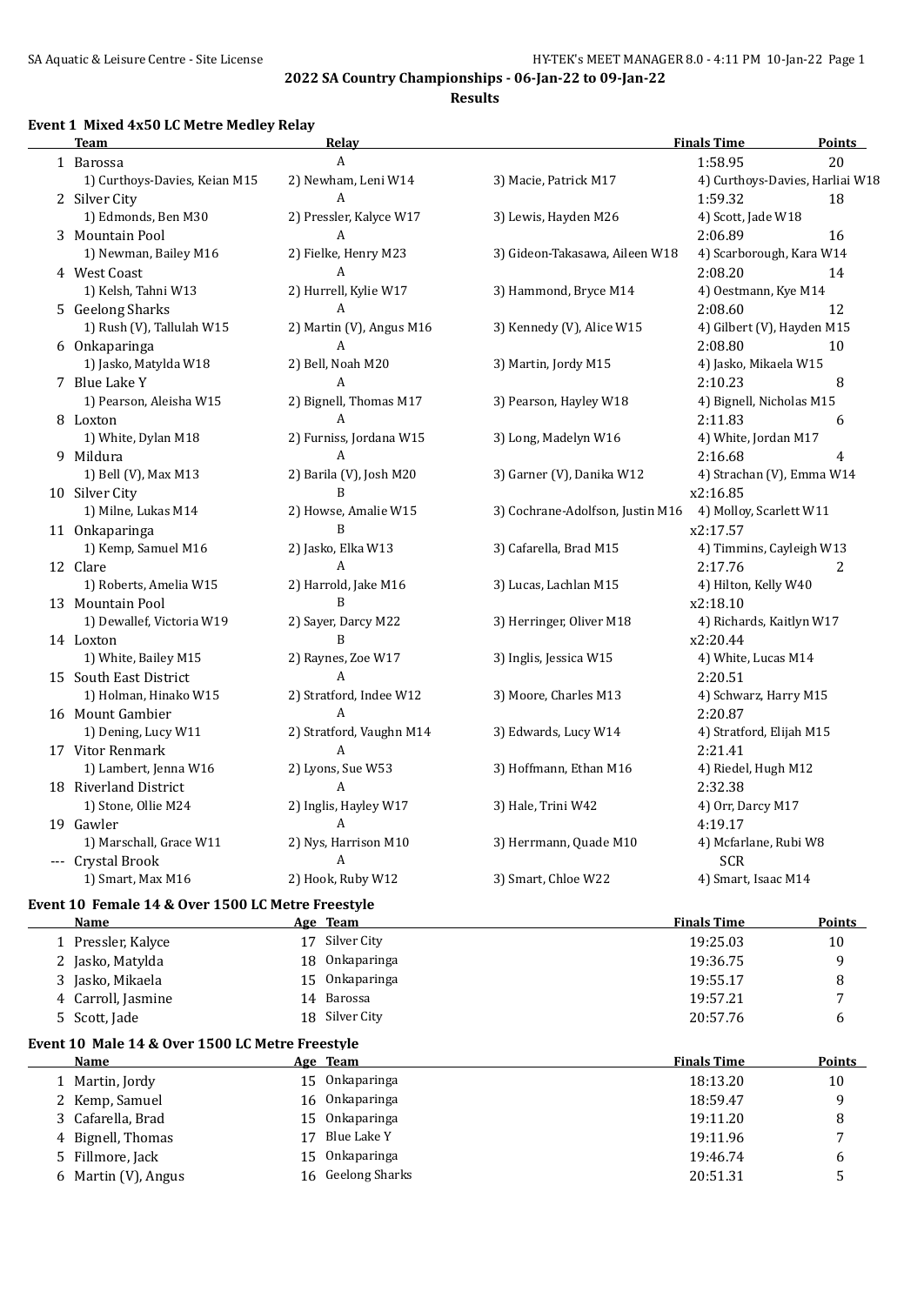|               | (Event 10 Male 14 & Over 1500 LC Metre Freestyle)<br><b>Name</b> | Age Team                    |                                 | <b>Finals Time</b>                   | <b>Points</b>  |
|---------------|------------------------------------------------------------------|-----------------------------|---------------------------------|--------------------------------------|----------------|
|               | 7 Butler, Royce                                                  | 16 Clare                    |                                 | 20:58.84                             | 4              |
|               | --- Clavel, Austin                                               | 15 Broken Hill Aquatic      |                                 | <b>SCR</b>                           |                |
|               | Event 19 Mixed 4x50 LC Metre Freestyle Relay                     |                             |                                 |                                      |                |
|               | Team                                                             | Relav                       |                                 | <b>Finals Time</b>                   | <b>Points</b>  |
|               | 1 Barossa                                                        | A                           |                                 | 1:46.47                              | 20             |
|               | 1) Macie, Patrick M17                                            | 2) Brown, Myles M18         | 3) Curthoys-Davies, Harliai W18 | 4) Newham, Leni W14                  |                |
|               | 2 Silver City                                                    | A                           |                                 | 1:50.27                              | 18             |
|               | 1) Edmonds, Ben M30                                              | 2) Lewis, Hayden M26        | 3) Pressler, Kalyce W17         | 4) Scott, Jade W18                   |                |
|               | 3 Loxton                                                         | A                           |                                 | 1:52.45                              | 16             |
|               | 1) White, Dylan M18                                              | 2) White, Jordan M17        | 3) Long, Madelyn W16            | 4) Furniss, Jordana W15              |                |
|               | 4 Mountain Pool                                                  | A                           |                                 | 1:52.79                              | 14             |
|               | 1) Newman, Bailey M16                                            | 2) Sayer, Darcy M22         | 3) Gideon-Takasawa, Aileen W18  | 4) Scarborough, Kara W14             |                |
|               | 5 Onkaparinga                                                    | A                           |                                 | 1:53.27                              | 12             |
|               | 1) Jasko, Mikaela W15                                            | 2) Jasko, Matylda W18       | 3) Bell, Noah M20               | 4) Martin, Jordy M15                 |                |
|               | 6 Geelong Sharks                                                 | А                           |                                 | 1:55.02                              | 10             |
|               | 1) Gilbert (V), Hayden M15                                       | 2) Canty (V), Isabella W15  | 3) Martin (V), Angus M16        | 4) Rush (V), Tallulah W15            |                |
|               | 7 West Coast                                                     | A                           |                                 | 1:56.98                              | 8              |
|               | 1) Kelsh, Tahni W13                                              | 2) Hurrell, Dana W19        | 3) Oestmann, Kye M14            | 4) Hammond, Bryce M14                |                |
|               | 8 South East District                                            | A                           |                                 | 1:57.67                              | 6              |
|               | 1) Stratford, Elijah M15                                         | 2) Holman, Hinako W15       | 3) Edwards, Lucy W14            | 4) Schwarz, Harry M15                |                |
|               | 9 Onkaparinga                                                    | B                           |                                 | x1:58.70                             |                |
|               | 1) Timmins, Cayleigh W13                                         | 2) Fillmore, Jack M15       | 3) Scullen-Howe, Elena W15      | 4) Kemp, Samuel M16                  |                |
|               | 10 Blue Lake Y                                                   | A                           |                                 | 1:58.75                              | 4              |
|               | 1) Bignell, Thomas M17                                           | 2) Pearson, Hayley W18      | 3) Bignell, Nicholas M15        | 4) Pearson, Aleisha W15              |                |
|               | 11 Mildura                                                       | A                           |                                 |                                      | $\overline{c}$ |
|               | 1) Bell (V), Max M13                                             | 2) Barila (V), Josh M20     | 3) Garner (V), Danika W12       | 2:00.13<br>4) Strachan (V), Emma W14 |                |
|               |                                                                  | B                           |                                 |                                      |                |
|               | 12 Mountain Pool                                                 |                             |                                 | x2:01.27                             |                |
|               | 1) Herringer, Oliver M18                                         | 2) Fielke, Henry M23        | 3) Marshall, Emily W19          | 4) Starr, Annabelle W14              |                |
|               | 13 Vitor Renmark                                                 | A                           |                                 | 2:01.71                              |                |
|               | 1) Hoffmann, Ethan M16                                           | 2) Riedel, Hugh M12<br>B    | 3) Lyons, Sue W53               | 4) Lambert, Jenna W16                |                |
|               | 14 Silver City                                                   |                             |                                 | x2:01.92                             |                |
|               | 1) Cochrane-Adolfson, Justin M16                                 | 2) Milne, Lukas M14         | 3) Howse, Amalie W15            | 4) Molloy, Scarlett W11              |                |
|               | 15 Loxton                                                        | B                           |                                 | x2:03.84                             |                |
|               | 1) White, Bailey M15                                             | 2) Raynes, Zoe W17          | 3) Inglis, Jessica W15          | 4) White, Lucas M14                  |                |
|               | 16 Clare                                                         | A                           |                                 | 2:06.86                              |                |
|               | 1) Hawker, Imogen W14                                            | 2) McVann Hawker, Anna W53  | 3) Harrold, Cody M13            | 4) Young, Will M14                   |                |
|               | 17 Riverland District                                            | A                           |                                 | 2:10.39                              |                |
|               | 1) Stone, Ollie M24                                              | 2) Inglis, Hayley W17       | 3) Hale, Trini W42              | 4) Orr, Darcy M17                    |                |
|               | 18 Mount Gambier                                                 | A                           |                                 | 2:11.42                              |                |
|               | 1) Moore, Charles M13                                            | 2) Stratford, Indee W12     | 3) Dening, Lucy W11             | 4) Stratford, Vaughn M14             |                |
|               | 19 Murray Bridge                                                 | A                           |                                 | 2:23.77                              |                |
|               | 1) Folley, Bronte W15                                            | 2) Neumann, Asher M13       | 3) White, Tyler M13             | 4) Smith, Keeley W13                 |                |
|               | 20 Gawler                                                        | A                           |                                 | 3:48.17                              |                |
|               | 1) Marschall, Grace W11                                          | 2) Mcfarlane, Rubi W8       | 3) Nys, Harrison M10            | 4) Herrmann, Quade M10               |                |
|               | --- Crystal Brook                                                | A                           |                                 | <b>SCR</b>                           |                |
|               | 1) Smart, Chloe W22                                              | 2) Smart, Isaac M14         | 3) Hook, Ruby W12               | 4) Smart, Max M16                    |                |
|               | Event 20 Female 10-11 100 LC Metre Breaststroke                  |                             |                                 |                                      |                |
|               | Name                                                             | Age Team                    | <b>Prelim Time</b>              | <b>Finals Time</b>                   | <b>Points</b>  |
| <b>Finals</b> |                                                                  |                             |                                 |                                      |                |
|               | 1 Molloy, Scarlett                                               | 11 Silver City              | 1:33.11                         | 1:29.71                              | 10             |
|               | 2 Ashmead, Annabel                                               | Barossa<br>11               | 1:35.97                         | 1:32.61                              | 9              |
| 3             | Griffiths, Ellie                                                 | Gawler<br>11                | 1:37.16                         | 1:35.31                              | 8              |
| 4             | Jackman (V), Capree                                              | <b>Geelong Sharks</b><br>11 | 1:41.83                         | 1:37.71                              | 7              |
| 5.            | Dening, Lucy                                                     | Mount Gambier<br>11         | 1:39.31                         | 1:37.96                              | 6              |
| 6             | Geister, Leni                                                    | Barossa<br>11               | 1:40.98                         | 1:38.01                              | 5              |
|               | 7 Hodges, Darcy                                                  | 10 Blue Lake Y              | 1:44.12                         | 1:41.09                              | 4              |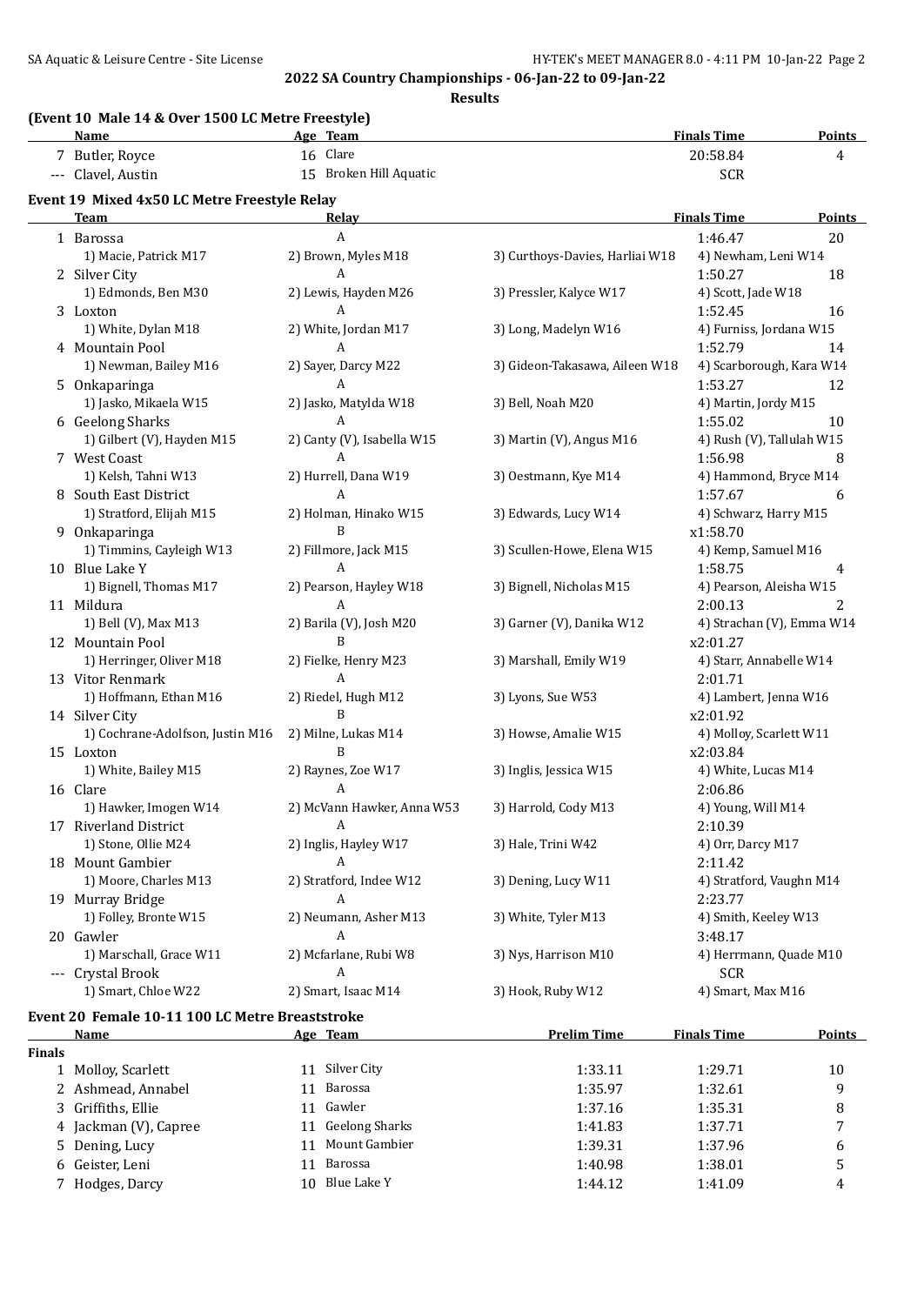#### **Results**

# **Finals ... (Event 20 Female 10-11 100 LC Metre Breaststroke)**

|               | <b>Name</b>                                     |    | Age Team              | <b>Prelim Time</b> | <b>Finals Time</b> |   | <b>Points</b> |
|---------------|-------------------------------------------------|----|-----------------------|--------------------|--------------------|---|---------------|
|               | 8 Evans (V), Emilia                             |    | 11 Geelong Sharks     | 1:41.19            | 1:41.24            |   | 3             |
|               | Event 20 Female 10-11 100 LC Metre Breaststroke |    |                       |                    |                    |   |               |
|               | Name                                            |    | Age Team              | <b>Seed Time</b>   | Prelim Time        |   |               |
|               | <b>Preliminaries</b>                            |    |                       |                    |                    |   |               |
|               | 1 Molloy, Scarlett                              | 11 | Silver City           |                    | 1:33.11            | q |               |
|               | 2 Ashmead, Annabel                              | 11 | Barossa               |                    | 1:35.97            | q |               |
|               | Griffiths, Ellie                                | 11 | Gawler                |                    | 1:37.16            | q |               |
|               | 4 Dening, Lucy                                  | 11 | Mount Gambier         |                    | 1:39.31            | q |               |
| 5             | Geister, Leni                                   | 11 | Barossa               |                    | 1:40.98            | q |               |
|               | Evans (V), Emilia                               | 11 | <b>Geelong Sharks</b> |                    | 1:41.19            | q |               |
|               | 7 Jackman (V), Capree                           | 11 | <b>Geelong Sharks</b> |                    | 1:41.83            | q |               |
|               | 8 Hodges, Darcy                                 |    | 10 Blue Lake Y        |                    | 1:44.12            | q |               |
|               | 9 Coorey, Veniece                               | 10 | Silver City           |                    | 1:49.42            |   |               |
|               | 10 Foster, Alyshia                              | 11 | <b>Great Southern</b> |                    | 1:51.39            |   |               |
|               |                                                 |    | 11 Mountain Pool      |                    |                    |   |               |
|               | 11 Scarborough, Erin                            |    |                       |                    | 1:52.92            |   |               |
|               | 12 Mugford, Miley                               |    | 11 Onkaparinga        |                    | 1:53.91            |   |               |
|               | 13 Muises-Khoury (V), Natalia                   | 11 | <b>Geelong Sharks</b> |                    | 1:54.37            |   |               |
|               | --- Davidson, Charlotte                         | 11 | <b>West Coast</b>     |                    | <b>SCR</b>         |   |               |
|               | Event 20 Female 12-13 100 LC Metre Breaststroke |    |                       |                    |                    |   |               |
|               | Name                                            |    | Age Team              | <b>Prelim Time</b> | <b>Finals Time</b> |   | <b>Points</b> |
| <b>Finals</b> |                                                 |    |                       |                    |                    |   |               |
|               | 1 Mickan, Asta                                  |    | 12 Barossa            | 1:22.55            | 1:20.30            |   | 10            |
|               | 2 Ashmead, Sophie                               | 13 | Barossa               | 1:27.22            | 1:24.23            |   | 9             |
| 3             | Curthoys-Davies, Miella                         | 13 | Barossa               | 1:26.63            | 1:25.24            |   | 8             |
|               | 4 Gilbert (V), Sophie                           | 13 | <b>Geelong Sharks</b> | 1:28.32            | 1:27.46            |   | 7             |
| 5.            | Roberts, Isabella                               | 13 | Murray Bridge         | 1:36.15            | 1:30.41            |   | 6             |
| 6             | Bevan, Sienna                                   | 12 | Silver City           | 1:34.69            | 1:31.68            |   | 5             |
| 7             | Jasko, Elka                                     | 13 | Onkaparinga           | 1:35.32            | 1:34.74            |   | 4             |
|               | 8 Cox, Emmy                                     |    | 12 Barossa            | 1:37.74            | 1:37.50            |   | 3             |
|               | Event 20 Female 12-13 100 LC Metre Breaststroke |    |                       |                    |                    |   |               |
|               | Name                                            |    | Age Team              | <b>Seed Time</b>   | <b>Prelim Time</b> |   |               |
|               | <b>Preliminaries</b>                            |    |                       |                    |                    |   |               |
|               | 1 Mickan, Asta                                  |    | 12 Barossa            |                    | 1:22.55            | q |               |
|               | 2 Curthoys-Davies, Miella                       | 13 | Barossa               |                    | 1:26.63            | q |               |
|               | 3 Ashmead, Sophie                               |    | 13 Barossa            |                    | 1:27.22            | q |               |
| 4             | Gilbert (V), Sophie                             |    | Geelong Sharks        |                    | 1:28.32            | q |               |
| 5             | Bevan, Sienna                                   | 12 | Silver City           |                    | 1:34.69            | q |               |
| 6             | Jasko, Elka                                     | 13 | Onkaparinga           |                    | 1:35.32            | q |               |
|               | 7 Roberts, Isabella                             | 13 | Murray Bridge         |                    | 1:36.15            | q |               |
| 8             | Cox, Emmy                                       | 12 | Barossa               |                    | 1:37.74            | q |               |
| 9             | McKenna, Zoe                                    | 12 | Onkaparinga           |                    | 1:37.74            |   |               |
| 10            | Pearson, Mikayla                                | 13 | Blue Lake Y           |                    | 1:38.78            |   |               |
|               | 11 Jackson, Lainie                              | 13 | Onkaparinga           |                    | 1:39.14            |   |               |
| 12            | Shannon, Charlotte                              | 13 | Barossa               |                    | 1:39.35            |   |               |
| 13            | Timms, Leisel                                   | 12 | <b>Barossa</b>        |                    | 1:39.94            |   |               |
|               |                                                 | 12 | Mount Gambier         |                    |                    |   |               |
| 14            | Stratford, Indee                                | 13 | West Coast            |                    | 1:40.17            |   |               |
| 15            | Thomas, Elke                                    |    |                       |                    | 1:40.49            |   |               |
| 16            | Schellen, Kaylee                                | 12 | Murray Bridge         |                    | 1:41.37            |   |               |
| 17            | Schubert, Emma                                  | 13 | Barossa               |                    | 1:41.66            |   |               |
| 18            | Siviour, Tori                                   | 13 | West Coast            |                    | 1:41.90            |   |               |
| 19            | Sargeant, Maeve                                 | 12 | Onkaparinga           |                    | 1:42.82            |   |               |
|               | 20 Lyons, Imogen                                |    | 13 Whyalla            |                    | 1:44.93            |   |               |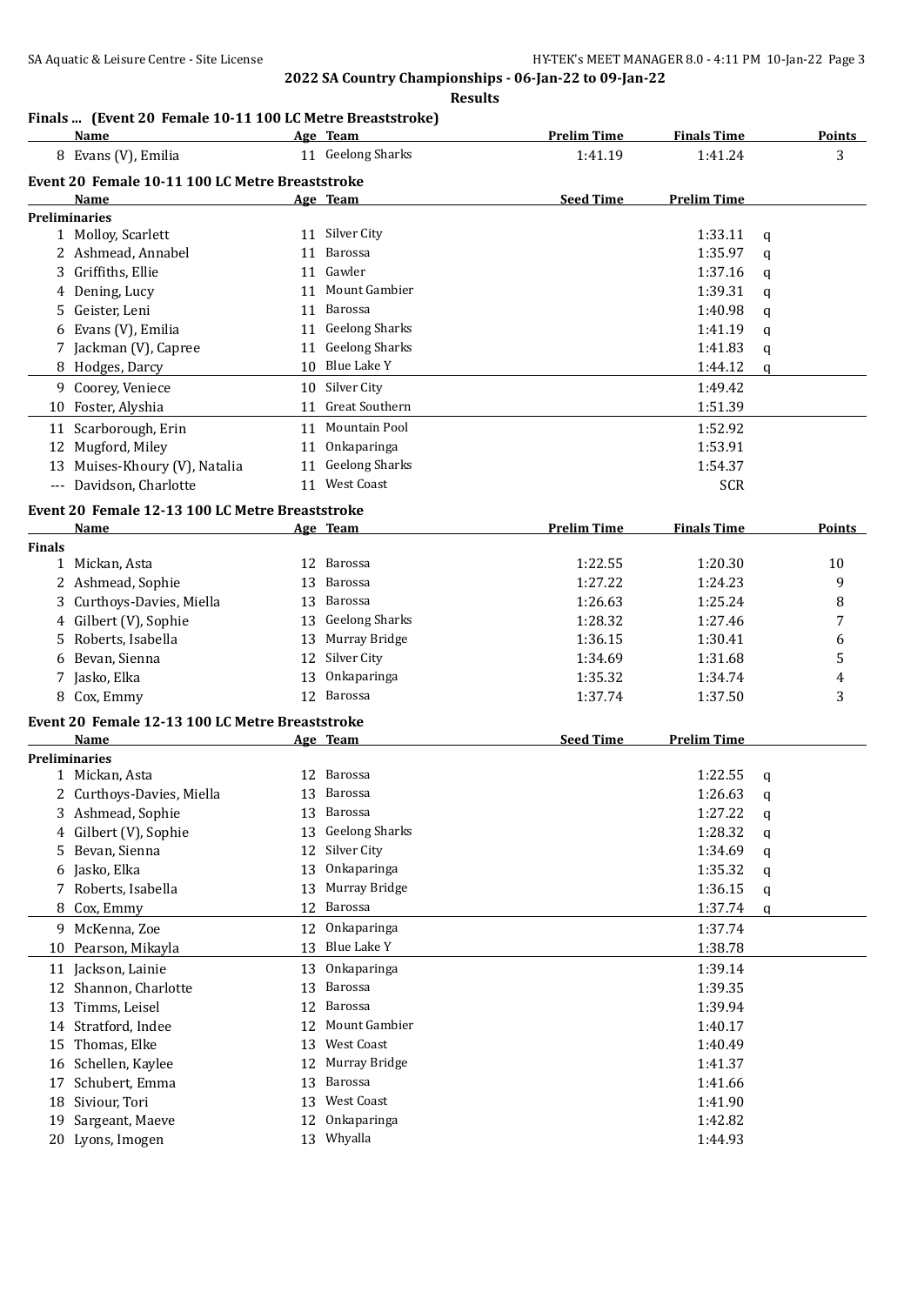#### **Results**

# **Preliminaries ... (Event 20 Female 12-13 100 LC Metre Breaststroke)**

|                      | <b>Name</b>                                     |    | Age Team              | <b>Seed Time</b>   | <b>Prelim Time</b>     |        |
|----------------------|-------------------------------------------------|----|-----------------------|--------------------|------------------------|--------|
|                      | 21 Siviour, Lucy                                |    | 13 West Coast         |                    | 1:45.64                |        |
|                      | 22 Cox, Kenzie                                  | 13 | Barossa               |                    | 1:45.74                |        |
| 23                   | Evans, Charlotte                                | 13 | Onkaparinga           |                    | 1:46.03                |        |
|                      | 24 Larwood, Adler                               | 13 | West Coast            |                    | 1:47.04                |        |
|                      | 25 Humphries, Evie                              | 13 | Onkaparinga           |                    | 1:48.82                |        |
| 26                   | Jones (V), Melody                               | 12 | <b>Geelong Sharks</b> |                    | 1:49.23                |        |
| 27                   | Marschall, Ruby                                 | 12 | Gawler                |                    | 1:50.03                |        |
|                      | 28 Macdonald, Julia                             | 13 | Onkaparinga           |                    | 1:50.10                |        |
| 29.                  | Tzanavaras, Yianna                              |    | 12 Vitor Renmark      |                    | 1:54.42                |        |
| 30                   | Schloithe, Lily                                 |    | 12 Vitor Renmark      |                    | 2:02.39                |        |
| $\qquad \qquad - -$  | Stockman, Sophie                                |    | 12 Clare              |                    | <b>NS</b>              |        |
|                      | --- Hook, Ruby                                  |    | 12 Crystal Brook      |                    | <b>SCR</b>             |        |
|                      |                                                 |    |                       |                    |                        |        |
|                      | Event 21 Female 14-15 100 LC Metre Breaststroke |    |                       |                    |                        |        |
|                      | Name                                            |    | Age Team              | <b>Prelim Time</b> | <b>Finals Time</b>     | Points |
| <b>Finals</b>        | 1 Newham, Leni                                  |    | 14 Barossa            | 1:24.68            | 1:21.52                | 10     |
|                      | 2 Ashmead, Charlotte                            |    | Barossa               |                    |                        |        |
|                      |                                                 | 15 |                       | 1:24.96            | 1:21.78                | 9      |
|                      | 3 Hawker, Imogen                                | 14 | Clare                 | 1:29.16            | 1:25.87                | 8      |
|                      | 4 Carroll, Jasmine                              |    | 14 Barossa            | 1:28.85            | 1:28.20                | 7      |
|                      | Strachan (V), Emma                              |    | 14 Mildura            | 1:31.72            | 1:31.23                | 6      |
| 6                    | Schubert, Nyah                                  | 15 | Barossa               | 1:32.42            | 1:31.53                | 5      |
| 7.                   | Logan, Sage                                     | 14 | Barossa               | 1:33.31            | 1:31.67                | 4      |
|                      | 8 Canty (V), Isabella                           |    | 15 Geelong Sharks     | 1:33.97            | 1:33.40                | 3      |
|                      | Event 21 Female 14-15 100 LC Metre Breaststroke |    |                       |                    |                        |        |
|                      | Name                                            |    | Age Team              | <b>Seed Time</b>   | <b>Prelim Time</b>     |        |
| <b>Preliminaries</b> |                                                 |    |                       |                    |                        |        |
|                      | 1 Newham, Leni                                  |    | 14 Barossa            |                    | 1:24.68<br>$\mathbf q$ |        |
|                      | 2 Ashmead, Charlotte                            | 15 | Barossa               |                    | 1:24.96<br>q           |        |
|                      | 3 Carroll, Jasmine                              | 14 | Barossa               |                    | 1:28.85<br>q           |        |
|                      | 4 Hawker, Imogen                                | 14 | Clare                 |                    | 1:29.16<br>q           |        |
| 5.                   | Strachan (V), Emma                              |    | 14 Mildura            |                    | 1:31.72<br>q           |        |
|                      | 6 Schubert, Nyah                                | 15 | Barossa               |                    | 1:32.42<br>q           |        |
|                      | 7 Logan, Sage                                   |    | 14 Barossa            |                    | 1:33.31<br>q           |        |
|                      | 8 Canty (V), Isabella                           |    | 15 Geelong Sharks     |                    | 1:33.97<br>q           |        |
|                      | 9 Wood, Rebecca                                 |    | 14 West Coast         |                    | 1:35.18                |        |
| 10                   | Scarborough, Kara                               | 14 | Mountain Pool         |                    | 1:35.33                |        |
|                      | 11 Schulz, Olivia                               |    | 14 Mountain Pool      |                    | 1:35.69                |        |
| 12                   | Ratzmer, Haylee                                 | 14 | Mountain Pool         |                    | 1:35.81                |        |
| 13                   | Jasko, Mikaela                                  | 15 | Onkaparinga           |                    | 1:36.66                |        |
| 14                   | Starr, Annabelle                                | 14 | Mountain Pool         |                    | 1:36.92                |        |
| 15                   | Holman, Hinako                                  | 15 | Dolphins              |                    | 1:36.96                |        |
|                      | 16 Furniss, Jordana                             | 15 | Loxton                |                    | 1:37.13                |        |
| 17                   | Neyland (V), Rhianna                            | 14 | Mildura               |                    | 1:37.18                |        |
| 18                   | Flowers, Keira                                  | 15 | Blue Lake Y           |                    | 1:37.35                |        |
| 19                   | Edwards, Lucy                                   | 14 | Mount Gambier         |                    | 1:37.81                |        |
|                      |                                                 |    | Murray Bridge         |                    |                        |        |
| 20                   | Folley, Bronte                                  | 15 | Onkaparinga           |                    | 1:38.25<br>1:38.51     |        |
| 21                   | Sargeant, Rachel                                | 14 |                       |                    |                        |        |
| 22                   | Hammond, Chloe                                  | 15 | Whyalla               |                    | 1:39.68                |        |
| 23                   | Griffiths, Ashleigh                             | 14 | Gawler                |                    | 1:40.00                |        |
| 24                   | Giles, Teah                                     | 14 | West Coast            |                    | 1:40.43                |        |
| 25                   | Scullen-Howe, Elena                             | 15 | Onkaparinga           |                    | 1:42.46                |        |
| 26                   | Newman, Ella                                    | 14 | Mountain Pool         |                    | 1:44.53                |        |
| 27                   | Evans (V), Juliet                               |    | 14 Geelong Sharks     |                    | 1:45.30                |        |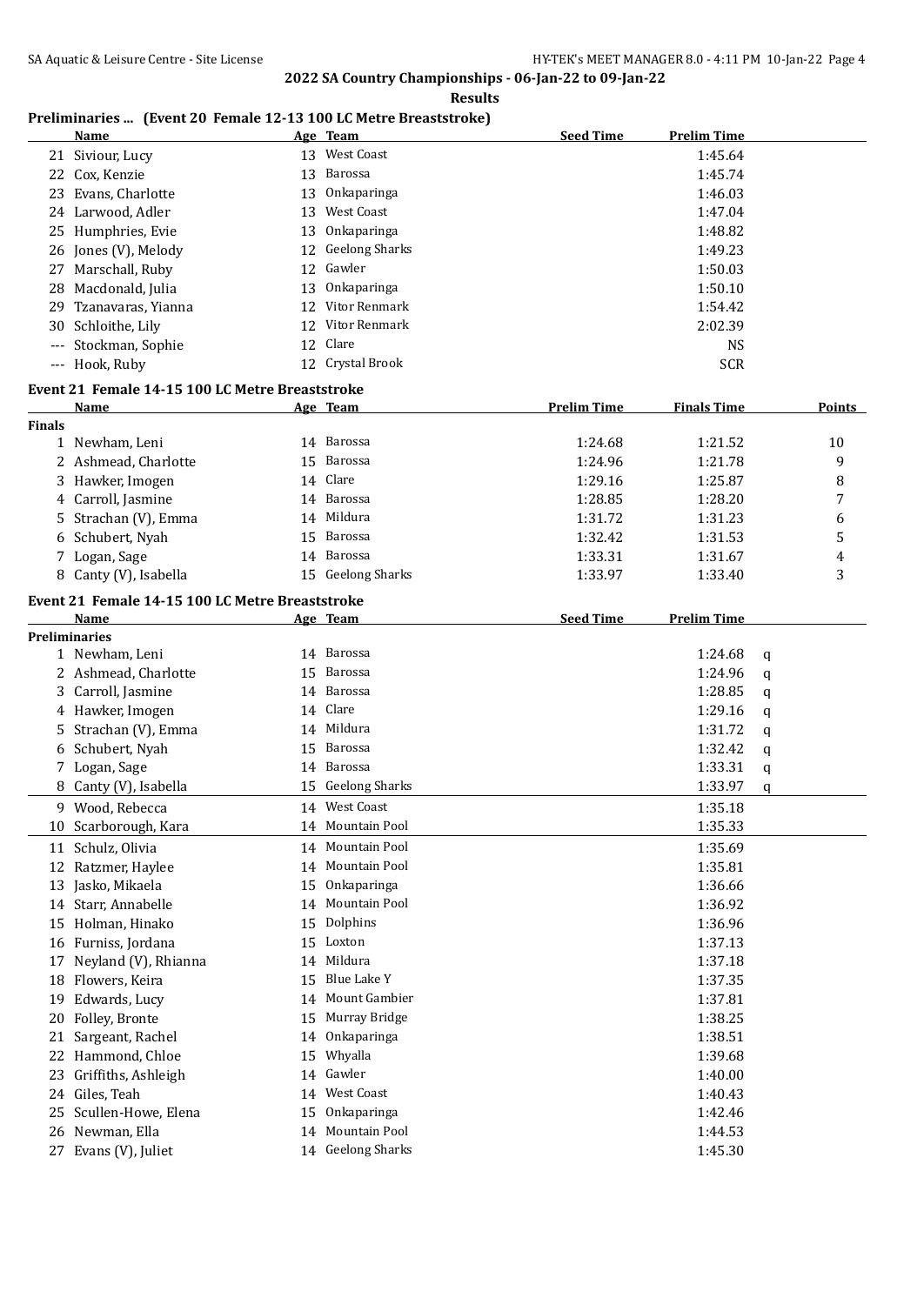#### **Results**

# **Preliminaries ... (Event 21 Female 14-15 100 LC Metre Breaststroke)**

|               | <b>Name</b>                                         |    | Age Team              | <b>Seed Time</b>   | <b>Prelim Time</b> |   |               |
|---------------|-----------------------------------------------------|----|-----------------------|--------------------|--------------------|---|---------------|
|               | 28 Willett, Isabel                                  |    | 15 Onkaparinga        |                    | 1:45.77            |   |               |
|               | 29 French, Evie                                     | 14 | Great Southern        |                    | 1:46.20            |   |               |
|               | 30 Wheeler, Lani                                    | 14 | Onkaparinga           |                    | 1:47.67            |   |               |
| 31            | Teare, Holly                                        | 14 | Vitor Renmark         |                    | 1:48.77            |   |               |
| 32            | Thompson, Sophie                                    | 15 | Vitor Renmark         |                    | 1:53.79            |   |               |
|               | Tippet, Summer                                      | 15 | Vitor Renmark         |                    | <b>SCR</b>         |   |               |
|               | Schurmann (V), Ella                                 | 14 | <b>Geelong Sharks</b> |                    | <b>SCR</b>         |   |               |
| ---           | O'Brien (V), Kate                                   | 15 | <b>Geelong Sharks</b> |                    | <b>SCR</b>         |   |               |
|               | --- Modoo (V), Lola                                 |    | 14 Mildura            |                    | <b>SCR</b>         |   |               |
|               |                                                     |    |                       |                    |                    |   |               |
|               | Event 21 Female 16-17 100 LC Metre Breaststroke     |    |                       |                    |                    |   |               |
|               | Name                                                |    | Age Team              | <b>Prelim Time</b> | <b>Finals Time</b> |   | Points        |
| <b>Finals</b> |                                                     |    | 17 Silver City        |                    |                    |   |               |
|               | 1 Pressler, Kalyce                                  |    | <b>West Coast</b>     | 1:14.75            | 1:14.26            |   | 10            |
|               | 2 Hurrell, Kylie                                    | 17 |                       | 1:24.47            | 1:23.06            |   | 9             |
| 3             | Brain, Sophia                                       | 16 | Silver City           | 1:31.25            | 1:31.04            |   | 8             |
| 4             | Long, Madelyn                                       |    | 16 Loxton             | 1:33.67            | 1:32.64            |   | 7             |
| 5             | Raynes, Zoe                                         |    | 17 Loxton             | 1:40.09            | 1:37.09            |   | 6             |
| 6             | Lehmann, Rebecca                                    | 16 | Clare                 | 1:37.71            | 1:37.11            |   | $\mathsf S$   |
| 7             | Morgan, Simone                                      | 16 | <b>West Coast</b>     | 1:42.70            | 1:39.10            |   | 4             |
|               | Gideon-Takasawa, Alisa                              | 16 | Mountain Pool         | 1:41.11            | 1:39.35            |   | 3             |
|               | Event 21 Female 16-17 100 LC Metre Breaststroke     |    |                       |                    |                    |   |               |
|               | <b>Name</b>                                         |    | Age Team              | <b>Seed Time</b>   | <b>Prelim Time</b> |   |               |
|               | <b>Preliminaries</b>                                |    |                       |                    |                    |   |               |
|               | 1 Pressler, Kalyce                                  |    | 17 Silver City        |                    | 1:14.75            | q |               |
|               | 2 Hurrell, Kylie                                    | 17 | <b>West Coast</b>     |                    | 1:24.47            | q |               |
|               | 3 Brain, Sophia                                     | 16 | Silver City           |                    | 1:31.25            | q |               |
|               | 4 Long, Madelyn                                     | 16 | Loxton                |                    | 1:33.67            | q |               |
|               | 5 Lehmann, Rebecca                                  | 16 | Clare                 |                    | 1:37.71            | q |               |
|               | 6 Raynes, Zoe                                       | 17 | Loxton                |                    | 1:40.09            | q |               |
|               | 7 Gideon-Takasawa, Alisa                            | 16 | Mountain Pool         |                    | 1:41.11            |   |               |
|               | Morgan, Simone                                      | 16 | West Coast            |                    | 1:42.70            | q |               |
| 8             |                                                     |    |                       |                    |                    | q |               |
|               | --- Wood, Meg<br>Non-simultaneous touch             |    | 16 Barossa            |                    | DQ                 |   |               |
|               | Thompson, Grace                                     |    | 16 Vitor Renmark      |                    | <b>NS</b>          |   |               |
| $---$         | Robinson (V), Evelyn                                |    | 16 Geelong Sharks     |                    | <b>NS</b>          |   |               |
|               | Event 21 Female 18 & Over 100 LC Metre Breaststroke |    |                       |                    |                    |   |               |
|               | Name                                                |    | Age Team              | <b>Prelim Time</b> | <b>Finals Time</b> |   | <b>Points</b> |
| <b>Finals</b> |                                                     |    |                       |                    |                    |   |               |
|               | 1 Morgan, Shania                                    |    | 22 Jamestown          | 1:18.54            | 1:16.38            |   | 10            |
|               | 2 Hurrell, Dana                                     | 19 | <b>West Coast</b>     | 1:26.51            | 1:24.02            |   | 9             |
| 3             | Lyons, Sue                                          | 53 | <b>Vitor Renmark</b>  | 1:29.71            | 1:27.71            |   | 8             |
|               | 4 Pearson, Hayley                                   | 18 | <b>Blue Lake Y</b>    | 1:31.07            | 1:27.94            |   | 7             |
| 5             | Gideon-Takasawa, Aileen                             | 18 | Mountain Pool         | 1:32.41            | 1:31.34            |   | 6             |
| 6             | Jasko, Matylda                                      | 18 | Onkaparinga           | 1:33.03            | 1:32.49            |   | 5             |
|               | 7 Dewallef, Victoria                                | 19 | <b>Mountain Pool</b>  | 1:36.56            | 1:35.96            |   | 4             |
|               | 8 Marshall, Emily                                   | 19 | <b>Mountain Pool</b>  | 1:36.43            | 1:36.10            |   | 3             |
|               |                                                     |    |                       |                    |                    |   |               |
|               | Event 21 Female 18 & Over 100 LC Metre Breaststroke |    |                       |                    |                    |   |               |
|               | <b>Name</b>                                         |    | Age Team              | <b>Seed Time</b>   | <b>Prelim Time</b> |   |               |
|               | <b>Preliminaries</b>                                |    |                       |                    |                    |   |               |
|               | 1 Morgan, Shania                                    |    | 22 Jamestown          |                    | 1:18.54            | q |               |
|               | 2 Hurrell, Dana                                     | 19 | West Coast            |                    | 1:26.51            | q |               |
|               | 3 Lyons, Sue                                        |    | 53 Vitor Renmark      |                    | 1:29.71            | q |               |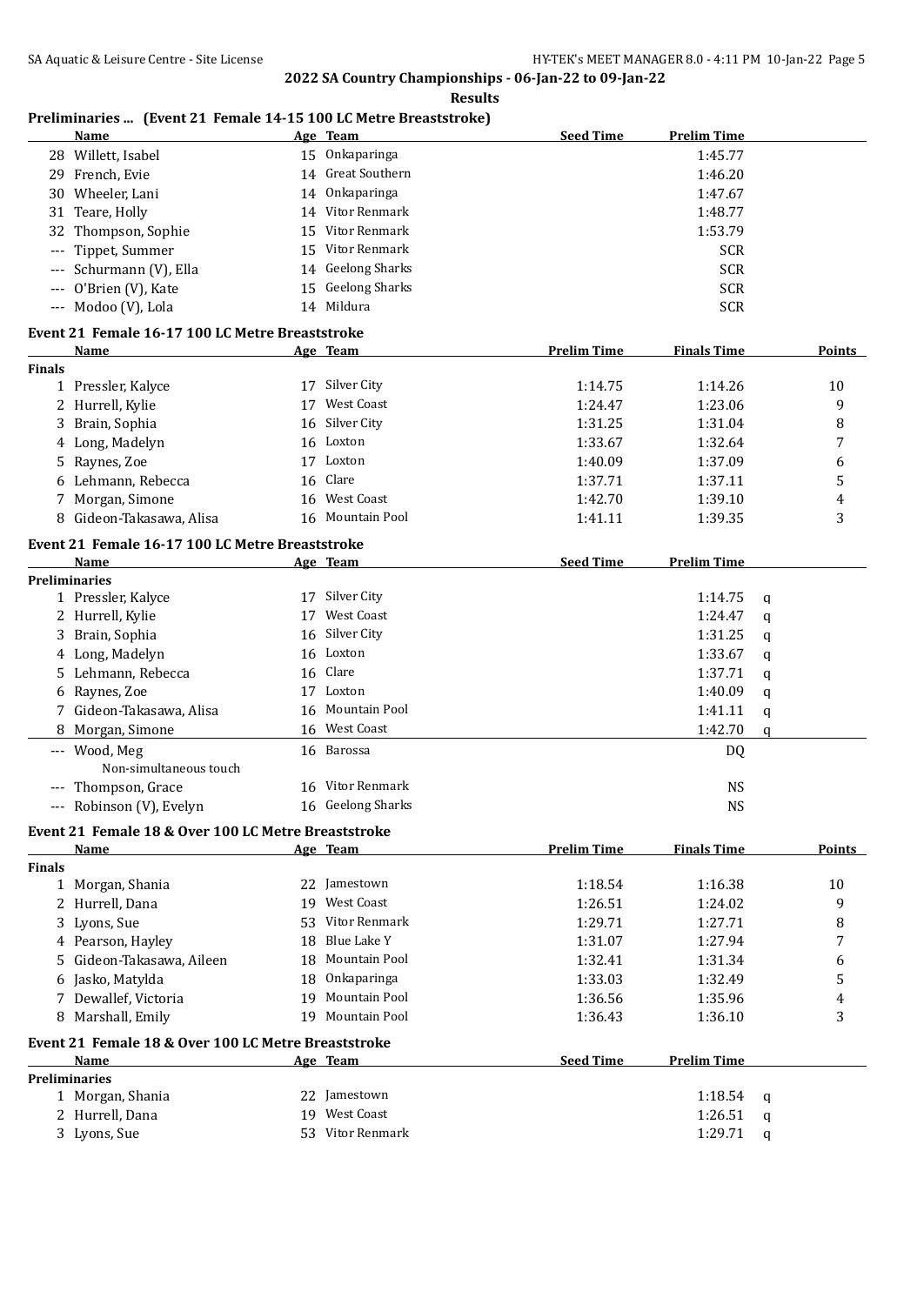**Preliminaries ... (Event 21 Female 18 & Over 100 LC Metre Breaststroke)**

**2022 SA Country Championships - 06-Jan-22 to 09-Jan-22 Results**

|                | <u>Name</u>                                   |    | Prendinaries  [Event 21 Female 18 & Over 100 LC Metre Breaststroke]<br>Age Team | <b>Seed Time</b>   | <b>Prelim Time</b> |             |               |
|----------------|-----------------------------------------------|----|---------------------------------------------------------------------------------|--------------------|--------------------|-------------|---------------|
|                | 4 Pearson, Hayley                             |    | 18 Blue Lake Y                                                                  |                    | 1:31.07            | $\mathbf q$ |               |
| 5              | Gideon-Takasawa, Aileen                       |    | 18 Mountain Pool                                                                |                    | 1:32.41            | q           |               |
| 6              | Jasko, Matylda                                | 18 | Onkaparinga                                                                     |                    | 1:33.03            | q           |               |
|                | 7 Marshall, Emily                             | 19 | Mountain Pool                                                                   |                    | 1:36.43            | q           |               |
|                | 8 Dewallef, Victoria                          | 19 | Mountain Pool                                                                   |                    | 1:36.56            | q           |               |
|                | 9 Kassebaum, Emily                            |    | 20 Berri                                                                        |                    | 1:40.17            |             |               |
|                | 10 Hale, Trini                                |    | 42 Loxton                                                                       |                    | 1:42.02            |             |               |
|                | Event 22 Male 10-11 100 LC Metre Breaststroke |    |                                                                                 |                    |                    |             |               |
|                | Name                                          |    | Age Team                                                                        | <b>Prelim Time</b> | <b>Finals Time</b> |             | Points        |
| <b>Finals</b>  |                                               |    |                                                                                 |                    |                    |             |               |
|                | 1 Schubert, Max                               |    | 11 Barossa                                                                      | 1:33.53            | 1:26.11            |             | 10            |
|                | 2 Fillmore, Harry                             |    | 11 Onkaparinga                                                                  | 1:45.33            | 1:41.24            |             | 9             |
|                | *3 Gilbert (V), Matthew                       |    | 11 Geelong Sharks                                                               | 1:52.15            | 1:48.16            |             | 8             |
|                | *3 Newman, Cooper                             | 10 | Mountain Pool                                                                   | 1:57.15            | 1:48.93            |             | 7             |
| 5              | Nemeth-Ford, Tyrell                           | 10 | <b>West Coast</b>                                                               | 1:57.30            | 1:52.61            |             | 6             |
|                | 6 Herrmann, Quade                             |    | 10 Gawler                                                                       | 1:58.96            | 1:54.40            |             | 5             |
|                | Event 22 Male 10-11 100 LC Metre Breaststroke |    |                                                                                 |                    |                    |             |               |
|                | Name                                          |    | Age Team                                                                        | <b>Seed Time</b>   | <b>Prelim Time</b> |             |               |
|                | <b>Preliminaries</b>                          |    |                                                                                 |                    |                    |             |               |
|                | 1 Schubert, Max                               |    | 11 Barossa                                                                      |                    | 1:33.53            | $\mathbf q$ |               |
|                | 2 Fillmore, Harry                             |    | 11 Onkaparinga                                                                  |                    | 1:45.33            | $\mathbf q$ |               |
|                | 3 Gilbert (V), Matthew                        | 11 | <b>Geelong Sharks</b>                                                           |                    | 1:52.15            | q           |               |
|                | 4 Newman, Cooper                              | 10 | <b>Mountain Pool</b>                                                            |                    | 1:57.15            | q           |               |
| 5              | Nemeth-Ford, Tyrell                           | 10 | <b>West Coast</b>                                                               |                    | 1:57.30            | $\mathbf q$ |               |
|                | Herrmann, Quade                               | 10 | Gawler                                                                          |                    | 1:58.96            |             |               |
| 6              |                                               |    |                                                                                 |                    |                    | $\mathbf q$ |               |
|                | --- Millard, Jack<br>Non-simultaneous touch   |    | 11 Broken Hill Aquatic                                                          |                    | DQ                 |             |               |
|                | --- Harris, Toby                              |    | 11 West Coast                                                                   |                    | <b>SCR</b>         |             |               |
|                | Event 22 Male 12-13 100 LC Metre Breaststroke |    |                                                                                 |                    |                    |             |               |
|                | Name                                          |    | Age Team                                                                        | <b>Prelim Time</b> | <b>Finals Time</b> |             | <b>Points</b> |
| <b>Finals</b>  |                                               |    |                                                                                 |                    |                    |             |               |
|                | 1 Sloane, Angus                               |    | 13 Barossa                                                                      | 1:24.77            | 1:20.86            |             | 10            |
|                | *2 Bell (V), Max                              | 13 | Mildura                                                                         | 1:26.27            | 1:22.14            |             | 9             |
|                | *2 Riedel, Hugh                               | 12 | Vitor Renmark                                                                   | 1:26.53            | 1:24.56            |             | 8             |
| 3              | Lucas, Tommy                                  |    | 13 Clare                                                                        | 1:27.97            | 1:25.00            |             | 7             |
| 5              | Sims, Oliver                                  |    | 13 Berri                                                                        | 1:35.68            | 1:31.31            |             | 6             |
|                | Coulter, Kegan                                | 12 | Barossa                                                                         | 1:33.24            | 1:31.81            |             | 5             |
| $\overline{7}$ | Barratt, Max                                  | 13 | Silver City                                                                     | 1:34.54            | 1:32.09            |             | 4             |
| 8              | Nys, Lachie                                   |    | 12 Gawler                                                                       | 1:38.80            | 1:35.24            |             | 3             |
|                | Event 22 Male 12-13 100 LC Metre Breaststroke |    |                                                                                 |                    |                    |             |               |
|                | Name                                          |    | Age Team                                                                        | <b>Seed Time</b>   | <b>Prelim Time</b> |             |               |
|                | <b>Preliminaries</b>                          |    |                                                                                 |                    |                    |             |               |
|                | 1 Sloane, Angus                               |    | 13 Barossa                                                                      |                    | 1:24.77            | q           |               |
| 2              | Bell (V), Max                                 | 13 | Mildura                                                                         |                    | 1:26.27            | q           |               |
| 3              | Riedel, Hugh                                  | 12 | Vitor Renmark                                                                   |                    | 1:26.53            | q           |               |
| 4              | Lucas, Tommy                                  | 13 | Clare                                                                           |                    | 1:27.97            | q           |               |
| 5              | Coulter, Kegan                                | 12 | Barossa                                                                         |                    | 1:33.24            | q           |               |
| 6              | Barratt, Max                                  | 13 | Silver City                                                                     |                    | 1:34.54            | q           |               |
|                | Sims, Oliver                                  | 13 | Berri                                                                           |                    | 1:35.68            |             |               |
| 8              | Nys, Lachie                                   |    | 12 Gawler                                                                       |                    | 1:38.80            | q           |               |
|                |                                               |    |                                                                                 |                    |                    | q           |               |
| 9<br>10        | Rush (V), Raphael<br>Oestmann, Cohbin         | 13 | <b>Geelong Sharks</b><br>13 West Coast                                          |                    | 1:39.10<br>1:39.27 |             |               |
|                |                                               |    |                                                                                 |                    |                    |             |               |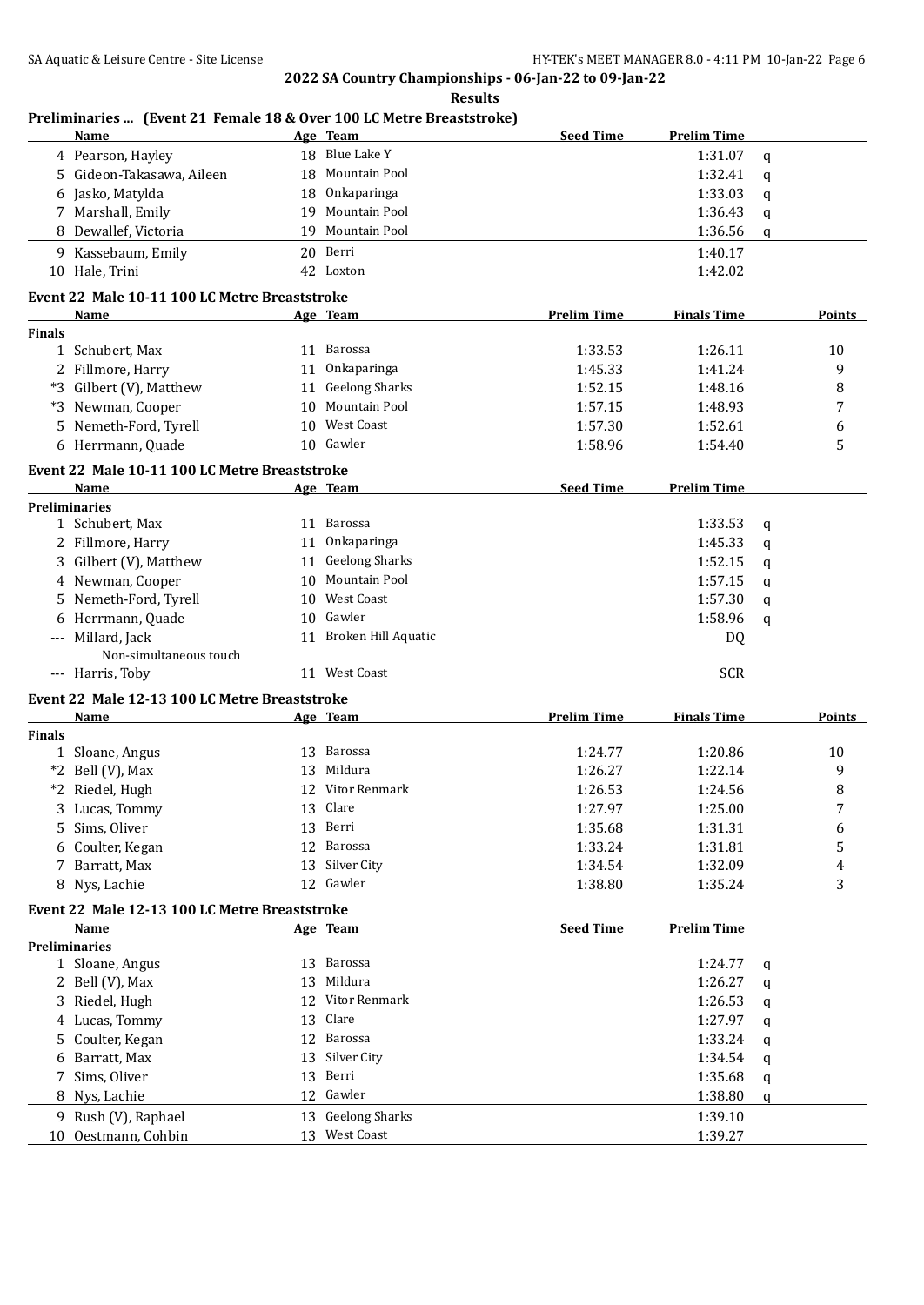#### **Results**

# **Preliminaries ... (Event 22 Male 12-13 100 LC Metre Breaststroke)**

|               | I Temminal les  (EVEIR 22 Maie 12-13 100 LC Metre Dreaststroke)<br>Name |    | Age Team              | <b>Seed Time</b>   | <b>Prelim Time</b> |               |
|---------------|-------------------------------------------------------------------------|----|-----------------------|--------------------|--------------------|---------------|
|               | 11 Mills (V), Samuel                                                    |    | 12 Mildura            |                    | 1:42.85            |               |
|               |                                                                         | 12 | <b>Mountain Pool</b>  |                    |                    |               |
|               | 12 Walsh, Beau                                                          |    |                       |                    | 1:43.09            |               |
|               | 13 Fillmore, Noah                                                       | 13 | Onkaparinga           |                    | 1:43.65            |               |
|               | 14 Holley, Braden                                                       | 13 | West Coast            |                    | 1:45.62            |               |
|               | 15 Cregan, Neil                                                         | 12 | Barossa               |                    | 1:45.64            |               |
|               | 16 Pashley, Fraser                                                      | 12 | Onkaparinga           |                    | 1:45.84            |               |
| 17            | Beaty, Drake                                                            | 13 | Whyalla               |                    | 1:47.95            |               |
|               | --- White, Tyler                                                        |    | 13 Murray Bridge      |                    | DQ                 |               |
|               | Downward butterfly kick                                                 |    |                       |                    |                    |               |
|               | Event 23 Male 14-15 100 LC Metre Breaststroke                           |    |                       |                    |                    |               |
|               | Name                                                                    |    | Age Team              | <b>Prelim Time</b> | <b>Finals Time</b> | Points        |
| <b>Finals</b> |                                                                         |    |                       |                    |                    |               |
|               | 1 Curthoys-Davies, Keian                                                |    | 15 Barossa            | 1:20.34            | 1:14.40            | 10            |
|               | 2 Cregan, Gabriel                                                       |    | 14 Barossa            | 1:18.93            | 1:16.64            | 9             |
|               | 3 Fillmore, Jack                                                        | 15 | Onkaparinga           | 1:19.38            | 1:16.68            | 8             |
|               | 4 Lucas, Lachlan                                                        |    | 15 Clare              | 1:20.88            | 1:17.39            | 7             |
|               | 5 Gilbert (V), Hayden                                                   | 15 | <b>Geelong Sharks</b> | 1:21.60            | 1:20.45            | 6             |
|               | 6 Stratford, Vaughn                                                     | 14 | Mount Gambier         | 1:24.95            | 1:24.79            | 5             |
|               | 7 Oestmann, Kye                                                         |    | 14 West Coast         | 1:28.83            | 1:25.81            | 4             |
|               | 8 Martin, Jordy                                                         |    | 15 Onkaparinga        | 1:26.50            | 1:27.12            | 3             |
|               | Event 23 Male 14-15 100 LC Metre Breaststroke                           |    |                       |                    |                    |               |
|               | Name                                                                    |    | Age Team              | <b>Seed Time</b>   | <b>Prelim Time</b> |               |
|               | <b>Preliminaries</b>                                                    |    |                       |                    |                    |               |
|               | 1 Cregan, Gabriel                                                       |    | 14 Barossa            |                    | 1:18.93            | q             |
|               | 2 Fillmore, Jack                                                        | 15 | Onkaparinga           |                    | 1:19.38            | q             |
| 3             | Curthoys-Davies, Keian                                                  | 15 | <b>Barossa</b>        |                    | 1:20.34            | q             |
|               | 4 Lucas, Lachlan                                                        | 15 | Clare                 |                    | 1:20.88            |               |
|               | Gilbert (V), Hayden                                                     | 15 | <b>Geelong Sharks</b> |                    | 1:21.60            | q             |
| 5.            | Stratford, Vaughn                                                       | 14 | Mount Gambier         |                    | 1:24.95            | q             |
| 6             |                                                                         |    | Onkaparinga           |                    |                    | q             |
| 7             | Martin, Jordy                                                           | 15 | West Coast            |                    | 1:26.50            | q             |
| 8             | Oestmann, Kye                                                           | 14 |                       |                    | 1:28.83            | q             |
| 9             | Bignell, Nicholas                                                       |    | 15 Blue Lake Y        |                    | 1:29.06            |               |
| 10            | Stratford, Elijah                                                       | 15 | Mount Gambier         |                    | 1:30.92            |               |
|               | 11 Lowe, Haydn                                                          | 14 | Blue Lake Y           |                    | 1:32.18            |               |
|               | 12 Roberts, Fox                                                         |    | 14 Onkaparinga        |                    | 1:34.08            |               |
|               | 13 Moore, Rory                                                          |    | 15 Berri              |                    | 1:34.35            |               |
|               | 14 Jones, Angus                                                         |    | 14 Onkaparinga        |                    | 1:35.69            |               |
|               | 15 White, Lucas                                                         |    | 14 Loxton             |                    | 1:39.26            |               |
|               | --- Nokes (V), Riley                                                    |    | 15 Mildura            |                    | DQ                 |               |
|               | Non-simultaneous touch                                                  |    |                       |                    |                    |               |
|               | --- Nokes (V), Archie                                                   |    | 14 Mildura            |                    | DQ                 |               |
|               | Head under for 2 or more strokes                                        |    |                       |                    |                    |               |
|               | Milne, Lukas                                                            |    | 14 Silver City        |                    | <b>NS</b>          |               |
|               | Schwarz, Harry                                                          |    | 15 Dolphins           |                    | <b>NS</b>          |               |
|               | --- Van Dyke (V), Tenace                                                |    | 14 Geelong Sharks     |                    | <b>SCR</b>         |               |
|               | Event 23 Male 16-17 100 LC Metre Breaststroke                           |    |                       |                    |                    |               |
|               | Name                                                                    |    | <u>Age Team</u>       | <b>Prelim Time</b> | <b>Finals Time</b> | <b>Points</b> |
| <b>Finals</b> |                                                                         |    |                       |                    |                    |               |
|               | 1 Macie, Patrick                                                        |    | 17 Barossa            | 1:13.25            | 1:12.31            | 10            |
|               | 2 Bignell, Thomas                                                       |    | 17 Blue Lake Y        | 1:14.73            | 1:12.70            | 9             |
|               |                                                                         |    |                       |                    |                    |               |

\*3 Martin (V), Angus 16 Geelong Sharks 1:18.31 1:15.70 8 \*3 Mcfarlane, Ben 16 Gawler 1:19.25 1:18.22 7 5 Cochrane-Adolfson, Justin 16 Silver City 1:19.82 1:18.76 6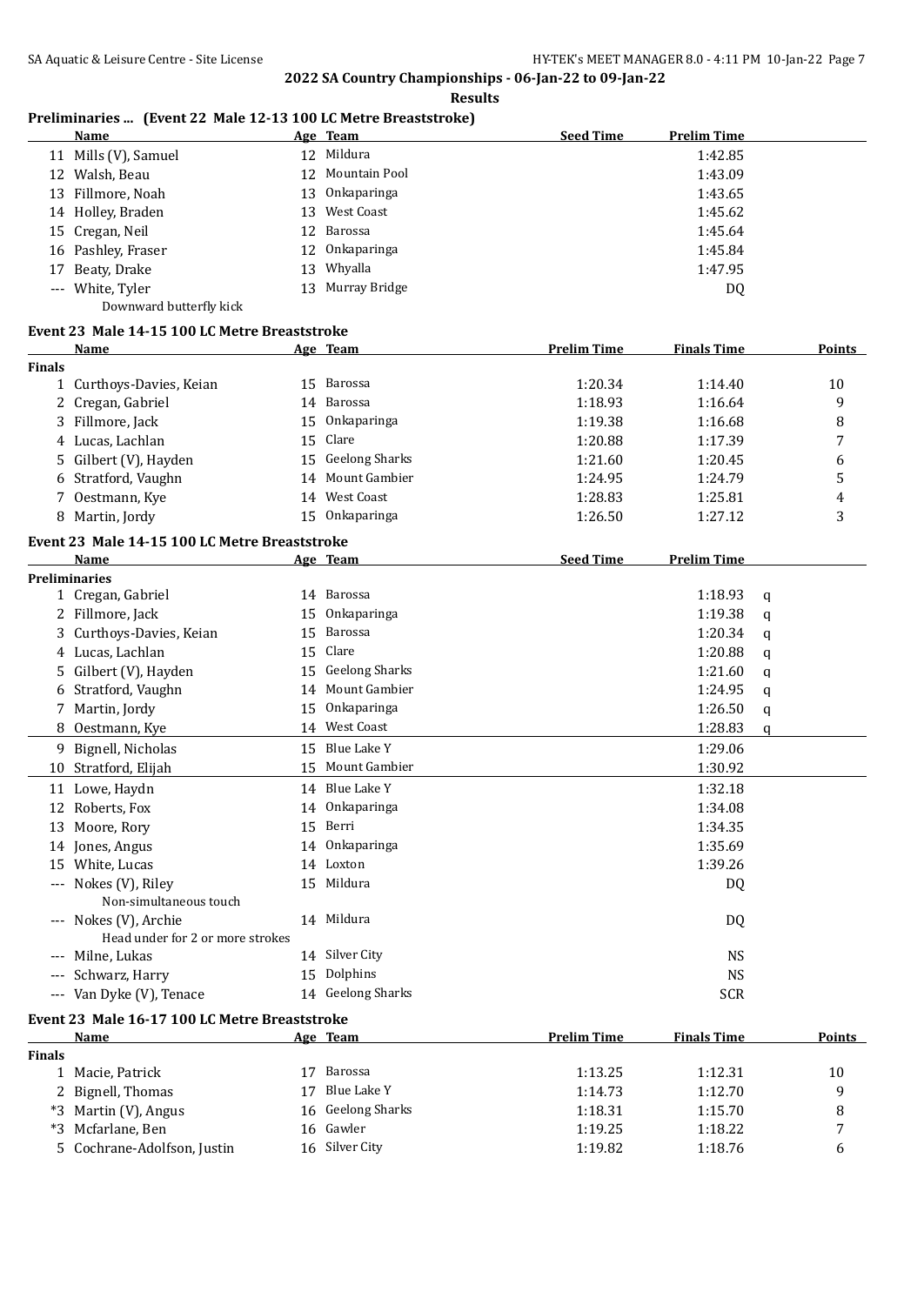| Finals  (Event 23 Male 16-17 100 LC Metre Breaststroke)<br>Name |    | Age Team          | <b>Prelim Time</b> | <b>Finals Time</b> | <b>Points</b> |
|-----------------------------------------------------------------|----|-------------------|--------------------|--------------------|---------------|
|                                                                 |    |                   |                    |                    |               |
| 6 White, Jordan                                                 |    | 17 Loxton         | 1:21.54            | 1:21.85            | 5             |
| 7 Newman, Bailey                                                |    | 16 Mountain Pool  | 1:24.07            | 1:22.68            | 4             |
| 8 Orr, Darcy                                                    |    | 17 Vitor Renmark  | 1:28.78            | 1:30.07            | 3             |
| Event 23 Male 16-17 100 LC Metre Breaststroke                   |    |                   |                    |                    |               |
| Name                                                            |    | Age Team          | <b>Seed Time</b>   | <b>Prelim Time</b> |               |
| <b>Preliminaries</b>                                            |    |                   |                    |                    |               |
| 1 Macie, Patrick                                                |    | 17 Barossa        |                    | 1:13.25            | q             |
| 2 Bignell, Thomas                                               |    | 17 Blue Lake Y    |                    | 1:14.73            | q             |
| 3 Martin (V), Angus                                             |    | 16 Geelong Sharks |                    | 1:18.31            | q             |
| 4 Mcfarlane, Ben                                                |    | 16 Gawler         |                    | 1:19.25            | q             |
| Cochrane-Adolfson, Justin<br>5.                                 |    | 16 Silver City    |                    | 1:19.82            | q             |
| White, Jordan<br>6                                              |    | 17 Loxton         |                    | 1:21.54            | q             |
| 7 Newman, Bailey                                                | 16 | Mountain Pool     |                    | 1:24.07            | q             |
| 8 Orr, Darcy                                                    |    | 17 Vitor Renmark  |                    | 1:28.78            | q             |
| 9 Kemp, Samuel                                                  |    | 16 Onkaparinga    |                    | 1:30.54            |               |
| 10 Smart, Max                                                   |    | 16 Crystal Brook  |                    | 1:30.56            |               |
| 11 Harrold, Jake                                                |    | 16 Clare          |                    | 1:31.11            |               |
| 12 Bell (V), James                                              | 16 | Mildura           |                    | 1:32.09            |               |
| 13 Collins, Harper                                              | 16 | Barossa           |                    | 1:36.63            |               |
| --- Perin, Joseph                                               |    | 17 West Coast     |                    | <b>SCR</b>         |               |
| Event 23 Male 18 & Over 100 LC Metre Breaststroke               |    |                   |                    |                    |               |
| Name                                                            |    | Age Team          | <b>Prelim Time</b> | <b>Finals Time</b> | <b>Points</b> |
| <b>Finals</b>                                                   |    |                   |                    |                    |               |
| *1 Barila (V), Josh                                             |    | 20 Mildura        | 1:17.28            | 1:14.92            | 10            |
| *1 Bell, Noah                                                   |    | 20 Onkaparinga    | 1:25.56            | 1:24.18            | 9             |
|                                                                 |    |                   |                    |                    |               |
| Event 23 Male 18 & Over 100 LC Metre Breaststroke               |    |                   |                    |                    |               |
| Name                                                            |    | Age Team          | <b>Seed Time</b>   | <b>Prelim Time</b> |               |
| <b>Preliminaries</b><br>1 Barila (V), Josh                      |    | 20 Mildura        |                    | 1:17.28            |               |
| 2 Bell, Noah                                                    |    | 20 Onkaparinga    |                    | 1:25.56            | q             |
|                                                                 |    |                   |                    |                    | q             |
| Event 24 Female 100 LC Metre Breaststroke Multi-Class           |    |                   |                    |                    |               |
| Name                                                            |    | Age Team          |                    | <b>Finals Time</b> | Points        |
| 1 Willett, Emily SB6                                            |    | 15 Onkaparinga    |                    | 2:13.25            | 10            |
| 2 Taylor, Zara SB14                                             |    | 26 Great Southern |                    | 2:37.59            | 9             |
| Event 24 Male 100 LC Metre Breaststroke Multi-Class             |    |                   |                    |                    |               |
| Name                                                            |    | Age Team          |                    | <b>Finals Time</b> | <b>Points</b> |
| 1 Morley, Samuel SB9                                            |    | 15 Onkaparinga    |                    | 1:34.24            | 10            |
| 2 Wilkins, Charlie SB14                                         |    | 22 Onkaparinga    |                    | 1:49.17            | 9             |
|                                                                 |    |                   |                    |                    |               |
| Event 25 Female 10-11 50 LC Metre Freestyle<br><b>Name</b>      |    |                   | <b>Prelim Time</b> | <b>Finals Time</b> | <b>Points</b> |
| Finals                                                          |    | Age Team          |                    |                    |               |
| 1 Molloy, Scarlett                                              |    | 11 Silver City    | 33.06              | 31.74              | 10            |
| 2 Shannon, Isabella                                             | 11 | Barossa           | 33.36              | 31.97              | 9             |
| 3 Geister, Leni                                                 | 11 | Barossa           | 32.65              | 32.05              | 8             |
|                                                                 |    | 11 Geelong Sharks |                    |                    |               |
| 4 Jackman (V), Capree                                           |    | Barossa           | 33.66              | 32.10              | 7             |
| 5 Ashmead, Annabel                                              | 11 |                   | 33.52              | 32.43              | 6             |
| Dening, Lucy<br>6                                               | 11 | Mount Gambier     | 32.14              | 32.64              | 5             |
| 7 Hodges, Darcy                                                 | 10 | Blue Lake Y       | 34.27              | 33.18              | 4             |
| 8 Griffiths, Ellie                                              |    | 11 Gawler         | 34.23              | 33.88              | 3             |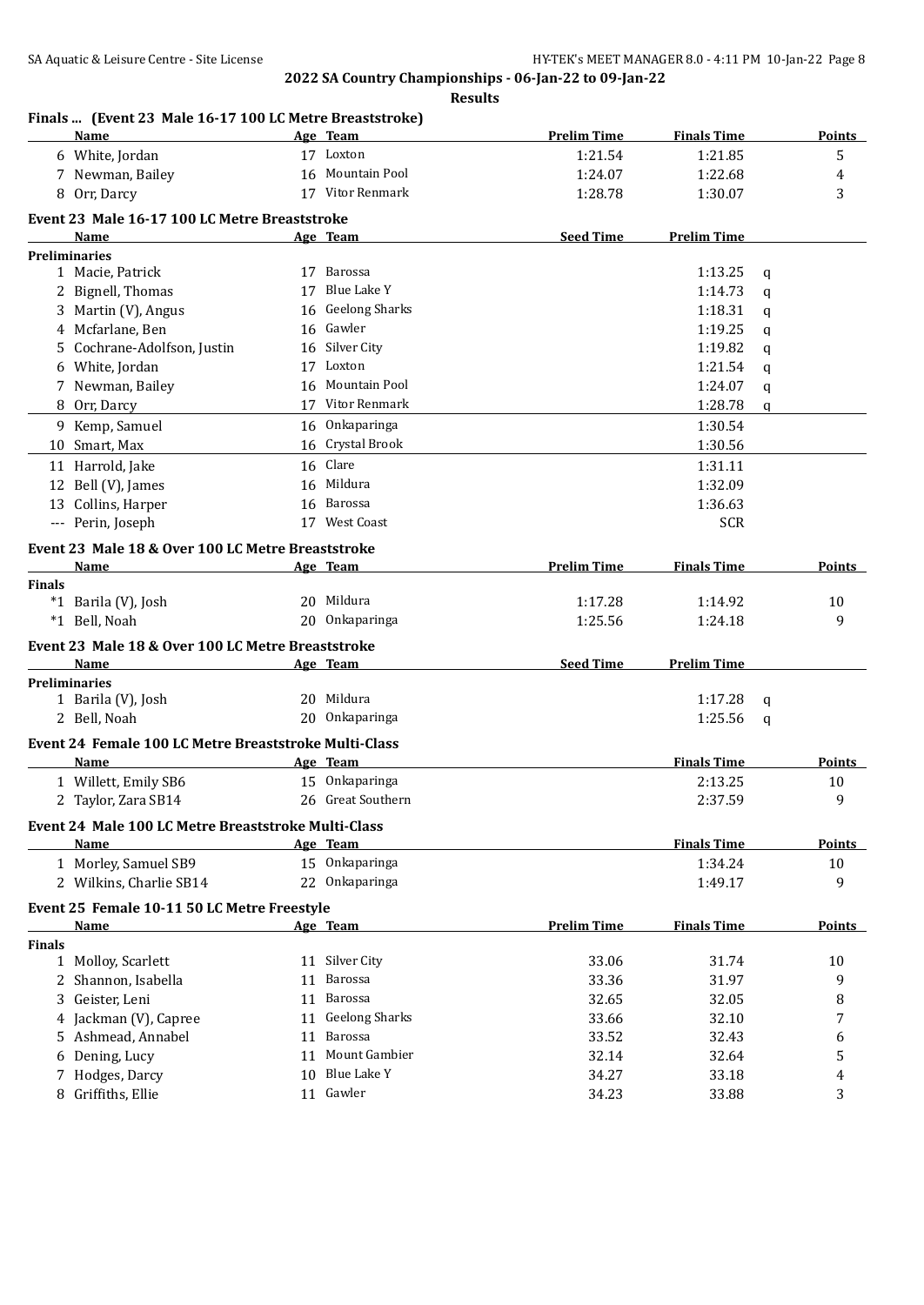**Results**

#### **Event 25 Female 10-11 50 LC Metre Freestyle**

|                     | Name                                               |    | Age Team              | <b>Seed Time</b>   | <b>Prelim Time</b> |        |
|---------------------|----------------------------------------------------|----|-----------------------|--------------------|--------------------|--------|
|                     | <b>Preliminaries</b>                               |    |                       |                    |                    |        |
|                     | 1 Dening, Lucy                                     |    | 11 Mount Gambier      |                    | 32.14              | q      |
|                     | 2 Geister, Leni                                    | 11 | <b>Barossa</b>        |                    | 32.65              | q      |
| 3                   | Molloy, Scarlett                                   | 11 | Silver City           |                    | 33.06              | q      |
| 4                   | Shannon, Isabella                                  | 11 | Barossa               |                    | 33.36              | q      |
|                     | Ashmead, Annabel                                   | 11 | Barossa               |                    | 33.52              | q      |
|                     | Jackman (V), Capree                                |    | 11 Geelong Sharks     |                    | 33.66              | q      |
|                     | 7 Griffiths, Ellie                                 |    | 11 Gawler             |                    | 34.23              | q      |
|                     | 8 Hodges, Darcy                                    |    | 10 Blue Lake Y        |                    | 34.27              | q      |
|                     | 9 Larwood, Romey                                   | 11 | <b>West Coast</b>     |                    | 34.38              |        |
|                     | 10 Evans (V), Emilia                               | 11 | <b>Geelong Sharks</b> |                    | 34.47              |        |
|                     | 11 Smith, Grace                                    |    | 11 Great Southern     |                    | 35.50              |        |
|                     | 12 Foster, Alyshia                                 | 11 | <b>Great Southern</b> |                    | 35.60              |        |
|                     |                                                    |    | Mountain Pool         |                    |                    |        |
|                     | 13 Scarborough, Erin                               | 11 |                       |                    | 35.76              |        |
|                     | 14 Rothe, Ella                                     | 11 | Berri                 |                    | 35.77              |        |
|                     | 15 Towers, Emily                                   | 11 | Barossa               |                    | 35.93              |        |
|                     | 16 Carboni, Sofia                                  | 11 | Barossa               |                    | 36.43              |        |
| 17                  | Coorey, Veniece                                    | 10 | Silver City           |                    | 36.55              |        |
|                     | 18 White, Sarah                                    | 10 | Loxton                |                    | 39.73              |        |
| 19                  | Stevens, Summer                                    | 11 | Vitor Renmark         |                    | 47.51              |        |
|                     | Davidson, Charlotte                                | 11 | West Coast            |                    | <b>SCR</b>         |        |
| $\qquad \qquad - -$ | McInerney, Maggie                                  |    | 11 West Coast         |                    | <b>SCR</b>         |        |
|                     | Event 25 Female 12 Year Olds 50 LC Metre Freestyle |    |                       |                    |                    |        |
|                     | Name                                               |    | Age Team              | <b>Prelim Time</b> | <b>Finals Time</b> | Points |
| <b>Finals</b>       |                                                    |    |                       |                    |                    |        |
|                     | 1 Fletcher, Mallika                                | 12 | Barossa               | 30.28              | 29.94              | 10     |
| 2                   | Mickan, Asta                                       | 12 | Barossa               | 31.54              | 30.88              | 9      |
| 3                   | Sloane, Georgiana                                  | 12 | Barossa               | 31.52              | 31.26              | 8      |
|                     | 4 Newham, Asha                                     | 12 | <b>Great Southern</b> | 32.91              | 31.84              | 7      |
| 5.                  | Garner (V), Danika                                 | 12 | Mildura               | 32.15              | 31.91              | 6      |
| 6                   | Hooper, Poppy                                      | 12 | Mountain Pool         | 33.16              | 32.58              | 5      |
| 7                   | McKenna, Zoe                                       | 12 | Onkaparinga           | 33.36              | 33.51              | 4      |
|                     | 8 Cox, Emmy                                        |    | 12 Barossa            | 33.29              | 33.52              | 3      |
|                     | Event 25 Female 12 Year Olds 50 LC Metre Freestyle |    |                       |                    |                    |        |
|                     | <b>Name</b>                                        |    | Age Team              | <b>Seed Time</b>   | <b>Prelim Time</b> |        |
|                     | <b>Preliminaries</b>                               |    |                       |                    |                    |        |
|                     | 1 Fletcher, Mallika                                |    | 12 Barossa            |                    | 30.28              | q      |
|                     | 2 Sloane, Georgiana                                | 12 | Barossa               |                    | 31.52              | q      |
| 3                   | Mickan, Asta                                       | 12 | <b>Barossa</b>        |                    | 31.54              | q      |
| 4                   | Garner (V), Danika                                 | 12 | Mildura               |                    | 32.15              | q      |
| 5                   | Newham, Asha                                       | 12 | Great Southern        |                    | 32.91              |        |
|                     | Hooper, Poppy                                      | 12 | Mountain Pool         |                    | 33.16              | q      |
| 6<br>7              | Cox, Emmy                                          | 12 | Barossa               |                    | 33.29              | q      |
|                     | McKenna, Zoe                                       | 12 | Onkaparinga           |                    | 33.36              | q      |
| 8                   |                                                    |    |                       |                    |                    | q      |
|                     | 9 Bevan, Sienna                                    | 12 | Silver City           |                    | 33.79              |        |
|                     | 10 Smith, Isabelle                                 | 12 | Great Southern        |                    | 33.81              |        |
|                     | 11 Stratford, Indee                                | 12 | Mount Gambier         |                    | 33.96              |        |
| 12                  | Timms, Leisel                                      | 12 | Barossa               |                    | 34.94              |        |
|                     | 13 Le Roux, Mikayla                                | 12 | Barossa               |                    | 35.28              |        |
|                     | 14 White, Courtney                                 | 12 | Loxton                |                    | 36.02              |        |
| 15                  | Sargeant, Maeve                                    | 12 | Onkaparinga           |                    | 36.16              |        |
|                     | 16 Tzanavaras, Yianna                              |    | 12 Vitor Renmark      |                    | 37.84              |        |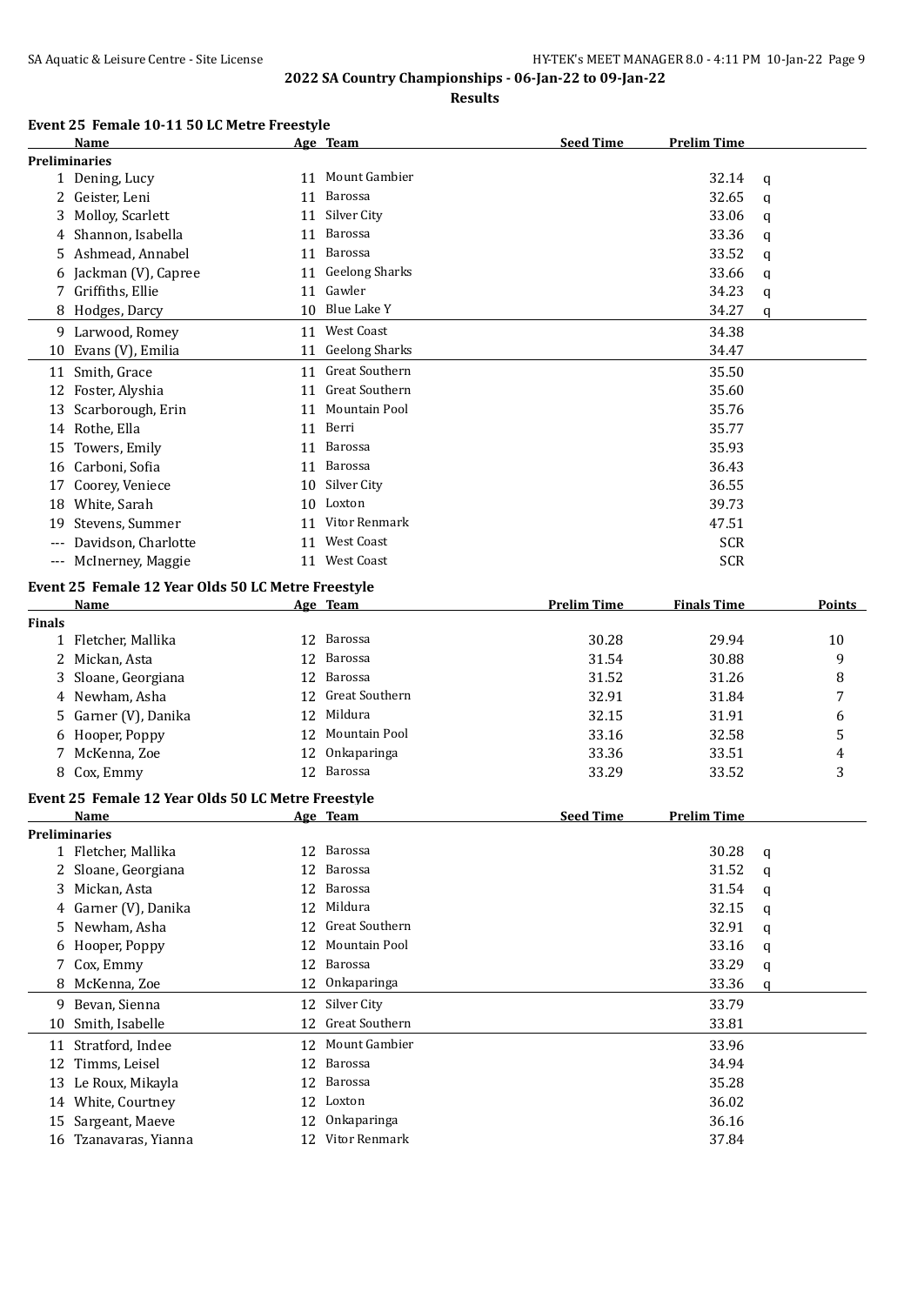|               | Preliminaries  (Event 25 Female 12 Year Olds 50 LC Metre Freestyle)<br>Name |    | Age Team              | <b>Seed Time</b>   | <b>Prelim Time</b> |   |               |
|---------------|-----------------------------------------------------------------------------|----|-----------------------|--------------------|--------------------|---|---------------|
|               | 17 Schloithe, Lily                                                          |    | 12 Vitor Renmark      |                    | 39.53              |   |               |
|               | --- Finch, Tayah                                                            |    | 12 Barossa            |                    | <b>SCR</b>         |   |               |
|               | --- Stockman, Sophie                                                        |    | 12 Clare              |                    | <b>SCR</b>         |   |               |
|               | Event 25 Female 13 Year Olds 50 LC Metre Freestyle                          |    |                       |                    |                    |   |               |
|               | Name                                                                        |    | Age Team              | <b>Prelim Time</b> | <b>Finals Time</b> |   | Points        |
| <b>Finals</b> |                                                                             |    |                       |                    |                    |   |               |
|               | 1 Kelsh, Tahni                                                              |    | 13 West Coast         | 29.43              | 29.20              |   | 10            |
| 2             | Curthoys-Davies, Miella                                                     | 13 | Barossa               | 29.80              | 29.43              |   | 9             |
| 3             | Timmins, Cayleigh                                                           | 13 | Onkaparinga           | 30.40              | 30.04              |   | 8             |
|               | 4 Ashmead, Sophie                                                           | 13 | Barossa               | 31.05              | 30.14              |   | 7             |
| 5             | Shannon, Charlotte                                                          | 13 | Barossa               | 31.91              | 30.70              |   | 6             |
| 6             | Kassebaum, Amity                                                            | 13 | Berri                 | 31.76              | 31.20              |   | 5             |
| 7             | Mann, Kayla                                                                 | 13 | Mountain Pool         | 31.70              | 31.55              |   | 4             |
|               | 8 Jasko, Elka                                                               | 13 | Onkaparinga           | 31.85              | 32.11              |   | 3             |
|               |                                                                             |    |                       |                    |                    |   |               |
|               | Event 25 Female 13 Year Olds 50 LC Metre Freestyle                          |    |                       |                    |                    |   |               |
|               | Name                                                                        |    | Age Team              | <b>Seed Time</b>   | <b>Prelim Time</b> |   |               |
|               | <b>Preliminaries</b>                                                        | 13 | West Coast            |                    |                    |   |               |
|               | 1 Kelsh, Tahni                                                              |    | Barossa               |                    | 29.43              | q |               |
| 2             | Curthoys-Davies, Miella                                                     | 13 |                       |                    | 29.80              | q |               |
| 3             | Timmins, Cayleigh                                                           | 13 | Onkaparinga           |                    | 30.40              | q |               |
| 4             | Ashmead, Sophie                                                             | 13 | Barossa               |                    | 31.05              | q |               |
| 5             | Mann, Kayla                                                                 | 13 | Mountain Pool         |                    | 31.70              | q |               |
| 6             | Kassebaum, Amity                                                            | 13 | Berri                 |                    | 31.76              | q |               |
|               | 7 Jasko, Elka                                                               | 13 | Onkaparinga           |                    | 31.85              | q |               |
|               | 8 Shannon, Charlotte                                                        | 13 | Barossa               |                    | 31.91              | q |               |
|               | 9 Morgan, Nicola                                                            | 13 | <b>West Coast</b>     |                    | 32.75              |   |               |
|               | 10 Gilbert (V), Sophie                                                      | 13 | <b>Geelong Sharks</b> |                    | 32.99              |   |               |
| 11            | Roberts, Isabella                                                           | 13 | Murray Bridge         |                    | 33.15              |   |               |
| 12            | Pearson, Mikayla                                                            | 13 | <b>Blue Lake Y</b>    |                    | 33.18              |   |               |
| 13            | Gibbs, Saskia                                                               | 13 | Loxton                |                    | 33.26              |   |               |
| 14            | Humphries, Evie                                                             | 13 | Onkaparinga           |                    | 33.70              |   |               |
| 15            | Smith, Keeley                                                               | 13 | Murray Bridge         |                    | 33.73              |   |               |
| 16            | Schubert, Emma                                                              | 13 | Barossa               |                    | 33.81              |   |               |
|               | 17 Jackson, Lainie                                                          |    | 13 Onkaparinga        |                    | 34.14              |   |               |
|               | 18 Ralph, Briana                                                            |    | 13 Silver City        |                    | 34.27              |   |               |
|               | 19 Evans, Charlotte                                                         |    | 13 Onkaparinga        |                    | 34.33              |   |               |
|               | --- Stevens, Kayleigh                                                       |    | 13 Vitor Renmark      |                    | <b>NS</b>          |   |               |
|               | Event 26 Female 14 Year Olds 50 LC Metre Freestyle                          |    |                       |                    |                    |   |               |
|               | Name                                                                        |    | Age Team              | <b>Prelim Time</b> | <b>Finals Time</b> |   | <b>Points</b> |
| <b>Finals</b> |                                                                             |    |                       |                    |                    |   |               |
|               | 1 Newham, Leni                                                              |    | 14 Barossa            | 28.72              | 28.38              |   | 10            |
| 2             | Scarborough, Kara                                                           | 14 | Mountain Pool         | 30.54              | 29.04              |   | 9             |
| 3             | French, Evie                                                                | 14 | <b>Great Southern</b> | 31.30              | 30.25              |   | 8             |
|               | 4 Logan, Sage                                                               | 14 | Barossa               | 31.17              | 30.64              |   | 7             |
| 5             | Le Roux, Anichia                                                            |    | 14 Barossa            | 31.20              | 31.01              |   | 6             |
| 6             | Edwards, Lucy                                                               | 14 | Mount Gambier         | 31.93              | 31.05              |   | 5             |
| 7             | Carroll, Jasmine                                                            | 14 | Barossa               | 31.53              | 31.09              |   | 4             |
|               | 8 Hooper, Annie                                                             |    | 14 Mountain Pool      | 31.93              | 31.15              |   | 3             |
|               |                                                                             |    |                       |                    |                    |   |               |
|               | Event 26 Female 14 Year Olds 50 LC Metre Freestyle                          |    |                       |                    |                    |   |               |
|               | Name                                                                        |    | Age Team              | <b>Seed Time</b>   | <b>Prelim Time</b> |   |               |
|               | <b>Preliminaries</b><br>1 Newham, Leni                                      |    | 14 Barossa            |                    | 28.72              |   |               |
|               |                                                                             |    |                       |                    |                    | q |               |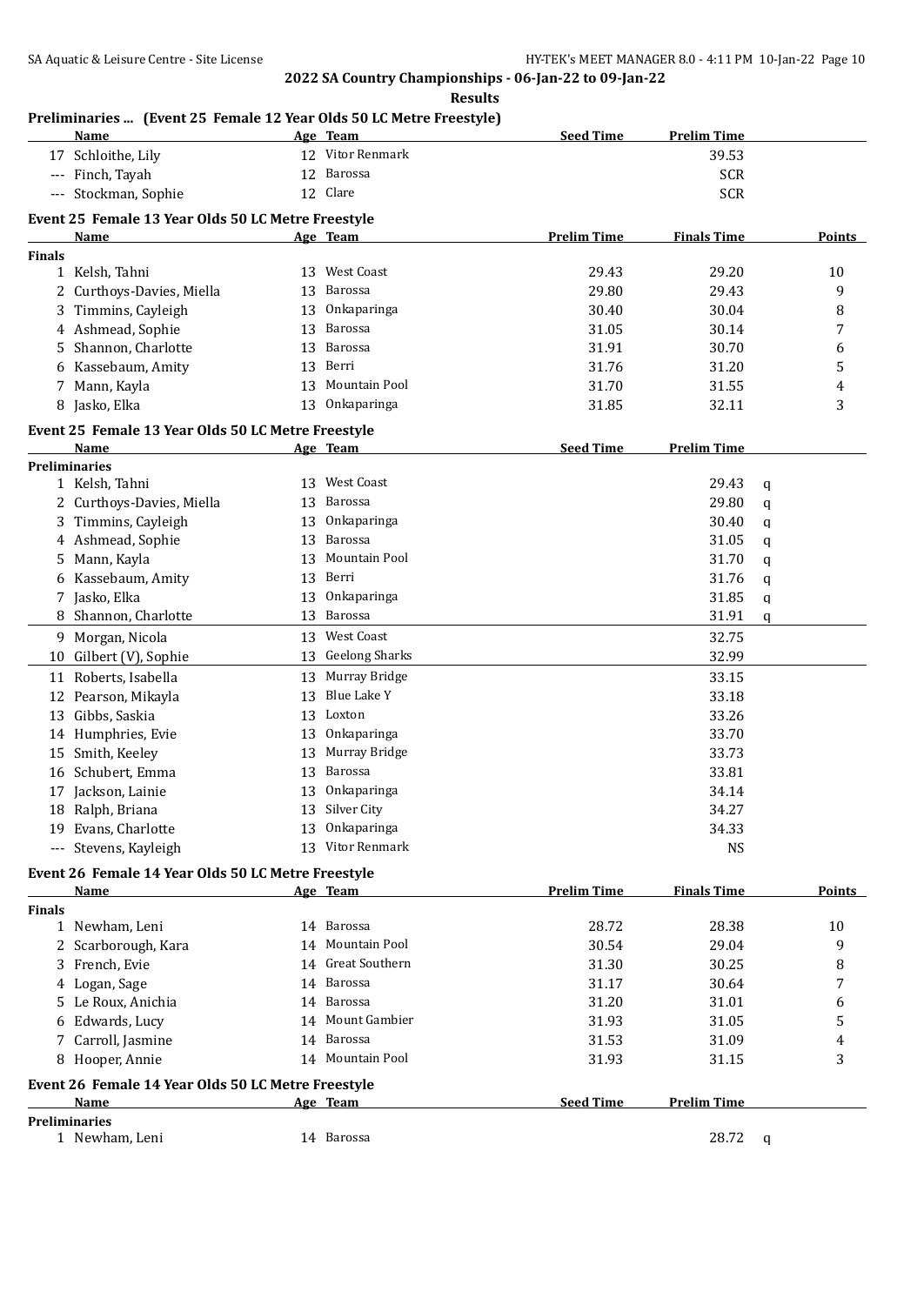**Results**

# **Preliminaries ... (Event 26 Female 14 Year Olds 50 LC Metre Freestyle)**

|                     | Name                                               |    | Age Team              | <b>Seed Time</b>   | <b>Prelim Time</b> |               |
|---------------------|----------------------------------------------------|----|-----------------------|--------------------|--------------------|---------------|
|                     | 2 Scarborough, Kara                                |    | 14 Mountain Pool      |                    | 30.54              | a             |
| 3                   | Logan, Sage                                        | 14 | Barossa               |                    | 31.17              | a             |
| 4                   | Le Roux, Anichia                                   | 14 | Barossa               |                    | 31.20              | q             |
| 5.                  | French, Evie                                       | 14 | Great Southern        |                    | 31.30              | q             |
| 6                   | Carroll, Jasmine                                   | 14 | Barossa               |                    | 31.53              | q             |
| $*7$                | Hooper, Annie                                      | 14 | Mountain Pool         |                    | 31.93              | q             |
| $*7$                | Edwards, Lucy                                      | 14 | Mount Gambier         |                    | 31.93              | q             |
| 9                   | Sargeant, Rachel                                   | 14 | Onkaparinga           |                    | 32.05              |               |
| 10                  | Smith, Eden                                        |    | 14 Mount Gambier      |                    | 32.06              |               |
| 11                  | Hawker, Imogen                                     | 14 | Clare                 |                    | 32.32              |               |
| 12                  | Starr, Annabelle                                   | 14 | Mountain Pool         |                    | 32.48              |               |
| 13                  | Strachan (V), Emma                                 | 14 | Mildura               |                    | 32.59              |               |
| 14                  | Wood, Rebecca                                      | 14 | <b>West Coast</b>     |                    | 32.82              |               |
| 15                  | Evans (V), Juliet                                  | 14 | <b>Geelong Sharks</b> |                    | 33.53              |               |
| 16                  | Neyland (V), Rhianna                               | 14 | Mildura               |                    | 33.58              |               |
| 17                  | Smith, Matilda                                     |    | 14 Whyalla            |                    | 34.11              |               |
| 18                  | Newman, Ella                                       | 14 | Mountain Pool         |                    | 34.33              |               |
| 19                  | Wheeler, Lani                                      | 14 | Onkaparinga           |                    | 34.98              |               |
| 20                  | Teare, Holly                                       | 14 | Vitor Renmark         |                    | 35.63              |               |
|                     | Modoo (V), Lola                                    | 14 | Mildura               |                    | <b>SCR</b>         |               |
| $\qquad \qquad - -$ | Ackland, Addisyn                                   | 14 | Clare                 |                    | <b>SCR</b>         |               |
|                     | Event 26 Female 15 Year Olds 50 LC Metre Freestyle |    |                       |                    |                    |               |
|                     | Name                                               |    | Age Team              | <b>Prelim Time</b> | <b>Finals Time</b> | <b>Points</b> |

| <b>Finals</b> |                       |                    |       |       |              |
|---------------|-----------------------|--------------------|-------|-------|--------------|
|               | *1 Rush (V), Tallulah | 15 Geelong Sharks  | 29.12 | 28.00 | 10           |
|               | *1 Ashmead, Charlotte | 15 Barossa         | 30.69 | 29.13 | 9            |
|               | 2 Jasko, Mikaela      | Onkaparinga<br>15  | 30.69 | 29.70 | 8            |
|               | 3 Roberts, Amelia     | 15 Clare           | 30.66 | 29.77 | 6            |
|               | 4 Canty (V), Isabella | 15 Geelong Sharks  | 30.41 | 29.71 | $\mathbf{r}$ |
|               | 6 Schubert, Nyah      | 15 Barossa         | 30.88 | 30.00 | 5            |
|               | 7 Pearson, Aleisha    | Blue Lake Y<br>15  | 31.13 | 30.24 | 4            |
|               | 8 Flowers, Keira      | Blue Lake Y<br>15. | 30.52 | 30.36 | 3            |

#### **Event 26 Female 15 Year Olds 50 LC Metre Freestyle**

|    | Name                  |    | Age Team              | <b>Seed Time</b> | <b>Prelim Time</b> |   |
|----|-----------------------|----|-----------------------|------------------|--------------------|---|
|    | <b>Preliminaries</b>  |    |                       |                  |                    |   |
|    | 1 Rush (V), Tallulah  |    | 15 Geelong Sharks     |                  | 29.12              | q |
|    | 2 Canty (V), Isabella | 15 | <b>Geelong Sharks</b> |                  | 30.41              | a |
| 3  | Flowers, Keira        | 15 | Blue Lake Y           |                  | 30.52              | q |
|    | 4 Roberts, Amelia     | 15 | Clare                 |                  | 30.66              | a |
| *5 | Ashmead, Charlotte    | 15 | Barossa               |                  | 30.69              | q |
| *5 | Jasko, Mikaela        | 15 | Onkaparinga           |                  | 30.69              | q |
|    | 7 Schubert, Nyah      | 15 | Barossa               |                  | 30.88              | q |
|    | 8 Pearson, Aleisha    | 15 | Blue Lake Y           |                  | 31.13              | q |
| 9  | Holman, Hinako        |    | 15 Dolphins           |                  | 31.19              |   |
| 10 | Wishart, Charlotte    |    | 15 Berri              |                  | 31.63              |   |
| 11 | Scullen-Howe, Elena   | 15 | Onkaparinga           |                  | 31.75              |   |
|    | 12 Kennedy (V), Alice | 15 | <b>Geelong Sharks</b> |                  | 31.85              |   |
| 13 | Hammond, Chloe        | 15 | Whyalla               |                  | 32.26              |   |
|    | 14 Inglis, Jessica    | 15 | Loxton                |                  | 32.36              |   |
| 15 | Furniss, Jordana      | 15 | Loxton                |                  | 32.47              |   |
|    | 16 Chapman, Jade      | 15 | Clare                 |                  | 32.66              |   |
| 17 | Martinson, Paityn     | 15 | Vitor Renmark         |                  | 34.51              |   |
| 18 | Willett, Isabel       | 15 | Onkaparinga           |                  | 34.88              |   |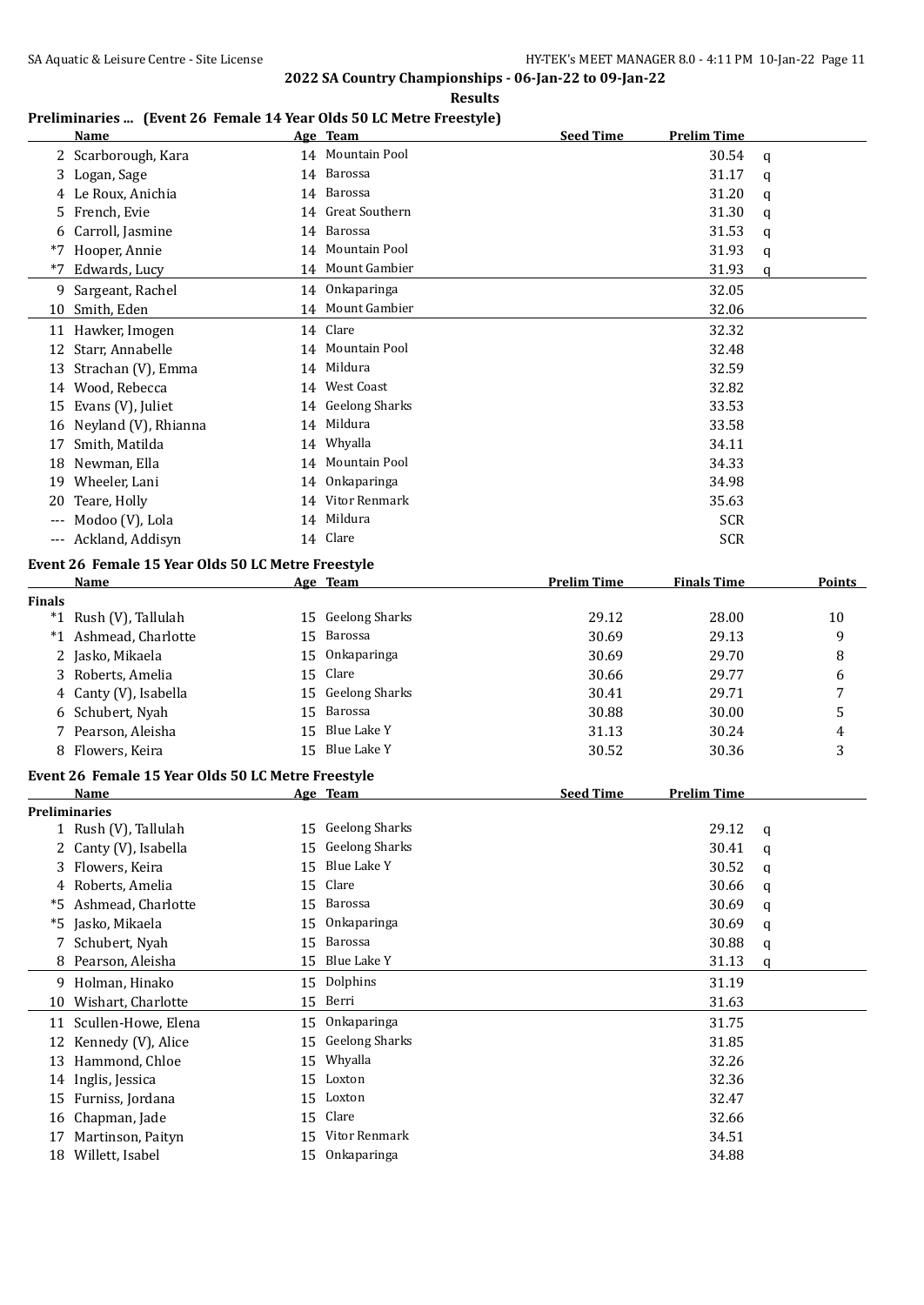|               | Preliminaries  (Event 26 Female 15 Year Olds 50 LC Metre Freestyle)<br>Name |    | Age Team                   | <b>Seed Time</b>   | <b>Prelim Time</b> |             |               |
|---------------|-----------------------------------------------------------------------------|----|----------------------------|--------------------|--------------------|-------------|---------------|
|               | 19 Griffiths, Reese                                                         |    | 15 Gawler                  |                    | 36.84              |             |               |
|               | 20 Thompson, Sophie                                                         | 15 | Vitor Renmark              |                    | 38.56              |             |               |
|               | --- Tippet, Summer                                                          | 15 | Vitor Renmark              |                    | <b>SCR</b>         |             |               |
|               | --- O'Brien (V), Kate                                                       |    | 15 Geelong Sharks          |                    | <b>SCR</b>         |             |               |
|               | Event 26 Female 16-17 50 LC Metre Freestyle                                 |    |                            |                    |                    |             |               |
|               | Name                                                                        |    | Age Team                   | <b>Prelim Time</b> | <b>Finals Time</b> |             | <b>Points</b> |
| <b>Finals</b> |                                                                             |    |                            |                    |                    |             |               |
|               | 1 Pressler, Kalyce                                                          |    | 17 Silver City             | 28.71              | 28.18              |             | 10            |
| 2             | Wood, Meg                                                                   | 16 | Barossa                    | 29.80              | 28.45              |             | 9             |
| 3             | Long, Madelyn                                                               | 16 | Loxton                     | 30.17              | 29.22              |             | 8             |
| 4             | Docherty, Makayla                                                           | 16 | Barossa                    | 30.69              | 29.91              |             | 7             |
| 5             | Raynes, Zoe                                                                 |    | 17 Loxton                  | 31.74              | 31.31              |             | 6             |
| 6             | Hurrell, Kylie                                                              |    | 17 West Coast              | 32.30              | 31.43              |             | 5             |
|               | 7 Richards, Kaitlyn                                                         |    | 17 Mountain Pool           | 32.73              | 31.63              |             | 4             |
|               | 8 Lehmann, Rebecca                                                          |    | 16 Clare                   | 32.81              | 31.81              |             | 3             |
|               | Event 26 Female 16-17 50 LC Metre Freestyle                                 |    |                            |                    |                    |             |               |
|               | Name                                                                        |    | Age Team                   | <b>Seed Time</b>   | <b>Prelim Time</b> |             |               |
|               | <b>Preliminaries</b>                                                        |    | 17 Silver City             |                    | 28.71              |             |               |
|               | 1 Pressler, Kalyce                                                          |    | Barossa                    |                    | 29.80              | q           |               |
|               | 2 Wood, Meg                                                                 | 16 | Loxton                     |                    |                    | q           |               |
|               | 3 Long, Madelyn                                                             | 16 |                            |                    | 30.17              | q           |               |
|               | 4 Docherty, Makayla                                                         | 16 | Barossa                    |                    | 30.69              | $\mathbf q$ |               |
| 5             | Raynes, Zoe                                                                 |    | 17 Loxton<br>17 West Coast |                    | 31.74              | q           |               |
| 6             | Hurrell, Kylie                                                              |    |                            |                    | 32.30              | q           |               |
|               | 7 Richards, Kaitlyn                                                         | 17 | Mountain Pool              |                    | 32.73              | q           |               |
|               | 8 Lehmann, Rebecca                                                          |    | 16 Clare                   |                    | 32.81              | q           |               |
|               | 9 Lambert, Jenna                                                            |    | 16 Vitor Renmark           |                    | 33.52              |             |               |
|               | 10 Morgan, Simone                                                           |    | 16 West Coast              |                    | 34.06              |             |               |
|               | 11 Gideon-Takasawa, Alisa                                                   |    | 16 Mountain Pool           |                    | 35.28              |             |               |
|               | 12 Flett, Charlize                                                          | 16 | Vitor Renmark              |                    | 35.76              |             |               |
|               | 13 Thompson, Grace                                                          |    | 16 Vitor Renmark           |                    | 38.92              |             |               |
|               | Event 26 Female 18 & Over 50 LC Metre Freestyle                             |    |                            |                    |                    |             |               |
|               | <b>Name</b>                                                                 |    | Age Team                   | <b>Prelim Time</b> | <b>Finals Time</b> |             | <b>Points</b> |
| <b>Finals</b> | 1 Curthoys-Davies, Harliai                                                  |    | 18 Barossa                 | 27.36              | 27.47              |             | 10            |
| 2             | Pearson, Hayley                                                             | 18 | Blue Lake Y                | 30.38              | 29.86              |             | 9             |
| 3             | Jasko, Matylda                                                              | 18 | Onkaparinga                | 31.02              | 30.05              |             | 8             |
| 4             | Smart, Chloe                                                                | 22 | Crystal Brook              | 30.62              | 30.21              |             | 7             |
| 5             | Scott, Jade                                                                 | 18 | Silver City                | 31.57              | 30.94              |             | 6             |
| 6             | Gideon-Takasawa, Aileen                                                     | 18 | Mountain Pool              | 31.15              | 30.99              |             | 5             |
| 7             | Hilton, Kelly                                                               | 40 | Clare                      | 31.58              | 31.20              |             | 4             |
|               | 8 Lyons, Sue                                                                |    | 53 Vitor Renmark           | 31.83              | 31.39              |             | 3             |
|               |                                                                             |    |                            |                    |                    |             |               |
|               | Event 26 Female 18 & Over 50 LC Metre Freestyle<br>Name                     |    | <u>Age Team</u>            | <b>Seed Time</b>   | <b>Prelim Time</b> |             |               |
|               | <b>Preliminaries</b>                                                        |    |                            |                    |                    |             |               |
|               | 1 Curthoys-Davies, Harliai                                                  |    | 18 Barossa                 |                    | 27.36              | q           |               |
|               | 2 Pearson, Hayley                                                           | 18 | Blue Lake Y                |                    | 30.38              | q           |               |
| 3             | Smart, Chloe                                                                | 22 | Crystal Brook              |                    | 30.62              | q           |               |
|               | 4 Jasko, Matylda                                                            | 18 | Onkaparinga                |                    | 31.02              | q           |               |
| 5             | Gideon-Takasawa, Aileen                                                     | 18 | Mountain Pool              |                    | 31.15              | q           |               |
| 6             | Scott, Jade                                                                 | 18 | Silver City                |                    | 31.57              | q           |               |
|               | 7 Hilton, Kelly                                                             |    | 40 Clare                   |                    | 31.58              | q           |               |
|               |                                                                             |    |                            |                    |                    |             |               |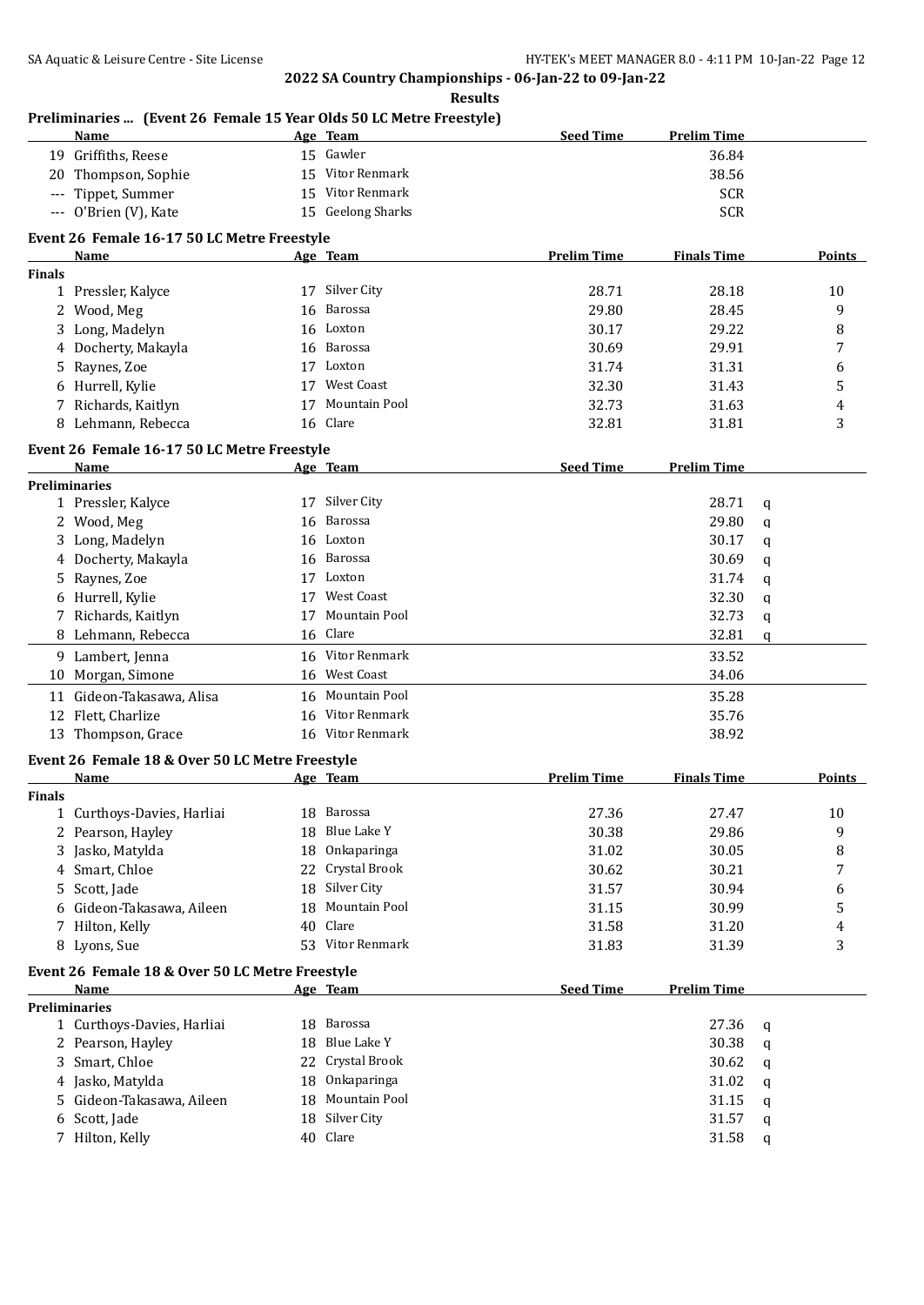**Results**

|               | <b>Name</b>                                      |    | Age Team               | <b>Seed Time</b>   | <b>Prelim Time</b> |             |               |
|---------------|--------------------------------------------------|----|------------------------|--------------------|--------------------|-------------|---------------|
|               | 8 Lyons, Sue                                     |    | 53 Vitor Renmark       |                    | 31.83              | $\mathbf q$ |               |
|               | 9 Ford, Jamie                                    |    | 18 West Coast          |                    | 32.16              |             |               |
|               | 10 Hurrell, Dana                                 |    | 19 West Coast          |                    | 32.23              |             |               |
|               | 11 Kassebaum, Emily                              | 20 | Berri                  |                    | 33.72              |             |               |
|               | 12 Hoffmann, Sophie                              | 21 | Vitor Renmark          |                    | 36.59              |             |               |
| $---$         | Lambert, Bree                                    | 18 | Berri                  |                    | <b>SCR</b>         |             |               |
|               | --- Wright, Nicol                                |    | 46 West Coast          |                    | <b>SCR</b>         |             |               |
|               | Event 27 Male 10-11 50 LC Metre Freestyle        |    |                        |                    |                    |             |               |
|               | Name                                             |    | Age Team               | <b>Prelim Time</b> | <b>Finals Time</b> |             | Points        |
| <b>Finals</b> |                                                  |    |                        |                    |                    |             |               |
|               | 1 Schubert, Max                                  |    | 11 Barossa             | 31.60              | 30.59              |             | 10            |
|               | 2 Millard, Jack                                  | 11 | Broken Hill Aquatic    | 33.82              | 32.60              |             | 9             |
|               | 3 Fletcher, Jackson                              | 11 | Barossa                | 34.37              | 33.59              |             | 8             |
|               | 4 Barratt, Zachery                               | 11 | Silver City            | 36.02              | 35.05              |             | 7             |
|               | 5 Nemeth-Ford, Tyrell                            | 10 | West Coast             | 35.12              | 35.07              |             | 6             |
|               | 6 Fillmore, Harry                                | 11 | Onkaparinga            | 36.70              | 35.66              |             | 5             |
|               | 7 Henke, Rylan                                   | 11 | Onkaparinga            | 36.97              | 36.21              |             | 4             |
| 8             | Moore, Vincent                                   | 11 | Mount Gambier          | 36.48              | 36.22              |             | 3             |
|               | Event 27 Male 10-11 50 LC Metre Freestyle        |    |                        |                    |                    |             |               |
|               | Name                                             |    | Age Team               | <b>Seed Time</b>   | <b>Prelim Time</b> |             |               |
|               | <b>Preliminaries</b>                             |    |                        |                    |                    |             |               |
|               | 1 Schubert, Max                                  |    | 11 Barossa             |                    | 31.60              | q           |               |
|               | 2 Millard, Jack                                  | 11 | Broken Hill Aquatic    |                    | 33.82              | q           |               |
|               | 3 Fletcher, Jackson                              | 11 | <b>Barossa</b>         |                    | 34.37              | q           |               |
|               | 4 Nemeth-Ford, Tyrell                            | 10 | <b>West Coast</b>      |                    | 35.12              | q           |               |
| 5.            | Barratt, Zachery                                 | 11 | Silver City            |                    | 36.02              | q           |               |
|               | 6 Moore, Vincent                                 | 11 | Mount Gambier          |                    | 36.48              | q           |               |
|               | 7 Fillmore, Harry                                | 11 | Onkaparinga            |                    | 36.70              | q           |               |
|               | 8 Henke, Rylan                                   | 11 | Onkaparinga            |                    | 36.97              | q           |               |
|               | 9 Lewcock, Noah                                  | 10 | Barossa                |                    | 37.31              |             |               |
|               | 10 Allan, Mason                                  | 10 | Silver City            |                    | 37.53              |             |               |
|               | 11 Garner (V), Riley                             | 10 | Mildura                |                    | 38.29              |             |               |
|               | 12 Brain, Lewis                                  | 11 | Silver City            |                    | 38.54              |             |               |
|               | 13 Michalanney, Ethan                            | 10 | Barossa                |                    | 38.72              |             |               |
|               | 14 Wood, Matthew                                 |    | 10 Barossa             |                    | 39.53              |             |               |
|               | --- Harris, Toby                                 |    | 11 West Coast          |                    | <b>SCR</b>         |             |               |
|               | --- Clavel, Eamon                                |    | 11 Broken Hill Aquatic |                    | <b>SCR</b>         |             |               |
|               | Event 27 Male 12 Year Olds 50 LC Metre Freestyle |    |                        |                    |                    |             |               |
|               | Name                                             |    | Age Team               | <b>Prelim Time</b> | <b>Finals Time</b> |             | <b>Points</b> |
| <b>Finals</b> |                                                  |    |                        |                    |                    |             |               |
|               | 1 Riedel, Hugh                                   |    | 12 Vitor Renmark       | 29.38              | 29.11              |             | 10            |
|               | 2 Coulter, Kegan                                 | 12 | Barossa                | 31.56              | 30.60              |             | 9             |
|               | 3 Nys, Lachie                                    |    | 12 Gawler              | 31.71              | 30.86              |             | 8             |
|               | 4 Pashley, Fraser                                | 12 | Onkaparinga            | 33.17              | 32.57              |             | 7             |
|               | 5 Cregan, Neil                                   | 12 | Barossa                | 34.36              | 32.72              |             | 6             |
|               | 6 Walsh, Beau                                    |    | 12 Mountain Pool       | 34.07              | 33.10              |             | 5             |

7 Schulz, Nathan 12 Mountain Pool 35.59 35.05 4<br>8 Roberts, Hunter 12 Onkaparinga 35.76 36.29 3

8 Roberts, Hunter 12 Onkaparinga 35.76 36.29

# **Preliminaries ... (Event 26 Female 18 & Over 50 LC Metre Freestyle)**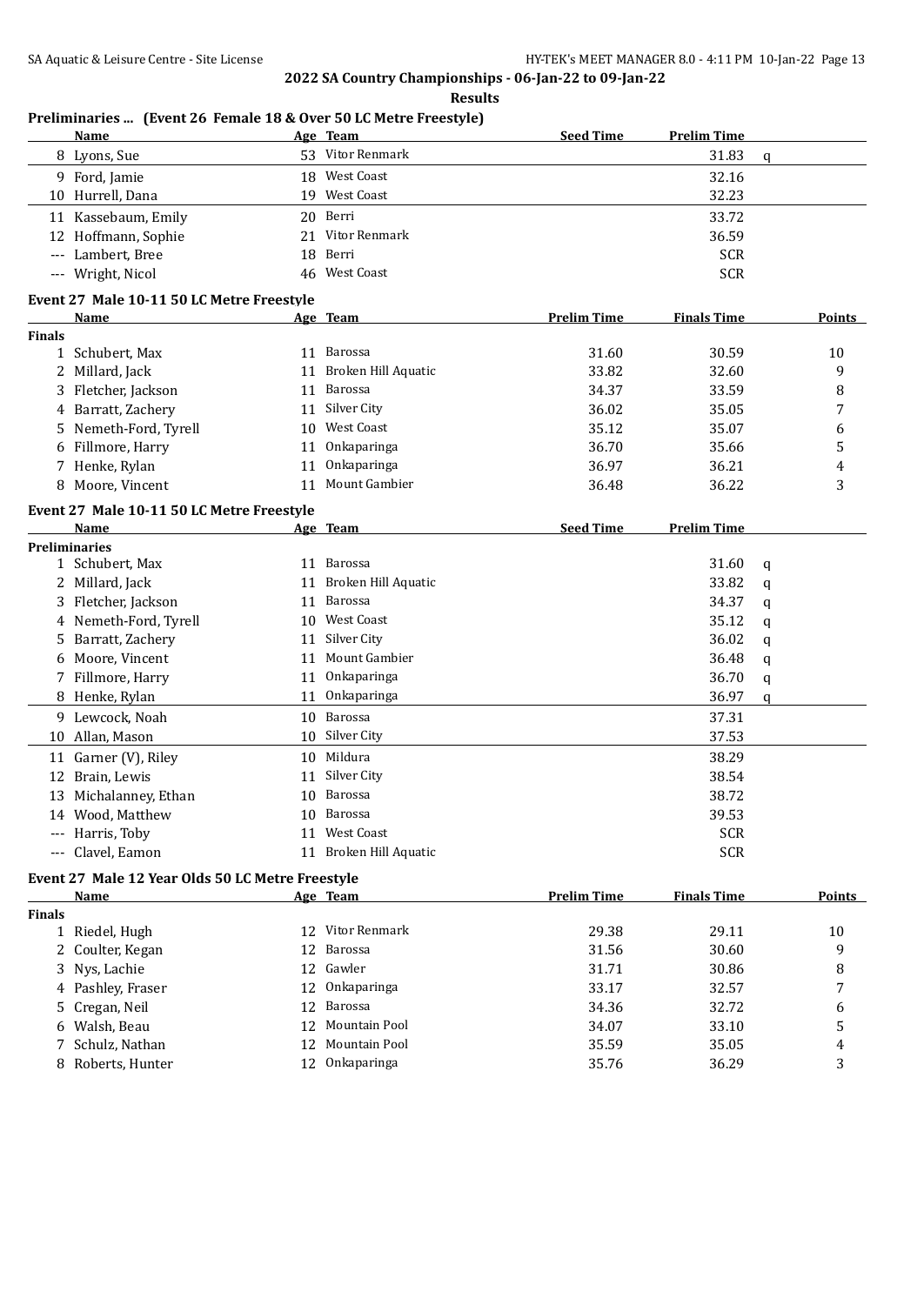**Results**

# **Event 27 Male 12 Year Olds 50 LC Metre Freestyle**

|               | Name                                             |    | Age Team            | <b>Seed Time</b>   | <b>Prelim Time</b> |   |               |
|---------------|--------------------------------------------------|----|---------------------|--------------------|--------------------|---|---------------|
|               | <b>Preliminaries</b>                             |    |                     |                    |                    |   |               |
|               | 1 Riedel, Hugh                                   |    | 12 Vitor Renmark    |                    | 29.38              | q |               |
|               | 2 Coulter, Kegan                                 | 12 | Barossa             |                    | 31.56              | q |               |
|               | 3 Nys, Lachie                                    |    | 12 Gawler           |                    | 31.71              | q |               |
|               | 4 Pashley, Fraser                                |    | 12 Onkaparinga      |                    | 33.17              | q |               |
|               | 5 Walsh, Beau                                    | 12 | Mountain Pool       |                    | 34.07              | q |               |
|               | 6 Cregan, Neil                                   |    | 12 Barossa          |                    | 34.36              | q |               |
|               | 7 Schulz, Nathan                                 |    | 12 Mountain Pool    |                    | 35.59              | q |               |
|               | 8 Roberts, Hunter                                |    | 12 Onkaparinga      |                    | 35.76              | q |               |
|               |                                                  |    | 12 Mildura          |                    | 37.04              |   |               |
|               | 9 Mills (V), Samuel                              |    |                     |                    |                    |   |               |
| $---$         | Clavel, Cohen                                    | 12 | Broken Hill Aquatic |                    | <b>SCR</b>         |   |               |
|               | --- Hood, Beau                                   |    | 12 West Coast       |                    | <b>SCR</b>         |   |               |
|               | Event 27 Male 13 Year Olds 50 LC Metre Freestyle |    |                     |                    |                    |   |               |
|               | Name                                             |    | <u>Age Team</u>     | <b>Prelim Time</b> | <b>Finals Time</b> |   | <b>Points</b> |
| <b>Finals</b> |                                                  |    |                     |                    |                    |   |               |
|               | 1 Sloane, Angus                                  |    | 13 Barossa          | 28.71              | 28.16              |   | 10            |
|               | *2 Bell (V), Max                                 | 13 | Mildura             | 28.96              | 28.49              |   | 9             |
|               | *2 Ladson, Jayden                                | 13 | Murray Bridge       | 29.73              | 29.94              |   | 8             |
|               | 3 Harrold, Cody                                  |    | 13 Clare            | 30.72              | 30.09              |   | 7             |
|               | 5 Barratt, Max                                   |    | 13 Silver City      | 30.76              | 30.28              |   | 6             |
|               | 6 Lucas, Tommy                                   | 13 | Clare               | 30.66              | 30.67              |   | 5             |
|               | 7 Moore, Charles                                 | 13 | Mount Gambier       | 31.31              | 31.04              |   | 4             |
|               | 8 Towers, Fabricio                               |    | 13 Barossa          | 31.57              | 31.53              |   | 3             |
|               |                                                  |    |                     |                    |                    |   |               |
|               | Event 27 Male 13 Year Olds 50 LC Metre Freestyle |    |                     |                    |                    |   |               |
|               | Name                                             |    | Age Team            | <b>Seed Time</b>   | <b>Prelim Time</b> |   |               |
|               | <b>Preliminaries</b>                             |    |                     |                    |                    |   |               |
|               | 1 Sloane, Angus                                  | 13 | Barossa             |                    | 28.71              | q |               |
|               | 2 Bell (V), Max                                  | 13 | Mildura             |                    | 28.96              | q |               |
|               | 3 Ladson, Jayden                                 | 13 | Murray Bridge       |                    | 29.73              | q |               |
|               | 4 Lucas, Tommy                                   | 13 | Clare               |                    | 30.66              | q |               |
|               | 5 Harrold, Cody                                  | 13 | Clare               |                    | 30.72              | q |               |
|               | 6 Barratt, Max                                   | 13 | Silver City         |                    | 30.76              | q |               |
|               | 7 Moore, Charles                                 | 13 | Mount Gambier       |                    | 31.31              | q |               |
|               | 8 Towers, Fabricio                               | 13 | Barossa             |                    | 31.57              | q |               |
|               | 9 Rush (V), Raphael                              |    | 13 Geelong Sharks   |                    | 31.97              |   |               |
|               | 10 Oestmann, Cohbin                              |    | 13 West Coast       |                    | 32.46              |   |               |
|               | 11 Holley, Braden                                |    | 13 West Coast       |                    | 32.49              |   |               |
|               | 12 Fillmore, Noah                                | 13 | Onkaparinga         |                    | 34.24              |   |               |
|               | 13 Beaty, Drake                                  | 13 | Whyalla             |                    | 34.59              |   |               |
|               | 14 Long, William                                 | 13 | Vitor Renmark       |                    | 47.06              |   |               |
|               | --- Davidson, Tyler                              | 13 | <b>West Coast</b>   |                    | <b>SCR</b>         |   |               |
|               |                                                  |    |                     |                    |                    |   |               |
|               | Event 28 Male 14 Year Olds 50 LC Metre Freestyle |    |                     |                    |                    |   |               |
|               | Name                                             |    | Age Team            | <b>Prelim Time</b> | <b>Finals Time</b> |   | <b>Points</b> |
| <b>Finals</b> |                                                  |    |                     |                    |                    |   |               |
|               | 1 Hammond, Bryce                                 |    | 14 West Coast       | 27.19              | 26.64              |   | 10            |
|               | 2 Milne, Lukas                                   |    | 14 Silver City      | 27.75              | 27.52              |   | 9             |
|               | 3 Cregan, Gabriel                                |    | 14 Barossa          | 29.65              | 28.59              |   | 8             |
|               | 4 White, Lucas                                   |    | 14 Loxton           | 30.21              | 29.30              |   | 7             |

5 Timms, Patrick 14 Barossa 29.64 29.44 6 6 Young, Will 14 Clare 14 Clare 29.16 29.50 5<br>
29.26 29.80 4 29.26 29.80 4 7 Lowe, Haydn 14 Blue Lake Y 29.26 29.80 4 8 Flett, Heath 14 Vitor Renmark 29.16 31.43 3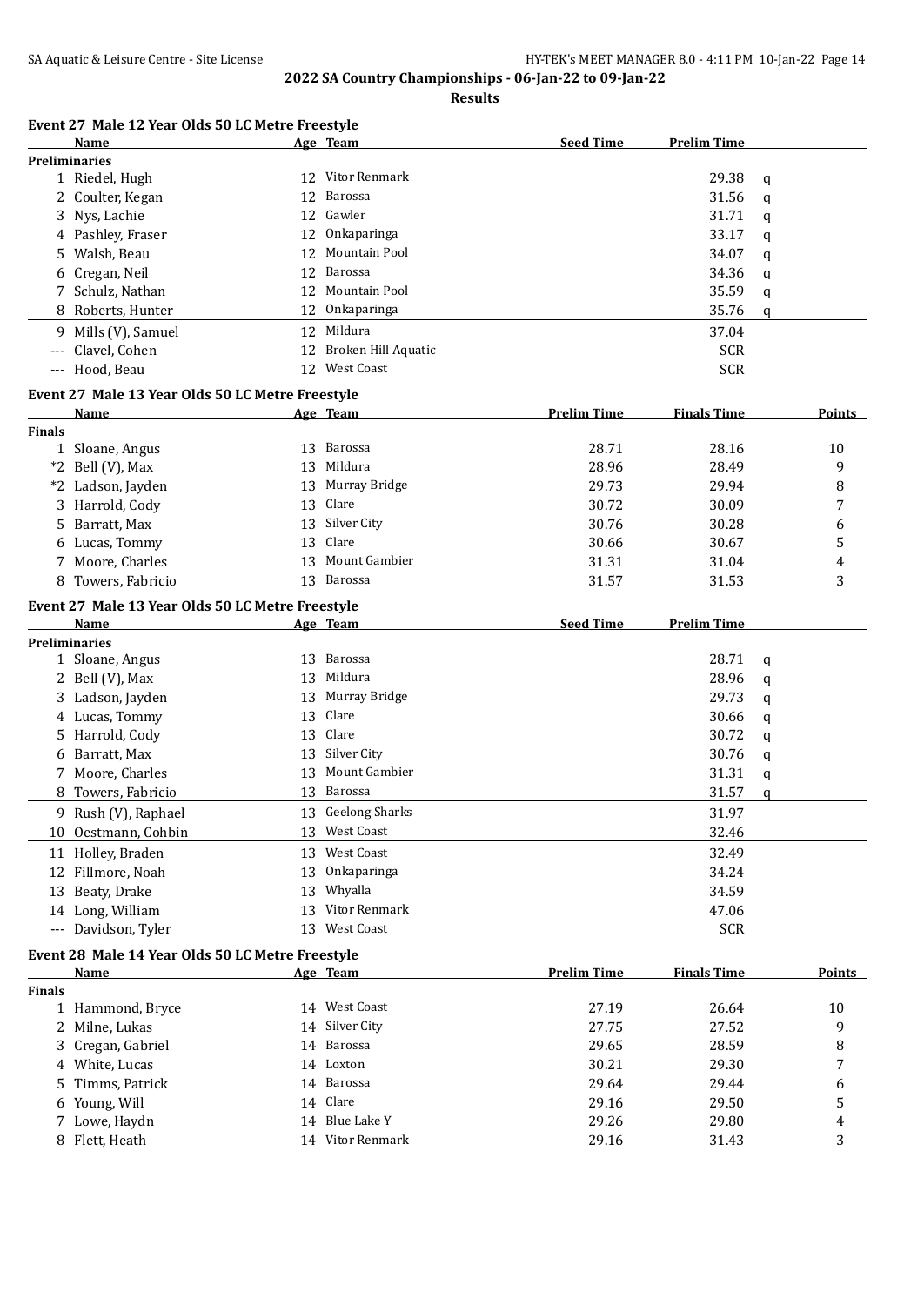**Results**

#### **Event 28 Male 14 Year Olds 50 LC Metre Freestyle**

|    | Name                     |    | Age Team          | <b>Seed Time</b> | <b>Prelim Time</b> |     |
|----|--------------------------|----|-------------------|------------------|--------------------|-----|
|    | <b>Preliminaries</b>     |    |                   |                  |                    |     |
|    | 1 Hammond, Bryce         |    | 14 West Coast     |                  | 27.19              | - q |
|    | 2 Milne, Lukas           |    | 14 Silver City    |                  | 27.75              | a   |
|    | *3 Young, Will           |    | 14 Clare          |                  | 29.16              | q   |
|    | *3 Flett, Heath          |    | 14 Vitor Renmark  |                  | 29.16              | q   |
|    | 5 Lowe, Haydn            |    | 14 Blue Lake Y    |                  | 29.26              | q   |
|    | 6 Timms, Patrick         |    | 14 Barossa        |                  | 29.64              | q   |
|    | 7 Cregan, Gabriel        |    | 14 Barossa        |                  | 29.65              | q   |
|    | 8 White, Lucas           |    | 14 Loxton         |                  | 30.21              | q   |
| 9. | Oestmann, Kye            |    | 14 West Coast     |                  | 30.25              |     |
|    | 10 Collins, Charlie      |    | 14 Barossa        |                  | 30.25              |     |
|    | 11 Jones, Angus          |    | 14 Onkaparinga    |                  | 30.70              |     |
|    | *12 Stratford, Vaughn    |    | 14 Mount Gambier  |                  | 31.61              |     |
|    | *12 Roberts, Fox         | 14 | Onkaparinga       |                  | 31.61              |     |
|    | 14 Smart, Isaac          |    | 14 Crystal Brook  |                  | 31.65              |     |
|    | --- Van Dyke (V), Tenace |    | 14 Geelong Sharks |                  | <b>SCR</b>         |     |

#### **Event 28 Male 15 Year Olds 50 LC Metre Freestyle**

| Name |                                                                                                                                                                             | <b>Prelim Time</b>                                                                                                                         | <b>Finals Time</b> | Points |
|------|-----------------------------------------------------------------------------------------------------------------------------------------------------------------------------|--------------------------------------------------------------------------------------------------------------------------------------------|--------------------|--------|
|      |                                                                                                                                                                             |                                                                                                                                            |                    |        |
|      |                                                                                                                                                                             | 26.24                                                                                                                                      | 26.00              | 9.50   |
|      |                                                                                                                                                                             | 26.37                                                                                                                                      | 26.00              | 9.50   |
|      |                                                                                                                                                                             | 27.01                                                                                                                                      | 26.49              | 8      |
|      |                                                                                                                                                                             | 27.49                                                                                                                                      | 26.73              |        |
|      |                                                                                                                                                                             | 27.88                                                                                                                                      | 27.50              | 6      |
|      |                                                                                                                                                                             | 28.07                                                                                                                                      | 28.03              |        |
|      |                                                                                                                                                                             | 29.26                                                                                                                                      | 29.02              | 4      |
|      |                                                                                                                                                                             | 29.41                                                                                                                                      | 30.49              | 3      |
|      | *1 Schwarz, Harry<br>*1 Martin, Jordy<br>3 Lucas, Lachlan<br>4 Curthoys-Davies, Keian<br>5 Stratford, Elijah<br>6 Gilbert (V), Hayden<br>7 Cafarella, Brad<br>8 Moore, Rory | Age Team<br>15 Dolphins<br>15 Onkaparinga<br>15 Clare<br>15 Barossa<br>15 Mount Gambier<br>15 Geelong Sharks<br>15 Onkaparinga<br>15 Berri |                    |        |

#### **Event 28 Male 15 Year Olds 50 LC Metre Freestyle**

|          | Name                                      |    | Age Team            | <b>Seed Time</b> | <b>Prelim Time</b> |   |
|----------|-------------------------------------------|----|---------------------|------------------|--------------------|---|
|          | <b>Preliminaries</b>                      |    |                     |                  |                    |   |
|          | 1 Schwarz, Harry                          |    | 15 Dolphins         |                  | 26.24              | q |
|          | 2 Martin, Jordy                           |    | 15 Onkaparinga      |                  | 26.37              | a |
|          | 3 Lucas, Lachlan                          | 15 | Clare               |                  | 27.01              | q |
|          | 4 Curthoys-Davies, Keian                  | 15 | Barossa             |                  | 27.49              | q |
|          | 5 Stratford, Elijah                       |    | 15 Mount Gambier    |                  | 27.88              | a |
|          | 6 Gilbert (V), Hayden                     |    | 15 Geelong Sharks   |                  | 28.07              | q |
|          | 7 Cafarella, Brad                         |    | 15 Onkaparinga      |                  | 29.26              | a |
|          | 8 Moore, Rory                             |    | 15 Berri            |                  | 29.41              | q |
|          | 9 Fillmore, Jack                          |    | 15 Onkaparinga      |                  | 29.49              |   |
|          | 10 Bignell, Nicholas                      |    | 15 Blue Lake Y      |                  | 31.02              |   |
|          | 11 Edwards, Lachlan                       |    | 15 Vitor Renmark    |                  | 31.65              |   |
| $\cdots$ | White, Bailey                             |    | 15 Loxton           |                  | 29.84              |   |
|          | Declared false start                      |    |                     |                  |                    |   |
| $---$    | Clavel, Austin                            | 15 | Broken Hill Aquatic |                  | <b>SCR</b>         |   |
|          | Event 28 Male 16-17 50 LC Metre Freestyle |    |                     |                  |                    |   |
|          |                                           |    |                     |                  |                    |   |

|               | <b>Name</b>                 | Age Team         | Prelim Time | <b>Finals Time</b> | <b>Points</b>  |
|---------------|-----------------------------|------------------|-------------|--------------------|----------------|
| <b>Finals</b> |                             |                  |             |                    |                |
|               | 1 Macie. Patrick            | Barossa          | 25.28       | 24.88              | 10             |
|               | 2 White, Jordan             | Loxton           | 26.01       | 25.28              |                |
|               | 3 Newman, Bailey            | 16 Mountain Pool | 27.57       | 26.28              |                |
|               | 4 Cochrane-Adolfson, Justin | 16 Silver City   | 26.73       | 26.52              | $\overline{ }$ |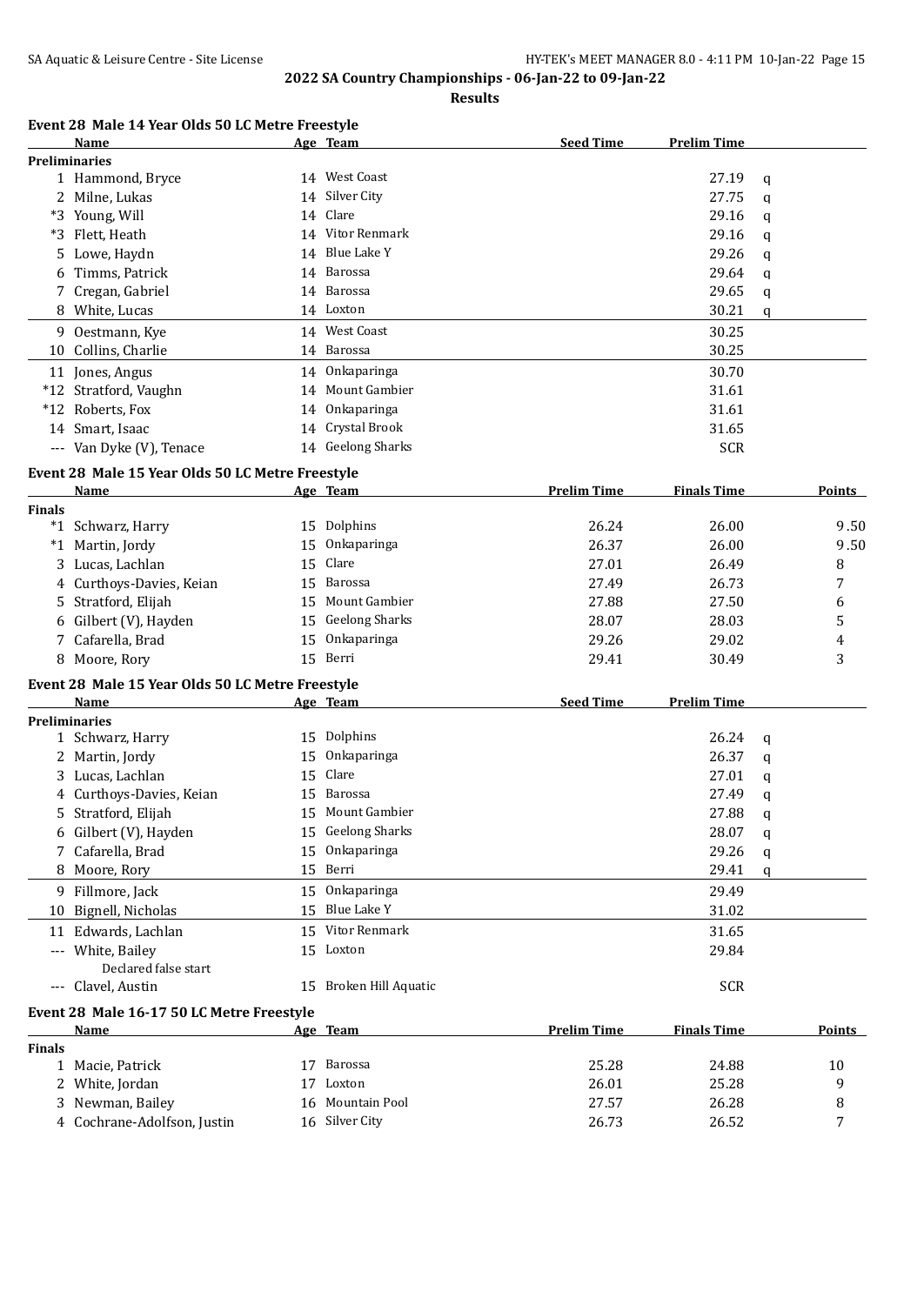|                   | Finals  (Event 28 Male 16-17 50 LC Metre Freestyle) |    |                        |                    |                          |   |               |
|-------------------|-----------------------------------------------------|----|------------------------|--------------------|--------------------------|---|---------------|
|                   | <b>Name</b>                                         |    | Age Team               | <b>Prelim Time</b> | <b>Finals Time</b>       |   | <b>Points</b> |
|                   | 5 Bignell, Thomas                                   |    | 17 Blue Lake Y         | 27.00              | 26.67                    |   | 6             |
|                   | 6 Mcfarlane, Ben                                    | 16 | Gawler                 | 27.09              | 26.85                    |   | 5             |
|                   | 7 Smart, Max                                        | 16 | Crystal Brook          | 27.69              | 27.49                    |   | 4             |
|                   | 8 Kemp, Samuel                                      | 16 | Onkaparinga            | 28.22              | 27.50                    |   | 3             |
|                   | Event 28 Male 16-17 50 LC Metre Freestyle           |    |                        |                    |                          |   |               |
|                   | Name                                                |    | Age Team               | <b>Seed Time</b>   | <b>Prelim Time</b>       |   |               |
|                   | <b>Preliminaries</b>                                |    |                        |                    |                          |   |               |
|                   | 1 Macie, Patrick                                    | 17 | Barossa                |                    | 25.28                    | q |               |
|                   | 2 White, Jordan                                     | 17 | Loxton                 |                    | 26.01                    | q |               |
|                   | 3 Cochrane-Adolfson, Justin                         | 16 | Silver City            |                    | 26.73                    | q |               |
|                   | 4 Bignell, Thomas                                   | 17 | Blue Lake Y            |                    | 27.00                    | q |               |
| 5.                | Mcfarlane, Ben                                      | 16 | Gawler                 |                    | 27.09                    | q |               |
| 6                 | Newman, Bailey                                      | 16 | Mountain Pool          |                    | 27.57                    | q |               |
|                   | 7 Smart, Max                                        | 16 | Crystal Brook          |                    | 27.69                    | q |               |
|                   | 8 Kemp, Samuel                                      |    | 16 Onkaparinga         |                    | 28.22                    | q |               |
|                   | 9 Hoffmann, Ethan                                   | 16 | Vitor Renmark          |                    | 28.40                    |   |               |
| 10                | Cockshell, Lucas                                    |    | 16 Loxton              |                    | 29.41                    |   |               |
|                   |                                                     |    | 17 Vitor Renmark       |                    |                          |   |               |
| 11                | Orr, Darcy                                          |    |                        |                    | 29.59                    |   |               |
| 12                | Martin (V), Angus                                   | 16 | <b>Geelong Sharks</b>  |                    | 29.64                    |   |               |
| 13                | Butler, Royce                                       | 16 | Clare                  |                    | 30.19                    |   |               |
|                   | 14 Hinze, Liam                                      | 17 | Mountain Pool          |                    | 30.70                    |   |               |
|                   | 15 Harrold, Jake                                    | 16 | Clare                  |                    | 30.79                    |   |               |
|                   | --- Perin, Joseph                                   | 17 | <b>West Coast</b>      |                    | <b>SCR</b>               |   |               |
|                   | --- Ackland, Colby                                  |    | 16 Clare               |                    | <b>SCR</b>               |   |               |
|                   | Event 28 Male 18 & Over 50 LC Metre Freestyle       |    |                        |                    |                          |   |               |
|                   | Name                                                |    | Age Team               | <b>Prelim Time</b> | <b>Finals Time</b>       |   | <b>Points</b> |
| <b>Finals</b>     |                                                     |    |                        |                    |                          |   |               |
|                   | 1 Edmonds, Ben                                      |    | 30 Silver City         | 25.61              | 24.95                    |   | 10            |
|                   | 2 Lewis, Hayden                                     | 26 | Silver City            | 25.98              | 25.72                    |   | 9             |
|                   | 3 White, Dylan                                      | 18 | Loxton                 | 26.23              | 25.86                    |   | 8             |
|                   | 4 Bell, Noah                                        |    |                        |                    |                          |   | 7             |
| 5.                |                                                     | 20 | Onkaparinga            | 27.27              | 26.61                    |   |               |
|                   | Brown, Myles                                        | 18 | Barossa                | 26.80              | 26.82                    |   | 6             |
| 6                 | Barila (V), Josh                                    | 20 | Mildura                | 27.91              | 27.15                    |   | 5             |
|                   | 7 Fielke, Henry                                     |    | 23 Mountain Pool       | 27.47              | 27.37                    |   | 4             |
|                   | 8 Herringer, Oliver                                 |    | 18 Mountain Pool       | 27.79              | 27.43                    |   | 3             |
|                   | Event 28 Male 18 & Over 50 LC Metre Freestyle       |    |                        |                    |                          |   |               |
|                   | Name                                                |    | Age Team               | <b>Seed Time</b>   | <b>Prelim Time</b>       |   |               |
|                   | <b>Preliminaries</b>                                |    |                        |                    |                          |   |               |
|                   | 1 Edmonds, Ben                                      |    | 30 Silver City         |                    | 25.61                    | q |               |
|                   | 2 Lewis, Hayden                                     | 26 | Silver City            |                    | 25.98                    | q |               |
|                   | 3 White, Dylan                                      | 18 | Loxton                 |                    | 26.23                    | q |               |
| 4                 | Brown, Myles                                        | 18 | <b>Barossa</b>         |                    | 26.80                    | q |               |
| 5.                | Bell, Noah                                          | 20 | Onkaparinga            |                    | 27.27                    | q |               |
| 6                 |                                                     | 23 | Mountain Pool          |                    |                          |   |               |
|                   | Fielke, Henry                                       | 18 | Mountain Pool          |                    | 27.47                    | q |               |
|                   | 7 Herringer, Oliver                                 | 20 |                        |                    | 27.79                    | q |               |
| 8                 | Barila (V), Josh                                    |    | Mildura                |                    | 27.91                    | q |               |
| 9                 | Sayer, Darcy                                        | 22 | Mountain Pool          |                    | 27.96                    |   |               |
| $---$             | Adams, Harrison                                     | 19 | West Coast             |                    | <b>SCR</b>               |   |               |
| $---$<br>$\cdots$ | Ford, Tommy<br>Verrall, Brock                       | 20 | West Coast<br>25 Berri |                    | <b>SCR</b><br><b>SCR</b> |   |               |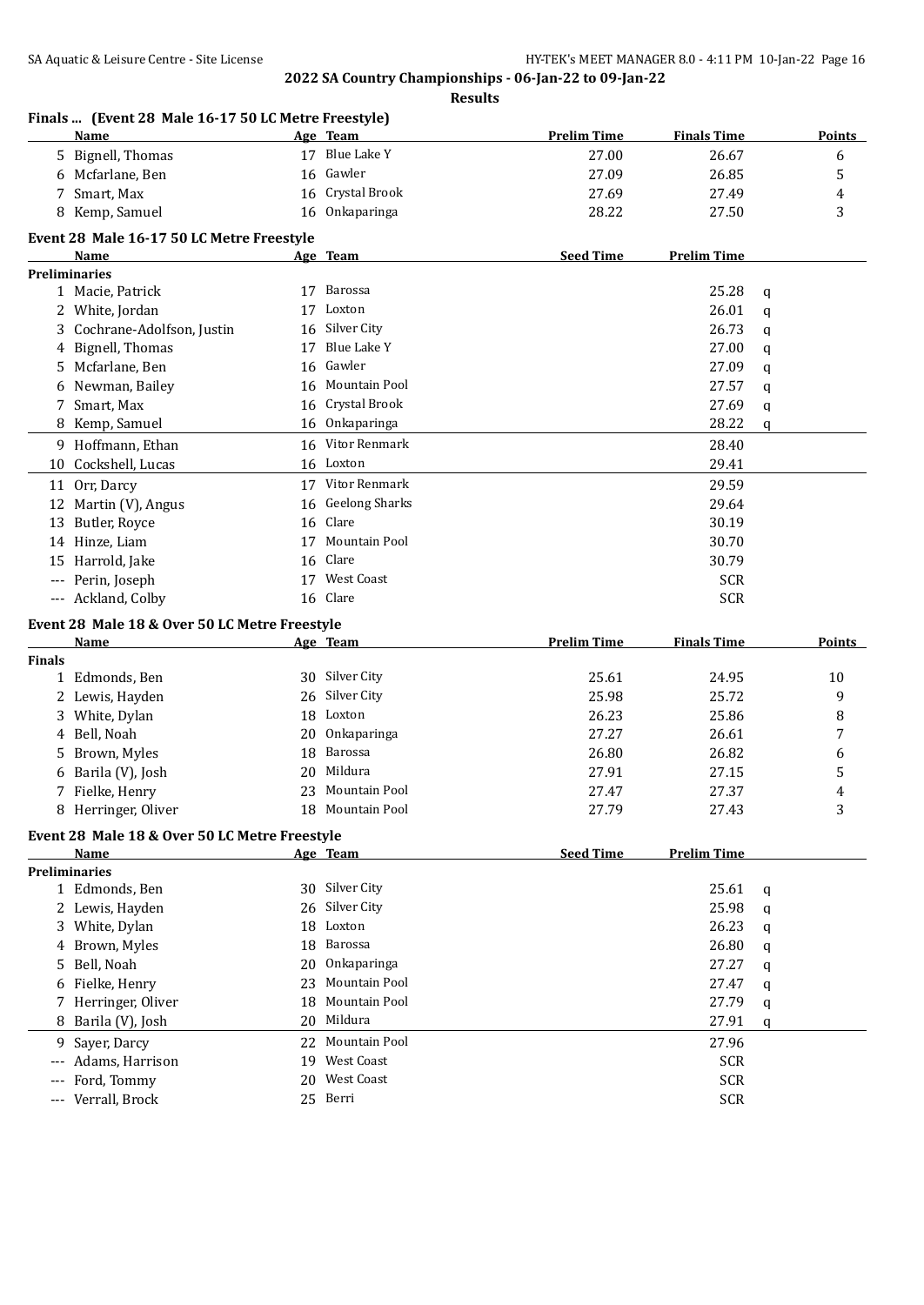|         | Event 29 Female 50 LC Metre Freestyle Multi-Class<br>Name |    | Age Team                            |                    | <b>Finals Time</b> |        | Points        |
|---------|-----------------------------------------------------------|----|-------------------------------------|--------------------|--------------------|--------|---------------|
|         | 1 Willett, Emily S7                                       |    | 15 Onkaparinga                      |                    | 39.63              |        | 10            |
|         | 2 Taylor, Zara S14                                        | 26 | Great Southern                      |                    | 49.85              |        | 9             |
|         | 3 Joseph, Hannah S6                                       | 14 | Barossa                             |                    | 1:03.40            |        | 8             |
|         | --- McInerney, Ellie S7                                   |    | 20 West Coast                       |                    | <b>SCR</b>         |        |               |
|         | Event 29 Male 50 LC Metre Freestyle Multi-Class           |    |                                     |                    |                    |        |               |
|         | Name                                                      |    | Age Team                            |                    | <b>Finals Time</b> |        | Points        |
|         | 1 Morley, Samuel S10                                      |    | 15 Onkaparinga                      |                    | 30.48              |        | 10            |
|         | 2 Wilkins, Charlie S14                                    |    | 22 Onkaparinga                      |                    | 39.48              |        | 9             |
|         | --- Hucks, Tyler S9                                       |    | 12 Loxton                           |                    | <b>NS</b>          |        |               |
|         |                                                           |    |                                     |                    |                    |        |               |
|         | Event 30 Female 10-11 100 LC Metre Backstroke             |    |                                     |                    |                    |        |               |
|         | Name                                                      |    | Age Team                            | <b>Prelim Time</b> | <b>Finals Time</b> |        | <b>Points</b> |
| Finals  | 1 Molloy, Scarlett                                        |    | 11 Silver City                      | 1:23.15            | 1:21.55            |        | 10            |
|         |                                                           | 11 | Mount Gambier                       | 1:24.25            | 1:23.11            |        | 9             |
| 3       | 2 Dening, Lucy<br>Ashmead, Annabel                        | 11 | Barossa                             | 1:25.55            | 1:24.45            |        | 8             |
|         | Geister, Leni                                             | 11 | Barossa                             | 1:27.95            | 1:25.95            |        | 7             |
| 4<br>5. | Larwood, Romey                                            |    | 11 West Coast                       | 1:29.92            | 1:27.81            |        | 6             |
| 6       | Jackman (V), Capree                                       | 11 | <b>Geelong Sharks</b>               | 1:26.68            | 1:28.13            |        | 5             |
| 7       | Shannon, Isabella                                         | 11 | Barossa                             | 1:30.09            | 1:28.50            |        | 4             |
| 8       | Griffiths, Ellie                                          |    | 11 Gawler                           | 1:28.44            | 1:28.88            |        | 3             |
|         |                                                           |    |                                     |                    |                    |        |               |
|         | Event 30 Female 10-11 100 LC Metre Backstroke             |    |                                     |                    |                    |        |               |
|         | Name                                                      |    | Age Team                            | <b>Seed Time</b>   | <b>Prelim Time</b> |        |               |
|         | <b>Preliminaries</b><br>1 Molloy, Scarlett                |    | 11 Silver City                      |                    | 1:23.15            |        |               |
| 2       | Dening, Lucy                                              | 11 | Mount Gambier                       |                    | 1:24.25            | q      |               |
| 3       | Ashmead, Annabel                                          | 11 | Barossa                             |                    | 1:25.55            | q<br>q |               |
| 4       | Jackman (V), Capree                                       | 11 | <b>Geelong Sharks</b>               |                    | 1:26.68            | q      |               |
|         | 5 Geister, Leni                                           | 11 | Barossa                             |                    | 1:27.95            | q      |               |
| 6       | Griffiths, Ellie                                          |    | 11 Gawler                           |                    | 1:28.44            | q      |               |
|         | 7 Larwood, Romey                                          |    | 11 West Coast                       |                    | 1:29.92            | q      |               |
|         | 8 Shannon, Isabella                                       |    | 11 Barossa                          |                    | 1:30.09            | q      |               |
|         | 9 Evans (V), Emilia                                       | 11 | <b>Geelong Sharks</b>               |                    | 1:32.83            |        |               |
| 10      | Scarborough, Erin                                         | 11 | Mountain Pool                       |                    | 1:35.65            |        |               |
|         |                                                           |    |                                     |                    |                    |        |               |
|         | 11 Coorey, Veniece                                        |    | 10 Silver City                      |                    | 1:35.87            |        |               |
|         | 12 Foster, Alyshia                                        |    | 11 Great Southern<br>Great Southern |                    | 1:38.76            |        |               |
|         | 13 Smith, Grace                                           | 11 |                                     |                    | 1:39.33            |        |               |
| 14      | Oxlade, Jessica                                           | 11 | Mount Gambier<br>Murray Bridge      |                    | 1:39.86            |        |               |
|         | 15 Ireland, Ella                                          | 11 |                                     |                    | 1:40.30            |        |               |
| 16      | Mugford, Miley                                            | 11 | Onkaparinga                         |                    | 1:42.06            |        |               |
| 17      | Button, Milana                                            | 11 | Barossa                             |                    | 1:44.16            |        |               |
| 18      | Gardner, Piper<br>Newman, Alicia                          | 11 | Onkaparinga<br>Mountain Pool        |                    | 1:50.13            |        |               |
| 19      |                                                           | 10 |                                     |                    | 1:50.90            |        |               |
| 20      | Jacobs, Kerryann                                          | 11 | Whyalla<br>11 Mountain Pool         |                    | 2:04.40            |        |               |
|         | --- Walsh, Emily<br>No touch at turn                      |    |                                     |                    | DQ                 |        |               |
|         | McInerney, Maggie                                         | 11 | West Coast                          |                    | <b>SCR</b>         |        |               |
|         | Davidson, Charlotte                                       | 11 | West Coast                          |                    | <b>SCR</b>         |        |               |
| ---     | --- Hood, Indigo                                          |    | 10 West Coast                       |                    | <b>SCR</b>         |        |               |
|         |                                                           |    |                                     |                    |                    |        |               |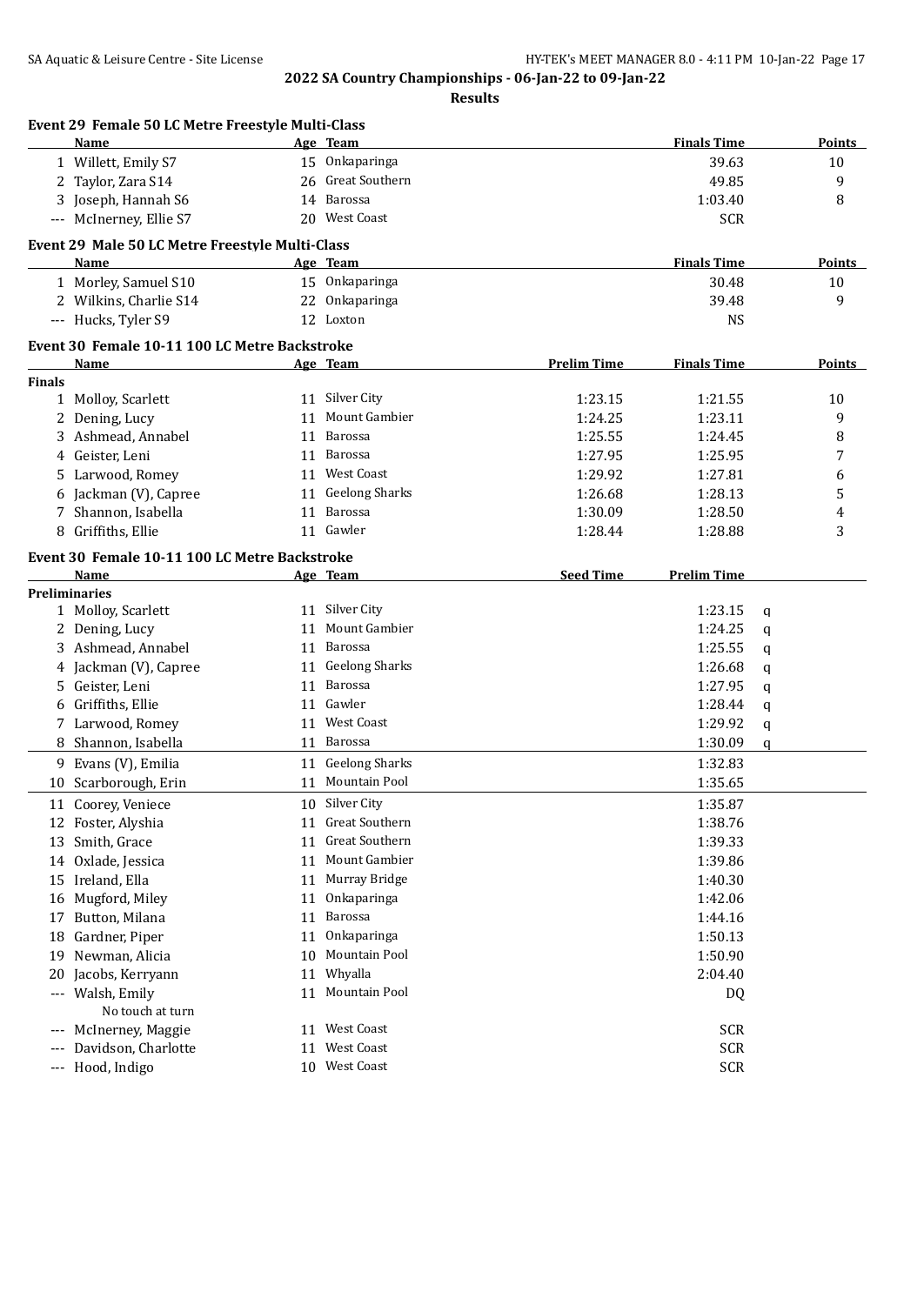|               | Name                                           |    | Age Team              | <b>Prelim Time</b> | <b>Finals Time</b> | <b>Points</b> |
|---------------|------------------------------------------------|----|-----------------------|--------------------|--------------------|---------------|
| <b>Finals</b> |                                                |    |                       |                    |                    |               |
|               | 1 Kelsh, Tahni                                 |    | 13 West Coast         | 1:13.73            | 1:14.16            | 10            |
|               | 2 Curthoys-Davies, Miella                      |    | 13 Barossa            | 1:16.55            | 1:15.81            | 9             |
|               | 3 Mickan, Asta                                 |    | 12 Barossa            | 1:17.72            | 1:16.97            | 8             |
|               | 4 Timmins, Cayleigh                            | 13 | Onkaparinga           | 1:18.85            | 1:20.29            | 7             |
|               | 5 Ashmead, Sophie                              | 13 | Barossa               | 1:23.67            | 1:22.99            | 6             |
|               | 6 Jasko, Elka                                  | 13 | Onkaparinga           | 1:23.21            | 1:23.25            | 5             |
|               | 7 Cox, Emmy                                    | 12 | Barossa               | 1:23.75            | 1:24.34            | 4             |
|               | 8 Mann, Kayla                                  |    | 13 Mountain Pool      | 1:25.75            | 1:27.29            | 3             |
|               | Event 30 Female 12-13 100 LC Metre Backstroke  |    |                       |                    |                    |               |
|               | Name                                           |    | Age Team              | <b>Seed Time</b>   | <b>Prelim Time</b> |               |
|               | <b>Preliminaries</b>                           |    | 13 West Coast         |                    |                    |               |
|               | 1 Kelsh, Tahni                                 |    |                       |                    | 1:13.73            | q             |
|               | 2 Curthoys-Davies, Miella                      |    | 13 Barossa            |                    | 1:16.55            | q             |
|               | 3 Mickan, Asta                                 | 12 | Barossa               |                    | 1:17.72            | q             |
|               | 4 Timmins, Cayleigh                            | 13 | Onkaparinga           |                    | 1:18.85            | q             |
|               | 5 Jasko, Elka                                  | 13 | Onkaparinga           |                    | 1:23.21            | q             |
|               | 6 Ashmead, Sophie                              | 13 | Barossa               |                    | 1:23.67            | q             |
|               | 7 Cox, Emmy                                    | 12 | Barossa               |                    | 1:23.75            | q             |
|               | 8 Mann, Kayla                                  | 13 | Mountain Pool         |                    | 1:25.75            | q             |
|               | 9 Evans, Charlotte                             | 13 | Onkaparinga           |                    | 1:25.93            |               |
|               | 10 Kassebaum, Amity                            |    | 13 Berri              |                    | 1:27.29            |               |
|               | 11 Schubert, Emma                              |    | 13 Barossa            |                    | 1:27.93            |               |
|               | 12 Gibbs, Saskia                               |    | 13 Loxton             |                    | 1:29.01            |               |
|               | 13 Newham, Asha                                |    | 12 Great Southern     |                    | 1:30.33            |               |
|               | 14 Lyons, Imogen                               |    | 13 Whyalla            |                    | 1:30.98            |               |
|               | 15 Sloane, Georgiana                           |    | 12 Barossa            |                    | 1:31.36            |               |
| 16            | Smith, Keeley                                  |    | 13 Murray Bridge      |                    | 1:31.51            |               |
| 17            | Stratford, Indee                               | 12 | Mount Gambier         |                    | 1:31.65            |               |
|               | 18 Fourie, Emma                                | 12 | Mountain Pool         |                    | 1:31.80            |               |
|               |                                                |    | <b>West Coast</b>     |                    |                    |               |
| 19            | Morgan, Nicola                                 | 13 |                       |                    | 1:31.97            |               |
|               | 20 Smith, Isabelle                             | 12 | <b>Great Southern</b> |                    | 1:32.19            |               |
|               | 21 Garner (V), Danika                          | 12 | Mildura               |                    | 1:32.94            |               |
|               | 22 Ralph, Briana                               | 13 | Silver City           |                    | 1:33.88            |               |
|               | 23 Larwood, Adler                              |    | 13 West Coast         |                    | 1:34.77            |               |
|               | 24 Bevan, Sienna                               |    | 12 Silver City        |                    | 1:34.85            |               |
| 25            | McClaer (V), Liana                             | 12 | Mildura               |                    | 1:35.33            |               |
| 26            | Le Roux, Mikayla                               |    | 12 Barossa            |                    | 1:35.60            |               |
| 27            | Humphries, Evie                                | 13 | Onkaparinga           |                    | 1:35.63            |               |
| 28            | McKenna, Zoe                                   | 12 | Onkaparinga           |                    | 1:35.83            |               |
| 29            | Sargeant, Maeve                                | 12 | Onkaparinga           |                    | 1:36.23            |               |
|               | 30 Cox, Kenzie                                 |    | 13 Barossa            |                    | 1:36.71            |               |
|               | 31 Paterson (V), Charlize                      |    | 12 Mildura            |                    | 1:38.98            |               |
| 32            | Hannaford, Layla                               |    | 12 Whyalla            |                    | 1:40.64            |               |
|               | --- Tzanavaras, Yianna<br>Not on back off wall |    | 12 Vitor Renmark      |                    | DQ                 |               |
| $\cdots$      | Shannon, Charlotte<br>Not on back off wall     |    | 13 Barossa            |                    | DQ                 |               |
| $---$         | Pearson, Mikayla<br>Declared false start       |    | 13 Blue Lake Y        |                    | DQ                 |               |
| ---           | Finch, Tayah                                   |    | 12 Barossa            |                    | <b>SCR</b>         |               |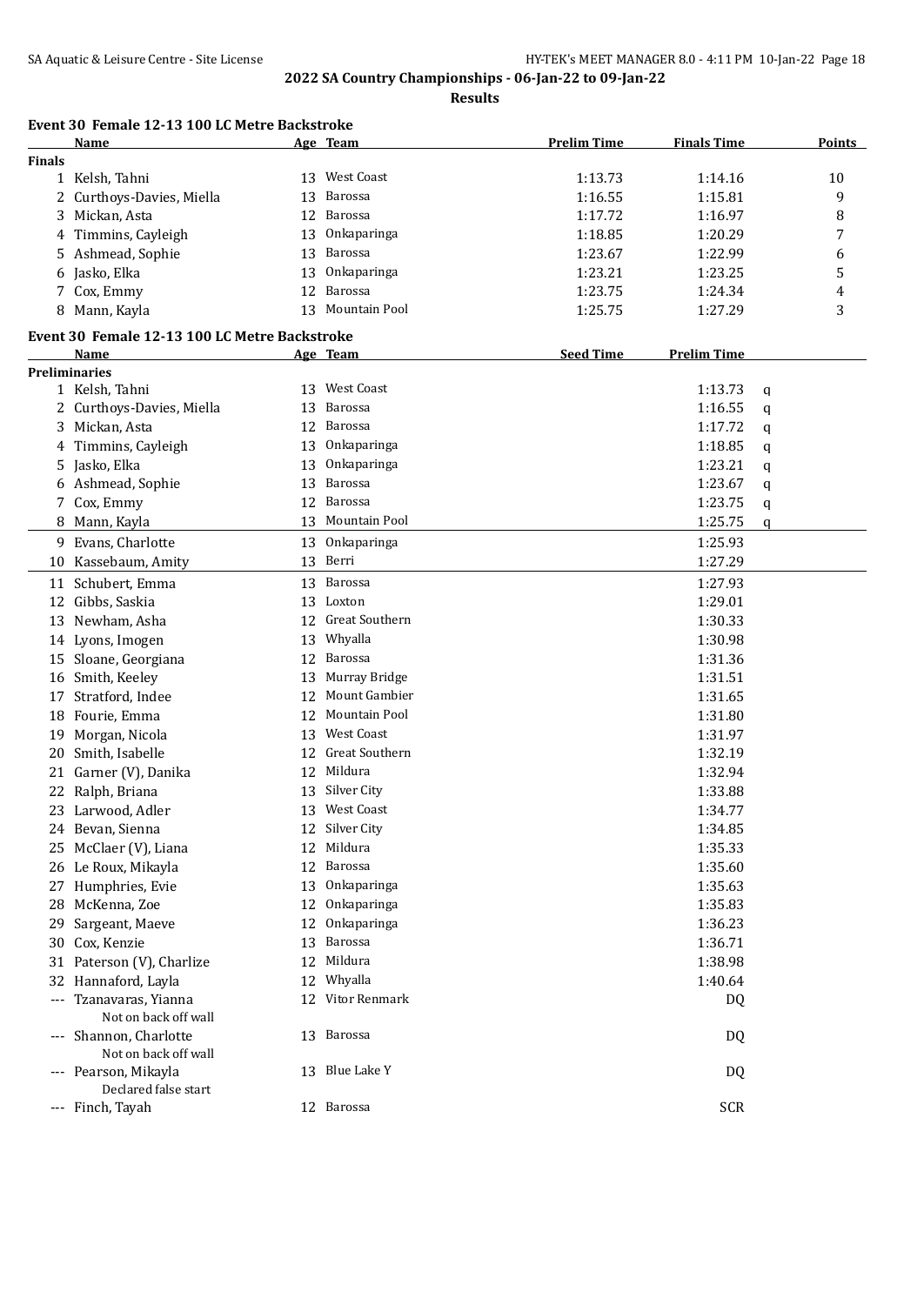|               | Event 31 Female 14-15 100 LC Metre Backstroke |    |                       |                    |                    |   |               |
|---------------|-----------------------------------------------|----|-----------------------|--------------------|--------------------|---|---------------|
|               | Name                                          |    | Age Team              | <b>Prelim Time</b> | <b>Finals Time</b> |   | <b>Points</b> |
| <b>Finals</b> |                                               |    |                       |                    |                    |   |               |
|               | *1 Rush (V), Tallulah                         |    | 15 Geelong Sharks     | 1:14.50            | 1:12.05            |   | 10            |
|               | *1 Schubert, Nyah                             | 15 | Barossa               | 1:16.78            | 1:14.45            |   | 9             |
|               | 2 Newham, Leni                                | 14 | Barossa               | 1:17.37            | 1:16.06            |   | 8             |
| 3             | Pearson, Aleisha                              | 15 | Blue Lake Y           | 1:19.84            | 1:16.54            |   | 7             |
| 5             | Scarborough, Kara                             | 14 | Mountain Pool         | 1:19.53            | 1:17.06            |   | 6             |
|               | 6 Edwards, Lucy                               | 14 | Mount Gambier         | 1:20.21            | 1:19.02            |   | 5             |
|               | 7 Holman, Hinako                              | 15 | Dolphins              | 1:18.65            | 1:19.03            |   | 4             |
|               | 8 Jasko, Mikaela                              |    | 15 Onkaparinga        | 1:21.41            | 1:19.56            |   | 3             |
|               | Event 31 Female 14-15 100 LC Metre Backstroke |    |                       |                    |                    |   |               |
|               | Name                                          |    | Age Team              | <b>Seed Time</b>   | <b>Prelim Time</b> |   |               |
|               | <b>Preliminaries</b>                          |    |                       |                    |                    |   |               |
|               | 1 Rush (V), Tallulah                          |    | 15 Geelong Sharks     |                    | 1:14.50            | q |               |
|               | 2 Schubert, Nyah                              | 15 | Barossa               |                    | 1:16.78            | q |               |
|               | 3 Newham, Leni                                |    | 14 Barossa            |                    | 1:17.37            | q |               |
|               | 4 Holman, Hinako                              | 15 | Dolphins              |                    | 1:18.65            | q |               |
|               | 5 Scarborough, Kara                           | 14 | Mountain Pool         |                    | 1:19.53            | q |               |
|               | 6 Pearson, Aleisha                            | 15 | Blue Lake Y           |                    | 1:19.84            | q |               |
| 7             | Edwards, Lucy                                 | 14 | Mount Gambier         |                    | 1:20.21            | q |               |
| 8             | Jasko, Mikaela                                | 15 | Onkaparinga           |                    | 1:21.41            | q |               |
|               | 9 Ashmead, Charlotte                          | 15 | Barossa               |                    | 1:22.74            |   |               |
|               | 10 Griffiths, Ashleigh                        |    | 14 Gawler             |                    | 1:22.75            |   |               |
|               | 11 Starr, Annabelle                           |    | 14 Mountain Pool      |                    | 1:22.91            |   |               |
|               | 12 Hammond, Chloe                             | 15 | Whyalla               |                    | 1:23.64            |   |               |
|               | 13 Le Roux, Anichia                           | 14 | Barossa               |                    | 1:23.97            |   |               |
|               | 14 Sargeant, Rachel                           | 14 | Onkaparinga           |                    | 1:24.25            |   |               |
|               | 15 Wood, Rebecca                              | 14 | <b>West Coast</b>     |                    | 1:24.91            |   |               |
|               | 16 Inglis, Jessica                            | 15 | Loxton                |                    | 1:24.93            |   |               |
| 17            | Kennedy (V), Alice                            | 15 | <b>Geelong Sharks</b> |                    | 1:26.98            |   |               |
|               | 18 Flowers, Keira                             | 15 | Blue Lake Y           |                    | 1:28.52            |   |               |
|               | 19 Evans (V), Juliet                          |    | 14 Geelong Sharks     |                    | 1:29.16            |   |               |
| 20            | Wheeler, Lani                                 | 14 | Onkaparinga           |                    | 1:29.48            |   |               |
| 21            | Smith, Matilda                                | 14 | Whyalla               |                    | 1:30.71            |   |               |
|               | 22 Scullen-Howe, Elena                        | 15 | Onkaparinga           |                    | 1:30.72            |   |               |
|               | 23 Ratzmer, Haylee                            |    | 14 Mountain Pool      |                    | 1:31.21            |   |               |
|               | 24 Newman, Ella                               |    | 14 Mountain Pool      |                    | 1:36.11            |   |               |
|               | 25 Schulz, Olivia                             |    | 14 Mountain Pool      |                    | 1:36.89            |   |               |
|               |                                               |    | 15 Geelong Sharks     |                    |                    |   |               |
|               | --- O'Brien (V), Kate                         |    | 14 Geelong Sharks     |                    | SCR                |   |               |
|               | --- Schurmann (V), Ella                       |    | 14 Clare              |                    | <b>SCR</b>         |   |               |
|               | --- Ackland, Addisyn                          |    | 14 Mildura            |                    | <b>SCR</b>         |   |               |
|               | --- Strachan (V), Emma                        |    |                       |                    | <b>SCR</b>         |   |               |
|               | --- Modoo (V), Lola                           |    | 14 Mildura            |                    | <b>SCR</b>         |   |               |
|               | Event 31 Female 16-17 100 LC Metre Backstroke |    |                       |                    |                    |   |               |
|               | <b>Name</b>                                   |    | Age Team              | <b>Prelim Time</b> | <b>Finals Time</b> |   | <b>Points</b> |
| Finals        |                                               |    |                       |                    |                    |   |               |
|               | 1 Pressler, Kalyce                            |    | 17 Silver City        | 1:11.87            | 1:14.13            |   | 10            |
|               | 2 Wood, Meg                                   | 16 | Barossa               | 1:20.18            | 1:16.35            |   | 9             |
| 3             | Long, Madelyn                                 |    | 16 Loxton             | 1:17.83            | 1:17.41            |   | 8             |
|               | 4 Hurrell, Kylie                              |    | 17 West Coast         | 1:25.02            | 1:23.74            |   | 7             |
|               | 5 Lambert, Jenna                              |    | 16 Vitor Renmark      | 1:28.14            | 1:25.10            |   | 6             |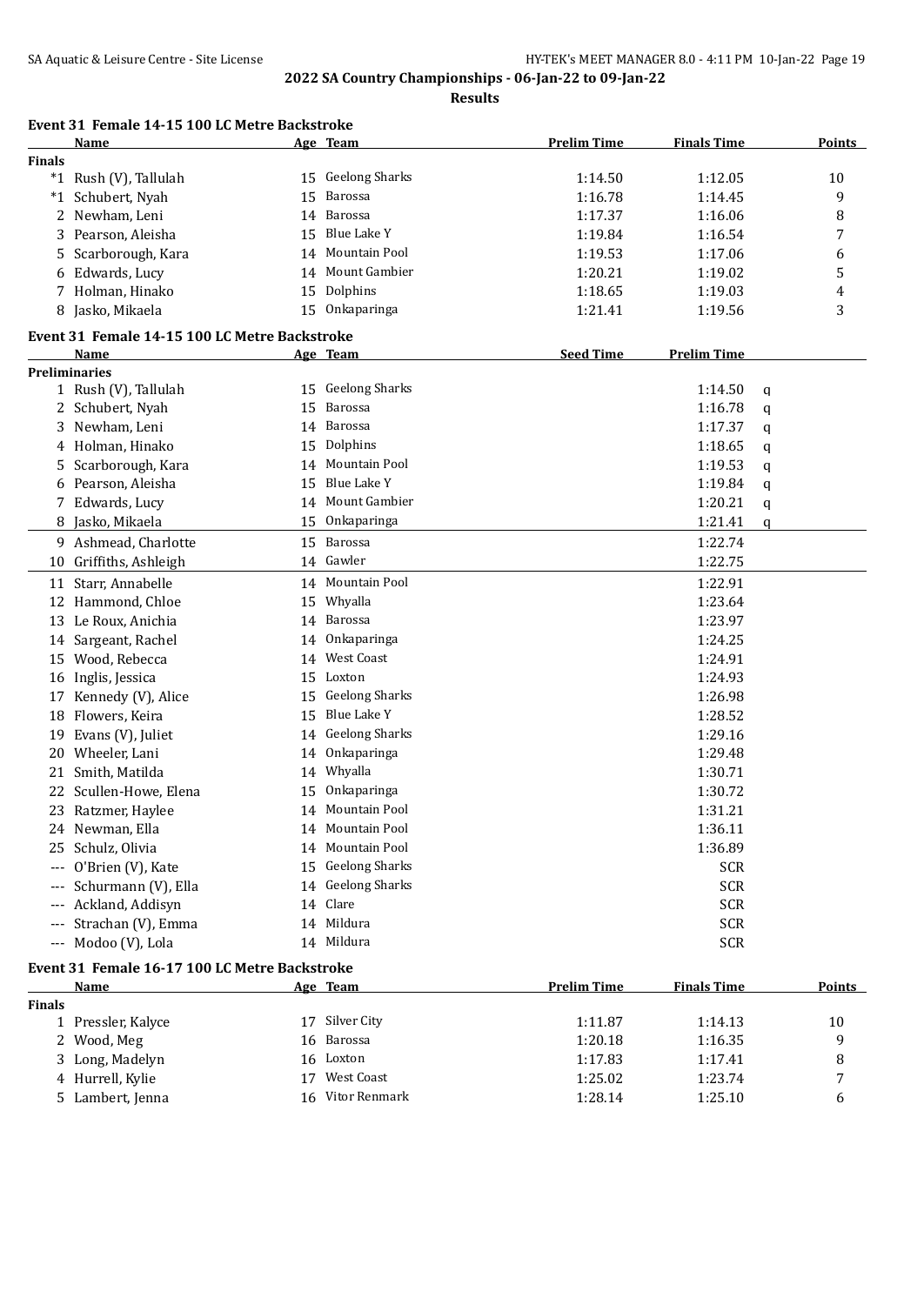|               |                                                   |    | Event 31 Female 16-17 100 LC Metre Backstroke |                    |                    |   |        |
|---------------|---------------------------------------------------|----|-----------------------------------------------|--------------------|--------------------|---|--------|
|               | Name                                              |    | Age Team                                      | <b>Seed Time</b>   | <b>Prelim Time</b> |   |        |
|               | <b>Preliminaries</b>                              |    |                                               |                    |                    |   |        |
|               | 1 Pressler, Kalyce                                |    | 17 Silver City                                |                    | 1:11.87            | q |        |
|               | 2 Long, Madelyn                                   |    | 16 Loxton                                     |                    | 1:17.83            | q |        |
|               | 3 Wood, Meg                                       |    | 16 Barossa                                    |                    | 1:20.18            | q |        |
|               | 4 Hurrell, Kylie                                  |    | 17 West Coast                                 |                    | 1:25.02            | q |        |
|               | 5 Lambert, Jenna                                  | 16 | Vitor Renmark                                 |                    | 1:28.14            | a |        |
|               | --- Robinson (V), Evelyn                          |    | 16 Geelong Sharks                             |                    | <b>SCR</b>         |   |        |
|               | Event 31 Female 18 & Over 100 LC Metre Backstroke |    |                                               |                    |                    |   |        |
|               | Name                                              |    | Age Team                                      | <b>Prelim Time</b> | <b>Finals Time</b> |   | Points |
| <b>Finals</b> |                                                   |    |                                               |                    |                    |   |        |
|               | 1 Curthoys-Davies, Harliai                        |    | 18 Barossa                                    | 1:07.71            | 1:08.35            |   | 10     |
|               | 2 Jasko, Matylda                                  | 18 | Onkaparinga                                   | 1:19.51            | 1:16.75            |   | 9      |
|               | 3 Scott, Jade                                     |    | 18 Silver City                                | 1:19.90            | 1:18.92            |   | 8      |
|               | 4 Ford, Jamie                                     |    | 18 West Coast                                 | 1:23.31            | 1:21.81            |   | 7      |
|               | 5 Dewallef, Victoria                              |    | 19 Mountain Pool                              | 1:29.16            | 1:27.95            |   | 6      |
|               | Event 31 Female 18 & Over 100 LC Metre Backstroke |    |                                               |                    |                    |   |        |
|               | Name                                              |    | Age Team                                      | <b>Seed Time</b>   | <b>Prelim Time</b> |   |        |
|               | Preliminaries                                     |    |                                               |                    |                    |   |        |
|               | 1 Curthoys-Davies, Harliai                        |    | 18 Barossa                                    |                    | 1:07.71            | q |        |
|               | 2 Jasko, Matylda                                  |    | 18 Onkaparinga                                |                    | 1:19.51            | a |        |
|               | 3 Scott, Jade                                     |    | 18 Silver City                                |                    | 1:19.90            | q |        |
|               | 4 Pearson, Hayley                                 |    | 18 Blue Lake Y                                |                    | 1:21.00            | q |        |
|               | 5 Ford, Jamie                                     |    | 18 West Coast                                 |                    | 1:23.31            | q |        |
|               | 6 Dewallef, Victoria                              |    | 19 Mountain Pool                              |                    | 1:29.16            | q |        |
| 7             | Eades, Alexandra                                  |    | 26 Whyalla                                    |                    | 1:38.69            |   |        |
|               |                                                   |    | 21 Vitor Renmark                              |                    |                    | q |        |
|               | 8 Hoffmann, Sophie                                |    | 46 West Coast                                 |                    | 1:43.61            | q |        |
|               | --- Wright, Nicol                                 |    |                                               |                    | <b>SCR</b>         |   |        |
|               | Event 32 Male 10-11 100 LC Metre Backstroke       |    |                                               |                    |                    |   | Points |
|               |                                                   |    |                                               |                    |                    |   |        |
|               | Name                                              |    | Age Team                                      | <b>Prelim Time</b> | <b>Finals Time</b> |   |        |
| <b>Finals</b> |                                                   |    |                                               |                    |                    |   |        |
|               | 1 Schubert, Max                                   |    | 11 Barossa                                    | 1:20.85            | 1:17.92            |   | 10     |
|               | 2 Millard, Jack                                   |    | 11 Broken Hill Aquatic                        | 1:26.28            | 1:24.34            |   | 9      |
|               | 3 Fletcher, Jackson                               |    | 11 Barossa                                    | 1:31.84            | 1:24.82            |   | 8      |
|               | 4 Barratt, Zachery                                |    | 11 Silver City                                | 1:35.51            | 1:34.47            |   | 7      |
|               | 5 Nemeth-Ford, Tyrell                             |    | 10 West Coast                                 | 1:37.19            | 1:35.24            |   | 6      |
|               | 6 Fillmore, Harry                                 |    | 11 Onkaparinga                                | 1:36.49            | 1:36.88            |   | 5      |
|               | Parker (V), Charlie                               | 11 | <b>Geelong Sharks</b>                         | 1:38.32            | 1:37.18            |   | 4      |
| ---           | Moore, Vincent                                    |    | 11 Mount Gambier                              | 1:32.96            | DQ                 |   |        |
|               | Not on back off wall                              |    |                                               |                    |                    |   |        |
|               | Event 32 Male 10-11 100 LC Metre Backstroke       |    |                                               |                    |                    |   |        |
|               | Name                                              |    | Age Team                                      | <b>Seed Time</b>   | <b>Prelim Time</b> |   |        |
|               | <b>Preliminaries</b>                              |    |                                               |                    |                    |   |        |
|               | 1 Schubert, Max                                   |    | 11 Barossa                                    |                    | 1:20.85            | q |        |
|               | 2 Millard, Jack                                   | 11 | Broken Hill Aquatic                           |                    | 1:26.28            | q |        |
| 3             | Fletcher, Jackson                                 | 11 | Barossa                                       |                    | 1:31.84            | q |        |
| 4             | Moore, Vincent                                    | 11 | Mount Gambier                                 |                    | 1:32.96            | q |        |
| 5             | Barratt, Zachery                                  | 11 | Silver City                                   |                    | 1:35.51            | q |        |
| 6             | Fillmore, Harry                                   | 11 | Onkaparinga                                   |                    | 1:36.49            | q |        |
| 7             | Nemeth-Ford, Tyrell                               |    | 10 West Coast                                 |                    | 1:37.19            | q |        |
|               | 8 Parker (V), Charlie                             | 11 | <b>Geelong Sharks</b>                         |                    | 1:38.32            | q |        |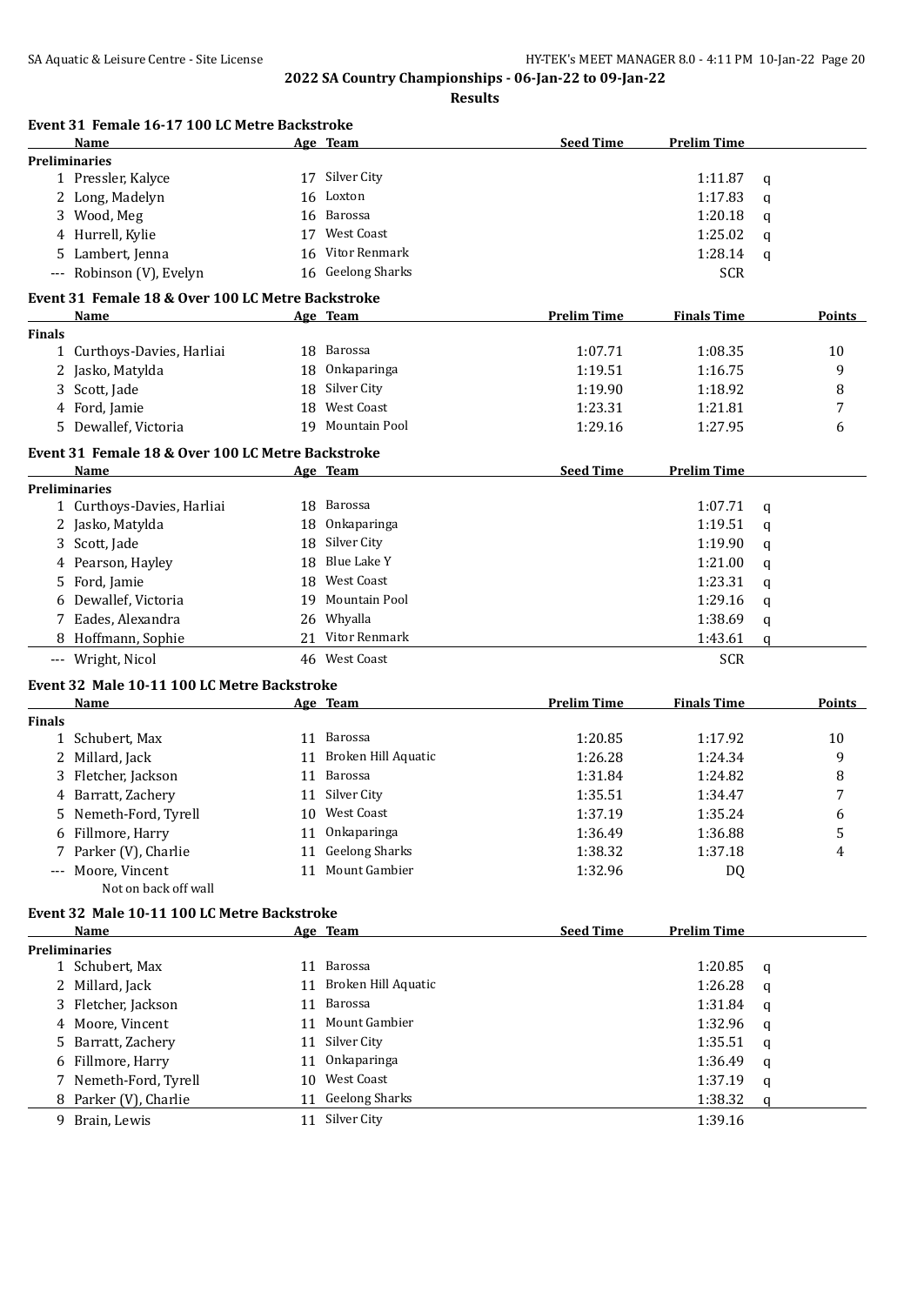**Results**

|               | Name                                        |    | Age Team               | <b>Seed Time</b>   | <b>Prelim Time</b> |   |        |
|---------------|---------------------------------------------|----|------------------------|--------------------|--------------------|---|--------|
|               | 10 Burford, Darcy                           |    | 10 Mount Gambier       |                    | 1:41.43            |   |        |
|               | 11 Gilbert (V), Matthew                     |    | 11 Geelong Sharks      |                    | 1:42.55            |   |        |
|               | 12 Allan, Mason                             |    | 10 Silver City         |                    | 1:45.70            |   |        |
|               | 13 Garner (V), Riley                        |    | 10 Mildura             |                    | 1:48.87            |   |        |
|               | 14 Wright, Xavier                           |    | 10 Whyalla             |                    | 2:00.41            |   |        |
|               | Wright, Bradley                             |    | 10 West Coast          |                    | <b>SCR</b>         |   |        |
|               | --- Harris, Toby                            |    | 11 West Coast          |                    | <b>SCR</b>         |   |        |
|               | Clavel, Eamon                               |    | 11 Broken Hill Aquatic |                    | <b>SCR</b>         |   |        |
|               | Event 32 Male 12-13 100 LC Metre Backstroke |    |                        |                    |                    |   |        |
|               | Name                                        |    | Age Team               | <b>Prelim Time</b> | <b>Finals Time</b> |   | Points |
| <b>Finals</b> |                                             |    |                        |                    |                    |   |        |
|               | $*1$ Bell (V), Max                          |    | 13 Mildura             | 1:13.84            | 1:12.36            |   | 10     |
|               | *1 Sloane, Angus                            |    | 13 Barossa             | 1:17.37            | 1:14.70            |   | 9      |
|               | 2 Coulter, Kegan                            |    | 12 Barossa             | 1:18.36            | 1:17.36            |   | 8      |
|               | 3 Riedel, Hugh                              | 12 | Vitor Renmark          | 1:17.50            | 1:17.65            |   | 7      |
| 5.            | Oestmann, Cohbin                            |    | 13 West Coast          | 1:19.40            | 1:18.09            |   | 6      |
| 6             | Moore, Charles                              | 13 | Mount Gambier          | 1:19.93            | 1:20.32            |   | 5      |
|               | 7 Holley, Braden                            |    | 13 West Coast          | 1:24.81            | 1:24.60            |   | 4      |
|               | 8 Towers, Fabricio                          |    | 13 Barossa             | 1:23.21            | 1:24.61            |   | 3      |
|               |                                             |    |                        |                    |                    |   |        |
|               | Event 32 Male 12-13 100 LC Metre Backstroke |    |                        |                    |                    |   |        |
|               | Name<br><b>Preliminaries</b>                |    | <u>Age Team</u>        | <b>Seed Time</b>   | <b>Prelim Time</b> |   |        |
|               | 1 Bell (V), Max                             |    | 13 Mildura             |                    | 1:13.84            | q |        |
|               | 2 Sloane, Angus                             | 13 | <b>Barossa</b>         |                    | 1:17.37            |   |        |
|               | 3 Riedel, Hugh                              | 12 | Vitor Renmark          |                    | 1:17.50            | q |        |
|               | 4 Coulter, Kegan                            | 12 | <b>Barossa</b>         |                    | 1:18.36            | q |        |
|               | 5 Oestmann, Cohbin                          | 13 | West Coast             |                    | 1:19.40            | q |        |
|               | 6 Moore, Charles                            | 13 | Mount Gambier          |                    | 1:19.93            | q |        |
|               |                                             |    | 13 Barossa             |                    |                    | q |        |
|               | 7 Towers, Fabricio                          |    | 13 West Coast          |                    | 1:23.21            | q |        |
|               | 8 Holley, Braden                            |    |                        |                    | 1:24.81            | q |        |
| 9             | Rush (V), Raphael                           |    | 13 Geelong Sharks      |                    | 1:25.20            |   |        |
|               | 10 Pashley, Fraser                          |    | 12 Onkaparinga         |                    | 1:25.24            |   |        |
|               | 11 Walsh, Beau                              |    | 12 Mountain Pool       |                    | 1:26.44            |   |        |
|               | 12 Schulz, Nathan                           | 12 | Mountain Pool          |                    | 1:29.73            |   |        |
|               | 13 Spowart (V), Flynn                       |    | 13 Geelong Sharks      |                    | 1:30.17            |   |        |
|               | 14 Barratt, Max                             |    | 13 Silver City         |                    | 1:31.93            |   |        |
|               | --- Cregan, Neil                            |    | 12 Barossa             |                    | DQ                 |   |        |
|               | Delay initiating arm pull at turn           |    |                        |                    |                    |   |        |
|               | --- Clavel, Cohen                           |    | 12 Broken Hill Aquatic |                    | <b>SCR</b>         |   |        |
|               | Hood, Beau                                  | 12 | West Coast             |                    | <b>SCR</b>         |   |        |
|               | Davidson, Tyler                             | 13 | West Coast             |                    | <b>SCR</b>         |   |        |
|               | --- Harrold, Cody                           |    | 13 Clare               |                    | <b>SCR</b>         |   |        |
|               | Event 33 Male 14-15 100 LC Metre Backstroke |    |                        |                    |                    |   |        |
|               | <b>Name</b>                                 |    | Age Team               | <b>Prelim Time</b> | <b>Finals Time</b> |   | Points |
| <b>Finals</b> |                                             |    |                        |                    |                    |   |        |
|               | 1 Curthoys-Davies, Keian                    |    | 15 Barossa             | 1:04.48            | 1:04.54            |   | 10     |
|               | 2 Martin, Jordy                             |    | 15 Onkaparinga         | 1:08.82            | 1:07.06            |   | 9      |
|               | 3 Hammond, Bryce                            |    | 14 West Coast          | 1:08.87            | 1:08.45            |   | 8      |
|               | 4 Gilbert (V), Hayden                       |    | 15 Geelong Sharks      | 1:10.97            | 1:10.82            |   | 7      |
|               | 5 Lucas, Lachlan                            |    | 15 Clare               | 1:11.99            | 1:11.75            |   | 6      |
|               | 6 Roberts, Fox                              |    | 14 Onkaparinga         | 1:14.47            | 1:13.44            |   | 5      |
|               | 7 Schwarz, Harry                            |    | 15 Dolphins            | 1:15.06            | 1:13.80            |   | 4      |

### **Preliminaries ... (Event 32 Male 10-11 100 LC Metre Backstroke)**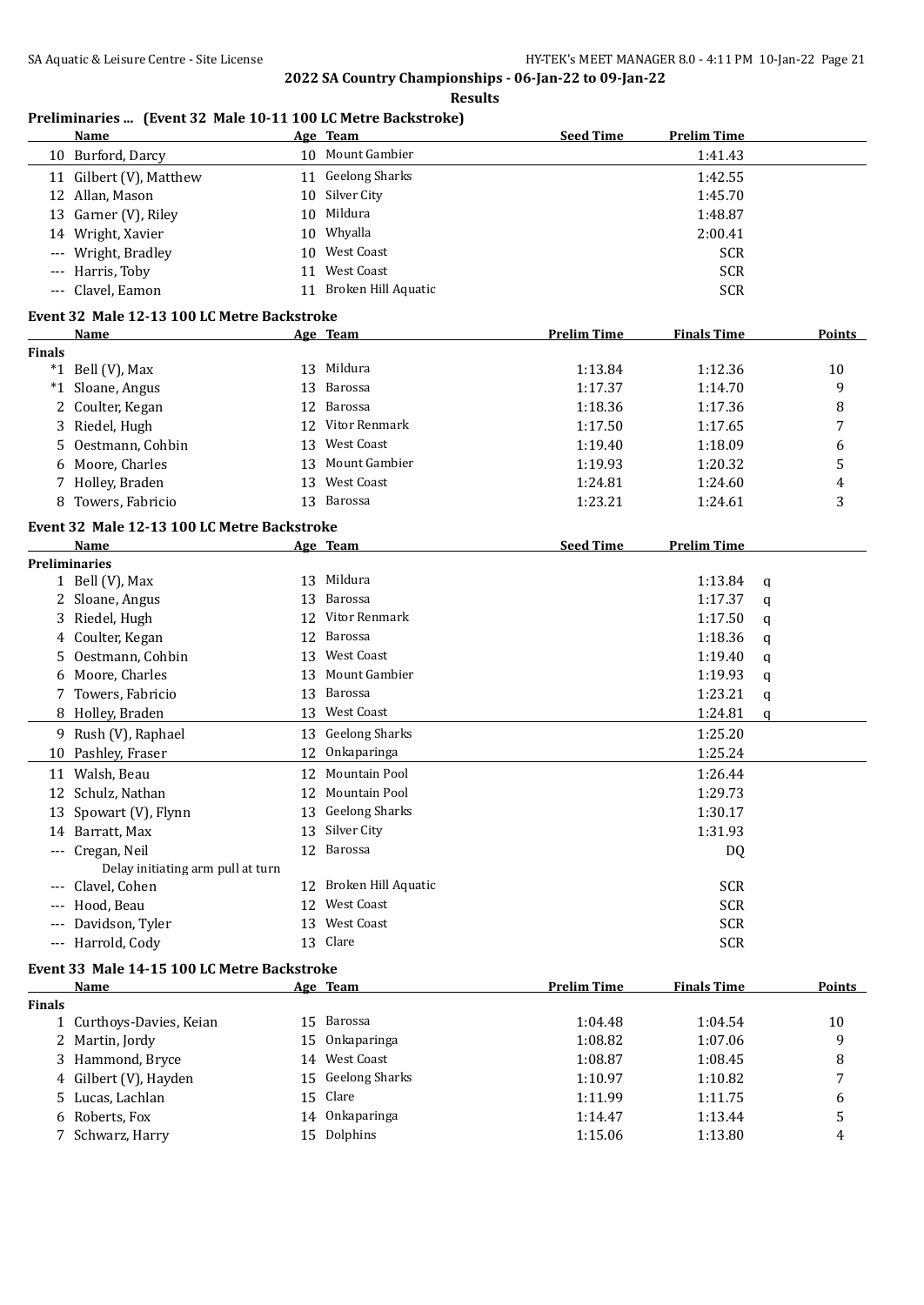#### **Results**

# **Finals ... (Event 33 Male 14-15 100 LC Metre Backstroke)**

|               | Name                                        |     | Age Team                  | <b>Prelim Time</b> | <b>Finals Time</b> |   | <b>Points</b> |
|---------------|---------------------------------------------|-----|---------------------------|--------------------|--------------------|---|---------------|
|               | 8 Milne, Lukas                              |     | 14 Silver City            | 1:12.96            | 1:13.95            |   | 3             |
|               | Event 33 Male 14-15 100 LC Metre Backstroke |     |                           |                    |                    |   |               |
|               | Name                                        |     | <u>Age Team</u>           | <b>Seed Time</b>   | <b>Prelim Time</b> |   |               |
|               | <b>Preliminaries</b>                        |     |                           |                    |                    |   |               |
|               | 1 Curthoys-Davies, Keian                    |     | 15 Barossa                |                    | 1:04.48            | q |               |
|               | 2 Martin, Jordy                             | 15  | Onkaparinga               |                    | 1:08.82            | q |               |
|               | Hammond, Bryce                              | 14  | <b>West Coast</b>         |                    | 1:08.87            | q |               |
|               | 4 Gilbert (V), Hayden                       | 15  | <b>Geelong Sharks</b>     |                    | 1:10.97            | q |               |
| 5.            | Lucas, Lachlan                              | 15  | Clare                     |                    | 1:11.99            | q |               |
|               | Milne, Lukas                                |     | 14 Silver City            |                    | 1:12.96            | q |               |
|               | 7 Roberts, Fox                              |     | 14 Onkaparinga            |                    | 1:14.47            |   |               |
| 8             | Schwarz, Harry                              |     | 15 Dolphins               |                    | 1:15.06            | q |               |
|               |                                             |     |                           |                    |                    | q |               |
| 9             | Stratford, Elijah                           |     | 15 Mount Gambier          |                    | 1:15.30            |   |               |
|               | 10 Cafarella, Brad                          | 15  | Onkaparinga               |                    | 1:16.49            |   |               |
|               | 11 Cregan, Gabriel                          | 14  | Barossa                   |                    | 1:18.57            |   |               |
|               | 12 Stratford, Vaughn                        |     | 14 Mount Gambier          |                    | 1:18.74            |   |               |
|               | 13 Lowe, Haydn                              | 14  | Blue Lake Y               |                    | 1:19.27            |   |               |
|               | 14 Collins, Charlie                         |     | 14 Barossa                |                    | 1:23.64            |   |               |
|               | 15 Marks, Lachlan                           |     | 15 Berri                  |                    | 1:25.27            |   |               |
|               | 16 Bignell, Nicholas                        |     | 15 Blue Lake Y            |                    | 1:26.40            |   |               |
| 17            | Nokes (V), Archie                           | 14  | Mildura                   |                    | 1:30.69            |   |               |
|               | Timms, Patrick<br>Declared false start      |     | 14 Barossa                |                    | 1:14.33            |   |               |
|               | --- Clavel, Austin                          | 15  | Broken Hill Aquatic       |                    | <b>SCR</b>         |   |               |
|               | --- Van Dyke (V), Tenace                    |     | 14 Geelong Sharks         |                    | <b>SCR</b>         |   |               |
|               |                                             |     |                           |                    |                    |   |               |
|               | Event 33 Male 16-17 100 LC Metre Backstroke |     |                           |                    |                    |   |               |
|               | Name                                        |     | Age Team                  | <b>Prelim Time</b> | <b>Finals Time</b> |   | Points        |
| <b>Finals</b> |                                             |     |                           |                    |                    |   |               |
| $\mathbf{1}$  | Macie, Patrick                              |     | 17 Barossa<br>Blue Lake Y | 1:02.52            | 1:04.46            |   | 10            |
| 2             | Bignell, Thomas                             | 17  |                           | 1:10.53            | 1:08.69            |   | 9             |
| 3             | Kemp, Samuel                                | 16  | Onkaparinga               | 1:10.68            | 1:10.10            |   | 8             |
| 4             | Mcfarlane, Ben                              | 16  | Gawler                    | 1:13.76            | 1:12.87            |   | 7             |
| 5             | Cochrane-Adolfson, Justin                   | 16  | Silver City               | 1:13.54            | 1:13.39            |   | 6             |
| 6             | Newman, Bailey                              |     | 16 Mountain Pool          | 1:13.08            | 1:13.44            |   | 5             |
| 7             | Hoffmann, Ethan                             |     | 16 Vitor Renmark          | 1:15.04            | 1:13.58            |   | 4             |
|               | 8 White, Jordan                             |     | 17 Loxton                 | 1:14.73            | 1:14.62            |   | 3             |
|               | Event 33 Male 16-17 100 LC Metre Backstroke |     |                           |                    |                    |   |               |
|               | Name                                        |     | Age Team                  | <b>Seed Time</b>   | <b>Prelim Time</b> |   |               |
|               | <b>Preliminaries</b>                        |     |                           |                    |                    |   |               |
|               | 1 Macie, Patrick                            |     | 17 Barossa                |                    | 1:02.52            | q |               |
| 2.            | Bignell, Thomas                             | 17  | Blue Lake Y               |                    | 1:10.53            | q |               |
|               | 3 Kemp, Samuel                              | 16  | Onkaparinga               |                    | 1:10.68            | q |               |
|               | 4 Newman, Bailey                            | 16. | <b>Mountain Pool</b>      |                    | 1:13.08            | q |               |
| 5.            | Cochrane-Adolfson, Justin                   | 16  | Silver City               |                    | 1:13.54            | q |               |
| 6             | Mcfarlane, Ben                              |     | 16 Gawler                 |                    | 1:13.76            | q |               |
|               | 7 White, Jordan                             | 17  | Loxton                    |                    | 1:14.73            | q |               |
|               | 8 Hoffmann, Ethan                           | 16  | Vitor Renmark             |                    | 1:15.04            | q |               |
|               | 9 Martin (V), Angus                         | 16  | <b>Geelong Sharks</b>     |                    | 1:15.23            |   |               |
| 10            | Hinze, Liam                                 | 17  | Mountain Pool             |                    | 1:21.04            |   |               |
|               | 11 Cockshell, Lucas                         |     | 16 Loxton                 |                    | 1:24.97            |   |               |
|               | 12 Purdue (V), Lachlan                      |     | 17 Mildura                |                    | 1:26.01            |   |               |
|               | 13 Bell (V), James                          |     | 16 Mildura                |                    | 1:27.88            |   |               |
|               |                                             |     |                           |                    |                    |   |               |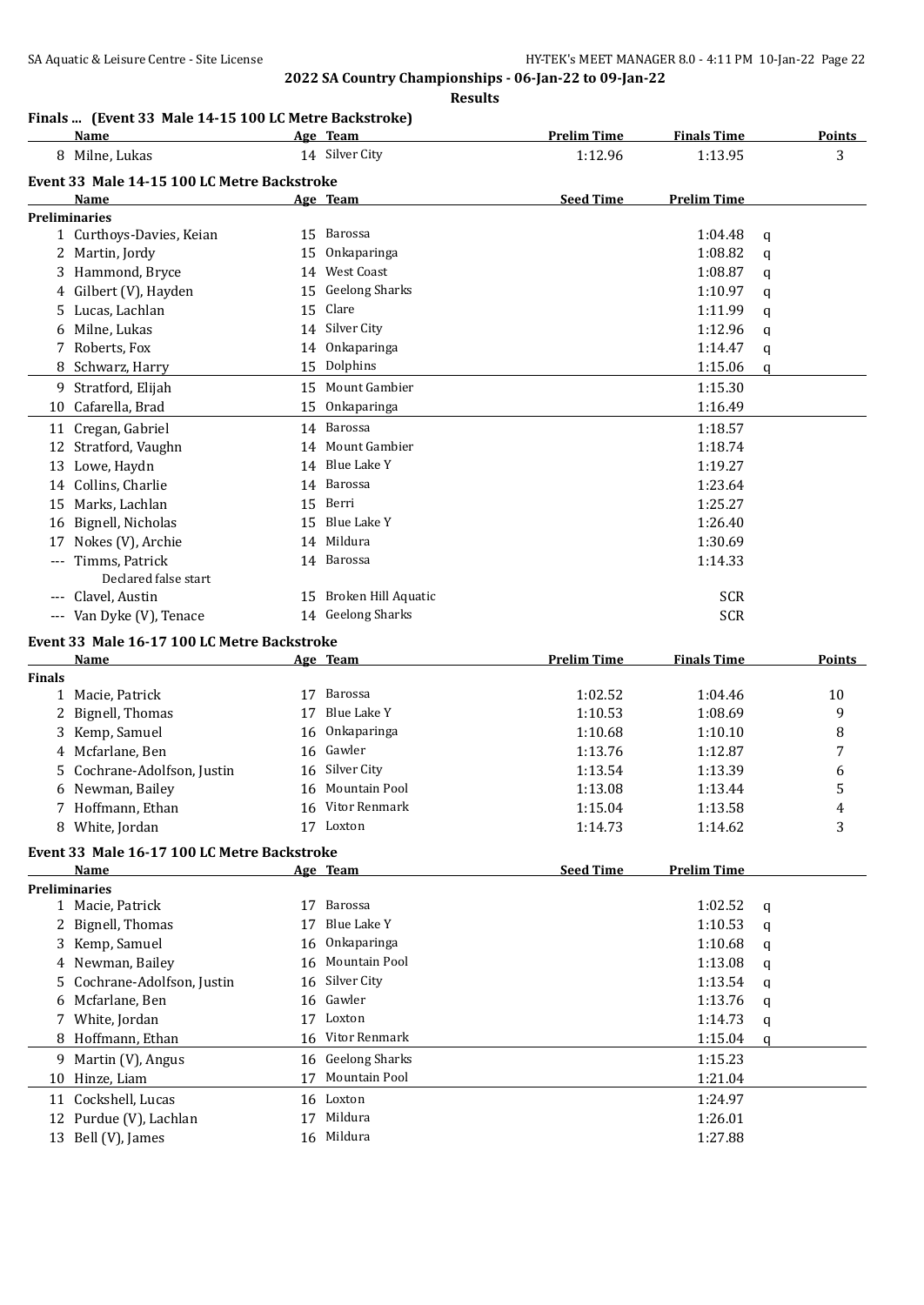**Results**

# **Preliminaries ... (Event 33 Male 16-17 100 LC Metre Backstroke)**

|               | Name                                                        |    | Age Team         | <b>Seed Time</b>   | <b>Prelim Time</b> |               |
|---------------|-------------------------------------------------------------|----|------------------|--------------------|--------------------|---------------|
|               | --- Perin, Joseph                                           |    | 17 West Coast    |                    | <b>SCR</b>         |               |
|               | Event 33 Male 18 & Over 100 LC Metre Backstroke             |    |                  |                    |                    |               |
|               | Name                                                        |    | Age Team         | <b>Prelim Time</b> | <b>Finals Time</b> | Points        |
| <b>Finals</b> |                                                             |    |                  |                    |                    |               |
|               | 1 Edmonds, Ben                                              |    | 30 Silver City   | 1:01.29            | 1:07.50            | 10            |
|               | 2 Lewis, Hayden                                             |    | 26 Silver City   | 1:04.79            | 1:11.05            | 9             |
|               | 3 Brown, Myles                                              |    | 18 Barossa       | 1:13.50            | 1:12.77            | 8             |
|               | Event 33 Male 18 & Over 100 LC Metre Backstroke             |    |                  |                    |                    |               |
|               | Name                                                        |    | Age Team         | <b>Seed Time</b>   | <b>Prelim Time</b> |               |
|               | <b>Preliminaries</b>                                        |    |                  |                    |                    |               |
|               | 1 Edmonds, Ben                                              |    | 30 Silver City   |                    | 1:01.29<br>q       |               |
|               | 2 Lewis, Hayden                                             |    | 26 Silver City   |                    | 1:04.79            |               |
|               |                                                             |    | 18 Barossa       |                    | q<br>1:13.50       |               |
|               | 3 Brown, Myles                                              |    | 20 West Coast    |                    | q                  |               |
|               | --- Ford, Tommy                                             |    |                  |                    | <b>SCR</b>         |               |
|               | Event 34 Female 100 LC Metre Backstroke Multi-Class         |    |                  |                    |                    |               |
|               | <b>Name</b>                                                 |    | Age Team         |                    | <b>Finals Time</b> | Points        |
|               | 1 Willett, Emily S7                                         |    | 15 Onkaparinga   |                    | 2:05.84            | 10            |
|               | 2 Joseph, Hannah S6                                         |    | 14 Barossa       |                    | 2:43.06            | 9             |
|               | --- McInerney, Ellie S7                                     |    | 20 West Coast    |                    | <b>SCR</b>         |               |
|               | Event 34 Male 100 LC Metre Backstroke Multi-Class           |    |                  |                    |                    |               |
|               | Name                                                        |    | Age Team         |                    | <b>Finals Time</b> | <b>Points</b> |
|               | 1 Morley, Samuel S10                                        |    | 15 Onkaparinga   |                    | 1:23.60            | 10            |
|               | 2 Wilkins, Charlie S14                                      |    | 22 Onkaparinga   |                    | 1:44.88            | 9             |
|               |                                                             |    |                  |                    |                    |               |
|               | Event 35 Female 12-13 400 LC Metre Freestyle                |    |                  |                    |                    |               |
|               | Name                                                        |    | Age Team         |                    | <b>Finals Time</b> | Points        |
|               | 1 Curthoys-Davies, Miella                                   |    | 13 Barossa       |                    | 5:03.18            | 10            |
|               | 2 Ashmead, Sophie                                           | 13 | Barossa          |                    | 5:11.79            | 9             |
|               | 3 Jasko, Elka                                               | 13 | Onkaparinga      |                    | 5:21.01            | 8             |
|               | 4 Timmins, Cayleigh                                         | 13 | Onkaparinga      |                    | 5:27.91            | 7             |
| 5.            | Mann, Kayla                                                 | 13 | Mountain Pool    |                    | 5:35.69            | 6             |
| 6             | Sargeant, Maeve                                             | 12 | Onkaparinga      |                    | 5:40.19            | 5             |
|               | 7 Smith, Keeley                                             |    | 13 Murray Bridge |                    | 5:43.87            | 4             |
| 8             | Evans, Charlotte                                            | 13 | Onkaparinga      |                    | 5:48.49            | 3             |
| 9.            | Roberts, Isabella                                           |    | 13 Murray Bridge |                    | 5:57.00            | 2             |
|               | 10 Gibbs, Saskia                                            |    | 13 Loxton        |                    | 6:00.08            | 1             |
|               | 11 Schubert, Emma                                           |    | 13 Barossa       |                    | 6:06.16            |               |
|               |                                                             |    |                  |                    |                    |               |
|               | Event 35 Female 14-15 400 LC Metre Freestyle<br><u>Name</u> |    | Age Team         |                    | <b>Finals Time</b> | <b>Points</b> |
|               |                                                             |    | 14 Barossa       |                    | 4:53.78            |               |
|               | 1 Newham, Leni                                              |    |                  |                    |                    | 10            |
|               | 2 Carroll, Jasmine                                          |    | 14 Barossa       |                    | 5:01.57            | 9             |
|               | 3 Jasko, Mikaela                                            | 15 | Onkaparinga      |                    | 5:09.13            | 8             |
|               | 4 Hammond, Chloe                                            |    | 15 Whyalla       |                    | 5:21.02            | 7             |
| 5.            | Scullen-Howe, Elena                                         | 15 | Onkaparinga      |                    | 5:28.73            | 6             |
|               | 6 Hooper, Annie                                             | 14 | Mountain Pool    |                    | 5:30.34            | 5             |
| 7.            | Edwards, Lucy                                               |    | 14 Mount Gambier |                    | 5:30.78            | 4             |
| 8             | Holman, Hinako                                              |    | 15 Dolphins      |                    | 5:34.24            | 3             |
| 9.            | Inglis, Jessica                                             |    | 15 Loxton        |                    | 5:37.93            | 2             |
| 10            | Wood, Rebecca                                               |    | 14 West Coast    |                    | 5:37.99            | 1             |
| 11            | Sargeant, Rachel                                            |    | 14 Onkaparinga   |                    | 5:38.42            |               |
|               | 12 Wheeler, Lani                                            |    | 14 Onkaparinga   |                    | 5:43.98            |               |
|               | 13 Strachan (V), Emma                                       |    | 14 Mildura       |                    | 5:48.15            |               |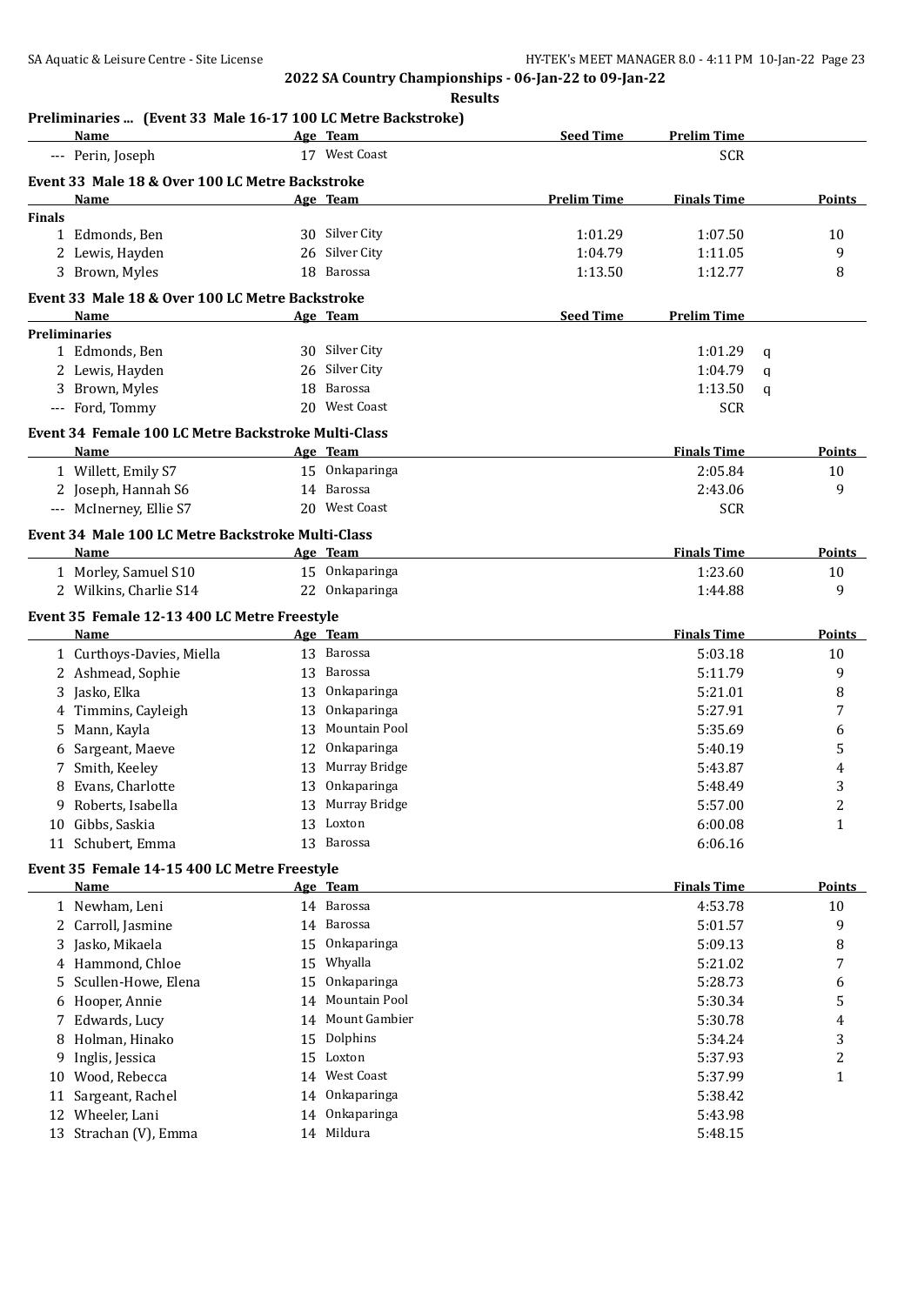| Name                                               |    | Age Team               | <b>Finals Time</b> | <b>Points</b> |
|----------------------------------------------------|----|------------------------|--------------------|---------------|
| --- Schulz, Olivia                                 |    | 14 Mountain Pool       | x6:07.02           |               |
| --- Wishart, Charlotte                             |    | 15 Berri               | DQ                 |               |
| No touch on turn                                   |    |                        |                    |               |
| Event 35 Female 16 & Over 400 LC Metre Freestyle   |    |                        |                    |               |
| Name                                               |    | <u>Age Team</u>        | <b>Finals Time</b> | Points        |
| 1 Pressler, Kalyce                                 |    | 17 Silver City         | 4:54.99            | 10            |
| 2 Jasko, Matylda                                   | 18 | Onkaparinga            | 5:01.92            | 9             |
| 3 Scott, Jade                                      | 18 | Silver City            | 5:14.18            | 8             |
| 4 Hurrell, Dana                                    |    | 19 West Coast          | 5:38.08            | 7             |
| 5 Smart, Chloe                                     | 22 | Crystal Brook          | 5:48.42            | 6             |
| --- Eades, Alexandra                               |    | 26 Whyalla             | x6:25.98           |               |
| Event 36 Male 12-13 400 LC Metre Freestyle         |    |                        |                    |               |
| Name                                               |    | Age Team               | <b>Finals Time</b> | Points        |
| 1 Coulter, Kegan                                   |    | 12 Barossa             | 5:25.06            | 10            |
| 2 Oestmann, Cohbin                                 | 13 | West Coast             | 5:25.70            | 9             |
| 3 Harrold, Cody                                    | 13 | Clare                  | 5:30.55            | 8             |
| 4 Fillmore, Noah                                   | 13 | Onkaparinga            | 5:33.72            | 7             |
| 5 Nys, Lachie                                      | 12 | Gawler                 | 5:38.69            | 6             |
| 6 Sloane, Angus                                    | 13 | Barossa                | 5:43.88            | 5             |
| Clavel, Cohen<br>$---$                             |    | 12 Broken Hill Aquatic | <b>SCR</b>         |               |
| Event 36 Male 14-15 400 LC Metre Freestyle         |    |                        |                    |               |
| Name                                               |    | Age Team               | <b>Finals Time</b> | Points        |
| 1 Martin, Jordy                                    |    | 15 Onkaparinga         | 4:29.86            | 10            |
| 2 Curthoys-Davies, Keian                           | 15 | Barossa                | 4:47.23            | 9             |
| 3 Fillmore, Jack                                   | 15 | Onkaparinga            | 4:52.55            | 8             |
| 4 Milne, Lukas                                     |    | 14 Silver City         | 4:52.98            | 7             |
| 5 Cafarella, Brad                                  | 15 | Onkaparinga            | 4:54.78            | 6             |
| 6 Stratford, Elijah                                | 15 | Mount Gambier          | 5:20.15            | 5             |
| 7 Cregan, Gabriel                                  |    | 14 Barossa             | 5:24.31            | 4             |
| 8 Timms, Patrick                                   |    | 14 Barossa             | 5:37.26            | 3             |
| Event 36 Male 16 & Over 400 LC Metre Freestyle     |    |                        |                    |               |
| <b>Name</b>                                        |    | Age Team               | <b>Finals Time</b> | Points        |
| 1 Macie, Patrick                                   |    | 17 Barossa             | 4:20.88            | 10            |
| 2 Cochrane-Adolfson, Justin                        |    | 16 Silver City         | 4:43.82            | 9             |
| 3 Bignell, Thomas                                  |    | 17 Blue Lake Y         | 4:50.50            | 8             |
| 4 Kennedy, Ethan                                   | 19 | Gawler                 | 4:55.27            | 7             |
| 5 Kemp, Samuel                                     | 16 | Onkaparinga            | 4:56.22            | 6             |
| Bell, Noah<br>6                                    | 20 | Onkaparinga            | 5:08.48            | 5             |
| 7 Butler, Royce                                    | 16 | Clare                  | 5:14.52            | 4             |
| 8 Martin (V), Angus                                |    | 16 Geelong Sharks      | 5:17.92            | 3             |
| Event 37 Female 400 LC Metre Freestyle Multi-Class |    |                        |                    |               |
| Name                                               |    | Age Team               | <b>Finals Time</b> | <b>Points</b> |
| 1 Willett, Emily S7                                |    | 15 Onkaparinga         | 6:44.09            | 10            |
| 2 Taylor, Zara S14                                 |    | 26 Great Southern      | 8:37.88            | 9             |
| --- McInerney, Ellie S7                            |    | 20 West Coast          | <b>SCR</b>         |               |
| Event 37 Male 400 LC Metre Freestyle Multi-Class   |    |                        |                    |               |
| Name                                               |    | Age Team               | <b>Finals Time</b> | <b>Points</b> |
| 1 Morley, Samuel S10                               |    | 15 Onkaparinga         | 5:38.42            | 10            |
|                                                    |    |                        |                    |               |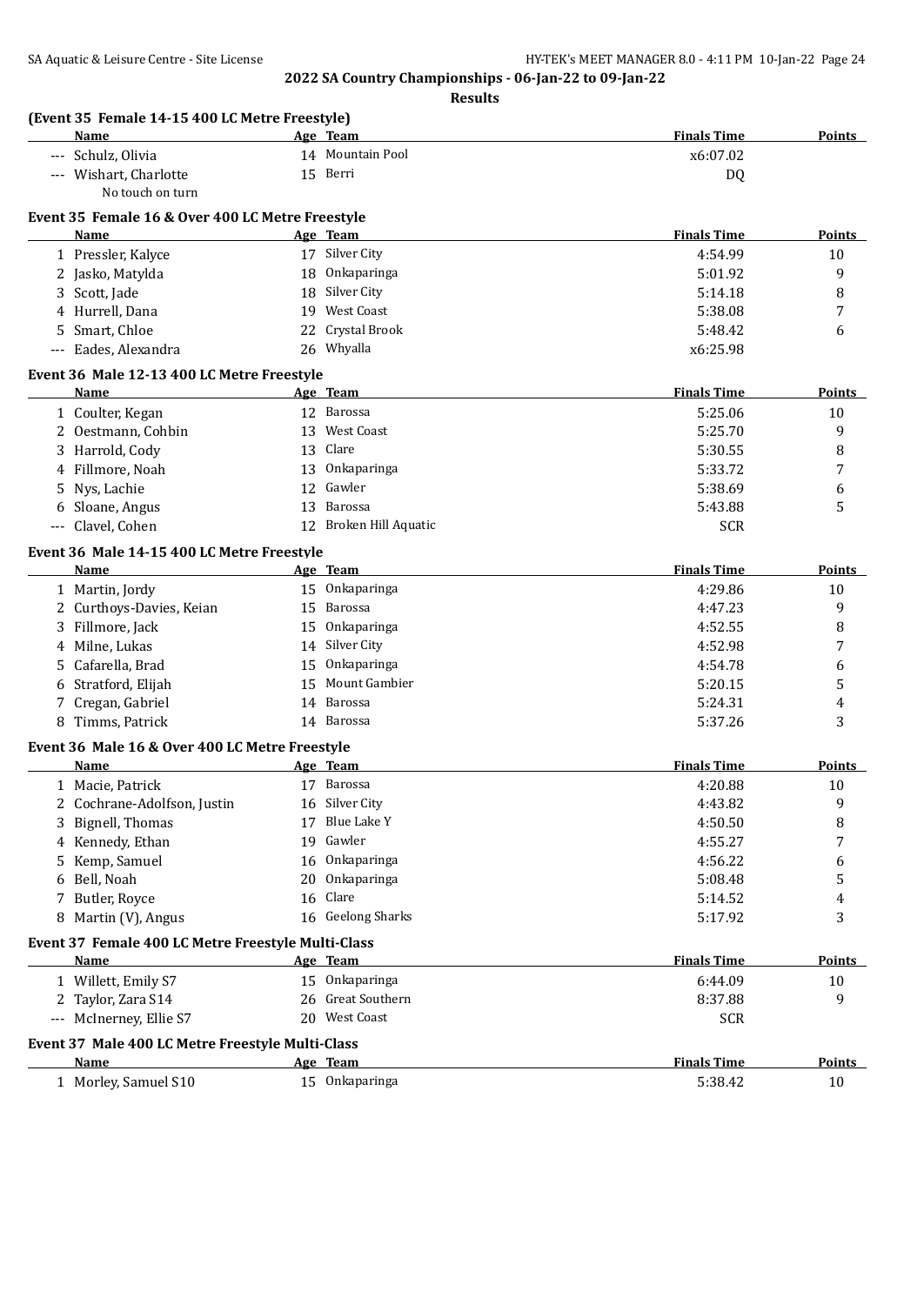**Results**

#### **Event 38 Female 4x100 LC Metre Freestyle Relay**

|    | <b>Team</b>                                  | Relay                         |                           | <b>Finals Time</b>             | Points        |
|----|----------------------------------------------|-------------------------------|---------------------------|--------------------------------|---------------|
|    | 1 Barossa                                    | A                             |                           | 4:10.26                        | 20            |
|    | 1) Wood, Meg 16                              | 2) Curthoys-Davies, Miella 13 | 3) Newham, Leni 14        | 4) Curthoys-Davies, Harliai 18 |               |
|    | 2 Onkaparinga                                | A                             |                           | 4:32.19                        | 18            |
|    | 1) Jasko, Mikaela 15                         | 2) Timmins, Cayleigh 13       | 3) Scullen-Howe, Elena 15 | 4) Jasko, Matylda 18           |               |
| 3  | Silver City                                  | A                             |                           | 4:39.08                        | 16            |
|    | 1) Pressler, Kalyce 17                       | 2) Scott, Jade 18             | 3) Bevan, Sienna 12       | 4) Molloy, Scarlett 11         |               |
|    | 4 Loxton                                     | A                             |                           | 4:45.64                        | 14            |
|    | 1) Long, Madelyn 16                          | 2) Raynes, Zoe 17             | 3) Furniss, Jordana 15    | 4) Inglis, Jessica 15          |               |
| 5. | Clare                                        | A                             |                           | 4:47.26                        | 12            |
|    | 1) McVann Hawker, Anna 53                    | 2) Chapman, Jade 15           | 3) Lehmann, Rebecca 16    | 4) Hawker, Imogen 14           |               |
|    | 6 West Coast                                 | A                             |                           | 4:49.98                        | 10            |
|    | 1) Ford, Jamie 18                            | 2) Hurrell, Dana 19           | 3) Wood, Rebecca 14       | 4) Kelsh, Tahni 13             |               |
|    | Mountain Pool                                | A                             |                           | 4:50.96                        | 8             |
|    | 1) Dewallef, Victoria 19                     | 2) Hooper, Annie 14           | 3) Mann, Kayla 13         | 4) Starr, Annabelle 14         |               |
| 8  | Onkaparinga                                  | B                             |                           | x4:52.23                       |               |
|    | 1) Sargeant, Maeve 12                        | 2) Evans, Charlotte 13        | 3) Wheeler, Lani 14       | 4) Jasko, Elka 13              |               |
| 9  | Mountain Pool                                | B                             |                           | x5:13.08                       |               |
|    | 1) Gideon-Takasawa, Alisa 16                 | 2) Marshall, Emily 19         | 3) Ratzmer, Haylee 14     | 4) Hooper, Poppy 12            |               |
|    | 10 Whyalla                                   | A                             |                           | 5:16.15                        | 6             |
|    | 1) Smith, Matilda 14                         | 2) Hannaford, Layla 12        | 3) Lyons, Imogen 13       | 4) Hammond, Chloe 15           |               |
|    | Event 39 Male 4x100 LC Metre Freestyle Relay |                               |                           |                                |               |
|    | <b>Team</b>                                  | Relay                         |                           | <b>Finals Time</b>             | <b>Points</b> |

|       |                                                           |                                 |                        |                       | .  |
|-------|-----------------------------------------------------------|---------------------------------|------------------------|-----------------------|----|
|       | 1 Silver City                                             | A                               |                        | 3:52.17               | 20 |
|       | 1) Edmonds, Ben 30                                        | 2) Cochrane-Adolfson, Justin 16 | 3) Lewis, Hayden 26    | 4) Milne, Lukas 14    |    |
|       | 2 Barossa                                                 | A                               |                        | 3:58.54               | 18 |
|       | 1) Cregan, Gabriel 14                                     | 2) Curthoys-Davies, Keian 15    | 3) Brown, Myles 18     | 4) Macie, Patrick 17  |    |
|       | 3 Onkaparinga                                             | A                               |                        | 4:06.82               | 16 |
|       | 1) Kemp, Samuel 16                                        | 2) Fillmore, Jack 15            | 3) Bell, Noah 20       | 4) Martin, Jordy 15   |    |
|       | 4 Loxton                                                  | A                               |                        | 4:18.17               | 14 |
|       | 1) White, Dylan 18                                        | 2) White, Bailey 15             | 3) Cockshell, Lucas 16 | 4) White, Jordan 17   |    |
|       | 5 West Coast                                              | A                               |                        | 4:33.28               | 12 |
|       | 1) Oestmann, Cohbin 13                                    | 2) Holley, Braden 13            | 3) Oestmann, Kye 14    | 4) Hammond, Bryce 14  |    |
| 6     | <b>Onkaparinga</b>                                        | B                               |                        | x4:33.95              |    |
|       | 1) Kemp, Craig 51                                         | 2) Roberts, Fox 14              | 3) Jones, Angus 14     | 4) Cafarella, Brad 15 |    |
|       | 7 Clare                                                   | A                               |                        | 4:36.92               | 10 |
|       | 1) Lucas, Tommy 13                                        | 2) Young, Will 14               | 3) Harrold, Jake 16    | 4) Butler, Royce 16   |    |
| 8     | Mountain Pool                                             | A                               |                        | 4:47.49               | 8  |
|       | 1) Herringer, Oliver 18                                   | 2) Schulz, Nathan 12            | 3) Sayer, Darcy 22     | 4) Walsh, Beau 12     |    |
| $---$ | Gawler                                                    | A                               |                        | <b>SCR</b>            |    |
|       | 1) Mcfarlane, Ben 16                                      | 2) Kennedy, Ethan 19            | 3) Nys, Lachie 12      | 4) Dobson, Joe 15     |    |
|       | Event 10 Miyed 2y100 LC Metre Freestyle Polay Multi-Class |                                 |                        |                       |    |

# **Event 40 Mixed 2x100 LC Metre Freestyle Relay Multi-Class**

| <b>Team</b>                           | Relay                 | <b>Finals Time</b> |  |  |  |  |
|---------------------------------------|-----------------------|--------------------|--|--|--|--|
| South Australia<br>*1                 | B                     | 2:46.71            |  |  |  |  |
| 1) Wilkins, Charlie M22               | 2) Morley, Samuel M15 |                    |  |  |  |  |
| $*1$<br>-South Australia              |                       | x3:49.34           |  |  |  |  |
| 1) Joseph, Hannah W14                 | 2) Willett, Emily W15 |                    |  |  |  |  |
| Event 41 Female 11-12 200 LC Metre IM |                       |                    |  |  |  |  |

#### **Name Age Team Finals Time Points** 1 Mickan, Asta 12 Barossa 12 Barossa 2:43.71 10 2 Molloy, Scarlett 11 Silver City 2:52.69 9 3 Fletcher, Mallika 12 Barossa 12 Barossa 2:56.05 8 4 Cox, Emmy 12 Barossa 3:01.69 7 5 Sloane, Georgiana 12 Barossa 3:01.98 6 6 Ashmead, Annabel 11 Barossa 3:07.22 5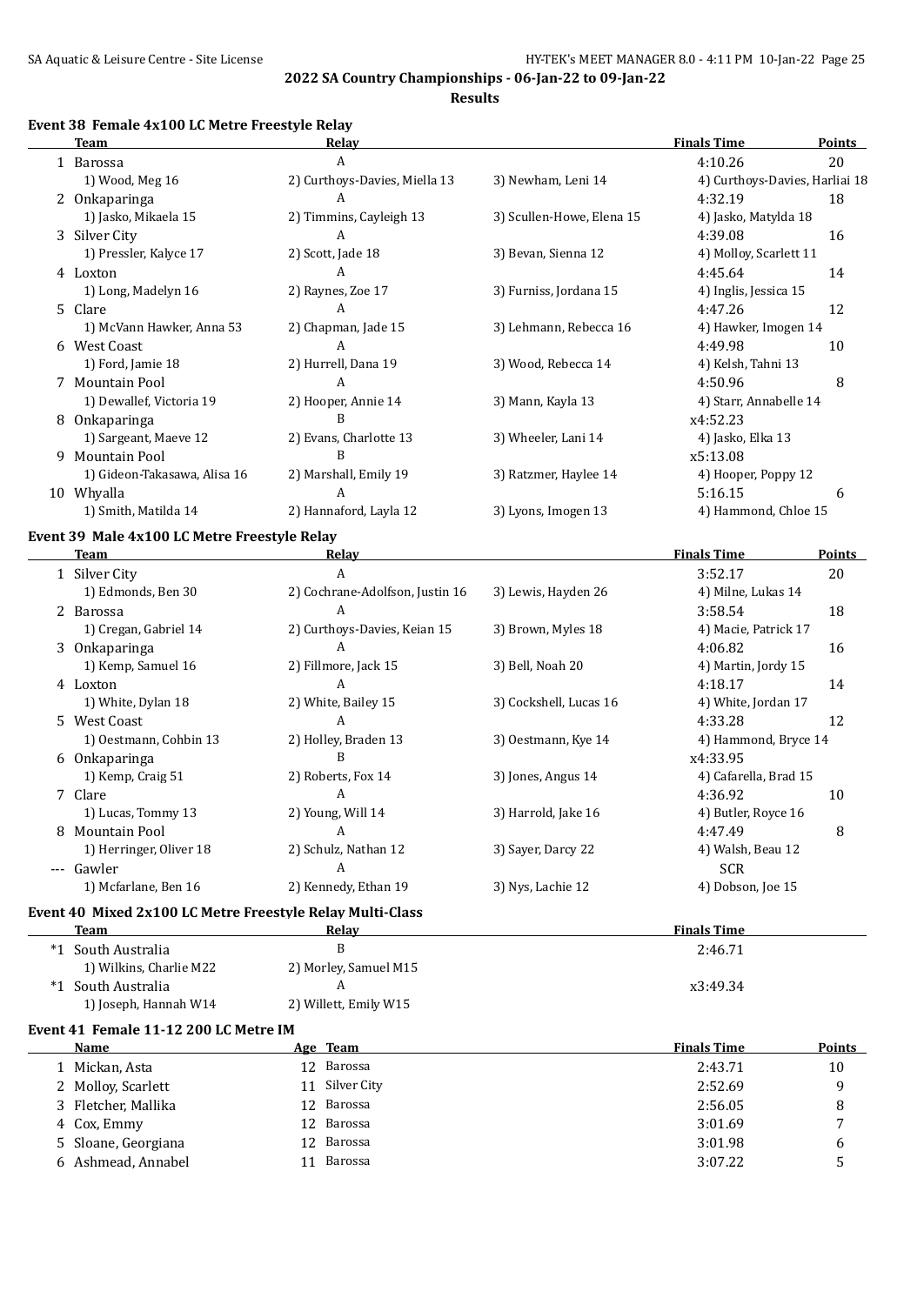**Results**

# **(Event 41 Female 11-12 200 LC Metre IM)**

|                     | Name                                      |    | Age Team          | <b>Finals Time</b> | <b>Points</b> |
|---------------------|-------------------------------------------|----|-------------------|--------------------|---------------|
|                     | 7 Stratford, Indee                        |    | 12 Mount Gambier  | 3:08.40            | 4             |
|                     | 8 Bevan, Sienna                           |    | 12 Silver City    | 3:09.51            | 3             |
| 9                   | Sargeant, Maeve                           |    | 12 Onkaparinga    | 3:10.82            | 2             |
| 10                  | Timms, Leisel                             | 12 | Barossa           | 3:11.82            | 1             |
|                     | 11 Garner (V), Danika                     |    | 12 Mildura        | 3:14.70            |               |
|                     | 12 Griffiths, Ellie                       |    | 11 Gawler         | 3:17.60            |               |
|                     | 13 Larwood, Romey                         | 11 | West Coast        | 3:18.33            |               |
|                     | 14 Le Roux, Mikayla                       |    | 12 Barossa        | 3:19.61            |               |
|                     | 15 Jackman (V), Capree                    |    | 11 Geelong Sharks | 3:20.62            |               |
|                     | 16 McClaer (V), Liana                     | 12 | Mildura           | 3:21.05            |               |
| $---$               | Fourie, Emma                              | 12 | Mountain Pool     | x3:29.64           |               |
| $---$               | Evans (V), Emilia                         |    | 11 Geelong Sharks | DQ                 |               |
|                     | Head under for 2 or more strokes - breast |    |                   |                    |               |
| $\qquad \qquad - -$ | Dening, Lucy                              | 11 | Mount Gambier     | <b>DNF</b>         |               |
|                     | Did not finish - Misc                     |    |                   |                    |               |
| ---                 | Geister, Leni                             | 11 | Barossa           | <b>NS</b>          |               |
| $---$               | Finch, Tayah                              |    | 12 Barossa        | <b>SCR</b>         |               |

# **Event 41 Female 13-14 200 LC Metre IM**

|    | Name                    |    | Age Team              | <b>Finals Time</b> | Points         |
|----|-------------------------|----|-----------------------|--------------------|----------------|
|    | 1 Newham, Leni          |    | 14 Barossa            | 2:37.40            | 10             |
| 2  | Curthoys-Davies, Miella |    | 13 Barossa            | 2:39.31            | 9              |
| 3  | Kelsh, Tahni            |    | 13 West Coast         | 2:41.87            | 8              |
| 4  | Ashmead, Sophie         | 13 | Barossa               | 2:45.75            | 7              |
| 5  | Scarborough, Kara       |    | 14 Mountain Pool      | 2:47.06            | 6              |
| 6  | Timmins, Cayleigh       | 13 | Onkaparinga           | 2:50.35            | 5              |
| 7  | Carroll, Jasmine        | 14 | Barossa               | 2:50.66            | 4              |
| 8  | Jasko, Elka             | 13 | Onkaparinga           | 2:50.86            | 3              |
| 9  | Shannon, Charlotte      | 13 | Barossa               | 2:54.19            | $\overline{c}$ |
| 10 | Hawker, Imogen          | 14 | Clare                 | 2:55.42            | $\mathbf{1}$   |
| 11 | Starr, Annabelle        | 14 | Mountain Pool         | 2:55.68            |                |
| 12 | Gilbert (V), Sophie     | 13 | <b>Geelong Sharks</b> | 2:57.07            |                |
| 13 | Edwards, Lucy           | 14 | <b>Mount Gambier</b>  | 2:57.81            |                |
| 14 | Hooper, Annie           | 14 | Mountain Pool         | 2:58.35            |                |
| 15 | Wood, Rebecca           |    | 14 West Coast         | 2:58.51            |                |
| 16 | Le Roux, Anichia        | 14 | Barossa               | 3:00.29            |                |
| 17 | Schubert, Emma          | 13 | Barossa               | 3:00.44            |                |
| 18 | Sargeant, Rachel        | 14 | Onkaparinga           | 3:01.50            |                |
| 19 | Mann, Kayla             | 13 | Mountain Pool         | 3:03.56            |                |
| 20 | Ratzmer, Haylee         | 14 | <b>Mountain Pool</b>  | 3:04.30            |                |
| 21 | Pearson, Mikayla        | 13 | <b>Blue Lake Y</b>    | 3:05.67            |                |
| 22 | Wheeler, Lani           | 14 | Onkaparinga           | 3:05.98            |                |
| 23 | Giles, Teah             |    | 14 West Coast         | 3:06.42            |                |
| 24 | Griffiths, Ashleigh     |    | 14 Gawler             | 3:07.22            |                |
| 25 | Evans, Charlotte        | 13 | Onkaparinga           | 3:07.45            |                |
| 26 | Gibbs, Saskia           |    | 13 Loxton             | 3:07.52            |                |
| 27 | Morgan, Nicola          |    | 13 West Coast         | 3:08.65            |                |
| 28 | Strachan (V), Emma      |    | 14 Mildura            | 3:09.89            |                |
| 29 | Lyons, Imogen           |    | 13 Whyalla            | 3:10.99            |                |
| 30 | Roberts, Isabella       | 13 | Murray Bridge         | 3:11.00            |                |
| 31 | Jackson, Lainie         | 13 | Onkaparinga           | 3:12.80            |                |
| 32 | Smith, Keeley           | 13 | Murray Bridge         | 3:15.79            |                |
| 33 | Schulz, Olivia          | 14 | Mountain Pool         | 3:16.06            |                |
| 34 | Smith, Matilda          |    | 14 Whyalla            | 3:16.79            |                |
| 35 | Siviour, Tori           |    | 13 West Coast         | 3:17.29            |                |
|    | 36 Humphries, Evie      |    | 13 Onkaparinga        | 3:17.83            |                |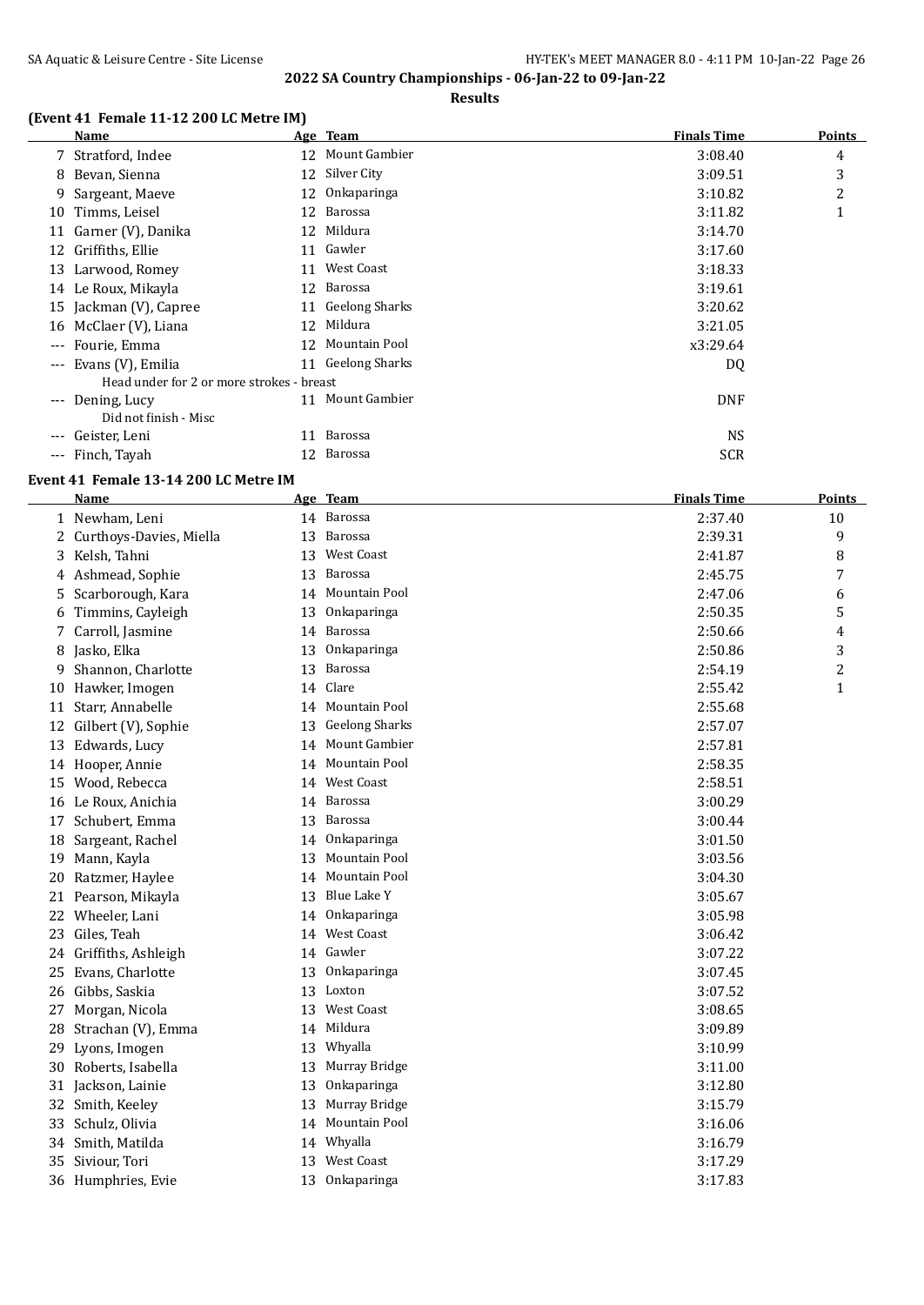**Results**

#### **(Event 41 Female 13-14 200 LC Metre IM)**

| Name                                   |     | Age Team         | <b>Finals Time</b> | <b>Points</b> |
|----------------------------------------|-----|------------------|--------------------|---------------|
| --- Siviour, Lucy                      |     | 13 West Coast    | x3:22.52           |               |
| --- Ralph, Briana                      |     | 13 Silver City   | x3:32.97           |               |
| --- Smith, Eden                        |     | 14 Mount Gambier | DQ                 |               |
| Non-simultaneous touch - breast        |     |                  |                    |               |
| --- Evans (V), Juliet                  | 14  | Geelong Sharks   | DQ                 |               |
| Declared false start - Misc            |     |                  |                    |               |
| --- Newman, Ella                       |     | 14 Mountain Pool | DQ                 |               |
| Alternating Kick - fly                 |     |                  |                    |               |
| --- Larwood, Adler                     | 13. | West Coast       | DQ                 |               |
| Alternating Kick - fly                 |     |                  |                    |               |
| Modoo (V), Lola<br>$\qquad \qquad - -$ |     | 14 Mildura       | <b>SCR</b>         |               |

#### **Event 42 Female 15-16 200 LC Metre IM**

|       | Name                 |    | Age Team              | <b>Finals Time</b> | Points |
|-------|----------------------|----|-----------------------|--------------------|--------|
|       | 1 Ashmead, Charlotte | 15 | Barossa               | 2:45.97            | 10     |
|       | 2 Wood, Meg          | 16 | Barossa               | 2:47.19            | 9      |
|       | 3 Jasko, Mikaela     | 15 | Onkaparinga           | 2:51.58            | 8      |
|       | 4 Schubert, Nyah     | 15 | Barossa               | 2:54.24            | 7      |
|       | 5 Long, Madelyn      |    | 16 Loxton             | 2:58.99            | 6      |
|       | 6 Holman, Hinako     | 15 | Dolphins              | 2:59.02            | 5      |
|       | 7 Flowers, Keira     | 15 | Blue Lake Y           | 2:59.08            | 4      |
| 8     | Hammond, Chloe       | 15 | Whyalla               | 3:01.55            | 3      |
| 9     | Pearson, Aleisha     | 15 | Blue Lake Y           | 3:02.09            | 2      |
| 10    | Scullen-Howe, Elena  | 15 | Onkaparinga           | 3:02.52            | 1      |
| 11    | Brain, Sophia        | 16 | Silver City           | 3:05.37            |        |
| 12    | Kennedy (V), Alice   | 15 | <b>Geelong Sharks</b> | 3:06.25            |        |
| 13    | Morgan, Simone       | 16 | West Coast            | 3:06.36            |        |
| 14    | Lehmann, Rebecca     | 16 | Clare                 | 3:08.72            |        |
| $---$ | Rush (V), Tallulah   | 15 | <b>Geelong Sharks</b> | NS                 |        |
| $---$ | Robinson (V), Evelyn | 16 | Geelong Sharks        | <b>NS</b>          |        |
| $---$ | Martinson, Paityn    | 15 | Vitor Renmark         | <b>SCR</b>         |        |

#### **Event 42 Female 17 & Over 200 LC Metre IM**

| Name                 | Age Team            | <b>Finals Time</b> | <b>Points</b> |
|----------------------|---------------------|--------------------|---------------|
| 1 Pressler, Kalyce   | Silver City<br>17   | 2:28.71            | 10            |
| 2 Jasko, Matylda     | 18 Onkaparinga      | 2:47.99            | 9             |
| 3 Pearson, Hayley    | 18 Blue Lake Y      | 2:50.16            | 8             |
| 4 Scott, Jade        | 18 Silver City      | 2:54.54            | 7             |
| 5 Hurrell, Kylie     | West Coast<br>17    | 2:54.76            | 6             |
| 6 Hurrell, Dana      | 19 West Coast       | 2:59.11            | 5             |
| 7 Richards, Kaitlyn  | Mountain Pool<br>17 | 3:02.15            | 4             |
| 8 Dewallef, Victoria | 19 Mountain Pool    | 3:05.50            |               |

### **Event 43 Male 4x100 LC Metre Medley Relay**

L.

| <b>Team</b>                  | Relay                           |                       | <b>Finals Time</b>   | <b>Points</b> |
|------------------------------|---------------------------------|-----------------------|----------------------|---------------|
| 1 Barossa                    | A                               |                       | 4:21.23              | 20            |
| 1) Curthoys-Davies, Keian 15 | 2) Cregan, Gabriel 14           | 3) Brown, Myles 18    | 4) Macie, Patrick 17 |               |
| 2 Silver City                | A                               |                       | 4:24.25              | 18            |
| 1) Edmonds, Ben 30           | 2) Cochrane-Adolfson, Justin 16 | 3) Milne, Lukas 14    | 4) Lewis, Hayden 26  |               |
| 3 Onkaparinga                | A                               |                       | 4:37.66              | 16            |
| 1) Kemp, Samuel 16           | 2) Fillmore, Jack 15            | 3) Martin, Jordy 15   | 4) Bell, Noah 20     |               |
| 4 Loxton                     | A                               |                       | 4:59.91              | 14            |
| 1) Cockshell, Lucas 16       | 2) White, Bailey 15             | 3) White, Dylan 18    | 4) White, Jordan 17  |               |
| 5 Mountain Pool              | A                               |                       | 5:11.05              | 12            |
| 1) Hinze, Liam 17            | 2) Fielke, Henry 23             | 3) Newman, Bailey 16  | 4) Walsh, Beau 12    |               |
| 6 Onkaparinga                | B                               |                       | x5:12.42             |               |
| 1) Roberts, Fox 14           | 2) Jones, Angus 14              | 3) Cafarella, Brad 15 | 4) Evans, Steven 44  |               |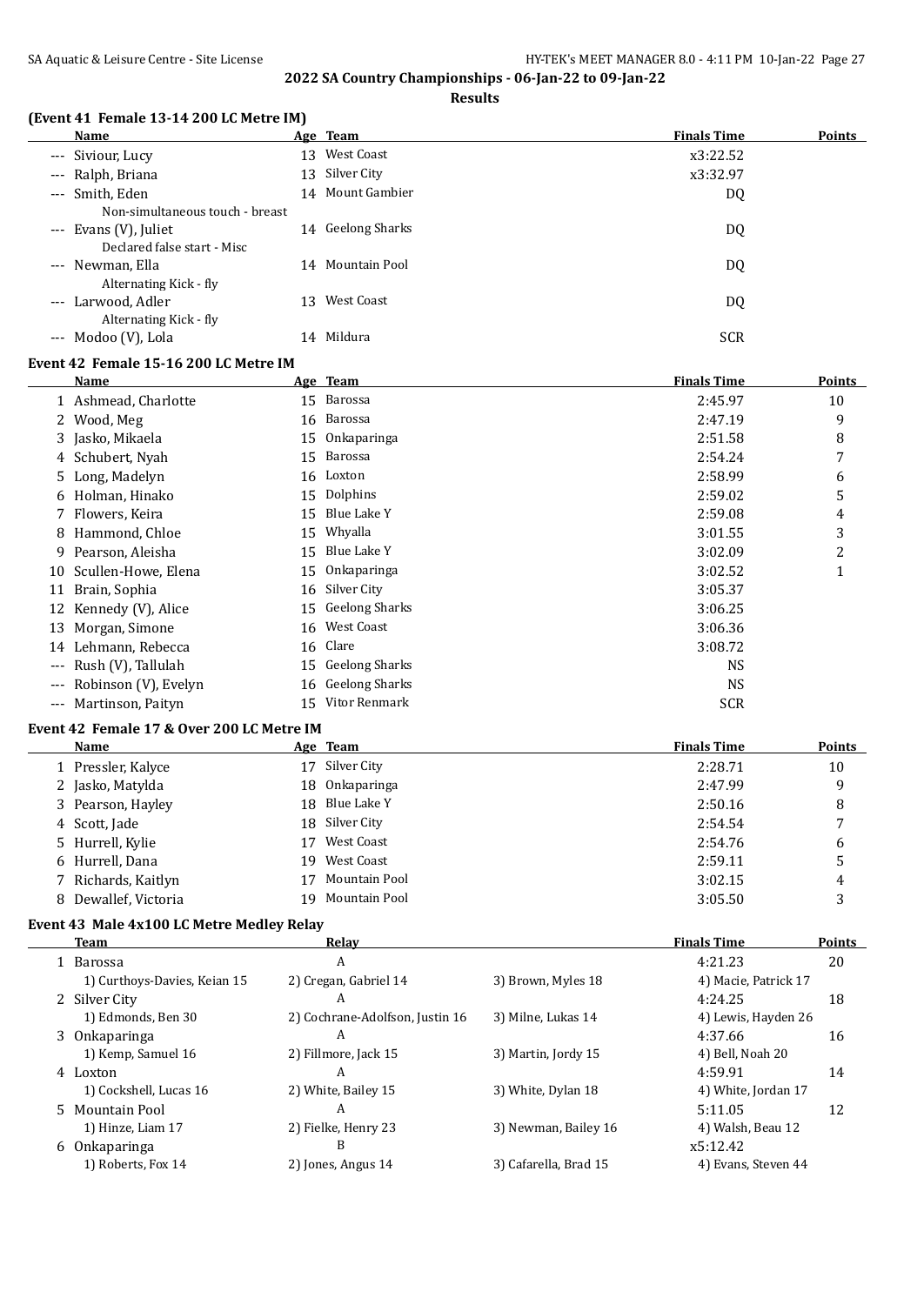|                      | <b>Team</b>                                                    | Relay                              |                           | <b>Finals Time</b>            | <b>Points</b>           |
|----------------------|----------------------------------------------------------------|------------------------------------|---------------------------|-------------------------------|-------------------------|
|                      | 7 Clare                                                        | $\boldsymbol{A}$                   |                           | 5:14.24                       | 10                      |
|                      | 1) Harrold, Cody 13                                            | 2) Harrold, Jake 16                | 3) Lucas, Lachlan 15      | 4) Butler, Royce 16           |                         |
|                      | 8 West Coast                                                   | A                                  |                           | 5:18.40                       | 8                       |
|                      | 1) Holley, Braden 13                                           | 2) Oestmann, Cohbin 13             | 3) Hammond, Bryce 14      | 4) Oestmann, Kye 14           |                         |
|                      | Event 44 Female 4x100 LC Metre Medley Relay                    |                                    |                           |                               |                         |
|                      | Team                                                           | Relay                              |                           | <b>Finals Time</b>            | <b>Points</b>           |
|                      | 1 Barossa                                                      | A                                  |                           | 4:42.42                       | 20                      |
|                      | 1) Curthoys-Davies, Harliai 18                                 | 2) Ashmead, Charlotte 15           | 3) Newham, Leni 14        | 4) Curthoys-Davies, Miella 13 |                         |
|                      | 2 Onkaparinga                                                  | A                                  |                           | 5:13.26                       | 18                      |
|                      | 1) Timmins, Cayleigh 13                                        | 2) Jasko, Elka 13                  | 3) Jasko, Matylda 18      | 4) Jasko, Mikaela 15          |                         |
|                      | 3 Silver City                                                  | $\overline{A}$                     |                           | 5:14.75                       | 16                      |
|                      | 1) Scott, Jade 18                                              | 2) Pressler, Kalyce 17             | 3) Molloy, Scarlett 11    | 4) Brain, Sophia 16           |                         |
|                      | 4 Clare                                                        | $\mathsf{A}$                       |                           | 5:32.13                       | 14                      |
|                      | 1) Hilton, Kelly 40                                            | 2) Hawker, Imogen 14               | 3) McVann Hawker, Anna 53 | 4) Roberts, Amelia 15         |                         |
|                      | 5 Mountain Pool                                                | $\overline{A}$                     |                           | 5:39.18                       | 12                      |
|                      | 1) Fourie, Emma 12                                             | 2) Dewallef, Victoria 19           | 3) Starr, Annabelle 14    | 4) Mann, Kayla 13             |                         |
|                      | 6 Loxton                                                       | A                                  |                           | 5:41.32                       | 10                      |
|                      | 1) Gibbs, Saskia 13                                            | 2) Furniss, Jordana 15             | 3) Long, Madelyn 16       | 4) Inglis, Jessica 15         |                         |
|                      | 7 Onkaparinga                                                  | B                                  |                           | x5:41.74                      |                         |
|                      | 1) Sargeant, Rachel 14                                         | 2) Jackson, Lainie 13              | 3) Scullen-Howe, Elena 15 | 4) Willett, Isabel 15         |                         |
|                      | 8 Mountain Pool                                                | B                                  |                           | x6:01.72                      |                         |
|                      | 1) Newman, Ella 14                                             | 2) Ratzmer, Haylee 14              | 3) Hooper, Poppy 12       | 4) Schulz, Olivia 14          |                         |
|                      | 9 Whyalla                                                      | A                                  |                           | 6:07.68                       | 8                       |
|                      | 1) Smith, Matilda 14                                           | 2) Lyons, Imogen 13                | 3) Hammond, Chloe 15      | 4) Hannaford, Layla 12        |                         |
|                      | --- West Coast                                                 | A                                  |                           | 5:22.87                       |                         |
|                      | Declared false start - Misc                                    |                                    |                           |                               |                         |
|                      | 1) Wood, Rebecca 14                                            | 2) Hurrell, Kylie 17               | 3) Ford, Jamie 18         | 4) Hurrell, Dana 19           |                         |
|                      |                                                                |                                    |                           |                               |                         |
|                      | Event 45 Mixed 2x100 LC Metre Medley Relay Multi-Class<br>Team | Relay                              |                           | <b>Finals Time</b>            |                         |
|                      | 1 South Australia                                              | A                                  |                           | 4:20.80                       |                         |
|                      | 1) Joseph, Hannah W14                                          | 2) Morley, Samuel M15              |                           |                               |                         |
|                      | 2 South Australia                                              | B                                  |                           | x3:55.96                      |                         |
|                      | 1) Willett, Emily W15                                          | 2) Wilkins, Charlie M22            |                           |                               |                         |
|                      |                                                                |                                    |                           |                               |                         |
|                      | Event 46 Female 11-12 200 LC Metre Freestyle<br>Name           | Age Team                           |                           | <b>Finals Time</b>            | <b>Points</b>           |
|                      | 1 Mickan, Asta                                                 | 12 Barossa                         |                           | 2:26.52                       | 10                      |
|                      | 2 Molloy, Scarlett                                             | Silver City<br>11                  |                           | 2:37.16                       | 9                       |
|                      |                                                                |                                    |                           |                               |                         |
| 3                    | Sloane, Georgiana                                              | Barossa<br>12                      |                           | 2:37.23                       | 8                       |
| 4                    | Fletcher, Mallika                                              | Barossa<br>12                      |                           | 2:38.80                       | 7                       |
| 5                    | Garner (V), Danika                                             | Mildura<br>12                      |                           | 2:41.45                       | 6                       |
| 6                    | Cox, Emmy                                                      | Barossa<br>12                      |                           | 2:41.62                       | 5                       |
|                      | 7 Geister, Leni                                                | Barossa<br>11                      |                           | 2:43.15                       | 4                       |
| 8                    | Sargeant, Maeve                                                | Onkaparinga<br>12                  |                           | 2:44.33                       | 3                       |
| 9                    | Smith, Isabelle                                                | Great Southern<br>12               |                           | 2:48.11                       | $\overline{\mathbf{c}}$ |
| 10                   | Griffiths, Ellie                                               | 11 Gawler                          |                           | 2:48.80                       | $\mathbf{1}$            |
| 11                   | Bevan, Sienna                                                  | 12 Silver City                     |                           | 2:49.42                       |                         |
|                      | 12 Ashmead, Annabel                                            | Barossa<br>11                      |                           | 2:49.73                       |                         |
|                      | 13 Le Roux, Mikayla                                            | Barossa<br>12                      |                           | 2:50.03                       |                         |
|                      | Shannon, Isabella                                              | 11 Barossa                         |                           | 2:50.07                       |                         |
|                      |                                                                |                                    |                           | 2:50.97                       |                         |
|                      |                                                                |                                    |                           |                               |                         |
|                      | Jackman (V), Capree                                            | <b>Geelong Sharks</b><br>11        |                           |                               |                         |
|                      | Stratford, Indee                                               | Mount Gambier<br>12                |                           | 2:54.23                       |                         |
| 14<br>15<br>16<br>17 | McKenna, Zoe                                                   | Onkaparinga<br>12                  |                           | 2:56.21                       |                         |
| 18                   | Timms, Leisel                                                  | Barossa<br>12                      |                           | 2:58.96                       |                         |
| 19                   | Newham, Asha<br>20 Paterson (V), Charlize                      | Great Southern<br>12<br>12 Mildura |                           | 2:59.21<br>3:01.83            |                         |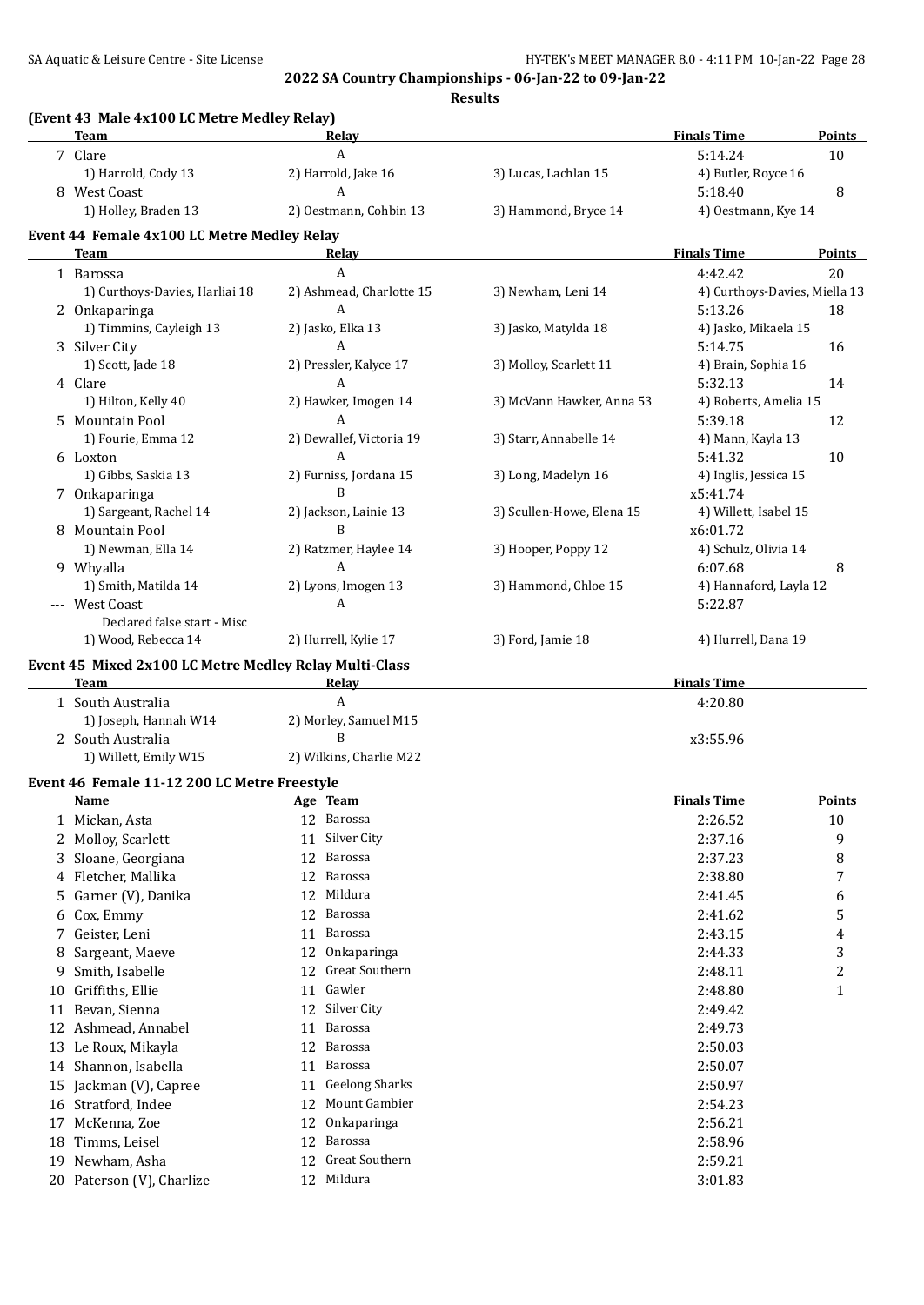**Results**

# **(Event 46 Female 11-12 200 LC Metre Freestyle)**

| <b>Name</b>          | Age Team          | <b>Finals Time</b> | <b>Points</b> |
|----------------------|-------------------|--------------------|---------------|
| 21 Smith, Grace      | 11 Great Southern | 3:06.25            |               |
| 22 Dean (V), Tully   | 12 Mildura        | 3:08.34            |               |
| 23 Hannaford, Layla  | 12 Whyalla        | 3:08.59            |               |
| 24 Fourie, Emma      | 12 Mountain Pool  | 3:13.34            |               |
| 25 Foster, Alyshia   | 11 Great Southern | 3:16.30            |               |
| --- Marschall, Ruby  | 12 Gawler         | DQ                 |               |
| Declared false start |                   |                    |               |
| --- Dening, Lucy     | 11 Mount Gambier  | <b>NS</b>          |               |
| --- Finch, Tayah     | 12 Barossa        | <b>SCR</b>         |               |

## **Event 46 Female 13-14 200 LC Metre Freestyle**

|       | Name                    |    | Age Team              | <b>Finals Time</b> | <b>Points</b>  |
|-------|-------------------------|----|-----------------------|--------------------|----------------|
|       | 1 Newham, Leni          |    | 14 Barossa            | 2:20.32            | 10             |
|       | 2 Kelsh, Tahni          | 13 | <b>West Coast</b>     | 2:21.88            | 9              |
| 3     | Curthoys-Davies, Miella | 13 | Barossa               | 2:22.32            | 8              |
| 4     | Carroll, Jasmine        | 14 | Barossa               | 2:25.82            | 7              |
| 5     | Jasko, Elka             | 13 | Onkaparinga           | 2:26.24            | 6              |
| 6     | Scarborough, Kara       | 14 | Mountain Pool         | 2:30.59            | 5              |
|       | 7 Ashmead, Sophie       | 13 | Barossa               | 2:31.86            | 4              |
| 8     | Timmins, Cayleigh       | 13 | Onkaparinga           | 2:33.34            | 3              |
| 9     | Hooper, Annie           | 14 | Mountain Pool         | 2:33.57            | $\overline{c}$ |
| 10    | Edwards, Lucy           | 14 | Mount Gambier         | 2:35.18            | $\mathbf{1}$   |
| 11    | Le Roux, Anichia        | 14 | Barossa               | 2:35.34            |                |
| 12    | Mann, Kayla             | 13 | Mountain Pool         | 2:35.86            |                |
| 13    | Sargeant, Rachel        | 14 | Onkaparinga           | 2:37.21            |                |
| 14    | Starr, Annabelle        | 14 | Mountain Pool         | 2:37.87            |                |
|       | 15 Hawker, Imogen       | 14 | Clare                 | 2:38.63            |                |
| 16    | Wood, Rebecca           | 14 | <b>West Coast</b>     | 2:41.27            |                |
| 17    | Shannon, Charlotte      | 13 | Barossa               | 2:41.68            |                |
| 18    | Griffiths, Ashleigh     |    | 14 Gawler             | 2:43.19            |                |
| 19    | Logan, Sage             |    | 14 Barossa            | 2:43.57            |                |
| 20    | Evans, Charlotte        |    | 13 Onkaparinga        | 2:45.31            |                |
| 21    | Roberts, Isabella       | 13 | Murray Bridge         | 2:45.45            |                |
|       | 22 Smith, Keeley        | 13 | Murray Bridge         | 2:46.76            |                |
|       | 23 Jackson, Lainie      | 13 | Onkaparinga           | 2:47.23            |                |
|       | 24 Wheeler, Lani        | 14 | Onkaparinga           | 2:47.36            |                |
| 25    | Strachan (V), Emma      | 14 | Mildura               | 2:48.59            |                |
| 26    | Cox, Kenzie             | 13 | Barossa               | 2:49.32            |                |
| 27    | Neyland (V), Rhianna    |    | 14 Mildura            | 2:49.91            |                |
| 28    | Larwood, Adler          |    | 13 West Coast         | 2:50.75            |                |
| 29    | Giles, Teah             |    | 14 West Coast         | 2:51.37            |                |
| 30    | Ralph, Briana           | 13 | Silver City           | 2:55.20            |                |
| 31    | Schulz, Olivia          | 14 | Mountain Pool         | 2:55.92            |                |
| 32    | Macdonald, Julia        | 13 | Onkaparinga           | 2:57.95            |                |
|       | 33 Lyons, Imogen        | 13 | Whyalla               | 2:58.57            |                |
| $---$ | Schurmann (V), Ella     | 14 | <b>Geelong Sharks</b> | <b>SCR</b>         |                |
|       | Ackland, Addisyn        | 14 | Clare                 | <b>SCR</b>         |                |
|       | --- Smith, Eden         |    | 14 Mount Gambier      | <b>SCR</b>         |                |

#### **Event 47 Female 15-16 200 LC Metre Freestyle**

| Name                  |     | Age Team          | <b>Finals Time</b> | <b>Points</b> |
|-----------------------|-----|-------------------|--------------------|---------------|
| 1 Jasko, Mikaela      |     | 15 Onkaparinga    | 2:25.90            | 10            |
| *2 Rush (V), Tallulah |     | 15 Geelong Sharks | 2:29.43            | a             |
| *2 Schubert, Nyah     | 15. | Barossa           | 2:30.93            | 8             |
| 3 Long, Madelyn       |     | 16 Loxton         | 2:33.07            | $\mathbf{r}$  |
| 5 Scullen-Howe, Elena |     | 15 Onkaparinga    | 2:33.68            | h             |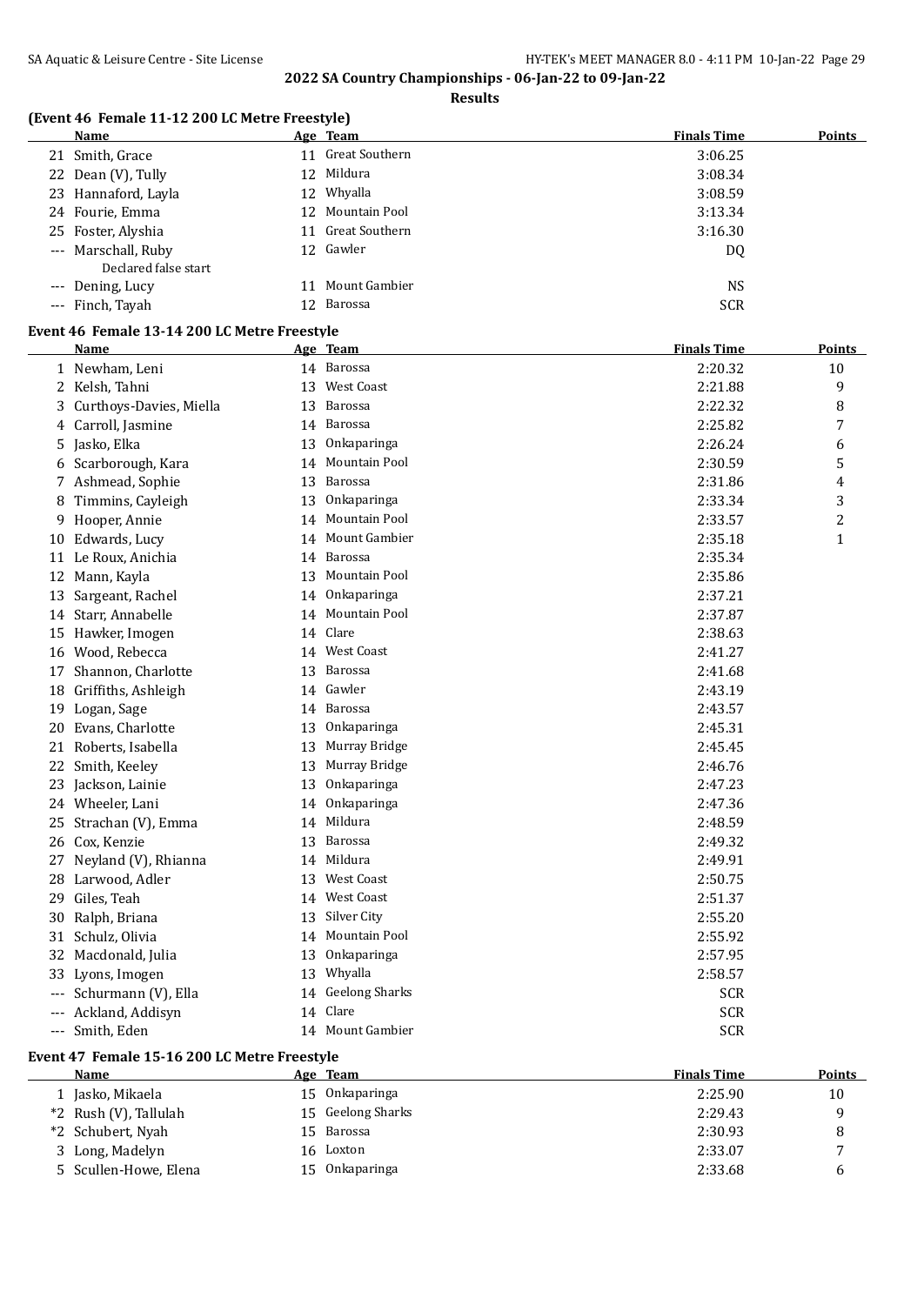**Results**

#### **(Event 47 Female 15-16 200 LC Metre Freestyle)**

|    | Name                  |    | Age Team          | <b>Finals Time</b> | Points         |
|----|-----------------------|----|-------------------|--------------------|----------------|
|    | 6 Hammond, Chloe      |    | 15 Whyalla        | 2:34.05            | 5              |
|    | 7 Canty (V), Isabella |    | 15 Geelong Sharks | 2:34.56            | 4              |
|    | 8 Holman, Hinako      |    | 15 Dolphins       | 2:35.87            | 3              |
| 9. | Wishart, Charlotte    |    | 15 Berri          | 2:36.76            | $\overline{2}$ |
| 10 | Inglis, Jessica       |    | 15 Loxton         | 2:36.95            | 1              |
| 11 | Ashmead, Charlotte    | 15 | Barossa           | 2:39.87            |                |
|    | 12 Flowers, Keira     | 15 | Blue Lake Y       | 2:42.27            |                |
|    | 13 Kennedy (V), Alice |    | 15 Geelong Sharks | 2:42.37            |                |
| 14 | Willett, Isabel       |    | 15 Onkaparinga    | 2:45.30            |                |
| 15 | Roberts, Amelia       |    | 15 Clare          | 2:45.72            |                |
|    | 16 Brain, Sophia      |    | 16 Silver City    | 2:48.98            |                |
| 17 | Morgan, Simone        |    | 16 West Coast     | 2:49.22            |                |
| 18 | Blacker, Sharni       | 15 | West Coast        | 2:50.58            |                |
| 19 | Folley, Bronte        | 15 | Murray Bridge     | 3:00.47            |                |
| 20 | Blacker, Jade         | 15 | West Coast        | 3:01.33            |                |
|    | 21 Young, Macy        |    | 16 Clare          | 3:01.66            |                |

#### **Event 47 Female 17 & Over 200 LC Metre Freestyle**

| Name                       |    | Age Team         | <b>Finals Time</b> | <b>Points</b> |
|----------------------------|----|------------------|--------------------|---------------|
| 1 Curthoys-Davies, Harliai |    | 18 Barossa       | 2:11.35            | 10            |
| 2 Pressler, Kalyce         |    | 17 Silver City   | 2:22.75            | 9             |
| 3 Jasko, Matylda           |    | 18 Onkaparinga   | 2:27.04            | 8             |
| 4 Scott, Jade              |    | 18 Silver City   | 2:31.85            | 7             |
| 5 Smart, Chloe             |    | 22 Crystal Brook | 2:37.25            | 6             |
| 6 Hurrell, Dana            | 19 | West Coast       | 2:38.53            | 5             |
| 7 Richards, Kaitlyn        | 17 | Mountain Pool    | 2:43.95            | 4             |
| --- Eades, Alexandra       |    | 26 Whyalla       | x3:01.60           |               |
| --- Wright, Nicol          |    | 46 West Coast    | <b>SCR</b>         |               |
| --- Lambert, Bree          |    | 18 Berri         | <b>SCR</b>         |               |

#### **Event 48 Male 10-11 50 LC Metre Butterfly**

|               | Name                    |     | Age Team          | <b>Prelim Time</b> | <b>Finals Time</b> | <b>Points</b> |
|---------------|-------------------------|-----|-------------------|--------------------|--------------------|---------------|
| <b>Finals</b> |                         |     |                   |                    |                    |               |
|               | 1 Schubert, Max         | 11  | Barossa           | 33.98              | 33.73              | 10            |
|               | *2 Fletcher, Jackson    | 11  | Barossa           | 41.08              | 38.96              | 8.50          |
|               | *2 Barratt, Zachery     | 11  | Silver City       | 39.10              | 38.96              | 8.50          |
|               | *4 Moore, Vincent       | 11  | Mount Gambier     | 41.95              | 41.64              | 6.50          |
|               | *4 Gilbert (V), Matthew |     | 11 Geelong Sharks | 42.46              | 41.64              | 6.50          |
|               | 6 Nemeth-Ford, Tyrell   | 10. | West Coast        | 41.58              | 42.60              | 5             |
|               | 7 Fillmore, Harry       |     | Onkaparinga       | 42.41              | 42.76              | 4             |
|               | 8 Henke, Rylan          |     | Onkaparinga       | 42.77              | 43.31              | 3             |

#### **Event 48 Male 10-11 50 LC Metre Butterfly**

| <b>Name</b>   |                                                                                                                                                                                                                                                 | <b>Seed Time</b>                                                                                                                                                      | <b>Prelim Time</b> |   |
|---------------|-------------------------------------------------------------------------------------------------------------------------------------------------------------------------------------------------------------------------------------------------|-----------------------------------------------------------------------------------------------------------------------------------------------------------------------|--------------------|---|
|               |                                                                                                                                                                                                                                                 |                                                                                                                                                                       |                    |   |
|               | 11                                                                                                                                                                                                                                              |                                                                                                                                                                       | 33.98              | a |
|               |                                                                                                                                                                                                                                                 |                                                                                                                                                                       | 39.10              | a |
|               | 11                                                                                                                                                                                                                                              |                                                                                                                                                                       | 41.08              | q |
|               | 10.                                                                                                                                                                                                                                             |                                                                                                                                                                       | 41.58              | q |
|               |                                                                                                                                                                                                                                                 |                                                                                                                                                                       | 41.95              | q |
|               |                                                                                                                                                                                                                                                 |                                                                                                                                                                       | 42.41              | a |
|               |                                                                                                                                                                                                                                                 |                                                                                                                                                                       | 42.46              | q |
|               | 11                                                                                                                                                                                                                                              |                                                                                                                                                                       | 42.77              | a |
|               | 10                                                                                                                                                                                                                                              |                                                                                                                                                                       | 43.79              |   |
|               |                                                                                                                                                                                                                                                 |                                                                                                                                                                       | DQ                 |   |
| Scissors kick |                                                                                                                                                                                                                                                 |                                                                                                                                                                       |                    |   |
|               | <b>Preliminaries</b><br>1 Schubert, Max<br>2 Barratt, Zachery<br>3 Fletcher, Jackson<br>4 Nemeth-Ford, Tyrell<br>5 Moore, Vincent<br>6 Fillmore, Harry<br>7 Gilbert (V), Matthew<br>8 Henke, Rylan<br>9 Michalanney, Ethan<br>--- Millard, Jack | Age Team<br>Barossa<br>Silver City<br>Barossa<br>West Coast<br>Mount Gambier<br>Onkaparinga<br><b>Geelong Sharks</b><br>Onkaparinga<br>Barossa<br>Broken Hill Aquatic |                    |   |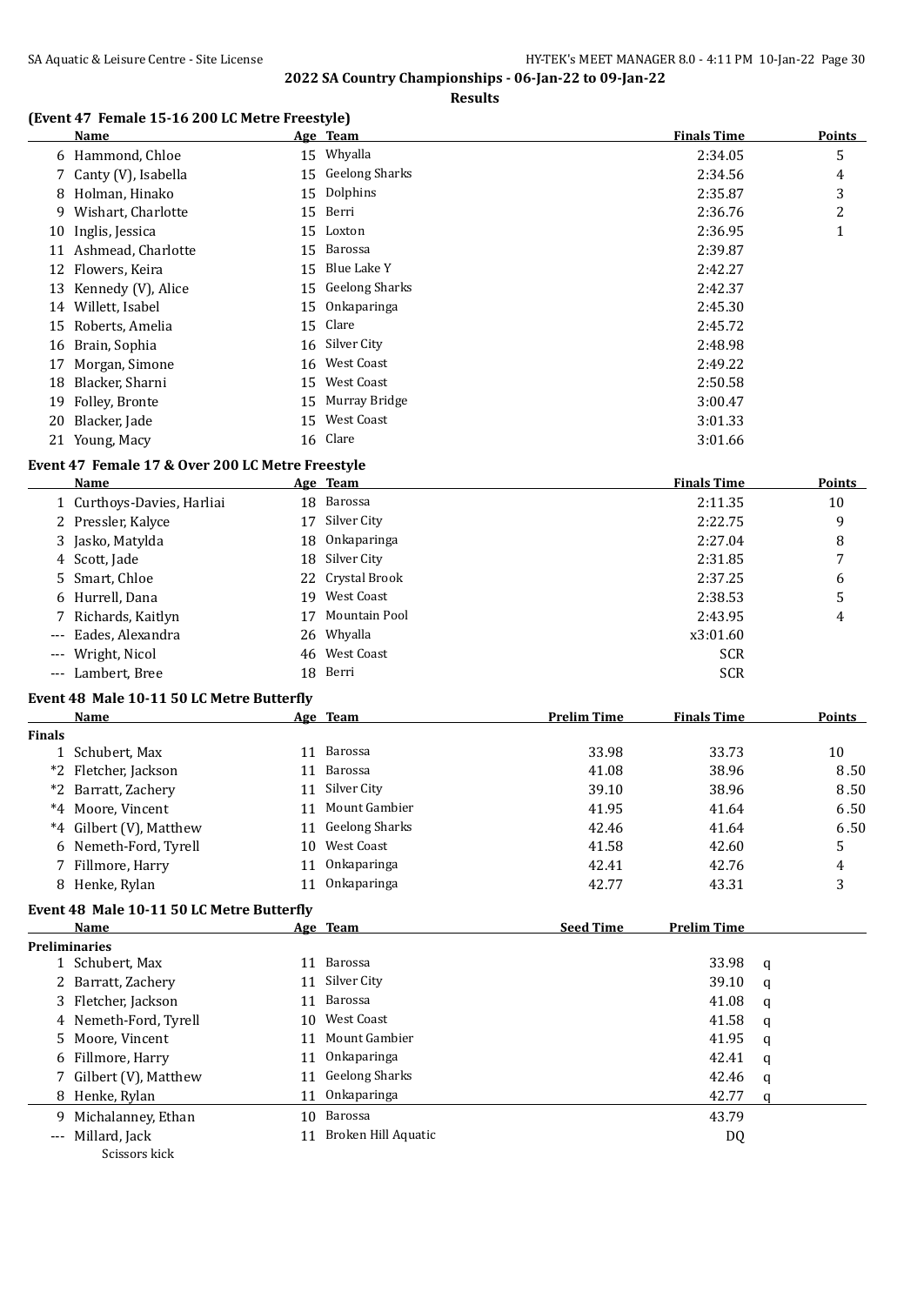|               | Event 48 Male 12 Year Olds 50 LC Metre Butterfly |    |                        |                    |                    |   |               |
|---------------|--------------------------------------------------|----|------------------------|--------------------|--------------------|---|---------------|
|               | Name                                             |    | Age Team               | <b>Prelim Time</b> | <b>Finals Time</b> |   | Points        |
| <b>Finals</b> |                                                  |    |                        |                    |                    |   |               |
|               | 1 Riedel, Hugh                                   |    | 12 Vitor Renmark       | 32.28              | 31.33              |   | 10            |
|               | 2 Coulter, Kegan                                 | 12 | Barossa                | 34.89              | 33.32              |   | 9             |
|               | 3 Walsh, Beau                                    | 12 | Mountain Pool          | 39.08              | 37.47              |   | 8             |
|               | 4 Cregan, Neil                                   | 12 | Barossa                | 38.97              | 38.08              |   | 7             |
|               | 5 Nys, Lachie                                    | 12 | Gawler                 | 40.27              | 38.49              |   | 6             |
|               | 6 Schulz, Nathan                                 |    | 12 Mountain Pool       | 41.45              | 41.64              |   | 5             |
|               | 7 Marks, Dillon                                  |    | 12 Berri               | 42.23              | 41.86              |   | 4             |
|               | Event 48 Male 12 Year Olds 50 LC Metre Butterfly |    |                        |                    |                    |   |               |
|               | Name                                             |    | <u>Age Team</u>        | <b>Seed Time</b>   | <b>Prelim Time</b> |   |               |
|               | <b>Preliminaries</b>                             |    |                        |                    |                    |   |               |
|               | 1 Riedel, Hugh                                   |    | 12 Vitor Renmark       |                    | 32.28              | q |               |
|               | 2 Coulter, Kegan                                 |    | 12 Barossa             |                    | 34.89              |   |               |
|               | 3 Cregan, Neil                                   |    | 12 Barossa             |                    | 38.97              | q |               |
|               |                                                  |    | 12 Mountain Pool       |                    |                    | q |               |
|               | 4 Walsh, Beau                                    |    |                        |                    | 39.08              | q |               |
|               | 5 Nys, Lachie                                    |    | 12 Gawler              |                    | 40.27              | q |               |
| 6             | Schulz, Nathan                                   |    | 12 Mountain Pool       |                    | 41.45              | q |               |
| 7             | Marks, Dillon                                    |    | 12 Berri               |                    | 42.23              | q |               |
|               | --- Clavel, Cohen                                |    | 12 Broken Hill Aquatic |                    | <b>SCR</b>         |   |               |
|               | Event 48 Male 13 Year Olds 50 LC Metre Butterfly |    |                        |                    |                    |   |               |
|               | Name                                             |    | Age Team               | <b>Prelim Time</b> | <b>Finals Time</b> |   | <b>Points</b> |
| <b>Finals</b> |                                                  |    |                        |                    |                    |   |               |
|               | 1 Sloane, Angus                                  |    | 13 Barossa             | 31.18              | 30.66              |   | 10            |
|               | 2 Moore, Charles                                 |    | 13 Mount Gambier       | 33.40              | 32.48              |   | 9             |
|               | *3 Bell (V), Max                                 |    | 13 Mildura             | 32.86              | 32.51              |   | 8             |
|               | *3 Lucas, Tommy                                  | 13 | Clare                  | 34.07              | 32.65              |   | 7             |
| 5.            | Towers, Fabricio                                 |    | 13 Barossa             | 34.41              | 33.88              |   | 6             |
|               | 6 Rush (V), Raphael                              | 13 | <b>Geelong Sharks</b>  | 34.78              | 34.17              |   | 5             |
|               | 7 Barratt, Max                                   |    | 13 Silver City         | 37.38              | 34.95              |   | 4             |
|               | 8 Oestmann, Cohbin                               |    | 13 West Coast          | 36.19              | 36.10              |   | 3             |
|               |                                                  |    |                        |                    |                    |   |               |
|               | Event 48 Male 13 Year Olds 50 LC Metre Butterfly |    |                        |                    |                    |   |               |
|               | Name                                             |    | Age Team               | <b>Seed Time</b>   | <b>Prelim Time</b> |   |               |
|               | Preliminaries                                    |    |                        |                    |                    |   |               |
|               | 1 Sloane, Angus                                  |    | 13 Barossa             |                    | 31.18              | q |               |
|               | 2 Bell (V), Max                                  |    | 13 Mildura             |                    | 32.86 q            |   |               |
|               | 3 Moore, Charles                                 |    | 13 Mount Gambier       |                    | 33.40              | q |               |
|               | 4 Lucas, Tommy                                   | 13 | Clare                  |                    | 34.07              | q |               |
| 5.            | Towers, Fabricio                                 |    | 13 Barossa             |                    | 34.41              | q |               |
|               | 6 Rush (V), Raphael                              |    | 13 Geelong Sharks      |                    | 34.78              | q |               |
|               | 7 Oestmann, Cohbin                               |    | 13 West Coast          |                    | 36.19              | q |               |
|               | 8 Barratt, Max                                   |    | 13 Silver City         |                    | 37.38              | q |               |
|               | 9 Fillmore, Noah                                 |    | 13 Onkaparinga         |                    | 38.75              |   |               |
|               | 10 Beaty, Drake                                  |    | 13 Whyalla             |                    | 39.29              |   |               |
|               | 11 Holley, Braden                                |    | 13 West Coast          |                    | 41.74              |   |               |
|               | --- Harrold, Cody<br>Declared false start        |    | 13 Clare               |                    | DQ                 |   |               |
|               | --- Davidson, Tyler                              |    | 13 West Coast          |                    | <b>SCR</b>         |   |               |
|               | Event 49 Male 14 Year Olds 50 LC Metre Butterfly |    |                        |                    |                    |   |               |
|               | Name                                             |    | <u>Age Team</u>        | <b>Prelim Time</b> | <b>Finals Time</b> |   | <b>Points</b> |
| <b>Finals</b> | 1 Hammond, Bryce                                 |    | 14 West Coast          | 28.51              | 28.33              |   | 10            |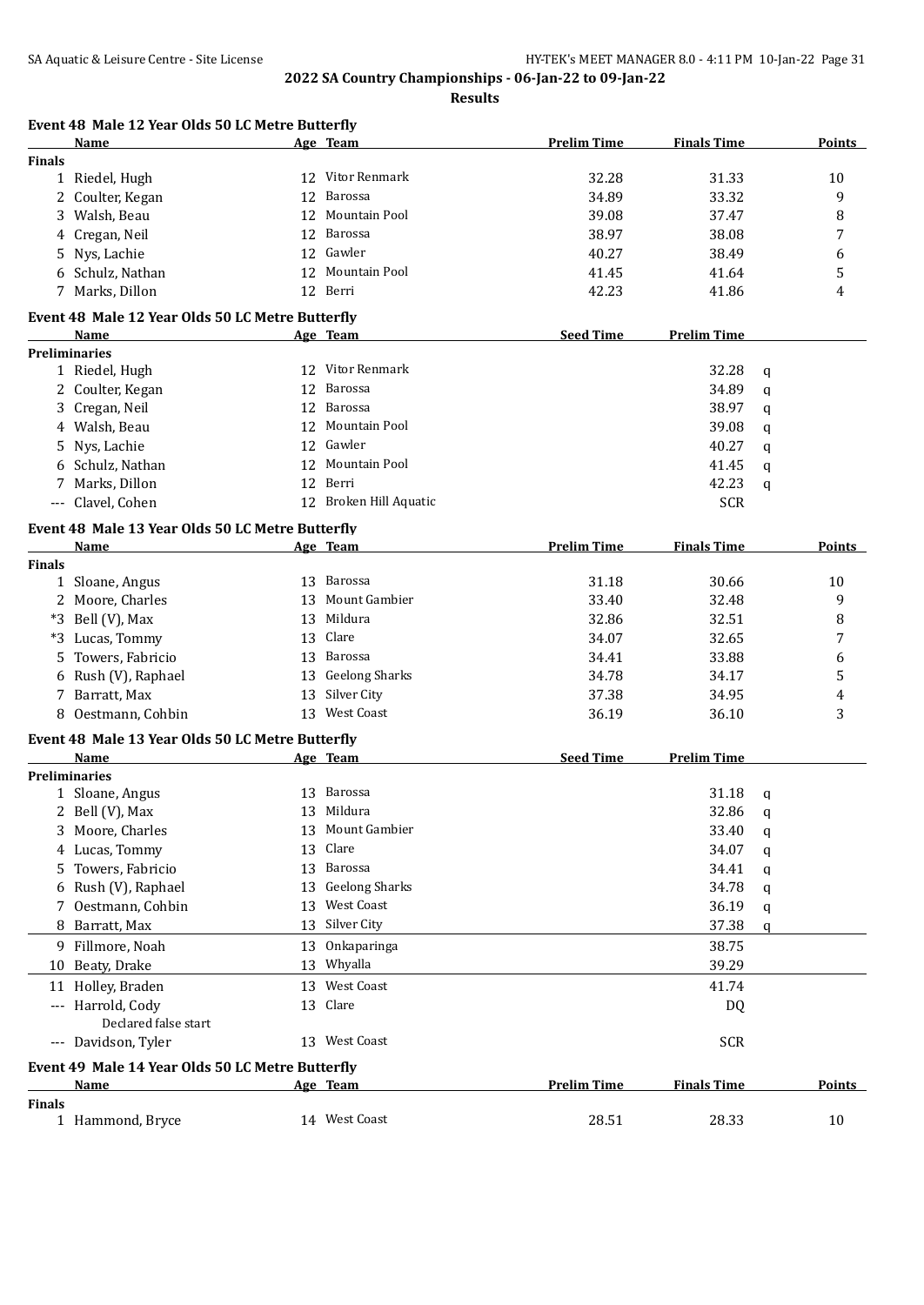## **Finals ... (Event 49 Male 14 Year Olds 50 LC Metre Butterfly)**

| Name                 |    | Age Team       | <b>Prelim Time</b> | <b>Finals Time</b> | <b>Points</b> |
|----------------------|----|----------------|--------------------|--------------------|---------------|
| 2 Milne, Lukas       |    | 14 Silver City | 29.73              | 29.72              | 9             |
| 3 Cregan, Gabriel    |    | 14 Barossa     | 32.94              | 31.93              | 8             |
| 4 Lowe, Haydn        |    | 14 Blue Lake Y | 33.61              | 32.27              | 7             |
| 5 Menadue, Benjamin  |    | 14 Berri       | 33.66              | 32.41              | 6             |
| 6 Roberts, Fox       | 14 | Onkaparinga    | 34.65              | 34.14              | 5             |
| 7 Collins, Charlie   |    | 14 Barossa     | 34.10              | 34.35              | 4             |
| --- Timms, Patrick   |    | 14 Barossa     | 32.95              | 32.17              |               |
| Declared false start |    |                |                    |                    |               |

#### **Event 49 Male 14 Year Olds 50 LC Metre Butterfly**

|    | <b>Name</b>              |  | Age Team          | <b>Seed Time</b> | <b>Prelim Time</b> |   |  |  |
|----|--------------------------|--|-------------------|------------------|--------------------|---|--|--|
|    | <b>Preliminaries</b>     |  |                   |                  |                    |   |  |  |
|    | 1 Hammond, Bryce         |  | 14 West Coast     |                  | 28.51              | q |  |  |
|    | 2 Milne, Lukas           |  | 14 Silver City    |                  | 29.73              | q |  |  |
|    | 3 Cregan, Gabriel        |  | 14 Barossa        |                  | 32.94              | q |  |  |
|    | 4 Timms, Patrick         |  | 14 Barossa        |                  | 32.95              | q |  |  |
|    | 5 Lowe, Haydn            |  | 14 Blue Lake Y    |                  | 33.61              | q |  |  |
|    | 6 Menadue, Benjamin      |  | 14 Berri          |                  | 33.66              | q |  |  |
|    | 7 Collins, Charlie       |  | 14 Barossa        |                  | 34.10              | q |  |  |
|    | 8 Roberts, Fox           |  | 14 Onkaparinga    |                  | 34.65              | q |  |  |
|    | 9 Stratford, Vaughn      |  | 14 Mount Gambier  |                  | 34.77              |   |  |  |
|    | 10 Jones, Angus          |  | 14 Onkaparinga    |                  | 34.96              |   |  |  |
|    | 11 Young, Will           |  | 14 Clare          |                  | 35.04              |   |  |  |
| 12 | White, Lucas             |  | 14 Loxton         |                  | 35.69              |   |  |  |
|    | --- Van Dyke (V), Tenace |  | 14 Geelong Sharks |                  | <b>SCR</b>         |   |  |  |

## **Event 49 Male 15 Year Olds 50 LC Metre Butterfly**

|               | <b>Name</b>                                      |    | Age Team              | <b>Prelim Time</b> | <b>Finals Time</b> |             | <b>Points</b> |
|---------------|--------------------------------------------------|----|-----------------------|--------------------|--------------------|-------------|---------------|
| <b>Finals</b> |                                                  |    |                       |                    |                    |             |               |
| 1             | Lucas, Lachlan                                   | 15 | Clare                 | 28.42              | 27.72              |             | 10            |
| 2             | Martin, Jordy                                    | 15 | Onkaparinga           | 27.86              | 27.89              |             | 9             |
| 3             | Schwarz, Harry                                   | 15 | Dolphins              | 28.59              | 28.44              |             | 8             |
| 4             | Curthoys-Davies, Keian                           | 15 | Barossa               | 28.94              | 28.61              |             | 7             |
| 5.            | Cafarella, Brad                                  | 15 | Onkaparinga           | 30.61              | 29.61              |             | 6             |
| 6             | Stratford, Elijah                                | 15 | Mount Gambier         | 30.35              | 30.07              |             | 5             |
|               | Gilbert (V), Hayden                              | 15 | <b>Geelong Sharks</b> | 31.32              | 31.25              |             | 4             |
|               | 8 White, Bailey                                  | 15 | Loxton                | 32.93              | 32.16              |             | 3             |
|               | Event 49 Male 15 Year Olds 50 LC Metre Butterfly |    |                       |                    |                    |             |               |
|               | Name                                             |    | Age Team              | <b>Seed Time</b>   | <b>Prelim Time</b> |             |               |
|               | <b>Preliminaries</b>                             |    |                       |                    |                    |             |               |
|               | 1 Martin, Jordy                                  | 15 | Onkaparinga           |                    | 27.86              | q           |               |
|               | Lucas, Lachlan                                   | 15 | Clare                 |                    | 28.42              | a           |               |
| 3             | Schwarz, Harry                                   | 15 | Dolphins              |                    | 28.59              | a           |               |
|               | 4 Curthoys-Davies, Keian                         | 15 | Barossa               |                    | 28.94              | a           |               |
| 5.            | Stratford, Elijah                                | 15 | Mount Gambier         |                    | 30.35              | a           |               |
|               | 6 Cafarella, Brad                                | 15 | Onkaparinga           |                    | 30.61              | a           |               |
|               | Gilbert (V), Hayden                              | 15 | <b>Geelong Sharks</b> |                    | 31.32              | $\mathbf q$ |               |
| 8             | White, Bailey                                    | 15 | Loxton                |                    | 32.93              | q           |               |
| 9             | Bignell, Nicholas                                | 15 | Blue Lake Y           |                    | 36.02              |             |               |
| 10            | Marks, Lachlan                                   | 15 | Berri                 |                    | 36.61              |             |               |
| 11            | Nokes (V), Riley                                 | 15 | Mildura               |                    | 37.27              |             |               |
| $---$         | Clavel, Austin                                   | 15 | Broken Hill Aquatic   |                    | <b>SCR</b>         |             |               |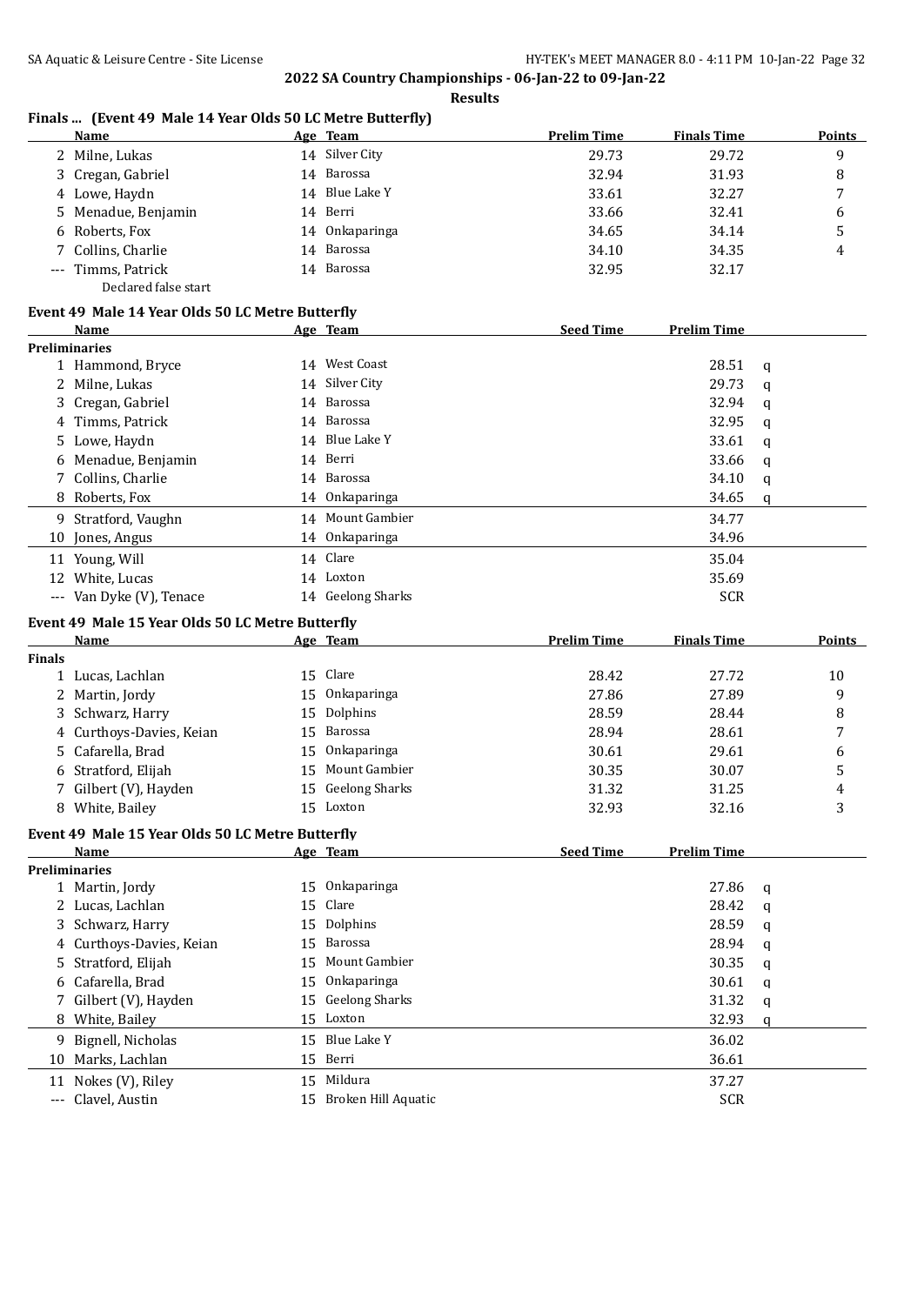**Results**

# **Event 49 Male 16-17 50 LC Metre Butterfly**

|               | Name                                          |    | Age Team              | <b>Prelim Time</b> | <b>Finals Time</b> |   | <b>Points</b> |
|---------------|-----------------------------------------------|----|-----------------------|--------------------|--------------------|---|---------------|
| <b>Finals</b> |                                               |    |                       |                    |                    |   |               |
|               | 1 Macie, Patrick                              |    | 17 Barossa            | 26.42              | 27.08              |   | 10            |
|               | 2 White, Jordan                               | 17 | Loxton                | 29.20              | 28.33              |   | 9             |
|               | 3 Newman, Bailey                              | 16 | Mountain Pool         | 29.10              | 28.37              |   | 8             |
|               | 4 Cochrane-Adolfson, Justin                   |    | 16 Silver City        | 28.92              | 28.62              |   | 7             |
|               | *5 Mcfarlane, Ben                             | 16 | Gawler                | 29.30              | 28.83              |   | 5.50          |
|               | *5 Bignell, Thomas                            | 17 | Blue Lake Y           | 29.29              | 28.83              |   | 5.50          |
|               | 7 Smart, Max                                  | 16 | Crystal Brook         | 32.01              | 32.32              |   | 4             |
|               | 8 Martin (V), Angus                           |    | 16 Geelong Sharks     | 32.05              | 32.39              |   | 3             |
|               | Event 49 Male 16-17 50 LC Metre Butterfly     |    |                       |                    |                    |   |               |
|               | Name                                          |    | Age Team              | <b>Seed Time</b>   | <b>Prelim Time</b> |   |               |
|               | <b>Preliminaries</b>                          |    |                       |                    |                    |   |               |
|               | 1 Macie, Patrick                              | 17 | Barossa               |                    | 26.42              | q |               |
|               | 2 Cochrane-Adolfson, Justin                   | 16 | Silver City           |                    | 28.92              | q |               |
|               | 3 Newman, Bailey                              | 16 | Mountain Pool         |                    | 29.10              | q |               |
|               | 4 White, Jordan                               | 17 | Loxton                |                    | 29.20              | q |               |
|               | 5 Bignell, Thomas                             | 17 | <b>Blue Lake Y</b>    |                    | 29.29              | q |               |
|               | Mcfarlane, Ben                                | 16 | Gawler                |                    | 29.30              | q |               |
|               | 7 Smart, Max                                  | 16 | Crystal Brook         |                    | 32.01              | q |               |
|               | 8 Martin (V), Angus                           | 16 | <b>Geelong Sharks</b> |                    | 32.05              | q |               |
|               | 9 Hoffmann, Ethan                             |    | 16 Vitor Renmark      |                    | 32.69              |   |               |
|               | 10 Butler, Royce                              |    | 16 Clare              |                    | 32.70              |   |               |
|               | 11 Kemp, Samuel                               | 16 | Onkaparinga           |                    | 33.65              |   |               |
|               | 12 Purdue (V), Lachlan                        | 17 | Mildura               |                    | 36.28              |   |               |
|               | 13 Orr, Darcy                                 |    | 17 Vitor Renmark      |                    | 36.49              |   |               |
|               | 14 Hinze, Liam                                | 17 | Mountain Pool         |                    | 36.93              |   |               |
|               | 15 Cockshell, Lucas                           |    | 16 Loxton             |                    | 36.99              |   |               |
|               | --- Perin, Joseph                             |    | 17 West Coast         |                    | <b>SCR</b>         |   |               |
|               |                                               |    |                       |                    |                    |   |               |
|               | Event 49 Male 18 & Over 50 LC Metre Butterfly |    |                       |                    |                    |   |               |
|               | Name                                          |    | Age Team              | <b>Prelim Time</b> | <b>Finals Time</b> |   | <b>Points</b> |
| <b>Finals</b> |                                               |    |                       |                    |                    |   |               |
|               | 1 White, Dylan                                |    | 18 Loxton             | 26.96              | 27.00              |   | 10            |
|               | 2 Lewis, Hayden                               | 26 | Silver City           | 27.70              | 27.39              |   | 9             |
|               | 3 Kennedy, Ethan                              | 19 | Gawler                | 28.68              | 28.08              |   | 8             |
|               | 4 Bell, Noah                                  | 20 | Onkaparinga           | 28.51              | 28.45              |   | 7             |
|               | 5 Fielke, Henry                               |    | 23 Mountain Pool      | 29.34              | 29.45              |   | 6             |
|               | 6 Brown, Myles                                |    | 18 Barossa            | 30.17              | 29.79              |   | 5             |
|               | 7 Weatherley, Joshua                          | 21 | Clare                 | 30.16              | 29.97              |   | 4             |
|               | 8 Herringer, Oliver                           |    | 18 Mountain Pool      | 30.11              | 30.17              |   | 3             |
|               | Event 49 Male 18 & Over 50 LC Metre Butterfly |    |                       |                    |                    |   |               |
|               | Name                                          |    | Age Team              | <b>Seed Time</b>   | <b>Prelim Time</b> |   |               |
|               | <b>Preliminaries</b>                          |    |                       |                    |                    |   |               |
|               | 1 White, Dylan                                |    | 18 Loxton             |                    | 26.96              | q |               |
|               | 2 Lewis, Hayden                               | 26 | Silver City           |                    | 27.70              | a |               |
|               | 3 Bell, Noah                                  | 20 | Onkaparinga           |                    | 28.51              | q |               |
|               | 4 Kennedy, Ethan                              | 19 | Gawler                |                    | 28.68              | q |               |
|               | 5 Fielke, Henry                               | 23 | Mountain Pool         |                    | 29.34              | q |               |
|               | 6 Herringer, Oliver                           | 18 | Mountain Pool         |                    | 30.11              | q |               |
|               | 7 Weatherley, Joshua                          | 21 | Clare                 |                    | 30.16              | q |               |
|               | 8 Brown, Myles                                | 18 | Barossa               |                    | 30.17              | q |               |
|               | --- Adams, Harrison                           |    | 19 West Coast         |                    | <b>SCR</b>         |   |               |
|               | --- Ford, Tommy                               |    | 20 West Coast         |                    | <b>SCR</b>         |   |               |
|               |                                               |    |                       |                    |                    |   |               |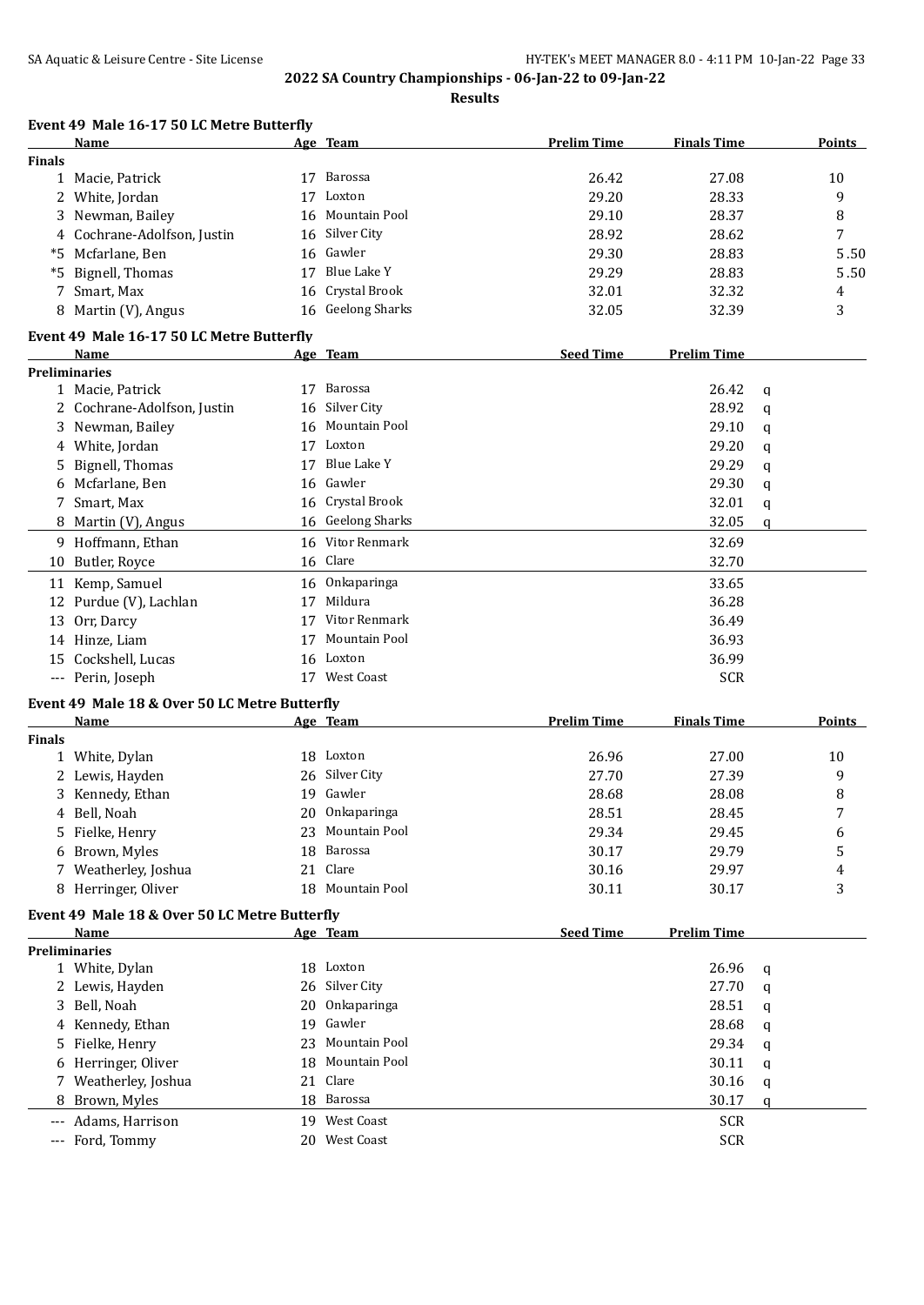**Results**

# **Preliminaries ... (Event 49 Male 18 & Over 50 LC Metre Butterfly)**

|               | Name                                               |    | Age Team          | <b>Seed Time</b>   | <b>Prelim Time</b> |   |               |
|---------------|----------------------------------------------------|----|-------------------|--------------------|--------------------|---|---------------|
|               | --- Verrall, Brock                                 |    | 25 Berri          |                    | <b>SCR</b>         |   |               |
|               | Event 50 Female 10-11 50 LC Metre Butterfly        |    |                   |                    |                    |   |               |
|               | Name                                               |    | Age Team          | <b>Prelim Time</b> | <b>Finals Time</b> |   | Points        |
| <b>Finals</b> |                                                    |    |                   |                    |                    |   |               |
|               | 1 Dening, Lucy                                     |    | 11 Mount Gambier  | 35.13              | 34.04              |   | 10            |
|               | 2 Ashmead, Annabel                                 | 11 | Barossa           | 36.37              | 34.27              |   | 9             |
|               | Molloy, Scarlett                                   | 11 | Silver City       | 36.67              | 34.36              |   | 8             |
|               | 4 Geister, Leni                                    | 11 | Barossa           | 38.10              | 36.54              |   | 7             |
| 5.            | Rothe, Ella                                        | 11 | Berri             | 36.58              | 36.57              |   | 6             |
|               | 6 Shannon, Isabella                                | 11 | Barossa           | 37.91              | 37.14              |   | 5             |
|               | 7 Evans (V), Emilia                                |    | 11 Geelong Sharks | 37.18              | 37.32              |   | 4             |
|               | 8 Jackman (V), Capree                              |    | 11 Geelong Sharks | 39.97              | 37.64              |   | 3             |
|               |                                                    |    |                   |                    |                    |   |               |
|               | Event 50 Female 10-11 50 LC Metre Butterfly        |    |                   |                    |                    |   |               |
|               | Name                                               |    | Age Team          | <b>Seed Time</b>   | <b>Prelim Time</b> |   |               |
|               | <b>Preliminaries</b>                               |    |                   |                    |                    |   |               |
|               | 1 Dening, Lucy                                     |    | 11 Mount Gambier  |                    | 35.13              | q |               |
|               | 2 Ashmead, Annabel                                 | 11 | Barossa           |                    | 36.37              | q |               |
|               | 3 Rothe, Ella                                      |    | 11 Berri          |                    | 36.58              | q |               |
|               | 4 Molloy, Scarlett                                 |    | 11 Silver City    |                    | 36.67              | q |               |
|               | 5 Evans (V), Emilia                                |    | 11 Geelong Sharks |                    | 37.18              | q |               |
|               | 6 Shannon, Isabella                                | 11 | Barossa           |                    | 37.91              | q |               |
|               | 7 Geister, Leni                                    | 11 | Barossa           |                    | 38.10              | q |               |
|               | 8 Jackman (V), Capree                              |    | 11 Geelong Sharks |                    | 39.97              | q |               |
|               | 9 Hodges, Darcy                                    | 10 | Blue Lake Y       |                    | 40.76              |   |               |
|               | 10 Larwood, Romey                                  |    | 11 West Coast     |                    | 40.84              |   |               |
| 11            | Carboni, Sofia                                     | 11 | Barossa           |                    | 42.11              |   |               |
|               | 12 Long, Emmanuelle                                |    | 11 Loxton         |                    | 44.24              |   |               |
|               | 13 Griffiths, Ellie                                |    | 11 Gawler         |                    | 44.61              |   |               |
|               |                                                    |    | Great Southern    |                    |                    |   |               |
|               | 14 Smith, Grace                                    | 11 |                   |                    | 44.74              |   |               |
|               | 15 Towers, Emily                                   | 11 | Barossa           |                    | 45.68              |   |               |
|               | 16 Foster, Alyshia                                 |    | 11 Great Southern |                    | 45.90              |   |               |
|               | --- Coorey, Veniece                                |    | 10 Silver City    |                    | DQ                 |   |               |
|               | <b>Alternating Kick</b>                            |    |                   |                    |                    |   |               |
|               | McInerney, Maggie                                  | 11 | West Coast        |                    | <b>SCR</b>         |   |               |
| $---$         | Davidson, Charlotte                                |    | 11 West Coast     |                    | <b>SCR</b>         |   |               |
|               | Event 50 Female 12 Year Olds 50 LC Metre Butterfly |    |                   |                    |                    |   |               |
|               | Name                                               |    | Age Team          | <b>Prelim Time</b> | <b>Finals Time</b> |   | <b>Points</b> |
| <b>Finals</b> |                                                    |    |                   |                    |                    |   |               |
|               | 1 Fletcher, Mallika                                | 12 | Barossa           | 33.28              | 31.94              |   | 10            |
|               | 2 Mickan, Asta                                     | 12 | Barossa           | 34.00              | 33.71              |   | 9             |
|               | 3 Stratford, Indee                                 | 12 | Mount Gambier     | 37.12              | 34.71              |   | 8             |
|               | 4 Sloane, Georgiana                                | 12 | Barossa           | 35.82              | 34.79              |   | 7             |
| 5.            | Timms, Leisel                                      | 12 | Barossa           | 36.57              | 35.06              |   | 6             |
|               | 6 Garner (V), Danika                               |    | 12 Mildura        | 36.88              | 35.47              |   | 5             |
|               | 7 Newham, Asha                                     |    | 12 Great Southern | 37.17              | 35.63              |   | 4             |
|               | 8 Bevan, Sienna                                    |    | 12 Silver City    | 37.95              | 36.64              |   | 3             |
|               |                                                    |    |                   |                    |                    |   |               |
|               | Event 50 Female 12 Year Olds 50 LC Metre Butterfly |    |                   |                    |                    |   |               |
|               | Name<br><b>Preliminaries</b>                       |    | Age Team          | <b>Seed Time</b>   | <b>Prelim Time</b> |   |               |
|               | 1 Fletcher, Mallika                                |    | 12 Barossa        |                    | 33.28              |   |               |
|               | 2 Mickan, Asta                                     | 12 | Barossa           |                    | 34.00              | q |               |
|               |                                                    |    | 12 Barossa        |                    | 35.82              | q |               |
|               | 3 Sloane, Georgiana                                |    |                   |                    |                    | q |               |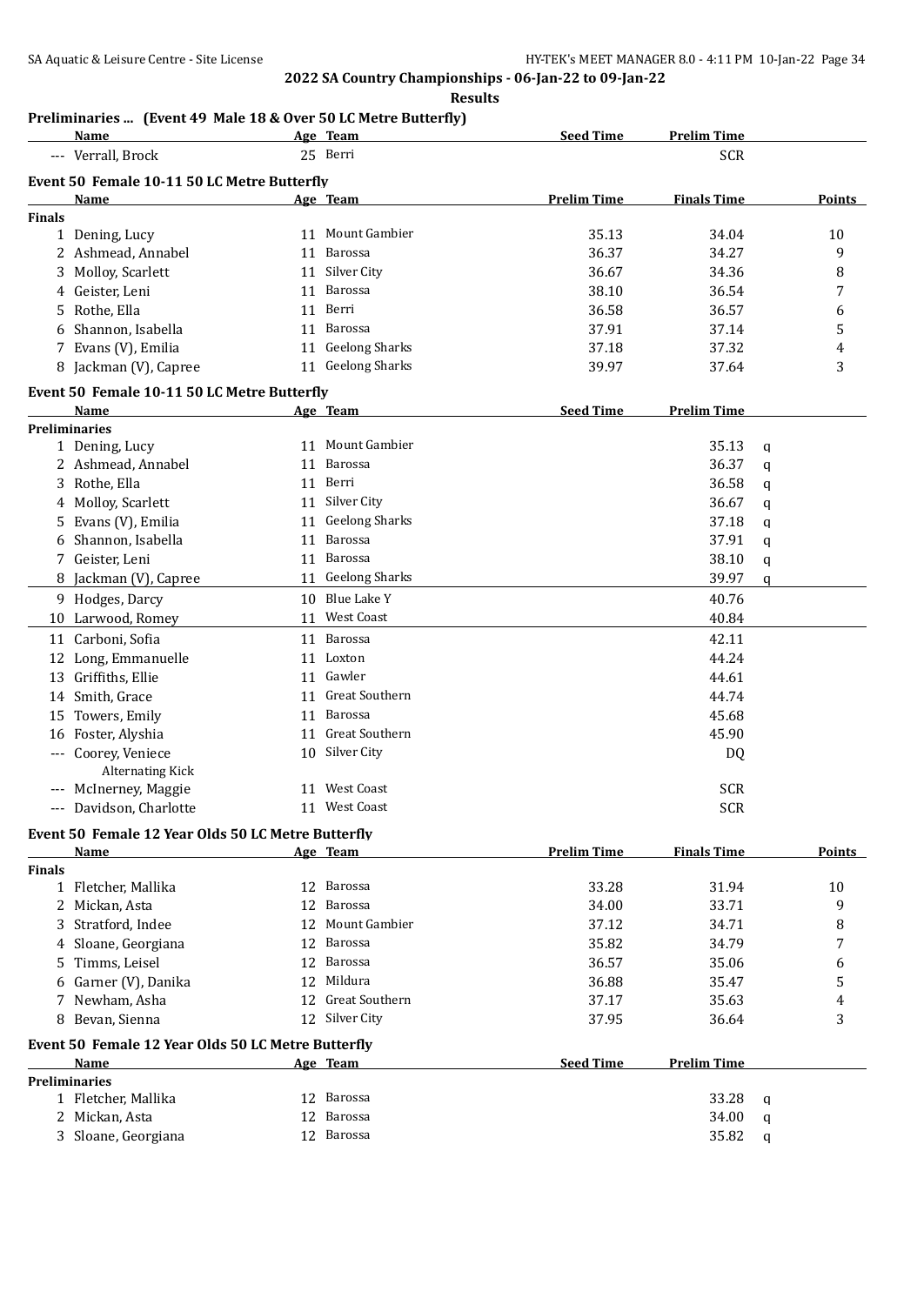**Results**

# **Preliminaries ... (Event 50 Female 12 Year Olds 50 LC Metre Butterfly)**

|                               | <u>Name</u>                                        |    | Age Team              | <b>Seed Time</b>   | <b>Prelim Time</b> |   |               |
|-------------------------------|----------------------------------------------------|----|-----------------------|--------------------|--------------------|---|---------------|
|                               | 4 Timms, Leisel                                    |    | 12 Barossa            |                    | 36.57              | q |               |
|                               | 5 Garner (V), Danika                               |    | 12 Mildura            |                    | 36.88              | q |               |
|                               | 6 Stratford, Indee                                 |    | 12 Mount Gambier      |                    | 37.12              | q |               |
|                               | 7 Newham, Asha                                     |    | 12 Great Southern     |                    | 37.17              | q |               |
|                               | 8 Bevan, Sienna                                    |    | 12 Silver City        |                    | 37.95              | q |               |
|                               | 9 Hooper, Poppy                                    | 12 | Mountain Pool         |                    | 39.36              |   |               |
|                               | 10 McClaer (V), Liana                              |    | 12 Mildura            |                    | 39.75              |   |               |
|                               |                                                    | 12 | Barossa               |                    | 42.50              |   |               |
|                               | 11 Le Roux, Mikayla<br>12 Fourie, Emma             | 12 | <b>Mountain Pool</b>  |                    | 43.94              |   |               |
|                               |                                                    | 12 | Barossa               |                    | <b>SCR</b>         |   |               |
|                               | --- Finch, Tayah                                   |    |                       |                    |                    |   |               |
|                               | Event 50 Female 13 Year Olds 50 LC Metre Butterfly |    |                       |                    |                    |   |               |
|                               | Name                                               |    | Age Team              | <b>Prelim Time</b> | <b>Finals Time</b> |   | Points        |
| <b>Finals</b><br>$\mathbf{1}$ | Kelsh, Tahni                                       |    | 13 West Coast         | 32.72              | 31.72              |   | 10            |
|                               |                                                    | 13 | Barossa               | 32.78              | 32.04              |   | 9             |
| 2<br>3                        | Curthoys-Davies, Miella<br>Shannon, Charlotte      | 13 | Barossa               | 33.31              | 32.47              |   |               |
|                               |                                                    |    | Blue Lake Y           |                    |                    |   | 8             |
|                               | 4 Pearson, Mikayla                                 | 13 |                       | 33.99              | 33.20              |   | 7             |
| 5                             | Gilbert (V), Sophie                                | 13 | <b>Geelong Sharks</b> | 33.64              | 33.37              |   | 6             |
|                               | 6 Schubert, Emma                                   | 13 | Barossa               | 34.20              | 33.84              |   | 5             |
|                               | 7 Jasko, Elka                                      | 13 | Onkaparinga           | 34.88              | 33.86              |   | 4             |
|                               | 8 Timmins, Cayleigh                                | 13 | Onkaparinga           | 34.76              | 34.36              |   | 3             |
|                               | Event 50 Female 13 Year Olds 50 LC Metre Butterfly |    |                       |                    |                    |   |               |
|                               | Name                                               |    | Age Team              | <b>Seed Time</b>   | <b>Prelim Time</b> |   |               |
|                               | <b>Preliminaries</b>                               |    |                       |                    |                    |   |               |
|                               | 1 Kelsh, Tahni                                     |    | 13 West Coast         |                    | 32.72              | q |               |
|                               | 2 Curthoys-Davies, Miella                          | 13 | Barossa               |                    | 32.78              | q |               |
|                               | Shannon, Charlotte                                 | 13 | Barossa               |                    | 33.31              | q |               |
|                               | 4 Gilbert (V), Sophie                              | 13 | <b>Geelong Sharks</b> |                    | 33.64              | q |               |
|                               | 5 Pearson, Mikayla                                 | 13 | Blue Lake Y           |                    | 33.99              | q |               |
|                               | 6 Schubert, Emma                                   | 13 | Barossa               |                    | 34.20              | q |               |
| 7                             | Timmins, Cayleigh                                  | 13 | Onkaparinga           |                    | 34.76              | q |               |
|                               | 8 Jasko, Elka                                      | 13 | Onkaparinga           |                    | 34.88              | q |               |
|                               | 9 Ashmead, Sophie                                  | 13 | Barossa               |                    | 35.35              |   |               |
|                               | 10 Gibbs, Saskia                                   | 13 | Loxton                |                    | 36.45              |   |               |
|                               | 11 Kassebaum, Amity                                |    | 13 Berri              |                    | 36.96              |   |               |
|                               | 12 Morgan, Nicola                                  | 13 | West Coast            |                    | 37.54              |   |               |
|                               | 13 Mann, Kayla                                     | 13 | Mountain Pool         |                    | 37.59              |   |               |
| 14                            | Lyons, Imogen                                      | 13 | Whyalla               |                    | 38.83              |   |               |
|                               | 15 Humphries, Evie                                 | 13 | Onkaparinga           |                    | 39.00              |   |               |
| 16                            | Jackson, Lainie                                    | 13 | Onkaparinga           |                    | 39.15              |   |               |
| 17                            | Smith, Keeley                                      | 13 | Murray Bridge         |                    | 41.39              |   |               |
|                               | Event 51 Female 14 Year Olds 50 LC Metre Butterfly |    |                       |                    |                    |   |               |
|                               | <b>Name</b>                                        |    | Age Team              | <b>Prelim Time</b> | <b>Finals Time</b> |   | <b>Points</b> |
| <b>Finals</b>                 |                                                    |    |                       |                    |                    |   |               |
|                               | 1 Newham, Leni                                     |    | 14 Barossa            | 29.92              | 29.26              |   | 10            |
|                               | 2 Hawker, Imogen                                   | 14 | Clare                 | 35.46              | 33.26              |   | 9             |
| 3                             | Starr, Annabelle                                   | 14 | Mountain Pool         | 35.04              | 33.91              |   | 8             |
|                               | 4 Edwards, Lucy                                    | 14 | <b>Mount Gambier</b>  | 34.49              | 34.23              |   | 7             |
| 5                             | Scarborough, Kara                                  | 14 | Mountain Pool         | 35.51              | 34.31              |   | 6             |
| 6                             | Smith, Eden                                        | 14 | Mount Gambier         | 35.87              | 34.70              |   | 5             |
| 7                             | Le Roux, Anichia                                   |    | 14 Barossa            | 36.12              | 35.81              |   | 4             |
|                               | 8 Wood, Rebecca                                    |    | 14 West Coast         | 36.18              | 36.34              |   | 3             |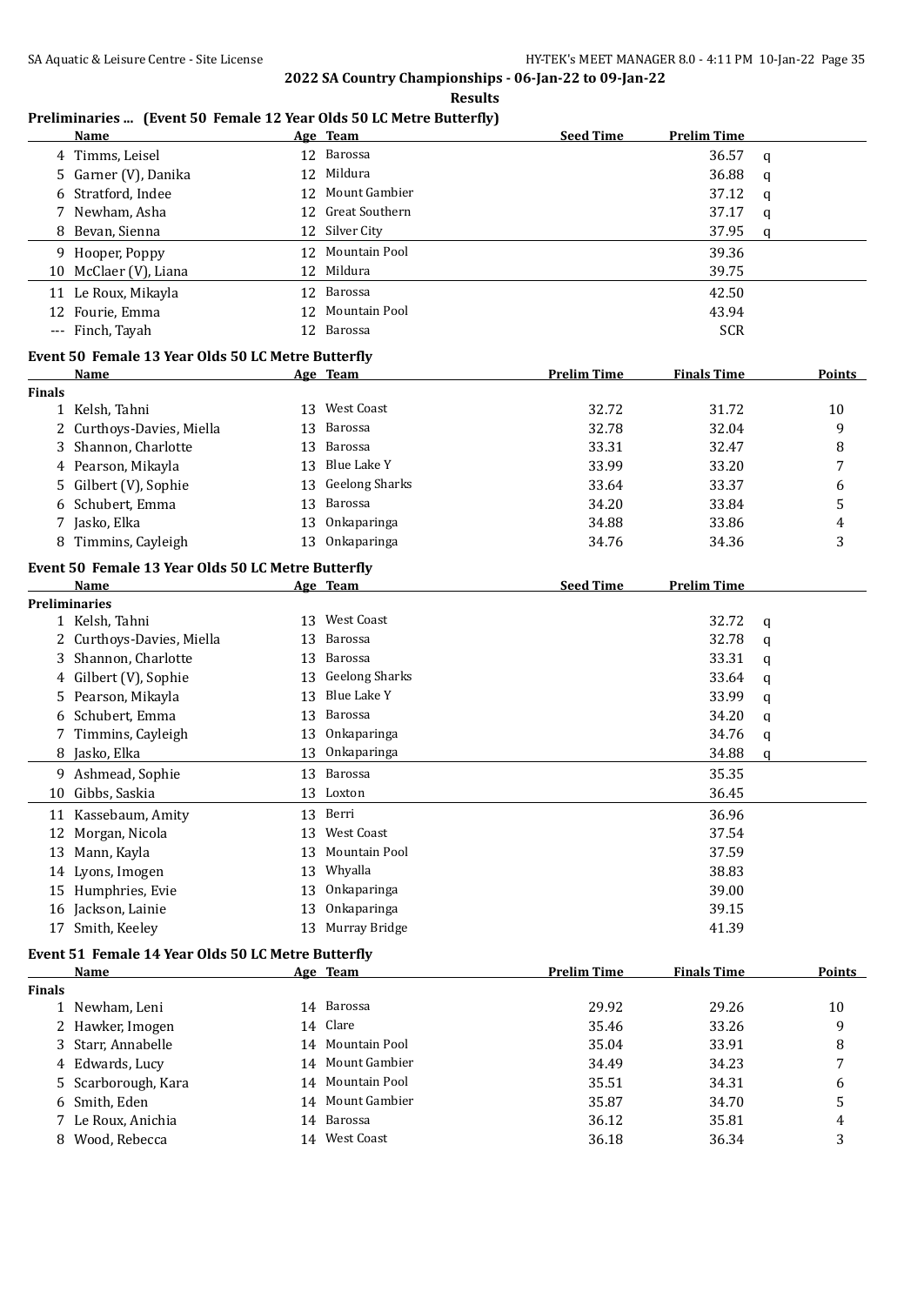**Results**

# **Event 51 Female 14 Year Olds 50 LC Metre Butterfly**

|               | Name                                               |    | Age Team              | <b>Seed Time</b>   | <b>Prelim Time</b> |              |        |
|---------------|----------------------------------------------------|----|-----------------------|--------------------|--------------------|--------------|--------|
|               | <b>Preliminaries</b>                               |    |                       |                    |                    |              |        |
|               | 1 Newham, Leni                                     |    | 14 Barossa            |                    | 29.92              | q            |        |
|               | 2 Edwards, Lucy                                    | 14 | Mount Gambier         |                    | 34.49              | q            |        |
| 3             | Starr, Annabelle                                   | 14 | Mountain Pool         |                    | 35.04              | q            |        |
|               | 4 Hawker, Imogen                                   |    | 14 Clare              |                    | 35.46              | q            |        |
| 5             | Scarborough, Kara                                  | 14 | Mountain Pool         |                    | 35.51              | q            |        |
| 6             | Smith, Eden                                        | 14 | Mount Gambier         |                    | 35.87              | q            |        |
|               | 7 Le Roux, Anichia                                 | 14 | Barossa               |                    | 36.12              | q            |        |
| 8             | Wood, Rebecca                                      |    | 14 West Coast         |                    | 36.18              | q            |        |
|               | 9 Wheeler, Lani                                    | 14 | Onkaparinga           |                    | 36.68              |              |        |
|               | 10 Evans (V), Juliet                               |    | 14 Geelong Sharks     |                    | 36.89              |              |        |
|               | 11 Logan, Sage                                     | 14 | Barossa               |                    | 37.38              |              |        |
|               | 12 Strachan (V), Emma                              | 14 | Mildura               |                    | 37.62              |              |        |
|               |                                                    |    | Onkaparinga           |                    | 38.77              |              |        |
|               | *13 Sargeant, Rachel                               | 14 | Mountain Pool         |                    |                    |              |        |
|               | *13 Newman, Ella                                   | 14 | Mountain Pool         |                    | 38.77              |              |        |
| 15            | Schulz, Olivia                                     | 14 |                       |                    | 39.21              |              |        |
|               | 16 Smith, Matilda                                  | 14 | Whyalla               |                    | 40.11              |              |        |
| $---$         | Modoo (V), Lola                                    | 14 | Mildura               |                    | <b>SCR</b>         |              |        |
| $---$         | Schurmann (V), Ella                                |    | 14 Geelong Sharks     |                    | <b>SCR</b>         |              |        |
| ---           | Ackland, Addisyn                                   |    | 14 Clare              |                    | <b>SCR</b>         |              |        |
|               | Event 51 Female 15 Year Olds 50 LC Metre Butterfly |    |                       |                    |                    |              |        |
|               | Name                                               |    | Age Team              | <b>Prelim Time</b> | <b>Finals Time</b> |              | Points |
| <b>Finals</b> |                                                    |    |                       |                    |                    |              |        |
|               | *1 Canty (V), Isabella                             | 15 | <b>Geelong Sharks</b> | 30.50              | 30.19              |              | 10     |
|               | *1 Schubert, Nyah                                  | 15 | Barossa               | 32.84              | 31.24              |              | 8      |
|               | *2 Rush (V), Tallulah                              | 15 | <b>Geelong Sharks</b> | 32.25              | 30.67              |              | 9      |
|               | *2 Ashmead, Charlotte                              | 15 | Barossa               | 33.26              | 31.89              |              | 7      |
| 3             | Holman, Hinako                                     | 15 | Dolphins              | 33.96              | 32.91              |              | 6      |
| 6             | Jasko, Mikaela                                     | 15 | Onkaparinga           | 34.50              | 33.56              |              | 5      |
|               | 7 Pearson, Aleisha                                 | 15 | Blue Lake Y           | 34.41              | 33.61              |              | 4      |
| 8             | Scullen-Howe, Elena                                | 15 | Onkaparinga           | 34.90              | 33.71              |              | 3      |
|               |                                                    |    |                       |                    |                    |              |        |
|               | Event 51 Female 15 Year Olds 50 LC Metre Butterfly |    |                       |                    | <b>Prelim Time</b> |              |        |
|               | <b>Name</b>                                        |    | Age Team              | <b>Seed Time</b>   |                    |              |        |
|               | <b>Preliminaries</b>                               |    | 15 Geelong Sharks     |                    | 30.50              |              |        |
|               | 1 Canty (V), Isabella                              |    | 15 Geelong Sharks     |                    |                    | q            |        |
|               | 2 Rush (V), Tallulah                               |    |                       |                    | 32.25              | $\mathbf{q}$ |        |
| 3             | Schubert, Nyah                                     | 15 | Barossa<br>Barossa    |                    | 32.84              | q            |        |
| 4             | Ashmead, Charlotte                                 | 15 |                       |                    | 33.26              | q            |        |
| 5.            | Holman, Hinako                                     | 15 | Dolphins              |                    | 33.96              | q            |        |
| 6             | Pearson, Aleisha                                   | 15 | Blue Lake Y           |                    | 34.41              | q            |        |
| 7             | Jasko, Mikaela                                     | 15 | Onkaparinga           |                    | 34.50              | q            |        |
| 8             | Scullen-Howe, Elena                                | 15 | Onkaparinga           |                    | 34.90              | q            |        |
|               | 9 Kennedy (V), Alice                               | 15 | <b>Geelong Sharks</b> |                    | 33.16              |              |        |
| 10            | Furniss, Jordana                                   | 15 | Loxton                |                    | 35.43              |              |        |
|               | 11 Wishart, Charlotte                              | 15 | Berri                 |                    | 35.98              |              |        |
|               | 12 Flowers, Keira                                  | 15 | Blue Lake Y           |                    | 36.68              |              |        |
| 13            | Hammond, Chloe                                     | 15 | Whyalla               |                    | 38.72              |              |        |
| 14            | Roberts, Amelia                                    | 15 | Clare                 |                    | 38.80              |              |        |
| 15            | Martinson, Paityn                                  | 15 | Vitor Renmark         |                    | 39.68              |              |        |
| $---$         | Chapman, Jade                                      | 15 | Clare                 |                    | DQ                 |              |        |
|               | Declared false start                               |    |                       |                    |                    |              |        |
|               | O'Brien (V), Kate                                  |    | 15 Geelong Sharks     |                    | <b>SCR</b>         |              |        |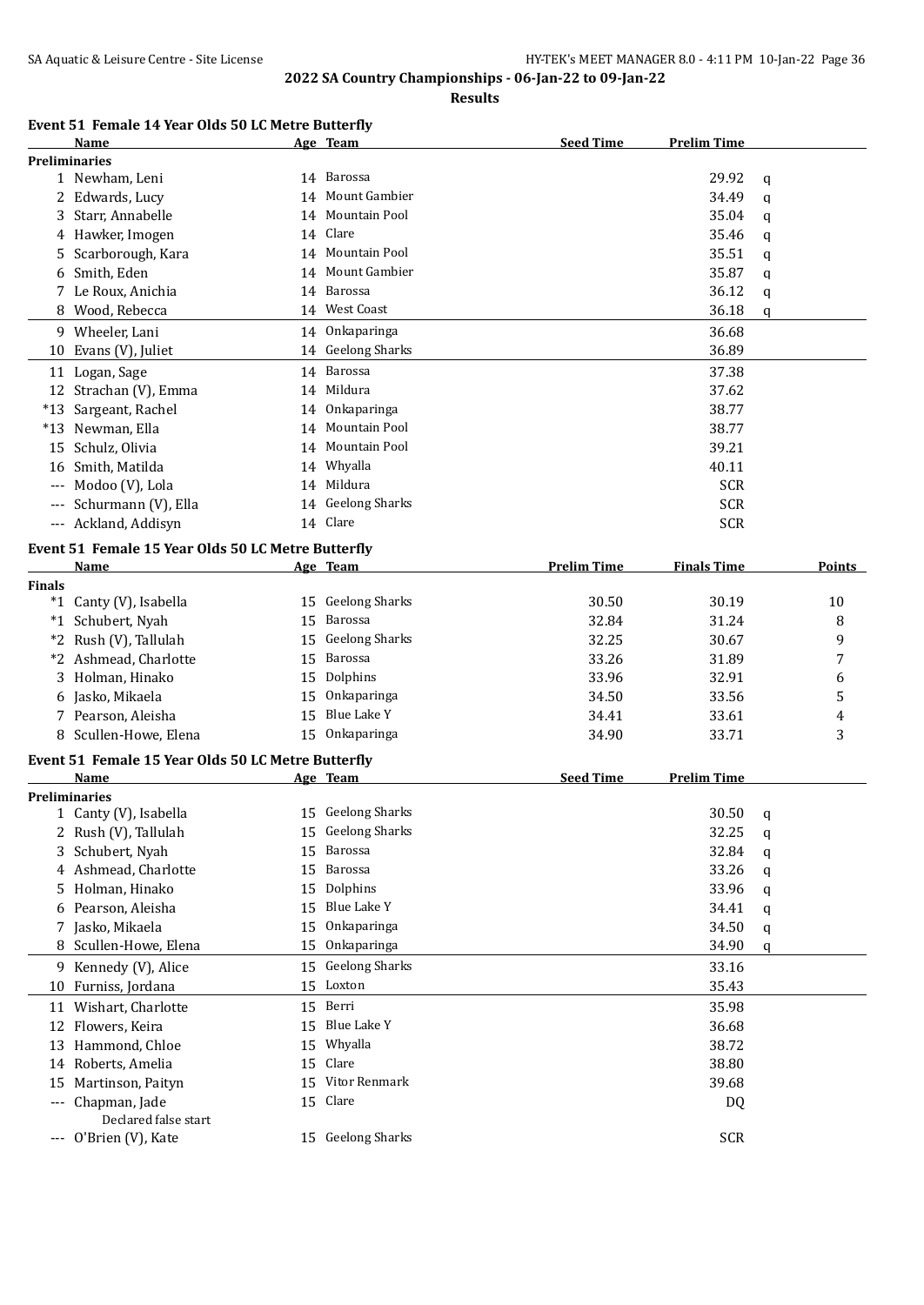**Results**

#### **Event 51 Female 16-17 50 LC Metre Butterfly Name Age Team Prelim Time Finals Time Points**

| <b>Finals</b> |                                                 |          |                                |                    |                    |   |        |
|---------------|-------------------------------------------------|----------|--------------------------------|--------------------|--------------------|---|--------|
| 1             | Pressler, Kalyce                                |          | 17 Silver City                 | 29.52              | 29.80              |   | 10     |
| 2             | Wood, Meg                                       | 16       | <b>Barossa</b>                 | 31.59              | 31.12              |   | 9      |
| 3             | Long, Madelyn                                   | 16       | Loxton                         | 32.62              | 31.53              |   | 8      |
| 4             | Raynes, Zoe                                     | 17       | Loxton                         | 34.17              | 33.29              |   | 7      |
| 5             | Richards, Kaitlyn                               | 17       | <b>Mountain Pool</b>           | 36.49              | 33.97              |   | 6      |
| 6             | Morgan, Simone                                  | 16       | <b>West Coast</b>              | 36.26              | 35.72              |   | 5      |
|               | 7 Hurrell, Kylie                                | 17       | <b>West Coast</b>              | 36.68              | 35.97              |   | 4      |
|               | 8 Gideon-Takasawa, Alisa                        | 16       | Mountain Pool                  | 37.22              | 37.07              |   | 3      |
|               | Event 51 Female 16-17 50 LC Metre Butterfly     |          |                                |                    |                    |   |        |
|               | Name                                            |          | Age Team                       | <b>Seed Time</b>   | <b>Prelim Time</b> |   |        |
|               | <b>Preliminaries</b>                            |          |                                |                    |                    |   |        |
|               | 1 Pressler, Kalyce                              |          | 17 Silver City                 |                    | 29.52              | q |        |
|               | 2 Wood, Meg                                     | 16       | Barossa                        |                    | 31.59              | q |        |
|               | 3 Long, Madelyn                                 | 16       | Loxton                         |                    | 32.62              | q |        |
|               | 4 Raynes, Zoe                                   | 17       | Loxton                         |                    | 34.17              | q |        |
|               | 5 Morgan, Simone                                | 16       | <b>West Coast</b>              |                    | 36.26              | q |        |
|               | 6 Richards, Kaitlyn                             | 17       | Mountain Pool                  |                    | 36.49              | q |        |
|               | 7 Hurrell, Kylie                                | 17       | <b>West Coast</b>              |                    | 36.68              | q |        |
|               | 8 Gideon-Takasawa, Alisa                        |          | 16 Mountain Pool               |                    | 37.22              | q |        |
|               | 9 Lehmann, Rebecca                              |          | 16 Clare                       |                    | 37.27              |   |        |
|               | 10 Young, Macy                                  |          | 16 Clare                       |                    | 40.79              |   |        |
|               | 11 Thompson, Grace                              |          | 16 Vitor Renmark               |                    | 43.32              |   |        |
|               | Docherty, Makayla                               | 16       | Barossa                        |                    | <b>SCR</b>         |   |        |
| $---$         |                                                 |          | 16 Geelong Sharks              |                    | <b>SCR</b>         |   |        |
|               | --- Robinson (V), Evelyn                        |          |                                |                    |                    |   |        |
|               |                                                 |          |                                |                    |                    |   |        |
|               | Event 51 Female 18 & Over 50 LC Metre Butterfly |          |                                |                    |                    |   |        |
|               | <b>Name</b>                                     |          | Age Team                       | <b>Prelim Time</b> | <b>Finals Time</b> |   | Points |
| <b>Finals</b> |                                                 |          |                                |                    |                    |   |        |
| $\mathbf{1}$  | Pearson, Hayley                                 | 18       | Blue Lake Y                    | 31.07              | 30.66              |   | 10     |
|               | 2 Jasko, Matylda                                | 18       | Onkaparinga                    | 32.09              | 31.68              |   | 9      |
| 3             | Scott, Jade                                     | 18       | Silver City                    | 34.35              | 33.37              |   | 8      |
| 4             | Smart, Chloe                                    | 22       | Crystal Brook                  | 35.51              | 33.90              |   | 7      |
| 5             | Ford, Jamie                                     | 18       | West Coast                     | 34.56              | 34.01              |   | 6      |
|               | 6 Hurrell, Dana                                 | 19       | <b>West Coast</b>              | 35.88              | 34.45              |   | 5      |
| 7             | Kassebaum, Emily                                | 20       | Berri                          | 35.64              | 35.98              |   | 4      |
|               | Gideon-Takasawa, Aileen                         |          | 18 Mountain Pool               | 34.57              | DQ                 |   |        |
|               | Non-simultaneous touch                          |          |                                |                    |                    |   |        |
|               | Event 51 Female 18 & Over 50 LC Metre Butterfly |          |                                |                    |                    |   |        |
|               | Name                                            |          | Age Team                       | <b>Seed Time</b>   | <b>Prelim Time</b> |   |        |
|               | <b>Preliminaries</b>                            |          |                                |                    |                    |   |        |
|               | 1 Pearson, Hayley                               | 18       | Blue Lake Y                    |                    | 31.07              | q |        |
|               | 2 Jasko, Matylda                                | 18       | Onkaparinga                    |                    | 32.09              | q |        |
|               | 3 Scott, Jade                                   | 18       | Silver City                    |                    | 34.35              | q |        |
|               | 4 Ford, Jamie                                   | 18       | <b>West Coast</b>              |                    | 34.56              | q |        |
| 5.            | Gideon-Takasawa, Aileen                         | 18       | Mountain Pool                  |                    | 34.57              | q |        |
|               | 6 Smart, Chloe                                  | 22       | Crystal Brook                  |                    | 35.51              | q |        |
|               |                                                 | 20       | Berri                          |                    | 35.64              |   |        |
|               | 7 Kassebaum, Emily                              | 19       | West Coast                     |                    |                    | q |        |
|               | 8 Hurrell, Dana                                 |          |                                |                    | 35.88              | q |        |
|               | 9 Dewallef, Victoria<br>10 Hoffmann, Sophie     | 19<br>21 | Mountain Pool<br>Vitor Renmark |                    | 37.51<br>40.89     |   |        |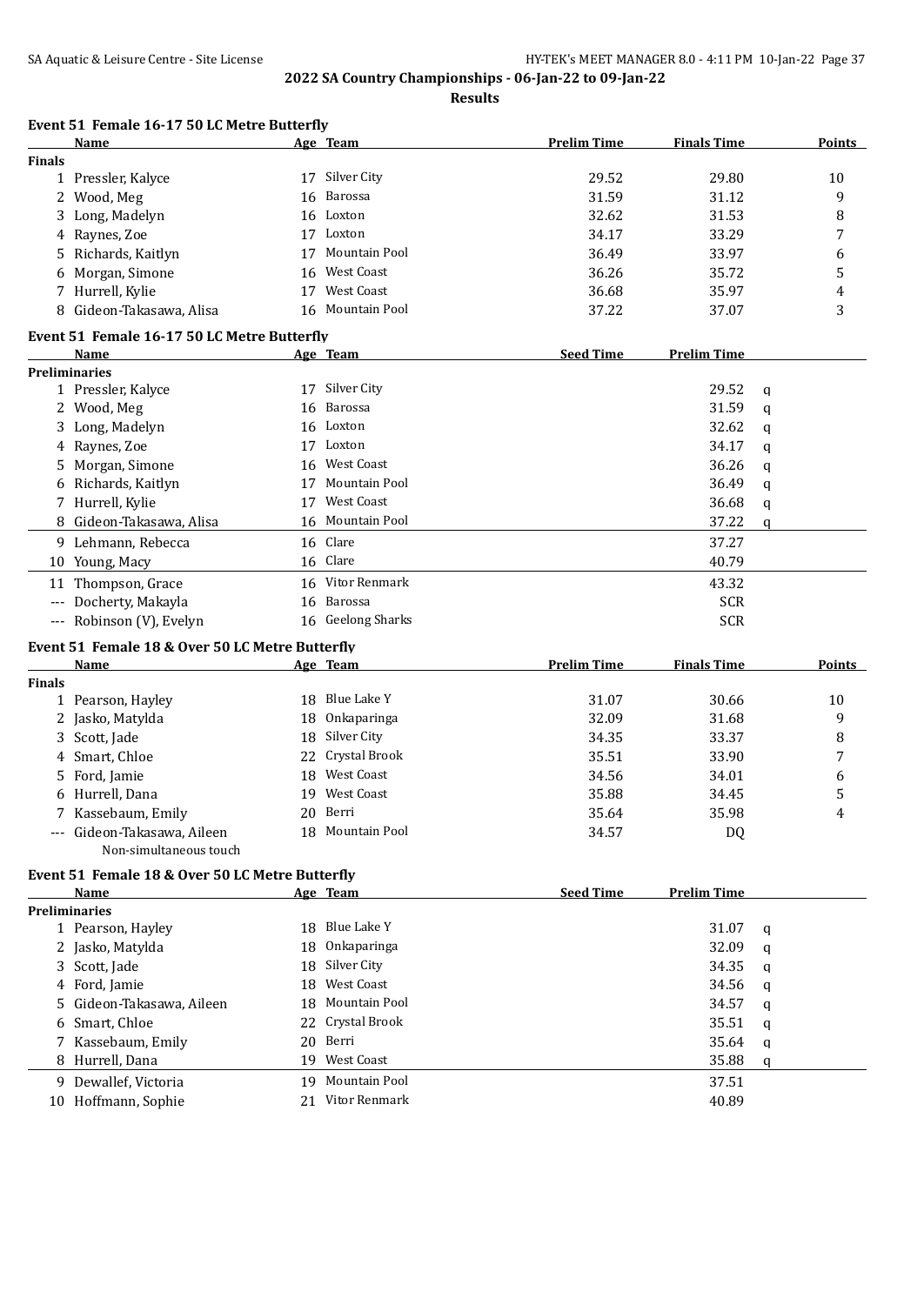|               | Event 52 Female 50 LC Metre Butterfly Multi-Class<br><b>Name</b> |    | Age Team               |                    | <b>Finals Time</b> | Points         |
|---------------|------------------------------------------------------------------|----|------------------------|--------------------|--------------------|----------------|
|               | 1 Willett, Emily S7                                              |    | 15 Onkaparinga         |                    | 54.71              |                |
|               | 2 Taylor, Zara S14                                               |    | 26 Great Southern      |                    | 1:07.69            |                |
|               | --- McInerney, Ellie S7                                          |    | 20 West Coast          |                    | <b>SCR</b>         |                |
|               | Event 52 Male 50 LC Metre Butterfly Multi-Class                  |    |                        |                    |                    |                |
|               | Name                                                             |    | Age Team               |                    | <b>Finals Time</b> | <b>Points</b>  |
|               | 1 Morley, Samuel S10                                             |    | 15 Onkaparinga         |                    | 36.25              |                |
|               | 2 Wilkins, Charlie S14                                           |    | 22 Onkaparinga         |                    | 51.78              |                |
|               |                                                                  |    |                        |                    |                    |                |
|               | Event 53 Male 12 & Over 200 LC Metre Breaststroke                |    |                        |                    |                    |                |
|               | Name                                                             |    | Age Team<br>17 Barossa |                    | <b>Finals Time</b> | <b>Points</b>  |
|               | 1 Macie, Patrick                                                 |    | Blue Lake Y            |                    | 2:43.13            | 10             |
|               | 2 Bignell, Thomas                                                | 17 |                        |                    | 2:45.78            | 9              |
| 3             | Curthoys-Davies, Keian                                           | 15 | Barossa                |                    | 2:47.86            | 8              |
| 4             | Cregan, Gabriel                                                  | 14 | Barossa                |                    | 2:51.10            | 7              |
| 5             | Barila (V), Josh                                                 | 20 | Mildura                |                    | 2:51.19            | 6              |
| 6             | Fillmore, Jack                                                   | 15 | Onkaparinga            |                    | 2:53.77            | 5              |
|               | Martin (V), Angus                                                | 16 | <b>Geelong Sharks</b>  |                    | 2:54.44            | 4              |
| 8             | Cochrane-Adolfson, Justin                                        | 16 | Silver City            |                    | 2:55.24            | 3              |
| 9             | Stratford, Vaughn                                                | 14 | Mount Gambier          |                    | 2:59.44            | $\overline{c}$ |
| 10            | Mcfarlane, Ben                                                   | 16 | Gawler                 |                    | 3:02.00            | $\mathbf{1}$   |
| 11            | Sloane, Angus                                                    | 13 | Barossa                |                    | 3:06.30            |                |
| 12            | Oestmann, Kye                                                    | 14 | <b>West Coast</b>      |                    | 3:10.40            |                |
| 13            | Bignell, Nicholas                                                | 15 | Blue Lake Y            |                    | 3:13.69            |                |
|               | 14 Nokes (V), Riley                                              | 15 | Mildura                |                    | 3:19.21            |                |
| 15            | Harrold, Jake                                                    | 16 | Clare                  |                    | 3:27.84            |                |
|               | Nokes (V), Archie                                                | 14 | Mildura                |                    | x3:30.97           |                |
|               | Oestmann, Cohbin                                                 | 13 | <b>West Coast</b>      |                    | x3:33.73           |                |
| ---           | Perin, Joseph                                                    | 17 | <b>West Coast</b>      |                    | <b>SCR</b>         |                |
|               | --- Newman, Bailey                                               |    | 16 Mountain Pool       |                    | <b>SCR</b>         |                |
|               | Event 54 Female 12 & Over 800 LC Metre Freestyle                 |    |                        |                    |                    |                |
|               | Name                                                             |    | Age Team               |                    | <b>Finals Time</b> | Points         |
|               | 1 Pressler, Kalyce                                               |    | 17 Silver City         |                    | 10:18.25           | 10             |
|               | 2 Jasko, Matylda                                                 | 18 | Onkaparinga            |                    | 10:26.98           | 9              |
|               | Carroll, Jasmine                                                 | 14 | Barossa                |                    | 10:28.50           | 8              |
| 4             | Jasko, Mikaela                                                   |    | 15 Onkaparinga         |                    | 10:41.40           | 7              |
|               | Jasko, Elka                                                      |    | 13 Onkaparinga         |                    | 10:54.31           | 6              |
| 6             | Hammond, Chloe                                                   | 15 | Whyalla                |                    | 11:09.35           | 5              |
| ---           | Scott, Jade                                                      | 18 | Silver City            |                    | <b>NS</b>          |                |
| ---           | Holman, Hinako                                                   |    | 15 Dolphins            |                    | <b>SCR</b>         |                |
|               |                                                                  |    |                        |                    |                    |                |
|               | Event 54 Male 12 & Over 800 LC Metre Freestyle                   |    |                        |                    |                    |                |
|               | Name                                                             |    | Age Team               |                    | <b>Finals Time</b> | <b>Points</b>  |
|               | 1 Martin, Jordy                                                  |    | 15 Onkaparinga         |                    | 9:39.99            | 10             |
| 2             | Cafarella, Brad                                                  | 15 | Onkaparinga            |                    | 9:58.48            | 9              |
|               | Kemp, Samuel                                                     | 16 | Onkaparinga            |                    | 10:10.49           | 8              |
|               | 4 Fillmore, Jack                                                 | 15 | Onkaparinga            |                    | 10:18.73           | 7              |
| 5             | Bignell, Thomas                                                  | 17 | Blue Lake Y            |                    | 10:19.57           | 6              |
|               | Event 55 Male 10-11 50 LC Metre Backstroke                       |    |                        |                    |                    |                |
|               | Name                                                             |    | Age Team               | <b>Prelim Time</b> | <b>Finals Time</b> | <b>Points</b>  |
| <b>Finals</b> |                                                                  |    |                        |                    |                    |                |
|               | 1 Schubert, Max                                                  |    | 11 Barossa             | 37.42              | 35.46              | 10             |
| 2             | Millard, Jack                                                    |    | 11 Broken Hill Aquatic | 37.69              | 36.38              | 9              |
|               | 3 Fletcher, Jackson                                              |    | 11 Barossa             | 38.11              | 38.58              | 8              |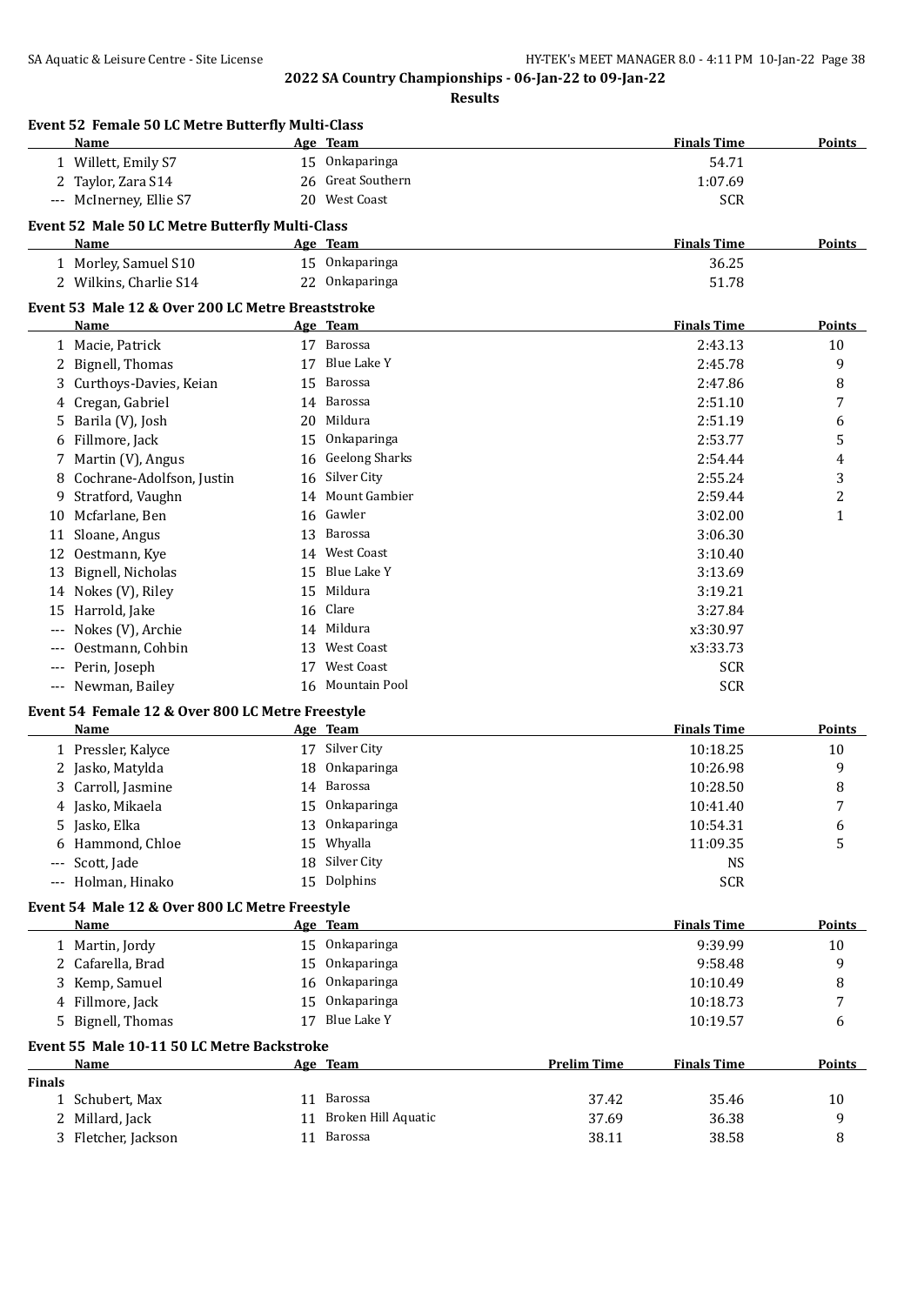|               | Finals  (Event 55 Male 10-11 50 LC Metre Backstroke)<br>Name |    | Age Team                   | <b>Prelim Time</b> | <b>Finals Time</b> |              | <b>Points</b> |
|---------------|--------------------------------------------------------------|----|----------------------------|--------------------|--------------------|--------------|---------------|
|               | 4 Moore, Vincent                                             |    | 11 Mount Gambier           | 41.97              | 41.34              |              | 7             |
|               | 5 Lewcock, Noah                                              |    | 10 Barossa                 | 43.02              | 43.01              |              | 6             |
|               | 6 Burford, Darcy                                             |    | 10 Mount Gambier           | 43.17              | 43.04              |              | 5             |
|               | 7 Barratt, Zachery                                           | 11 | Silver City                | 43.52              | 44.47              |              | 4             |
|               | 8 Fillmore, Harry                                            |    | 11 Onkaparinga             | 44.06              | 45.95              |              | 3             |
|               | Event 55 Male 10-11 50 LC Metre Backstroke                   |    |                            |                    |                    |              |               |
|               | Name                                                         |    | Age Team                   | <b>Seed Time</b>   | <b>Prelim Time</b> |              |               |
|               | <b>Preliminaries</b>                                         |    |                            |                    |                    |              |               |
|               | 1 Schubert, Max                                              |    | 11 Barossa                 |                    | 37.42              | q            |               |
|               | 2 Millard, Jack                                              | 11 | <b>Broken Hill Aquatic</b> |                    | 37.69              | $\mathbf q$  |               |
| 3             | Fletcher, Jackson                                            | 11 | Barossa                    |                    | 38.11              | q            |               |
|               | 4 Moore, Vincent                                             | 11 | <b>Mount Gambier</b>       |                    | 41.97              | q            |               |
|               | 5 Lewcock, Noah                                              | 10 | Barossa                    |                    | 43.02              | $\mathsf{q}$ |               |
|               | 6 Burford, Darcy                                             |    | 10 Mount Gambier           |                    | 43.17              | q            |               |
|               | 7 Barratt, Zachery                                           |    | 11 Silver City             |                    | 43.52              | q            |               |
|               | 8 Fillmore, Harry                                            |    | 11 Onkaparinga             |                    | 44.06              | $\mathbf q$  |               |
|               | 9 Nemeth-Ford, Tyrell                                        |    | 10 West Coast              |                    | 44.64              |              |               |
|               | 10 Garner (V), Riley                                         |    | 10 Mildura                 |                    | 45.88              |              |               |
|               | 11 Allan, Mason                                              |    | 10 Silver City             |                    | 47.84              |              |               |
|               | 12 Brain, Lewis                                              | 11 | Silver City                |                    | 48.08              |              |               |
|               | --- Harris, Toby                                             |    | 11 West Coast              |                    | <b>SCR</b>         |              |               |
|               | --- Clavel, Eamon                                            |    | 11 Broken Hill Aquatic     |                    | <b>SCR</b>         |              |               |
|               | Event 55 Male 12 Year Olds 50 LC Metre Backstroke            |    |                            |                    |                    |              |               |
|               | <b>Name</b>                                                  |    | Age Team                   | <b>Prelim Time</b> | <b>Finals Time</b> |              | <b>Points</b> |
| <b>Finals</b> |                                                              |    |                            |                    |                    |              |               |
|               | 1 Riedel, Hugh                                               |    | 12 Vitor Renmark           | 34.75              | 34.35              |              | 10            |
|               | 2 Coulter, Kegan                                             | 12 | Barossa                    | 36.01              | 34.68              |              | 9             |
|               | 3 Walsh, Beau                                                | 12 | Mountain Pool              | 39.81              | 37.97              |              | 8             |
|               | 4 Pashley, Fraser                                            | 12 | Onkaparinga                | 37.85              | 38.09              |              | 7             |
|               | 5 Schulz, Nathan                                             |    | 12 Mountain Pool           | 41.08              | 41.03              |              | 6             |
|               | Event 55 Male 12 Year Olds 50 LC Metre Backstroke            |    |                            |                    |                    |              |               |
|               | Name                                                         |    | Age Team                   | <b>Seed Time</b>   | <b>Prelim Time</b> |              |               |
|               | <b>Preliminaries</b>                                         |    |                            |                    |                    |              |               |
|               | 1 Riedel, Hugh                                               |    | 12 Vitor Renmark           |                    | 34.75              | q            |               |
|               | 2 Coulter, Kegan                                             |    | 12 Barossa                 |                    | 36.01              | q            |               |
| 3             | Pashley, Fraser                                              | 12 | Onkaparinga                |                    | 37.85              | q            |               |
| 4             | Walsh, Beau                                                  | 12 | Mountain Pool              |                    | 39.81              | q            |               |
| 5             | Schulz, Nathan                                               | 12 | Mountain Pool              |                    | 41.08              | q            |               |
| $---$         | Cregan, Neil                                                 | 12 | Barossa                    |                    | DQ                 |              |               |
|               | Completely submerged prior to turn or finish                 |    |                            |                    |                    |              |               |
| $---$         | Clavel, Cohen                                                |    | 12 Broken Hill Aquatic     |                    | <b>SCR</b>         |              |               |
|               | --- Hood, Beau                                               |    | 12 West Coast              |                    | <b>SCR</b>         |              |               |
|               | Event 55 Male 13 Year Olds 50 LC Metre Backstroke            |    |                            |                    |                    |              |               |
|               | Name                                                         |    | Age Team                   | <b>Prelim Time</b> | <b>Finals Time</b> |              | <b>Points</b> |
| Finals        |                                                              |    |                            |                    |                    |              |               |
|               | 1 Sloane, Angus                                              | 13 | Barossa                    | 33.88              | 32.96              |              | 10            |
| *2            | Bell (V), Max                                                | 13 | Mildura                    | 33.67              | 33.18              |              | 9             |
| $*2$          | Oestmann, Cohbin                                             | 13 | West Coast                 | 35.73              | 35.19              |              | 8             |
| 3             | Moore, Charles                                               | 13 | Mount Gambier              | 36.86              | 36.19              |              | 7             |
| 5             | Rush (V), Raphael                                            | 13 | <b>Geelong Sharks</b>      | 37.81              | 38.32              |              | 6             |
|               | Towers, Fabricio                                             | 13 | Barossa                    | 38.00              | 39.05              |              | 5             |
|               | 7 Harrold, Cody                                              |    | 13 Clare                   | 39.48              | 39.24              |              | 4             |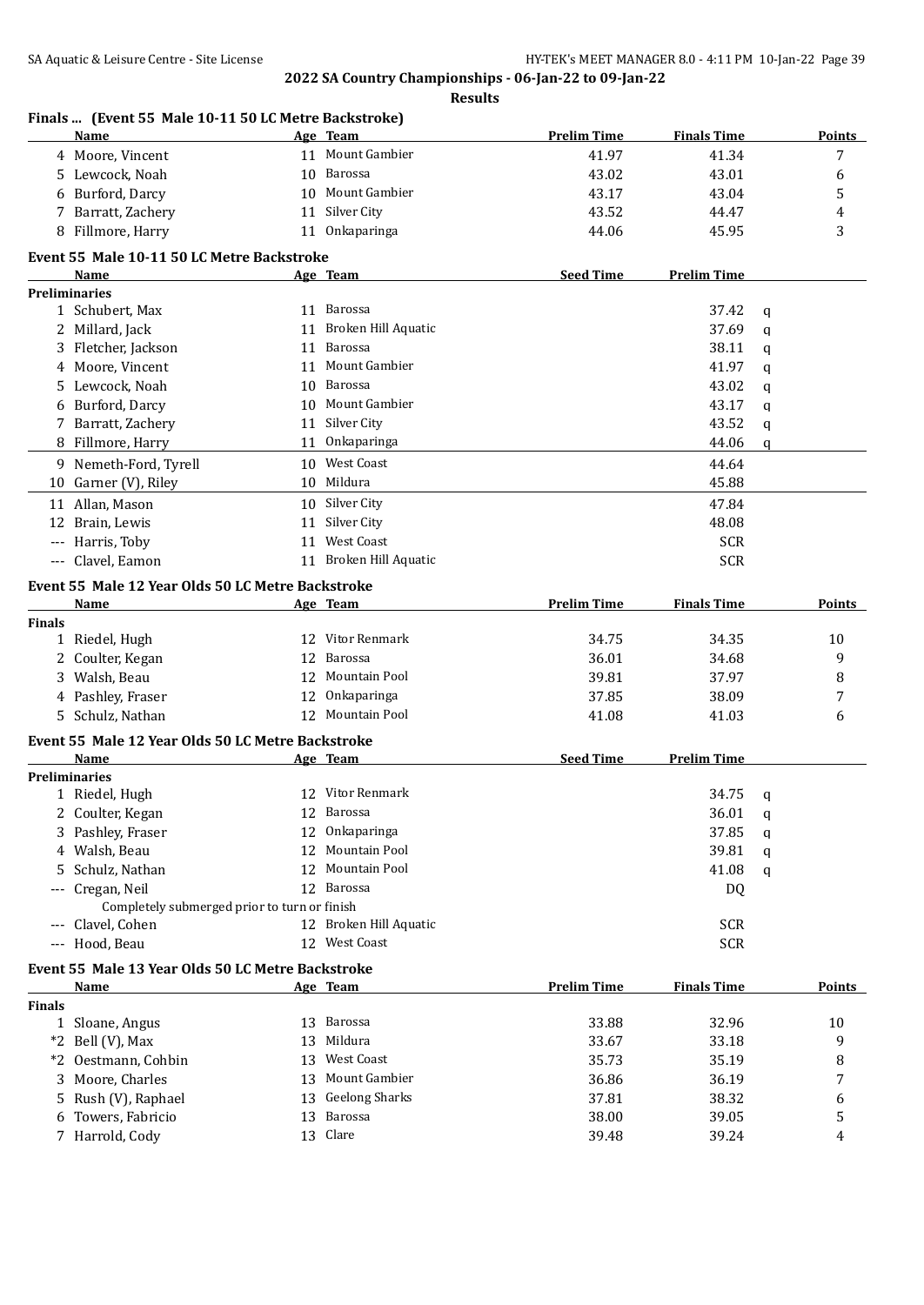## **Finals ... (Event 55 Male 13 Year Olds 50 LC Metre Backstroke)**

|               | Name                                              |          | Age Team                     | <b>Prelim Time</b> | <b>Finals Time</b> |        | <b>Points</b> |
|---------------|---------------------------------------------------|----------|------------------------------|--------------------|--------------------|--------|---------------|
|               | --- Ladson, Jayden                                |          | 13 Murray Bridge             | 39.21              | x39.96             |        |               |
|               | Event 55 Male 13 Year Olds 50 LC Metre Backstroke |          |                              |                    |                    |        |               |
|               | Name                                              |          | Age Team                     | <b>Seed Time</b>   | <b>Prelim Time</b> |        |               |
|               | <b>Preliminaries</b>                              |          |                              |                    |                    |        |               |
|               | 1 Bell (V), Max                                   |          | 13 Mildura                   |                    | 33.67              | q      |               |
|               | 2 Sloane, Angus                                   | 13       | Barossa                      |                    | 33.88              | q      |               |
|               | 3 Oestmann, Cohbin                                | 13       | West Coast                   |                    | 35.73              | q      |               |
|               | 4 Moore, Charles                                  | 13       | Mount Gambier                |                    | 36.86              | q      |               |
|               | 5 Rush (V), Raphael                               | 13       | <b>Geelong Sharks</b>        |                    | 37.81              | q      |               |
|               | Towers, Fabricio                                  |          | 13 Barossa                   |                    | 38.00              | q      |               |
|               | 7 Ladson, Jayden                                  |          | 13 Murray Bridge             |                    | 39.21              | q      |               |
|               | 8 Harrold, Cody                                   |          | 13 Clare                     |                    | 39.48              | q      |               |
|               | Barratt, Max                                      |          | 13 Silver City               |                    | 41.59              |        |               |
| 9.            |                                                   |          | 13 West Coast                |                    |                    |        |               |
|               | --- Davidson, Tyler                               |          |                              |                    | <b>SCR</b>         |        |               |
|               | Event 56 Male 14 Year Olds 50 LC Metre Backstroke |          |                              |                    |                    |        |               |
|               | Name                                              |          | Age Team                     | <b>Prelim Time</b> | <b>Finals Time</b> |        | Points        |
| <b>Finals</b> |                                                   |          |                              |                    |                    |        |               |
|               | 1 Hammond, Bryce                                  |          | 14 West Coast                | 31.29              | 30.85              |        | 10            |
| 2             | Timms, Patrick                                    |          | 14 Barossa                   | 33.33              | 33.10              |        | 9             |
|               | 3 Milne, Lukas                                    |          | 14 Silver City               | 33.14              | 33.14              |        | 8             |
|               | 4 Roberts, Fox                                    |          | 14 Onkaparinga               | 34.71              | 34.33              |        | 7             |
| 5.            | Cregan, Gabriel                                   |          | 14 Barossa                   | 35.58              | 34.61              |        | 6             |
|               | 6 Stratford, Vaughn                               |          | 14 Mount Gambier             | 35.62              | 35.16              |        | 5             |
|               | 7 Lowe, Haydn                                     |          | 14 Blue Lake Y               | 35.40              | 35.38              |        | 4             |
|               | 8 Menadue, Benjamin                               |          | 14 Berri                     | 37.64              | 37.60              |        | 3             |
|               | Event 56 Male 14 Year Olds 50 LC Metre Backstroke |          |                              |                    |                    |        |               |
|               | Name                                              |          | Age Team                     | <b>Seed Time</b>   | <b>Prelim Time</b> |        |               |
|               | <b>Preliminaries</b>                              |          |                              |                    |                    |        |               |
|               | 1 Hammond, Bryce                                  |          | 14 West Coast                |                    | 31.29              | q      |               |
|               | 2 Milne, Lukas                                    |          | 14 Silver City               |                    | 33.14              | q      |               |
|               |                                                   |          |                              |                    |                    |        |               |
|               |                                                   |          | 14 Barossa                   |                    | 33.33              | q      |               |
|               | 3 Timms, Patrick                                  |          | 14 Onkaparinga               |                    | 34.71              |        |               |
|               | 4 Roberts, Fox                                    |          | 14 Blue Lake Y               |                    | 35.40              | q<br>q |               |
|               | 5 Lowe, Haydn                                     |          | 14 Barossa                   |                    |                    |        |               |
|               | 6 Cregan, Gabriel                                 |          | 14 Mount Gambier             |                    | 35.58              | q      |               |
| 8             | 7 Stratford, Vaughn                               |          |                              |                    | 35.62              | q      |               |
|               | Menadue, Benjamin                                 |          | 14 Berri                     |                    | 37.64              | q      |               |
|               | 9 Young, Will                                     |          | 14 Clare                     |                    | 37.70              |        |               |
|               | 10 Oestmann, Kye                                  |          | 14 West Coast                |                    | 39.89              |        |               |
|               | 11 Flett, Heath                                   |          | 14 Vitor Renmark             |                    | 42.20              |        |               |
|               | --- Collins, Charlie                              |          | 14 Barossa                   |                    | DQ                 |        |               |
|               | Completely submerged prior to turn or finish      |          |                              |                    |                    |        |               |
|               | --- Van Dyke (V), Tenace                          |          | 14 Geelong Sharks            |                    | <b>SCR</b>         |        |               |
|               | Event 56 Male 15 Year Olds 50 LC Metre Backstroke |          |                              |                    |                    |        |               |
|               | Name                                              |          | Age Team                     | <b>Prelim Time</b> | <b>Finals Time</b> |        | <b>Points</b> |
| <b>Finals</b> |                                                   |          |                              |                    |                    |        |               |
| $\mathbf{1}$  | Curthoys-Davies, Keian                            | 15       | Barossa                      | 29.91              | 29.86              |        | 10            |
| 2             | Martin, Jordy                                     | 15       | Onkaparinga                  | 30.61              | 30.34              |        | 9             |
|               | 3 Lucas, Lachlan                                  | 15       | Clare                        | 31.92              | 31.37              |        | 8             |
|               | Schwarz, Harry                                    | 15       | Dolphins                     | 32.11              | 31.85              |        | 7             |
|               | Gilbert (V), Hayden                               | 15       | <b>Geelong Sharks</b>        | 32.97              | 33.14              |        | 6             |
|               | Stratford, Elijah<br>7 Cafarella, Brad            | 15<br>15 | Mount Gambier<br>Onkaparinga | 34.48<br>34.62     | 34.42<br>35.02     |        | 5<br>4        |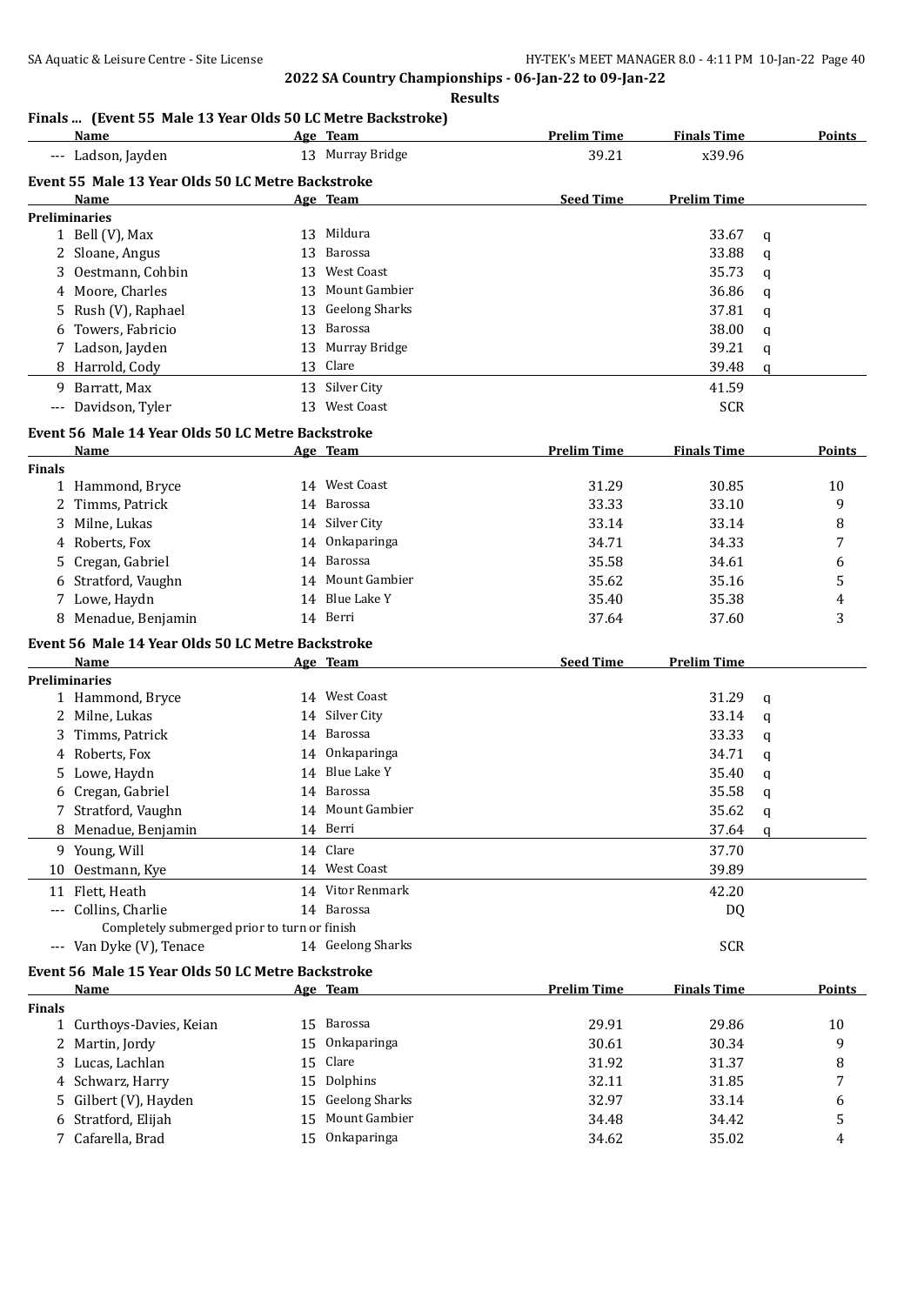#### **Results**

## **Finals ... (Event 56 Male 15 Year Olds 50 LC Metre Backstroke)**

|                   | Name                                              |    | Age Team               | <b>Prelim Time</b> | <b>Finals Time</b> | <b>Points</b> |
|-------------------|---------------------------------------------------|----|------------------------|--------------------|--------------------|---------------|
| 8                 | White, Bailey                                     |    | 15 Loxton              | 35.58              | 35.74              | 3             |
|                   | Event 56 Male 15 Year Olds 50 LC Metre Backstroke |    |                        |                    |                    |               |
|                   | <b>Name</b>                                       |    | Age Team               | <b>Seed Time</b>   | <b>Prelim Time</b> |               |
|                   | <b>Preliminaries</b>                              |    |                        |                    |                    |               |
|                   | 1 Curthoys-Davies, Keian                          | 15 | Barossa                |                    | 29.91              | q             |
|                   | 2 Martin, Jordy                                   |    | 15 Onkaparinga         |                    | 30.61              | q             |
|                   | 3 Lucas, Lachlan                                  |    | 15 Clare               |                    | 31.92              | a             |
|                   | 4 Schwarz, Harry                                  |    | 15 Dolphins            |                    | 32.11              | q             |
|                   | 5 Gilbert (V), Hayden                             |    | 15 Geelong Sharks      |                    | 32.97              | q             |
|                   | 6 Stratford, Elijah                               | 15 | Mount Gambier          |                    | 34.48              | q             |
|                   | 7 Cafarella, Brad                                 |    | 15 Onkaparinga         |                    | 34.62              | q             |
|                   | 8 White, Bailey                                   |    | 15 Loxton              |                    | 35.58              | q             |
| 9                 | Bignell, Nicholas                                 | 15 | Blue Lake Y            |                    | 37.78              |               |
|                   | 10 Edwards, Lachlan                               | 15 | Vitor Renmark          |                    | 40.02              |               |
| $\qquad \qquad -$ | Clavel, Austin                                    |    | 15 Broken Hill Aquatic |                    | <b>SCR</b>         |               |

### **Event 56 Male 16-17 50 LC Metre Backstroke**

|                     | <b>Name</b>                                  |    | Age Team              | <b>Prelim Time</b> | <b>Finals Time</b> |              | <b>Points</b> |
|---------------------|----------------------------------------------|----|-----------------------|--------------------|--------------------|--------------|---------------|
| <b>Finals</b>       |                                              |    |                       |                    |                    |              |               |
| $\mathbf{1}$        | Macie, Patrick                               | 17 | Barossa               | 27.61              | 29.03              |              | 10            |
|                     | Bignell, Thomas                              | 17 | <b>Blue Lake Y</b>    | 31.05              | 30.56              |              | 9             |
| 3                   | Newman, Bailey                               | 16 | Mountain Pool         | 32.54              | 30.80              |              | 8             |
| 4                   | Hoffmann, Ethan                              | 16 | Vitor Renmark         | 31.90              | 31.95              |              | 7             |
| 5.                  | Kemp, Samuel                                 | 16 | Onkaparinga           | 33.20              | 32.62              |              | 6             |
| 6                   | Mcfarlane, Ben                               | 16 | Gawler                | 33.17              | 33.19              |              | $\mathsf S$   |
|                     | Cochrane-Adolfson, Justin                    | 16 | Silver City           | 33.39              | 34.01              |              | 4             |
|                     | 8 Smart, Max                                 | 16 | Crystal Brook         | 34.68              | 34.88              |              | 3             |
|                     | Event 56 Male 16-17 50 LC Metre Backstroke   |    |                       |                    |                    |              |               |
|                     | <b>Name</b>                                  |    | Age Team              | <b>Seed Time</b>   | <b>Prelim Time</b> |              |               |
|                     | <b>Preliminaries</b>                         |    |                       |                    |                    |              |               |
|                     | 1 Macie, Patrick                             | 17 | Barossa               |                    | 27.61              | q            |               |
| 2                   | Bignell, Thomas                              | 17 | Blue Lake Y           |                    | 31.05              | $\mathbf{q}$ |               |
| 3                   | Hoffmann, Ethan                              | 16 | Vitor Renmark         |                    | 31.90              | q            |               |
|                     | 4 Newman, Bailey                             | 16 | Mountain Pool         |                    | 32.54              | a            |               |
| 5.                  | Mcfarlane, Ben                               | 16 | Gawler                |                    | 33.17              | a            |               |
| 6                   | Kemp, Samuel                                 | 16 | Onkaparinga           |                    | 33.20              | a            |               |
|                     | Cochrane-Adolfson, Justin                    | 16 | Silver City           |                    | 33.39              | q            |               |
| 8                   | Smart, Max                                   | 16 | Crystal Brook         |                    | 34.68              | a            |               |
| 9                   | Martin (V), Angus                            | 16 | <b>Geelong Sharks</b> |                    | 34.91              |              |               |
| 10                  | Orr, Darcy                                   | 17 | <b>Vitor Renmark</b>  |                    | 36.23              |              |               |
|                     | 11 Hinze, Liam                               | 17 | <b>Mountain Pool</b>  |                    | 36.61              |              |               |
| 12                  | Bell (V), James                              | 16 | Mildura               |                    | 37.22              |              |               |
| 13                  | Cockshell, Lucas                             | 16 | Loxton                |                    | 38.01              |              |               |
|                     | White, Jordan                                |    | 17 Loxton             |                    | DQ                 |              |               |
|                     | Completely submerged prior to turn or finish |    |                       |                    |                    |              |               |
|                     | --- Purdue (V), Lachlan                      |    | 17 Mildura            |                    | DQ                 |              |               |
|                     | Completely submerged prior to turn or finish |    |                       |                    |                    |              |               |
|                     | Perin, Joseph                                |    | 17 West Coast         |                    | <b>SCR</b>         |              |               |
| $\qquad \qquad - -$ | Ackland, Colby                               |    | 16 Clare              |                    | <b>SCR</b>         |              |               |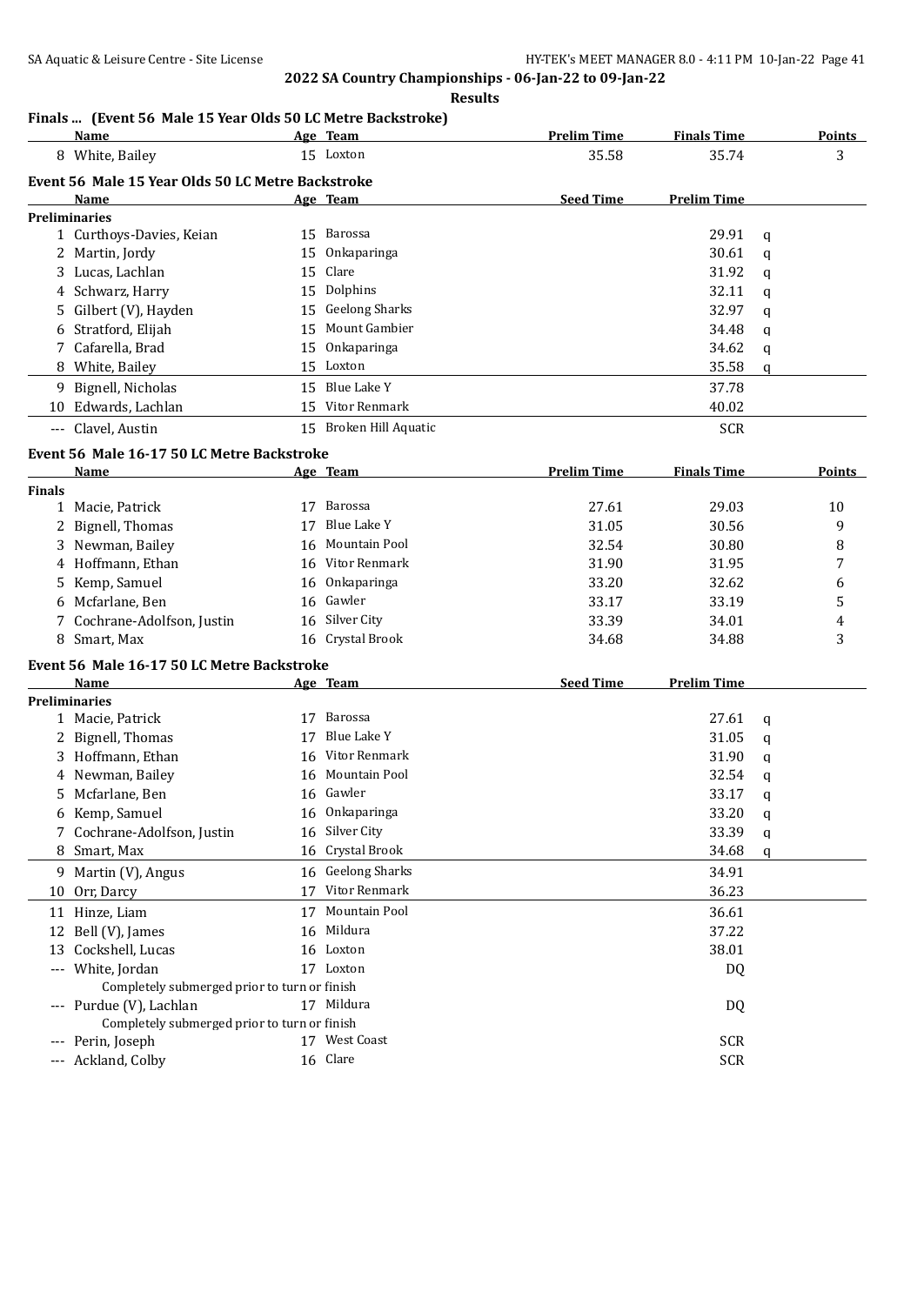|               | Event 56 Male 18 & Over 50 LC Metre Backstroke |    |                                 |                    |                    |             |        |
|---------------|------------------------------------------------|----|---------------------------------|--------------------|--------------------|-------------|--------|
|               | Name                                           |    | Age Team                        | <b>Prelim Time</b> | <b>Finals Time</b> |             | Points |
| <b>Finals</b> |                                                |    |                                 |                    |                    |             |        |
|               | 1 Edmonds, Ben                                 |    | 30 Silver City                  | 27.64              | 28.81              |             | 10     |
|               | 2 Lewis, Hayden                                | 26 | Silver City                     | 29.52              | 29.93              |             | 9      |
|               | 3 Brown, Myles                                 | 18 | <b>Barossa</b>                  | 32.12              | 31.54              |             | 8      |
|               | 4 Weatherley, Joshua                           | 21 | Clare                           | 31.61              | 32.15              |             | 7      |
|               | 5 Bell, Noah                                   | 20 | Onkaparinga                     | 35.22              | 35.60              |             | 6      |
|               | 6 Herringer, Oliver                            |    | 18 Mountain Pool                | 35.46              | 37.09              |             | 5      |
|               | Event 56 Male 18 & Over 50 LC Metre Backstroke |    |                                 |                    |                    |             |        |
|               | Name                                           |    | Age Team                        | <b>Seed Time</b>   | <b>Prelim Time</b> |             |        |
|               | <b>Preliminaries</b>                           |    |                                 |                    |                    |             |        |
|               | 1 Edmonds, Ben                                 |    | 30 Silver City                  |                    | 27.64              | q           |        |
|               | 2 Lewis, Hayden                                | 26 | Silver City                     |                    | 29.52              | $\mathbf q$ |        |
|               | 3 Weatherley, Joshua                           | 21 | Clare                           |                    | 31.61              | a           |        |
|               | 4 Brown, Myles                                 | 18 | Barossa                         |                    | 32.12              | q           |        |
|               | 5 White, Dylan                                 | 18 | Loxton                          |                    | 34.82              | a           |        |
|               | 6 Bell, Noah                                   | 20 | Onkaparinga                     |                    | 35.22              | a           |        |
|               | 7 Herringer, Oliver                            | 18 | Mountain Pool                   |                    | 35.46              | q           |        |
| $---$         | Barila (V), Josh                               | 20 | Mildura                         |                    | <b>NS</b>          |             |        |
|               | --- Ford, Tommy                                | 20 | <b>West Coast</b>               |                    | <b>SCR</b>         |             |        |
|               | --- Adams, Harrison                            |    | 19 West Coast                   |                    | <b>SCR</b>         |             |        |
|               | Event 57 Female 10-11 50 LC Metre Backstroke   |    |                                 |                    |                    |             |        |
|               | Name                                           |    | Age Team                        | <b>Prelim Time</b> | <b>Finals Time</b> |             | Points |
| <b>Finals</b> |                                                |    |                                 |                    |                    |             |        |
|               | 1 Molloy, Scarlett                             |    | 11 Silver City                  | 37.87              | 36.77              |             | 10     |
|               | 2 Ashmead, Annabel                             | 11 | Barossa                         | 39.33              | 37.16              |             | 9      |
|               | *3 Jackman (V), Capree                         | 11 | <b>Geelong Sharks</b>           | 39.18              | 37.33              |             | 8      |
|               | *3 Geister, Leni                               | 11 | Barossa                         | 38.27              | 37.57              |             | 7      |
|               |                                                | 11 | Mount Gambier                   | 38.92              | 37.62              |             |        |
| 5.            | Dening, Lucy<br>Shannon, Isabella              |    | Barossa                         | 39.20              | 38.89              |             | 6      |
| 6             |                                                | 11 | <b>Geelong Sharks</b>           | 41.21              | 40.01              |             | 5      |
|               | 7 Evans (V), Emilia                            | 11 | 11 Gawler                       |                    |                    |             | 4<br>3 |
|               | 8 Griffiths, Ellie                             |    |                                 | 40.87              | 40.54              |             |        |
|               | Event 57 Female 10-11 50 LC Metre Backstroke   |    |                                 | <b>Seed Time</b>   |                    |             |        |
|               | Name<br><b>Preliminaries</b>                   |    | Age Team                        |                    | <b>Prelim Time</b> |             |        |
|               |                                                |    | 11 Silver City                  |                    |                    |             |        |
| 1             | Molloy, Scarlett                               |    |                                 |                    | 37.87              | q           |        |
| $2^{\circ}$   | Geister, Leni                                  | 11 | <b>Barossa</b><br>Mount Gambier |                    | 38.27              | q           |        |
| 3             | Dening, Lucy                                   | 11 |                                 |                    | 38.92              | q           |        |
| 4             | Jackman (V), Capree                            | 11 | <b>Geelong Sharks</b>           |                    | 39.18              | q           |        |
| 5             | Shannon, Isabella                              | 11 | <b>Barossa</b>                  |                    | 39.20              | q           |        |
|               | 6 Ashmead, Annabel                             | 11 | Barossa                         |                    | 39.33              | q           |        |
|               | 7 Griffiths, Ellie                             | 11 | Gawler                          |                    | 40.87              | q           |        |
|               | 8 Evans (V), Emilia                            | 11 | <b>Geelong Sharks</b>           |                    | 41.21              | q           |        |
|               | 9 Larwood, Romey                               | 11 | <b>West Coast</b>               |                    | 41.39              |             |        |
|               | 10 Coorey, Veniece                             | 10 | Silver City                     |                    | 42.65              |             |        |
|               | 11 Hodges, Darcy                               | 10 | Blue Lake Y                     |                    | 43.12              |             |        |
| 12            | Walsh, Emily                                   | 11 | Mountain Pool                   |                    | 43.65              |             |        |
| 13            | Cadzow, Georgia                                | 11 | Jamestown                       |                    | 43.87              |             |        |
| 14            | Towers, Emily                                  | 11 | Barossa                         |                    | 43.88              |             |        |
|               |                                                |    | Mountain Pool                   |                    | 43.89              |             |        |
| 15            | Scarborough, Erin                              | 11 |                                 |                    |                    |             |        |
| 16            | Foster, Alyshia                                | 11 | Great Southern                  |                    | 43.90              |             |        |
| 17            | Smith, Grace                                   | 11 | Great Southern                  |                    | 45.20              |             |        |
|               | 18 Ireland, Ella                               | 11 | Murray Bridge                   |                    | 45.95              |             |        |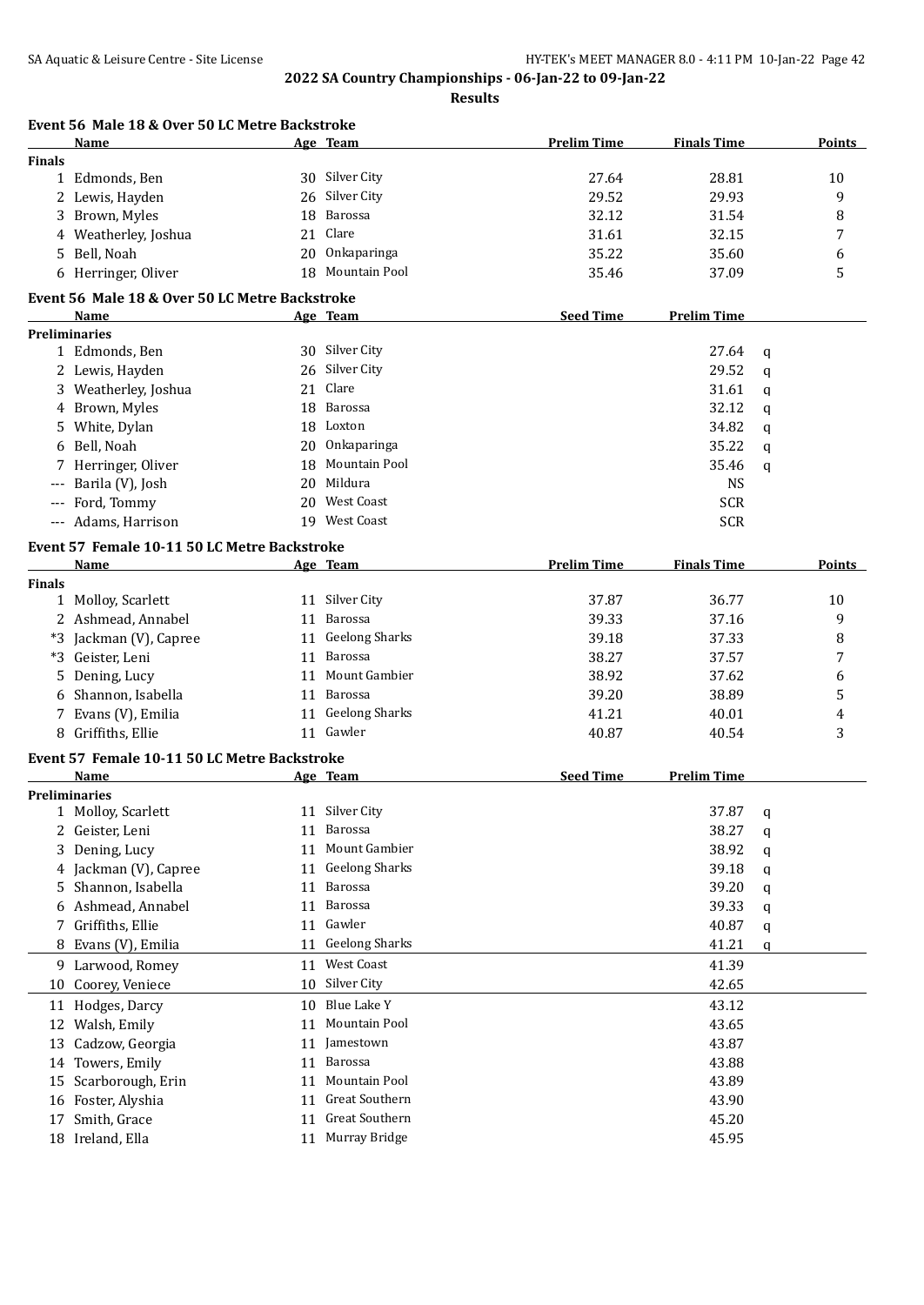|                                          | 19 Mugford, Miley                                   |    | 11 Onkaparinga        |                    | 46.04              |   |               |
|------------------------------------------|-----------------------------------------------------|----|-----------------------|--------------------|--------------------|---|---------------|
|                                          | 20 Button, Milana                                   | 11 | Barossa               |                    | 46.23              |   |               |
|                                          | 21 Carboni, Sofia                                   | 11 | Barossa               |                    | 46.72              |   |               |
|                                          | --- McInerney, Maggie                               | 11 | <b>West Coast</b>     |                    | <b>SCR</b>         |   |               |
| $\hspace{0.05cm} \ldots \hspace{0.05cm}$ | Davidson, Charlotte                                 |    | 11 West Coast         |                    | <b>SCR</b>         |   |               |
|                                          | Event 57 Female 12 Year Olds 50 LC Metre Backstroke |    |                       |                    |                    |   |               |
|                                          | Name                                                |    | Age Team              | <b>Prelim Time</b> | <b>Finals Time</b> |   | Points        |
| <b>Finals</b>                            |                                                     |    |                       |                    |                    |   |               |
|                                          | 1 Mickan, Asta                                      |    | 12 Barossa            | 36.52              | 36.48              |   | 10            |
|                                          | 2 Cox, Emmy                                         | 12 | Barossa               | 37.25              | 36.84              |   | 9             |
|                                          | 3 Fletcher, Mallika                                 | 12 | Barossa               | 37.43              | 36.88              |   | 8             |
|                                          | 4 Stratford, Indee                                  |    | 12 Mount Gambier      | 39.84              | 39.37              |   | 7             |
|                                          | 5 Smith, Isabelle                                   |    | 12 Great Southern     | 40.35              | 39.58              |   | 6             |
|                                          | 6 Garner (V), Danika                                |    | 12 Mildura            | 41.64              | 39.68              |   | 5             |
|                                          | 7 Fourie, Emma                                      |    | 12 Mountain Pool      | 41.79              | 40.19              |   | 4             |
|                                          | --- Newham, Asha                                    |    | 12 Great Southern     | 40.21              | DQ                 |   |               |
|                                          | Did not finish on back                              |    |                       |                    |                    |   |               |
|                                          | Event 57 Female 12 Year Olds 50 LC Metre Backstroke |    |                       |                    |                    |   |               |
|                                          | Name                                                |    | Age Team              | <b>Seed Time</b>   | <b>Prelim Time</b> |   |               |
|                                          | <b>Preliminaries</b>                                |    |                       |                    |                    |   |               |
|                                          | 1 Mickan, Asta                                      |    | 12 Barossa            |                    | 36.52              | q |               |
|                                          | 2 Cox, Emmy                                         |    | 12 Barossa            |                    | 37.25              | q |               |
|                                          | 3 Fletcher, Mallika                                 |    | 12 Barossa            |                    | 37.43              | q |               |
|                                          | 4 Stratford, Indee                                  |    | 12 Mount Gambier      |                    | 39.84              | q |               |
|                                          | 5 Newham, Asha                                      |    | 12 Great Southern     |                    | 40.21              | q |               |
| 6                                        | Smith, Isabelle                                     |    | 12 Great Southern     |                    | 40.35              | q |               |
|                                          | 7 Garner (V), Danika                                |    | 12 Mildura            |                    | 41.64              | q |               |
|                                          | 8 Fourie, Emma                                      | 12 | Mountain Pool         |                    | 41.79              | q |               |
|                                          | 9 McKenna, Zoe                                      |    | 12 Onkaparinga        |                    | 42.09              |   |               |
|                                          | 10 Timms, Leisel                                    | 12 | <b>Barossa</b>        |                    | 43.18              |   |               |
|                                          | 11 White, Courtney                                  | 12 | Loxton                |                    | 43.39              |   |               |
|                                          | 12 Bevan, Sienna                                    | 12 | Silver City           |                    | 43.67              |   |               |
|                                          | 13 Le Roux, Mikayla                                 | 12 | Barossa               |                    | 44.05              |   |               |
|                                          | 14 Sargeant, Maeve                                  | 12 | Onkaparinga           |                    | 44.08              |   |               |
|                                          | 15 Tzanavaras, Yianna                               | 12 | Vitor Renmark         |                    | 49.27              |   |               |
|                                          | 16 Schloithe, Lily                                  |    | 12 Vitor Renmark      |                    | 52.47              |   |               |
|                                          | --- Sloane, Georgiana                               |    | 12 Barossa            |                    | DQ                 |   |               |
|                                          | Completely submerged prior to turn or finish        |    |                       |                    |                    |   |               |
|                                          | --- Finch, Tayah                                    |    | 12 Barossa            |                    | <b>SCR</b>         |   |               |
|                                          | Event 57 Female 13 Year Olds 50 LC Metre Backstroke |    |                       |                    |                    |   |               |
|                                          | Name                                                |    | Age Team              | <b>Prelim Time</b> | <b>Finals Time</b> |   | <b>Points</b> |
| <b>Finals</b>                            |                                                     |    |                       |                    |                    |   |               |
|                                          | 1 Kelsh, Tahni                                      |    | 13 West Coast         | 34.58              | 33.76              |   | 10            |
|                                          | 2 Curthoys-Davies, Miella                           | 13 | Barossa               | 35.14              | 34.95              |   | 9             |
|                                          | 3 Timmins, Cayleigh                                 | 13 | Onkaparinga           | 37.02              | 36.25              |   | 8             |
|                                          | 4 Schubert, Emma                                    | 13 | Barossa               | 36.82              | 36.40              |   | 7             |
|                                          | 5 Pearson, Mikayla                                  | 13 | <b>Blue Lake Y</b>    | 38.26              | 37.84              |   | 6             |
|                                          | 6 Jasko, Elka                                       | 13 | Onkaparinga           | 38.41              | 37.89              |   | 5             |
|                                          | Gilbert (V), Sophie                                 | 13 | <b>Geelong Sharks</b> | 38.43              | 38.51              |   | 4             |
|                                          | Shannon, Charlotte                                  | 13 | Barossa               | 35.42              | DQ                 |   |               |
|                                          | Completely submerged prior to turn or finish        |    |                       |                    |                    |   |               |

#### **Preliminaries ... (Event 57 Female 10-11 50 LC Metre Backstroke) Age Team Seed Time Prelim Time**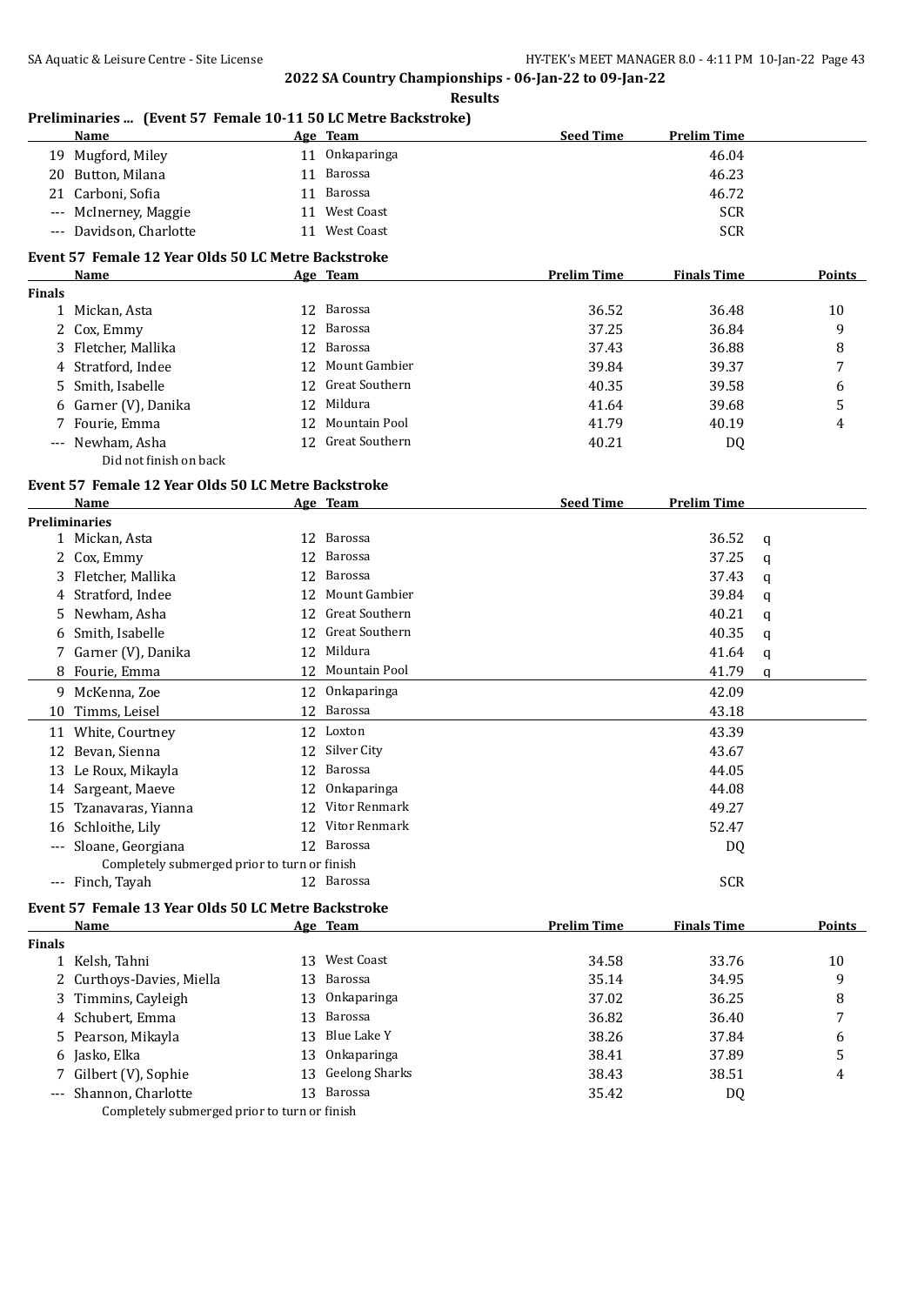**Results**

## **Event 57 Female 13 Year Olds 50 LC Metre Backstroke**

|               | Name                                                |    | Age Team              | <b>Seed Time</b>   | <b>Prelim Time</b> |   |               |
|---------------|-----------------------------------------------------|----|-----------------------|--------------------|--------------------|---|---------------|
|               | <b>Preliminaries</b>                                |    |                       |                    |                    |   |               |
|               | 1 Kelsh, Tahni                                      |    | 13 West Coast         |                    | 34.58              | q |               |
|               | 2 Curthoys-Davies, Miella                           | 13 | <b>Barossa</b>        |                    | 35.14              | q |               |
|               | 3 Shannon, Charlotte                                | 13 | <b>Barossa</b>        |                    | 35.42              | q |               |
|               | 4 Schubert, Emma                                    | 13 | Barossa               |                    | 36.82              | q |               |
| 5             | Timmins, Cayleigh                                   | 13 | Onkaparinga           |                    | 37.02              | q |               |
|               | 6 Pearson, Mikayla                                  | 13 | Blue Lake Y           |                    | 38.26              | q |               |
|               | 7 Jasko, Elka                                       | 13 | Onkaparinga           |                    | 38.41              | q |               |
| 8             | Gilbert (V), Sophie                                 | 13 | <b>Geelong Sharks</b> |                    | 38.43              | q |               |
|               | 9 Ashmead, Sophie                                   | 13 | Barossa               |                    | 38.62              |   |               |
| 10            | Kassebaum, Amity                                    | 13 | Berri                 |                    | 38.72              |   |               |
|               | Evans, Charlotte                                    | 13 | Onkaparinga           |                    | 39.09              |   |               |
| 11            |                                                     |    | Mountain Pool         |                    |                    |   |               |
| 12            | Mann, Kayla                                         | 13 |                       |                    | 39.32              |   |               |
|               | 13 Gibbs, Saskia                                    | 13 | Loxton                |                    | 39.44              |   |               |
|               | 14 Jackson, Lainie                                  | 13 | Onkaparinga           |                    | 41.04              |   |               |
|               | 15 Ralph, Briana                                    | 13 | Silver City           |                    | 41.62              |   |               |
|               | 16 Lyons, Imogen                                    | 13 | Whyalla               |                    | 42.52              |   |               |
|               | --- Stevens, Kayleigh                               | 13 | Vitor Renmark         |                    | <b>NS</b>          |   |               |
|               | Event 58 Female 14 Year Olds 50 LC Metre Backstroke |    |                       |                    |                    |   |               |
|               | Name                                                |    | Age Team              | <b>Prelim Time</b> | <b>Finals Time</b> |   | <b>Points</b> |
| <b>Finals</b> |                                                     |    |                       |                    |                    |   |               |
|               | 1 Newham, Leni                                      |    | 14 Barossa            | 35.47              | 34.89              |   | 10            |
|               | 2 Scarborough, Kara                                 |    | 14 Mountain Pool      | 36.96              | 35.17              |   | 9             |
|               | 3 Griffiths, Ashleigh                               |    | 14 Gawler             | 36.79              | 36.02              |   | 8             |
|               | 4 Edwards, Lucy                                     | 14 | Mount Gambier         | 35.94              | 36.03              |   | 7             |
| 5             | Hooper, Annie                                       | 14 | Mountain Pool         | 36.80              | 36.76              |   | 6             |
|               | 6 Carroll, Jasmine                                  |    | 14 Barossa            | 36.65              | 37.02              |   | 5             |
|               | 7 Wood, Rebecca                                     | 14 | West Coast            | 38.50              | 37.53              |   | 4             |
|               | 8 Starr, Annabelle                                  |    | 14 Mountain Pool      | 38.09              | 37.68              |   | 3             |
|               | Event 58 Female 14 Year Olds 50 LC Metre Backstroke |    |                       |                    |                    |   |               |
|               | Name                                                |    | <u>Age Team</u>       | <b>Seed Time</b>   | <b>Prelim Time</b> |   |               |
|               | <b>Preliminaries</b>                                |    |                       |                    |                    |   |               |
|               | 1 Newham, Leni                                      |    | 14 Barossa            |                    | 35.47              | q |               |
|               | 2 Edwards, Lucy                                     |    | 14 Mount Gambier      |                    | 35.94              | q |               |
|               | 3 Carroll, Jasmine                                  |    | 14 Barossa            |                    | 36.65              | q |               |
|               | 4 Griffiths, Ashleigh                               |    | 14 Gawler             |                    | 36.79              | q |               |
| 5.            | Hooper, Annie                                       | 14 | Mountain Pool         |                    | 36.80              | q |               |
| 6             | Scarborough, Kara                                   | 14 | Mountain Pool         |                    | 36.96              | q |               |
|               | Starr, Annabelle                                    | 14 | Mountain Pool         |                    | 38.09              | q |               |
| 8             | Wood, Rebecca                                       |    | 14 West Coast         |                    | 38.50              | q |               |
|               |                                                     |    |                       |                    |                    |   |               |
| 9.            | Sargeant, Rachel                                    | 14 | Onkaparinga           |                    | 38.54              |   |               |
| 10            | Le Roux, Anichia                                    |    | 14 Barossa            |                    | 38.79              |   |               |
|               | 11 Smith, Matilda                                   | 14 | Whyalla               |                    | 40.11              |   |               |
|               | 12 Wheeler, Lani                                    | 14 | Onkaparinga           |                    | 40.87              |   |               |
|               | 13 Evans (V), Juliet                                | 14 | <b>Geelong Sharks</b> |                    | 41.16              |   |               |
|               | 14 Ratzmer, Haylee                                  | 14 | Mountain Pool         |                    | 42.04              |   |               |
| 15            | Teare, Holly                                        | 14 | Vitor Renmark         |                    | 42.06              |   |               |
| 16            | Newman, Ella                                        | 14 | Mountain Pool         |                    | 42.55              |   |               |
| ---           | Logan, Sage                                         |    | 14 Barossa            |                    | DQ                 |   |               |
|               | Completely submerged prior to turn or finish        |    |                       |                    |                    |   |               |
|               | --- Strachan (V), Emma                              |    | 14 Mildura            |                    | DQ                 |   |               |
|               | Completely submerged prior to turn or finish        |    |                       |                    |                    |   |               |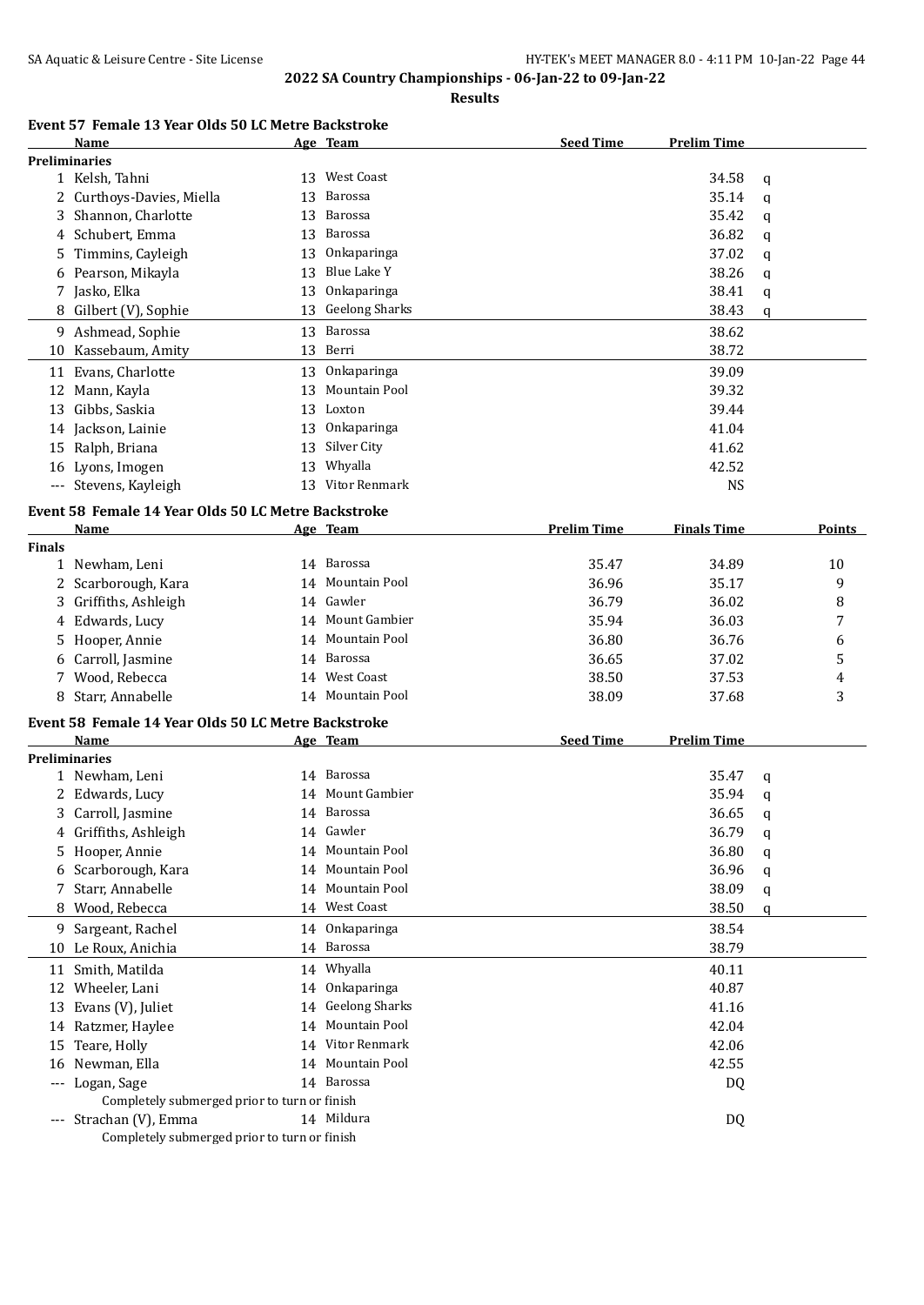|                     | Name                                                        |    | Age Team              | <b>Seed Time</b>   | <b>Prelim Time</b> |   |        |
|---------------------|-------------------------------------------------------------|----|-----------------------|--------------------|--------------------|---|--------|
|                     | --- Ackland, Addisyn                                        |    | 14 Clare              |                    | <b>SCR</b>         |   |        |
|                     | --- Modoo (V), Lola                                         |    | 14 Mildura            |                    | <b>SCR</b>         |   |        |
| $\qquad \qquad - -$ | Schurmann (V), Ella                                         |    | 14 Geelong Sharks     |                    | <b>SCR</b>         |   |        |
|                     | Event 58 Female 15 Year Olds 50 LC Metre Backstroke         |    |                       |                    |                    |   |        |
|                     | Name                                                        |    | Age Team              | <b>Prelim Time</b> | <b>Finals Time</b> |   | Points |
| <b>Finals</b>       |                                                             |    |                       |                    |                    |   |        |
|                     | 1 Schubert, Nyah                                            |    | 15 Barossa            | 33.49              | 32.79              |   | 10     |
| *2                  | Rush (V), Tallulah                                          |    | 15 Geelong Sharks     | 34.08              | 33.35              |   | 9      |
|                     | *2 Holman, Hinako                                           | 15 | Dolphins              | 34.32              | 33.85              |   | 8      |
| 3                   | Pearson, Aleisha                                            | 15 | <b>Blue Lake Y</b>    | 36.79              | 35.03              |   | 7      |
|                     | 5 Ashmead, Charlotte                                        | 15 | Barossa               | 37.24              | 35.67              |   | 6      |
|                     | 6 Jasko, Mikaela                                            | 15 | Onkaparinga           | 37.66              | 36.55              |   | 5      |
|                     | 7 Kennedy (V), Alice                                        | 15 | <b>Geelong Sharks</b> | 38.86              | 38.75              |   | 4      |
|                     | 8 Scullen-Howe, Elena                                       |    | 15 Onkaparinga        | 39.21              | 38.92              |   | 3      |
|                     |                                                             |    |                       |                    |                    |   |        |
|                     | Event 58 Female 15 Year Olds 50 LC Metre Backstroke<br>Name |    | Age Team              | <b>Seed Time</b>   | <b>Prelim Time</b> |   |        |
|                     | <b>Preliminaries</b>                                        |    |                       |                    |                    |   |        |
|                     | 1 Schubert, Nyah                                            | 15 | <b>Barossa</b>        |                    | 33.49              | q |        |
|                     | 2 Rush (V), Tallulah                                        | 15 | <b>Geelong Sharks</b> |                    | 34.08              | q |        |
|                     | 3 Holman, Hinako                                            | 15 | Dolphins              |                    | 34.32              | q |        |
|                     | 4 Pearson, Aleisha                                          | 15 | Blue Lake Y           |                    | 36.79              | q |        |
| 5                   | Ashmead, Charlotte                                          | 15 | <b>Barossa</b>        |                    | 37.24              |   |        |
|                     | Jasko, Mikaela                                              | 15 | Onkaparinga           |                    | 37.66              | q |        |
| 6                   |                                                             |    | <b>Geelong Sharks</b> |                    |                    | q |        |
|                     | 7 Kennedy (V), Alice                                        | 15 |                       |                    | 38.86              | q |        |
|                     | 8 Scullen-Howe, Elena                                       | 15 | Onkaparinga           |                    | 39.21              | q |        |
|                     | 9 Roberts, Amelia                                           |    | 15 Clare              |                    | 39.24              |   |        |
|                     | 10 Inglis, Jessica                                          |    | 15 Loxton             |                    | 39.43              |   |        |
|                     | 11 Flowers, Keira                                           | 15 | Blue Lake Y           |                    | 40.09              |   |        |
| 12                  | Wishart, Charlotte                                          | 15 | Berri                 |                    | 40.19              |   |        |
| 13                  | Hammond, Chloe                                              | 15 | Whyalla               |                    | 40.29              |   |        |
| 14                  | Martinson, Paityn                                           | 15 | Vitor Renmark         |                    | 40.86              |   |        |
| 15                  | Chapman, Jade                                               | 15 | Clare                 |                    | 41.15              |   |        |
| 16                  | Furniss, Jordana                                            | 15 | Loxton                |                    | 42.60              |   |        |
| 17                  | Griffiths, Reese                                            |    | 15 Gawler             |                    | 43.20              |   |        |
|                     | --- Tippet, Summer                                          |    | 15 Vitor Renmark      |                    | <b>SCR</b>         |   |        |
|                     | --- O'Brien (V), Kate                                       |    | 15 Geelong Sharks     |                    | <b>SCR</b>         |   |        |
|                     | Event 58 Female 16-17 50 LC Metre Backstroke                |    |                       |                    |                    |   |        |
|                     | Name                                                        |    | Age Team              | <b>Prelim Time</b> | <b>Finals Time</b> |   | Points |
| <b>Finals</b>       |                                                             |    |                       |                    |                    |   |        |
|                     | 1 Pressler, Kalyce                                          |    | 17 Silver City        | 32.96              | 32.43              |   | 10     |
|                     | 2 Long, Madelyn                                             |    | 16 Loxton             | 35.32              | 34.49              |   | 9      |
|                     | 3 Wood, Meg                                                 | 16 | Barossa               | 36.65              | 35.08              |   | 8      |
|                     | 4 Lambert, Jenna                                            |    | 16 Vitor Renmark      | 38.40              | 39.03              |   | 7      |
|                     | 5 Hurrell, Kylie                                            |    | 17 West Coast         | 38.29              | 39.64              |   | 6      |
|                     | 6 Morgan, Simone                                            |    | 16 West Coast         | 40.35              | 40.55              |   | 5      |
|                     |                                                             |    |                       |                    |                    |   |        |
|                     | Event 58 Female 16-17 50 LC Metre Backstroke                |    |                       |                    |                    |   |        |
|                     | Name                                                        |    | Age Team              | <b>Seed Time</b>   | <b>Prelim Time</b> |   |        |
|                     | <b>Preliminaries</b>                                        |    |                       |                    |                    |   |        |
|                     | 1 Pressler, Kalyce                                          |    | 17 Silver City        |                    | 32.96              | q |        |
|                     | 2 Long, Madelyn                                             | 16 | Loxton                |                    | 35.32              | q |        |
| 3                   | Wood, Meg                                                   | 16 | Barossa               |                    | 36.65              | q |        |
|                     | 4 Hurrell, Kylie                                            |    | 17 West Coast         |                    | 38.29              | q |        |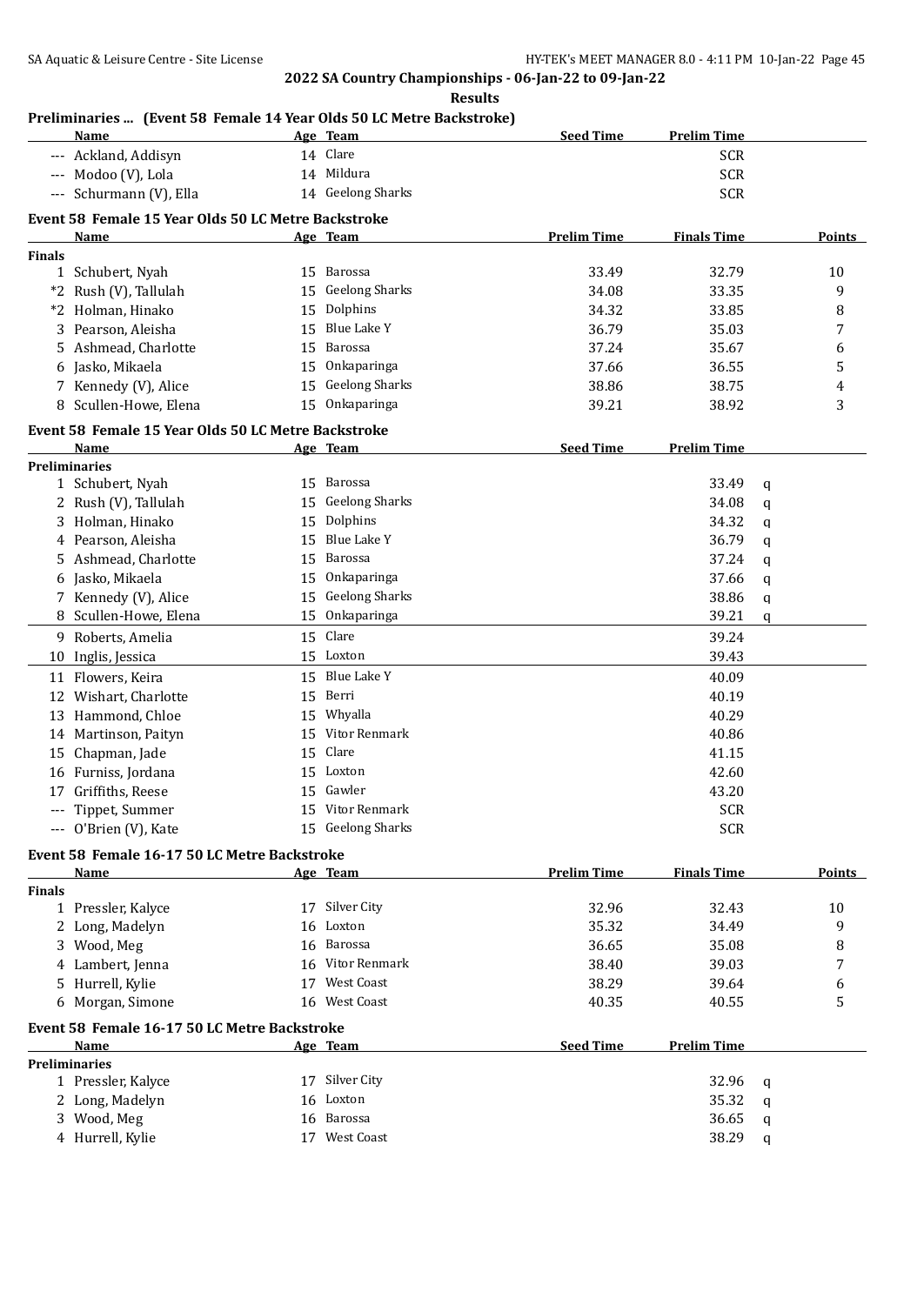|                      | Preliminaries  (Event 58 Female 16-17 50 LC Metre Backstroke)<br><b>Name</b> |    | Age Team              | <b>Seed Time</b>   | <b>Prelim Time</b> |              |               |
|----------------------|------------------------------------------------------------------------------|----|-----------------------|--------------------|--------------------|--------------|---------------|
|                      | 5 Lambert, Jenna                                                             |    | 16 Vitor Renmark      |                    | 38.40              | q            |               |
|                      | 6 Morgan, Simone                                                             | 16 | West Coast            |                    | 40.35              | q            |               |
|                      | 7 Gideon-Takasawa, Alisa                                                     | 16 | Mountain Pool         |                    | 42.15              | q            |               |
|                      | 8 Lehmann, Rebecca                                                           | 16 | Clare                 |                    | 42.29              | q            |               |
|                      | 9 Flett, Charlize                                                            |    | 16 Vitor Renmark      |                    | 46.09              |              |               |
| $\scriptstyle\cdots$ | Robinson (V), Evelyn                                                         | 16 | <b>Geelong Sharks</b> |                    | <b>NS</b>          |              |               |
| $\cdots$             | Docherty, Makayla                                                            |    | 16 Barossa            |                    | <b>SCR</b>         |              |               |
|                      | Event 58 Female 18 & Over 50 LC Metre Backstroke                             |    |                       |                    |                    |              |               |
|                      | Name                                                                         |    | Age Team              | <b>Prelim Time</b> | <b>Finals Time</b> |              | Points        |
| <b>Finals</b>        |                                                                              |    |                       |                    |                    |              |               |
| $\mathbf{1}$         | Curthoys-Davies, Harliai                                                     | 18 | Barossa               | 30.90              | 31.01              |              | 10            |
| 2                    | Jasko, Matylda                                                               | 18 | Onkaparinga           | 36.02              | 34.02              |              | 9             |
| 3                    | Scott, Jade                                                                  | 18 | Silver City           | 36.96              | 35.35              |              | 8             |
| 4                    | Pearson, Hayley                                                              | 18 | <b>Blue Lake Y</b>    | 37.54              | 35.91              |              | 7             |
| 5                    | Ford, Jamie                                                                  | 18 | <b>West Coast</b>     | 36.41              | 36.11              |              | 6             |
| 6                    | Dewallef, Victoria                                                           | 19 | Mountain Pool         | 39.78              | 38.73              |              | 5             |
|                      | 7 McClaer (V), Kristy                                                        | 41 | Mildura               | 40.81              | 40.61              |              | 4             |
|                      | Event 58 Female 18 & Over 50 LC Metre Backstroke                             |    |                       |                    |                    |              |               |
|                      | Name                                                                         |    | Age Team              | <b>Seed Time</b>   | <b>Prelim Time</b> |              |               |
|                      | <b>Preliminaries</b>                                                         |    |                       |                    |                    |              |               |
|                      | 1 Curthoys-Davies, Harliai                                                   | 18 | Barossa               |                    | 30.90              | $\mathbf q$  |               |
|                      | 2 Jasko, Matylda                                                             | 18 | Onkaparinga           |                    | 36.02              | q            |               |
|                      | 3 Ford, Jamie                                                                | 18 | West Coast            |                    | 36.41              | q            |               |
| 4                    | Scott, Jade                                                                  | 18 | Silver City           |                    | 36.96              | q            |               |
| 5                    | Pearson, Hayley                                                              | 18 | <b>Blue Lake Y</b>    |                    | 37.54              | q            |               |
| 6                    | Hilton, Kelly                                                                | 40 | Clare                 |                    | 38.31              | q            |               |
|                      | 7 Dewallef, Victoria                                                         | 19 | Mountain Pool         |                    | 39.78              | q            |               |
| 8                    | McClaer (V), Kristy                                                          | 41 | Mildura               |                    | 40.81              | $\mathsf{q}$ |               |
|                      | 9 Smart, Chloe                                                               | 22 | Crystal Brook         |                    | 42.21              |              |               |
|                      | 10 Hoffmann, Sophie                                                          | 21 | Vitor Renmark         |                    | 46.70              |              |               |
| $\scriptstyle\cdots$ | Sargeant, Maeve                                                              | 12 | Onkaparinga           |                    | <b>NS</b>          |              |               |
|                      | --- Wright, Nicol                                                            |    | 46 West Coast         |                    | <b>SCR</b>         |              |               |
|                      | Event 59 Female 50 LC Metre Backstroke Multi-Class                           |    |                       |                    |                    |              |               |
|                      | <u>Name</u>                                                                  |    | Age Team              |                    | <b>Finals Time</b> |              | <u>Points</u> |
|                      | 1 Willett, Emily S7                                                          |    | 15 Onkaparinga        |                    | 55.41              |              |               |
|                      | 2 Joseph, Hannah S6                                                          |    | 14 Barossa            |                    | 1:12.95            |              |               |
| 3.                   | Taylor, Zara S14                                                             | 26 | Great Southern        |                    | 1:02.31            |              |               |
|                      | --- McInerney, Ellie S7                                                      |    | 20 West Coast         |                    | <b>SCR</b>         |              |               |
|                      |                                                                              |    |                       |                    |                    |              |               |
|                      | Event 59 Male 50 LC Metre Backstroke Multi-Class<br>Name                     |    | Age Team              |                    | <b>Finals Time</b> |              | <b>Points</b> |
|                      | 1 Morley, Samuel S10                                                         |    | 15 Onkaparinga        |                    | 36.24              |              |               |
|                      | 2 Wilkins, Charlie S14                                                       |    | 22 Onkaparinga        |                    | 48.43              |              |               |
|                      | --- Hucks, Tyler S9                                                          |    | 12 Loxton             |                    | <b>NS</b>          |              |               |
|                      |                                                                              |    |                       |                    |                    |              |               |
|                      | Event 60 Male 12 & Over 200 LC Metre Butterfly<br><b>Name</b>                |    | Age Team              |                    | <b>Finals Time</b> |              | <b>Points</b> |
|                      | 1 Martin, Jordy                                                              | 15 | Onkaparinga           |                    | 2:18.34            |              | 10            |
|                      | Macie, Patrick                                                               | 17 | Barossa               |                    | 2:18.55            |              | 9             |
| 2                    |                                                                              |    | Barossa               |                    |                    |              |               |
| 3                    | Brown, Myles                                                                 | 18 | Silver City           |                    | 2:31.00            |              | 8             |
| 4                    | Cochrane-Adolfson, Justin                                                    | 16 | Onkaparinga           |                    | 2:37.49            |              | 7             |
|                      | 5 Bell, Noah                                                                 | 20 |                       |                    | 3:01.37            |              | 6             |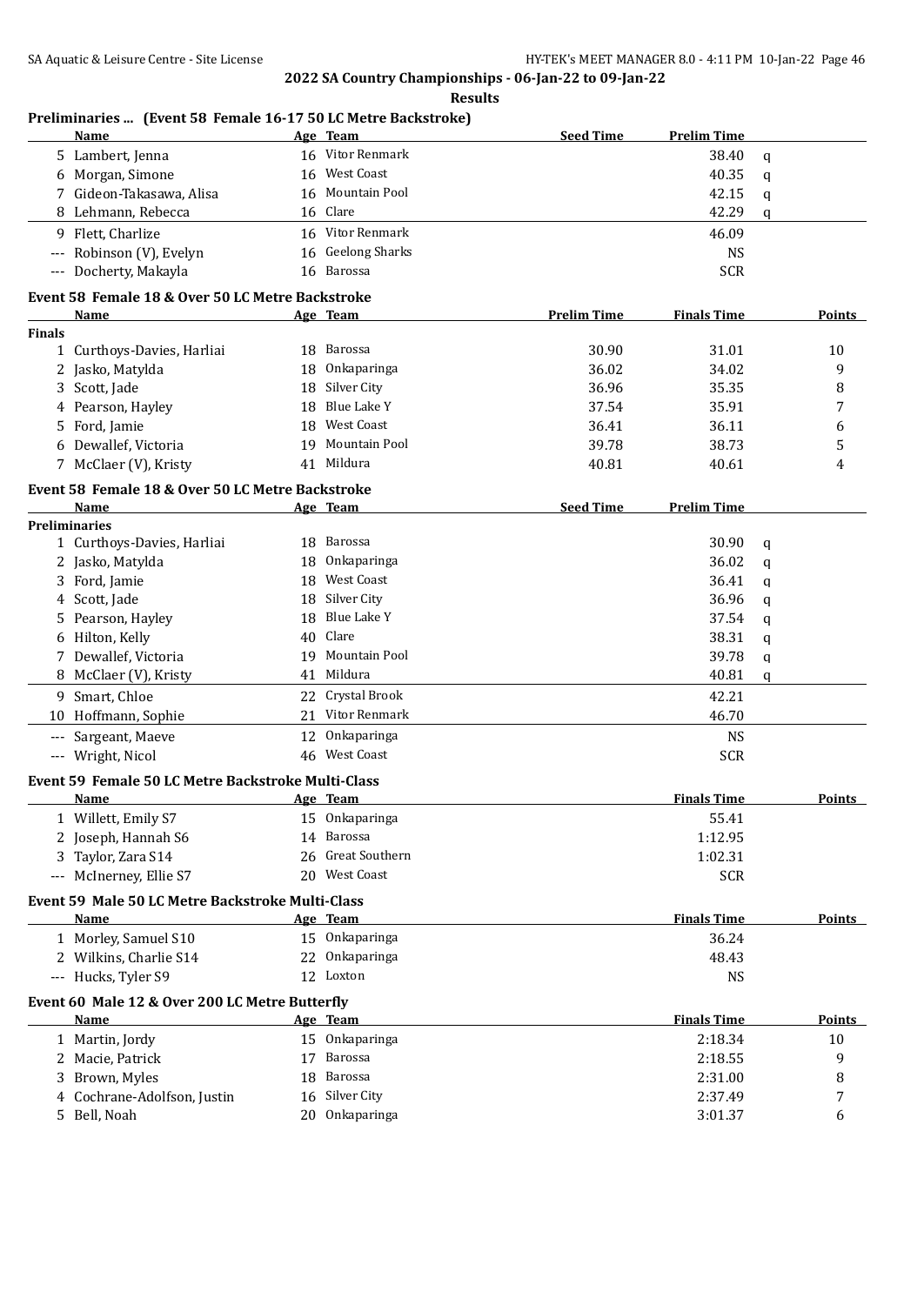| (Event 60 Male 12 & Over 200 LC Metre Butterfly)      |                                 |                               |                          |               |
|-------------------------------------------------------|---------------------------------|-------------------------------|--------------------------|---------------|
| Name                                                  | Age Team                        |                               | <b>Finals Time</b>       | <b>Points</b> |
| --- Curthoys-Davies, Keian<br><b>Alternating Kick</b> | 15 Barossa                      |                               | DQ                       |               |
| --- Milne, Lukas                                      | 14 Silver City                  |                               | <b>SCR</b>               |               |
| Event 61 Female 12 & Over 200 LC Metre Butterfly      |                                 |                               |                          |               |
| Name                                                  | Age Team                        |                               | <b>Finals Time</b>       | <b>Points</b> |
| 1 Pressler, Kalyce                                    | 17 Silver City                  |                               | 2:35.59                  | 10            |
| 2 Jasko, Matylda                                      | Onkaparinga<br>18               |                               | 2:37.32                  | 9             |
| 3 Jasko, Elka                                         | Onkaparinga<br>13               |                               | 2:44.33                  | 8             |
| 4 Starr, Annabelle                                    | Mountain Pool<br>14             |                               | 2:57.38                  | 7             |
| 5 Jasko, Mikaela                                      | Onkaparinga<br>15               |                               | 3:11.20                  | 6             |
| 6 Scullen-Howe, Elena                                 | Onkaparinga<br>15               |                               | 3:15.92                  | 5             |
| 7 Wheeler, Lani                                       | Onkaparinga<br>14               |                               | 3:25.87                  | 4             |
| --- Kelsh, Tahni                                      | West Coast<br>13                |                               | <b>NS</b>                |               |
| Event 62 Male 4x50 LC Metre Medley Relay              |                                 |                               |                          |               |
| Team                                                  | <b>Relay</b>                    |                               | <b>Finals Time</b>       | Points        |
| 1 Silver City                                         | $\overline{A}$                  |                               | 1:59.32                  | 20            |
| 1) Edmonds, Ben 30                                    | 2) Cochrane-Adolfson, Justin 16 | 3) Lewis, Hayden 26           | 4) Milne, Lukas 14       |               |
| 2 Barossa                                             | A                               |                               | 2:01.99                  | 18            |
| 1) Curthoys-Davies, Keian 15                          | 2) Cregan, Gabriel 14           | 3) Brown, Myles 18            | 4) Macie, Patrick 17     |               |
| 3 Mountain Pool                                       | A                               |                               | 2:02.76                  | 16            |
| 1) Newman, Bailey 16                                  | 2) Fielke, Henry 23             | 3) Herringer, Oliver 18       | 4) Sayer, Darcy 22       |               |
| 4 Loxton                                              | A                               |                               | 2:03.68                  | 14            |
| 1) Cockshell, Lucas 16                                | 2) White, Bailey 15             | 3) White, Dylan 18            | 4) White, Jordan 17      |               |
| 5 Onkaparinga                                         | A                               |                               | 2:07.58                  | 12            |
| 1) Kemp, Samuel 16                                    | 2) Bell, Noah 20                | 3) Martin, Jordy 15           | 4) Cafarella, Brad 15    |               |
| 6 South East District                                 | A                               |                               | 2:11.71                  | 10            |
| 1) Lowe, Haydn 14                                     | 2) Stratford, Vaughn 14         | 3) Schwarz, Harry 15          | 4) Stratford, Elijah 15  |               |
| 7 Clare                                               | A                               |                               | 2:15.24                  | 8             |
| 1) Weatherley, Joshua 21                              | 2) Harrold, Jake 16             | 3) Butler, Royce 16           | 4) Young, Will 14        |               |
| 8 Geelong Sharks                                      | A                               |                               | 2:16.70                  | 6             |
| 1) Gilbert (V), Hayden 15                             | 2) Martin (V), Angus 16         | 3) Rush (V), Raphael 13       | 4) Spowart (V), Flynn 13 |               |
| 9 Onkaparinga                                         | B                               |                               | x2:17.06                 |               |
| 1) Roberts, Fox 14                                    | 2) Fillmore, Jack 15            | 3) Kemp, Craig 51             | 4) Jones, Angus 14       |               |
| 10 West Coast                                         | A                               |                               | 2:21.37                  | 4             |
| 1) Holley, Braden 13                                  | 2) Oestmann, Cohbin 13          | 3) Hammond, Bryce 14          | 4) Oestmann, Kye 14      |               |
| 11 Mountain Pool                                      | B                               |                               | x2:40.77                 |               |
| 1) Schulz, Nathan 12                                  | 2) Hinze, Liam 17               | 3) Scarborough, Ian 48        | 4) Walsh, Beau 12        |               |
| Event 63 Female 4x50 LC Metre Medley Relay            |                                 |                               |                          |               |
| <b>Team</b>                                           | Relay                           |                               | <b>Finals Time</b>       | <b>Points</b> |
| 1 Barossa                                             | A                               |                               | 2:09.07                  | 20            |
| 1) Curthoys-Davies, Harliai 18                        | 2) Ashmead, Charlotte 15        | 3) Newham, Leni 14            | 4) Wood, Meg 16          |               |
| 2 Silver City                                         | A                               |                               | 2:20.40                  | 18            |
| 1) Scott, Jade 18                                     | 2) Bevan, Sienna 12             | 3) Pressler, Kalyce 17        | 4) Howse, Amalie 15      |               |
| 3 West Coast                                          | A                               |                               | 2:21.33                  | 16            |
| 1) Ford, Jamie 18                                     | 2) Hurrell, Kylie 17            | 3) Kelsh, Tahni 13            | 4) Hurrell, Dana 19      |               |
| 4 Blue Lake Y                                         | A                               |                               | 2:21.34                  | 14            |
| 1) Pearson, Aleisha 15                                | 2) Pearson, Mikayla 13          | 3) Pearson, Hayley 18         | 4) Flowers, Keira 15     |               |
| 5 Onkaparinga                                         | A                               |                               | 2:24.40                  | 12            |
| 1) Timmins, Cayleigh 13                               | 2) Jasko, Elka 13               | 3) Jasko, Matylda 18          | 4) Jasko, Mikaela 15     |               |
| 6 Loxton                                              | A                               |                               | 2:29.12                  | 10            |
| 1) Inglis, Jessica 15                                 | 2) Furniss, Jordana 15          | 3) Long, Madelyn 16           | 4) Raynes, Zoe 17        |               |
| 7 Mountain Pool                                       | A                               |                               | 2:29.84                  | 8             |
| 1) Scarborough, Kara 14                               | 2) Dewallef, Victoria 19        | 3) Gideon-Takasawa, Aileen 18 | 4) Starr, Annabelle 14   |               |
| 8 Mountain Pool                                       | B                               |                               | x2:30.45                 |               |
| 1) Hooper, Annie 14                                   | 2) Ratzmer, Haylee 14           | 3) Richards, Kaitlyn 17       | 4) Mann, Kayla 13        |               |
|                                                       |                                 |                               |                          |               |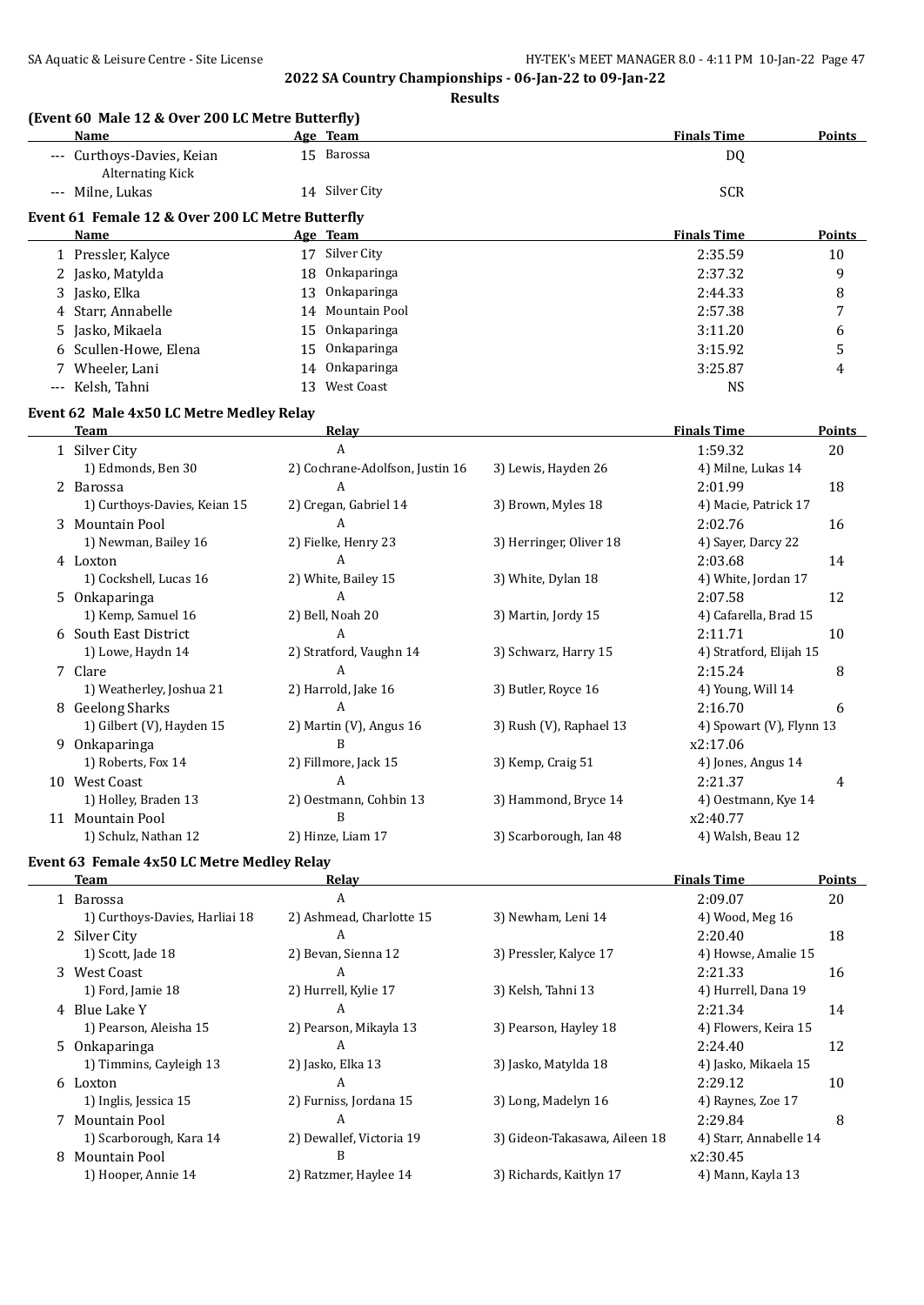**Results**

|   |                                                       |                         | Results                   |                        |                |
|---|-------------------------------------------------------|-------------------------|---------------------------|------------------------|----------------|
|   | (Event 63 Female 4x50 LC Metre Medley Relay)<br>Team  | Relay                   |                           | <b>Finals Time</b>     | <b>Points</b>  |
|   | 9 Mount Gambier                                       | A                       |                           | 2:32.25                | 6              |
|   | 1) Dening, Lucy 11                                    | 2) Stratford, Indee 12  | 3) Smith, Eden 14         | 4) Edwards, Lucy 14    |                |
|   | 10 Onkaparinga                                        | B                       |                           | x2:33.40               |                |
|   | 1) Sargeant, Rachel 14                                | 2) Burley, Lucy 17      | 3) Scullen-Howe, Elena 15 | 4) Wheeler, Lani 14    |                |
|   | 11 Clare                                              | A                       |                           | 2:41.92                | 4              |
|   | 1) Chapman, Jade 15                                   | 2) Maher, Bridie 14     | 3) McVann Hawker, Anna 53 | 4) Young, Macy 16      |                |
|   | 12 Whyalla                                            | A                       |                           | 2:46.15                | 2              |
|   | 1) Hammond, Chloe 15                                  | 2) Lyons, Imogen 13     | 3) Smith, Matilda 14      | 4) Eades, Alexandra 26 |                |
|   | 13 Gawler                                             | A                       |                           | 2:47.67                |                |
|   | 1) Griffiths, Ashleigh 14                             | 2) Marschall, Ruby 12   | 3) Griffiths, Ellie 11    | 4) Griffiths, Reese 15 |                |
|   | --- Great Southern                                    | A                       |                           | <b>SCR</b>             |                |
|   | 1) Bruce, Zoe 18                                      | 2) French, Evie 14      | 3) Thornton, Elizabeth 56 | 4) Newham, Asha 12     |                |
|   | Event 64 Mixed 2x50 LC Metre Medley Relay Multi-Class |                         |                           |                        |                |
|   | <b>Team</b>                                           | <b>Relay</b>            |                           | <b>Finals Time</b>     |                |
|   | 1 South Australia                                     | A                       |                           | 1:43.32                |                |
|   | 1) Willett, Emily W15                                 | 2) Morley, Samuel M15   |                           |                        |                |
|   | 2 South Australia                                     | B                       |                           | x2:02.43               |                |
|   | 1) Joseph, Hannah W14                                 | 2) Wilkins, Charlie M22 |                           |                        |                |
|   | Event 65 Male 11-12 200 LC Metre Freestyle            |                         |                           |                        |                |
|   | Name                                                  | Age Team                |                           | <b>Finals Time</b>     | Points         |
|   | 1 Coulter, Kegan                                      | 12 Barossa              |                           | 2:30.88                | 10             |
|   | 2 Nys, Lachie                                         | Gawler<br>12            |                           | 2:32.91                | 9              |
|   | 3 Walsh, Beau                                         | Mountain Pool<br>12     |                           | 2:33.91                | 8              |
|   | 4 Schubert, Max                                       | 11 Barossa              |                           | 2:35.31                | 7              |
|   | 5 Pashley, Fraser                                     | Onkaparinga<br>12       |                           | 2:42.07                | 6              |
|   | 6 Schulz, Nathan                                      | 12 Mountain Pool        |                           | 2:50.48                | 5              |
|   | 7 Fillmore, Harry                                     | Onkaparinga<br>11       |                           | 2:56.62                | 4              |
|   | 8 Henke, Rylan                                        | Onkaparinga<br>11       |                           | 2:59.41                | 3              |
| 9 | Moore, Vincent                                        | Mount Gambier<br>11     |                           | 3:02.81                | $\overline{2}$ |
|   | --- Clavel, Cohen                                     | 12 Broken Hill Aquatic  |                           | <b>SCR</b>             |                |
|   | Event 65 Male 13-14 200 LC Metre Freestyle            |                         |                           |                        |                |
|   | <b>Name</b>                                           | Age Team                |                           | <b>Finals Time</b>     | <b>Points</b>  |
|   | 1 Milne, Lukas                                        | 14 Silver City          |                           | 2:16.72                | 10             |
|   | *2 Bell (V), Max                                      | 13 Mildura              |                           | 2:20.68                | $\mathbf{q}$   |
|   | *2 Cregan, Gabriel                                    | 14 Barossa              |                           | 2:20.75                | 8              |
|   | 3 Sloane, Angus                                       | 13 Barossa              |                           | 2:24.95                | 7              |
|   | 5 Lowe, Haydn                                         | 14 Blue Lake Y          |                           | 2:26.15                | 6              |
| 6 | Timms, Patrick                                        | 14 Barossa              |                           | 2:28.00                | 5              |
|   | 7 Roberts, Fox                                        | 14 Onkaparinga          |                           | 2:28.21                | 4              |
|   | 8 Harrold, Cody                                       | Clare<br>13             |                           | 2:29.61                | 3              |
|   | 9 Oestmann, Cohbin                                    | 13 West Coast           |                           | 2:30.56                | 2              |
|   |                                                       |                         |                           |                        |                |

10 Stratford, Vaughn 14 Mount Gambier 15 and 2:32.56 1

11 Rush (V), Raphael 13 Geelong Sharks 2:33.52 12 Holley, Braden 2:36.33 13 Oestmann, Kye 14 West Coast 2:36.35 14 Jones, Angus 14 Onkaparinga 2:36.61 15 Fillmore, Noah 13 Onkaparinga 2:37.47 16 Young, Will 2:38.67 17 Smart, Isaac 14 Crystal Brook 14 Crystal Brook 2:42.65<br>18 Nokes (V), Archie 14 Mildura 2:43.01 18 Nokes (V), Archie 14 Mildura 2:43.01 19 Barratt, Max 2:44.14 20 Moore, Charles 13 Mount Gambier 2:45.22

21 Beaty, Drake 2:52.84

--- Flett, Heath 14 Vitor Renmark x3:00.86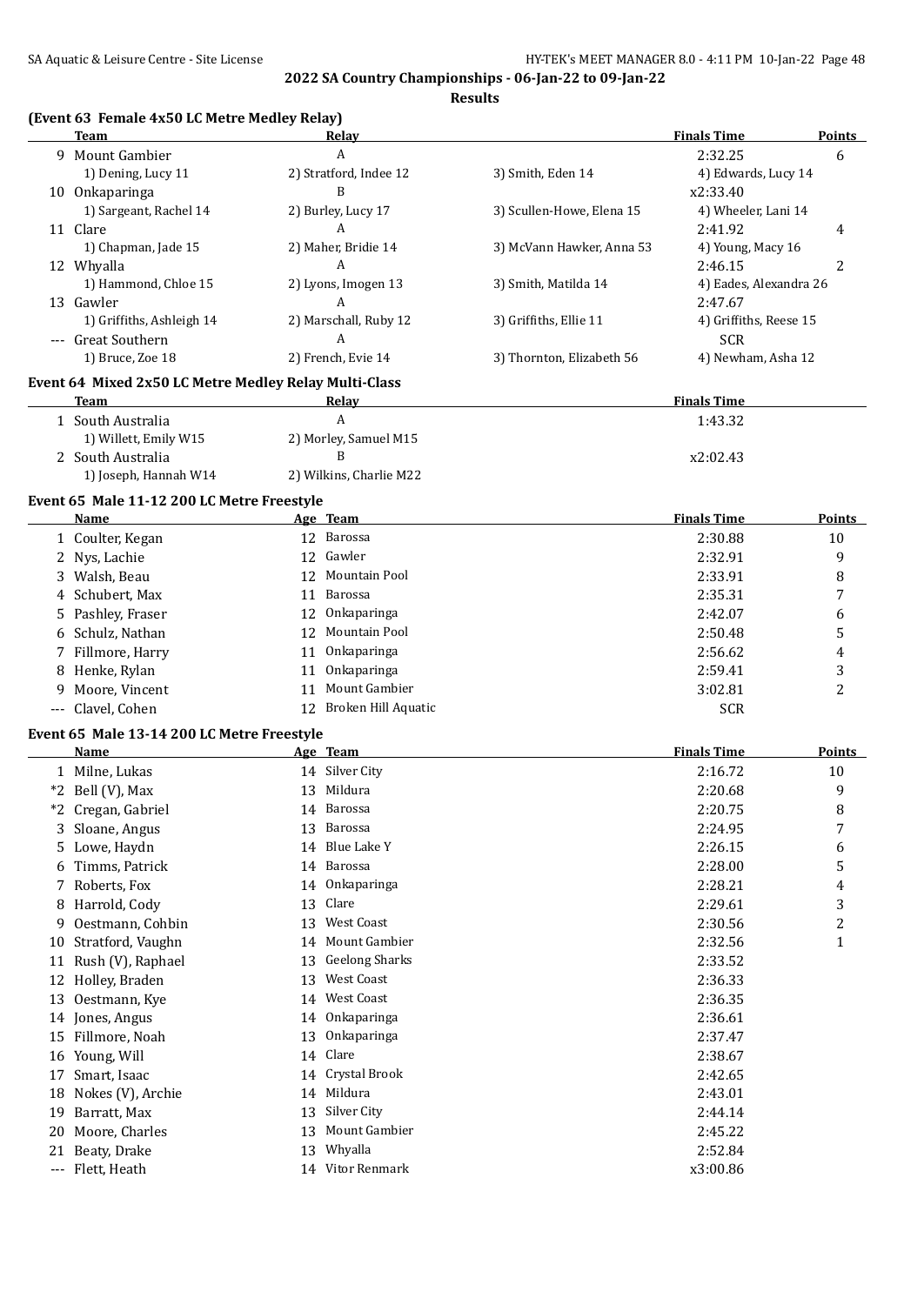**Results**

#### **(Event 65 Male 13-14 200 LC Metre Freestyle)**

| Name                      | Team<br>Age    | <b>Finals Time</b><br><b>Points</b> |
|---------------------------|----------------|-------------------------------------|
| Towers, Fabricio<br>$---$ | Barossa<br>LJ. | 2:35.11                             |
| Declared false start      |                |                                     |

#### **Event 66 Male 15-16 200 LC Metre Freestyle**

|          | <b>Name</b>               |    | Age Team              | <b>Finals Time</b> | <u>Points</u> |
|----------|---------------------------|----|-----------------------|--------------------|---------------|
|          | 1 Martin, Jordy           | 15 | Onkaparinga           | 2:06.30            | 10            |
|          | Mcfarlane, Ben            | 16 | Gawler                | 2:12.66            | 9             |
| 3        | Cochrane-Adolfson, Justin | 16 | Silver City           | 2:12.82            | 8             |
| 4        | Cafarella, Brad           | 15 | Onkaparinga           | 2:15.37            | 7             |
| 5        | Kemp, Samuel              | 16 | Onkaparinga           | 2:15.88            | 6             |
| 6        | Gilbert (V), Hayden       | 15 | <b>Geelong Sharks</b> | 2:16.35            | 5             |
|          | Lucas, Lachlan            | 15 | Clare                 | 2:17.44            | 4             |
| 8        | Stratford, Elijah         | 15 | Mount Gambier         | 2:20.16            | 3             |
| 9        | Fillmore, Jack            | 15 | Onkaparinga           | 2:21.59            | 2             |
| 10       | Newman, Bailey            | 16 | Mountain Pool         | 2:21.61            | $\mathbf{1}$  |
| 11       | Hoffmann, Ethan           | 16 | Vitor Renmark         | 2:23.04            |               |
| 12       | Martin (V), Angus         | 16 | <b>Geelong Sharks</b> | 2:25.61            |               |
| 13       | Butler, Royce             | 16 | Clare                 | 2:25.89            |               |
| 14       | Bignell, Nicholas         | 15 | Blue Lake Y           | 2:32.97            |               |
| 15       | Smart, Max                | 16 | Crystal Brook         | 2:36.48            |               |
| 16       | Cockshell, Lucas          | 16 | Loxton                | 2:36.86            |               |
| 17       | Harrold, Jake             | 16 | Clare                 | 2:40.54            |               |
| 18       | Collins, Harper           | 16 | Barossa               | 2:43.75            |               |
| $---$    | Schwarz, Harry            | 15 | Dolphins              | <b>NS</b>          |               |
| $---$    | Clavel, Austin            | 15 | Broken Hill Aquatic   | <b>SCR</b>         |               |
| $---$    | Ackland, Colby            | 16 | Clare                 | <b>SCR</b>         |               |
| $\cdots$ | Curthoys-Davies, Keian    | 15 | Barossa               | <b>SCR</b>         |               |
|          |                           |    |                       |                    |               |

#### **Event 66 Male 17 & Over 200 LC Metre Freestyle**

|                     | <b>Name</b>                                         |    | Age Team             | <b>Finals Time</b> | Points        |
|---------------------|-----------------------------------------------------|----|----------------------|--------------------|---------------|
|                     | Macie, Patrick                                      | 17 | Barossa              | 2:00.06            | 10            |
|                     | Edmonds, Ben                                        | 30 | Silver City          | 2:00.60            | 9             |
| 3                   | Bignell, Thomas                                     | 17 | Blue Lake Y          | 2:13.63            | 8             |
| 4                   | Bell, Noah                                          | 20 | Onkaparinga          | 2:15.82            | 7             |
| 5                   | Brown, Myles                                        | 18 | Barossa              | 2:17.09            | 6             |
| 6                   | Weatherley, Joshua                                  | 21 | Clare                | 2:20.73            | 5             |
|                     | Herringer, Oliver                                   | 18 | <b>Mountain Pool</b> | 2:39.04            | 4             |
| 8                   | Orr, Darcy                                          | 17 | Vitor Renmark        | 2:39.76            | 3             |
| 9                   | Purdue (V), Lachlan                                 | 17 | Mildura              | 2:44.80            | 2             |
| $\qquad \qquad - -$ | Adams, Harrison                                     | 19 | <b>West Coast</b>    | <b>SCR</b>         |               |
|                     | Event 67 Female 200 LC Metre Freestyle Multi-Class  |    |                      |                    |               |
|                     | Name                                                |    | Age Team             | <b>Finals Time</b> | <b>Points</b> |
|                     | 1 Willett, Emily S7                                 |    | 15 Onkaparinga       | 3:04.63            |               |
| 2                   | Taylor, Zara S14                                    | 26 | Great Southern       | 4:05.24            |               |
| $---$               | McInerney, Ellie S7                                 | 20 | West Coast           | <b>SCR</b>         |               |
|                     | Event 67 Male 200 LC Metre Freestyle Multi-Class    |    |                      |                    |               |
|                     | Name                                                |    | Age Team             | <b>Finals Time</b> | Points        |
|                     | 1 Morley, Samuel S10                                |    | 15 Onkaparinga       | 2:32.40            |               |
|                     | 2 Wilkins, Charlie S14                              | 22 | Onkaparinga          | 3:24.91            |               |
|                     | Event 68 Female 12 & Over 200 LC Metre Breaststroke |    |                      |                    |               |
|                     | Name                                                |    | Age Team             | <b>Finals Time</b> | Points        |
|                     | Pressler, Kalyce                                    | 17 | Silver City          | 2:45.41            | 10            |
|                     | Morgan, Shania                                      | 22 | Jamestown            | 2:47.75            | 9             |
| 3                   | Newham, Leni                                        | 14 | Barossa              | 2:57.48            | 8             |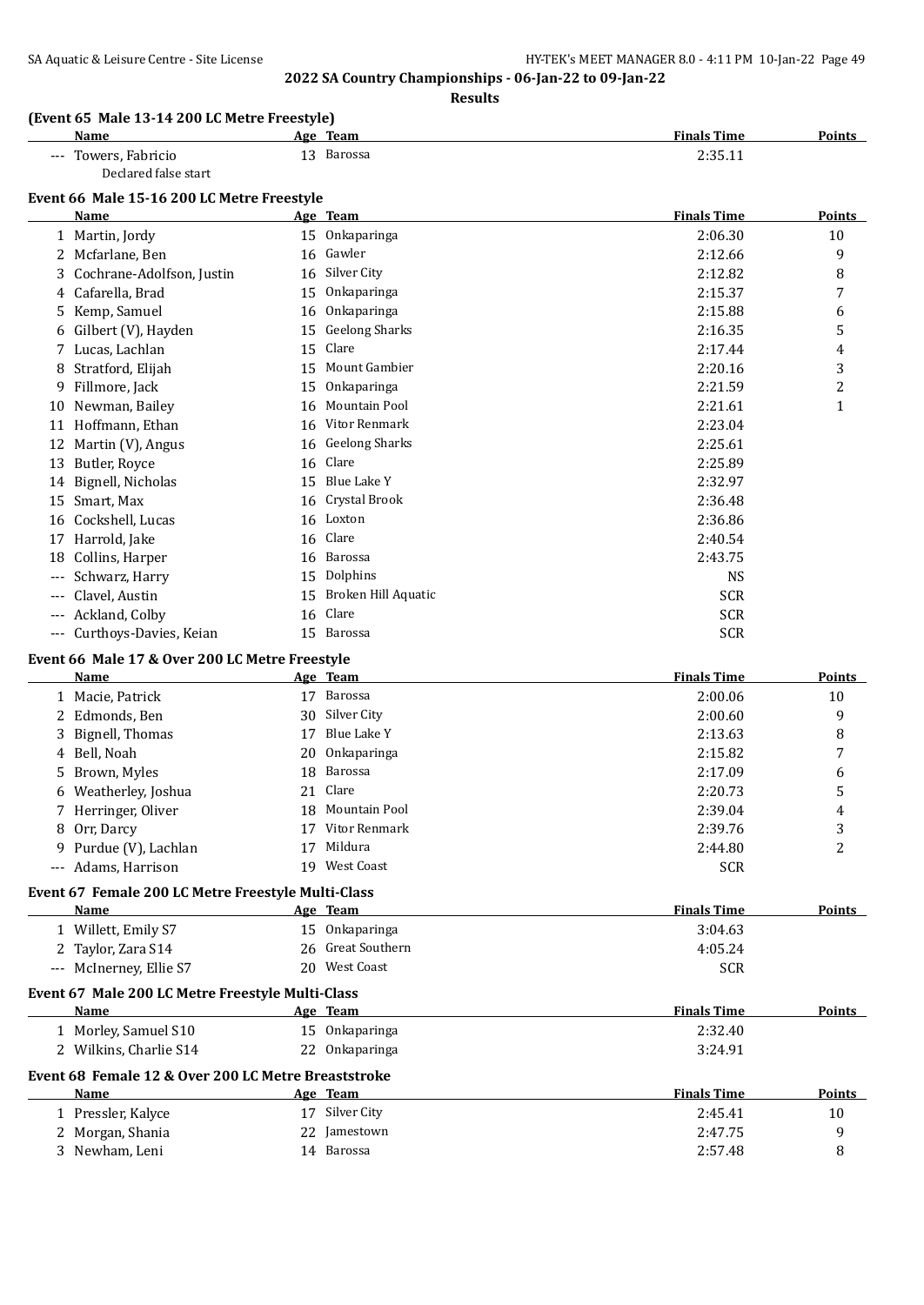## **(Event 68 Female 12 & Over 200 LC Metre Breaststroke)**

|       | <u>Name</u>                         |    | Age Team          | <b>Finals Time</b> | <b>Points</b> |
|-------|-------------------------------------|----|-------------------|--------------------|---------------|
|       | 4 Hurrell, Kylie                    |    | 17 West Coast     | 2:57.60            | 7             |
|       | 5 Mickan, Asta                      | 12 | Barossa           | 3:00.14            | 6             |
|       | 6 Ashmead, Charlotte                | 15 | Barossa           | 3:00.60            | 5             |
| 7     | Curthoys-Davies, Miella             | 13 | Barossa           | 3:02.41            | 4             |
|       | 8 Ashmead, Sophie                   | 13 | Barossa           | 3:05.89            | 3             |
| 9     | Hurrell, Dana                       |    | 19 West Coast     | 3:10.69            | 2             |
|       | 10 Hawker, Imogen                   | 14 | Clare             | 3:11.22            | 1             |
|       | 11 Carroll, Jasmine                 |    | 14 Barossa        | 3:13.58            |               |
|       | 12 Jasko, Mikaela                   | 15 | Onkaparinga       | 3:16.40            |               |
|       | 13 McKenna, Zoe                     | 12 | Onkaparinga       | 3:16.68            |               |
|       | 14 Strachan (V), Emma               | 14 | Mildura           | 3:17.66            |               |
|       | 15 Wood, Meg                        |    | 16 Barossa        | 3:18.17            |               |
|       | 16 Wood, Rebecca                    |    | 14 West Coast     | 3:19.55            |               |
|       |                                     |    | 16 Silver City    | 3:20.88            |               |
| 17    | Brain, Sophia                       |    | 19 Mountain Pool  |                    |               |
|       | 18 Dewallef, Victoria               |    | 14 Mountain Pool  | 3:21.78            |               |
| 19    | Schulz, Olivia                      |    | 14 Mountain Pool  | 3:22.72            |               |
| 20    | Ratzmer, Haylee                     |    |                   | 3:25.97            |               |
| 21    | Sargeant, Rachel                    |    | 14 Onkaparinga    | 3:26.62            |               |
| 22    | Roberts, Isabella                   | 13 | Murray Bridge     | 3:27.22            |               |
| 23    | Logan, Sage                         |    | 14 Barossa        | 3:28.11            |               |
|       | 24 Folley, Bronte                   |    | 15 Murray Bridge  | 3:30.55            |               |
| 25    | Morgan, Simone                      | 16 | West Coast        | 3:31.24            |               |
| 26    | Hammond, Chloe                      | 15 | Whyalla           | 3:31.63            |               |
| 27    | Neyland (V), Rhianna                |    | 14 Mildura        | 3:32.20            |               |
| $---$ | Lyons, Imogen                       | 13 | Whyalla           | x3:37.18           |               |
|       | --- Robinson (V), Evelyn            |    | 16 Geelong Sharks | <b>NS</b>          |               |
|       | Event 69 Male 11-12 200 LC Metre IM |    |                   |                    |               |
|       | Name                                |    | Age Team          | <b>Finals Time</b> | <b>Points</b> |
|       | 1 Riedel, Hugh                      |    | 12 Vitor Renmark  | 2:44.41            | 10            |
|       | 2 Coulter, Kegan                    | 12 | Barossa           | 2:48.86            | 9             |
| 3     | Schubert, Max                       | 11 | Barossa           | 2:51.76            | 8             |
| 4     | Walsh, Beau                         | 12 | Mountain Pool     | 2:57.65            | 7             |
| 5     | Nys, Lachie                         |    | 12 Gawler         | 3:06.92            | 6             |
|       | 6 Pashley, Fraser                   | 12 | Onkaparinga       | 3:08.87            | 5             |
| 7     | Fillmore, Harry                     |    | 11 Onkaparinga    | 3:23.96            | 4             |
|       | --- Schulz, Nathan                  |    | 12 Mountain Pool  | <b>DQ</b>          |               |
|       | Alternating Kick - fly              |    |                   |                    |               |
|       | --- Cregan, Neil                    |    | 12 Barossa        | <b>SCR</b>         |               |
|       | Event 69 Male 13-14 200 LC Metre IM |    |                   |                    |               |
|       | Name                                |    | Age Team          | <b>Finals Time</b> | <b>Points</b> |
|       | 1 Hammond, Bryce                    |    | 14 West Coast     | 2:34.20            | 10            |
|       | 2 Milne, Lukas                      |    | 14 Silver City    | 2:34.80            | 9             |
| 3.    | Cregan, Gabriel                     |    | 14 Barossa        | 2:38.71            | 8             |
|       |                                     |    | 14 Blue Lake Y    | 2:42.96            | 7             |
|       | 4 Lowe, Haydn                       |    | 14 Onkaparinga    |                    |               |
|       | 5 Roberts, Fox                      |    | 13 Barossa        | 2:43.77            | 6             |
|       | 6 Sloane, Angus                     |    | 14 Mount Gambier  | 2:44.75            | 5             |
|       | 7 Stratford, Vaughn                 |    |                   | 2:44.78            | 4             |

 Stratford, Vaughn 14 Mount Gambier 2:44.78 4 8 Bell (V), Max 13 Mildura 2:45.84 3 9 Lucas, Tommy 13 Clare 2:47.90 2 10 Oestmann, Cohbin 13 West Coast 2:50.64 1

11 Rush (V), Raphael 13 Geelong Sharks 2:57.71 Menadue, Benjamin 14 Berri 2:59.19 13 Towers, Fabricio 13 Barossa 13 Barossa 13 anossa 13 3:03.34 14 Barratt, Max 13 Silver City 3:04.50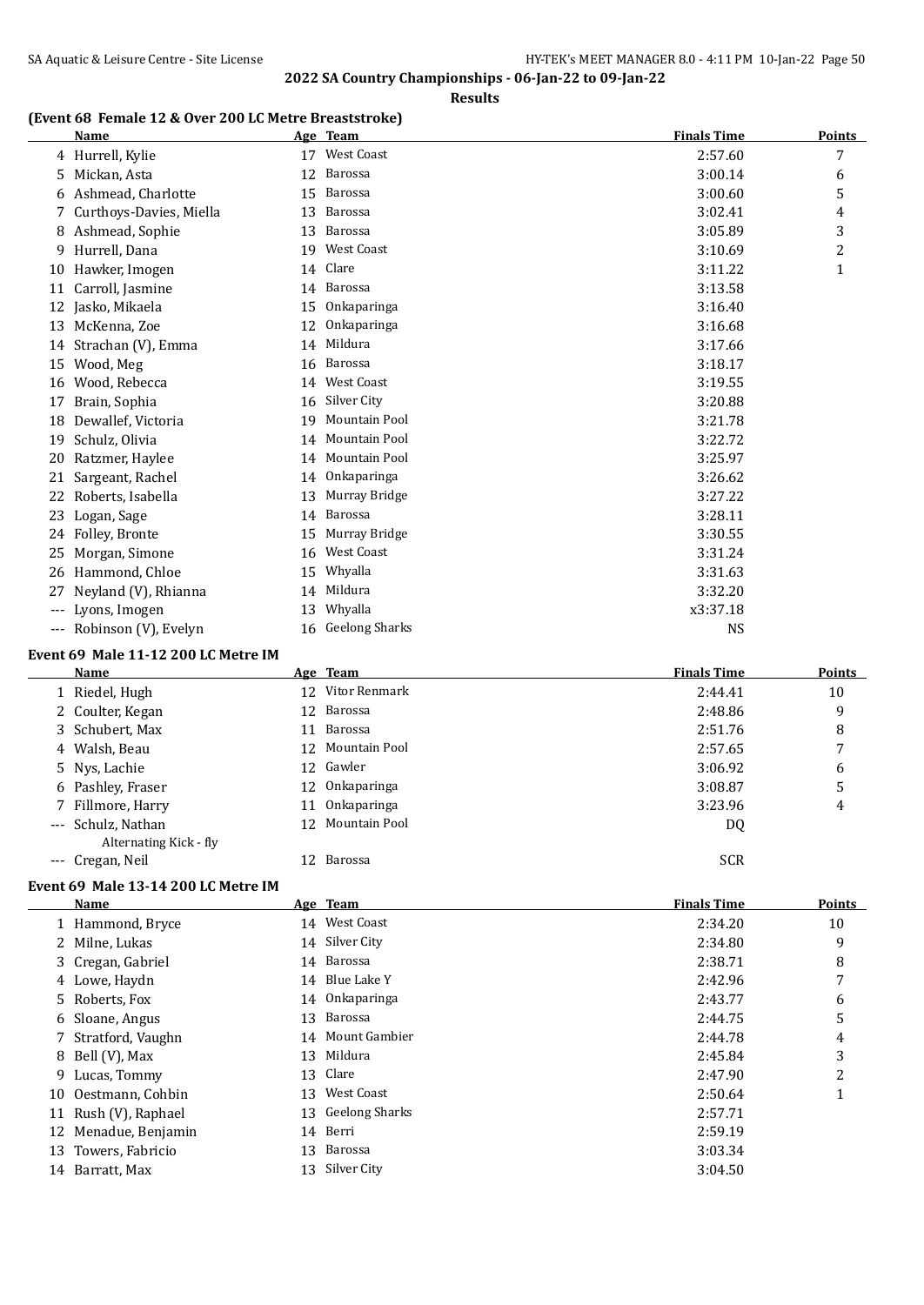|              | (Event 69 Male 13-14 200 LC Metre IM)<br>Name       |        | Age Team                     |                         | <b>Finals Time</b>  | <b>Points</b> |
|--------------|-----------------------------------------------------|--------|------------------------------|-------------------------|---------------------|---------------|
|              |                                                     |        | 13 Mount Gambier             |                         |                     |               |
|              | 15 Moore, Charles                                   |        |                              |                         | 3:05.14             |               |
|              | 16 Fillmore, Noah                                   | 13     | Onkaparinga<br>14 Mildura    |                         | 3:06.86             |               |
|              | 17 Nokes (V), Archie                                |        |                              |                         | 3:07.20             |               |
|              | Event 70 Male 15-16 200 LC Metre IM<br>Name         |        | Age Team                     |                         | <b>Finals Time</b>  | Points        |
|              | 1 Cochrane-Adolfson, Justin                         |        | 16 Silver City               |                         | 2:30.17             | 10            |
| $\mathbf{2}$ | Martin, Jordy                                       | 15     | Onkaparinga                  |                         | 2:31.75             | 9             |
|              |                                                     | 15     | Clare                        |                         | 2:33.61             |               |
| 3            | Lucas, Lachlan                                      | 15     | <b>Geelong Sharks</b>        |                         | 2:34.80             | 8<br>7        |
|              | 4 Gilbert (V), Hayden                               |        |                              |                         |                     |               |
| 5.           | Fillmore, Jack                                      | 15     | Onkaparinga<br>Mountain Pool |                         | 2:35.20             | 6             |
|              | 6 Newman, Bailey                                    | 16     |                              |                         | 2:36.63             | 5             |
| 7            | Martin (V), Angus                                   | 16     | <b>Geelong Sharks</b>        |                         | 2:37.56             | 4             |
| 8            | Stratford, Elijah                                   | 15     | Mount Gambier                |                         | 2:41.66             | 3             |
| 9            | Cafarella, Brad                                     | 15     | Onkaparinga                  |                         | 2:42.31             | 2             |
| 10           | Kemp, Samuel                                        | 16     | Onkaparinga                  |                         | 2:43.36             | $\mathbf{1}$  |
|              | 11 White, Bailey                                    |        | 15 Loxton                    |                         | 2:45.30             |               |
|              | 12 Schwarz, Harry                                   | 15     | Dolphins                     |                         | 2:45.82             |               |
|              | 13 Hoffmann, Ethan                                  | 16     | Vitor Renmark                |                         | 2:50.65             |               |
|              | 14 Butler, Royce                                    | 16     | Clare                        |                         | 2:53.48             |               |
| 15           | Bignell, Nicholas                                   | 15     | Blue Lake Y                  |                         | 2:59.38             |               |
|              | Curthoys-Davies, Keian                              |        | 15 Barossa                   |                         | DQ                  |               |
|              | Completely submerged prior to turn or finish - back |        |                              |                         |                     |               |
|              | --- Mcfarlane, Ben                                  |        | 16 Gawler                    |                         | <b>NS</b>           |               |
|              | Event 70 Male 17 & Over 200 LC Metre IM             |        |                              |                         |                     |               |
|              | Name                                                |        | Age Team                     |                         | <b>Finals Time</b>  | <b>Points</b> |
|              | 1 Macie, Patrick                                    |        | 17 Barossa                   |                         | 2:19.93             | 10            |
|              | 2 Bignell, Thomas                                   | 17     | Blue Lake Y                  |                         | 2:32.65             | 9             |
|              | *3 White, Jordan                                    | 17     | Loxton                       |                         | 2:35.31             | 7.50          |
| *3           | Barila (V), Josh                                    | 20     | Mildura                      |                         | 2:35.31             | 7.50          |
| 5            | Brown, Myles                                        | 18     | Barossa                      |                         | 2:40.31             | 6             |
|              | Bell, Noah                                          | 20     | Onkaparinga                  |                         | 2:42.94             | 5             |
|              | --- Perin, Joseph                                   | 17     | <b>West Coast</b>            |                         | <b>SCR</b>          |               |
|              | --- Ford, Tommy                                     | 20     | West Coast                   |                         | <b>SCR</b>          |               |
|              | Event 71 Female 200 LC Metre IM Multi-Class         |        |                              |                         |                     |               |
|              | Name                                                |        | Age Team                     |                         | <b>Finals Time</b>  | Points        |
|              | 1 Willett, Emily SM7                                | $15 -$ | Onkaparinga                  |                         | 3:56.20             |               |
|              | --- McInerney, Ellie SM7                            | 20     | <b>West Coast</b>            |                         | <b>SCR</b>          |               |
|              |                                                     |        |                              |                         |                     |               |
|              | Event 71 Male 200 LC Metre IM Multi-Class           |        |                              |                         |                     |               |
|              | <b>Name</b>                                         |        | Age Team                     |                         | <b>Finals Time</b>  | <b>Points</b> |
|              | 1 Morley, Samuel SM10                               |        | 15 Onkaparinga               |                         | 2:58.33             |               |
|              | 2 Wilkins, Charlie SM14                             | 22     | Onkaparinga                  |                         | 3:43.02             |               |
|              | Event 72 Female 8-12 4x50 LC Metre Freestyle Relay  |        |                              |                         |                     |               |
|              | Team                                                |        | <b>Relay</b>                 |                         | <b>Finals Time</b>  | <b>Points</b> |
|              | 1 Barossa                                           |        | А                            |                         | 2:05.58             | 20            |
|              | 1) Fletcher, Mallika 12                             |        | 2) Shannon, Isabella 11      | 3) Sloane, Georgiana 12 | 4) Mickan, Asta 12  |               |
|              | 2 Great Southern                                    |        | A                            |                         | 2:18.07             | 18            |
|              | 1) Smith, Isabelle 12                               |        | 2) Foster, Alyshia 11        | 3) Smith, Grace 11      | 4) Newham, Asha 12  |               |
|              | 3 Silver City                                       |        | A                            |                         | 2:26.40             | 16            |
|              | 1) Molloy, Scarlett 11                              |        | 2) Bevan, Ellie 9            | 3) Coorey, Veniece 10   | 4) Bevan, Sienna 12 |               |
|              | 4 Barossa                                           |        | B                            |                         | x2:13.98            |               |
|              | 1) Geister, Leni 11                                 |        | 2) Ashmead, Annabel 11       | 3) Le Roux, Mikayla 12  | 4) Timms, Leisel 12 |               |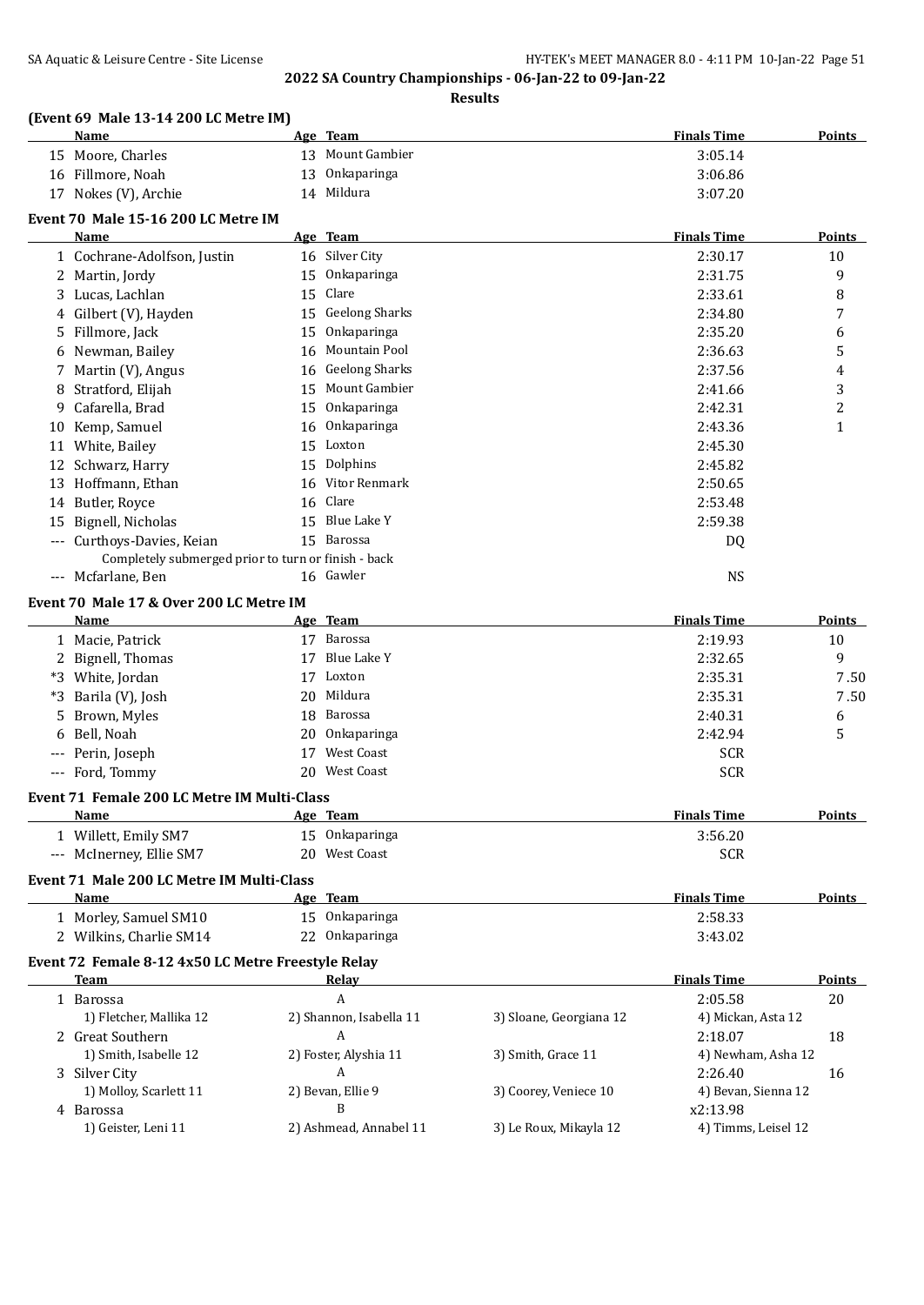**Results**

#### **(Event 72 Female 8-12 4x50 LC Metre Freestyle Relay)**

| <b>Team</b>                                         | <b>Relay</b>                     |                          | <b>Finals Time</b>         | <b>Points</b> |
|-----------------------------------------------------|----------------------------------|--------------------------|----------------------------|---------------|
| 5 Geelong Sharks                                    | A                                |                          | 2:29.92                    | 14            |
| 1) Evans (V), Emilia 11                             | 2) Muises-Khoury (V), Natalia 11 | 3) Jones (V), Melody 12  | 4) Jackman (V), Capree 11  |               |
| 6 Mountain Pool                                     | A                                |                          | 2:35.32                    | 12            |
| 1) Newman, Alicia 10                                | 2) Hope, Amelie 11               | 3) Walsh, Emily 11       | 4) Scarborough, Erin 11    |               |
| 7 Onkaparinga                                       | A                                |                          | 2:51.38                    | 10            |
| 1) Morley, Sarah 9                                  | 2) Gardner, Piper 11             | 3) Sargeant, Elsie 9     | 4) Mugford, Miley 11       |               |
| 8 Vitor Renmark                                     | A                                |                          | 2:57.69                    | 8             |
| 1) Jarvis, Ruby 9                                   | 2) Singh, Avani 10               | 3) Schloithe, Lily 12    | 4) Tzanavaras, Yianna 12   |               |
| 9 Mildura                                           | A                                |                          | 3:01.28                    | 6             |
| 1) McClaer (V), Niamh 8                             | 2) Barila (V), Rubi 10           | 3) McClaer (V), Liana 12 | 4) Paterson (V), Alexis 10 |               |
| 10 Loxton                                           | A                                |                          | 3:32.98                    |               |
| 1) Hampel, Mia 10                                   | 2) Edwards, Sharla 8             | 3) Swart, Lacey 9        | 4) Long, Emmanuelle 11     |               |
| --- West Coast                                      | $\overline{A}$                   |                          | <b>SCR</b>                 |               |
| 1) McInerney, Maggie 11                             | 2) Larwood, Simmy 9              | 3) Larwood, Romey 11     | 4) Davidson, Charlotte 11  |               |
|                                                     |                                  |                          |                            |               |
| Event 73 Male 8-12 4x50 LC Metre Freestyle Relay    |                                  |                          |                            |               |
| Team                                                | <b>Relay</b>                     |                          | <b>Finals Time</b>         | Points        |
| 1 Barossa                                           | $\mathbf{A}$                     |                          | 2:09.76                    | 20            |
| 1) Schubert, Max 11                                 | 2) Fletcher, Jackson 11          | 3) Cregan, Neil 12       | 4) Coulter, Kegan 12       |               |
| 2 Onkaparinga                                       | A                                |                          | 2:22.70                    | 18            |
| 1) Fillmore, Harry 11                               | 2) Henke, Rylan 11               | 3) Roberts, Hunter 12    | 4) Pashley, Fraser 12      |               |
| 3 Mountain Pool                                     | $\mathbf{A}$                     |                          | 2:28.29                    | 16            |
| 1) Walsh, Beau 12                                   | 2) Fromentin, William 12         | 3) Schulz, Nathan 12     | 4) Newman, Cooper 10       |               |
| 4 West Coast                                        | $\boldsymbol{A}$                 |                          | 2:44.17                    | 14            |
| 1) Wood, Jacob 10                                   | 2) Kelsh, Darcy 11               | 3) Siviour, Dustin 9     | 4) Nemeth-Ford, Tyrell 10  |               |
| 5 Loxton                                            | $\overline{A}$                   |                          | 3:30.16                    | 12            |
| 1) Milton, Levi 11                                  | 2) Swart, Declan 11              | 3) Cockshell, Eamon 11   | 4) Reimann, Caleb 10       |               |
| --- Silver City                                     | A                                |                          | <b>SCR</b>                 |               |
| 1) Barratt, Zachery 11                              | 2) Allan, Mason 10               | 3) Brain, Lewis 11       | 4) Anflous, Hamilton 8     |               |
| Event 74 Female 10-14 4x50 LC Metre Freestyle Relay |                                  |                          |                            |               |
| Team                                                | Relay                            |                          | <b>Finals Time</b>         | <b>Points</b> |
| 1 Barossa                                           | A                                |                          | 1:58.32                    | 20            |
| 1) Newham, Leni 14                                  | 2) Curthoys-Davies, Miella 13    | 3) Ashmead, Sophie 13    | 4) Logan, Sage 14          |               |
| 2 Onkaparinga                                       | A                                |                          | 2:06.33                    | 18            |
| 1) Jasko, Elka 13                                   | 2) Evans, Charlotte 13           | 3) Sargeant, Rachel 14   | 4) Timmins, Cayleigh 13    |               |
| 3 Mountain Pool                                     | A                                |                          | 2:07.31                    | 16            |
| 1) Scarborough, Kara 14                             | 2) Mann, Kayla 13                | 3) Hooper, Annie 14      | 4) Starr, Annabelle 14     |               |
| 4 Barossa                                           | B                                |                          | x2:10.15                   |               |
| 1) Shannon, Charlotte 13                            | 2) Le Roux, Anichia 14           | 3) Carroll, Jasmine 14   | 4) Schubert, Emma 13       |               |
| 5 West Coast                                        | A                                |                          | 2:12.63                    | 14            |
| 1) Morgan, Nicola 13                                | 2) Siviour, Tori 13              | 3) Wood, Rebecca 14      | 4) Kelsh, Tahni 13         |               |
| 6 Mount Gambier                                     | A                                |                          | 2:15.92                    | 12            |
| 1) Stratford, Indee 12                              | 2) Smith, Eden 14                | 3) Dening, Lucy 11       | 4) Edwards, Lucy 14        |               |
| 7 Mid North                                         | A                                |                          | 2:18.34                    | 10            |
| 1) Hawker, Imogen 14                                | 2) Marschall, Ruby 12            | 3) Maher, Bridie 14      | 4) Griffiths, Ashleigh 14  |               |
| 8 Riverland District                                | A                                |                          | 2:20.51                    | 8             |
| 1) Kassebaum, Amity 13                              | 2) Rothe, Lily 14                | 3) Rothe, Ella 11        | 4) Teare, Holly 14         |               |
| 9 Murray Bridge                                     | A                                |                          | 2:24.62                    | 6             |
| 1) Roberts, Isabella 13                             | 2) Neumann, Esther 11            | 3) Schellen, Kaylee 12   | 4) Smith, Keeley 13        |               |
| 10 Loxton                                           | A                                |                          | 2:25.51                    | 4             |
| 1) Gibbs, Saskia 13                                 | 2) Grosser, Madeline 13          | 3) White, Sarah 10       | 4) White, Courtney 12      |               |
| 11 Onkaparinga                                      | B                                |                          | x2:26.48                   |               |
| 1) Sargeant, Maeve 12                               | 2) Macdonald, Lauren 10          | 3) Macdonald, Julia 13   | 4) Wheeler, Lani 14        |               |
| 12 Mountain Pool                                    | B                                |                          | x2:27.02                   |               |
| 1) Fourie, Emma 12                                  | 2) Schulz, Olivia 14             | 3) Hooper, Poppy 12      | 4) Ratzmer, Haylee 14      |               |
| --- Silver City                                     | $\overline{A}$                   |                          | <b>SCR</b>                 |               |
| 1) Molloy, Scarlett 11                              | 2) Bevan, Sienna 12              | 3) Ralph, Briana 13      | 4) Coorey, Veniece 10      |               |
|                                                     |                                  |                          |                            |               |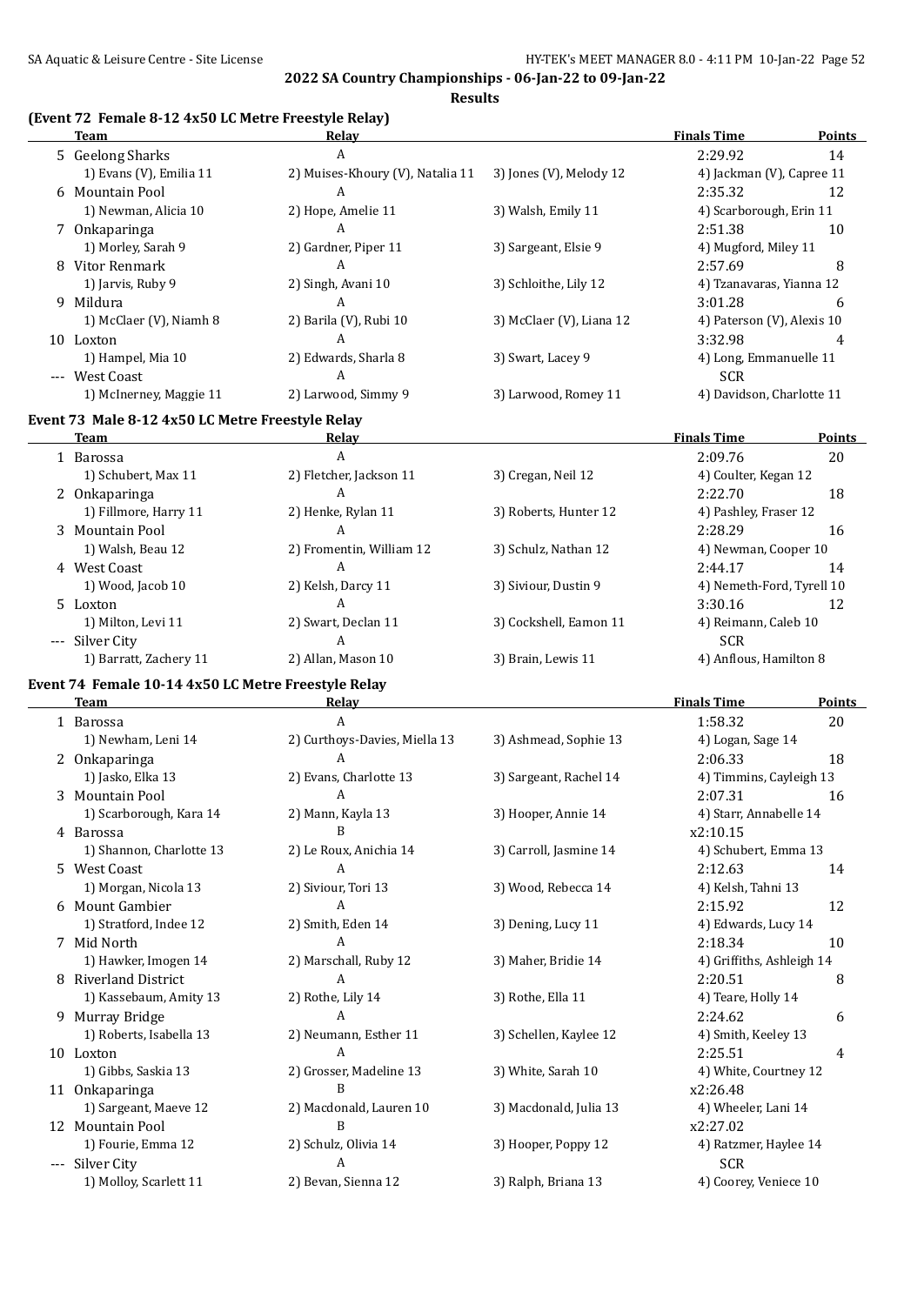**Results**

### **Event 75 Male 10-14 4x50 LC Metre Freestyle Relay**

|       | Team                       | Relay                     |                            | <b>Finals Time</b>       | Points |
|-------|----------------------------|---------------------------|----------------------------|--------------------------|--------|
|       | 1 Barossa                  | A                         |                            | 1:57.43                  | 20     |
|       | 1) Sloane, Angus 13        | 2) Cregan, Gabriel 14     | 3) Collins, Charlie 14     | 4) Timms, Patrick 14     |        |
|       | 2 Clare                    | A                         |                            | 2:11.59                  | 18     |
|       | 1) Lucas, Tommy 13         | 2) Lehmann, Samuel 14     | 3) Harrold, Cody 13        | 4) Young, Will 14        |        |
|       | 3 Silver City              | A                         |                            | 2:11.85                  | 16     |
|       | 1) Barratt, Max 13         | 2) Barratt, Zachery 11    | 3) Allan, Mason 10         | 4) Milne, Lukas 14       |        |
|       | 4 South East District      | A                         |                            | 2:12.63                  | 14     |
|       | 1) Stratford, Vaughn 14    | 2) Moore, Charles 13      | 3) Moore, Vincent 11       | 4) Lowe, Haydn 14        |        |
|       | 5 Geelong Sharks           | A                         |                            | 2:43.82                  | 12     |
|       | 1) Gilbert (V), Matthew 11 | 2) Parker (V), Charlie 11 | 3) Gilbert $(V)$ , Luke 10 | 4) Spowart (V), Flynn 13 |        |
|       | --- West Coast             | A                         |                            | 2:02.90                  |        |
|       | Declared false start       |                           |                            |                          |        |
|       | 1) Oestmann, Cohbin 13     | 2) Holley, Braden 13      | 3) Oestmann, Kye 14        | 4) Hammond, Bryce 14     |        |
| $---$ | Loxton                     | A                         |                            | <b>SCR</b>               |        |
|       | 1) Cockshell, Eamon 11     | 2) Swart, Declan 11       | 3) Reimann, Caleb 10       | 4) White, Lucas 14       |        |
| $---$ | Onkaparinga                | A                         |                            | <b>SCR</b>               |        |
|       | 1) Fillmore, Noah 13       | 2) Fillmore, Harry 11     | 3) Roberts, Hunter 12      | 4) Henke, Rylan 11       |        |
|       |                            |                           |                            |                          |        |

## **Event 76 Female 12-16 4x50 LC Metre Freestyle Relay**

|          | Team                      | Relay                      |                              | <b>Finals Time</b>       | Points |
|----------|---------------------------|----------------------------|------------------------------|--------------------------|--------|
|          | 1 Barossa                 | A                          |                              | 1:58.85                  | 20     |
|          | 1) Wood, Meg 16           | 2) Docherty, Makayla 16    | 3) Ashmead, Charlotte 15     | 4) Schubert, Nyah 15     |        |
|          | *2 Geelong Sharks         | A                          |                              | 2:01.16                  | 18     |
|          | 1) Canty (V), Isabella 15 | 2) Gilbert (V), Sophie 13  | 3) Kennedy (V), Alice 15     | 4) Rush (V), Tallulah 15 |        |
| $*2$     | Clare                     | A                          |                              | 2:07.15                  | 16     |
|          | 1) Lehmann, Rebecca 16    | 2) Young, Macy 16          | 3) Chapman, Jade 15          | 4) Roberts, Amelia 15    |        |
|          | 3 Onkaparinga             | A                          |                              | 2:13.10                  | 14     |
|          | 1) Jackson, Lainie 13     | 2) McKenna, Zoe 12         | 3) Burley, Gemma 15          | 4) Humphries, Evie 13    |        |
|          | 5 Mildura                 | A                          |                              | 2:14.38                  | 12     |
|          | 1) Strachan (V), Emma 14  | 2) Neyland (V), Rhianna 14 | 3) Paterson (V), Charlize 12 | 4) Garner (V), Danika 12 |        |
|          | 6 Vitor Renmark           | A                          |                              | 2:17.39                  | 10     |
|          | 1) Anderson, Stella 16    | 2) Martinson, Paityn 15    | 3) Flett, Charlize 16        | 4) Lambert, Jenna 16     |        |
|          | 7 West Coast              | A                          |                              | 2:17.64                  | 8      |
|          | 1) Siviour, Lucy 13       | 2) Larwood, Adler 13       | 3) Blacker, Jade 15          | 4) Giles, Teah 14        |        |
|          | 8 Murray Bridge           | A                          |                              | 2:20.49                  | 6      |
|          | 1) Roberts, Isabella 13   | 2) Folley, Bronte 15       | 3) Schellen, Kaylee 12       | 4) Smith, Keeley 13      |        |
|          | 9 Whyalla                 | A                          |                              | 2:20.68                  | 4      |
|          | 1) Smith, Matilda 14      | 2) Hannaford, Layla 12     | 3) Lyons, Imogen 13          | 4) Hammond, Chloe 15     |        |
| $\cdots$ | Silver City               | A                          |                              | <b>SCR</b>               |        |
|          | 1) Howse, Amalie 15       | 2) Bevan, Sienna 12        | 3) Ralph, Briana 13          | 4) Brain, Sophia 16      |        |
| ---      | Vitor Renmark             | B                          |                              | <b>SCR</b>               |        |

## **Event 77 Male 12-16 4x50 LC Metre Freestyle Relay**

| Team                       | Relay                      |                         | <b>Finals Time</b>        | <b>Points</b> |
|----------------------------|----------------------------|-------------------------|---------------------------|---------------|
| *1 Mid North               | A                          |                         | 1:52.75                   | 20            |
| 1) Mcfarlane, Ben 16       | 2) Harrold, Jake 16        | 3) Butler, Royce 16     | 4) Lucas, Lachlan 15      |               |
| *1 Vitor Renmark           | A                          |                         | 2:02.02                   | 18            |
| 1) Riedel, Hugh 12         | 2) Edwards, Lachlan 15     | 3) Flett, Heath 14      | 4) Hoffmann, Ethan 16     |               |
| *2 Mildura                 | A                          |                         | 2:06.00                   | 16            |
| 1) Nokes (V), Archie 14    | 2) Nokes (V), Riley 15     | 3) Bell (V), James 16   | 4) Bell (V), Max 13       |               |
| *2 Onkaparinga             | A                          |                         | 2:06.40                   | 14            |
| 1) Jones, Angus 14         | 2) Roberts, Fox 14         | 3) Fillmore, Noah 13    | 4) Morley, Samuel 15      |               |
| 3 Berri                    | A                          |                         | 2:14.54                   | 12            |
| 1) Marks, Lachlan 15       | 2) Sims, Oliver 13         | 3) Marks, Dillon 12     | 4) Moore, Rory 15         |               |
| --- Geelong Sharks         | A                          |                         | <b>SCR</b>                |               |
| 1) Van Dyke (V), Tenace 14 | 2) Martin $(V)$ , Angus 16 | 3) Rush (V), Raphael 13 | 4) Gilbert (V), Hayden 15 |               |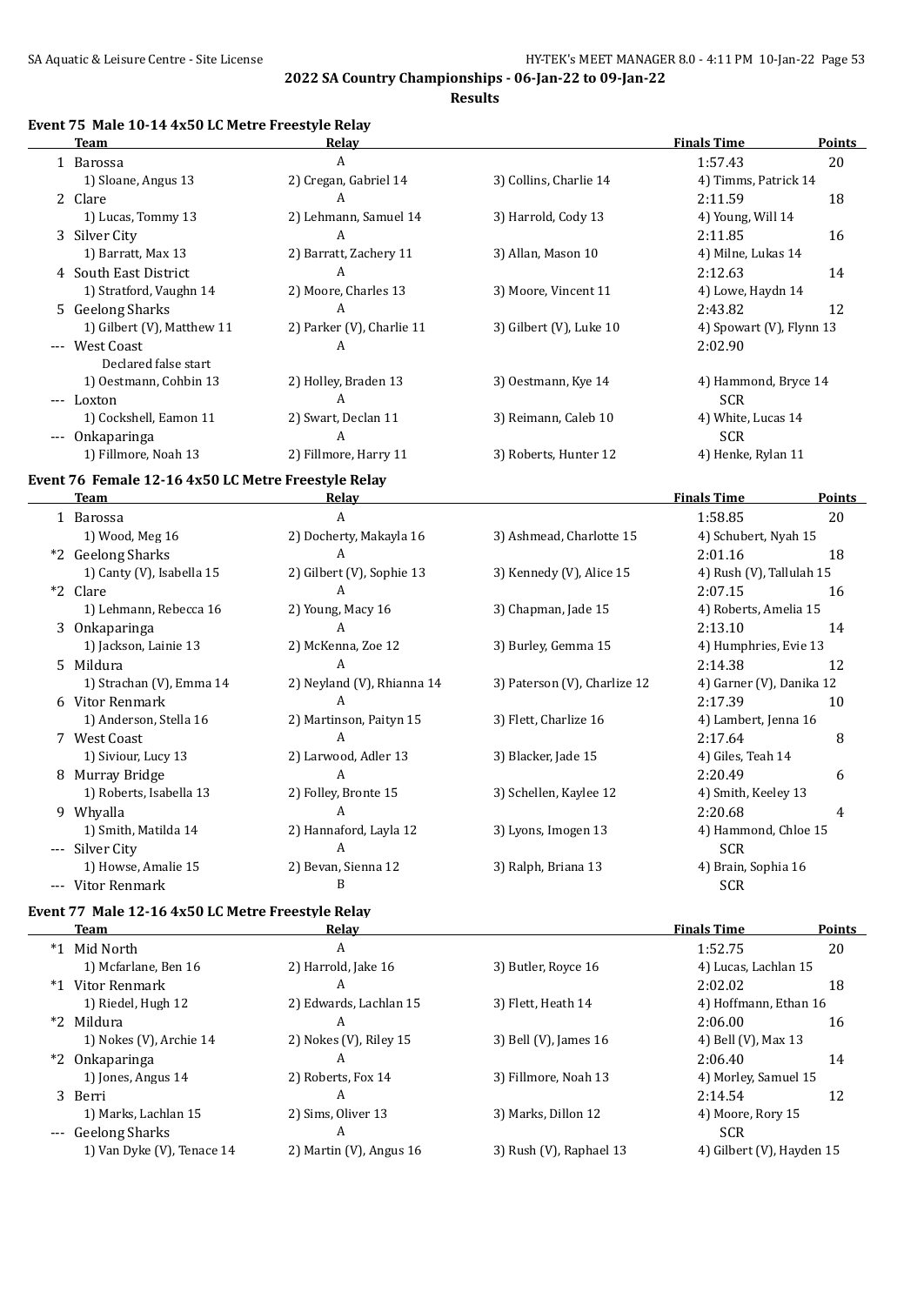|               | Tale 12-10 TAJO LG Metre Freestyle Relay<br><b>Team</b> | <u>Relav</u>                |                               | <b>Finals Time</b>           | <b>Points</b> |
|---------------|---------------------------------------------------------|-----------------------------|-------------------------------|------------------------------|---------------|
|               | --- Silver City                                         | A                           |                               | <b>SCR</b>                   |               |
|               | 1) Cochrane-Adolfson, Justin 16                         | 2) Milne, Lukas 14          | 3) Barratt, Max 13            | 4) Allan, Logan 12           |               |
|               | Event 78 Female 14-18 4x50 LC Metre Freestyle Relay     |                             |                               |                              |               |
|               | Team                                                    | <b>Relay</b>                |                               | <b>Finals Time</b>           | <b>Points</b> |
|               | *1 South East District                                  | A                           |                               | 2:01.97                      | 20            |
|               | 1) Pearson, Aleisha 15                                  | 2) Flowers, Keira 15        | 3) Holman, Hinako 15          | 4) Pearson, Hayley 18        |               |
|               | *1 Silver City                                          | A                           |                               | 2:02.59                      | 18            |
|               | 1) Howse, Amalie 15                                     | 2) Brain, Sophia 16         | 3) Scott, Jade 18             | 4) Pressler, Kalyce 17       |               |
|               | 2 Loxton                                                | A                           |                               | 2:04.48                      | 16            |
|               | 1) Inglis, Jessica 15                                   | 2) Furniss, Jordana 15      | 3) Raynes, Zoe 17             | 4) Long, Madelyn 16          |               |
|               | 3 Onkaparinga                                           | A                           |                               | 2:05.29                      | 14            |
|               | 1) Jasko, Matylda 18                                    | 2) Scullen-Howe, Elena 15   | 3) Burley, Lucy 17            | 4) Jasko, Mikaela 15         |               |
|               | 5 Mountain Pool                                         | A                           |                               | 2:12.51                      | 12            |
|               | 1) Newman, Ella 14                                      | 2) Richards, Kaitlyn 17     | 3) Gideon-Takasawa, Aileen 18 | 4) Gideon-Takasawa, Alisa 16 |               |
|               | 6 West Coast                                            | A                           |                               | 2:12.56                      | 10            |
|               | 1) Blacker, Sharni 15                                   | 2) Morgan, Simone 16        | 3) Ford, Jamie 18             | 4) Hurrell, Kylie 17         |               |
|               | 7 Riverland District                                    | A                           |                               | 2:18.47                      | 8             |
|               | 1) Kassebaum, Ella 16                                   | 2) Thompson, Sophie 15      | 3) Sims, Zoe 15               | 4) Wishart, Charlotte 15     |               |
|               | --- Geelong Sharks                                      | A                           |                               | <b>SCR</b>                   |               |
|               | 1) Canty (V), Isabella 15                               | 2) Evans (V), Juliet 14     |                               | 4) Rush (V), Tallulah 15     |               |
|               | Event 79 Male 14-18 4x50 LC Metre Freestyle Relay       |                             |                               |                              |               |
|               | <b>Team</b>                                             | Relay                       |                               | <b>Finals Time</b>           | <b>Points</b> |
|               | 1 Loxton                                                | A                           |                               | 1:47.96                      | 20            |
|               | 1) White, Dylan 18                                      | 2) White, Lucas 14          | 3) Cockshell, Lucas 16        | 4) White, Jordan 17          |               |
|               | 2 Barossa                                               | A                           |                               | 1:49.73                      | 18            |
|               | 1) Macie, Patrick 17                                    | 2) Brown, Myles 18          | 3) Collins, Harper 16         | 4) Curthoys-Davies, Keian 15 |               |
|               | 3 South East District                                   | A                           |                               | 1:50.05                      | 16            |
|               | 1) Bignell, Thomas 17                                   | 2) Bignell, Nicholas 15     | 3) Stratford, Elijah 15       | 4) Schwarz, Harry 15         |               |
|               | 4 Onkaparinga                                           | A                           |                               | 1:52.48                      | 14            |
|               | 1) Morley, Samuel 15                                    | 2) Fillmore, Jack 15        | 3) Cafarella, Brad 15         | 4) Martin, Jordy 15          |               |
|               | 5 Berri                                                 | A                           |                               | 2:03.77                      | 12            |
|               | 1) Harding, Jasper 18                                   | 2) Menadue, Benjamin 14     | 3) Kassebaum, Damon 18        | 4) Harding, Oscar 18         |               |
|               | --- Gawler                                              | A                           |                               | <b>SCR</b>                   |               |
|               | 1) Mcfarlane, Ben 16                                    | 2) Garcia-Preedy, James 17  | 3) Ng, Wayne-Hann 17          | 4) Dobson, Joe 15            |               |
|               | Event 80 Female 10-11 50 LC Metre Breaststroke          |                             |                               |                              |               |
|               | <u>Name</u>                                             | <u>Age Team</u>             | <b>Prelim Time</b>            | <b>Finals Time</b>           | Points        |
| <b>Finals</b> |                                                         |                             |                               |                              |               |
|               | 1 Molloy, Scarlett                                      | 11 Silver City              | 42.55                         | 41.27                        | 10            |
|               | 2 Griffiths, Ellie                                      | 11 Gawler                   | 44.10                         | 42.68                        | 9             |
|               | 3 Ashmead, Annabel                                      | 11 Barossa                  | 45.43                         | 43.14                        | 8             |
|               | 4 Jackman (V), Capree                                   | <b>Geelong Sharks</b><br>11 | 45.25                         | 43.94                        | 7             |
|               | 5 Hodges, Darcy                                         | Blue Lake Y<br>10           | 47.24                         | 45.01                        | 6             |
|               | 6 Geister, Leni                                         | Barossa<br>11               | 47.17                         | 45.04                        | 5             |
|               | 7 Dening, Lucy                                          | Mount Gambier<br>11         | 48.78                         | 45.79                        | 4             |
|               | 8 Evans (V), Emilia                                     | 11 Geelong Sharks           | 46.13                         | 45.92                        | 3             |
|               |                                                         |                             |                               |                              |               |
|               | Event 80 Female 10-11 50 LC Metre Breaststroke          |                             |                               |                              |               |
|               | <b>Name</b>                                             | Age Team                    | <b>Seed Time</b>              | <b>Prelim Time</b>           |               |
|               | <b>Preliminaries</b>                                    |                             |                               |                              |               |
|               | 1 Molloy, Scarlett                                      | 11 Silver City              |                               | 42.55<br>q                   |               |
|               | 2 Griffiths, Ellie                                      | Gawler<br>11                |                               | 44.10<br>q                   |               |
|               | 3 Jackman (V), Capree                                   | <b>Geelong Sharks</b><br>11 |                               | 45.25<br>q                   |               |
|               | 4 Ashmead, Annabel                                      | Barossa<br>11               |                               | 45.43<br>q                   |               |
|               | 5 Evans (V), Emilia                                     | 11 Geelong Sharks           |                               | 46.13<br>q                   |               |
|               | 6 Geister, Leni                                         | 11 Barossa                  |                               | 47.17<br>q                   |               |

## **(Event 77 Male 12-16 4x50 LC Metre Freestyle Relay)**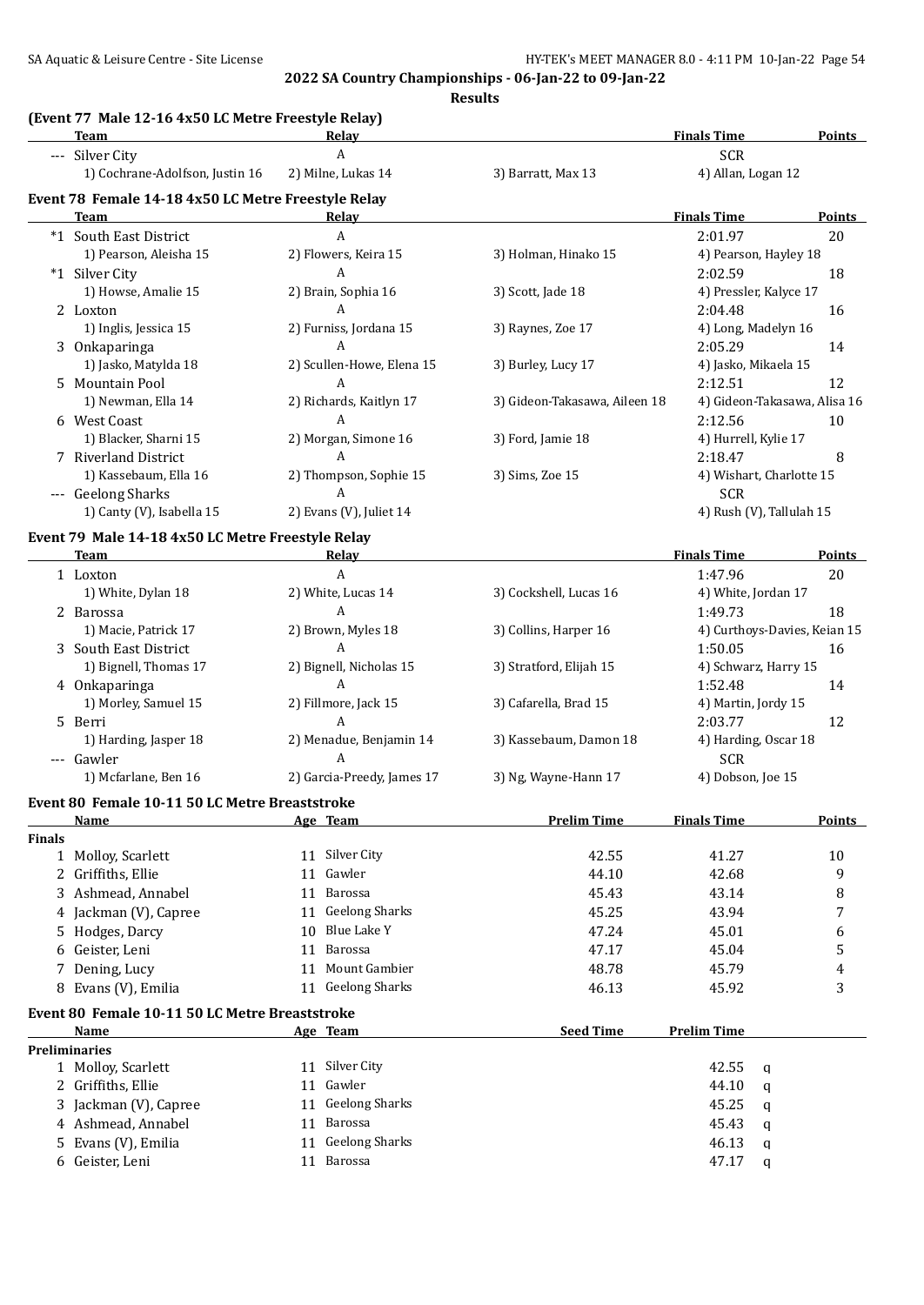|               |                                                                         | <b>Results</b>    |                    |                    |                |
|---------------|-------------------------------------------------------------------------|-------------------|--------------------|--------------------|----------------|
|               | Preliminaries  (Event 80 Female 10-11 50 LC Metre Breaststroke)<br>Name | Age Team          | <b>Seed Time</b>   | <b>Prelim Time</b> |                |
|               | 7 Hodges, Darcy                                                         | 10 Blue Lake Y    |                    | 47.24              | $\mathbf q$    |
|               | 8 Dening, Lucy                                                          | 11 Mount Gambier  |                    | 48.78              | $\mathfrak{a}$ |
|               | 9 Foster, Alyshia                                                       | 11 Great Southern |                    | 49.24              |                |
|               | 10 Coorey, Veniece                                                      | 10 Silver City    |                    | 49.53              |                |
|               | 11 Mugford, Miley                                                       | 11 Onkaparinga    |                    | 49.98              |                |
|               | 12 Muises-Khoury (V), Natalia                                           | 11 Geelong Sharks |                    | 50.47              |                |
|               | 13 Hope, Amelie                                                         | 11 Mountain Pool  |                    | 51.04              |                |
|               | 14 Long, Emmanuelle                                                     | 11 Loxton         |                    | 51.50              |                |
|               | 15 Scarborough, Erin                                                    | 11 Mountain Pool  |                    | 53.05              |                |
|               | 16 Shannon, Isabella                                                    | 11 Barossa        |                    | 53.08              |                |
| 17            | Towers, Emily                                                           | 11 Barossa        |                    | 54.66              |                |
|               | 18 Stevens, Summer                                                      | 11 Vitor Renmark  |                    | 1:01.54            |                |
|               | --- McInerney, Maggie                                                   | 11 West Coast     |                    | <b>SCR</b>         |                |
|               | --- Davidson, Charlotte                                                 | 11 West Coast     |                    | <b>SCR</b>         |                |
|               | Event 80 Female 12 Year Olds 50 LC Metre Breaststroke                   |                   |                    |                    |                |
|               | Name                                                                    | Age Team          | <b>Prelim Time</b> | <b>Finals Time</b> | Points         |
| <b>Finals</b> |                                                                         |                   |                    |                    |                |
|               | 1 Mickan, Asta                                                          | 12 Barossa        | 39.56              | 37.14              | 10             |
| 2             | Bevan, Sienna                                                           | 12 Silver City    | 40.18              | 39.25              | 9              |
| 3             | Fletcher, Mallika                                                       | 12 Barossa        | 43.42              | 42.22              | 8              |
| 4             | McKenna, Zoe                                                            | 12 Onkaparinga    | 42.10              | 42.53              | 7              |
| 5             | Stratford, Indee                                                        | 12 Mount Gambier  | 44.57              | 43.55              | 6              |
| 6             | Cox, Emmy                                                               | 12 Barossa        | 43.56              | 44.19              | 5              |
| 7             | Schellen, Kaylee                                                        | 12 Murray Bridge  | 45.01              | 44.23              | 4              |
|               | 8 Sargeant, Maeve                                                       | 12 Onkaparinga    | 45.54              | 45.25              | 3              |
|               | Event 80 Female 12 Year Olds 50 LC Metre Breaststroke                   |                   |                    |                    |                |
|               | <b>Name</b>                                                             | Age Team          | <b>Seed Time</b>   | <b>Prelim Time</b> |                |
|               | <b>Preliminaries</b>                                                    |                   |                    |                    |                |
|               | 1 Mickan, Asta                                                          | 12 Barossa        |                    | 39.56              | q              |
|               | 2 Bevan, Sienna                                                         | 12 Silver City    |                    | 40.18              | q              |
|               | 3 McKenna, Zoe                                                          | 12 Onkaparinga    |                    | 42.10              | q              |
| 4             | Fletcher, Mallika                                                       | 12 Barossa        |                    | 43.42              | q              |
|               | 5 Cox, Emmy                                                             | 12 Barossa        |                    | 43.56              | q              |
| 6             | Stratford, Indee                                                        | 12 Mount Gambier  |                    | 44.57              | q              |
|               | Schellen, Kaylee                                                        | 12 Murray Bridge  |                    | 45.01              | q              |
|               | 8 Sargeant, Maeve                                                       | 12 Onkaparinga    |                    | 45.54              | q              |
|               | 9 Timms, Leisel                                                         | 12 Barossa        |                    | 46.44              |                |
| 10            | Garner (V), Danika                                                      | 12 Mildura        |                    | 46.49              |                |
|               | 11 Hooper, Poppy                                                        | 12 Mountain Pool  |                    | 47.72              |                |
|               | 12 Newham, Asha                                                         | 12 Great Southern |                    | 49.43              |                |
| 13            | Tzanavaras, Yianna                                                      | 12 Vitor Renmark  |                    | 51.56              |                |
|               | 14 Schloithe, Lily                                                      | 12 Vitor Renmark  |                    | 52.04              |                |
|               | --- Stockman, Sophie                                                    | 12 Clare          |                    | <b>SCR</b>         |                |
|               | Event 80 Female 13 Year Olds 50 LC Metre Breaststroke                   |                   |                    |                    |                |
|               | Name                                                                    | Age Team          | <b>Prelim Time</b> | <b>Finals Time</b> | <b>Points</b>  |
| <b>Finals</b> |                                                                         |                   |                    |                    |                |
|               | 1 Ashmead, Sophie                                                       | 13 Barossa        | 38.48              | 36.76              | 10             |
|               | *2 Gilbert (V), Sophie                                                  | 13 Geelong Sharks | 39.84              | 39.03              | 9              |
|               |                                                                         |                   |                    |                    |                |
|               | *2 Curthoys-Davies, Miella                                              | 13 Barossa        | 41.43              | 39.80              | 8              |
| 3             | Roberts, Isabella                                                       | 13 Murray Bridge  | 44.27              | 40.77              | 7              |
| 5             | Jackson, Lainie                                                         | 13 Onkaparinga    | 43.71              | 42.03              | 8              |
| 6             | Pearson, Mikayla                                                        | 13 Blue Lake Y    | 43.79              | 43.58              | 5              |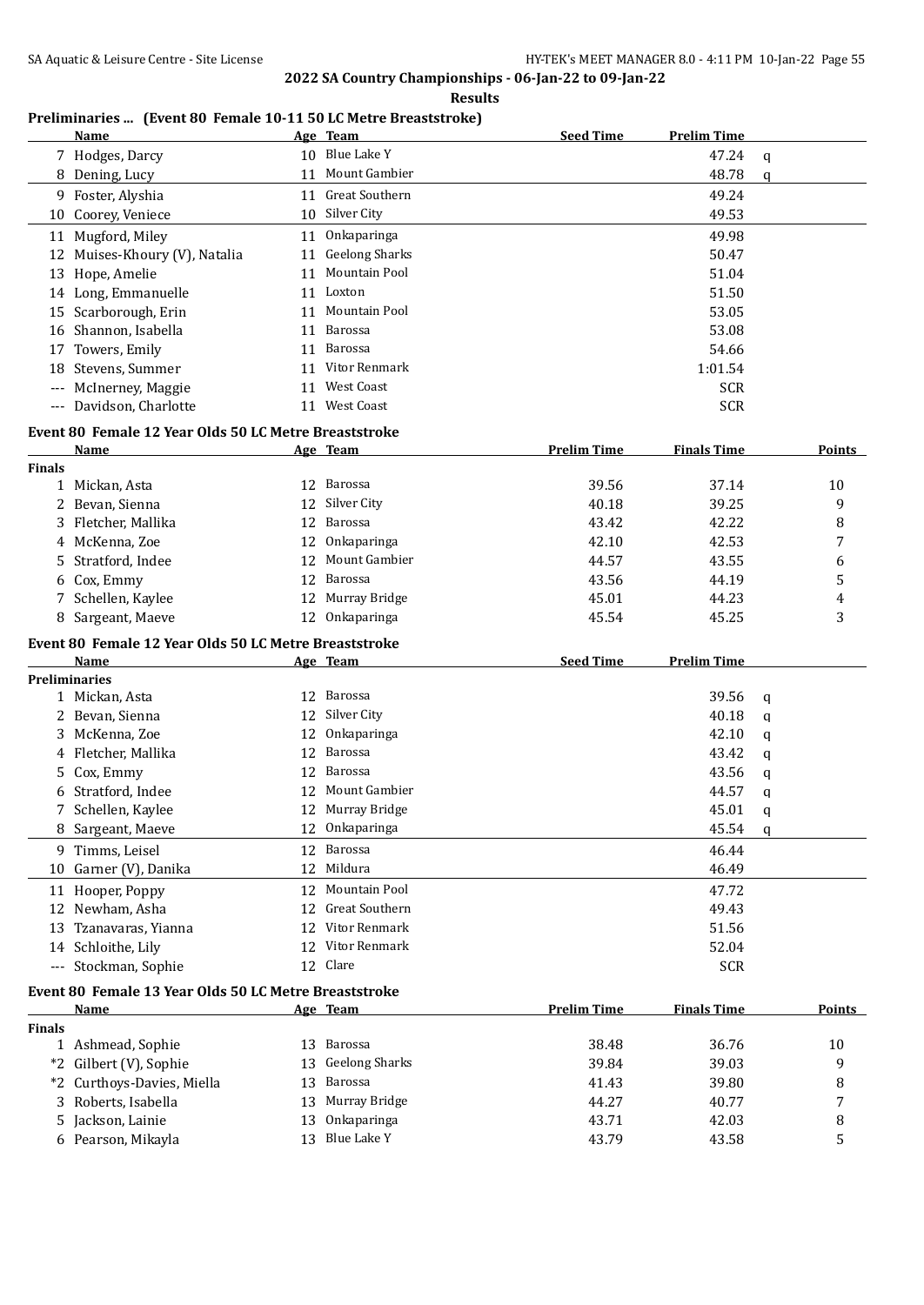**Results**

# **Finals ... (Event 80 Female 13 Year Olds 50 LC Metre Breaststroke)**

|               | Name                                                  |    | ent ou remaie 15 Teal UNS 50 LC Mette Di caststiune)<br>Age Team | <b>Prelim Time</b> | <b>Finals Time</b> |   | <b>Points</b> |
|---------------|-------------------------------------------------------|----|------------------------------------------------------------------|--------------------|--------------------|---|---------------|
|               | 7 Jasko, Elka                                         |    | 13 Onkaparinga                                                   | 45.15              | 44.25              |   | 4             |
|               | 8 Shannon, Charlotte                                  |    | 13 Barossa                                                       | 45.12              | 44.84              |   | 3             |
|               | Event 80 Female 13 Year Olds 50 LC Metre Breaststroke |    |                                                                  |                    |                    |   |               |
|               | Name                                                  |    | Age Team                                                         | <b>Seed Time</b>   | <b>Prelim Time</b> |   |               |
|               | <b>Preliminaries</b>                                  |    |                                                                  |                    |                    |   |               |
|               | 1 Ashmead, Sophie                                     |    | 13 Barossa                                                       |                    | 38.48              | q |               |
|               | 2 Gilbert (V), Sophie                                 | 13 | Geelong Sharks                                                   |                    | 39.84              | q |               |
|               | 3 Curthoys-Davies, Miella                             | 13 | Barossa                                                          |                    | 41.43              | q |               |
| 4             | Jackson, Lainie                                       | 13 | Onkaparinga                                                      |                    | 43.71              | q |               |
|               | 5 Pearson, Mikayla                                    | 13 | Blue Lake Y                                                      |                    | 43.79              | q |               |
| 6             | Roberts, Isabella                                     | 13 | Murray Bridge                                                    |                    | 44.27              | q |               |
|               | 7 Shannon, Charlotte                                  | 13 | Barossa                                                          |                    | 45.12              | q |               |
|               | 8 Jasko, Elka                                         | 13 | Onkaparinga                                                      |                    | 45.15              | q |               |
|               | 9 Thomas, Elke                                        | 13 | West Coast                                                       |                    | 45.38              |   |               |
|               | 10 Schubert, Emma                                     |    | 13 Barossa                                                       |                    | 45.43              |   |               |
|               |                                                       | 13 | Onkaparinga                                                      |                    | 45.50              |   |               |
|               | 11 Timmins, Cayleigh                                  | 13 | Barossa                                                          |                    | 46.74              |   |               |
| 12            | Cox, Kenzie                                           |    | <b>West Coast</b>                                                |                    |                    |   |               |
|               | 13 Siviour, Tori                                      | 13 |                                                                  |                    | 46.90              |   |               |
| 14            | Siviour, Lucy                                         | 13 | <b>West Coast</b>                                                |                    | 47.89              |   |               |
|               | 15 Lyons, Imogen                                      | 13 | Whyalla                                                          |                    | 48.20              |   |               |
|               | --- Stevens, Kayleigh                                 |    | 13 Vitor Renmark                                                 |                    | <b>NS</b>          |   |               |
|               | Event 81 Female 14 Year Olds 50 LC Metre Breaststroke |    |                                                                  |                    |                    |   |               |
|               | Name                                                  |    | Age Team                                                         | <b>Prelim Time</b> | <b>Finals Time</b> |   | Points        |
| <b>Finals</b> |                                                       |    |                                                                  |                    |                    |   |               |
|               | 1 Newham, Leni                                        |    | 14 Barossa                                                       | 38.66              | 37.92              |   | 10            |
|               | 2 Hawker, Imogen                                      |    | 14 Clare                                                         | 40.67              | 38.94              |   | 9             |
|               | 3 Carroll, Jasmine                                    |    | 14 Barossa                                                       | 41.07              | 40.33              |   | 8             |
| 4             | Strachan (V), Emma                                    |    | 14 Mildura                                                       | 42.30              | 41.37              |   | 7             |
| 5             | Ratzmer, Haylee                                       |    | 14 Mountain Pool                                                 | 43.29              | 42.87              |   | 6             |
| 6             | Schulz, Olivia                                        |    | 14 Mountain Pool                                                 | 44.27              | 42.94              |   | 5             |
|               | 7 Scarborough, Kara                                   |    | 14 Mountain Pool                                                 | 42.65              | 43.04              |   | 4             |
| 8             | Wood, Rebecca                                         |    | 14 West Coast                                                    | 43.32              | 44.31              |   | 3             |
|               | Event 81 Female 14 Year Olds 50 LC Metre Breaststroke |    |                                                                  |                    |                    |   |               |
|               | Name                                                  |    | Age Team                                                         | <b>Seed Time</b>   | <b>Prelim Time</b> |   |               |
|               | Preliminaries                                         |    |                                                                  |                    |                    |   |               |
|               | 1 Newham, Leni                                        |    | 14 Barossa                                                       |                    | 38.66              | q |               |
|               | 2 Hawker, Imogen                                      |    | 14 Clare                                                         |                    | 40.67              | q |               |
| 3             | Carroll, Jasmine                                      |    | 14 Barossa                                                       |                    | 41.07              | q |               |
| 4             | Strachan (V), Emma                                    |    | 14 Mildura                                                       |                    | 42.30              | q |               |
| 5             | Scarborough, Kara                                     |    | 14 Mountain Pool                                                 |                    | 42.65              | q |               |
| 6             | Ratzmer, Haylee                                       |    | 14 Mountain Pool                                                 |                    | 43.29              | q |               |
| 7             | Wood, Rebecca                                         |    | 14 West Coast                                                    |                    | 43.32              | q |               |
| 8             | Schulz, Olivia                                        |    | 14 Mountain Pool                                                 |                    | 44.27              | q |               |
| 9.            | Sargeant, Rachel                                      |    | 14 Onkaparinga                                                   |                    | 44.44              |   |               |
| 10            | Logan, Sage                                           |    | 14 Barossa                                                       |                    | 44.49              |   |               |
| 11            | Giles, Teah                                           |    | 14 West Coast                                                    |                    | 44.58              |   |               |
| 12            | Le Roux, Anichia                                      |    | 14 Barossa                                                       |                    | 44.80              |   |               |
| 13            | Griffiths, Ashleigh                                   |    | 14 Gawler                                                        |                    | 45.01              |   |               |
| 14            | Starr, Annabelle                                      |    | 14 Mountain Pool                                                 |                    | 45.53              |   |               |
| 15            | Newman, Ella                                          | 14 | Mountain Pool                                                    |                    | 45.95              |   |               |
| 16            | Edwards, Lucy                                         |    | 14 Mount Gambier                                                 |                    | 46.02              |   |               |
|               | 17 Wheeler, Lani                                      |    | 14 Onkaparinga                                                   |                    | 47.57              |   |               |
|               |                                                       |    |                                                                  |                    |                    |   |               |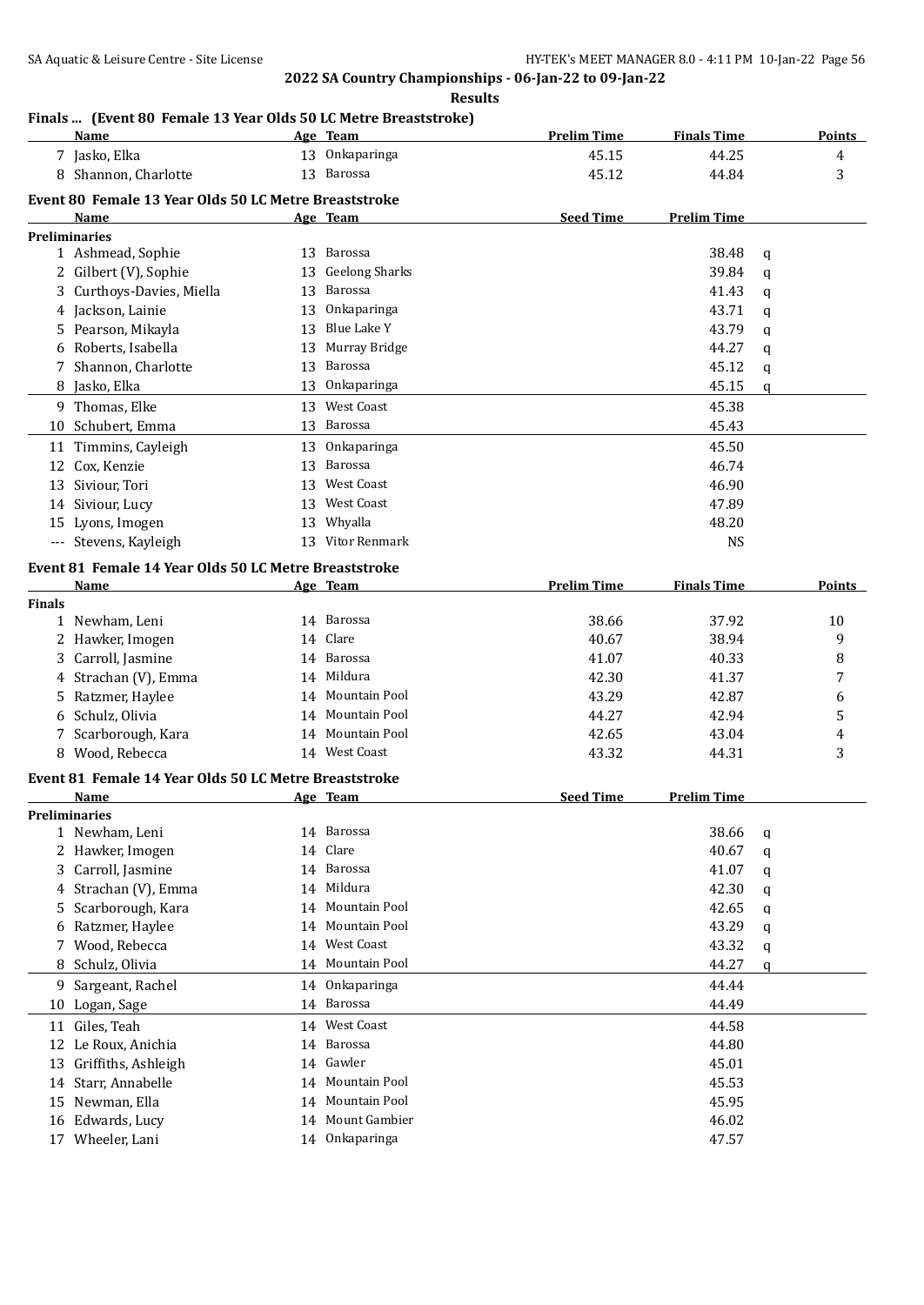**Preliminaries ... (Event 81 Female 14 Year Olds 50 LC Metre Breaststroke)**

## **2022 SA Country Championships - 06-Jan-22 to 09-Jan-22 Results**

|               | Name                                                          |    | Age Team              | <b>Seed Time</b>   | <b>Prelim Time</b> |               |
|---------------|---------------------------------------------------------------|----|-----------------------|--------------------|--------------------|---------------|
|               | 18 Teare, Holly                                               |    | 14 Vitor Renmark      |                    | 49.26              |               |
|               | 19 Smith, Matilda                                             |    | 14 Whyalla            |                    | 49.71              |               |
|               | --- Neyland (V), Rhianna                                      |    | 14 Mildura            |                    | DQ                 |               |
|               | Head under for 2 or more strokes                              |    |                       |                    |                    |               |
|               | --- Schurmann (V), Ella                                       |    | 14 Geelong Sharks     |                    | <b>SCR</b>         |               |
|               | --- Modoo (V), Lola                                           |    | 14 Mildura            |                    | <b>SCR</b>         |               |
|               | Event 81 Female 15 Year Olds 50 LC Metre Breaststroke         |    |                       |                    |                    |               |
|               | Name                                                          |    | Age Team              | <b>Prelim Time</b> | <b>Finals Time</b> | <b>Points</b> |
| <b>Finals</b> |                                                               |    |                       |                    |                    |               |
|               | 1 Ashmead, Charlotte                                          |    | 15 Barossa            | 38.33              | 36.29              | 10            |
|               | *2 Rush (V), Tallulah                                         | 15 | <b>Geelong Sharks</b> | 38.25              | 36.51              | 9             |
|               | *2 Schubert, Nyah                                             | 15 | Barossa               | 41.51              | 40.07              | 8             |
| 3             | Flowers, Keira                                                | 15 | <b>Blue Lake Y</b>    | 43.09              | 41.94              | 6             |
|               | 4 Canty (V), Isabella                                         | 15 | <b>Geelong Sharks</b> | 40.60              | 40.75              | 7             |
|               | 6 Furniss, Jordana                                            |    | 15 Loxton             | 43.82              | 42.19              | 5             |
|               | 7 Folley, Bronte                                              |    | 15 Murray Bridge      | 44.49              | 42.69              | 4             |
|               | 8 Jasko, Mikaela                                              |    | 15 Onkaparinga        | 43.81              | 42.81              | 3             |
|               |                                                               |    |                       |                    |                    |               |
|               | Event 81 Female 15 Year Olds 50 LC Metre Breaststroke<br>Name |    |                       | <b>Seed Time</b>   | <b>Prelim Time</b> |               |
|               | <b>Preliminaries</b>                                          |    | Age Team              |                    |                    |               |
|               | 1 Rush (V), Tallulah                                          |    | 15 Geelong Sharks     |                    | 38.25              | q             |
|               | 2 Ashmead, Charlotte                                          |    | 15 Barossa            |                    | 38.33              | q             |
|               | 3 Canty (V), Isabella                                         |    | 15 Geelong Sharks     |                    | 40.60              | q             |
|               | 4 Schubert, Nyah                                              |    | 15 Barossa            |                    | 41.51              | q             |
|               | 5 Flowers, Keira                                              |    | 15 Blue Lake Y        |                    | 43.09              | q             |
|               | 6 Jasko, Mikaela                                              | 15 | Onkaparinga           |                    | 43.81              | q             |
|               | 7 Furniss, Jordana                                            |    | 15 Loxton             |                    | 43.82              | q             |
|               | 8 Folley, Bronte                                              |    | 15 Murray Bridge      |                    | 44.49              | q             |
|               | 9 Wishart, Charlotte                                          |    | 15 Berri              |                    | 45.38              |               |
|               | 10 Holman, Hinako                                             |    | 15 Dolphins           |                    | 46.16              |               |
|               |                                                               |    |                       |                    |                    |               |
|               | 11 Hammond, Chloe                                             |    | 15 Whyalla            |                    | 46.27              |               |
|               | 12 Pearson, Aleisha                                           |    | 15 Blue Lake Y        |                    | 46.65              |               |
|               | 13 Scullen-Howe, Elena                                        | 15 | Onkaparinga           |                    | 46.82              |               |
|               | --- Roberts, Amelia                                           |    | 15 Clare              |                    | DQ                 |               |
|               | Head under for 2 or more strokes                              |    | 15 Vitor Renmark      |                    | <b>NS</b>          |               |
|               | --- Thompson, Sophie<br>--- Tippet, Summer                    |    | 15 Vitor Renmark      |                    | <b>SCR</b>         |               |
|               | --- O'Brien (V), Kate                                         |    | 15 Geelong Sharks     |                    | <b>SCR</b>         |               |
|               |                                                               |    |                       |                    |                    |               |
|               | Event 81 Female 16-17 50 LC Metre Breaststroke                |    |                       |                    |                    |               |
|               | Name                                                          |    | Age Team              | <b>Prelim Time</b> | <b>Finals Time</b> | <b>Points</b> |
| <b>Finals</b> |                                                               |    |                       |                    |                    |               |
|               | 1 Pressler, Kalyce                                            |    | 17 Silver City        | 34.96              | 34.09              | 10            |
|               | 2 Hurrell, Kylie                                              | 17 | <b>West Coast</b>     | 40.06              | 37.54              | 9             |
|               | Brain, Sophia                                                 |    | 16 Silver City        | 42.36              | 40.37              | 8             |
|               | *4 Wood, Meg                                                  |    | 16 Barossa            | 40.93              | 40.86              | 6.50          |
|               | *4 Long, Madelyn                                              |    | 16 Loxton             | 41.37              | 40.86              | 6.50          |
|               | 6 Raynes, Zoe                                                 |    | 17 Loxton             | 42.33              | 40.87              | 5             |
|               | 7 Morgan, Simone                                              |    | 16 West Coast         | 43.99              | 43.73              | 4             |
|               | 8 Docherty, Makayla                                           |    | 16 Barossa            | 43.01              | 44.60              | 3             |
|               |                                                               |    |                       |                    |                    |               |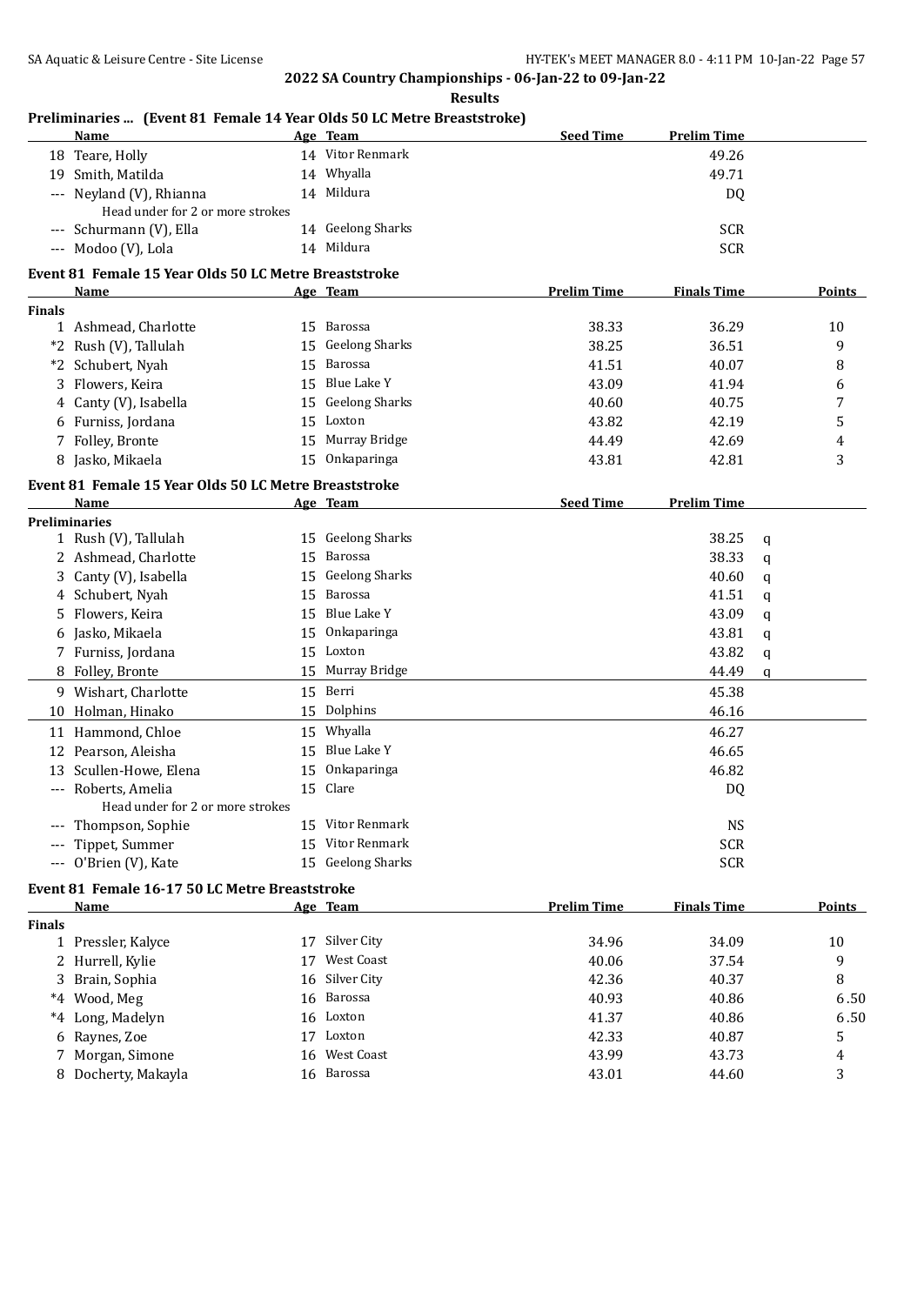**Preliminaries**

**2022 SA Country Championships - 06-Jan-22 to 09-Jan-22**

**Results**

## **Event 81 Female 16-17 50 LC Metre Breaststroke**

|               | Event 81 Female 16-17 50 LC Metre Breaststroke<br>Name |    | Age Team            | <b>Seed Time</b>   | <b>Prelim Time</b> |             |        |
|---------------|--------------------------------------------------------|----|---------------------|--------------------|--------------------|-------------|--------|
|               | <b>Preliminaries</b>                                   |    |                     |                    |                    |             |        |
|               | 1 Pressler, Kalyce                                     |    | 17 Silver City      |                    | 34.96              | q           |        |
|               | 2 Hurrell, Kylie                                       | 17 | <b>West Coast</b>   |                    | 40.06              | q           |        |
|               | 3 Wood, Meg                                            | 16 | Barossa             |                    | 40.93              | q           |        |
|               | 4 Long, Madelyn                                        |    | 16 Loxton           |                    | 41.37              | q           |        |
|               | 5 Raynes, Zoe                                          |    | 17 Loxton           |                    | 42.33              | q           |        |
|               | 6 Brain, Sophia                                        | 16 | Silver City         |                    | 42.36              | q           |        |
|               | 7 Docherty, Makayla                                    | 16 | Barossa             |                    | 43.01              | q           |        |
|               | 8 Morgan, Simone                                       |    | 16 West Coast       |                    | 43.99              | q           |        |
|               | 9 Lehmann, Rebecca                                     | 16 | Clare               |                    | 44.50              |             |        |
|               | 10 Gideon-Takasawa, Alisa                              |    | 16 Mountain Pool    |                    | 46.67              |             |        |
|               | 11 Thompson, Grace                                     |    | 16 Vitor Renmark    |                    | 50.54              |             |        |
|               | --- Robinson (V), Evelyn                               |    | 16 Geelong Sharks   |                    | <b>NS</b>          |             |        |
|               | Event 81 Female 18 & Over 50 LC Metre Breaststroke     |    |                     |                    |                    |             |        |
|               | Name                                                   |    | Age Team            | <b>Prelim Time</b> | <b>Finals Time</b> |             | Points |
| <b>Finals</b> |                                                        |    |                     |                    |                    |             |        |
|               | 1 Morgan, Shania                                       |    | 22 Jamestown        | 35.05              | 34.82              |             | 10     |
|               | 2 Hurrell, Dana                                        | 19 | <b>West Coast</b>   | 38.78              | 37.41              |             | 9      |
|               | 3 Lyons, Sue                                           | 53 | Vitor Renmark       | 39.96              | 38.85              |             | 8      |
|               | 4 Pearson, Hayley                                      | 18 | <b>Blue Lake Y</b>  | 41.95              | 40.40              |             | 7      |
|               | 5 Gideon-Takasawa, Aileen                              | 18 | Mountain Pool       | 42.82              | 41.66              |             | 6      |
|               | 6 Dewallef, Victoria                                   | 19 | Mountain Pool       | 42.35              | 42.59              |             | 5      |
|               | 7 Jasko, Matylda                                       | 18 | Onkaparinga         | 43.11              | 42.98              |             | 4      |
|               | 8 Ford, Jamie                                          |    | 18 West Coast       | 43.49              | 43.25              |             | 3      |
|               | Event 81 Female 18 & Over 50 LC Metre Breaststroke     |    |                     |                    |                    |             |        |
|               | Name                                                   |    | Age Team            | <b>Seed Time</b>   | <b>Prelim Time</b> |             |        |
|               | <b>Preliminaries</b>                                   |    |                     |                    |                    |             |        |
|               | 1 Morgan, Shania                                       | 22 | Jamestown           |                    | 35.05              | $\mathbf q$ |        |
|               | 2 Hurrell, Dana                                        |    | 19 West Coast       |                    | 38.78              | q           |        |
|               | 3 Lyons, Sue                                           |    | 53 Vitor Renmark    |                    | 39.96              | q           |        |
|               | 4 Pearson, Hayley                                      |    | 18 Blue Lake Y      |                    | 41.95              | q           |        |
|               | 5 Dewallef, Victoria                                   | 19 | Mountain Pool       |                    | 42.35              | q           |        |
|               | 6 Gideon-Takasawa, Aileen                              | 18 | Mountain Pool       |                    | 42.82              | q           |        |
|               | 7 Jasko, Matylda                                       | 18 | Onkaparinga         |                    | 43.11              | q           |        |
|               | 8 Ford, Jamie                                          |    | 18 West Coast       |                    | 43.49              | a           |        |
|               | 9 Scott, Jade                                          |    | 18 Silver City      |                    | 44.24              |             |        |
|               | 10 Hale, Trini                                         |    | 42 Loxton           |                    | 44.59              |             |        |
|               | 11 Kassebaum, Emily                                    |    | 20 Berri            |                    | 46.24              |             |        |
|               | Event 82 Male 10-11 50 LC Metre Breaststroke           |    |                     |                    |                    |             |        |
|               | Name                                                   |    | Age Team            | <b>Prelim Time</b> | <b>Finals Time</b> |             | Points |
| <b>Finals</b> |                                                        |    |                     |                    |                    |             |        |
|               | 1 Schubert, Max                                        |    | 11 Barossa          | 43.46              | 39.89              |             | 10     |
| 2             | Millard, Jack                                          | 11 | Broken Hill Aquatic | 46.55              | 43.98              |             | 9      |
| 3             | Fillmore, Harry                                        | 11 | Onkaparinga         | 49.79              | 46.11              |             | 8      |
|               | 4 Moore, Vincent                                       | 11 | Mount Gambier       | 50.37              | 48.60              |             | 7      |
|               | 5 Newman, Cooper                                       | 10 | Mountain Pool       | 51.34              | 49.59              |             | 6      |
|               | Event 82 Male 10-11 50 LC Metre Breaststroke           |    |                     |                    |                    |             |        |

**Name Age Team Seed Time Prelim Time**

 Schubert, Max 11 Barossa 43.46 q 2 Millard, Jack 11 Broken Hill Aquatic 12 Millard, Jack 46.55 q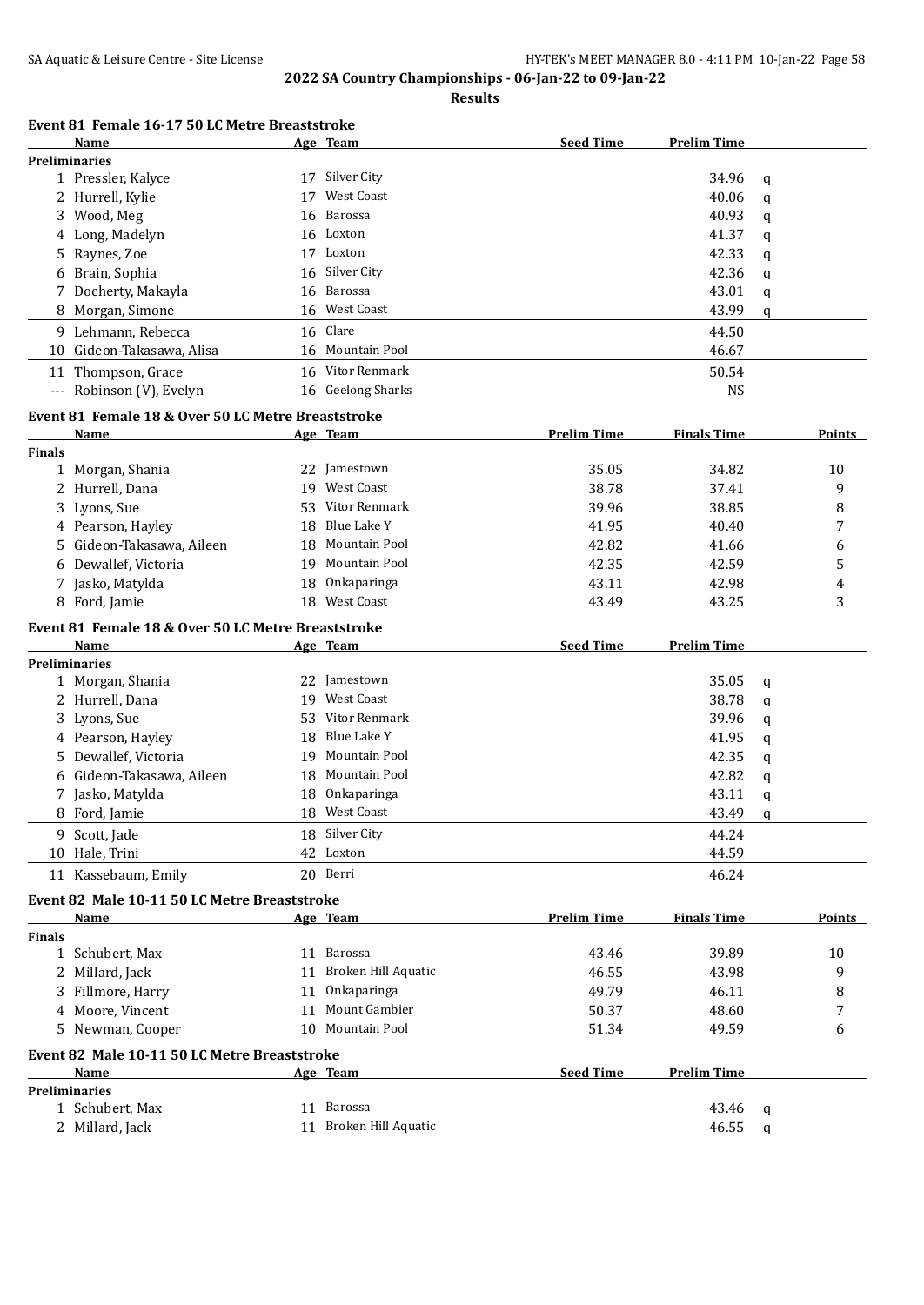|               | Preliminaries  (Event 82 Male 10-11 50 LC Metre Breaststroke)<br><b>Name</b> |    | Age Team                        | <b>Seed Time</b>   | <b>Prelim Time</b> |             |        |
|---------------|------------------------------------------------------------------------------|----|---------------------------------|--------------------|--------------------|-------------|--------|
|               | 3 Fillmore, Harry                                                            |    | 11 Onkaparinga                  |                    | 49.79              | $\mathbf q$ |        |
|               | 4 Moore, Vincent                                                             |    | 11 Mount Gambier                |                    | 50.37              | q           |        |
|               | 5 Newman, Cooper                                                             | 10 | Mountain Pool                   |                    | 51.34              | q           |        |
|               | 6 Lewcock, Noah                                                              | 10 | Barossa                         |                    | 55.74              | q           |        |
|               | --- Harris, Toby                                                             |    | 11 West Coast                   |                    | <b>SCR</b>         |             |        |
|               |                                                                              |    |                                 |                    |                    |             |        |
|               | Event 82 Male 12 Year Olds 50 LC Metre Breaststroke<br>Name                  |    | Age Team                        | <b>Prelim Time</b> | <b>Finals Time</b> |             | Points |
| <b>Finals</b> |                                                                              |    |                                 |                    |                    |             |        |
|               | 1 Riedel, Hugh                                                               |    | 12 Vitor Renmark                | 39.47              | 38.99              |             | 10     |
| 2             | Coulter, Kegan                                                               | 12 | Barossa                         | 43.26              | 41.76              |             | 9      |
| 3             | Nys, Lachie                                                                  |    | 12 Gawler                       | 42.79              | 41.86              |             | 8      |
|               | 4 Walsh, Beau                                                                |    | 12 Mountain Pool                | 47.87              | 45.56              |             | 7      |
|               |                                                                              |    | Onkaparinga                     |                    |                    |             |        |
| 5.            | Pashley, Fraser                                                              | 12 |                                 | 46.19              | 45.74              |             | 6      |
|               | 6 Roberts, Hunter                                                            |    | 12 Onkaparinga                  | 48.64              | 48.53              |             | 5      |
|               | Event 82 Male 12 Year Olds 50 LC Metre Breaststroke                          |    |                                 |                    |                    |             |        |
|               | Name                                                                         |    | Age Team                        | <b>Seed Time</b>   | <b>Prelim Time</b> |             |        |
|               | <b>Preliminaries</b>                                                         |    |                                 |                    |                    |             |        |
|               | 1 Riedel, Hugh                                                               | 12 | Vitor Renmark                   |                    | 39.47              | $\mathbf q$ |        |
| 2             | Nys, Lachie                                                                  | 12 | Gawler                          |                    | 42.79              | q           |        |
|               | 3 Coulter, Kegan                                                             | 12 | Barossa                         |                    | 43.26              | q           |        |
|               | 4 Pashley, Fraser                                                            | 12 | Onkaparinga                     |                    | 46.19              | q           |        |
|               | 5 Walsh, Beau                                                                | 12 | Mountain Pool                   |                    | 47.87              | q           |        |
|               | 6 Roberts, Hunter                                                            | 12 | Onkaparinga                     |                    | 48.64              | q           |        |
|               | 7 Schulz, Nathan                                                             | 12 | Mountain Pool                   |                    | 51.71              | $\mathbf q$ |        |
| $\cdots$      | Cregan, Neil                                                                 |    | 12 Barossa                      |                    | <b>SCR</b>         |             |        |
|               | --- Hood, Beau                                                               |    | 12 West Coast                   |                    | <b>SCR</b>         |             |        |
|               |                                                                              |    |                                 |                    |                    |             |        |
|               | Event 82 Male 13 Year Olds 50 LC Metre Breaststroke                          |    |                                 |                    |                    |             |        |
|               | Name                                                                         |    | <u>Age Team</u>                 | <b>Prelim Time</b> | <b>Finals Time</b> |             | Points |
| Finals        | 1 Sloane, Angus                                                              |    | 13 Barossa                      | 39.30              | 36.38              |             | 10     |
|               |                                                                              | 13 | Mildura                         |                    |                    |             |        |
|               | *2 Bell (V), Max                                                             |    | Clare                           | 39.04              | 37.96              |             | 9      |
|               | *2 Lucas, Tommy                                                              | 13 |                                 | 40.85              | 39.04              |             | 8      |
| 3             | Barratt, Max                                                                 | 13 | Silver City                     | 41.86              | 40.32              |             | 7      |
|               | 5 Sims, Oliver                                                               |    | 13 Berri                        | 42.84              | 41.93              |             | 6      |
| 6             | Oestmann, Cohbin                                                             |    | 13 West Coast                   | 44.95              | 42.72              |             | 5      |
|               | 7 Rush (V), Raphael                                                          | 13 | <b>Geelong Sharks</b>           | 44.59              | 43.66              |             | 4      |
|               | 8 Ladson, Jayden                                                             |    | 13 Murray Bridge                | 45.54              | 44.98              |             | 3      |
|               | Event 82 Male 13 Year Olds 50 LC Metre Breaststroke                          |    |                                 |                    |                    |             |        |
|               | Name                                                                         |    | Age Team                        | <b>Seed Time</b>   | <b>Prelim Time</b> |             |        |
|               | <b>Preliminaries</b>                                                         |    |                                 |                    |                    |             |        |
|               | 1 Bell (V), Max                                                              |    | 13 Mildura                      |                    | 39.04              | q           |        |
| 2             | Sloane, Angus                                                                | 13 | Barossa                         |                    | 39.30              | q           |        |
| 3             | Lucas, Tommy                                                                 | 13 | Clare                           |                    | 40.85              | q           |        |
| 4             | Barratt, Max                                                                 | 13 | Silver City                     |                    | 41.86              | q           |        |
| 5             | Sims, Oliver                                                                 | 13 | Berri                           |                    | 42.84              | q           |        |
| 6             | Rush (V), Raphael                                                            | 13 | <b>Geelong Sharks</b>           |                    | 44.59              | q           |        |
|               | Oestmann, Cohbin                                                             | 13 | West Coast                      |                    | 44.95              | q           |        |
|               |                                                                              |    |                                 |                    | 45.54              | q           |        |
|               |                                                                              |    |                                 |                    |                    |             |        |
|               | 8 Ladson, Jayden                                                             | 13 | Murray Bridge                   |                    |                    |             |        |
|               | 9 Harrold, Cody                                                              | 13 | Clare                           |                    | 45.71              |             |        |
|               | 10 White, Tyler                                                              | 13 | Murray Bridge                   |                    | 45.75              |             |        |
| 11            | Fillmore, Noah<br>12 Long, William                                           | 13 | Onkaparinga<br>13 Vitor Renmark |                    | 46.68<br>52.65     |             |        |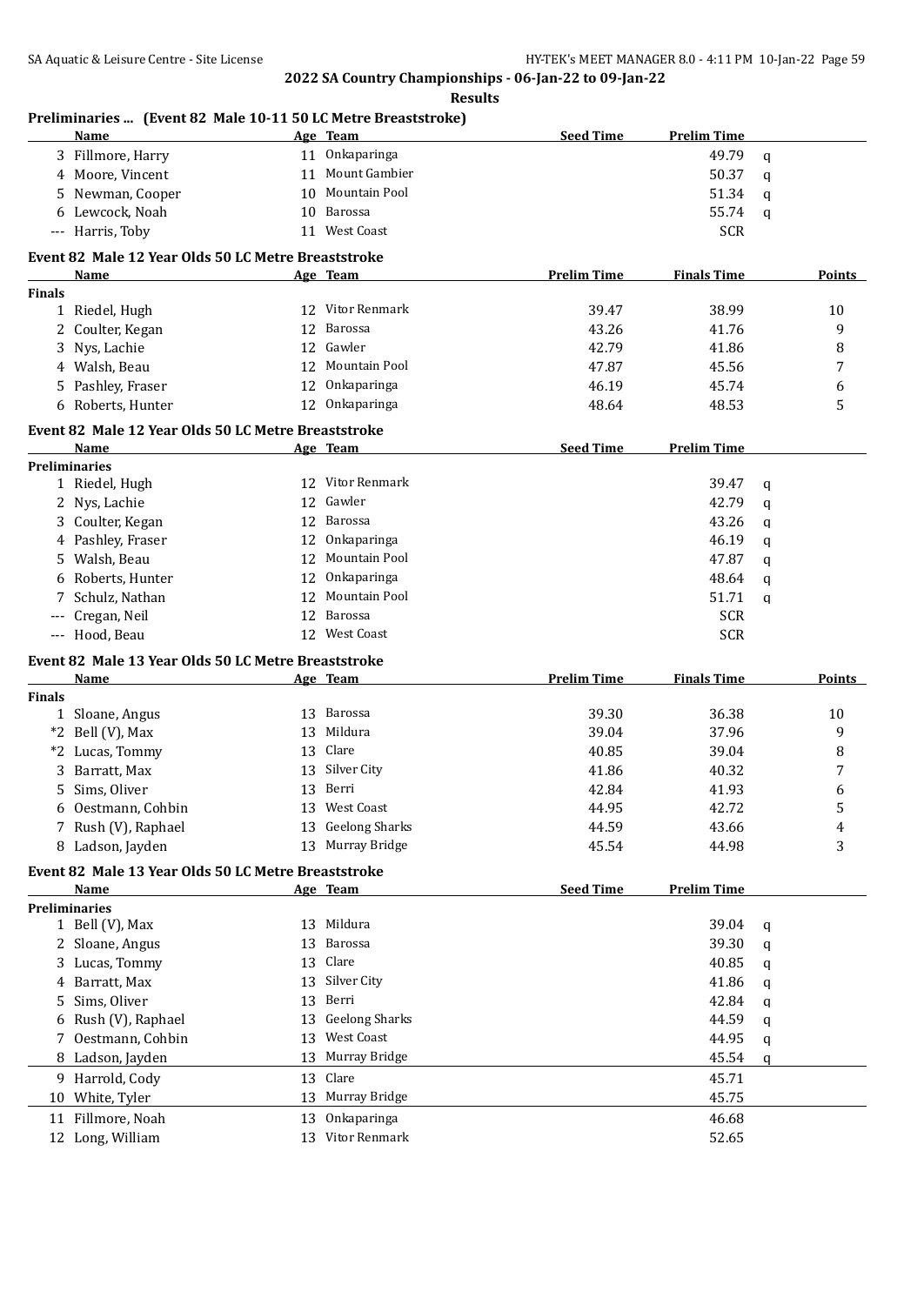#### **Results**

## **Preliminaries ... (Event 82 Male 13 Year Olds 50 LC Metre Breaststroke)**

|               | <b>Name</b>                                         |    | Age Team              | <b>Seed Time</b>   | <b>Prelim Time</b> |   |               |
|---------------|-----------------------------------------------------|----|-----------------------|--------------------|--------------------|---|---------------|
|               | --- Beaty, Drake                                    |    | 13 Whyalla            |                    | <b>NS</b>          |   |               |
|               | Event 83 Male 14 Year Olds 50 LC Metre Breaststroke |    |                       |                    |                    |   |               |
|               | Name                                                |    | Age Team              | <b>Prelim Time</b> | <b>Finals Time</b> |   | Points        |
| <b>Finals</b> |                                                     |    |                       |                    |                    |   |               |
|               | 1 Cregan, Gabriel                                   |    | 14 Barossa            | 35.44              | 34.43              |   | 10            |
|               | 2 Hammond, Bryce                                    |    | 14 West Coast         | 36.23              | 35.20              |   | 9             |
|               | 3 Oestmann, Kye                                     |    | 14 West Coast         | 38.94              | 37.05              |   | 8             |
|               | 4 Stratford, Vaughn                                 |    | 14 Mount Gambier      | 38.34              | 37.38              |   | 7             |
|               | 5 White, Lucas                                      |    | 14 Loxton             | 41.37              | 39.54              |   | 6             |
|               | 6 Lowe, Haydn                                       |    | 14 Blue Lake Y        | 41.51              | 40.26              |   | 5             |
|               | 7 Milne, Lukas                                      |    | 14 Silver City        | 40.51              | 40.27              |   | 4             |
|               | 8 Young, Will                                       |    | 14 Clare              | 42.13              | 40.92              |   | 3             |
|               | Event 83 Male 14 Year Olds 50 LC Metre Breaststroke |    |                       |                    |                    |   |               |
|               | Name                                                |    | Age Team              | <b>Seed Time</b>   | <b>Prelim Time</b> |   |               |
|               | <b>Preliminaries</b>                                |    |                       |                    |                    |   |               |
|               | 1 Cregan, Gabriel                                   |    | 14 Barossa            |                    | 35.44              | q |               |
|               | 2 Hammond, Bryce                                    | 14 | <b>West Coast</b>     |                    | 36.23              | q |               |
|               | 3 Stratford, Vaughn                                 | 14 | <b>Mount Gambier</b>  |                    | 38.34              |   |               |
|               | 4 Oestmann, Kye                                     |    | 14 West Coast         |                    | 38.94              | q |               |
|               |                                                     |    | 14 Silver City        |                    |                    | q |               |
|               | 5 Milne, Lukas                                      |    | 14 Loxton             |                    | 40.51              | q |               |
|               | 6 White, Lucas                                      |    | 14 Blue Lake Y        |                    | 41.37              | q |               |
|               | 7 Lowe, Haydn                                       |    |                       |                    | 41.51              | q |               |
|               | 8 Young, Will                                       |    | 14 Clare              |                    | 42.13              | q |               |
|               | 9 Flett, Heath                                      |    | 14 Vitor Renmark      |                    | 43.60              |   |               |
|               | 10 Jones, Angus                                     |    | 14 Onkaparinga        |                    | 43.75              |   |               |
|               | 11 Timms, Patrick                                   |    | 14 Barossa            |                    | 43.86              |   |               |
|               | 12 Roberts, Fox                                     |    | 14 Onkaparinga        |                    | 43.94              |   |               |
|               | 13 Collins, Charlie                                 |    | 14 Barossa            |                    | 44.46              |   |               |
|               | --- Nokes (V), Archie                               |    | 14 Mildura            |                    | DQ                 |   |               |
|               | Head under for 2 or more strokes                    |    |                       |                    |                    |   |               |
|               | --- Van Dyke (V), Tenace                            |    | 14 Geelong Sharks     |                    | <b>SCR</b>         |   |               |
|               | Event 83 Male 15 Year Olds 50 LC Metre Breaststroke |    |                       |                    |                    |   |               |
|               | Name                                                |    | Age Team              | <b>Prelim Time</b> | <b>Finals Time</b> |   | <b>Points</b> |
| Finals        |                                                     |    |                       |                    |                    |   |               |
|               | 1 Lucas, Lachlan                                    |    | 15 Clare              | 35.71              | 34.37              |   | 10            |
|               | 2 Curthoys-Davies, Keian                            | 15 | Barossa               | 34.95              | 34.64              |   | 9             |
|               | 3 Fillmore, Jack                                    | 15 | Onkaparinga           | 35.32              | 35.12              |   | 8             |
|               | 4 White, Bailey                                     | 15 | Loxton                | 36.01              | 35.31              |   | 7             |
|               | 5 Gilbert (V), Hayden                               | 15 | <b>Geelong Sharks</b> | 37.98              | 36.79              |   | 6             |
|               | 6 Nokes (V), Riley                                  | 15 | Mildura               | 38.07              | 37.17              |   | 5             |
| 7             | Stratford, Elijah                                   | 15 | Mount Gambier         | 39.20              | 38.74              |   | 4             |
|               | 8 Martin, Jordy                                     | 15 | Onkaparinga           | 38.17              | 40.75              |   | 3             |
|               | Event 83 Male 15 Year Olds 50 LC Metre Breaststroke |    |                       |                    |                    |   |               |
|               | Name                                                |    | Age Team              | <b>Seed Time</b>   | <b>Prelim Time</b> |   |               |
|               | <b>Preliminaries</b>                                |    |                       |                    |                    |   |               |
|               | 1 Curthoys-Davies, Keian                            | 15 | Barossa               |                    | 34.95              | q |               |
|               | 2 Fillmore, Jack                                    | 15 | Onkaparinga           |                    | 35.32              | q |               |
|               | 3 Lucas, Lachlan                                    | 15 | Clare                 |                    | 35.71              |   |               |
|               | 4 White, Bailey                                     | 15 | Loxton                |                    | 36.01              | q |               |
|               | 5 Gilbert (V), Hayden                               | 15 | <b>Geelong Sharks</b> |                    | 37.98              | q |               |
|               | 6 Nokes (V), Riley                                  | 15 | Mildura               |                    | 38.07              | q |               |
|               | 7 Martin, Jordy                                     |    | 15 Onkaparinga        |                    | 38.17              | q |               |
|               |                                                     |    |                       |                    |                    | q |               |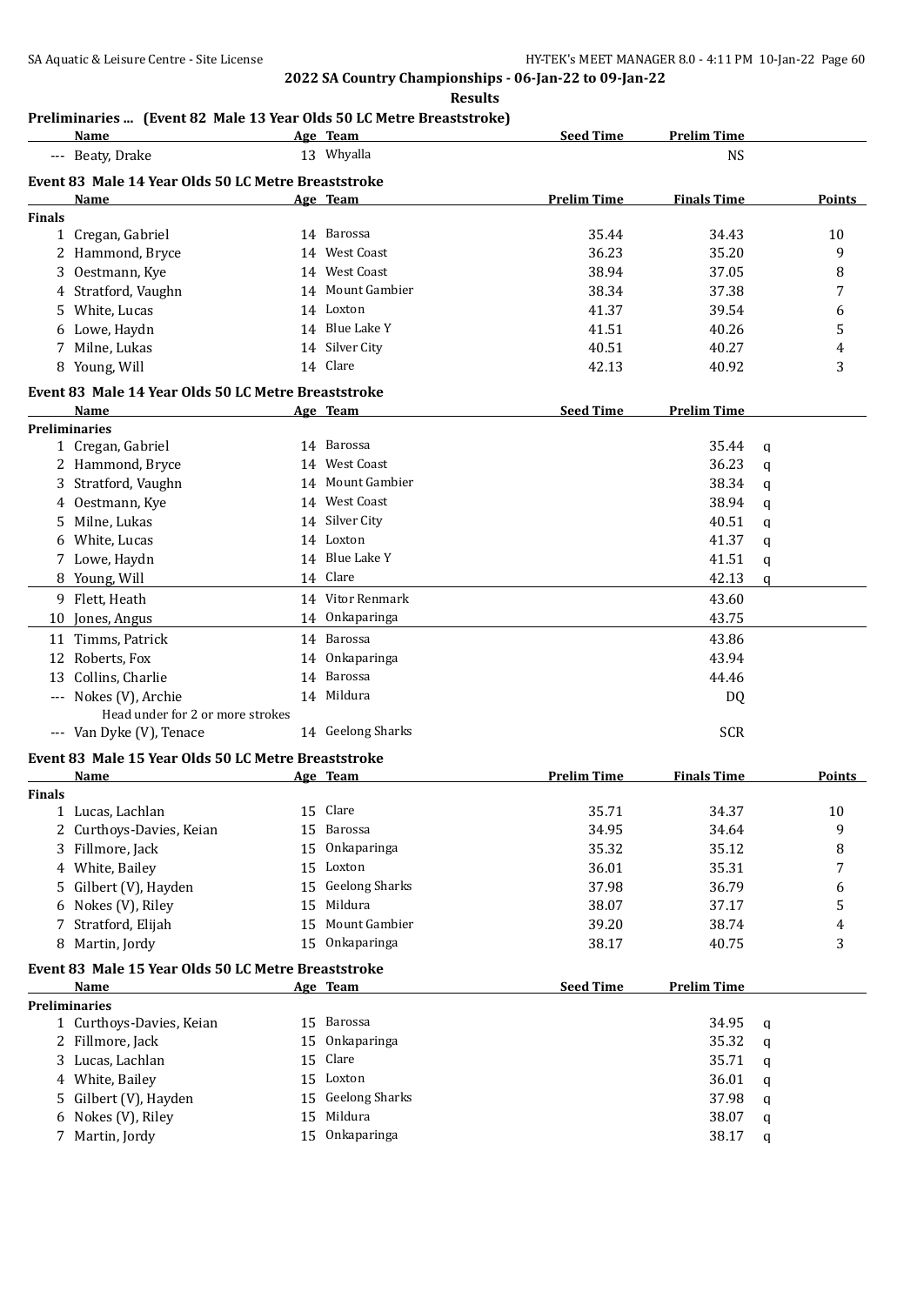|               | Preliminaries  (Event 83 Male 15 Year Olds 50 LC Metre Breaststroke) |    |                       |                    |                    |             |               |
|---------------|----------------------------------------------------------------------|----|-----------------------|--------------------|--------------------|-------------|---------------|
|               | Name                                                                 |    | Age Team              | <b>Seed Time</b>   | <b>Prelim Time</b> |             |               |
|               | 8 Stratford, Elijah                                                  |    | 15 Mount Gambier      |                    | 39.20              | $\mathbf q$ |               |
|               | 9 Bignell, Nicholas                                                  |    | 15 Blue Lake Y        |                    | 39.21              |             |               |
|               | 10 Moore, Rory                                                       |    | 15 Berri              |                    | 40.48              |             |               |
|               | 11 Schwarz, Harry                                                    |    | 15 Dolphins           |                    | 41.27              |             |               |
|               | --- Edwards, Lachlan                                                 |    | 15 Vitor Renmark      |                    | <b>NS</b>          |             |               |
|               | Event 83 Male 16-17 50 LC Metre Breaststroke                         |    |                       |                    |                    |             |               |
|               | Name                                                                 |    | Age Team              | <b>Prelim Time</b> | <b>Finals Time</b> |             | Points        |
| <b>Finals</b> |                                                                      |    |                       |                    |                    |             |               |
|               | 1 Macie, Patrick                                                     |    | 17 Barossa            | 33.29              | 32.40              |             | 10            |
|               | 2 Bignell, Thomas                                                    | 17 | <b>Blue Lake Y</b>    | 33.06              | 32.45              |             | 9             |
|               | 3 White, Jordan                                                      |    | 17 Loxton             | 33.73              | 33.37              |             | 8             |
|               | 4 Cochrane-Adolfson, Justin                                          |    | 16 Silver City        | 35.44              | 33.77              |             | 7             |
|               | 5 Newman, Bailey                                                     |    | 16 Mountain Pool      | 35.85              | 34.29              |             | 6             |
|               | 6 Martin (V), Angus                                                  |    | 16 Geelong Sharks     | 34.97              | 34.61              |             | 5             |
|               | 7 Mcfarlane, Ben                                                     |    | 16 Gawler             | 34.95              | 35.04              |             | 4             |
|               | 8 Smart, Max                                                         |    | 16 Crystal Brook      | 39.04              | 38.83              |             | 3             |
|               |                                                                      |    |                       |                    |                    |             |               |
|               | Event 83 Male 16-17 50 LC Metre Breaststroke                         |    |                       |                    |                    |             |               |
|               | Name<br><b>Preliminaries</b>                                         |    | <u>Age Team</u>       | <b>Seed Time</b>   | <b>Prelim Time</b> |             |               |
|               | 1 Bignell, Thomas                                                    |    | 17 Blue Lake Y        |                    | 33.06              | q           |               |
|               | 2 Macie, Patrick                                                     | 17 | Barossa               |                    | 33.29              |             |               |
|               |                                                                      | 17 | Loxton                |                    | 33.73              | q           |               |
|               | 3 White, Jordan                                                      |    | Gawler                |                    |                    | q           |               |
|               | 4 Mcfarlane, Ben                                                     | 16 | <b>Geelong Sharks</b> |                    | 34.95              | q           |               |
|               | 5 Martin (V), Angus                                                  | 16 |                       |                    | 34.97              | q           |               |
|               | 6 Cochrane-Adolfson, Justin                                          |    | 16 Silver City        |                    | 35.44              | q           |               |
|               | 7 Newman, Bailey                                                     | 16 | Mountain Pool         |                    | 35.85              | q           |               |
|               | 8 Smart, Max                                                         |    | 16 Crystal Brook      |                    | 39.04              | q           |               |
|               | 9 Harrold, Jake                                                      |    | 16 Clare              |                    | 39.47              |             |               |
|               | 10 Kemp, Samuel                                                      |    | 16 Onkaparinga        |                    | 40.34              |             |               |
|               | 11 Orr, Darcy                                                        |    | 17 Vitor Renmark      |                    | 40.61              |             |               |
|               | 12 Bell (V), James                                                   |    | 16 Mildura            |                    | 40.69              |             |               |
|               | 13 Hoffmann, Ethan                                                   |    | 16 Vitor Renmark      |                    | 40.75              |             |               |
|               | 14 Cockshell, Lucas                                                  |    | 16 Loxton             |                    | 40.77              |             |               |
|               | 15 Collins, Harper                                                   |    | 16 Barossa            |                    | 41.84              |             |               |
|               | --- Perin, Joseph                                                    |    | 17 West Coast         |                    | <b>SCR</b>         |             |               |
|               | --- Ackland, Colby                                                   |    | 16 Clare              |                    | <b>SCR</b>         |             |               |
|               | Event 83 Male 18 & Over 50 LC Metre Breaststroke                     |    |                       |                    |                    |             |               |
|               | <b>Name</b>                                                          |    | <u>Age Team</u>       | <b>Prelim Time</b> | <b>Finals Time</b> |             | <b>Points</b> |
| <b>Finals</b> |                                                                      |    |                       |                    |                    |             |               |
|               | *1 Barila (V), Josh                                                  |    | 20 Mildura            | 34.26              | 33.21              |             | 10            |
|               | *1 Fielke, Henry                                                     | 23 | Mountain Pool         | 33.84              | 33.77              |             | 9             |
|               | 2 Kennedy, Ethan                                                     |    | 19 Gawler             | 34.57              | 34.81              |             | 8             |
| 3             | White, Dylan                                                         |    | 18 Loxton             | 35.51              | 34.83              |             | 7             |
| 5.            | Sayer, Darcy                                                         | 22 | Mountain Pool         | 35.55              | 35.32              |             | 6             |
|               | 6 Bell, Noah                                                         | 20 | Onkaparinga           | 36.63              | 35.54              |             | 5             |
|               | 7 Herringer, Oliver                                                  | 18 | Mountain Pool         | 36.69              | 36.29              |             | 4             |
|               | 8 Weatherley, Joshua                                                 |    | 21 Clare              | 37.21              | 36.71              |             | 3             |
|               |                                                                      |    |                       |                    |                    |             |               |
|               | Event 83 Male 18 & Over 50 LC Metre Breaststroke                     |    |                       |                    |                    |             |               |
|               | <b>Name</b>                                                          |    | Age Team              | <b>Seed Time</b>   | <b>Prelim Time</b> |             |               |
|               | <b>Preliminaries</b><br>1 Fielke, Henry                              |    | 23 Mountain Pool      |                    | 33.84              |             |               |
|               |                                                                      |    |                       |                    |                    | q           |               |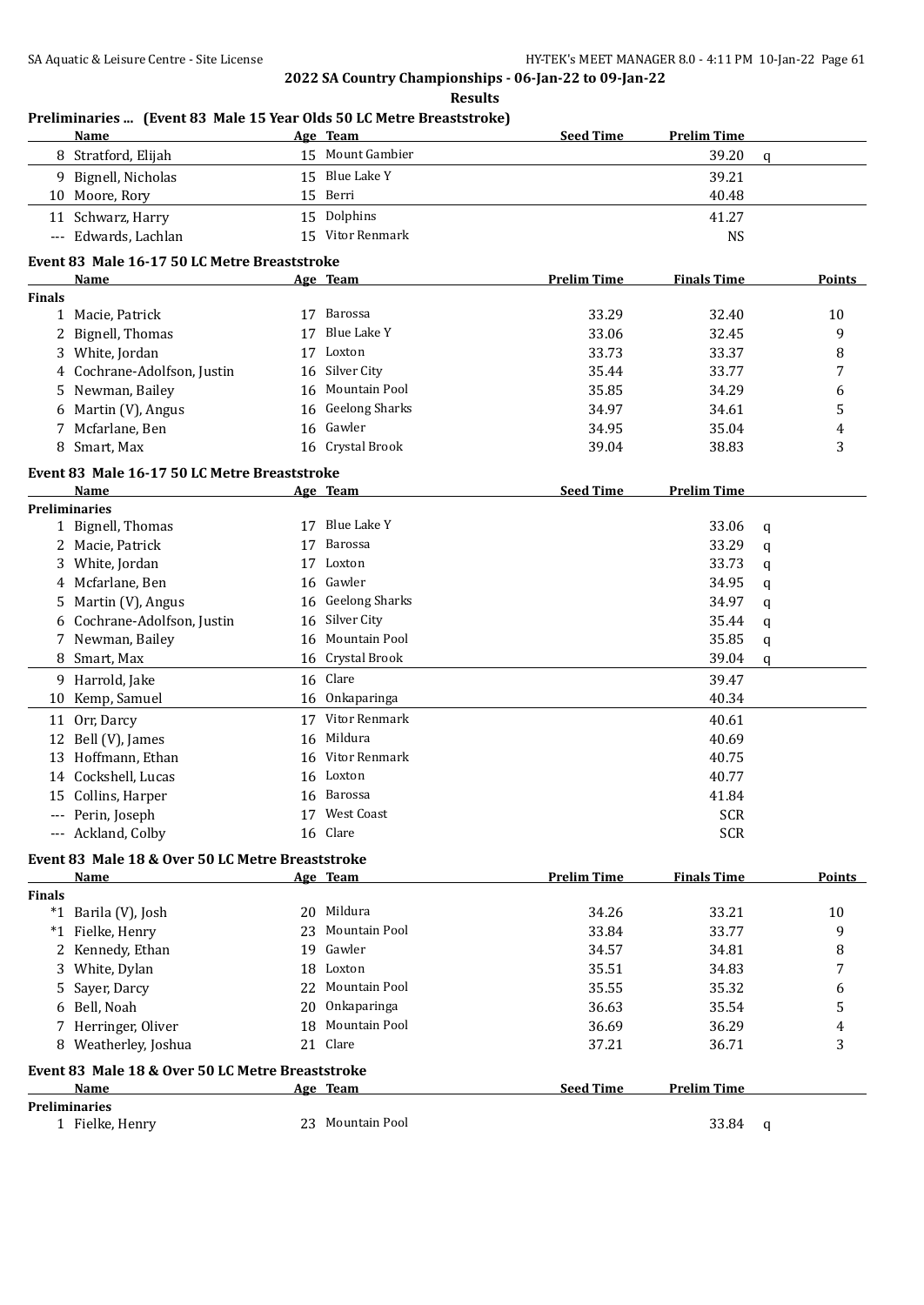| <b>Results</b> |
|----------------|
|                |

## **Preliminaries ... (Event 83 Male 18 & Over 50 LC Metre Breaststroke)**

|               | Name                                                 |    | Age Team          | <b>Seed Time</b>   | <b>Prelim Time</b> |             |        |
|---------------|------------------------------------------------------|----|-------------------|--------------------|--------------------|-------------|--------|
|               | 2 Barila (V), Josh                                   |    | 20 Mildura        |                    | 34.26              | $\mathbf q$ |        |
| 3             | Kennedy, Ethan                                       | 19 | Gawler            |                    | 34.57              | $\mathbf q$ |        |
| 4             | White, Dylan                                         | 18 | Loxton            |                    | 35.51              | q           |        |
| 5             | Sayer, Darcy                                         | 22 | Mountain Pool     |                    | 35.55              | q           |        |
| 6             | Bell, Noah                                           | 20 | Onkaparinga       |                    | 36.63              | q           |        |
|               | 7 Herringer, Oliver                                  | 18 | Mountain Pool     |                    | 36.69              | q           |        |
|               | 8 Weatherley, Joshua                                 |    | 21 Clare          |                    | 37.21              | q           |        |
|               | 9 Brown, Myles                                       | 18 | Barossa           |                    | 40.85              |             |        |
|               | --- Ford, Tommy                                      |    | 20 West Coast     |                    | <b>SCR</b>         |             |        |
|               |                                                      |    |                   |                    |                    |             |        |
|               | Event 84 Female 50 LC Metre Breaststroke Multi-Class |    |                   |                    |                    |             |        |
|               | Name                                                 |    | Age Team          |                    | <b>Finals Time</b> |             | Points |
|               | 1 Willett, Emily SB6                                 |    | 15 Onkaparinga    |                    | 59.51              |             |        |
|               | 2 Taylor, Zara SB14                                  |    | 26 Great Southern |                    | 1:08.47            |             |        |
|               | 3 Joseph, Hannah SB6                                 |    | 14 Barossa        |                    | 1:46.90            |             |        |
|               | --- McInerney, Ellie SB7                             |    | 20 West Coast     |                    | <b>SCR</b>         |             |        |
|               | Event 84 Male 50 LC Metre Breaststroke Multi-Class   |    |                   |                    |                    |             |        |
|               | Name                                                 |    | Age Team          |                    | <b>Finals Time</b> |             | Points |
|               | 1 Morley, Samuel SB9                                 |    | 15 Onkaparinga    |                    | 43.28              |             |        |
|               | 2 Wilkins, Charlie SB14                              |    | 22 Onkaparinga    |                    | 47.76              |             |        |
|               | --- Hucks, Tyler SB8                                 |    | 12 Loxton         |                    | <b>NS</b>          |             |        |
|               |                                                      |    |                   |                    |                    |             |        |
|               | Event 85 Female 10-11 100 LC Metre Freestyle         |    |                   |                    |                    |             |        |
|               | Name                                                 |    | Age Team          | <b>Prelim Time</b> | <b>Finals Time</b> |             | Points |
| <b>Finals</b> |                                                      |    |                   |                    |                    |             |        |
|               | 1 Molloy, Scarlett                                   |    | 11 Silver City    | 1:13.52            | 1:10.75            |             | 10     |
|               | 2 Geister, Leni                                      |    | 11 Barossa        | 1:14.50            | 1:10.90            |             | 9      |
|               | 3 Ashmead, Annabel                                   |    | 11 Barossa        | 1:14.62            | 1:13.33            |             | 8      |
|               | 4 Shannon, Isabella                                  |    | 11 Barossa        | 1:15.63            | 1:13.75            |             | 7      |
| 5             | Jackman (V), Capree                                  |    | 11 Geelong Sharks | 1:14.86            | 1:14.43            |             | 6      |
| 6             | Hodges, Darcy                                        | 10 | Blue Lake Y       | 1:18.15            | 1:15.08            |             | 5      |
|               | 7 Griffiths, Ellie                                   | 11 | Gawler            | 1:15.66            | 1:15.54            |             | 4      |
|               | --- Dening, Lucy                                     |    | 11 Mount Gambier  | 1:15.86            | DQ                 |             |        |
|               | Declared false start                                 |    |                   |                    |                    |             |        |
|               | Event 85 Female 10-11 100 LC Metre Freestyle         |    |                   |                    |                    |             |        |
|               | Name                                                 |    | Age Team          | <b>Seed Time</b>   | <b>Prelim Time</b> |             |        |
|               | <b>Preliminaries</b>                                 |    |                   |                    |                    |             |        |
| 1             | Molloy, Scarlett                                     |    | 11 Silver City    |                    | 1:13.52            | q           |        |
| 2             | Geister, Leni                                        |    | 11 Barossa        |                    | 1:14.50            | q           |        |
| 3             | Ashmead, Annabel                                     |    | 11 Barossa        |                    | 1:14.62            | q           |        |
| 4             | Jackman (V), Capree                                  |    | 11 Geelong Sharks |                    | 1:14.86            | q           |        |
| 5             | Shannon, Isabella                                    | 11 | Barossa           |                    | 1:15.63            | q           |        |
| 6             | Griffiths, Ellie                                     | 11 | Gawler            |                    | 1:15.66            | q           |        |
| 7             | Dening, Lucy                                         | 11 | Mount Gambier     |                    | 1:15.86            | q           |        |
|               | 8 Hodges, Darcy                                      | 10 | Blue Lake Y       |                    | 1:18.15            | q           |        |
|               | 9 Coorey, Veniece                                    |    | 10 Silver City    |                    | 1:21.65            |             |        |
|               |                                                      |    | 11 Geelong Sharks |                    |                    |             |        |
| 10            | Evans (V), Emilia                                    |    |                   |                    | 1:21.97            |             |        |
|               | 11 Smith, Grace                                      |    | 11 Great Southern |                    | 1:22.79            |             |        |
| 12            | Walsh, Emily                                         |    | 11 Mountain Pool  |                    | 1:24.72            |             |        |
|               | 13 Cadzow, Georgia                                   |    | 11 Jamestown      |                    | 1:25.97            |             |        |
| 14            | Scarborough, Erin                                    |    | 11 Mountain Pool  |                    | 1:26.24            |             |        |
| 15            | Carboni, Sofia                                       |    | 11 Barossa        |                    | 1:26.43            |             |        |
| 16            | Foster, Alyshia                                      |    | 11 Great Southern |                    | 1:28.78            |             |        |
|               | --- McInerney, Maggie                                |    | 11 West Coast     |                    | <b>SCR</b>         |             |        |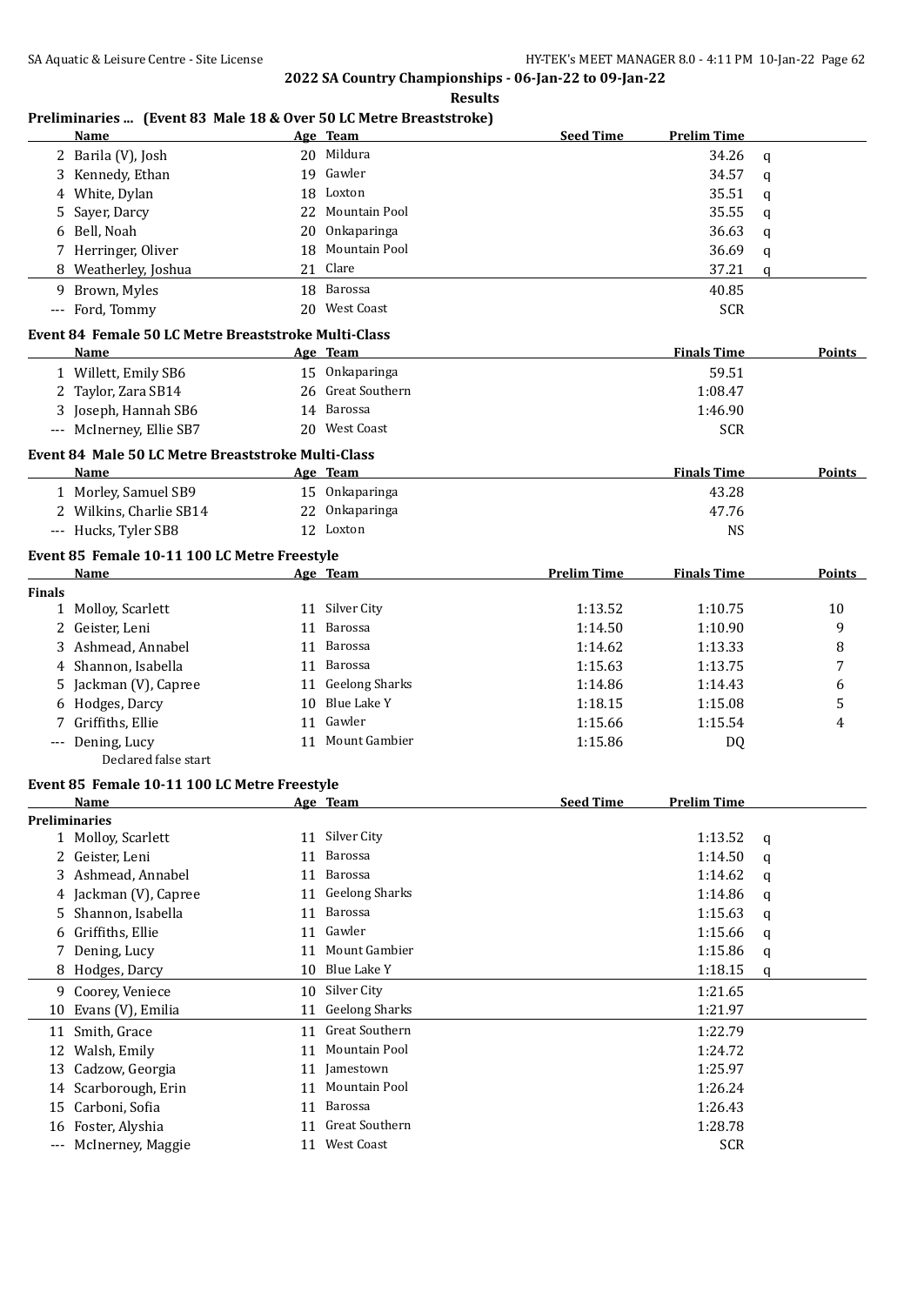#### **Results**

## **Preliminaries ... (Event 85 Female 10-11 100 LC Metre Freestyle)**

|               | Name                                         |    | Age Team              | <b>Seed Time</b>   | <b>Prelim Time</b> |   |        |
|---------------|----------------------------------------------|----|-----------------------|--------------------|--------------------|---|--------|
|               | --- Davidson, Charlotte                      |    | 11 West Coast         |                    | <b>SCR</b>         |   |        |
|               | Event 85 Female 12-13 100 LC Metre Freestyle |    |                       |                    |                    |   |        |
|               | Name                                         |    | <u>Age Team</u>       | <b>Prelim Time</b> | <b>Finals Time</b> |   | Points |
| <b>Finals</b> |                                              |    |                       |                    |                    |   |        |
|               | 1 Kelsh, Tahni                               | 13 | <b>West Coast</b>     | 1:04.62            | 1:03.72            |   | 10     |
| 2             | Curthoys-Davies, Miella                      | 13 | Barossa               | 1:05.20            | 1:03.82            |   | 9      |
|               | Ashmead, Sophie                              | 13 | Barossa               | 1:06.37            | 1:04.99            |   | 8      |
|               | 4 Mickan, Asta                               | 12 | Barossa               | 1:08.62            | 1:06.91            |   | 7      |
| 5             | Timmins, Cayleigh                            | 13 | Onkaparinga           | 1:07.94            | 1:08.33            |   | 6      |
|               | Jasko, Elka                                  | 13 | Onkaparinga           | 1:08.78            | 1:08.68            |   | 5      |
|               | 7 Fletcher, Mallika                          | 12 | Barossa               | 1:10.04            | 1:10.17            |   | 4      |
|               | 8 Kassebaum, Amity                           | 13 | Berri                 | 1:10.70            | 1:10.59            |   | 3      |
|               |                                              |    |                       |                    |                    |   |        |
|               | Event 85 Female 12-13 100 LC Metre Freestyle |    |                       |                    |                    |   |        |
|               | Name                                         |    | Age Team              | <b>Seed Time</b>   | <b>Prelim Time</b> |   |        |
|               | <b>Preliminaries</b>                         |    |                       |                    |                    |   |        |
|               | 1 Kelsh, Tahni                               | 13 | West Coast            |                    | 1:04.62            | q |        |
|               | 2 Curthoys-Davies, Miella                    | 13 | Barossa               |                    | 1:05.20            | q |        |
|               | 3 Ashmead, Sophie                            | 13 | Barossa               |                    | 1:06.37            | q |        |
|               | 4 Timmins, Cayleigh                          | 13 | Onkaparinga           |                    | 1:07.94            | q |        |
| 5.            | Mickan, Asta                                 | 12 | Barossa               |                    | 1:08.62            | q |        |
| 6             | Jasko, Elka                                  | 13 | Onkaparinga           |                    | 1:08.78            | q |        |
|               | 7 Fletcher, Mallika                          | 12 | Barossa               |                    | 1:10.04            | q |        |
|               | Kassebaum, Amity                             |    | 13 Berri              |                    | 1:10.70            | q |        |
|               | 9 Mann, Kayla                                | 13 | Mountain Pool         |                    | 1:11.32            |   |        |
| 10            | Sloane, Georgiana                            | 12 | Barossa               |                    | 1:11.72            |   |        |
|               | 11 Garner (V), Danika                        | 12 | Mildura               |                    | 1:12.63            |   |        |
|               | 12 Gilbert (V), Sophie                       | 13 | <b>Geelong Sharks</b> |                    | 1:13.24            |   |        |
| 13            | Shannon, Charlotte                           | 13 | Barossa               |                    | 1:13.77            |   |        |
|               | 14 Cox, Emmy                                 | 12 | Barossa               |                    | 1:14.17            |   |        |
| 15            | Roberts, Isabella                            | 13 | Murray Bridge         |                    | 1:14.96            |   |        |
|               | 16 Evans, Charlotte                          | 13 | Onkaparinga           |                    | 1:15.57            |   |        |
|               | Smith, Keeley                                | 13 | Murray Bridge         |                    | 1:15.63            |   |        |
| 17            |                                              |    | Onkaparinga           |                    |                    |   |        |
|               | 18 Sargeant, Maeve                           | 12 |                       |                    | 1:15.71            |   |        |
|               | 19 Jackson, Lainie                           | 13 | Onkaparinga           |                    | 1:15.74            |   |        |
|               | 20 Hooper, Poppy                             |    | 12 Mountain Pool      |                    | 1:15.75            |   |        |
|               | 21 Newham, Asha                              |    | 12 Great Southern     |                    | 1:16.26            |   |        |
|               | 22 Gibbs, Saskia                             |    | 13 Loxton             |                    | 1:16.32            |   |        |
| 23            | Schubert, Emma                               | 13 | Barossa               |                    | 1:16.51            |   |        |
|               | 24 Pearson, Mikayla                          | 13 | <b>Blue Lake Y</b>    |                    | 1:17.29            |   |        |
| 25            | McKenna, Zoe                                 | 12 | Onkaparinga           |                    | 1:17.34            |   |        |
| 26            | Bevan, Sienna                                | 12 | Silver City           |                    | 1:17.56            |   |        |
| 27            | Smith, Isabelle                              | 12 | Great Southern        |                    | 1:18.30            |   |        |
| 28            | Ralph, Briana                                | 13 | Silver City           |                    | 1:18.86            |   |        |
| 29            | Le Roux, Mikayla                             | 12 | <b>Barossa</b>        |                    | 1:19.78            |   |        |
| 30            | Timms, Leisel                                | 12 | Barossa               |                    | 1:19.92            |   |        |
| 31            | Cox, Kenzie                                  | 13 | Barossa               |                    | 1:20.98            |   |        |
| 32            | Stratford, Indee                             | 12 | Mount Gambier         |                    | 1:21.00            |   |        |
| 33            | Lyons, Imogen                                | 13 | Whyalla               |                    | 1:21.95            |   |        |
|               | 34 Tzanavaras, Yianna                        | 12 | Vitor Renmark         |                    | 1:33.41            |   |        |
| 35            | Schloithe, Lily                              | 12 | Vitor Renmark         |                    | 1:41.39            |   |        |
| $\cdots$      | Finch, Tayah                                 |    | 12 Barossa            |                    | <b>SCR</b>         |   |        |
|               |                                              |    |                       |                    |                    |   |        |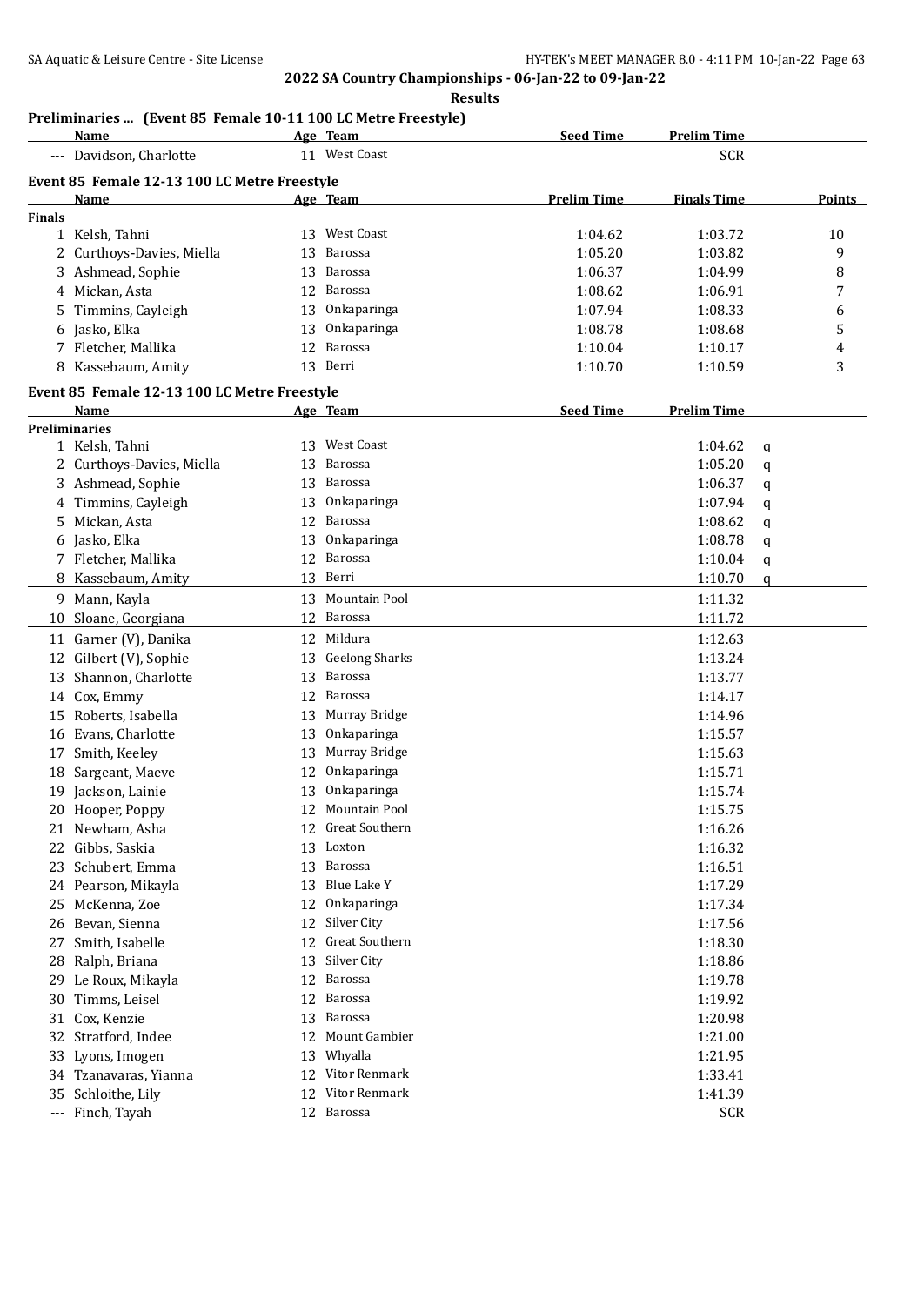| Event 86 Female 14-15 100 LC Metre Freestyle |
|----------------------------------------------|
|----------------------------------------------|

|               | Name                                         |    | Age Team              | <b>Prelim Time</b> | <b>Finals Time</b> | <b>Points</b> |
|---------------|----------------------------------------------|----|-----------------------|--------------------|--------------------|---------------|
| <b>Finals</b> |                                              |    |                       |                    |                    |               |
|               | 1 Newham, Leni                               |    | 14 Barossa            | 1:02.82            | 1:01.53            | 10            |
| $*2$          | Rush (V), Tallulah                           | 15 | <b>Geelong Sharks</b> | 1:06.61            | 1:04.45            | 9             |
|               | *2 Jasko, Mikaela                            | 15 | Onkaparinga           | 1:07.06            | 1:05.30            | 8             |
|               | 3 Ashmead, Charlotte                         | 15 | Barossa               | 1:07.32            | 1:05.64            | 7             |
| 5.            | Scarborough, Kara                            | 14 | Mountain Pool         | 1:08.00            | 1:07.06            | 6             |
|               | 6 Carroll, Jasmine                           |    | 14 Barossa            | 1:07.97            | 1:07.55            | 5             |
|               | 7 Hammond, Chloe                             |    | 15 Whyalla            | 1:08.45            | 1:07.70            | 4             |
|               | 8 Canty (V), Isabella                        |    | 15 Geelong Sharks     | 1:08.73            | 1:08.02            | 3             |
|               | Event 86 Female 14-15 100 LC Metre Freestyle |    |                       |                    |                    |               |
|               | Name                                         |    | Age Team              | <b>Seed Time</b>   | <b>Prelim Time</b> |               |
|               | <b>Preliminaries</b>                         |    |                       |                    |                    |               |
|               | 1 Newham, Leni                               |    | 14 Barossa            |                    | 1:02.82            | q             |
|               | 2 Rush (V), Tallulah                         | 15 | <b>Geelong Sharks</b> |                    | 1:06.61            | q             |
|               | 3 Jasko, Mikaela                             | 15 | Onkaparinga           |                    | 1:07.06            | q             |
|               | 4 Ashmead, Charlotte                         | 15 | Barossa               |                    | 1:07.32            | q             |
|               | 5 Carroll, Jasmine                           | 14 | Barossa               |                    | 1:07.97            |               |
|               | 6 Scarborough, Kara                          | 14 | Mountain Pool         |                    | 1:08.00            | q             |
|               | 7 Hammond, Chloe                             | 15 | Whyalla               |                    | 1:08.45            | q             |
|               |                                              |    | <b>Geelong Sharks</b> |                    |                    | q             |
|               | 8 Canty (V), Isabella                        | 15 |                       |                    | 1:08.73            | q             |
|               | 9 Wishart, Charlotte                         |    | 15 Berri              |                    | 1:08.81            |               |
|               | 10 Scullen-Howe, Elena                       |    | 15 Onkaparinga        |                    | 1:09.93            |               |
|               | 11 Sargeant, Rachel                          | 14 | Onkaparinga           |                    | 1:09.99            |               |
|               | 12 Holman, Hinako                            | 15 | Dolphins              |                    | 1:10.11            |               |
|               | 13 Pearson, Aleisha                          | 15 | Blue Lake Y           |                    | 1:10.25            |               |
|               | 14 Inglis, Jessica                           |    | 15 Loxton             |                    | 1:10.53            |               |
|               | 15 Le Roux, Anichia                          |    | 14 Barossa            |                    | 1:10.64            |               |
|               | 16 Kennedy (V), Alice                        | 15 | Geelong Sharks        |                    | 1:10.67            |               |
|               | 17 Hooper, Annie                             | 14 | Mountain Pool         |                    | 1:10.73            |               |
|               | 18 Hawker, Imogen                            | 14 | Clare                 |                    | 1:10.93            |               |
|               | 19 French, Evie                              | 14 | <b>Great Southern</b> |                    | 1:11.08            |               |
| 20            | Edwards, Lucy                                |    | 14 Mount Gambier      |                    | 1:11.22            |               |
|               | 21 Flowers, Keira                            | 15 | Blue Lake Y           |                    | 1:11.32            |               |
| 22            | Roberts, Amelia                              | 15 | Clare                 |                    | 1:11.48            |               |
|               | 23 Logan, Sage                               |    | 14 Barossa            |                    | 1:12.19            |               |
|               | 24 Furniss, Jordana                          |    | 15 Loxton             |                    | 1:12.20            |               |
|               | 25 Strachan (V), Emma                        |    | 14 Mildura            |                    | 1:12.90            |               |
|               | 26 Wood, Rebecca                             |    | 14 West Coast         |                    | 1:12.98            |               |
| 27            | Starr, Annabelle                             |    | 14 Mountain Pool      |                    | 1:13.34            |               |
|               | 28 Griffiths, Ashleigh                       |    | 14 Gawler             |                    | 1:13.65            |               |
| 29            | Blacker, Sharni                              |    | 15 West Coast         |                    | 1:13.91            |               |
| 30            | Chapman, Jade                                | 15 | Clare                 |                    | 1:14.92            |               |
| 31            | Willett, Isabel                              |    | 15 Onkaparinga        |                    | 1:14.94            |               |
| 32            | Wheeler, Lani                                | 14 | Onkaparinga           |                    | 1:15.48            |               |
| 33            | Neyland (V), Rhianna                         |    | 14 Mildura            |                    | 1:15.99            |               |
| 34            | Evans (V), Juliet                            |    | 14 Geelong Sharks     |                    | 1:16.43            |               |
| 35            | Smith, Eden                                  |    | 14 Mount Gambier      |                    | 1:16.79            |               |
| 36            | Smith, Matilda                               |    | 14 Whyalla            |                    | 1:17.47            |               |
|               |                                              |    | 14 Mountain Pool      |                    | 1:20.98            |               |
| 37            | Schulz, Olivia                               |    | 14 Vitor Renmark      |                    |                    |               |
| 38            | Teare, Holly                                 |    |                       |                    | 1:22.72            |               |
| $---$         | Schubert, Nyah                               |    | 15 Barossa            |                    | 1:07.33            |               |
|               | Declared false start                         |    | 15 Vitor Renmark      |                    |                    |               |
|               | --- Thompson, Sophie                         |    |                       |                    | <b>NS</b>          |               |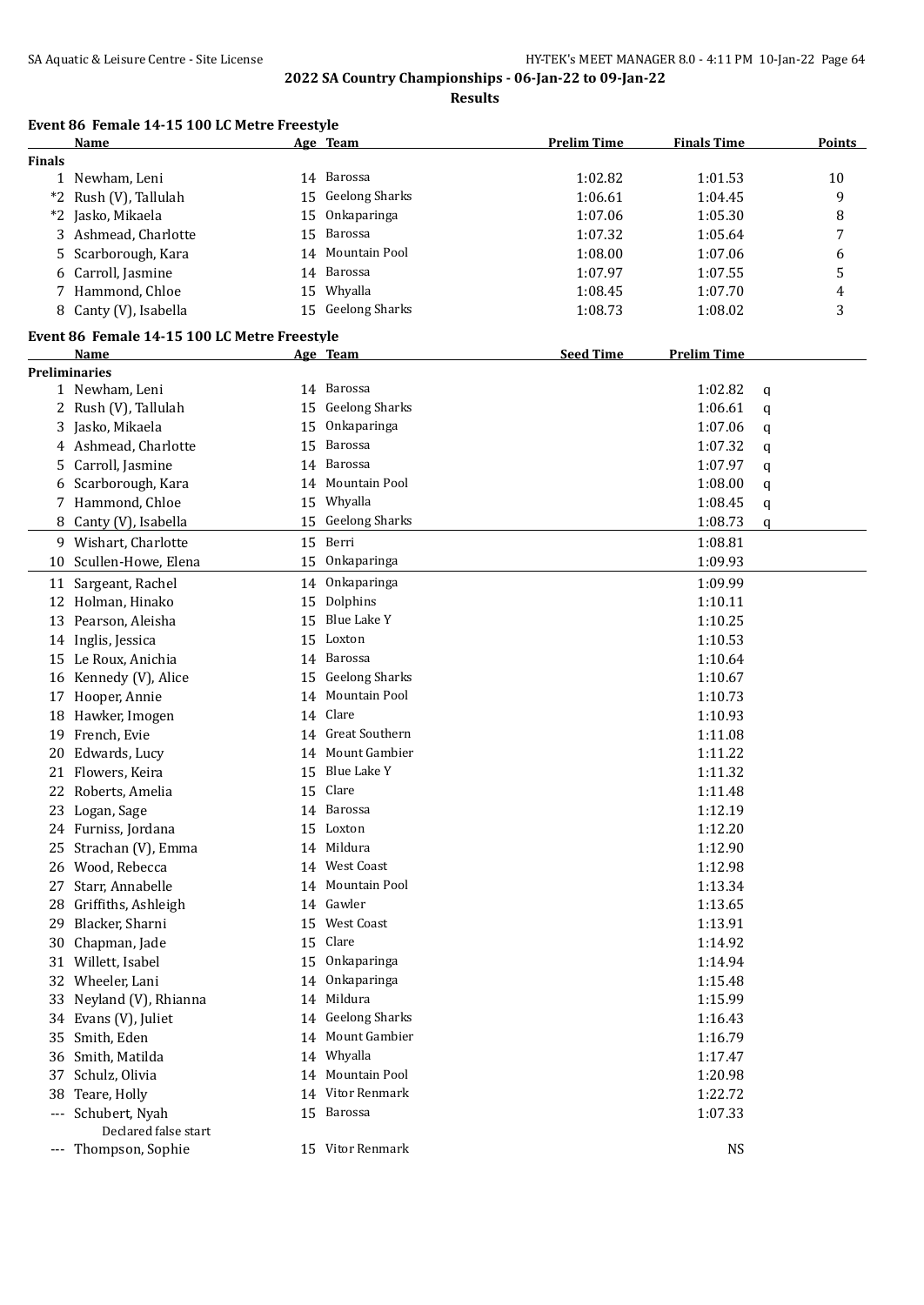#### **Results**

## **Preliminaries ... (Event 86 Female 14-15 100 LC Metre Freestyle)**

| Name                                         | Age Team             | <b>Seed Time</b>   | <b>Prelim Time</b> |               |  |  |
|----------------------------------------------|----------------------|--------------------|--------------------|---------------|--|--|
| --- Modoo (V), Lola                          | Mildura<br>14        |                    | <b>SCR</b>         |               |  |  |
| --- Schurmann (V), Ella                      | 14 Geelong Sharks    |                    | <b>SCR</b>         |               |  |  |
| --- O'Brien (V), Kate                        | 15 Geelong Sharks    |                    | <b>SCR</b>         |               |  |  |
| --- Tippet, Summer                           | Vitor Renmark<br>15. |                    | <b>SCR</b>         |               |  |  |
| --- Ackland, Addisyn                         | 14 Clare             |                    | <b>SCR</b>         |               |  |  |
| Event 86 Female 16-17 100 LC Metre Freestyle |                      |                    |                    |               |  |  |
| Name                                         | Age Team             | <b>Prelim Time</b> | <b>Finals Time</b> | <b>Points</b> |  |  |
| <b>Finals</b>                                |                      |                    |                    |               |  |  |

| <b>inals</b> |                     |    |               |         |         |    |
|--------------|---------------------|----|---------------|---------|---------|----|
|              | Pressler, Kalyce    | 17 | Silver City   | 1:03.37 | 1:02.64 | 10 |
|              | 2 Wood, Meg         |    | 16 Barossa    | 1:05.63 | 1:04.92 | 9  |
|              | 3 Long, Madelyn     |    | 16 Loxton     | 1:07.40 | 1:06.90 | 8  |
|              | 4 Docherty, Makayla |    | 16 Barossa    | 1:06.33 | 1:07.13 |    |
|              | 5 Hurrell, Kylie    | 17 | West Coast    | 1:13.01 | 1:09.91 | 6  |
|              | 6 Raynes, Zoe       | 17 | Loxton        | 1:11.39 | 1:11.75 | 5  |
|              | 7 Richards, Kaitlyn | 17 | Mountain Pool | 1:12.32 | 1:12.30 | 4  |
| 8            | Morgan, Simone      | 16 | West Coast    | 1:13.49 | 1:14.99 |    |

## **Event 86 Female 16-17 100 LC Metre Freestyle**

|       | Name                   |    | Age Team          | <b>Seed Time</b> | <b>Prelim Time</b> |   |
|-------|------------------------|----|-------------------|------------------|--------------------|---|
|       | <b>Preliminaries</b>   |    |                   |                  |                    |   |
|       | 1 Pressler, Kalyce     | 17 | Silver City       |                  | 1:03.37            | q |
|       | 2 Wood, Meg            |    | 16 Barossa        |                  | 1:05.63            | q |
|       | 3 Docherty, Makayla    |    | 16 Barossa        |                  | 1:06.33            | q |
|       | 4 Long, Madelyn        |    | 16 Loxton         |                  | 1:07.40            | q |
|       | 5 Raynes, Zoe          | 17 | Loxton            |                  | 1:11.39            | q |
|       | 6 Richards, Kaitlyn    | 17 | Mountain Pool     |                  | 1:12.32            | q |
|       | 7 Hurrell, Kylie       | 17 | West Coast        |                  | 1:13.01            | q |
|       | 8 Morgan, Simone       |    | 16 West Coast     |                  | 1:13.49            | q |
|       | 9 Lambert, Jenna       |    | 16 Vitor Renmark  |                  | 1:14.83            |   |
|       | 10 Lehmann, Rebecca    |    | 16 Clare          |                  | 1:15.55            |   |
| 11    | Gideon-Takasawa, Alisa |    | 16 Mountain Pool  |                  | 1:20.74            |   |
| $---$ | Robinson (V), Evelyn   |    | 16 Geelong Sharks |                  | <b>NS</b>          |   |
| $---$ | Flett, Charlize        |    | 16 Vitor Renmark  |                  | <b>NS</b>          |   |

## **Event 86 Female 18 & Over 100 LC Metre Freestyle**

|        | Name                                             |     | Age Team         | <b>Prelim Time</b> | <b>Finals Time</b> | <b>Points</b> |
|--------|--------------------------------------------------|-----|------------------|--------------------|--------------------|---------------|
| Finals |                                                  |     |                  |                    |                    |               |
|        | 1 Curthoys-Davies, Harliai                       | 18  | Barossa          | 58.96              | 58.88              | 10            |
|        | 2 Scott, Jade                                    | 18  | Silver City      | 1:09.07            | 1:06.14            | 9             |
|        | 3 Jasko, Matylda                                 | 18  | Onkaparinga      | 1:07.59            | 1:06.19            | 8             |
|        | 4 Smart, Chloe                                   |     | 22 Crystal Brook | 1:11.27            | 1:06.62            | 7             |
|        | 5 Pearson, Hayley                                | 18  | Blue Lake Y      | 1:09.34            | 1:07.15            | 6             |
|        | 6 Lyons, Sue                                     | 53. | Vitor Renmark    | 1:09.63            | 1:08.92            | 5             |
|        | 7 Gideon-Takasawa, Aileen                        | 18  | Mountain Pool    | 1:12.00            | 1:09.62            | 4             |
|        | 8 Hurrell, Dana                                  | 19  | West Coast       | 1:13.56            | 1:10.63            | 3             |
|        | Event 86 Female 18 & Over 100 LC Metre Freestyle |     |                  |                    |                    |               |
|        | <b>Name</b>                                      |     | Age Team         | <b>Seed Time</b>   | <b>Prelim Time</b> |               |
|        | <b>Preliminaries</b>                             |     |                  |                    |                    |               |
|        | 1 Curthoys-Davies, Harliai                       | 18  | Barossa          |                    | 58.96              | a             |
|        | 2 Jasko, Matylda                                 | 18  | Onkaparinga      |                    | 1:07.59            | q             |

| $ \sqrt{2}$       |                  | ——————————  |   |
|-------------------|------------------|-------------|---|
| 3 Scott, Jade     | 18 Silver City   | $1:09.07$ a |   |
| 4 Pearson, Hayley | 18 Blue Lake Y   | $1:09.34$ a |   |
| 5 Lyons, Sue      | 53 Vitor Renmark | $1:09.63$ a |   |
| 6 Smart, Chloe    | 22 Crystal Brook | 1:11.27     | a |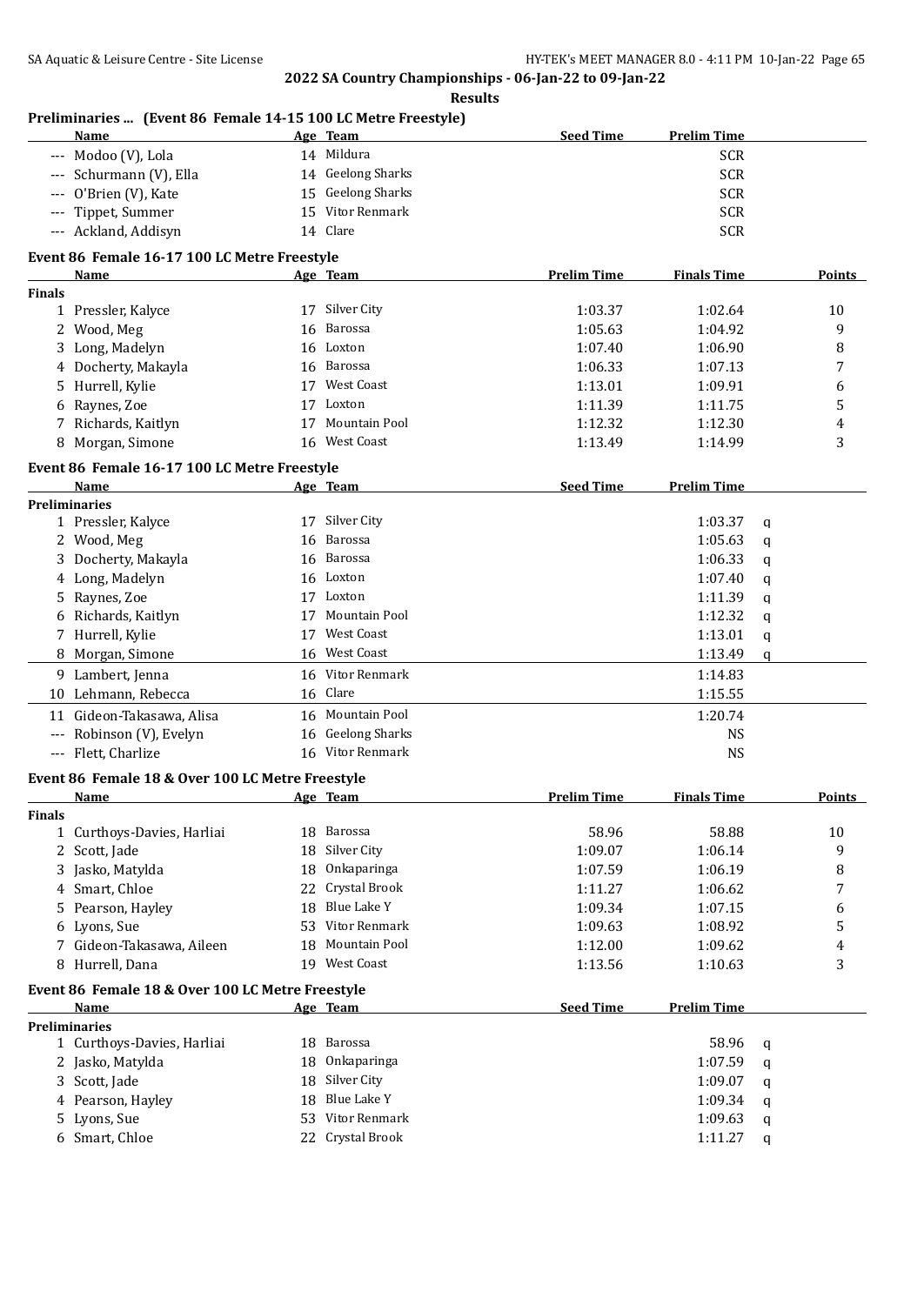|                     | Preliminaries  (Event 86 Female 18 & Over 100 LC Metre Freestyle) |    |                        |                    |                    |             |        |
|---------------------|-------------------------------------------------------------------|----|------------------------|--------------------|--------------------|-------------|--------|
|                     | Name                                                              |    | Age Team               | <b>Seed Time</b>   | <b>Prelim Time</b> |             |        |
|                     | 7 Gideon-Takasawa, Aileen                                         |    | 18 Mountain Pool       |                    | 1:12.00            | q           |        |
|                     | 8 Hurrell, Dana                                                   |    | 19 West Coast          |                    | 1:13.56            | q           |        |
|                     | 9 Kassebaum, Emily                                                |    | 20 Berri               |                    | 1:14.28            |             |        |
|                     | 10 Ford, Jamie                                                    |    | 18 West Coast          |                    | 1:15.63            |             |        |
|                     | 11 Hoffmann, Sophie                                               |    | 21 Vitor Renmark       |                    | 1:24.39            |             |        |
|                     | Hilton, Kelly                                                     |    | 40 Clare               |                    | <b>NS</b>          |             |        |
|                     | Lambert, Bree                                                     |    | 18 Berri               |                    | <b>SCR</b>         |             |        |
|                     | --- Wright, Nicol                                                 |    | 46 West Coast          |                    | <b>SCR</b>         |             |        |
|                     | Event 87 Male 10-11 100 LC Metre Freestyle                        |    |                        |                    |                    |             |        |
|                     | Name                                                              |    | <u>Age Team</u>        | <b>Prelim Time</b> | <b>Finals Time</b> |             | Points |
| <b>Finals</b>       |                                                                   |    |                        |                    |                    |             |        |
|                     | 1 Schubert, Max                                                   |    | 11 Barossa             | 1:14.20            | 1:10.63            |             | 10     |
|                     | 2 Millard, Jack                                                   |    | 11 Broken Hill Aquatic | 1:16.45            | 1:13.94            |             | 9      |
|                     | 3 Nemeth-Ford, Tyrell                                             |    | 10 West Coast          | 1:17.07            | 1:15.34            |             | 8      |
|                     | 4 Fletcher, Jackson                                               | 11 | Barossa                | 1:17.21            | 1:15.61            |             | 7      |
| 5.                  | Moore, Vincent                                                    | 11 | Mount Gambier          | 1:22.11            | 1:20.63            |             | 6      |
|                     | 6 Henke, Rylan                                                    | 11 | Onkaparinga            | 1:20.66            | 1:21.30            |             | 5      |
|                     | 7 Allan, Mason                                                    | 10 | Silver City            | 1:20.51            | 1:21.65            |             | 4      |
|                     | 8 Fillmore, Harry                                                 | 11 | Onkaparinga            | 1:21.85            | 1:23.56            |             | 3      |
|                     | Event 87 Male 10-11 100 LC Metre Freestyle                        |    |                        |                    |                    |             |        |
|                     | Name                                                              |    | Age Team               | <b>Seed Time</b>   | <b>Prelim Time</b> |             |        |
|                     | <b>Preliminaries</b>                                              |    |                        |                    |                    |             |        |
|                     | 1 Schubert, Max                                                   |    | 11 Barossa             |                    | 1:14.20            | q           |        |
|                     | 2 Millard, Jack                                                   | 11 | Broken Hill Aquatic    |                    | 1:16.45            | q           |        |
|                     | 3 Nemeth-Ford, Tyrell                                             |    | 10 West Coast          |                    | 1:17.07            | q           |        |
|                     | 4 Fletcher, Jackson                                               | 11 | Barossa                |                    | 1:17.21            | q           |        |
| 5                   | Allan, Mason                                                      |    | 10 Silver City         |                    | 1:20.51            | q           |        |
|                     | 6 Henke, Rylan                                                    | 11 | Onkaparinga            |                    | 1:20.66            | q           |        |
| 7                   | Fillmore, Harry                                                   | 11 | Onkaparinga            |                    | 1:21.85            | q           |        |
|                     | 8 Moore, Vincent                                                  |    | 11 Mount Gambier       |                    | 1:22.11            | $\mathbf q$ |        |
|                     | 9 Garner (V), Riley                                               |    | 10 Mildura             |                    | 1:22.16            |             |        |
|                     | 10 Barratt, Zachery                                               |    | 11 Silver City         |                    | 1:22.40            |             |        |
|                     | 11 Michalanney, Ethan                                             |    | 10 Barossa             |                    | 1:26.35            |             |        |
|                     | 12 Gilbert (V), Matthew                                           |    | 11 Geelong Sharks      |                    | 1:27.74            |             |        |
|                     | 13 Brain, Lewis                                                   |    | 11 Silver City         |                    | 1:30.00            |             |        |
|                     | 14 Newman, Cooper                                                 |    | 10 Mountain Pool       |                    | 1:30.43            |             |        |
|                     | 15 Herrmann, Quade                                                | 10 | Gawler                 |                    | 1:31.53            |             |        |
|                     | 16 Evans, Thomas                                                  | 10 | Onkaparinga            |                    | 1:35.01            |             |        |
|                     | Harris, Toby                                                      | 11 | <b>West Coast</b>      |                    | <b>SCR</b>         |             |        |
| $---$               | Wright, Bradley                                                   |    | 10 West Coast          |                    | <b>SCR</b>         |             |        |
| $\qquad \qquad - -$ | Clavel, Eamon                                                     |    | 11 Broken Hill Aquatic |                    | <b>SCR</b>         |             |        |
|                     |                                                                   |    |                        |                    |                    |             |        |
|                     | Event 87 Male 12-13 100 LC Metre Freestyle<br>Name                |    | Age Team               | <b>Prelim Time</b> | <b>Finals Time</b> |             | Points |
| <b>Finals</b>       |                                                                   |    |                        |                    |                    |             |        |
|                     | *1 Bell (V), Max                                                  |    | 13 Mildura             | 1:03.69            | 1:02.50            |             | 10     |
|                     | *1 Riedel, Hugh                                                   | 12 | Vitor Renmark          | 1:06.21            | 1:05.23            |             | 9      |
| 2                   | Sloane, Angus                                                     | 13 | Barossa                | 1:06.54            | 1:05.93            |             | 8      |
|                     | 3 Harrold, Cody                                                   |    | 13 Clare               | 1:07.15            | 1:06.15            |             | 7      |
|                     | 5 Lucas, Tommy                                                    |    | 13 Clare               | 1:07.85            | 1:07.75            |             | 6      |
| 6                   | Oestmann, Cohbin                                                  |    | 13 West Coast          | 1:09.50            | 1:09.37            |             | 5      |
| 7                   | Nys, Lachie                                                       | 12 | Gawler                 | 1:09.62            | 1:09.84            |             | 4      |
|                     | 8 Towers, Fabricio                                                |    | 13 Barossa             | 1:10.13            | 1:10.90            |             | 3      |
|                     |                                                                   |    |                        |                    |                    |             |        |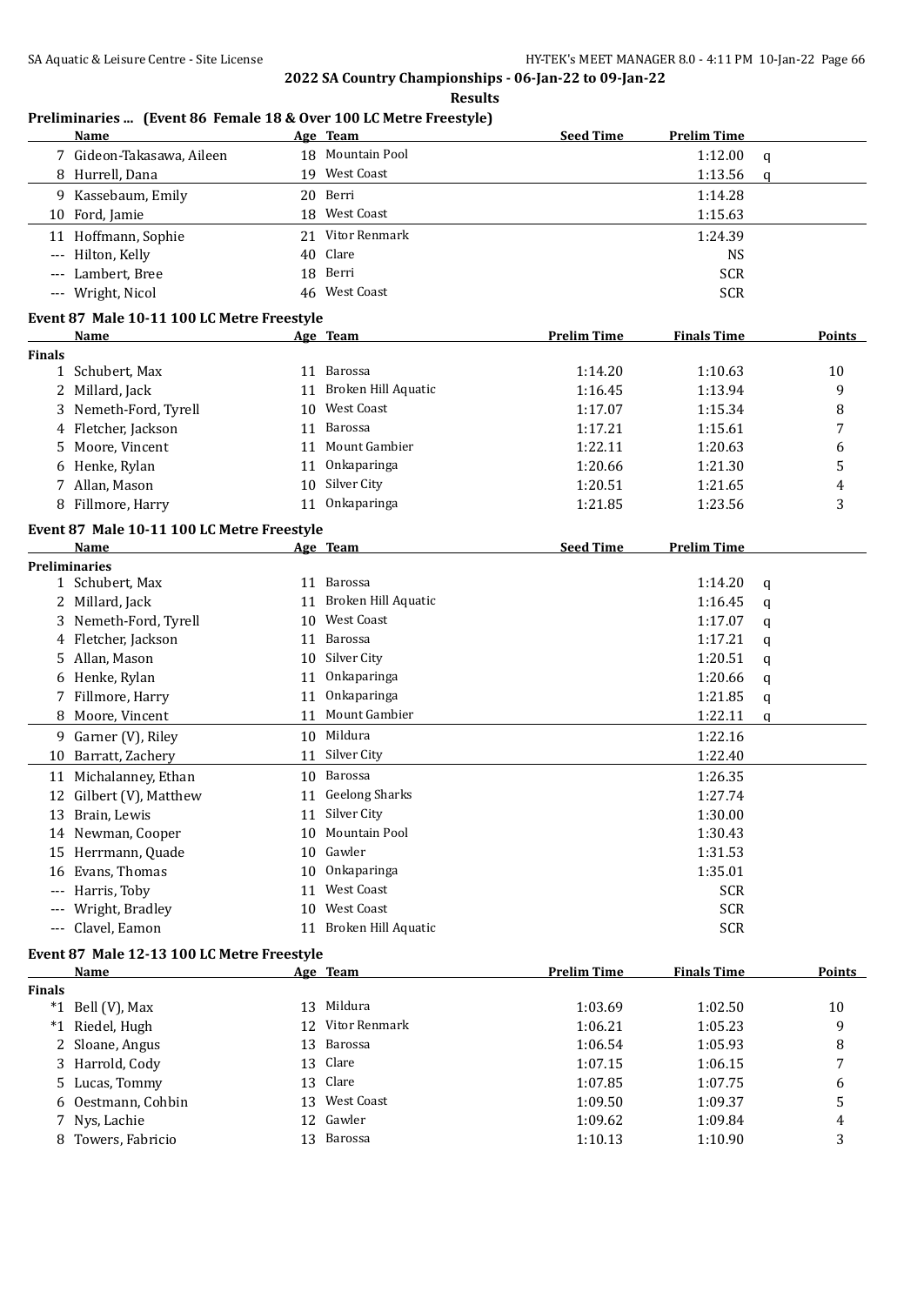**Results**

# **Event 87 Male 12-13 100 LC Metre Freestyle**

|               | Name                                       |    | Age Team                      | <b>Seed Time</b>   | <b>Prelim Time</b> |               |
|---------------|--------------------------------------------|----|-------------------------------|--------------------|--------------------|---------------|
|               | <b>Preliminaries</b>                       |    |                               |                    |                    |               |
|               | 1 Bell (V), Max                            | 13 | Mildura                       |                    | 1:03.69            | q             |
|               | 2 Riedel, Hugh                             | 12 | Vitor Renmark                 |                    | 1:06.21            | q             |
| 3.            | Sloane, Angus                              | 13 | Barossa                       |                    | 1:06.54            | q             |
|               | 4 Harrold, Cody                            | 13 | Clare                         |                    | 1:07.15            |               |
|               |                                            |    | Clare                         |                    |                    | q             |
| 5.            | Lucas, Tommy                               | 13 |                               |                    | 1:07.85            | q             |
| 6             | Oestmann, Cohbin                           |    | 13 West Coast                 |                    | 1:09.50            | q             |
| 7             | Nys, Lachie                                | 12 | Gawler                        |                    | 1:09.62            | q             |
| 8             | Towers, Fabricio                           | 13 | Barossa                       |                    | 1:10.13            | q             |
|               | 9 Rush (V), Raphael                        | 13 | <b>Geelong Sharks</b>         |                    | 1:10.21            |               |
|               | 10 Coulter, Kegan                          |    | 12 Barossa                    |                    | 1:10.77            |               |
|               | 11 Ladson, Jayden                          | 13 | Murray Bridge                 |                    | 1:11.50            |               |
|               | 12 Pashley, Fraser                         | 12 | Onkaparinga                   |                    | 1:12.01            |               |
|               |                                            |    |                               |                    |                    |               |
|               | 13 Moore, Charles                          | 13 | Mount Gambier                 |                    | 1:12.10            |               |
|               | 14 Holley, Braden                          | 13 | West Coast                    |                    | 1:12.66            |               |
| 15            | Barratt, Max                               | 13 | Silver City                   |                    | 1:12.93            |               |
|               | 16 Walsh, Beau                             | 12 | Mountain Pool                 |                    | 1:13.64            |               |
| 17            | Beaty, Drake                               | 13 | Whyalla                       |                    | 1:14.72            |               |
| 18            | Fillmore, Noah                             | 13 | Onkaparinga                   |                    | 1:15.19            |               |
| 19            | Schulz, Nathan                             | 12 | Mountain Pool                 |                    | 1:19.26            |               |
| 20            | Spowart (V), Flynn                         | 13 | <b>Geelong Sharks</b>         |                    | 1:19.31            |               |
|               | 21 Neumann, Asher                          | 13 | Murray Bridge                 |                    | 1:20.51            |               |
|               |                                            | 12 | Barossa                       |                    |                    |               |
|               | 22 Cregan, Neil                            |    |                               |                    | 1:21.51            |               |
|               | 23 White, Tyler                            | 13 | Murray Bridge                 |                    | 1:24.45            |               |
|               | Hood, Beau                                 |    | 12 West Coast                 |                    | <b>SCR</b>         |               |
| $-\, -\, -$   | Clavel, Cohen                              | 12 | Broken Hill Aquatic           |                    | <b>SCR</b>         |               |
|               |                                            |    | 13 West Coast                 |                    |                    |               |
|               | --- Davidson, Tyler                        |    |                               |                    | <b>SCR</b>         |               |
|               |                                            |    |                               |                    |                    |               |
|               | Event 88 Male 14-15 100 LC Metre Freestyle |    |                               |                    |                    |               |
|               | Name                                       |    | Age Team                      | <b>Prelim Time</b> | <b>Finals Time</b> | <b>Points</b> |
| <b>Finals</b> |                                            |    |                               |                    |                    |               |
| $\mathbf{1}$  | Martin, Jordy                              | 15 | Onkaparinga                   | 58.39              | 57.19              | 10            |
| 2             | Schwarz, Harry                             | 15 | Dolphins                      | 59.02              | 58.10              | 9             |
|               | Curthoys-Davies, Keian                     | 15 | Barossa                       | 1:00.72            | 58.44              | 8             |
|               | 4 Lucas, Lachlan                           | 15 | Clare                         | 1:00.13            | 58.96              | 7             |
|               | 5 Milne, Lukas                             |    | 14 Silver City                | 1:00.71            | 1:01.53            | 6             |
|               | 6 Gilbert (V), Hayden                      |    | 15 Geelong Sharks             | 1:01.36            | 1:01.89            | 5             |
|               | 7 Stratford, Elijah                        |    | 15 Mount Gambier              | 1:02.05            | 1:02.42            | 4             |
|               | 8 Cafarella, Brad                          | 15 | Onkaparinga                   | 1:03.13            | 1:03.84            | 3             |
|               |                                            |    |                               |                    |                    |               |
|               | Event 88 Male 14-15 100 LC Metre Freestyle |    |                               |                    |                    |               |
|               | Name                                       |    | Age Team                      | <b>Seed Time</b>   | <b>Prelim Time</b> |               |
|               | <b>Preliminaries</b>                       |    |                               |                    |                    |               |
|               | 1 Martin, Jordy                            | 15 | Onkaparinga                   |                    | 58.39              | q             |
|               | 2 Schwarz, Harry                           | 15 | Dolphins                      |                    | 59.02              | q             |
|               | 3 Lucas, Lachlan                           | 15 | Clare                         |                    | 1:00.13            | q             |
|               | 4 Milne, Lukas                             | 14 | Silver City                   |                    | 1:00.71            | q             |
| 5             | Curthoys-Davies, Keian                     | 15 | Barossa                       |                    | 1:00.72            | q             |
| 6             | Gilbert (V), Hayden                        | 15 | <b>Geelong Sharks</b>         |                    | 1:01.36            | q             |
| 7             |                                            | 15 | Mount Gambier                 |                    |                    |               |
|               | Stratford, Elijah                          |    |                               |                    | 1:02.05            | q             |
| 8             | Cafarella, Brad                            | 15 | Onkaparinga                   |                    | 1:03.13            | q             |
|               | 9 Cregan, Gabriel                          |    | 14 Barossa                    |                    | 1:04.57            |               |
|               | 10 Fillmore, Jack<br>11 Lowe, Haydn        | 15 | Onkaparinga<br>14 Blue Lake Y |                    | 1:04.59<br>1:06.22 |               |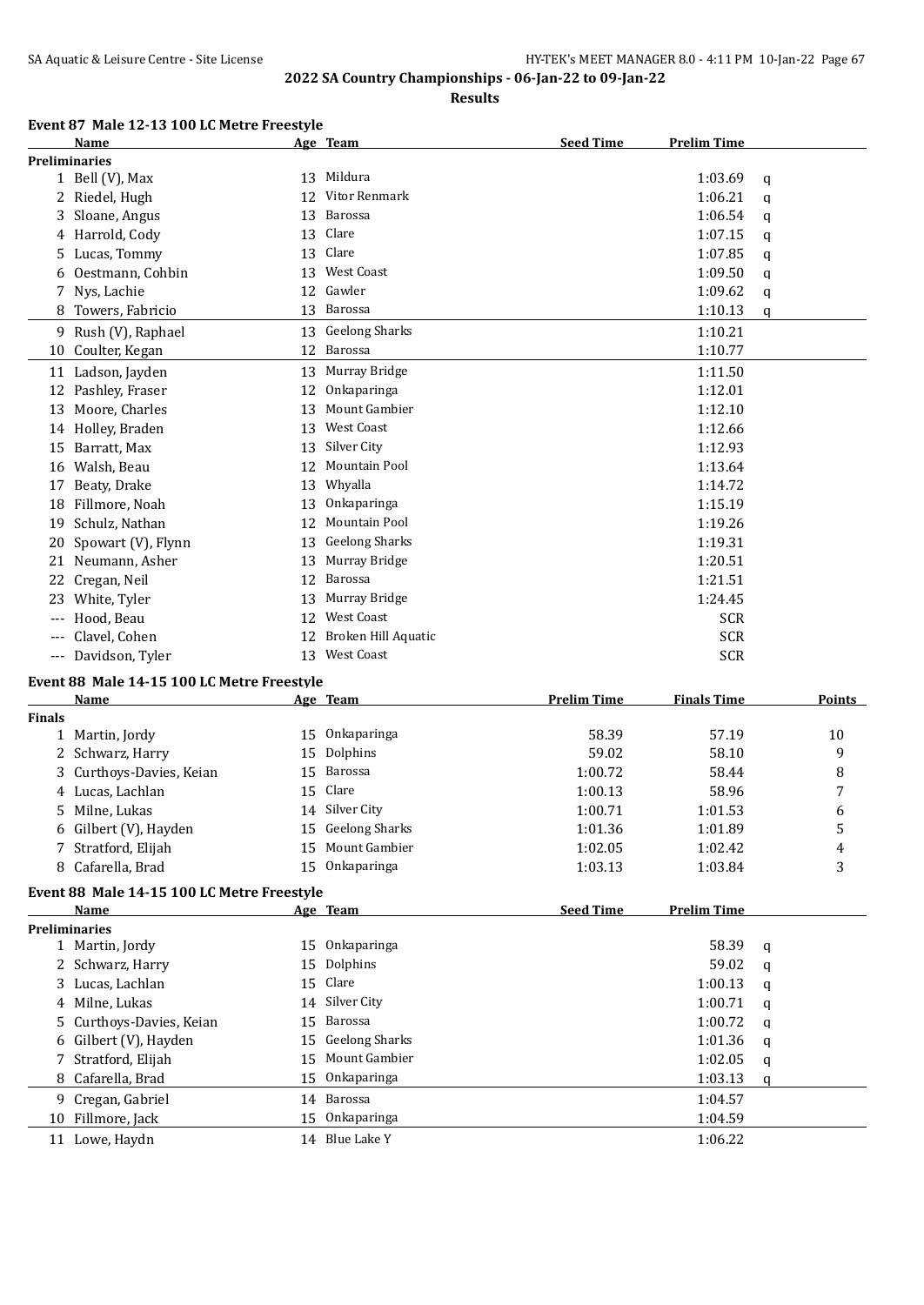#### **Results**

## **Preliminaries ... (Event 88 Male 14-15 100 LC Metre Freestyle)**

|     | <b>Name</b>              |    | <u>Age Team</u>     | <b>Seed Time</b> | <b>Prelim Time</b> |
|-----|--------------------------|----|---------------------|------------------|--------------------|
|     | 12 Roberts, Fox          |    | 14 Onkaparinga      |                  | 1:07.30            |
| 13  | Oestmann, Kye            |    | 14 West Coast       |                  | 1:08.95            |
| 14  | Young, Will              |    | 14 Clare            |                  | 1:08.98            |
| 15  | Menadue, Benjamin        |    | 14 Berri            |                  | 1:09.15            |
| 16  | Timms, Patrick           |    | 14 Barossa          |                  | 1:09.42            |
| 17  | Jones, Angus             |    | 14 Onkaparinga      |                  | 1:09.93            |
| 18  | Moore, Rory              | 15 | Berri               |                  | 1:10.11            |
| 19  | Stratford, Vaughn        |    | 14 Mount Gambier    |                  | 1:10.15            |
| 20  | Marks, Lachlan           | 15 | Berri               |                  | 1:10.25            |
| 21  | White, Lucas             |    | 14 Loxton           |                  | 1:10.79            |
| 22  | Bignell, Nicholas        | 15 | Blue Lake Y         |                  | 1:11.47            |
| 23  | Smart, Isaac             |    | 14 Crystal Brook    |                  | 1:12.65            |
|     | 24 Collins, Charlie      |    | 14 Barossa          |                  | 1:13.52            |
| 25  | Nokes (V), Archie        |    | 14 Mildura          |                  | 1:13.56            |
| 26  | Flett, Heath             |    | 14 Vitor Renmark    |                  | 1:17.74            |
| --- | Hammond, Bryce           |    | 14 West Coast       |                  | NS.                |
| --- | Edwards, Lachlan         | 15 | Vitor Renmark       |                  | <b>NS</b>          |
| --- | Clavel, Austin           | 15 | Broken Hill Aquatic |                  | <b>SCR</b>         |
|     | --- Van Dyke (V), Tenace |    | 14 Geelong Sharks   |                  | <b>SCR</b>         |

## **Event 88 Male 16-17 100 LC Metre Freestyle**

|               | Name                        |    | Age Team         | <b>Prelim Time</b> | <b>Finals Time</b> | <b>Points</b> |
|---------------|-----------------------------|----|------------------|--------------------|--------------------|---------------|
| <b>Finals</b> |                             |    |                  |                    |                    |               |
|               | 1 Macie, Patrick            | 17 | Barossa          | 55.14              | 56.63              | 10            |
|               | 2 White, Jordan             | 17 | Loxton           | 58.16              | 57.64              | 9             |
|               | 3 Mcfarlane, Ben            |    | 16 Gawler        | 58.22              | 58.05              | 8             |
|               | 4 Cochrane-Adolfson, Justin |    | 16 Silver City   | 59.14              | 59.19              | 7             |
|               | 5 Kemp, Samuel              |    | 16 Onkaparinga   | 1:00.67            | 1:00.84            | 6             |
|               | 6 Newman, Bailey            |    | 16 Mountain Pool | 1:01.81            | 1:01.03            |               |
|               | 7 Bignell, Thomas           | 17 | Blue Lake Y      | 1:00.36            | 1:02.84            | 4             |
|               | 8 Smart, Max                |    | 16 Crystal Brook | 1:04.08            | 1:04.78            | 3             |

## **Event 88 Male 16-17 100 LC Metre Freestyle**

|              | Name                        |    | Age Team          | <b>Seed Time</b> | <b>Prelim Time</b> |   |
|--------------|-----------------------------|----|-------------------|------------------|--------------------|---|
|              | <b>Preliminaries</b>        |    |                   |                  |                    |   |
|              | 1 Macie, Patrick            | 17 | Barossa           |                  | 55.14              | q |
| $\mathbf{Z}$ | White, Jordan               | 17 | Loxton            |                  | 58.16              | a |
| 3.           | Mcfarlane, Ben              | 16 | Gawler            |                  | 58.22              | q |
|              | 4 Cochrane-Adolfson, Justin | 16 | Silver City       |                  | 59.14              | a |
|              | 5 Bignell, Thomas           | 17 | Blue Lake Y       |                  | 1:00.36            | q |
|              | 6 Kemp, Samuel              | 16 | Onkaparinga       |                  | 1:00.67            | q |
|              | 7 Newman, Bailey            | 16 | Mountain Pool     |                  | 1:01.81            | q |
|              | 8 Smart, Max                |    | 16 Crystal Brook  |                  | 1:04.08            | q |
| 9.           | Butler, Royce               |    | 16 Clare          |                  | 1:05.05            |   |
| 10           | Hoffmann, Ethan             |    | 16 Vitor Renmark  |                  | 1:05.17            |   |
|              | 11 Martin (V), Angus        |    | 16 Geelong Sharks |                  | 1:05.24            |   |
| 12           | Cockshell, Lucas            | 16 | Loxton            |                  | 1:08.23            |   |
| 13           | Orr, Darcy                  | 17 | Vitor Renmark     |                  | 1:08.40            |   |
|              | 14 Harrold, Jake            |    | 16 Clare          |                  | 1:08.44            |   |
| 15           | Hinze, Liam                 | 17 | Mountain Pool     |                  | 1:09.17            |   |
| 16           | Bell (V), James             | 16 | Mildura           |                  | 1:11.77            |   |
| 17           | Collins, Harper             | 16 | Barossa           |                  | 1:12.71            |   |
| ---          | Perin, Joseph               | 17 | West Coast        |                  | <b>SCR</b>         |   |
| ---          | Ackland, Colby              |    | 16 Clare          |                  | <b>SCR</b>         |   |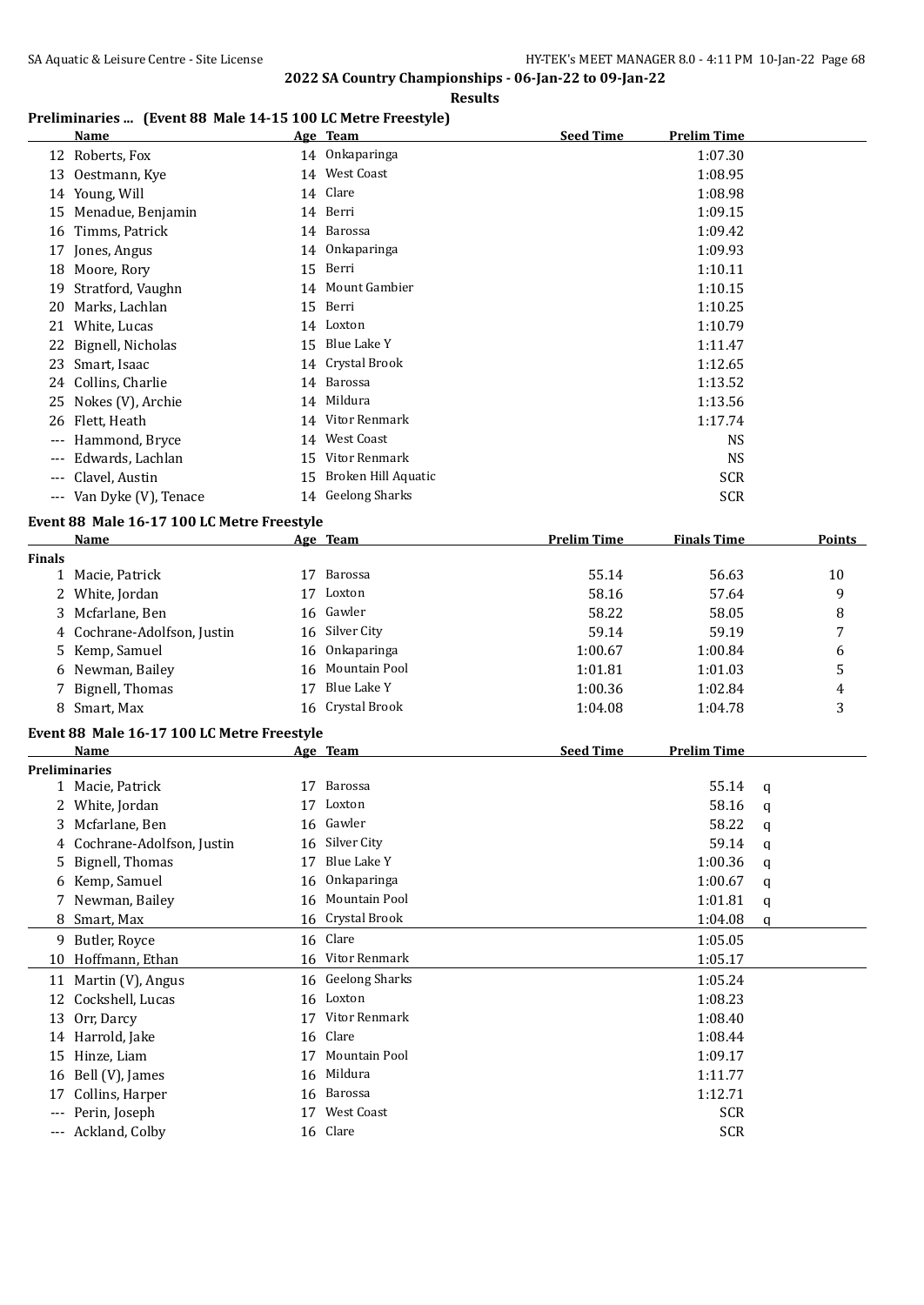| Name<br><b>Finals</b> | Event 88 Male 18 & Over 100 LC Metre Freestyle     |    |                                    |                    |                    |             |        |
|-----------------------|----------------------------------------------------|----|------------------------------------|--------------------|--------------------|-------------|--------|
|                       |                                                    |    | <u>Age Team</u>                    | <b>Prelim Time</b> | <b>Finals Time</b> |             | Points |
|                       |                                                    |    |                                    |                    |                    |             |        |
|                       | 1 Edmonds, Ben                                     |    | 30 Silver City                     | 56.15              | 57.71              |             | 10     |
|                       | 2 White, Dylan                                     | 18 | Loxton                             | 59.21              | 57.91              |             | 9      |
|                       | Weatherley, Joshua                                 | 21 | Clare                              | 1:01.12            | 59.77              |             | 8      |
| 4                     | Bell, Noah                                         | 20 | Onkaparinga                        | 1:00.14            | 59.82              |             | 7      |
| 5.                    | Barila (V), Josh                                   | 20 | Mildura                            | 1:01.46            | 59.84              |             | 6      |
|                       | Brown, Myles                                       | 18 | Barossa                            | 1:01.23            | 1:00.54            |             | 5      |
|                       | 7 Herringer, Oliver                                | 18 | Mountain Pool                      | 1:04.74            | 1:05.46            |             | 4      |
|                       | 8 Harding, Jasper                                  | 18 | Berri                              | 1:08.85            | 1:08.36            |             | 3      |
|                       | Event 88 Male 18 & Over 100 LC Metre Freestyle     |    |                                    |                    |                    |             |        |
| Name                  |                                                    |    | <u>Age Team</u>                    | <b>Seed Time</b>   | <b>Prelim Time</b> |             |        |
| <b>Preliminaries</b>  |                                                    |    |                                    |                    |                    |             |        |
|                       | 1 Edmonds, Ben                                     |    | 30 Silver City                     |                    | 56.15              | q           |        |
|                       | 2 White, Dylan                                     | 18 | Loxton                             |                    | 59.21              | q           |        |
| 3                     | Bell, Noah                                         | 20 | Onkaparinga                        |                    | 1:00.14            | q           |        |
|                       | 4 Weatherley, Joshua                               | 21 | Clare                              |                    | 1:01.12            | q           |        |
| 5.                    | Brown, Myles                                       | 18 | <b>Barossa</b>                     |                    | 1:01.23            | $\mathbf q$ |        |
| 6                     | Barila (V), Josh                                   | 20 | Mildura                            |                    | 1:01.46            | $\mathbf q$ |        |
|                       | 7 Herringer, Oliver                                | 18 | Mountain Pool                      |                    | 1:04.74            | q           |        |
|                       | 8 Harding, Jasper                                  |    | 18 Berri                           |                    | 1:08.85            | q           |        |
|                       | 9 Harding, Oscar                                   |    | 18 Berri                           |                    | 1:12.16            |             |        |
|                       | 10 Evans, Steven                                   | 44 | Onkaparinga                        |                    | 1:14.14            |             |        |
|                       |                                                    |    |                                    |                    |                    |             |        |
| $-\, -\, -$           | Stone, Ollie                                       |    | 24 Loxton                          |                    | <b>NS</b>          |             |        |
| $---$                 | Adams, Harrison                                    |    | 19 West Coast                      |                    | <b>SCR</b>         |             |        |
|                       | --- Ford, Tommy                                    |    | 20 West Coast                      |                    | <b>SCR</b>         |             |        |
|                       | Event 89 Female 100 LC Metre Freestyle Multi-Class |    |                                    |                    |                    |             |        |
| <b>Name</b>           |                                                    |    | Age Team                           |                    | <b>Finals Time</b> |             | Points |
|                       | 1 Willett, Emily S7                                |    | 15 Onkaparinga                     |                    | 1:27.77            |             |        |
|                       | 2 Joseph, Hannah S6                                | 14 | Barossa                            |                    | 2:16.95            |             |        |
|                       | 3 Taylor, Zara S14                                 | 26 | <b>Great Southern</b>              |                    | 1:49.95            |             |        |
|                       | --- McInerney, Ellie S7                            |    | 20 West Coast                      |                    | <b>SCR</b>         |             |        |
|                       | Event 89 Male 100 LC Metre Freestyle Multi-Class   |    |                                    |                    |                    |             |        |
| Name                  |                                                    |    | Age Team                           |                    | <b>Finals Time</b> |             | Points |
|                       | 1 Morley, Samuel S10                               |    | 15 Onkaparinga                     |                    | 1:07.43            |             |        |
|                       | 2 Wilkins, Charlie S14                             |    | 22 Onkaparinga                     |                    | 1:31.30            |             |        |
|                       |                                                    |    |                                    |                    |                    |             |        |
| <b>Name</b>           | Event 90 Female 10-11 100 LC Metre Butterfly       |    | Age Team                           | <b>Prelim Time</b> | <b>Finals Time</b> |             | Points |
| <b>Finals</b>         |                                                    |    |                                    |                    |                    |             |        |
|                       | 1 Molloy, Scarlett                                 |    | 11 Silver City                     | 1:21.63            | 1:18.85            |             | 10     |
|                       | 2 Dening, Lucy                                     | 11 | Mount Gambier                      | 1:27.03            | 1:23.01            |             | 9      |
|                       | 3 Rothe, Ella                                      | 11 | Berri                              | 1:30.38            | 1:28.77            |             | 8      |
|                       | 4 Ashmead, Annabel                                 | 11 | Barossa                            | 1:33.71            | 1:30.23            |             | 7      |
|                       |                                                    |    |                                    |                    |                    |             |        |
|                       | Geister, Leni                                      | 11 | Barossa                            | 1:34.55            | 1:30.98            |             | 6      |
| 5.                    |                                                    |    |                                    | 1:35.85            | 1:33.06            |             |        |
| 6                     | Evans (V), Emilia                                  |    | 11 Geelong Sharks                  |                    |                    |             | 5      |
|                       | 7 Coorey, Veniece                                  | 10 | Silver City                        | 1:35.29            | 1:33.78            |             | 4      |
|                       | 8 Larwood, Romey                                   |    | 11 West Coast                      | 1:43.83            | 1:42.54            |             | 3      |
|                       | Event 90 Female 10-11 100 LC Metre Butterfly       |    |                                    |                    |                    |             |        |
| Name                  |                                                    |    | Age Team                           | <b>Seed Time</b>   | <b>Prelim Time</b> |             |        |
| <b>Preliminaries</b>  |                                                    |    |                                    |                    |                    |             |        |
|                       | 1 Molloy, Scarlett<br>2 Dening, Lucy               |    | 11 Silver City<br>11 Mount Gambier |                    | 1:21.63<br>1:27.03 | q           |        |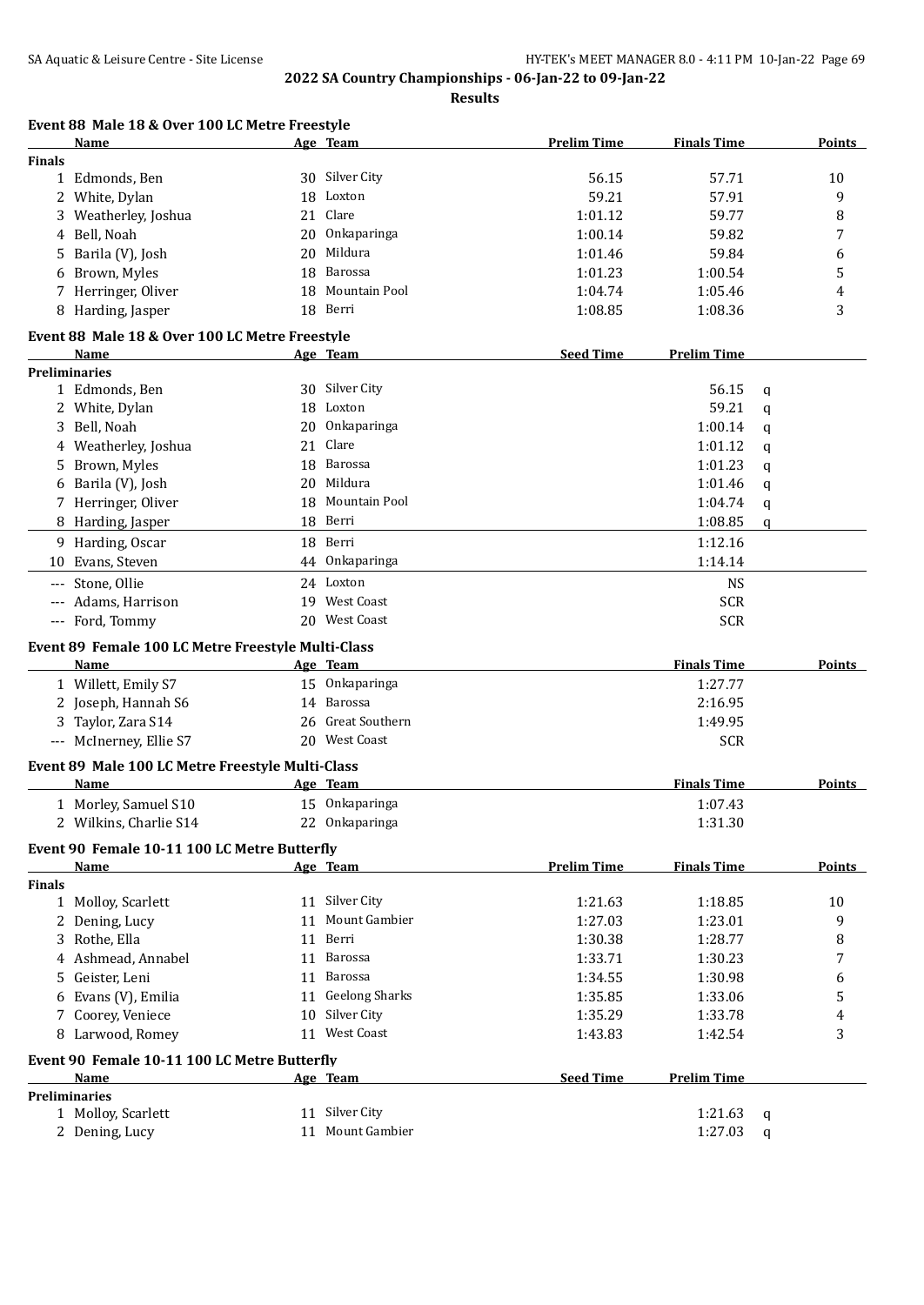**Results**

## **Preliminaries ... (Event 90 Female 10-11 100 LC Metre Butterfly)**

| Name                | Age Team          | <b>Seed Time</b><br><b>Prelim Time</b> |
|---------------------|-------------------|----------------------------------------|
| 3 Rothe, Ella       | 11 Berri          | 1:30.38<br>a                           |
| 4 Ashmead, Annabel  | 11 Barossa        | 1:33.71<br>a                           |
| 5 Geister, Leni     | 11 Barossa        | 1:34.55<br>a                           |
| 6 Coorey, Veniece   | 10 Silver City    | 1:35.29<br>a                           |
| 7 Evans (V), Emilia | 11 Geelong Sharks | 1:35.85<br>a                           |
| 8 Larwood, Romey    | West Coast<br>11  | 1:43.83<br>a                           |

## **Event 90 Female 12-13 100 LC Metre Butterfly**

|               | <b>Name</b>                                  |    | Age Team              | <b>Prelim Time</b> | <b>Finals Time</b> |   | <b>Points</b> |
|---------------|----------------------------------------------|----|-----------------------|--------------------|--------------------|---|---------------|
| <b>Finals</b> |                                              |    |                       |                    |                    |   |               |
|               | 1 Kelsh, Tahni                               |    | 13 West Coast         | 1:13.10            | 1:10.64            |   | 10            |
|               | 2 Curthoys-Davies, Miella                    |    | 13 Barossa            | 1:13.92            | 1:13.08            |   | 9             |
|               | 3 Shannon, Charlotte                         | 13 | Barossa               | 1:17.86            | 1:15.07            |   | 8             |
|               | 4 Ashmead, Sophie                            | 13 | <b>Barossa</b>        | 1:18.85            | 1:16.81            |   | 7             |
|               | 5 Jasko, Elka                                | 13 | Onkaparinga           | 1:17.43            | 1:17.77            |   | 6             |
|               | 6 Gilbert (V), Sophie                        | 13 | <b>Geelong Sharks</b> | 1:19.49            | 1:18.50            |   | 5             |
|               | 7 Pearson, Mikayla                           |    | 13 Blue Lake Y        | 1:21.27            | 1:19.36            |   | 4             |
|               | 8 Timmins, Cayleigh                          |    | 13 Onkaparinga        | 1:19.72            | 1:20.80            |   | 3             |
|               | Event 90 Female 12-13 100 LC Metre Butterfly |    |                       |                    |                    |   |               |
|               | Name                                         |    | <u>Age Team</u>       | <b>Seed Time</b>   | <b>Prelim Time</b> |   |               |
|               | <b>Preliminaries</b>                         |    |                       |                    |                    |   |               |
|               | 1 Kelsh, Tahni                               |    | 13 West Coast         |                    | 1:13.10            | q |               |
|               | 2 Curthoys-Davies, Miella                    | 13 | Barossa               |                    | 1:13.92            | q |               |
|               | 3 Jasko, Elka                                | 13 | Onkaparinga           |                    | 1:17.43            | q |               |
|               | 4 Shannon, Charlotte                         | 13 | Barossa               |                    | 1:17.86            | q |               |
|               | 5 Ashmead, Sophie                            |    | 13 Barossa            |                    | 1:18.85            | q |               |
|               | 6 Gilbert (V), Sophie                        | 13 | <b>Geelong Sharks</b> |                    | 1:19.49            | q |               |
|               | 7 Timmins, Cayleigh                          | 13 | Onkaparinga           |                    | 1:19.72            | q |               |
|               | 8 Pearson, Mikayla                           |    | 13 Blue Lake Y        |                    | 1:21.27            | q |               |
|               | 9 Sloane, Georgiana                          |    | 12 Barossa            |                    | 1:21.42            |   |               |
|               | 10 Schubert, Emma                            |    | 13 Barossa            |                    | 1:25.37            |   |               |
|               | 11 Cox, Emmy                                 |    | 12 Barossa            |                    | 1:25.77            |   |               |
|               | 12 Morgan, Nicola                            |    | 13 West Coast         |                    | 1:27.89            |   |               |
|               | 13 Hooper, Poppy                             | 12 | Mountain Pool         |                    | 1:30.78            |   |               |
|               | 14 Humphries, Evie                           |    | 13 Onkaparinga        |                    | 1:31.19            |   |               |
|               | 15 Gibbs, Saskia                             |    | 13 Loxton             |                    | 1:32.14            |   |               |
|               | 16 Lyons, Imogen                             | 13 | Whyalla               |                    | 1:34.51            |   |               |
|               | 17 McClaer (V), Liana                        | 12 | Mildura               |                    | 1:36.77            |   |               |
|               | 18 Smith, Keeley                             | 13 | Murray Bridge         |                    | 1:37.11            |   |               |
|               | 19 Timms, Leisel                             | 12 | <b>Barossa</b>        |                    | 1:38.26            |   |               |
|               | 20 Fourie, Emma                              | 12 | Mountain Pool         |                    | 1:41.67            |   |               |
|               | 21 Sargeant, Maeve                           | 12 | Onkaparinga           |                    | 1:44.44            |   |               |
|               | --- Fletcher, Mallika                        |    | 12 Barossa            |                    | DQ                 |   |               |
|               | Non-simultaneous touch                       |    |                       |                    |                    |   |               |
|               | --- Garner (V), Danika                       | 12 | Mildura               |                    | <b>NS</b>          |   |               |
|               | --- Finch, Tayah                             |    | 12 Barossa            |                    | <b>SCR</b>         |   |               |
|               | --- Schellen, Kaylee                         |    | 12 Murray Bridge      |                    | <b>SCR</b>         |   |               |
|               | Event 91 Female 14-15 100 LC Metre Butterfly |    |                       |                    |                    |   |               |

| Name                   | Age | Team | <b>Prelim Time</b>                                          | <b>Finals Time</b> | <b>Points</b> |
|------------------------|-----|------|-------------------------------------------------------------|--------------------|---------------|
|                        |     |      |                                                             |                    |               |
| l) Newham, Leni        |     |      | 1:08.17                                                     | 1:09.21            | 10            |
| *2 Canty (V), Isabella |     |      | 1:15.21                                                     | 1:12.14            |               |
| *2 Ashmead, Charlotte  |     |      | 1:14.66                                                     | 1:12.89            |               |
| 3 Schubert, Nyah       | 15. |      | 1:18.22                                                     | 1:16.00            | -             |
|                        |     |      | Barossa<br>14<br>15 Geelong Sharks<br>15 Barossa<br>Barossa |                    |               |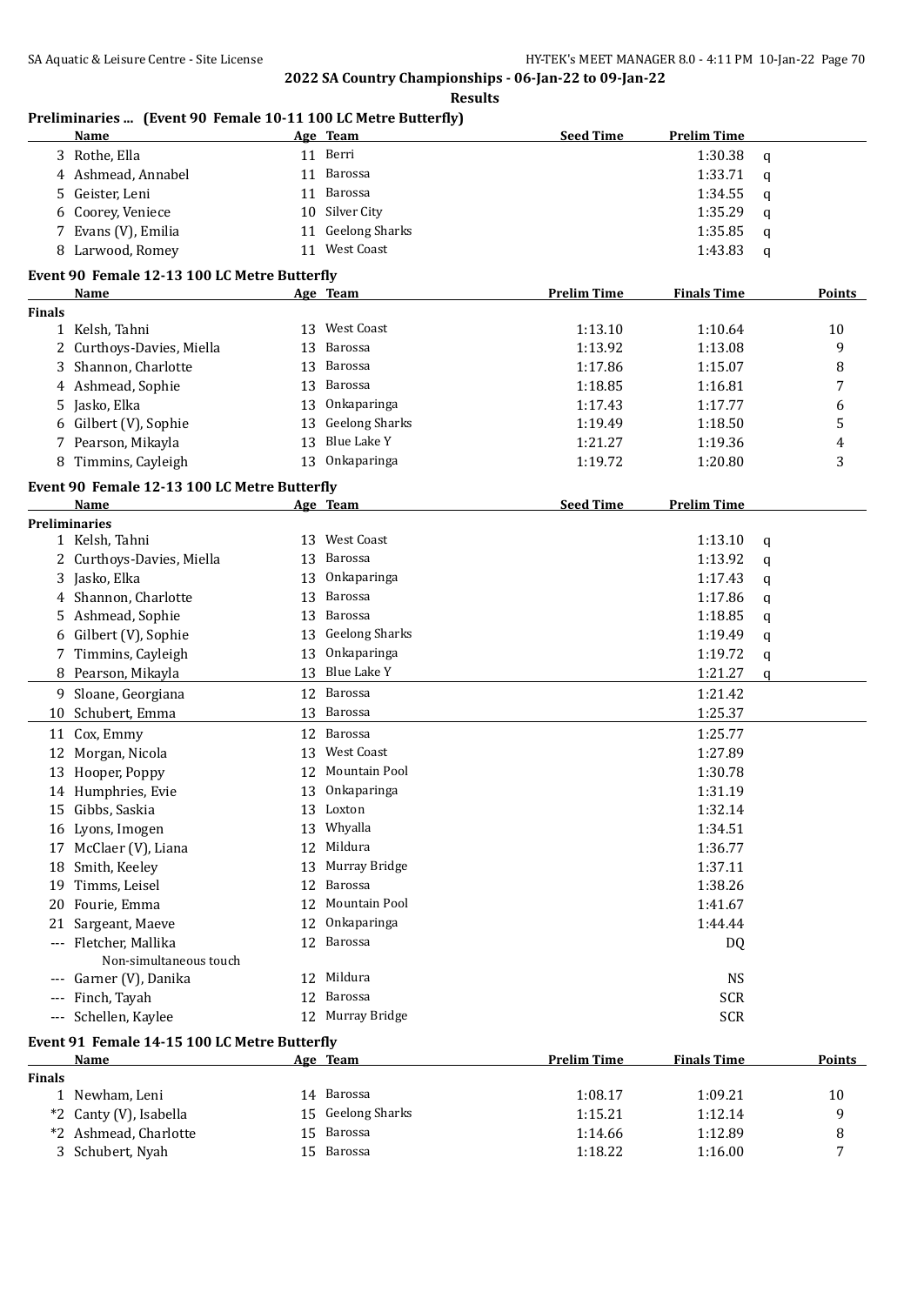|               | Finals  (Event 91 Female 14-15 100 LC Metre Butterfly)<br>Name |    | Age Team              | <b>Prelim Time</b> | <b>Finals Time</b> |   | <b>Points</b> |
|---------------|----------------------------------------------------------------|----|-----------------------|--------------------|--------------------|---|---------------|
|               | 5 Holman, Hinako                                               |    | 15 Dolphins           | 1:17.01            | 1:16.76            |   | 6             |
|               | 6 Jasko, Mikaela                                               |    | 15 Onkaparinga        | 1:17.70            | 1:17.36            |   | 5             |
|               | 7 Kennedy (V), Alice                                           |    | 15 Geelong Sharks     | 1:16.93            | 1:17.56            |   | 4             |
|               | 8 Starr, Annabelle                                             |    | 14 Mountain Pool      | 1:18.53            | 1:20.20            |   | 3             |
|               | Event 91 Female 14-15 100 LC Metre Butterfly                   |    |                       |                    |                    |   |               |
|               | Name                                                           |    | Age Team              | <b>Seed Time</b>   | <b>Prelim Time</b> |   |               |
|               | <b>Preliminaries</b>                                           |    |                       |                    |                    |   |               |
|               | 1 Newham, Leni                                                 |    | 14 Barossa            |                    | 1:08.17            | q |               |
|               | 2 Ashmead, Charlotte                                           | 15 | <b>Barossa</b>        |                    | 1:14.66            | q |               |
|               | 3 Rush (V), Tallulah                                           | 15 | <b>Geelong Sharks</b> |                    | 1:15.07            | q |               |
| 4             | Canty (V), Isabella                                            | 15 | <b>Geelong Sharks</b> |                    | 1:15.21            | q |               |
| 5.            | Holman, Hinako                                                 | 15 | Dolphins              |                    | 1:17.01            | q |               |
| 6             | Jasko, Mikaela                                                 | 15 | Onkaparinga           |                    | 1:17.70            | q |               |
|               | 7 Schubert, Nyah                                               | 15 | <b>Barossa</b>        |                    | 1:18.22            | q |               |
| 8             | Starr, Annabelle                                               | 14 | Mountain Pool         |                    | 1:18.53            | q |               |
|               | 9 Kennedy (V), Alice                                           |    | 15 Geelong Sharks     |                    | 1:16.93            |   |               |
|               | 10 Scarborough, Kara                                           |    | 14 Mountain Pool      |                    | 1:21.12            |   |               |
|               | 11 Scullen-Howe, Elena                                         | 15 | Onkaparinga           |                    | 1:22.27            |   |               |
|               | 12 Wood, Rebecca                                               | 14 | <b>West Coast</b>     |                    | 1:24.80            |   |               |
|               | 13 Le Roux, Anichia                                            | 14 | Barossa               |                    | 1:27.15            |   |               |
|               | 14 Evans (V), Juliet                                           |    | 14 Geelong Sharks     |                    | 1:29.38            |   |               |
|               | 15 Wheeler, Lani                                               | 14 | Onkaparinga           |                    | 1:29.75            |   |               |
|               | 16 Smith, Eden                                                 | 14 | Mount Gambier         |                    | 1:32.55            |   |               |
|               | Strachan (V), Emma                                             |    | 14 Mildura            |                    | <b>NS</b>          |   |               |
|               | --- Edwards, Lucy                                              |    | 14 Mount Gambier      |                    | <b>NS</b>          |   |               |
|               | --- Ackland, Addisyn                                           |    | 14 Clare              |                    | <b>SCR</b>         |   |               |
|               | --- Modoo (V), Lola                                            |    | 14 Mildura            |                    | <b>SCR</b>         |   |               |
|               |                                                                |    |                       |                    |                    |   |               |
|               | Event 91 Female 16-17 100 LC Metre Butterfly<br><b>Name</b>    |    | Age Team              | <b>Prelim Time</b> | <b>Finals Time</b> |   | Points        |
| <b>Finals</b> |                                                                |    |                       |                    |                    |   |               |
|               | 1 Pressler, Kalyce                                             |    | 17 Silver City        | 1:10.17            | 1:07.27            |   | 10            |
|               | 2 Long, Madelyn                                                | 16 | Loxton                | 1:18.56            | 1:18.80            |   | 9             |
|               | 3 Richards, Kaitlyn                                            | 17 | <b>Mountain Pool</b>  | 1:22.38            | 1:21.66            |   | 8             |
|               | --- Wood, Meg                                                  |    | 16 Barossa            | 1:12.31            | DQ                 |   |               |
|               | Declared false start                                           |    |                       |                    |                    |   |               |
|               | Event 91 Female 16-17 100 LC Metre Butterfly                   |    |                       |                    |                    |   |               |
|               | Name                                                           |    | Age Team              | <b>Seed Time</b>   | <b>Prelim Time</b> |   |               |
|               | <b>Preliminaries</b>                                           |    |                       |                    |                    |   |               |
|               | 1 Pressler, Kalyce                                             |    | 17 Silver City        |                    | 1:10.17            | a |               |
|               | 2 Wood, Meg                                                    | 16 | Barossa               |                    | 1:12.31            | a |               |
|               | 3 Long, Madelyn                                                |    | 16 Loxton             |                    | 1:18.56            | q |               |
|               | 4 Richards, Kaitlyn                                            |    | 17 Mountain Pool      |                    | 1:22.38            | q |               |
|               | Event 91 Female 18 & Over 100 LC Metre Butterfly               |    |                       |                    |                    |   |               |
|               | Name                                                           |    | Age Team              | <b>Prelim Time</b> | <b>Finals Time</b> |   | <b>Points</b> |
| <b>Finals</b> |                                                                |    |                       |                    |                    |   |               |
|               | 1 Jasko, Matylda                                               |    | 18 Onkaparinga        | 1:11.37            | 1:09.48            |   | 10            |
|               | 2 Pearson, Hayley                                              | 18 | Blue Lake Y           | 1:14.06            | 1:11.65            |   | 9             |
| 3.            | Ford, Jamie                                                    |    | 18 West Coast         | 1:23.93            | 1:18.74            |   | 8             |
|               | 4 Smart, Chloe                                                 |    | 22 Crystal Brook      | 1:25.70            | 1:22.92            |   | 7             |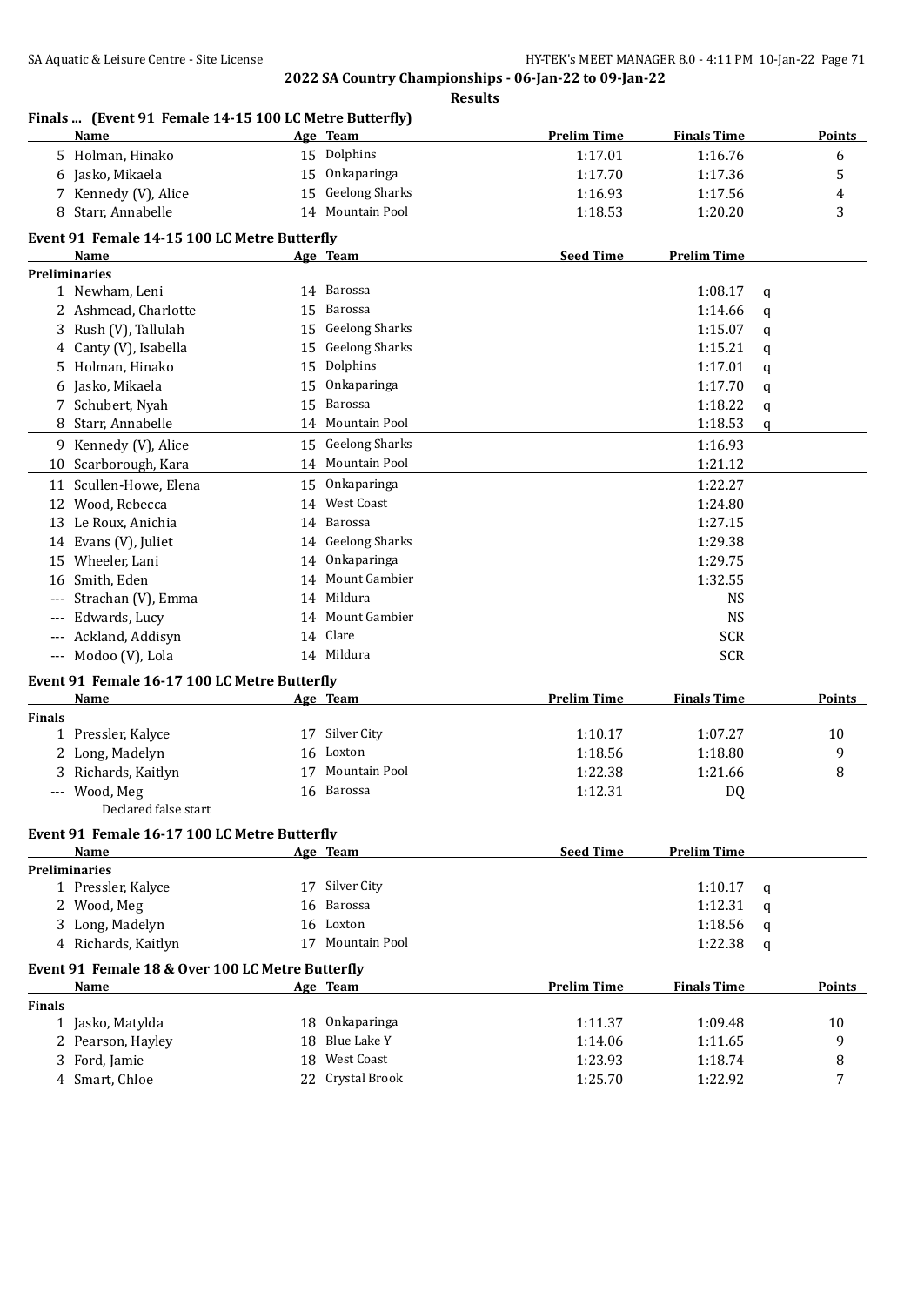|               | Event 91 Female 18 & Over 100 LC Metre Butterfly   |    |                       |                    |                    |   |               |
|---------------|----------------------------------------------------|----|-----------------------|--------------------|--------------------|---|---------------|
|               | Name                                               |    | Age Team              | <b>Seed Time</b>   | <b>Prelim Time</b> |   |               |
|               | <b>Preliminaries</b>                               |    |                       |                    |                    |   |               |
|               | 1 Jasko, Matylda                                   | 18 | Onkaparinga           |                    | 1:11.37            | q |               |
|               | 2 Pearson, Hayley                                  | 18 | <b>Blue Lake Y</b>    |                    | 1:14.06            | q |               |
|               | 3 Ford, Jamie                                      | 18 | <b>West Coast</b>     |                    | 1:23.93            | a |               |
|               | 4 Smart, Chloe                                     | 22 | Crystal Brook         |                    | 1:25.70            | q |               |
|               | --- Smith, Keeley                                  |    | 13 Murray Bridge      |                    | <b>SCR</b>         |   |               |
|               | Event 92 Female 100 LC Metre Butterfly Multi-Class |    |                       |                    |                    |   |               |
|               | Name                                               |    | Age Team              |                    | <b>Finals Time</b> |   | <b>Points</b> |
|               | 1 Willett, Emily S7                                |    | 15 Onkaparinga        |                    | 2:06.08            |   |               |
|               | Event 93 Male 10-11 100 LC Metre Butterfly         |    |                       |                    |                    |   |               |
|               | Name                                               |    | Age Team              | <b>Prelim Time</b> | <b>Finals Time</b> |   | Points        |
| <b>Finals</b> |                                                    |    |                       |                    |                    |   |               |
|               | 1 Schubert, Max                                    |    | 11 Barossa            | 1:22.93            | 1:19.85            |   | 10            |
|               | 2 Barratt, Zachery                                 | 11 | Silver City           | 1:38.97            | 1:36.56            |   | 9             |
|               | 3 Nemeth-Ford, Tyrell                              | 10 | West Coast            | 1:44.32            | 1:41.48            |   | 8             |
|               | 4 Henke, Rylan                                     | 11 | Onkaparinga           | 1:52.21            | 1:50.97            |   | 7             |
|               | Event 93 Male 10-11 100 LC Metre Butterfly         |    |                       |                    |                    |   |               |
|               | Name                                               |    | Age Team              | <b>Seed Time</b>   | <b>Prelim Time</b> |   |               |
|               | <b>Preliminaries</b>                               |    |                       |                    |                    |   |               |
|               | 1 Schubert, Max                                    |    | 11 Barossa            |                    | 1:22.93            | q |               |
|               | 2 Barratt, Zachery                                 | 11 | Silver City           |                    | 1:38.97            | q |               |
|               | 3 Nemeth-Ford, Tyrell                              | 10 | West Coast            |                    | 1:44.32            | a |               |
|               | 4 Henke, Rylan                                     | 11 | Onkaparinga           |                    | 1:52.21            | q |               |
|               | Event 93 Male 12-13 100 LC Metre Butterfly         |    |                       |                    |                    |   |               |
|               | Name                                               |    | Age Team              | <b>Prelim Time</b> | <b>Finals Time</b> |   | Points        |
| <b>Finals</b> |                                                    |    |                       |                    |                    |   |               |
| 1             | Sloane, Angus                                      |    | 13 Barossa            | 1:17.11            | 1:14.69            |   | 10            |
| 2             | Lucas, Tommy                                       | 13 | Clare                 | 1:17.33            | 1:15.07            |   | 9             |
| 3             | Coulter, Kegan                                     | 12 | Barossa               | 1:20.44            | 1:16.48            |   | 8             |
| 4             | Oestmann, Cohbin                                   | 13 | <b>West Coast</b>     | 1:19.71            | 1:18.80            |   | 7             |
| 5             | Rush (V), Raphael                                  | 13 | <b>Geelong Sharks</b> | 1:24.72            | 1:20.88            |   | 6             |
| 6             | Moore, Charles                                     | 13 | Mount Gambier         | 1:25.82            | 1:22.56            |   | 5             |
| 7             | Fillmore, Noah                                     | 13 | Onkaparinga           | 1:29.74            | 1:29.31            |   | 4             |
| 8             | Barratt, Max                                       |    | 13 Silver City        | 1:27.86            | 1:29.77            |   | 3             |
|               | Event 93 Male 12-13 100 LC Metre Butterfly         |    |                       |                    |                    |   |               |
|               | Name                                               |    | Age Team              | <b>Seed Time</b>   | <b>Prelim Time</b> |   |               |
|               | <b>Preliminaries</b>                               |    |                       |                    |                    |   |               |
|               | 1 Sloane, Angus                                    |    | 13 Barossa            |                    | 1:17.11            | q |               |
|               | 2 Lucas, Tommy                                     | 13 | Clare                 |                    | 1:17.33            | q |               |
|               | 3 Oestmann, Cohbin                                 | 13 | <b>West Coast</b>     |                    | 1:19.71            | q |               |
|               | 4 Coulter, Kegan                                   |    | 12 Barossa            |                    | 1:20.44            | q |               |
| 5.            | Rush (V), Raphael                                  | 13 | <b>Geelong Sharks</b> |                    | 1:24.72            | q |               |
| 6             | Moore, Charles                                     | 13 | <b>Mount Gambier</b>  |                    | 1:25.82            | q |               |
| 7             | Barratt, Max                                       | 13 | Silver City           |                    | 1:27.86            | q |               |
| 8             | Fillmore, Noah                                     | 13 | Onkaparinga           |                    | 1:29.74            | q |               |
|               | 9 Cregan, Neil                                     | 12 | Barossa               |                    | 1:35.20            |   |               |
|               | 10 Schulz, Nathan                                  | 12 | Mountain Pool         |                    | 1:49.77            |   |               |
| $---$         | Bell (V), Max                                      |    | 13 Mildura            |                    | <b>NS</b>          |   |               |
|               | Clavel, Cohen                                      | 12 | Broken Hill Aquatic   |                    | <b>SCR</b>         |   |               |
|               |                                                    |    |                       |                    |                    |   |               |
| ---           | Davidson, Tyler                                    | 13 | West Coast            |                    | <b>SCR</b>         |   |               |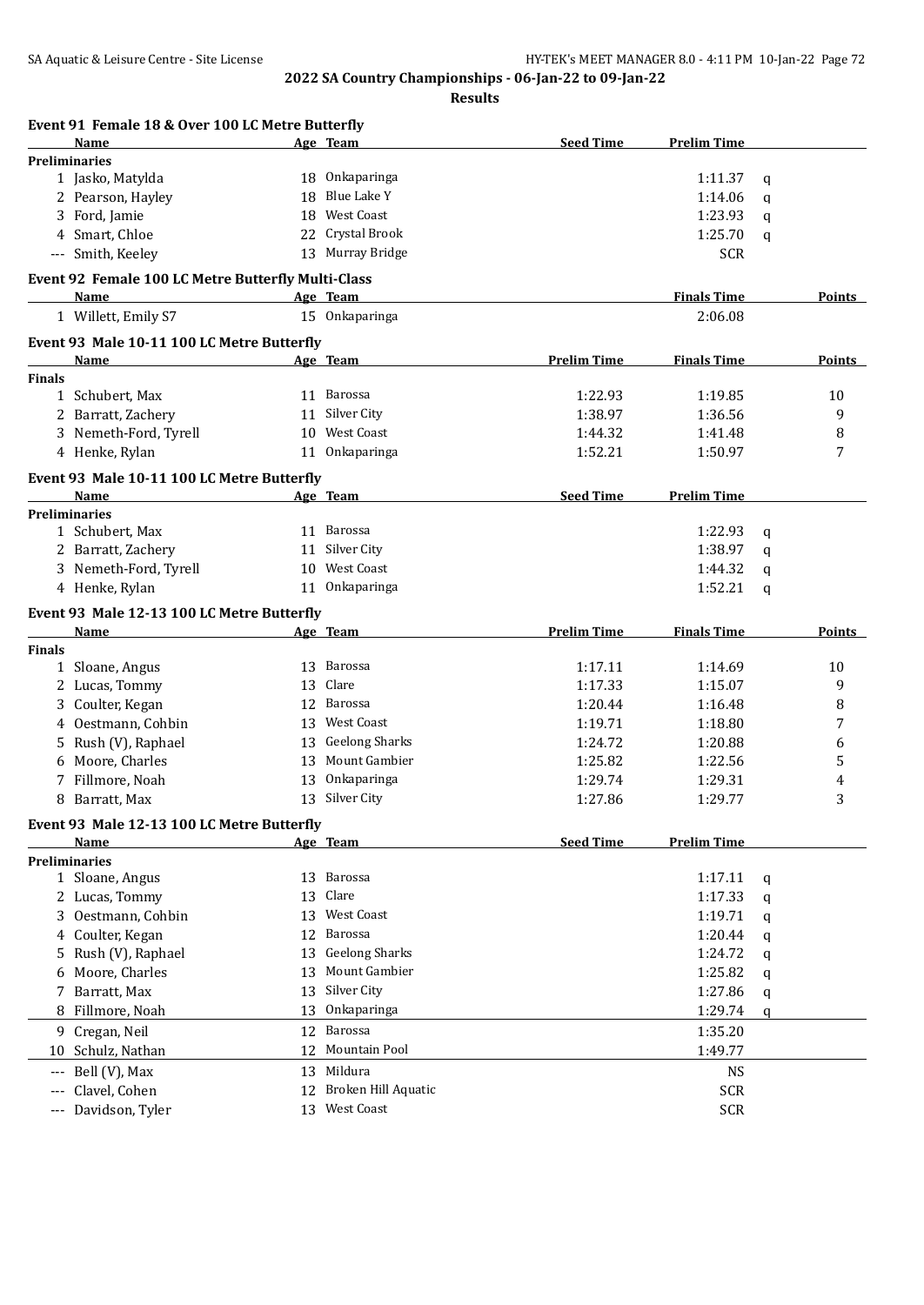**Results**

|  | Event 94 Male 14-15 100 LC Metre Butterfly |
|--|--------------------------------------------|
|  |                                            |

|                     | c 17 19 100 BC MCCLC DUCCITI<br>Name            |    | Age Team              | <b>Prelim Time</b> | <b>Finals Time</b> |   | Points |
|---------------------|-------------------------------------------------|----|-----------------------|--------------------|--------------------|---|--------|
| <b>Finals</b>       |                                                 |    |                       |                    |                    |   |        |
|                     | 1 Martin, Jordy                                 |    | 15 Onkaparinga        | 1:02.09            | 1:01.84            |   | 10     |
|                     | 2 Lucas, Lachlan                                | 15 | Clare                 | 1:04.00            | 1:03.08            |   | 9      |
|                     | 3 Curthoys-Davies, Keian                        | 15 | Barossa               | 1:06.78            | 1:04.91            |   | 8      |
|                     | 4 Cafarella, Brad                               | 15 | Onkaparinga           | 1:07.33            | 1:06.92            |   | 7      |
| 5.                  | Milne, Lukas                                    |    | 14 Silver City        | 1:06.80            | 1:07.83            |   | 6      |
|                     | 6 Schwarz, Harry                                | 15 | Dolphins              | 1:10.09            | 1:09.77            |   | 5      |
| 7                   | Gilbert (V), Hayden                             | 15 | <b>Geelong Sharks</b> | 1:10.92            | 1:10.25            |   | 4      |
|                     | 8 Cregan, Gabriel                               |    | 14 Barossa            | 1:12.84            | 1:11.98            |   | 3      |
|                     |                                                 |    |                       |                    |                    |   |        |
|                     | Event 94 Male 14-15 100 LC Metre Butterfly      |    |                       |                    |                    |   |        |
|                     | Name                                            |    | Age Team              | <b>Seed Time</b>   | <b>Prelim Time</b> |   |        |
|                     | <b>Preliminaries</b>                            |    |                       |                    |                    |   |        |
|                     | 1 Martin, Jordy                                 | 15 | Onkaparinga           |                    | 1:02.09            | q |        |
|                     | 2 Lucas, Lachlan                                | 15 | Clare                 |                    | 1:04.00            | q |        |
|                     | 3 Curthoys-Davies, Keian                        | 15 | Barossa               |                    | 1:06.78            | q |        |
|                     | 4 Milne, Lukas                                  | 14 | Silver City           |                    | 1:06.80            | q |        |
| 5.                  | Cafarella, Brad                                 | 15 | Onkaparinga           |                    | 1:07.33            | q |        |
|                     | 6 Schwarz, Harry                                | 15 | Dolphins              |                    | 1:10.09            | q |        |
|                     | 7 Gilbert (V), Hayden                           | 15 | <b>Geelong Sharks</b> |                    | 1:10.92            | q |        |
|                     | 8 Cregan, Gabriel                               |    | 14 Barossa            |                    | 1:12.84            | q |        |
|                     | 9 Roberts, Fox                                  |    | 14 Onkaparinga        |                    | 1:18.84            |   |        |
| 10                  | Jones, Angus                                    |    | 14 Onkaparinga        |                    | 1:25.66            |   |        |
|                     | --- Timms, Patrick                              |    | 14 Barossa            |                    | DQ                 |   |        |
|                     | <b>Alternating Kick</b>                         |    |                       |                    |                    |   |        |
|                     | --- Hammond, Bryce                              | 14 | West Coast            |                    | <b>NS</b>          |   |        |
|                     | --- Bignell, Nicholas                           |    | 15 Blue Lake Y        |                    | <b>SCR</b>         |   |        |
|                     | Event 94 Male 16-17 100 LC Metre Butterfly      |    |                       |                    |                    |   |        |
|                     | Name                                            |    | Age Team              | <b>Prelim Time</b> | <b>Finals Time</b> |   | Points |
| <b>Finals</b>       |                                                 |    |                       |                    |                    |   |        |
|                     | 1 Macie, Patrick                                |    | 17 Barossa            | 1:00.73            | 1:02.51            |   | 10     |
|                     | 2 White, Jordan                                 | 17 | Loxton                | 1:07.64            | 1:06.85            |   | 9      |
| 3                   | Cochrane-Adolfson, Justin                       | 16 | Silver City           | 1:06.24            | 1:07.23            |   | 8      |
|                     | 4 Newman, Bailey                                | 16 | Mountain Pool         | 1:14.52            | 1:08.10            |   | 7      |
| 5                   | Butler, Royce                                   | 16 | Clare                 | 1:15.71            | 1:16.74            |   | 6      |
|                     | 6 Mcfarlane, Ben                                |    | 16 Gawler             | 1:14.30            | 1:20.11            |   | 5      |
|                     | 7 Kemp, Samuel                                  |    | 16 Onkaparinga        | 1:18.50            | 1:20.98            |   | 4      |
|                     |                                                 |    |                       |                    |                    |   |        |
|                     | Event 94 Male 16-17 100 LC Metre Butterfly      |    |                       |                    |                    |   |        |
|                     | Name                                            |    | Age Team              | <b>Seed Time</b>   | <b>Prelim Time</b> |   |        |
|                     | <b>Preliminaries</b>                            | 17 | Barossa               |                    |                    |   |        |
|                     | 1 Macie, Patrick<br>2 Cochrane-Adolfson, Justin | 16 | Silver City           |                    | 1:00.73            | q |        |
|                     |                                                 |    |                       |                    | 1:06.24            | q |        |
|                     | 3 White, Jordan                                 |    | 17 Loxton<br>Gawler   |                    | 1:07.64            | q |        |
|                     | 4 Mcfarlane, Ben                                | 16 |                       |                    | 1:14.30            | q |        |
| 5.                  | Newman, Bailey                                  | 16 | Mountain Pool         |                    | 1:14.52            | q |        |
| 6                   | Butler, Royce                                   | 16 | Clare                 |                    | 1:15.71            | q |        |
|                     | Kemp, Samuel                                    | 16 | Onkaparinga           |                    | 1:18.50            | q |        |
| $- - -$             | Hoffmann, Ethan                                 | 16 | Vitor Renmark         |                    | <b>NS</b>          |   |        |
|                     | Perin, Joseph                                   | 17 | West Coast            |                    | <b>SCR</b>         |   |        |
| $\qquad \qquad - -$ | Bignell, Thomas                                 |    | 17 Blue Lake Y        |                    | <b>SCR</b>         |   |        |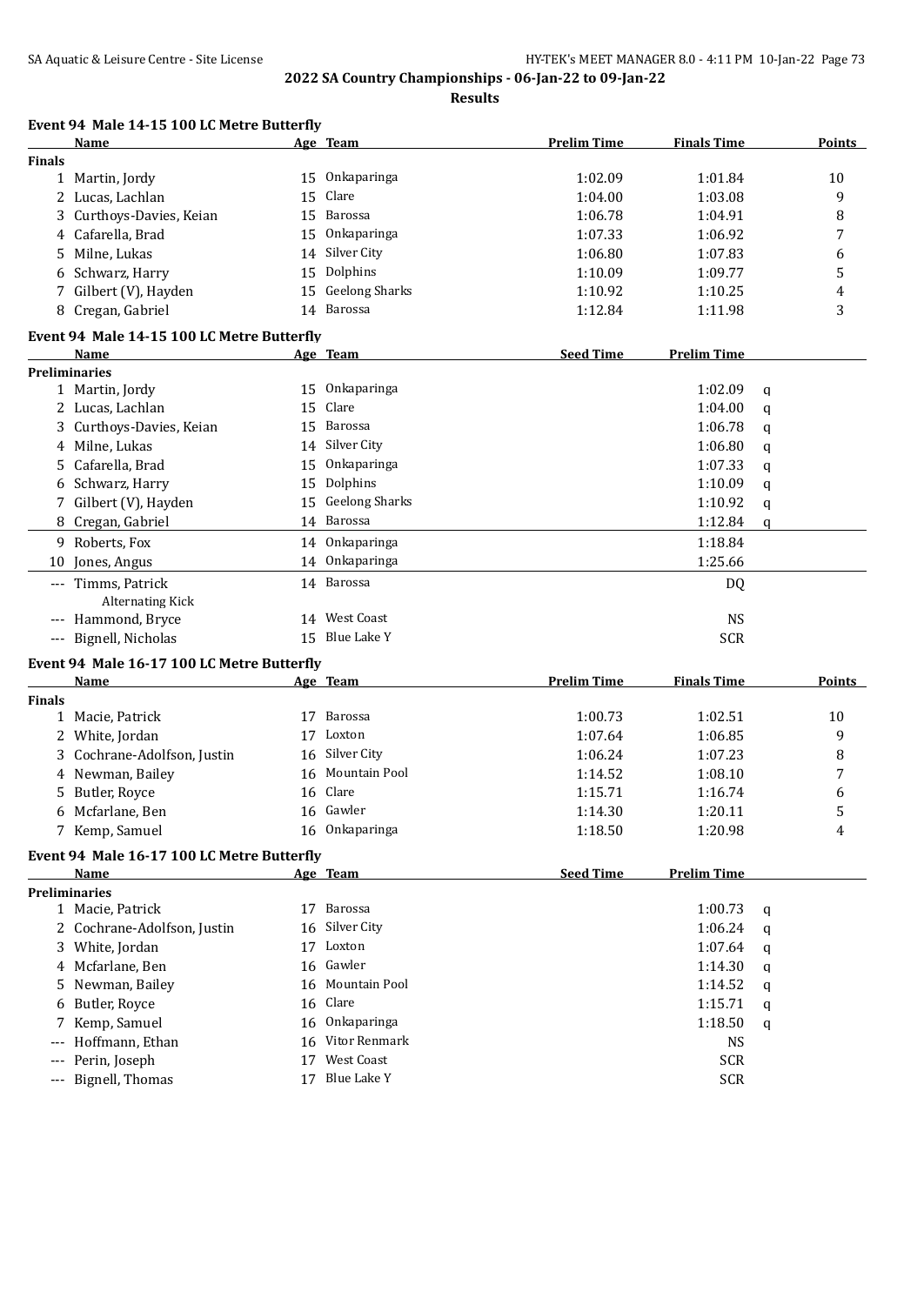**Results**

| Event 94 Male 18 & Over 100 LC Metre Butterfly           |    |                  |                    |                    |               |
|----------------------------------------------------------|----|------------------|--------------------|--------------------|---------------|
| Name                                                     |    | Age Team         | <b>Prelim Time</b> | <b>Finals Time</b> | Points        |
| <b>Finals</b>                                            |    |                  |                    |                    |               |
| 1 Brown, Myles                                           |    | 18 Barossa       | 1:05.81            | 1:05.01            | 10            |
| 2 White, Dylan                                           | 18 | Loxton           | 1:06.91            | 1:05.03            | 9             |
| Kennedy, Ethan<br>3                                      |    | 19 Gawler        | 1:06.95            | 1:06.28            | 8             |
| 4 Bell, Noah                                             |    | 20 Onkaparinga   | 1:07.48            | 1:06.75            | 7             |
| Event 94 Male 18 & Over 100 LC Metre Butterfly           |    |                  |                    |                    |               |
| Name                                                     |    | <u>Age Team</u>  | <b>Seed Time</b>   | <b>Prelim Time</b> |               |
| <b>Preliminaries</b>                                     |    | 18 Barossa       |                    |                    |               |
| 1 Brown, Myles                                           |    |                  |                    | 1:05.81<br>q       |               |
| 2 White, Dylan                                           | 18 | Loxton           |                    | 1:06.91<br>q       |               |
| 3 Kennedy, Ethan                                         | 19 | Gawler           |                    | 1:06.95<br>q       |               |
| 4 Bell, Noah                                             | 20 | Onkaparinga      |                    | 1:07.48<br>q       |               |
| --- Lewis, Hayden                                        | 26 | Silver City      |                    | <b>NS</b>          |               |
| --- Verrall, Brock                                       |    | 25 Berri         |                    | <b>SCR</b>         |               |
| Event 95 Female 12-13 400 LC Metre IM                    |    |                  |                    |                    |               |
| Name                                                     |    | Age Team         |                    | <b>Finals Time</b> | Points        |
| 1 Curthoys-Davies, Miella                                |    | 13 Barossa       |                    | 5:37.50            | 10            |
| 2 Jasko, Elka                                            | 13 | Onkaparinga      |                    | 5:55.38            | 9             |
| 3 Mann, Kayla                                            | 13 | Mountain Pool    |                    | 6:31.14            | 8             |
| Event 95 Female 14-15 400 LC Metre IM                    |    |                  |                    |                    |               |
| Name                                                     |    | Age Team         |                    | <b>Finals Time</b> | Points        |
| 1 Carroll, Jasmine                                       |    | 14 Barossa       |                    | 5:57.11            | 10            |
| 2 Jasko, Mikaela                                         | 15 | Onkaparinga      |                    | 5:59.54            | 9             |
| 3 Ashmead, Charlotte                                     | 15 | Barossa          |                    | 6:07.53            | 8             |
| 4 Hooper, Annie                                          | 14 | Mountain Pool    |                    | 6:31.84            | 7             |
| Wheeler, Lani<br>5.                                      | 14 | Onkaparinga      |                    | 6:32.14            | 6             |
| Schulz, Olivia<br>6                                      |    | 14 Mountain Pool |                    | 6:55.64            | 5             |
| Scullen-Howe, Elena<br>$---$                             |    | 15 Onkaparinga   |                    | DQ                 |               |
| Delay initiating turn after past vertical - back         |    |                  |                    |                    |               |
| --- Holman, Hinako                                       |    | 15 Dolphins      |                    | DQ                 |               |
| Multiple strokes past vertical at turn - back            |    |                  |                    |                    |               |
| Event 95 Female 16 & Over 400 LC Metre IM<br><b>Name</b> |    | Age Team         |                    | <b>Finals Time</b> | <b>Points</b> |
| 1 Pressler, Kalyce                                       |    | 17 Silver City   |                    | 5:24.57            | 10            |
| 2 Jasko, Matylda                                         |    | 18 Onkaparinga   |                    | 5:46.24            | 9             |
| 3 Hurrell, Kylie                                         |    | 17 West Coast    |                    | 6:00.28            | 8             |
| 4 Dewallef, Victoria                                     | 19 | Mountain Pool    |                    | 6:18.76            | 7             |
|                                                          |    |                  |                    |                    |               |
| Event 95 Female 400 LC Metre IM Multi-Class<br>Name      |    | Age Team         |                    | <b>Finals Time</b> | <b>Points</b> |
| --- Willett, Emily SM7                                   |    | 15 Onkaparinga   |                    | <b>NS</b>          |               |
| Event 96 Male 12-13 400 LC Metre IM                      |    |                  |                    |                    |               |
| Name                                                     |    | Age Team         |                    | <b>Finals Time</b> | <b>Points</b> |
| 1 Oestmann, Cohbin                                       |    | 13 West Coast    |                    | 6:04.56            | 10            |
| --- Davidson, Tyler                                      |    | 13 West Coast    |                    | <b>SCR</b>         |               |
| Event 96 Male 14-15 400 LC Metre IM                      |    |                  |                    |                    |               |
| <b>Name</b>                                              |    | Age Team         |                    | <b>Finals Time</b> | <b>Points</b> |
| 1 Curthoys-Davies, Keian                                 |    | 15 Barossa       |                    | 5:12.56            | 10            |
| 2 Martin, Jordy                                          |    | 15 Onkaparinga   |                    | 5:24.93            | 9             |
| 3 Fillmore, Jack                                         |    | 15 Onkaparinga   |                    | 5:40.66            | 8             |
| 4 Cregan, Gabriel                                        |    | 14 Barossa       |                    | 5:42.31            | 7             |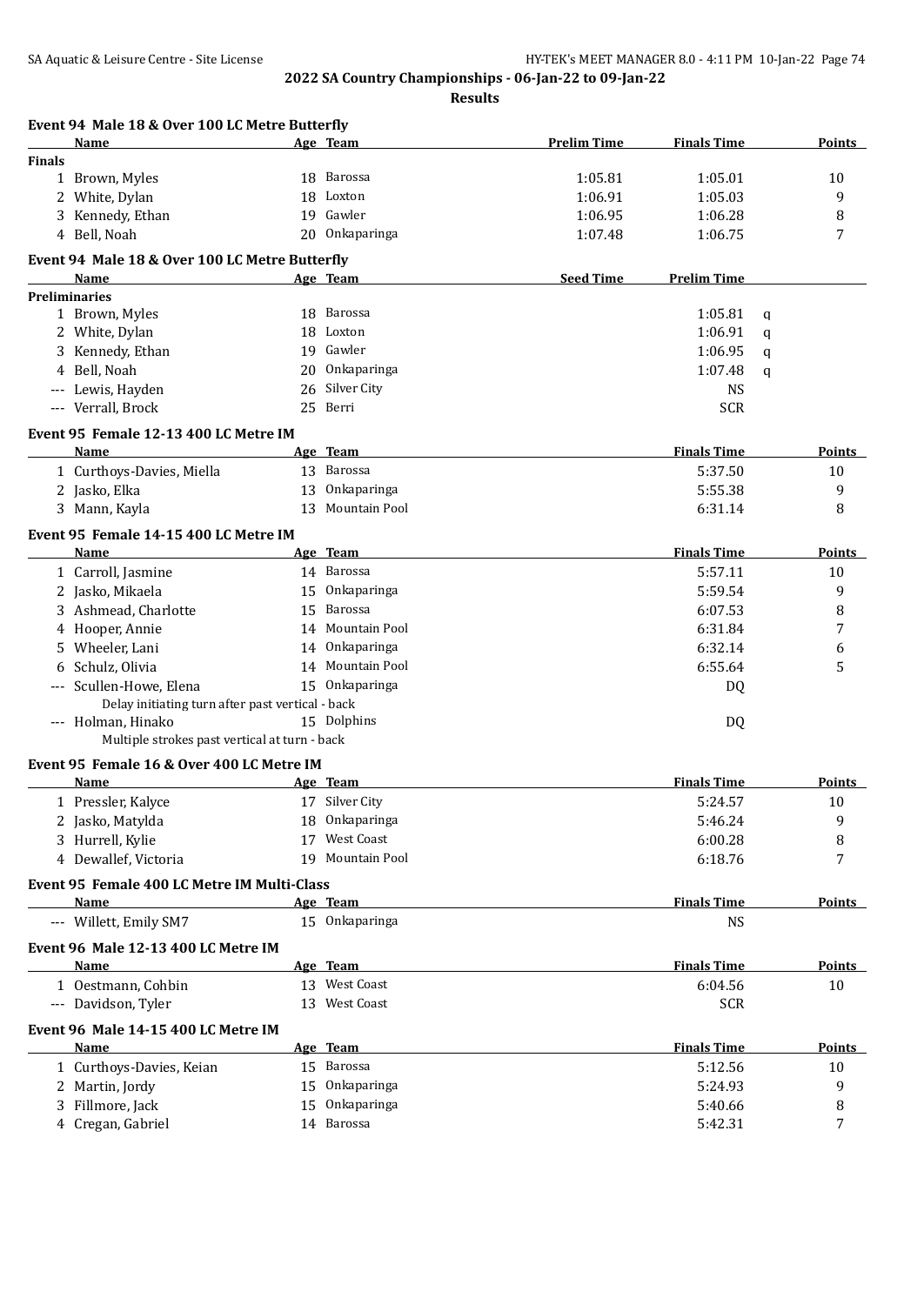**Results**

## **(Event 96 Male 14-15 400 LC Metre IM)**

| Name                                    |    | Age Team         | <b>Finals Time</b> | <b>Points</b> |
|-----------------------------------------|----|------------------|--------------------|---------------|
| 5 Roberts, Fox                          | 14 | Onkaparinga      | 5:54.35            | 6             |
| Event 96 Male 16 & Over 400 LC Metre IM |    |                  |                    |               |
| Name                                    |    | Age Team         | <b>Finals Time</b> | Points        |
| 1 Cochrane-Adolfson, Justin             |    | 16 Silver City   | 5:15.90            | 10            |
| 2 Bignell, Thomas                       |    | Blue Lake Y      | 5:25.31            | 9             |
| 3 Newman, Bailey                        |    | 16 Mountain Pool | 5:41.50            | 8             |
| --- Perin, Joseph                       |    | West Coast       | <b>SCR</b>         |               |
| --- Macie, Patrick                      |    | Barossa          | <b>SCR</b>         |               |

### **Event 97 Female 4x50 LC Metre Freestyle Relay**

| <b>Team</b>                   | Relay                     |                           | <b>Finals Time</b>             | Points         |
|-------------------------------|---------------------------|---------------------------|--------------------------------|----------------|
| 1 Barossa                     | A                         |                           | 1:54.19                        | 20             |
| 1) Wood, Meg 16               | 2) Ashmead, Charlotte 15  | 3) Newham, Leni 14        | 4) Curthoys-Davies, Harliai 18 |                |
| 2 Onkaparinga                 | A                         |                           | 2:03.01                        | 18             |
| 1) Jasko, Matylda 18          | 2) Scullen-Howe, Elena 15 | 3) Timmins, Cayleigh 13   | 4) Jasko, Mikaela 15           |                |
| 3 Silver City                 | $\mathbf{A}$              |                           | 2:04.46                        | 16             |
| 1) Howse, Amalie 15           | 2) Scott, Jade 18         | 3) Molloy, Scarlett 11    | 4) Pressler, Kalyce 17         |                |
| 4 Loxton                      | A                         |                           | 2:05.63                        | 14             |
| 1) Inglis, Jessica 15         | 2) Furniss, Jordana 15    | 3) Raynes, Zoe 17         | 4) Long, Madelyn 16            |                |
| 5 Clare                       | A                         |                           | 2:07.75                        | 12             |
| 1) McVann Hawker, Anna 53     | 2) Chapman, Jade 15       | 3) Hawker, Imogen 14      | 4) Roberts, Amelia 15          |                |
| 6 Blue Lake Y                 | $\overline{A}$            |                           | 2:07.85                        | 10             |
| 1) Pearson, Aleisha 15        | 2) Hodges, Darcy 10       | 3) Pearson, Mikayla 13    | 4) Flowers, Keira 15           |                |
| 7 Mountain Pool               | $\overline{A}$            |                           | 2:08.09                        | 8              |
| 1) Gideon-Takasawa, Aileen 18 | 2) Scarborough, Kara 14   | 3) Dewallef, Victoria 19  | 4) Starr, Annabelle 14         |                |
| 8 Onkaparinga                 | B                         |                           | x2:08.34                       |                |
| 1) Sargeant, Rachel 14        | 2) Willett, Isabel 15     | 3) McKenna, Zoe 12        | 4) Jasko, Elka 13              |                |
| 9 West Coast                  | A                         |                           | 2:08.61                        | 6              |
| 1) Ford, Jamie 18             | 2) Hurrell, Dana 19       | 3) Hurrell, Kylie 17      | 4) Kelsh, Tahni 13             |                |
| 10 Berri                      | $\overline{A}$            |                           | 2:11.83                        | 4              |
| 1) Kassebaum, Ella 16         | 2) Kassebaum, Amity 13    | 3) Kassebaum, Emily 20    | 4) Wishart, Charlotte 15       |                |
| 11 Mountain Pool              | B                         |                           | x2:13.75                       |                |
| 1) Mann, Kayla 13             | 2) Newman, Ella 14        | 3) Richards, Kaitlyn 17   | 4) Hooper, Annie 14            |                |
| 12 Clare                      | B                         |                           | x2:15.51                       |                |
| 1) Hilton, Kelly 40           | 2) Young, Macy 16         | 3) Maher, Bridie 14       | 4) Lehmann, Rebecca 16         |                |
| 13 Gawler                     | A                         |                           | 2:19.51                        | $\overline{2}$ |
| 1) Griffiths, Ellie 11        | 2) Marschall, Ruby 12     | 3) Griffiths, Ashleigh 14 | 4) Griffiths, Reese 15         |                |
| 14 Whyalla                    | A                         |                           | 2:22.39                        |                |
| 1) Smith, Matilda 14          | 2) Lyons, Imogen 13       | 3) Eades, Alexandra 26    | 4) Hammond, Chloe 15           |                |
| 15 Riverland District         | A                         |                           | 2:26.63                        |                |
| 1) Gibbs, Saskia 13           | 2) Rothe, Lily 14         | 3) Thompson, Grace 16     | 4) Rothe, Ella 11              |                |
| --- Great Southern            | A                         |                           | <b>SCR</b>                     |                |
| 1) Smith, Isabelle 12         | 2) Thornton, Elizabeth 56 | 3) Bruce, Zoe 18          | 4) French, Evie 14             |                |
| --- Mount Gambier             | $\overline{A}$            |                           | <b>SCR</b>                     |                |
| 1) Dening, Lucy 11            | 2) Smith, Eden 14         | 3) Stratford, Indee 12    | 4) Edwards, Lucy 14            |                |

### **Event 98 Male 4x50 LC Metre Freestyle Relay**

| Team                            | Relav               |                              | <b>Finals Time</b>  | <b>Points</b> |
|---------------------------------|---------------------|------------------------------|---------------------|---------------|
| 1 Silver City                   | A                   |                              | 1:44.57             | 20            |
| 1) Cochrane-Adolfson, Justin 16 | 2) Milne, Lukas 14  | 3) Lewis, Hayden 26          | 4) Edmonds, Ben 30  |               |
| 2 Barossa                       | А                   |                              | 1:48.41             | 18            |
| 1) Macie, Patrick 17            | 2) Brown, Myles 18  | 3) Curthoys-Davies, Keian 15 | 4) Sloane, Angus 13 |               |
| 3 Loxton                        |                     |                              | 1:49.57             | 16            |
| 1) White, Dylan 18              | 2) White, Lucas 14  | 3) White, Bailey 15          | 4) White, Jordan 17 |               |
| 4 Mountain Pool                 |                     |                              | 1:49.63             | 14            |
| 1) Newman, Bailey 16            | 2) Fielke, Henry 23 | 3) Herringer, Oliver 18      | 4) Sayer, Darcy 22  |               |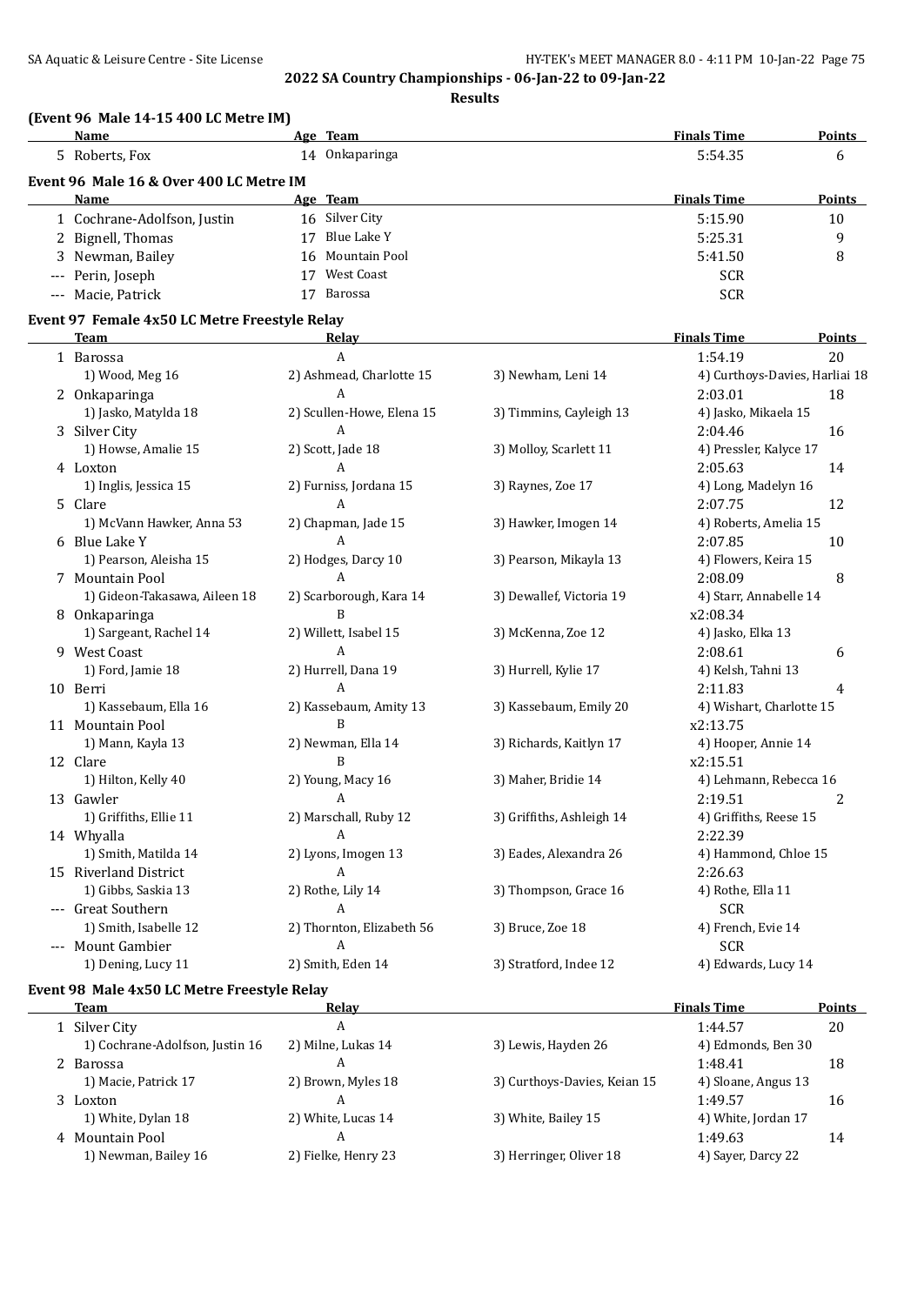**Results**

## **(Event 98 Male 4x50 LC Metre Freestyle Relay)**

|    | LEVEIIL 20 MAIC TAJU LU MELLE FI CESLVIC REIAV J<br><b>Team</b> | <u>Relav</u>            |                         | <b>Finals Time</b>        | <b>Points</b> |
|----|-----------------------------------------------------------------|-------------------------|-------------------------|---------------------------|---------------|
|    | 5 Onkaparinga                                                   | A                       |                         | 1:51.01                   | 12            |
|    | 1) Bell, Noah 20                                                | 2) Cafarella, Brad 15   | 3) Kemp, Samuel 16      | 4) Martin, Jordy 15       |               |
|    | 6 Clare                                                         | А                       |                         | 1:55.38                   | 10            |
|    | 1) Lucas, Lachlan 15                                            | 2) Butler, Royce 16     | 3) Young, Will 14       | 4) Weatherley, Joshua 21  |               |
|    | 7 South East District                                           | A                       |                         | 1:56.02                   | 8             |
|    | 1) Stratford, Elijah 15                                         | 2) Stratford, Vaughn 14 | 3) Lowe, Haydn 14       | 4) Schwarz, Harry 15      |               |
|    | 8 Riverland District                                            | A                       |                         | 2:01.37                   | 6             |
|    | 1) Harding, Jasper 18                                           | 2) Harding, Oscar 18    | 3) Menadue, Benjamin 14 | 4) Cockshell, Lucas 16    |               |
|    | 9 Onkaparinga                                                   | B                       |                         | x2:04.12                  |               |
|    | 1) Jones, Angus 14                                              | 2) Roberts, Fox 14      | 3) Kemp, Craig 51       | 4) Fillmore, Jack 15      |               |
|    | 10 Berri                                                        | A                       |                         | 2:07.64                   | 4             |
|    | 1) Moore, Rory 15                                               | 2) Sims, Oliver 13      | 3) Marks, Lachlan 15    | 4) Kassebaum, Damon 18    |               |
|    | 11 West Coast                                                   | A                       |                         | 2:12.41                   | 2             |
|    | 1) Holley, Braden 13                                            | 2) Oestmann, Cohbin 13  | 3) Oestmann, Kye 14     | 4) Nemeth-Ford, Tyrell 10 |               |
|    | 12 Mountain Pool                                                | B                       |                         | x2:14.98                  |               |
|    | 1) Hinze, Liam 17                                               | 2) Walsh, Beau 12       | 3) Scarborough, Ian 48  | 4) Schulz, Nathan 12      |               |
|    | 13 Clare                                                        | B                       |                         | x2:15.59                  |               |
|    | 1) Lucas, Tommy 13                                              | 2) Lehmann, Samuel 14   | 3) Harrold, Cody 13     | 4) Harrold, Jake 16       |               |
|    | --- Gawler                                                      | A                       |                         | <b>SCR</b>                |               |
|    | 1) Mcfarlane, Ben 16                                            | 2) Kennedy, Ethan 19    | 3) Nys, Lachie 12       | 4) Dobson, Joe 15         |               |
|    | Event 99 Mixed 2x50 LC Metre Freestyle Relay Multi-Class        |                         |                         |                           |               |
|    | Team                                                            | Relay                   |                         | <b>Finals Time</b>        |               |
|    | 1 South Australia                                               | B                       |                         | 1:31.52                   |               |
|    | 1) Morley, Samuel M15                                           | 2) Joseph, Hannah W14   |                         |                           |               |
|    | 2 South Australia                                               | A                       |                         | x1:21.61                  |               |
|    | 1) Wilkins, Charlie M22                                         | 2) Willett, Emily W15   |                         |                           |               |
|    | Event 100 Female 12 & Over 200 LC Metre Backstroke              |                         |                         |                           |               |
|    | Name                                                            | Age Team                |                         | <b>Finals Time</b>        | <b>Points</b> |
|    | 1 Curthoys-Davies, Harliai                                      | 18 Barossa              |                         | 2:27.69                   | 10            |
|    | 2 Pressler, Kalyce                                              | 17 Silver City          |                         | 2:39.63                   | 9             |
|    | 3 Kelsh, Tahni                                                  | West Coast<br>13        |                         | 2:42.06                   | 8             |
| 4  | Curthoys-Davies, Miella                                         | Barossa<br>13           |                         | 2:43.21                   | 7             |
| 5  | Schubert, Nyah                                                  | Barossa<br>15           |                         | 2:46.97                   | 6             |
| 6  | Scarborough, Kara                                               | 14 Mountain Pool        |                         | 2:47.30                   | 5             |
|    | Timmins, Cayleigh                                               | 13 Onkaparinga          |                         | 2:48.16                   | 4             |
|    | 8 Jasko, Matylda                                                | 18 Onkaparinga          |                         | 2:48.80                   | 3             |
| 9. | Pearson, Aleisha                                                | Blue Lake Y<br>15       |                         | 2:51.00                   | 2             |
| 10 | Scott, Jade                                                     | Silver City<br>18       |                         | 2:54.90                   | $\mathbf{1}$  |
| 11 | Sargeant, Rachel                                                | Onkaparinga<br>14       |                         | 2:55.63                   |               |
| 12 | Starr, Annabelle                                                | Mountain Pool<br>14     |                         | 2:57.14                   |               |
| 13 | Jasko, Mikaela                                                  | Onkaparinga<br>15       |                         | 2:57.49                   |               |
| 14 | Shannon, Charlotte                                              | Barossa<br>13           |                         | 2:57.95                   |               |
| 15 | Griffiths, Ashleigh                                             | Gawler<br>14            |                         | 2:59.15                   |               |
| 16 | Inglis, Jessica                                                 | Loxton<br>15            |                         | 3:01.08                   |               |
| 17 | Evans, Charlotte                                                | Onkaparinga<br>13       |                         | 3:01.66                   |               |
| 18 | Mann, Kayla                                                     | Mountain Pool<br>13     |                         | 3:02.01                   |               |
| 19 | Ford, Jamie                                                     | West Coast<br>18        |                         | 3:05.48                   |               |
| 20 | Dewallef, Victoria                                              | Mountain Pool<br>19     |                         | 3:06.80                   |               |
|    | 21 Ratzmer, Haylee                                              | Mountain Pool<br>14     |                         | 3:07.50                   |               |
| 22 | Smith, Keeley                                                   | Murray Bridge<br>13     |                         | 3:11.31                   |               |
| 23 | Smith, Matilda                                                  | Whyalla<br>14           |                         | 3:11.64                   |               |
| 24 | Lyons, Imogen                                                   | Whyalla<br>13           |                         | 3:16.93                   |               |
| 25 | Eades, Alexandra                                                | Whyalla<br>26           |                         | 3:34.07                   |               |
|    | --- Evans (V), Juliet                                           | 14 Geelong Sharks       |                         | DQ                        |               |
|    | Non-continuous turning action                                   |                         |                         |                           |               |
|    |                                                                 |                         |                         |                           |               |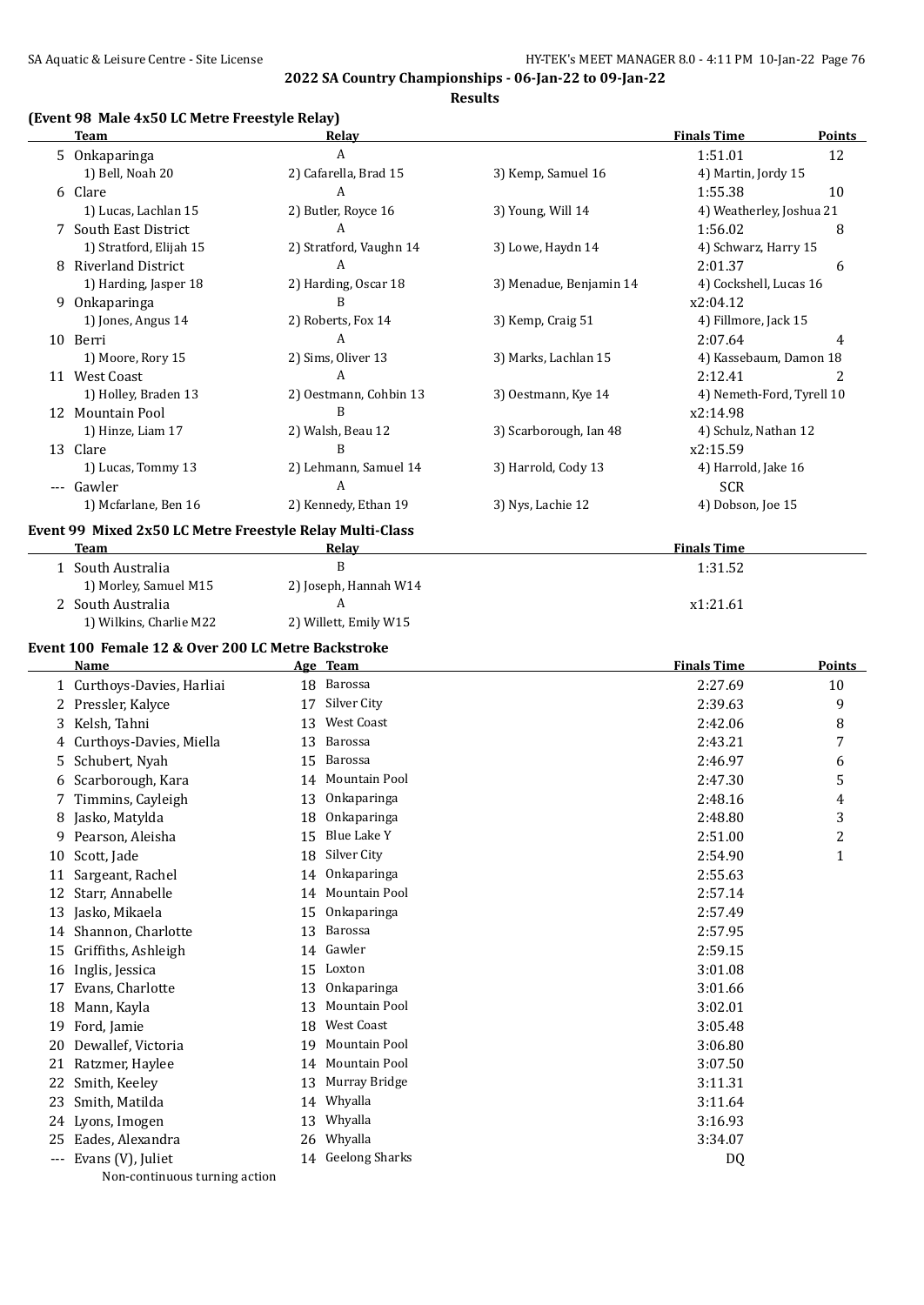#### **Results**

## **(Event 100 Female 12 & Over 200 LC Metre Backstroke)**

| <b>Name</b>        | Age Team         | <b>Finals Time</b><br><b>Points</b> |
|--------------------|------------------|-------------------------------------|
| --- Holman, Hinako | 15 Dolphins      | NS                                  |
| --- Lambert, Jenna | 16 Vitor Renmark | NS                                  |
| --- Newham, Leni   | Barossa<br>14    | <b>SCR</b>                          |

## **Event 101 Male 12 & Over 200 LC Metre Backstroke**

|       | Name                      |    | Age Team              | <b>Finals Time</b> | Points |
|-------|---------------------------|----|-----------------------|--------------------|--------|
| 1     | Edmonds, Ben              | 30 | Silver City           | 2:15.75            | 10     |
| 2     | Macie, Patrick            | 17 | Barossa               | 2:22.15            | 9      |
| 3     | Curthoys-Davies, Keian    | 15 | <b>Barossa</b>        | 2:25.79            | 8      |
| 4     | Gilbert (V), Hayden       | 15 | <b>Geelong Sharks</b> | 2:32.96            | 7      |
| 5     | Kemp, Samuel              | 16 | Onkaparinga           | 2:38.43            | 6      |
| 6     | Cochrane-Adolfson, Justin | 16 | Silver City           | 2:38.81            | 5      |
|       | Newman, Bailey            | 16 | <b>Mountain Pool</b>  | 2:39.66            | 4      |
| 8     | Roberts, Fox              | 14 | Onkaparinga           | 2:40.27            | 3      |
| 9     | Martin, Jordy             | 15 | Onkaparinga           | 2:41.31            | 2      |
| 10    | Cafarella, Brad           | 15 | Onkaparinga           | 2:41.32            | 1      |
| 11    | Timms, Patrick            | 14 | Barossa               | 2:41.67            |        |
| 12    | Martin (V), Angus         | 16 | <b>Geelong Sharks</b> | 2:42.90            |        |
| 13    | Lowe, Haydn               | 14 | <b>Blue Lake Y</b>    | 2:48.02            |        |
| 14    | Coulter, Kegan            | 12 | Barossa               | 2:51.39            |        |
| 15    | Oestmann, Cohbin          | 13 | <b>West Coast</b>     | 2:51.98            |        |
| 16    | White, Bailey             | 15 | Loxton                | 2:52.10            |        |
| 17    | Sloane, Angus             | 13 | Barossa               | 2:55.59            |        |
| 18    | Walsh, Beau               | 12 | Mountain Pool         | 2:57.77            |        |
| 19    | Moore, Charles            | 13 | Mount Gambier         | 3:08.35            |        |
|       | Milne, Lukas              | 14 | Silver City           | <b>NS</b>          |        |
| $---$ | Bignell, Thomas           | 17 | <b>Blue Lake Y</b>    | <b>NS</b>          |        |
|       | Bell (V), Max             | 13 | Mildura               | <b>NS</b>          |        |
|       | Clavel, Cohen             | 12 | Broken Hill Aquatic   | <b>SCR</b>         |        |
| $---$ | Clavel, Austin            | 15 | Broken Hill Aquatic   | <b>SCR</b>         |        |
| $---$ | Ford, Tommy               | 20 | <b>West Coast</b>     | <b>SCR</b>         |        |
|       | Cregan, Gabriel           | 14 | Barossa               | <b>SCR</b>         |        |
| ---   | Perin, Joseph             | 17 | <b>West Coast</b>     | <b>SCR</b>         |        |

### **Event 102 Female 8-12 4x50 LC Metre Medley Relay**

|       | Team                     | Relay                   |                          | <b>Finals Time</b>        | <b>Points</b> |
|-------|--------------------------|-------------------------|--------------------------|---------------------------|---------------|
|       | 1 Barossa                | A                       |                          | 2:24.21                   | 20            |
|       | 1) Ashmead, Annabel 11   | 2) Mickan, Asta 12      | 3) Fletcher, Mallika 12  | 4) Geister, Leni 11       |               |
|       | 2 Silver City            | A                       |                          | 2:41.92                   | 18            |
|       | 1) Bevan, Ellie 9        | 2) Bevan, Sienna 12     | 3) Molloy, Scarlett 11   | 4) Coorey, Veniece 10     |               |
|       | 3 Great Southern         | A                       |                          | 2:44.36                   | 16            |
|       | 1) Smith, Isabelle 12    | 2) Foster, Alyshia 11   | 3) Newham, Asha 12       | 4) Smith, Grace 11        |               |
|       | 4 Barossa                | B                       |                          | x2:38.96                  |               |
|       | 1) Le Roux, Mikayla 12   | 2) Timms, Leisel 12     | 3) Sloane, Georgiana 12  | 4) Shannon, Isabella 11   |               |
|       | 5 Mountain Pool          | A                       |                          | 3:02.08                   | 14            |
|       | 1) Walsh, Emily 11       | 2) Hope, Amelie 11      | 3) Scarborough, Erin 11  | 4) Newman, Alicia 10      |               |
|       | 6 Onkaparinga            | A                       |                          | 3:22.55                   | 12            |
|       | 1) Gardner, Piper 11     | 2) Sargeant, Elsie 9    | 3) Macdonald, Lauren 10  | 4) Morley, Sarah 9        |               |
|       | 7 Mildura                | A                       |                          | 3:30.15                   | 10            |
|       | 1) McClaer (V), Niamh 8  | 2) Barila (V), Rubi 10  | 3) McClaer (V), Liana 12 | 4) McClaer (V), Freya 10  |               |
|       | 8 Vitor Renmark          | A                       |                          | 3:33.38                   | 8             |
|       | 1) Tzanavaras, Yianna 12 | 2) Schloithe, Lily 12   | 3) Stevens, Summer 11    | 4) Jarvis, Ruby 9         |               |
| 9     | Loxton                   | A                       |                          | 3:52.60                   | 6             |
|       | 1) Swart, Lacey 9        | 2) Hampel, Mia 10       | 3) White, Sarah 10       | 4) Edwards, Sharla 8      |               |
|       | Geelong Sharks           | A                       |                          | <b>SCR</b>                |               |
| $---$ | <b>West Coast</b>        | A                       |                          | <b>SCR</b>                |               |
|       | 1) Larwood, Romey 11     | 2) McInerney, Maggie 11 | 3) Larwood, Simmy 9      | 4) Davidson, Charlotte 11 |               |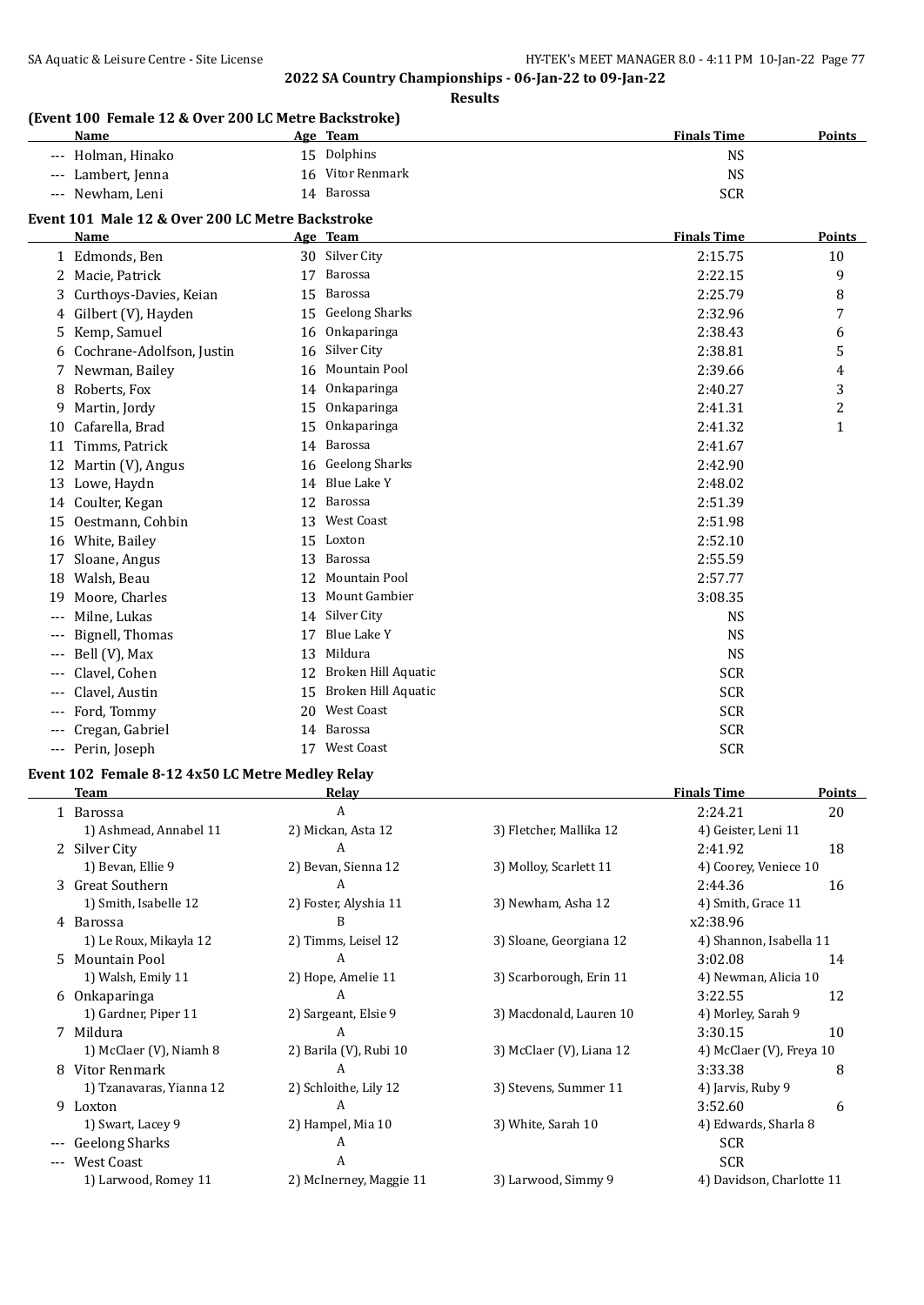**Results**

### **Event 103 Male 8-12 4x50 LC Metre Medley Relay**

|       | <b>Team</b>                  | Relay                 |                           | <b>Finals Time</b>       | <b>Points</b> |
|-------|------------------------------|-----------------------|---------------------------|--------------------------|---------------|
|       | 1 Barossa                    | A                     |                           | 2:28.34                  | 20            |
|       | 1) Coulter, Kegan 12         | 2) Schubert, Max 11   | 3) Cregan, Neil 12        | 4) Fletcher, Jackson 11  |               |
|       | 2 Onkaparinga                | A                     |                           | 2:46.78                  | 18            |
|       | 1) Pashley, Fraser 12        | 2) Fillmore, Harry 11 | 3) Henke, Rylan 11        | 4) Roberts, Hunter 12    |               |
|       | 3 Mountain Pool              | A                     |                           | 2:51.23                  | 16            |
|       | 1) Schulz, Nathan 12         | 2) Newman, Cooper 10  | 3) Walsh, Beau 12         | 4) Fromentin, William 12 |               |
|       | 4 Eyre District              | A                     |                           | 3:28.79                  | 14            |
|       | 1) Wood, Jacob 10            | 2) Siviour, Dustin 9  | 3) Nemeth-Ford, Tyrell 10 | 4) Kelsh, Darcy 11       |               |
|       | --- Loxton                   | A                     |                           | DQ                       |               |
|       | Stroke Infraction swimmer #2 |                       |                           |                          |               |
|       | 1) Reimann, Caleb 10         | 2) Swart, Declan 11   | 3) Cockshell, Eamon 11    | 4) Milton, Levi 11       |               |
|       | --- Silver City              | A                     |                           | <b>SCR</b>               |               |
|       | 1) Anflous, Hamilton 8       | 2) Brain, Lewis 11    | 3) Barratt, Zachery 11    | 4) Allan, Mason 10       |               |
| $---$ | West Coast                   | A                     |                           | <b>SCR</b>               |               |

#### **Event 104 Female 10-14 4x50 LC Metre Medley Relay**

| <b>Team</b>                                        | Relay                   |                           | <b>Finals Time</b>      | Points |
|----------------------------------------------------|-------------------------|---------------------------|-------------------------|--------|
| 1 Barossa                                          | A                       |                           | 2:14.47                 | 20     |
| 1) Curthoys-Davies, Miella 13                      | 2) Ashmead, Sophie 13   | 3) Newham, Leni 14        | 4) Logan, Sage 14       |        |
| 2 Mountain Pool                                    | A                       |                           | 2:26.52                 | 18     |
| 1) Scarborough, Kara 14                            | 2) Ratzmer, Haylee 14   | 3) Starr, Annabelle 14    | 4) Hooper, Annie 14     |        |
| 3 West Coast                                       | A                       |                           | 2:30.03                 | 16     |
| 1) Kelsh, Tahni 13                                 | 2) Wood, Rebecca 14     | 3) Morgan, Nicola 13      | 4) Larwood, Adler 13    |        |
| 4 Barossa                                          | R                       |                           | x2:26.29                |        |
| 1) Schubert, Emma 13                               | 2) Carroll, Jasmine 14  | 3) Shannon, Charlotte 13  | 4) Le Roux, Anichia 14  |        |
| 5 Mount Gambier                                    | A                       |                           | 2:32.01                 | 14     |
| 1) Edwards, Lucy 14                                | 2) Stratford, Indee 12  | 3) Dening, Lucy 11        | 4) Smith, Eden 14       |        |
| 6 Onkaparinga                                      | $\mathbf{A}$            |                           | 2:32.86                 | 12     |
| 1) Sargeant, Rachel 14                             | 2) Jasko, Elka 13       | 3) Timmins, Cayleigh 13   | 4) Evans, Charlotte 13  |        |
| 7 Mid North                                        | A                       |                           | 2:36.50                 | 10     |
| 1) Griffiths, Ashleigh 14                          | 2) Maher, Bridie 14     | 3) Hawker, Imogen 14      | 4) Griffiths, Ellie 11  |        |
| 8 Geelong Sharks                                   | A                       |                           | 2:39.19                 | 8      |
| 1) Jackman (V), Capree 11                          | 2) Jones (V), Melody 12 | 3) Gilbert (V), Sophie 13 | 4) Evans (V), Emilia 11 |        |
| 9 Riverland District                               | A                       |                           | 2:45.34                 | 6      |
| 1) Kassebaum, Amity 13                             | 2) Rothe, Lily 14       | 3) Rothe, Ella 11         | 4) Teare, Holly 14      |        |
| 10 Onkaparinga                                     | B                       |                           | x2:47.20                |        |
| 1) Mugford, Miley 11                               | 2) Sargeant, Maeve 12   | 3) Humphries, Evie 13     | 4) Macdonald, Julia 13  |        |
| 11 Mountain Pool                                   | R                       |                           | x2:48.82                |        |
| 1) Fourie, Emma 12                                 | 2) Mann, Kayla 13       | 3) Schulz, Olivia 14      | 4) Hooper, Poppy 12     |        |
| --- Loxton                                         | A                       |                           | DQ                      |        |
| Stroke Infraction swimmer #3: One hand touch - fly |                         |                           |                         |        |
| 1) Gibbs, Saskia 13                                | 2) Long, Emmanuelle 11  | 3) Grosser, Madeline 13   | 4) White, Courtney 12   |        |
| Clare                                              | A                       |                           | <b>SCR</b>              |        |
| Silver City                                        | A                       |                           | <b>SCR</b>              |        |
| 1) Molloy, Scarlett 11                             | 2) Bevan, Sienna 12     | 3) Coorey, Veniece 10     | 4) Ralph, Briana 13     |        |

## **Event 105 Male 10-14 4x50 LC Metre Medley Relay**

| Team                   | Relav                   |                        | <b>Finals Time</b>   | <b>Points</b> |
|------------------------|-------------------------|------------------------|----------------------|---------------|
| 1 Barossa              | A                       |                        | 2:09.46              | 20            |
| 1) Timms, Patrick 14   | 2) Cregan, Gabriel 14   | 3) Collins, Charlie 14 | 4) Sloane, Angus 13  |               |
| 2 West Coast           |                         |                        | 2:19.28              | 18            |
| 1) Holley, Braden 13   | 2) Oestmann, Kye 14     | 3) Oestmann, Cohbin 13 | 4) Hammond, Bryce 14 |               |
| *3 South East District |                         |                        | 2:24.16              | 16            |
| 1) Lowe, Haydn 14      | 2) Stratford, Vaughn 14 | 3) Moore, Charles 13   | 4) Moore, Vincent 11 |               |
| *3 Silver City         |                         |                        | 2:33.32              | 14            |
| 1) Milne, Lukas 14     | 2) Barratt, Max 13      | 3) Barratt, Zachery 11 | 4) Allan, Mason 10   |               |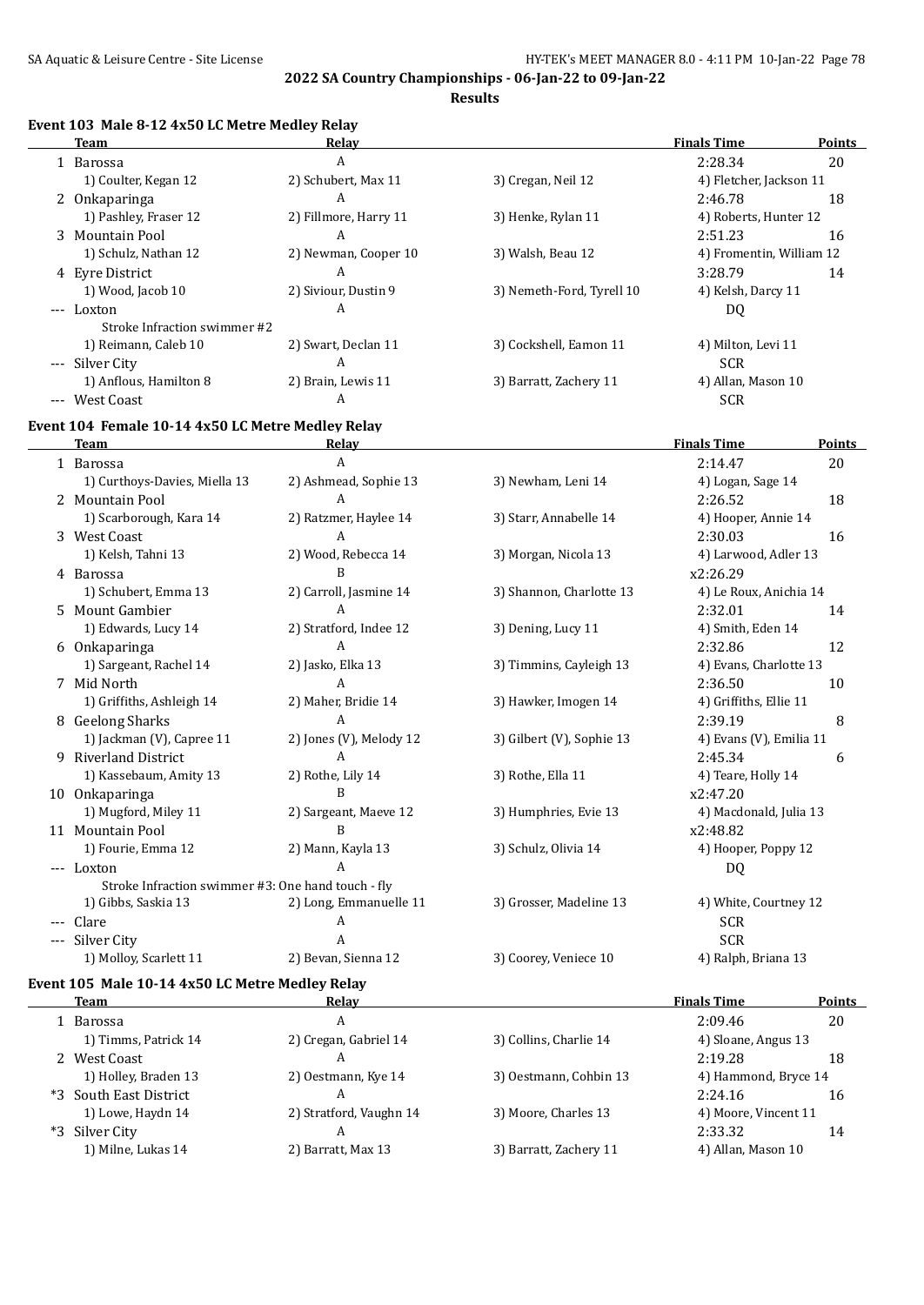| (Event 105 Male 10-14 4x50 LC Metre Medley Relay) |                            |                                 |                                  |               |
|---------------------------------------------------|----------------------------|---------------------------------|----------------------------------|---------------|
| <b>Team</b>                                       | Relay                      |                                 | <b>Finals Time</b>               | <b>Points</b> |
| 5 Clare                                           | A                          |                                 | 2:38.14                          | 12            |
| 1) Harrold, Cody 13                               | 2) Lucas, Tommy 13<br>A    | 3) Young, Will 14               | 4) Lehmann, Samuel 14<br>2:47.41 |               |
| 6 Geelong Sharks                                  |                            |                                 |                                  | 10            |
| 1) Spowart (V), Flynn 13                          | 2) Gilbert (V), Matthew 11 | 3) Rush (V), Raphael 13         | 4) Parker (V), Charlie 11        |               |
| --- Eyre District                                 | A                          |                                 | <b>SCR</b>                       |               |
| --- Onkaparinga                                   | A                          |                                 | <b>SCR</b>                       |               |
| 1) Fillmore, Harry 11                             | 2) Roberts, Hunter 12      | 3) Fillmore, Noah 13            | 4) Henke, Rylan 11               |               |
| --- Loxton                                        | A                          |                                 | <b>SCR</b>                       |               |
| 1) Reimann, Caleb 10                              | 2) Swart, Declan 11        | 3) Cockshell, Eamon 11          | 4) Milton, Levi 11               |               |
| Event 106 Female 12-16 4x50 LC Metre Medley Relay |                            |                                 |                                  |               |
| Team                                              | <u>Relav</u>               |                                 | <b>Finals Time</b>               | <b>Points</b> |
| 1 Barossa                                         | A                          |                                 | 2:13.21                          | 20            |
| 1) Schubert, Nyah 15                              | 2) Ashmead, Charlotte 15   | 3) Wood, Meg 16                 | 4) Docherty, Makayla 16          |               |
| *2 Geelong Sharks                                 | A                          |                                 | 2:18.84                          | 18            |
| 1) Rush (V), Tallulah 15                          | 2) Canty (V), Isabella 15  | 3) Kennedy (V), Alice 15        | 4) Evans (V), Juliet 14          |               |
| *2 Clare                                          | A                          |                                 | 2:31.08                          | 16            |
| 1) Roberts, Amelia 15                             | 2) Lehmann, Rebecca 16     | 3) Chapman, Jade 15             | 4) Young, Macy 16                |               |
| 3 Onkaparinga                                     | A                          |                                 | 2:36.69                          | 12            |
| 1) Burley, Gemma 15                               | 2) McKenna, Zoe 12         | 3) Willett, Isabel 15           | 4) Jackson, Lainie 13            |               |
| 4 Mildura                                         | A                          |                                 | 2:36.67                          | 14            |
| 1) McClaer (V), Liana 12                          | 2) Neyland (V), Rhianna 14 | 3) Strachan (V), Emma 14        | 4) Garner (V), Danika 12         |               |
| 6 Vitor Renmark                                   | A                          |                                 | 2:40.23                          | 10            |
| 1) Lambert, Jenna 16                              | 2) Anderson, Stella 16     | 3) Thompson, Grace 16           | 4) Martinson, Paityn 15          |               |
| 7 West Coast                                      | A                          |                                 | 2:46.37                          | 8             |
| 1) Blacker, Sharni 15                             | 2) Thomas, Elke 13         | 3) Siviour, Lucy 13             | 4) Giles, Teah 14                |               |
| 8 Whyalla                                         | A                          |                                 | 2:47.35                          | 6             |
| 1) Smith, Matilda 14                              | 2) Hammond, Chloe 15       | 3) Lyons, Imogen 13             | 4) Hannaford, Layla 12           |               |
| --- Silver City                                   | $\overline{A}$             |                                 | <b>SCR</b>                       |               |
| 1) Howse, Amalie 15                               | 2) Bevan, Sienna 12        | 3) Brain, Sophia 16             | 4) Ralph, Briana 13              |               |
| --- Vitor Renmark                                 | B                          |                                 | <b>SCR</b>                       |               |
| Event 107 Male 12-16 4x50 LC Metre Medley Relay   |                            |                                 |                                  |               |
| Team                                              | Relay                      |                                 | <b>Finals Time</b>               | Points        |
| *1 Mid North                                      | $\mathbf{A}$               |                                 | 2:11.80                          | 20            |
| 1) Mcfarlane, Ben 16                              | 2) Butler, Royce 16        | 3) Harrold, Jake 16             | 4) Lucas, Lachlan 15             |               |
| *1 Onkaparinga                                    | A                          |                                 | 2:24.67                          | 16            |
| 1) Roberts, Fox 14                                | 2) Jones, Angus 14         | 3) Fillmore, Noah 13            | 4) Morley, Samuel 15             |               |
| *2 Mildura                                        | A                          |                                 | 2:17.53                          | 18            |
| 1) Bell (V), James 16                             | 2) Nokes (V), Riley 15     | 3) Bell (V), Max 13             | 4) Nokes (V), Archie 14          |               |
| *2 Vitor Renmark                                  | A                          |                                 | 2:29.40                          | 14            |
| 1) Riedel, Hugh 12                                | 2) Long, William 13        | 3) Hoffmann, Ethan 16           | 4) Flett, Heath 14               |               |
| --- Clare                                         | A                          |                                 | <b>SCR</b>                       |               |
| --- Silver City                                   | A                          |                                 | <b>SCR</b>                       |               |
| 1) Milne, Lukas 14                                | 2) Barratt, Max 13         | 3) Cochrane-Adolfson, Justin 16 | 4) Allan, Logan 12               |               |
|                                                   |                            |                                 |                                  |               |
| Event 108 Female 14-18 4x50 LC Metre Medley Relay |                            |                                 |                                  |               |
| <b>Team</b>                                       | <u>Relav</u>               |                                 | <b>Finals Time</b>               | <b>Points</b> |
| 1 Silver City                                     | A                          |                                 | 2:18.32                          | 20            |
| 1) Scott, Jade 18                                 | 2) Brain, Sophia 16        | 3) Pressler, Kalyce 17          | 4) Howse, Amalie 15              |               |
| *2 South East District                            | A                          |                                 | 2:19.69                          | 18            |
| 1) Holman, Hinako 15                              | 2) Flowers, Keira 15       | 3) Pearson, Hayley 18           | 4) Pearson, Aleisha 15           |               |
| *2 Loxton                                         | A                          |                                 | 2:22.97                          | 16            |
| 1) Long, Madelyn 16                               | 2) Raynes, Zoe 17          | 3) Furniss, Jordana 15          | 4) Inglis, Jessica 15            |               |
| 3 Onkaparinga                                     | A                          |                                 | 2:25.76                          | 14            |
| 1) Scullen-Howe, Elena 15                         | 2) Burley, Lucy 17         | 3) Jasko, Matylda 18            | 4) Jasko, Mikaela 15             |               |
| 5 West Coast                                      | $\boldsymbol{A}$           |                                 | 2:26.82                          | 12            |
| 1) Morgan, Simone 16                              | 2) Hurrell, Kylie 17       | 3) Ford, Jamie 18               | 4) Blacker, Jade 15              |               |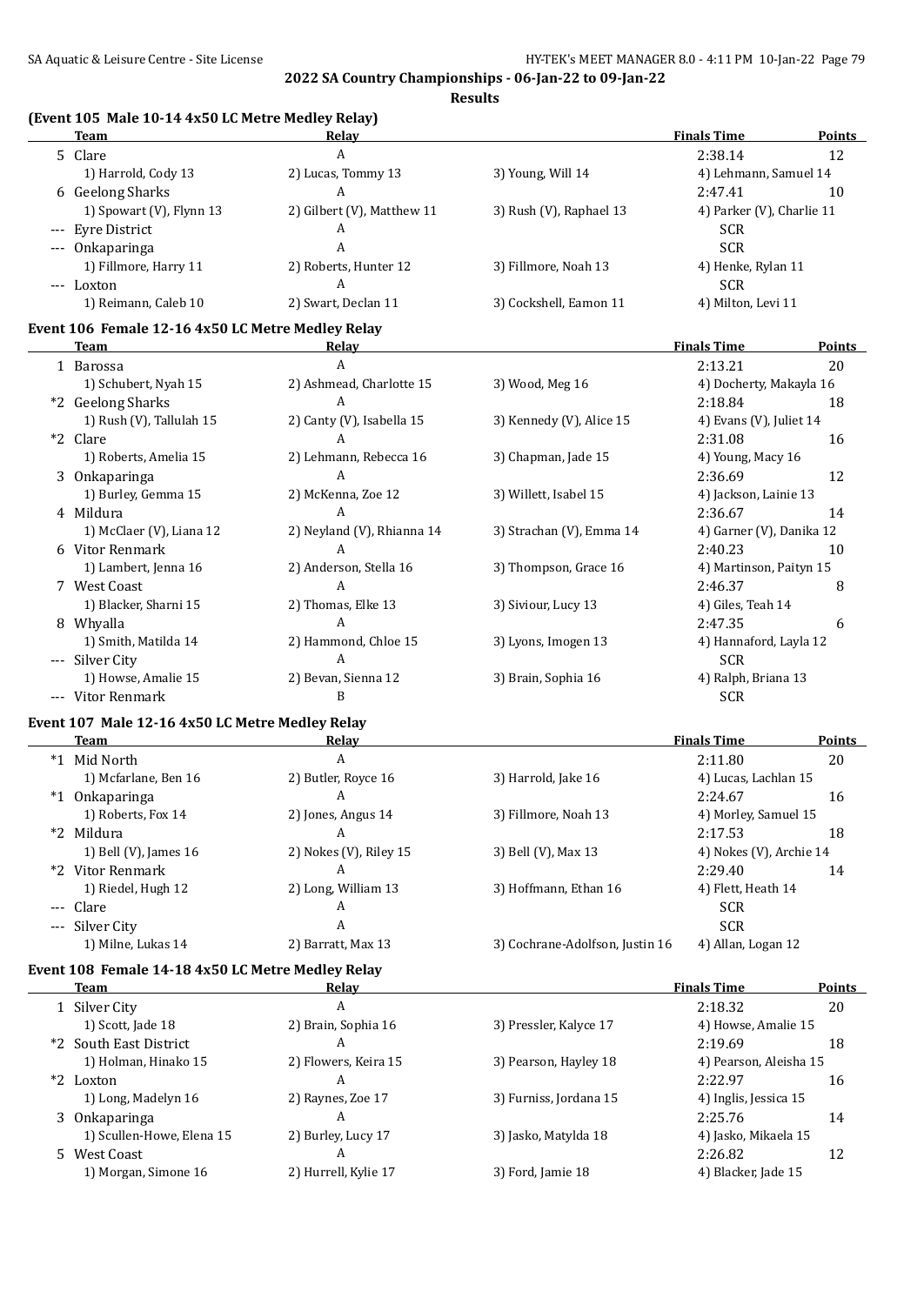**Results**

|    | (Event 108 Female 14-18 4x50 LC Metre Medley Relay)<br><b>Team</b> | Relay                           |                            | <b>Finals Time</b>       | <b>Points</b>    |
|----|--------------------------------------------------------------------|---------------------------------|----------------------------|--------------------------|------------------|
|    | 6 Mountain Pool                                                    | $\overline{A}$                  |                            | 2:33.00                  | 10               |
|    | 1) Gideon-Takasawa, Alisa 16                                       | 2) Gideon-Takasawa, Aileen 18   | 3) Richards, Kaitlyn 17    | 4) Newman, Ella 14       |                  |
|    | --- Geelong Sharks                                                 | Α                               |                            | <b>SCR</b>               |                  |
|    | 1) Rush (V), Tallulah 15                                           |                                 | 3) Canty (V), Isabella 15  | 4) Kennedy (V), Alice 15 |                  |
|    | Event 109 Male 14-18 4x50 LC Metre Medley Relay                    |                                 |                            |                          |                  |
|    | Team                                                               | Relay                           |                            | <b>Finals Time</b>       | Points           |
|    | 1 Loxton                                                           | A                               |                            | 2:01.79                  | 20               |
|    | 1) White, Jordan 17                                                | 2) White, Bailey 15             | 3) White, Dylan 18         | 4) Cockshell, Lucas 16   |                  |
|    | 2 Barossa                                                          | A                               |                            | 2:04.97                  | 18               |
|    | 1) Curthoys-Davies, Keian 15                                       | 2) Macie, Patrick 17            | 3) Brown, Myles 18         | 4) Collins, Harper 16    |                  |
|    | *3 South East District                                             | A                               |                            | 2:06.27                  | 16               |
|    | 1) Bignell, Nicholas 15                                            | 2) Bignell, Thomas 17           | 3) Schwarz, Harry 15       | 4) Stratford, Elijah 15  |                  |
|    | *3 Onkaparinga                                                     | A                               |                            | 2:06.35                  | 14               |
|    | 1) Kemp, Samuel 16                                                 | 2) Fillmore, Jack 15            | 3) Martin, Jordy 15        | 4) Cafarella, Brad 15    |                  |
|    | --- Gawler                                                         | Α                               |                            | <b>NS</b>                |                  |
|    | 1) Ng, Wayne-Hann 17                                               | 2) Mcfarlane, Ben 16            | 3) Garcia-Preedy, James 17 | 4) Dobson, Joe 15        |                  |
|    | Event 720 Female 100 LC Metre Breaststroke                         |                                 |                            |                          |                  |
|    | Name                                                               | Age Team                        |                            | <b>Finals Time</b>       | <b>Points</b>    |
|    | 1 Pressler, Kalyce                                                 | 17 Silver City                  |                            | 1:14.75                  | 10               |
|    | 2 Morgan, Shania                                                   | 22 Jamestown                    |                            | 1:18.54                  | 9                |
|    | 3 Mickan, Asta                                                     | 12 Barossa                      |                            | 1:22.55                  | 8                |
|    | 4 Hurrell, Kylie                                                   | West Coast<br>17                |                            | 1:24.47                  | 7                |
|    | 5 Newham, Leni                                                     | <b>Barossa</b><br>14            |                            | 1:24.68                  | 6                |
|    | 6 Ashmead, Charlotte                                               | 15 Barossa                      |                            | 1:24.96                  | 5                |
|    | 7 Hurrell, Dana                                                    | 19 West Coast                   |                            | 1:26.51                  | 4                |
| 8  | Curthoys-Davies, Miella                                            | <b>Barossa</b><br>13            |                            | 1:26.63                  | 3                |
| 9  | Ashmead, Sophie                                                    | Barossa<br>13                   |                            | 1:27.22                  | $\boldsymbol{2}$ |
| 10 | Gilbert (V), Sophie                                                | <b>Geelong Sharks</b><br>13     |                            | 1:28.32                  | $\mathbf{1}$     |
|    | 11 Carroll, Jasmine                                                | 14 Barossa                      |                            | 1:28.85                  |                  |
|    | 12 Hawker, Imogen                                                  | Clare<br>14                     |                            | 1:29.16                  |                  |
|    | 13 Lyons, Sue                                                      | Vitor Renmark<br>53             |                            | 1:29.71                  |                  |
|    | 14 Pearson, Hayley                                                 | 18 Blue Lake Y                  |                            | 1:31.07                  |                  |
|    | 15 Brain, Sophia                                                   | 16 Silver City<br>14 Mildura    |                            | 1:31.25                  |                  |
|    | 16 Strachan (V), Emma                                              |                                 |                            | 1:31.72                  |                  |
|    | 17 Gideon-Takasawa, Aileen                                         | 18 Mountain Pool                |                            | 1:32.41                  |                  |
|    | 18 Schubert, Nyah                                                  | 15 Barossa                      |                            | 1:32.42                  |                  |
|    | 19 Jasko, Matylda                                                  | 18 Onkaparinga                  |                            | 1:33.03                  |                  |
| 20 | Molloy, Scarlett                                                   | Silver City<br>11<br>14 Barossa |                            | 1:33.11                  |                  |
| 21 | Logan, Sage                                                        | 16 Loxton                       |                            | 1:33.31                  |                  |
|    | 22 Long, Madelyn<br>Canty (V), Isabella                            | <b>Geelong Sharks</b><br>15     |                            | 1:33.67<br>1:33.97       |                  |
| 23 | 24 Bevan, Sienna                                                   | Silver City<br>12               |                            | 1:34.69                  |                  |
| 25 | Wood, Rebecca                                                      | West Coast<br>14                |                            | 1:35.18                  |                  |
|    | 26 Jasko, Elka                                                     | Onkaparinga<br>13               |                            | 1:35.32                  |                  |
| 27 | Scarborough, Kara                                                  | Mountain Pool<br>14             |                            | 1:35.33                  |                  |
| 28 | Schulz, Olivia                                                     | Mountain Pool<br>14             |                            | 1:35.69                  |                  |
| 29 | Ratzmer, Haylee                                                    | Mountain Pool<br>14             |                            | 1:35.81                  |                  |
| 30 | Ashmead, Annabel                                                   | Barossa<br>11                   |                            | 1:35.97                  |                  |
| 31 | Roberts, Isabella                                                  | Murray Bridge<br>13             |                            | 1:36.15                  |                  |
| 32 | Marshall, Emily                                                    | Mountain Pool<br>19             |                            | 1:36.43                  |                  |
| 33 | Dewallef, Victoria                                                 | Mountain Pool<br>19             |                            | 1:36.56                  |                  |
|    | 34 Jasko, Mikaela                                                  | Onkaparinga<br>15               |                            | 1:36.66                  |                  |
|    | 35 Starr, Annabelle                                                | Mountain Pool<br>14             |                            | 1:36.92                  |                  |
|    | 36 Holman, Hinako                                                  | Dolphins<br>15                  |                            | 1:36.96                  |                  |
|    | 37 Furniss, Jordana                                                | 15 Loxton                       |                            | 1:37.13                  |                  |
|    |                                                                    |                                 |                            |                          |                  |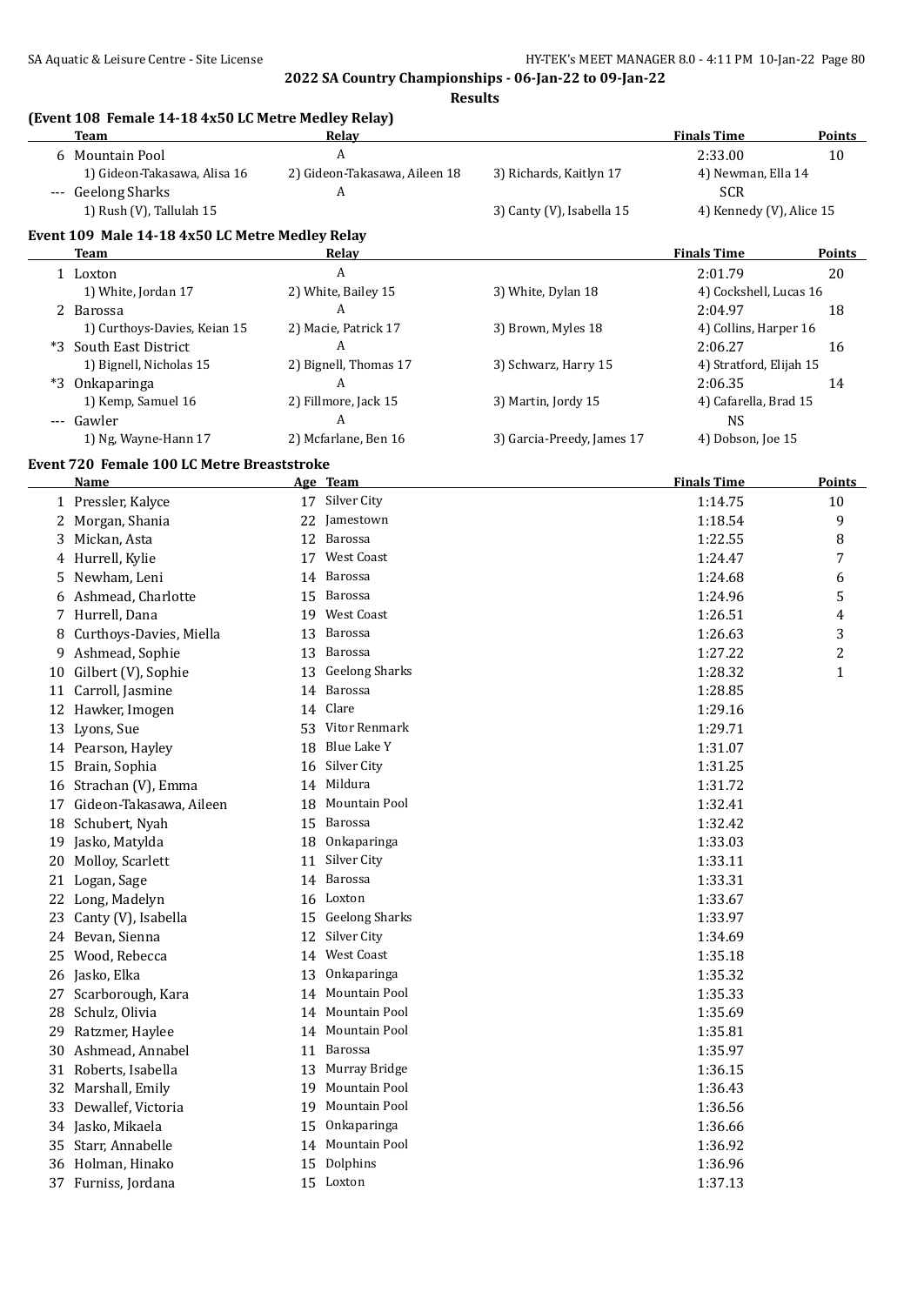**Results**

#### **(Event 720 Female 100 LC Metre Breaststroke)**

|     | emare 100 no metre di caststrone<br><u>Name</u> |    | Age Team              | <b>Finals Time</b> | <b>Points</b> |
|-----|-------------------------------------------------|----|-----------------------|--------------------|---------------|
|     | 38 Griffiths, Ellie                             |    | 11 Gawler             | 1:37.16            |               |
|     | 39 Neyland (V), Rhianna                         |    | 14 Mildura            | 1:37.18            |               |
|     | 40 Flowers, Keira                               |    | 15 Blue Lake Y        | 1:37.35            |               |
|     | 41 Lehmann, Rebecca                             |    | 16 Clare              | 1:37.71            |               |
|     | *42 McKenna, Zoe                                |    | 12 Onkaparinga        | 1:37.74            |               |
|     | *42 Cox, Emmy                                   |    | 12 Barossa            | 1:37.74            |               |
|     | 44 Edwards, Lucy                                |    | 14 Mount Gambier      | 1:37.81            |               |
|     | 45 Folley, Bronte                               |    | 15 Murray Bridge      | 1:38.25            |               |
|     | 46 Sargeant, Rachel                             |    | 14 Onkaparinga        | 1:38.51            |               |
|     | 47 Pearson, Mikayla                             | 13 | Blue Lake Y           | 1:38.78            |               |
|     | 48 Jackson, Lainie                              |    | 13 Onkaparinga        | 1:39.14            |               |
|     | 49 Dening, Lucy                                 |    | 11 Mount Gambier      | 1:39.31            |               |
|     | 50 Shannon, Charlotte                           |    | 13 Barossa            | 1:39.35            |               |
|     | 51 Hammond, Chloe                               |    | 15 Whyalla            | 1:39.68            |               |
|     | 52 Timms, Leisel                                |    | 12 Barossa            | 1:39.94            |               |
|     | 53 Griffiths, Ashleigh                          |    | 14 Gawler             | 1:40.00            |               |
|     | 54 Raynes, Zoe                                  |    | 17 Loxton             | 1:40.09            |               |
|     | *55 Kassebaum, Emily                            |    | 20 Berri              | 1:40.17            |               |
| *55 | Stratford, Indee                                | 12 | Mount Gambier         | 1:40.17            |               |
|     | 57 Giles, Teah                                  |    | 14 West Coast         | 1:40.43            |               |
|     | 58 Thomas, Elke                                 | 13 | <b>West Coast</b>     | 1:40.49            |               |
|     | 59 Geister, Leni                                |    | 11 Barossa            | 1:40.98            |               |
|     | 60 Gideon-Takasawa, Alisa                       |    | 16 Mountain Pool      | 1:41.11            |               |
|     | 61 Evans (V), Emilia                            |    | 11 Geelong Sharks     | 1:41.19            |               |
|     | 62 Schellen, Kaylee                             |    | 12 Murray Bridge      | 1:41.37            |               |
|     | 63 Schubert, Emma                               |    | 13 Barossa            | 1:41.66            |               |
|     | 64 Jackman (V), Capree                          |    | 11 Geelong Sharks     | 1:41.83            |               |
|     | 65 Siviour, Tori                                | 13 | West Coast            | 1:41.90            |               |
|     | 66 Hale, Trini                                  |    | 42 Loxton             | 1:42.02            |               |
|     | 67 Scullen-Howe, Elena                          |    | 15 Onkaparinga        | 1:42.46            |               |
|     | 68 Morgan, Simone                               |    | 16 West Coast         | 1:42.70            |               |
| 69  | Sargeant, Maeve                                 |    | 12 Onkaparinga        | 1:42.82            |               |
|     | 70 Hodges, Darcy                                |    | 10 Blue Lake Y        | 1:44.12            |               |
|     | 71 Newman, Ella                                 |    | 14 Mountain Pool      | 1:44.53            |               |
|     | 72 Lyons, Imogen                                |    | 13 Whyalla            | 1:44.93            |               |
|     | 73 Evans (V), Juliet                            |    | 14 Geelong Sharks     | 1:45.30            |               |
|     | 74 Siviour, Lucy                                |    | 13 West Coast         | 1:45.64            |               |
|     | 75 Cox, Kenzie                                  | 13 | Barossa               | 1:45.74            |               |
|     | 76 Willett, Isabel                              |    | 15 Onkaparinga        | 1:45.77            |               |
|     | 77 Evans, Charlotte                             | 13 | Onkaparinga           | 1:46.03            |               |
|     | 78 French, Evie                                 |    | 14 Great Southern     | 1:46.20            |               |
|     | 79 Larwood, Adler                               | 13 | West Coast            | 1:47.04            |               |
|     | 80 Wheeler, Lani                                |    | 14 Onkaparinga        | 1:47.67            |               |
|     | 81 Teare, Holly                                 | 14 | Vitor Renmark         | 1:48.77            |               |
|     | 82 Humphries, Evie                              | 13 | Onkaparinga           | 1:48.82            |               |
|     | 83 Jones (V), Melody                            | 12 | <b>Geelong Sharks</b> | 1:49.23            |               |
|     | 84 Coorey, Veniece                              | 10 | Silver City           | 1:49.42            |               |
|     | 85 Marschall, Ruby                              | 12 | Gawler                | 1:50.03            |               |
|     | 86 Macdonald, Julia                             | 13 | Onkaparinga           | 1:50.10            |               |
|     | 87 Foster, Alyshia                              | 11 | Great Southern        | 1:51.39            |               |
|     | 88 Scarborough, Erin                            | 11 | Mountain Pool         | 1:52.92            |               |
| 89  | Thompson, Sophie                                | 15 | Vitor Renmark         | 1:53.79            |               |
|     | 90 Mugford, Miley                               | 11 | Onkaparinga           | 1:53.91            |               |
|     | 91 Muises-Khoury (V), Natalia                   | 11 | <b>Geelong Sharks</b> | 1:54.37            |               |
|     | 92 Tzanavaras, Yianna                           |    | 12 Vitor Renmark      | 1:54.42            |               |
|     | 93 Schloithe, Lily                              |    | 12 Vitor Renmark      | 2:02.39            |               |
|     |                                                 |    |                       |                    |               |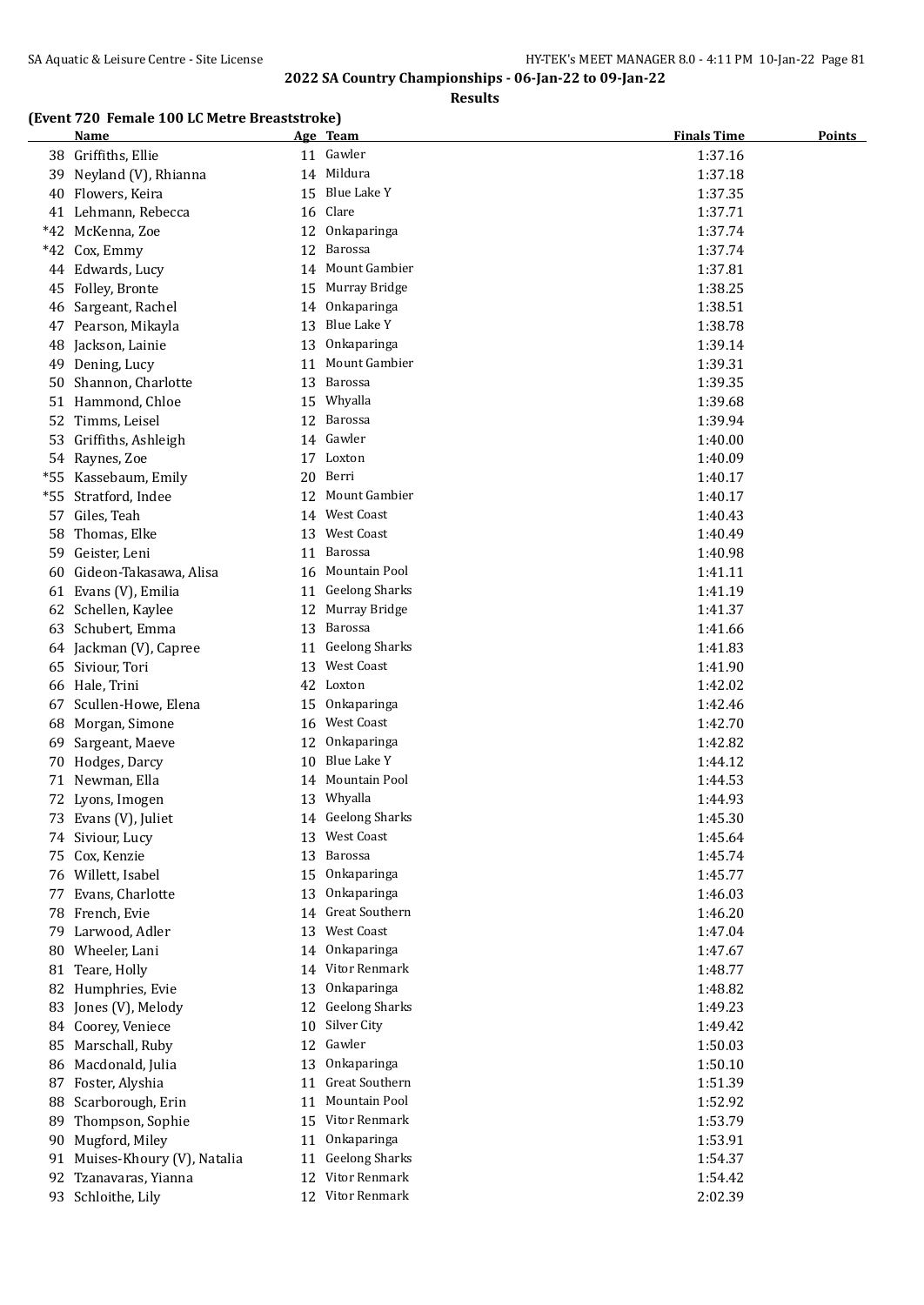**Results**

## **(Event 720 Female 100 LC Metre Breaststroke)**

| Name                     | Age Team              | <b>Finals Time</b><br><b>Points</b> |
|--------------------------|-----------------------|-------------------------------------|
| --- Dummy, Female        | South Australia<br>17 | DQ                                  |
| --- Wood, Meg            | 16 Barossa            | DQ                                  |
| --- Garner (V), Danika   | 12 Mildura            | 1:40.66                             |
| --- Thompson, Grace      | 16 Vitor Renmark      | NS                                  |
| --- Stockman, Sophie     | 12 Clare              | NS.                                 |
| --- Robinson (V), Evelyn | 16 Geelong Sharks     | NS.                                 |
| --- Tippet, Summer       | 15 Vitor Renmark      | <b>SCR</b>                          |
| --- Hook, Ruby           | 12 Crystal Brook      | <b>SCR</b>                          |
| --- Modoo (V), Lola      | 14 Mildura            | <b>SCR</b>                          |
| --- Schurmann (V), Ella  | 14 Geelong Sharks     | <b>SCR</b>                          |
| --- O'Brien (V), Kate    | 15 Geelong Sharks     | <b>SCR</b>                          |
| --- Davidson, Charlotte  | West Coast<br>11      | <b>SCR</b>                          |

### **Event 722 Male 100 LC Metre Breaststroke**

|    | Name                      |    | Age Team              | <b>Finals Time</b> | <b>Points</b>  |
|----|---------------------------|----|-----------------------|--------------------|----------------|
|    | 1 Macie, Patrick          |    | 17 Barossa            | 1:13.25            | 10             |
|    | 2 Bignell, Thomas         |    | 17 Blue Lake Y        | 1:14.73            | 9              |
|    | *3 Barila (V), Josh       |    | 20 Mildura            | 1:17.28            | 8              |
| *3 | Cregan, Gabriel           |    | 14 Barossa            | 1:18.93            | 6              |
|    | 4 Martin (V), Angus       |    | 16 Geelong Sharks     | 1:18.31            | 7              |
|    | 6 Mcfarlane, Ben          |    | 16 Gawler             | 1:19.25            | 5              |
|    | 7 Fillmore, Jack          | 15 | Onkaparinga           | 1:19.38            | 4              |
| 8  | Cochrane-Adolfson, Justin | 16 | Silver City           | 1:19.82            | 3              |
| 9  | Curthoys-Davies, Keian    | 15 | Barossa               | 1:20.34            | $\overline{c}$ |
|    | 10 Lucas, Lachlan         |    | 15 Clare              | 1:20.88            | $\mathbf{1}$   |
|    | 11 White, Jordan          |    | 17 Loxton             | 1:21.54            |                |
|    | 12 Gilbert (V), Hayden    | 15 | <b>Geelong Sharks</b> | 1:21.60            |                |
|    | 13 Newman, Bailey         |    | 16 Mountain Pool      | 1:24.07            |                |
|    | 14 Sloane, Angus          |    | 13 Barossa            | 1:24.77            |                |
|    | 15 Stratford, Vaughn      |    | 14 Mount Gambier      | 1:24.95            |                |
|    | 16 Bell, Noah             |    | 20 Onkaparinga        | 1:25.56            |                |
|    | 17 Bell (V), Max          |    | 13 Mildura            | 1:26.27            |                |
|    | 18 Martin, Jordy          | 15 | Onkaparinga           | 1:26.50            |                |
| 19 | Riedel, Hugh              |    | 12 Vitor Renmark      | 1:26.53            |                |
|    | 20 Lucas, Tommy           |    | 13 Clare              | 1:27.97            |                |
|    | 21 Orr, Darcy             |    | 17 Vitor Renmark      | 1:28.78            |                |
|    | 22 Oestmann, Kye          | 14 | West Coast            | 1:28.83            |                |
|    | 23 Bignell, Nicholas      |    | 15 Blue Lake Y        | 1:29.06            |                |
|    | 24 Kemp, Samuel           | 16 | Onkaparinga           | 1:30.54            |                |
|    | 25 Smart, Max             | 16 | Crystal Brook         | 1:30.56            |                |
|    | 26 Stratford, Elijah      | 15 | Mount Gambier         | 1:30.92            |                |
|    | 27 Harrold, Jake          | 16 | Clare                 | 1:31.11            |                |
|    | 28 Bell (V), James        |    | 16 Mildura            | 1:32.09            |                |
|    | 29 Lowe, Haydn            |    | 14 Blue Lake Y        | 1:32.18            |                |
|    | 30 Coulter, Kegan         |    | 12 Barossa            | 1:33.24            |                |
|    | 31 Schubert, Max          | 11 | Barossa               | 1:33.53            |                |
|    | 32 Roberts, Fox           | 14 | Onkaparinga           | 1:34.08            |                |
|    | 33 Moore, Rory            |    | 15 Berri              | 1:34.35            |                |
|    | 34 Barratt, Max           |    | 13 Silver City        | 1:34.54            |                |
|    | 35 Sims, Oliver           | 13 | Berri                 | 1:35.68            |                |
|    | 36 Jones, Angus           | 14 | Onkaparinga           | 1:35.69            |                |
|    | 37 Collins, Harper        | 16 | Barossa               | 1:36.63            |                |
|    | 38 Nys, Lachie            | 12 | Gawler                | 1:38.80            |                |
|    | 39 Rush (V), Raphael      |    | 13 Geelong Sharks     | 1:39.10            |                |
|    | 40 White, Lucas           |    | 14 Loxton             | 1:39.26            |                |
|    | 41 Oestmann, Cohbin       |    | 13 West Coast         | 1:39.27            |                |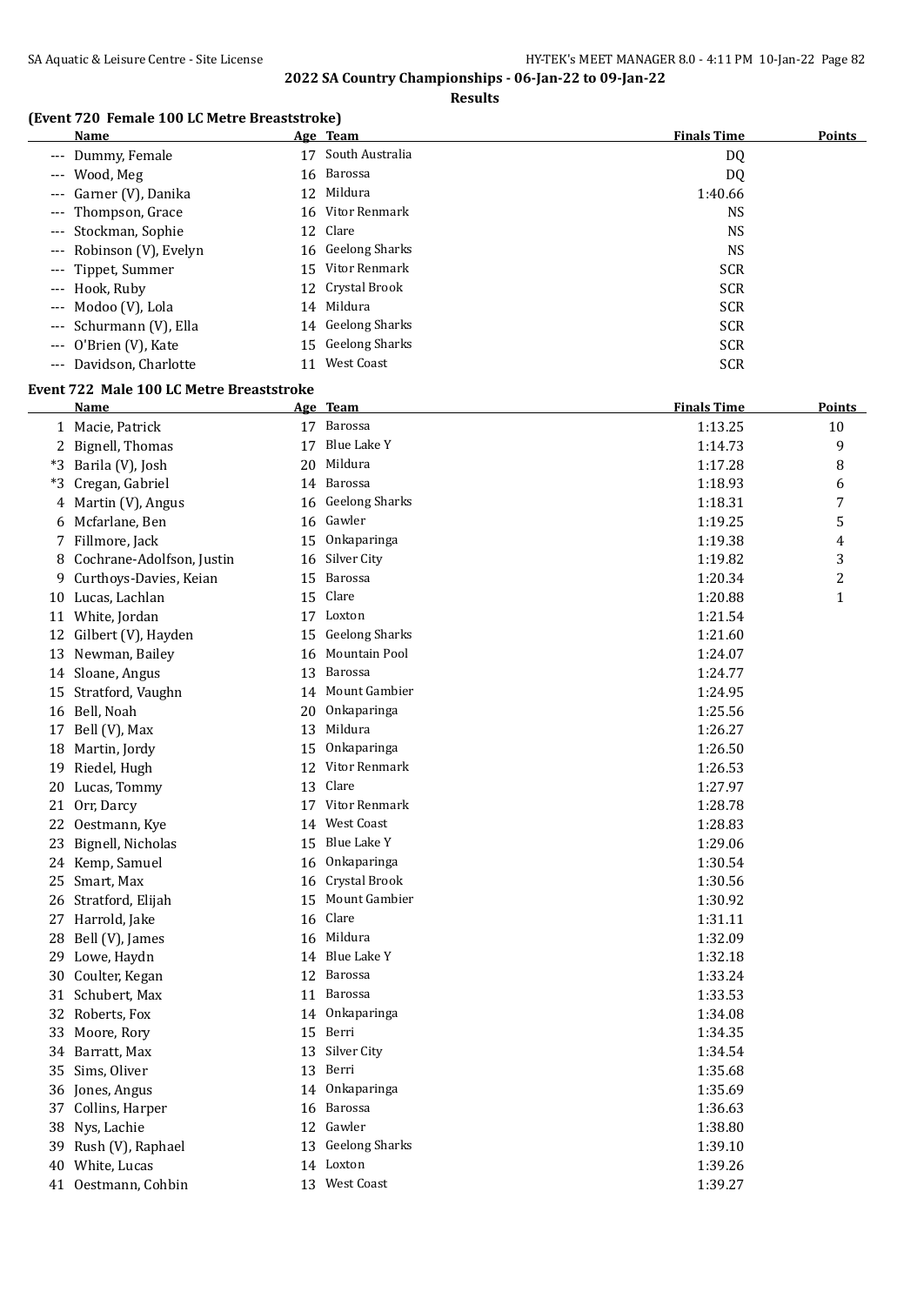**Results**

## **(Event 722 Male 100 LC Metre Breaststroke)**

|          | <b>Name</b>          |    | Age Team              | <b>Finals Time</b> | <b>Points</b> |
|----------|----------------------|----|-----------------------|--------------------|---------------|
| 42       | Mills (V), Samuel    | 12 | Mildura               | 1:42.85            |               |
| 43       | Walsh, Beau          | 12 | Mountain Pool         | 1:43.09            |               |
| 44       | Fillmore, Noah       | 13 | Onkaparinga           | 1:43.65            |               |
| 45       | Fillmore, Harry      | 11 | Onkaparinga           | 1:45.33            |               |
| 46       | Holley, Braden       | 13 | West Coast            | 1:45.62            |               |
| 47       | Cregan, Neil         | 12 | Barossa               | 1:45.64            |               |
| 48       | Pashley, Fraser      | 12 | Onkaparinga           | 1:45.84            |               |
| 49       | Beaty, Drake         | 13 | Whyalla               | 1:47.95            |               |
| 50       | Gilbert (V), Matthew | 11 | <b>Geelong Sharks</b> | 1:52.15            |               |
| 51       | Newman, Cooper       | 10 | Mountain Pool         | 1:57.15            |               |
| 52       | Nemeth-Ford, Tyrell  | 10 | West Coast            | 1:57.30            |               |
| 53       | Herrmann, Quade      | 10 | Gawler                | 1:58.96            |               |
| ---      | White, Tyler         | 13 | Murray Bridge         | DQ                 |               |
| $---$    | Nokes (V), Archie    | 14 | Mildura               | DQ                 |               |
| ---      | Dummy, Male          | 18 | South Australia       | DQ                 |               |
| $---$    | Millard, Jack        | 11 | Broken Hill Aquatic   | DQ                 |               |
| ---      | Nokes (V), Riley     | 15 | Mildura               | DQ                 |               |
| $---$    | Milne, Lukas         | 14 | Silver City           | <b>NS</b>          |               |
| ---      | Schwarz, Harry       | 15 | Dolphins              | <b>NS</b>          |               |
| $---$    | Perin, Joseph        | 17 | West Coast            | <b>SCR</b>         |               |
|          | Van Dyke (V), Tenace | 14 | <b>Geelong Sharks</b> | <b>SCR</b>         |               |
| $\cdots$ | Harris, Toby         | 11 | <b>West Coast</b>     | <b>SCR</b>         |               |

#### **Event 725 Female 50 LC Metre Freestyle**

|       | <b>Name</b>                |    | Age Team              | <b>Finals Time</b> | Points         |
|-------|----------------------------|----|-----------------------|--------------------|----------------|
|       | 1 Curthoys-Davies, Harliai | 18 | Barossa               | 27.36              | 10             |
| 2     | Pressler, Kalyce           | 17 | Silver City           | 28.71              | 9              |
| 3     | Newham, Leni               | 14 | Barossa               | 28.72              | 8              |
| 4     | Rush (V), Tallulah         | 15 | <b>Geelong Sharks</b> | 29.12              | 7              |
| 5     | Kelsh, Tahni               | 13 | West Coast            | 29.43              | 6              |
| *6    | Curthoys-Davies, Miella    | 13 | Barossa               | 29.80              | 4.50           |
| *6    | Wood, Meg                  | 16 | Barossa               | 29.80              | 4.50           |
| 8     | Long, Madelyn              | 16 | Loxton                | 30.17              | 3              |
| 9     | Fletcher, Mallika          | 12 | Barossa               | 30.28              | $\overline{c}$ |
| 10    | Pearson, Hayley            | 18 | Blue Lake Y           | 30.38              | $\mathbf{1}$   |
| 11    | Timmins, Cayleigh          | 13 | Onkaparinga           | 30.40              |                |
| 12    | Canty (V), Isabella        | 15 | <b>Geelong Sharks</b> | 30.41              |                |
| 13    | Flowers, Keira             | 15 | <b>Blue Lake Y</b>    | 30.52              |                |
| 14    | Scarborough, Kara          | 14 | Mountain Pool         | 30.54              |                |
| 15    | Smart, Chloe               | 22 | Crystal Brook         | 30.62              |                |
| 16    | Roberts, Amelia            | 15 | Clare                 | 30.66              |                |
| $*17$ | Jasko, Mikaela             | 15 | Onkaparinga           | 30.69              |                |
| $*17$ | Docherty, Makayla          | 16 | Barossa               | 30.69              |                |
| $*17$ | Ashmead, Charlotte         | 15 | Barossa               | 30.69              |                |
| 20    | Schubert, Nyah             | 15 | Barossa               | 30.88              |                |
| 21    | Jasko, Matylda             | 18 | Onkaparinga           | 31.02              |                |
| 22    | Ashmead, Sophie            | 13 | Barossa               | 31.05              |                |
| 23    | Pearson, Aleisha           | 15 | <b>Blue Lake Y</b>    | 31.13              |                |
| 24    | Gideon-Takasawa, Aileen    | 18 | Mountain Pool         | 31.15              |                |
|       | 25 Logan, Sage             | 14 | Barossa               | 31.17              |                |
| 26    | Holman, Hinako             | 15 | Dolphins              | 31.19              |                |
| 27    | Le Roux, Anichia           | 14 | Barossa               | 31.20              |                |
| 28    | French, Evie               | 14 | <b>Great Southern</b> | 31.30              |                |
| 29    | Sloane, Georgiana          | 12 | Barossa               | 31.52              |                |
| 30    | Carroll, Jasmine           | 14 | Barossa               | 31.53              |                |
|       | 31 Mickan, Asta            |    | 12 Barossa            | 31.54              |                |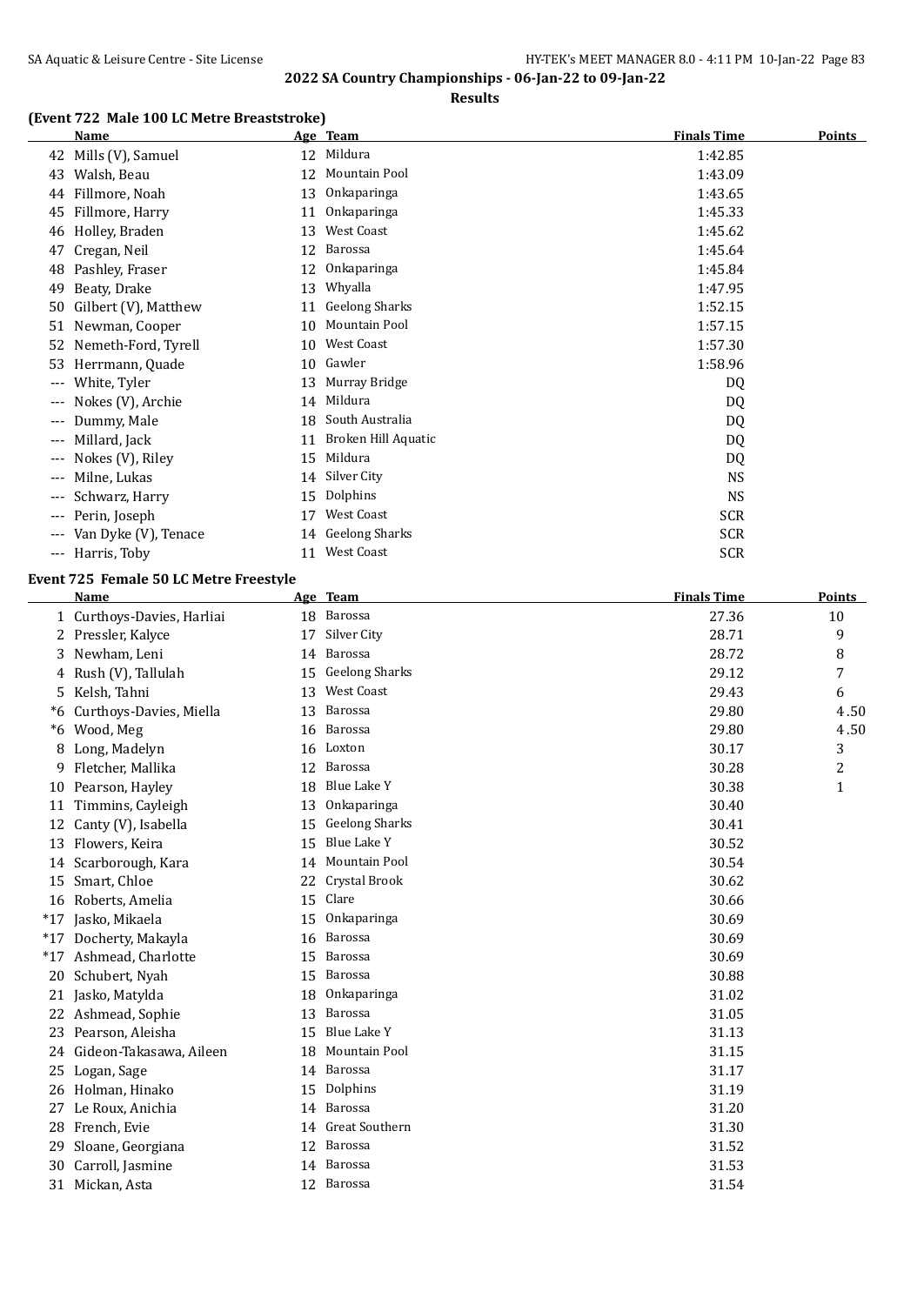**Results**

### **(Event 725 Female 50 LC Metre Freestyle)**

|    | <b>Name</b>             |    | Age Team             | <b>Finals Time</b> | <b>Points</b> |
|----|-------------------------|----|----------------------|--------------------|---------------|
|    | 32 Scott, Jade          |    | 18 Silver City       | 31.57              |               |
|    | 33 Hilton, Kelly        |    | 40 Clare             | 31.58              |               |
|    | 34 Wishart, Charlotte   | 15 | Berri                | 31.63              |               |
|    | 35 Mann, Kayla          | 13 | Mountain Pool        | 31.70              |               |
|    | 36 Raynes, Zoe          |    | 17 Loxton            | 31.74              |               |
|    | 37 Scullen-Howe, Elena  | 15 | Onkaparinga          | 31.75              |               |
|    | 38 Kassebaum, Amity     | 13 | Berri                | 31.76              |               |
|    | 39 Lyons, Sue           |    | 53 Vitor Renmark     | 31.83              |               |
|    | *40 Kennedy (V), Alice  |    | 15 Geelong Sharks    | 31.85              |               |
|    | *40 Jasko, Elka         | 13 | Onkaparinga          | 31.85              |               |
|    | 42 Shannon, Charlotte   | 13 | Barossa              | 31.91              |               |
|    | *43 Edwards, Lucy       |    | 14 Mount Gambier     | 31.93              |               |
|    | *43 Hooper, Annie       |    | 14 Mountain Pool     | 31.93              |               |
|    | 45 Sargeant, Rachel     |    | 14 Onkaparinga       | 32.05              |               |
|    | 46 Smith, Eden          |    | 14 Mount Gambier     | 32.06              |               |
|    | 47 Dening, Lucy         | 11 | <b>Mount Gambier</b> | 32.14              |               |
| 48 | Garner (V), Danika      |    | 12 Mildura           | 32.15              |               |
|    | 49 Ford, Jamie          |    | 18 West Coast        | 32.16              |               |
|    | 50 Hurrell, Dana        |    | 19 West Coast        | 32.23              |               |
|    | 51 Hammond, Chloe       |    | 15 Whyalla           | 32.26              |               |
|    | 52 Hurrell, Kylie       |    | 17 West Coast        | 32.30              |               |
|    | 53 Hawker, Imogen       |    | 14 Clare             | 32.32              |               |
|    |                         |    | 15 Loxton            | 32.36              |               |
|    | 54 Inglis, Jessica      |    | 15 Loxton            |                    |               |
|    | 55 Furniss, Jordana     |    | 14 Mountain Pool     | 32.47              |               |
|    | 56 Starr, Annabelle     |    | 14 Mildura           | 32.48              |               |
|    | 57 Strachan (V), Emma   |    |                      | 32.59              |               |
| 58 | Geister, Leni           | 11 | Barossa<br>15 Clare  | 32.65              |               |
| 59 | Chapman, Jade           |    |                      | 32.66              |               |
| 60 | Richards, Kaitlyn       |    | 17 Mountain Pool     | 32.73              |               |
|    | 61 Morgan, Nicola       | 13 | West Coast           | 32.75              |               |
|    | 62 Lehmann, Rebecca     |    | 16 Clare             | 32.81              |               |
|    | 63 Wood, Rebecca        | 14 | <b>West Coast</b>    | 32.82              |               |
|    | 64 Newham, Asha         | 12 | Great Southern       | 32.91              |               |
|    | 65 Gilbert (V), Sophie  |    | 13 Geelong Sharks    | 32.99              |               |
|    | 66 Molloy, Scarlett     |    | 11 Silver City       | 33.06              |               |
|    | 67 Roberts, Isabella    |    | 13 Murray Bridge     | 33.15              |               |
|    | 68 Hooper, Poppy        |    | 12 Mountain Pool     | 33.16              |               |
|    | 69 Pearson, Mikayla     |    | 13 Blue Lake Y       | 33.18              |               |
|    | 70 Gibbs, Saskia        |    | 13 Loxton            | 33.26              |               |
|    | 71 Cox, Emmy            |    | 12 Barossa           | 33.29              |               |
|    | *72 McKenna, Zoe        |    | 12 Onkaparinga       | 33.36              |               |
|    | *72 Shannon, Isabella   | 11 | Barossa              | 33.36              |               |
|    | *74 Ashmead, Annabel    | 11 | Barossa              | 33.52              |               |
|    | *74 Lambert, Jenna      |    | 16 Vitor Renmark     | 33.52              |               |
|    | 76 Evans (V), Juliet    |    | 14 Geelong Sharks    | 33.53              |               |
|    | 77 Neyland (V), Rhianna |    | 14 Mildura           | 33.58              |               |
|    | 78 Jackman (V), Capree  |    | 11 Geelong Sharks    | 33.66              |               |
|    | 79 Humphries, Evie      |    | 13 Onkaparinga       | 33.70              |               |
|    | 80 Kassebaum, Emily     |    | 20 Berri             | 33.72              |               |
|    | 81 Smith, Keeley        |    | 13 Murray Bridge     | 33.73              |               |
|    | 82 Bevan, Sienna        |    | 12 Silver City       | 33.79              |               |
|    | *83 Smith, Isabelle     |    | 12 Great Southern    | 33.81              |               |
|    | *83 Schubert, Emma      |    | 13 Barossa           | 33.81              |               |
|    | 85 Stratford, Indee     |    | 12 Mount Gambier     | 33.96              |               |
|    | 86 Morgan, Simone       |    | 16 West Coast        | 34.06              |               |
|    | 87 Smith, Matilda       |    | 14 Whyalla           | 34.11              |               |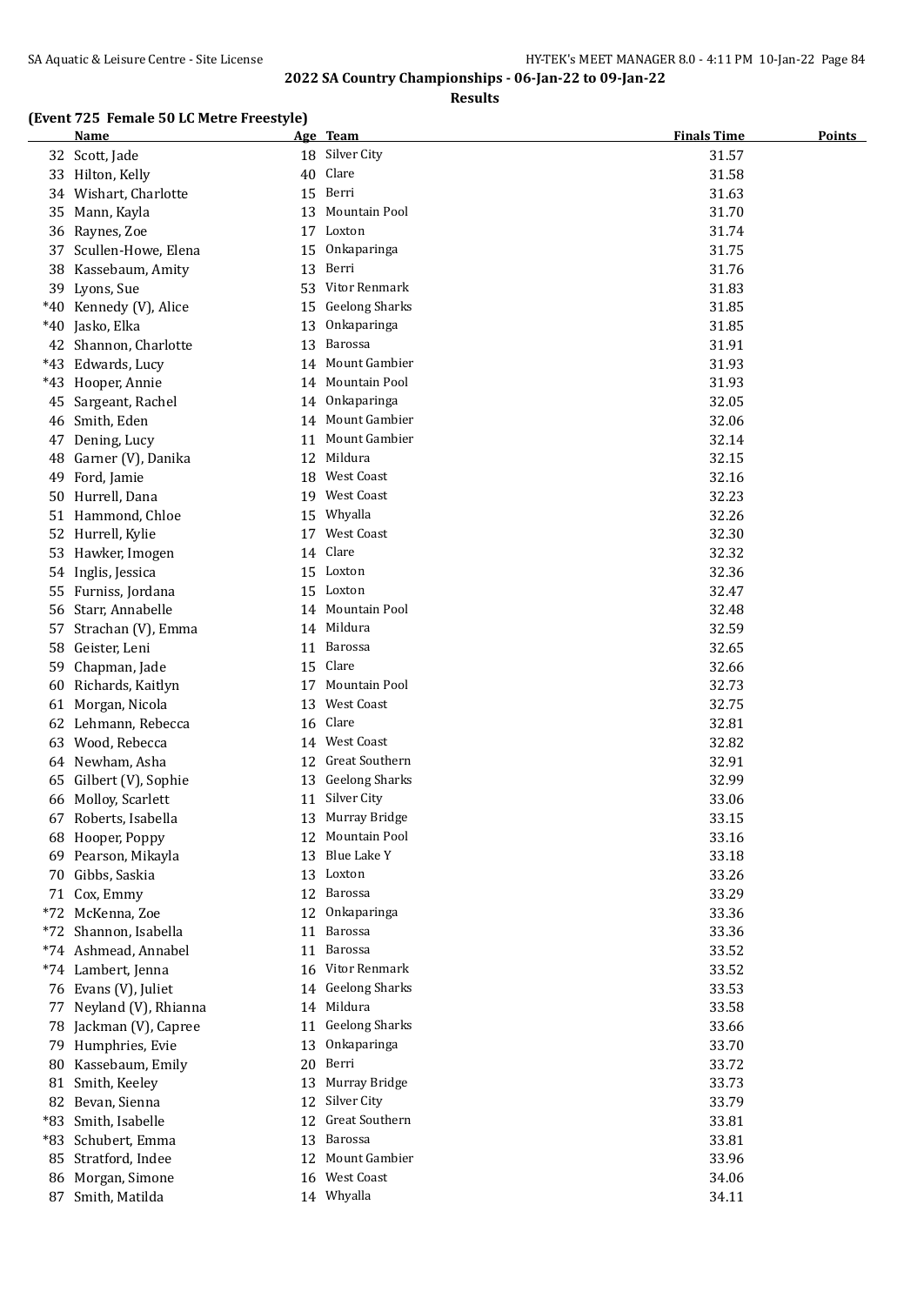**Results**

## **(Event 725 Female 50 LC Metre Freestyle)**

|                     | <b>Name</b>                 |    | Age Team              | <b>Finals Time</b> | <b>Points</b> |
|---------------------|-----------------------------|----|-----------------------|--------------------|---------------|
|                     | 88 Jackson, Lainie          |    | 13 Onkaparinga        | 34.14              |               |
|                     | 89 Griffiths, Ellie         | 11 | Gawler                | 34.23              |               |
|                     | *90 Hodges, Darcy           | 10 | Blue Lake Y           | 34.27              |               |
|                     | *90 Ralph, Briana           | 13 | Silver City           | 34.27              |               |
|                     | *92 Newman, Ella            | 14 | Mountain Pool         | 34.33              |               |
|                     | *92 Evans, Charlotte        | 13 | Onkaparinga           | 34.33              |               |
|                     | 94 Larwood, Romey           | 11 | West Coast            | 34.38              |               |
|                     | 95 Evans (V), Emilia        | 11 | <b>Geelong Sharks</b> | 34.47              |               |
|                     | 96 Martinson, Paityn        | 15 | Vitor Renmark         | 34.51              |               |
|                     | 97 Willett, Isabel          | 15 | Onkaparinga           | 34.88              |               |
| 98                  | Timms, Leisel               | 12 | Barossa               | 34.94              |               |
| 99                  | Wheeler, Lani               | 14 | Onkaparinga           | 34.98              |               |
|                     | *100 Le Roux, Mikayla       | 12 | Barossa               | 35.28              |               |
|                     | *100 Gideon-Takasawa, Alisa | 16 | Mountain Pool         | 35.28              |               |
|                     | 102 Smith, Grace            | 11 | Great Southern        | 35.50              |               |
|                     | 103 Foster, Alyshia         | 11 | <b>Great Southern</b> | 35.60              |               |
|                     | 104 Teare, Holly            | 14 | Vitor Renmark         | 35.63              |               |
|                     | *105 Scarborough, Erin      | 11 | Mountain Pool         | 35.76              |               |
|                     | *105 Flett, Charlize        | 16 | Vitor Renmark         | 35.76              |               |
|                     | 107 Rothe, Ella             | 11 | Berri                 | 35.77              |               |
|                     | 108 Towers, Emily           | 11 | <b>Barossa</b>        | 35.93              |               |
|                     | 109 White, Courtney         |    | 12 Loxton             | 36.02              |               |
|                     | 110 Sargeant, Maeve         | 12 | Onkaparinga           | 36.16              |               |
|                     | 111 Carboni, Sofia          | 11 | <b>Barossa</b>        | 36.43              |               |
|                     | 112 Coorey, Veniece         | 10 | Silver City           | 36.55              |               |
|                     | 113 Hoffmann, Sophie        | 21 | Vitor Renmark         | 36.59              |               |
|                     | 114 Griffiths, Reese        | 15 | Gawler                | 36.84              |               |
|                     | 115 Tzanavaras, Yianna      |    | 12 Vitor Renmark      | 37.84              |               |
|                     | 116 Thompson, Sophie        |    | 15 Vitor Renmark      | 38.56              |               |
|                     | 117 Thompson, Grace         | 16 | Vitor Renmark         | 38.92              |               |
|                     | 118 Schloithe, Lily         |    | 12 Vitor Renmark      | 39.53              |               |
|                     | 119 White, Sarah            |    | 10 Loxton             | 39.73              |               |
| 120                 | Stevens, Summer             |    | 11 Vitor Renmark      | 47.51              |               |
| $---$               | Dummy, Female               | 17 | South Australia       | DQ                 |               |
| $---$               | Stevens, Kayleigh           |    | 13 Vitor Renmark      | <b>NS</b>          |               |
| $\qquad \qquad - -$ | Davidson, Charlotte         |    | 11 West Coast         | <b>SCR</b>         |               |
| $---$               | Finch, Tayah                |    | 12 Barossa            | <b>SCR</b>         |               |
|                     | Stockman, Sophie            | 12 | Clare                 | <b>SCR</b>         |               |
|                     | O'Brien (V), Kate           | 15 | <b>Geelong Sharks</b> | <b>SCR</b>         |               |
|                     | Ackland, Addisyn            | 14 | Clare                 | <b>SCR</b>         |               |
| $---$               | Modoo (V), Lola             | 14 | Mildura               | <b>SCR</b>         |               |
| $---$               | Wright, Nicol               | 46 | West Coast            | <b>SCR</b>         |               |
| ---                 | Tippet, Summer              | 15 | Vitor Renmark         | <b>SCR</b>         |               |
| $---$               | McInerney, Maggie           | 11 | <b>West Coast</b>     | <b>SCR</b>         |               |
| $---$               | Lambert, Bree               |    | 18 Berri              | <b>SCR</b>         |               |

### **Event 727 Male 50 LC Metre Freestyle**

| Name                        |    | Age Team       | <b>Finals Time</b> | <b>Points</b> |
|-----------------------------|----|----------------|--------------------|---------------|
| 1 Macie, Patrick            | 17 | Barossa        | 25.28              | 10            |
| 2 Edmonds, Ben              |    | 30 Silver City | 25.61              | 9             |
| 3 Lewis, Hayden             |    | 26 Silver City | 25.98              | 8             |
| 4 White, Jordan             | 17 | Loxton         | 26.01              |               |
| 5 White, Dylan              |    | 18 Loxton      | 26.23              | 6             |
| 6 Schwarz, Harry            |    | 15 Dolphins    | 26.24              | 5             |
| 7 Martin, Jordy             |    | 15 Onkaparinga | 26.37              | 4             |
| 8 Cochrane-Adolfson, Justin |    | 16 Silver City | 26.73              | 3             |
|                             |    |                |                    |               |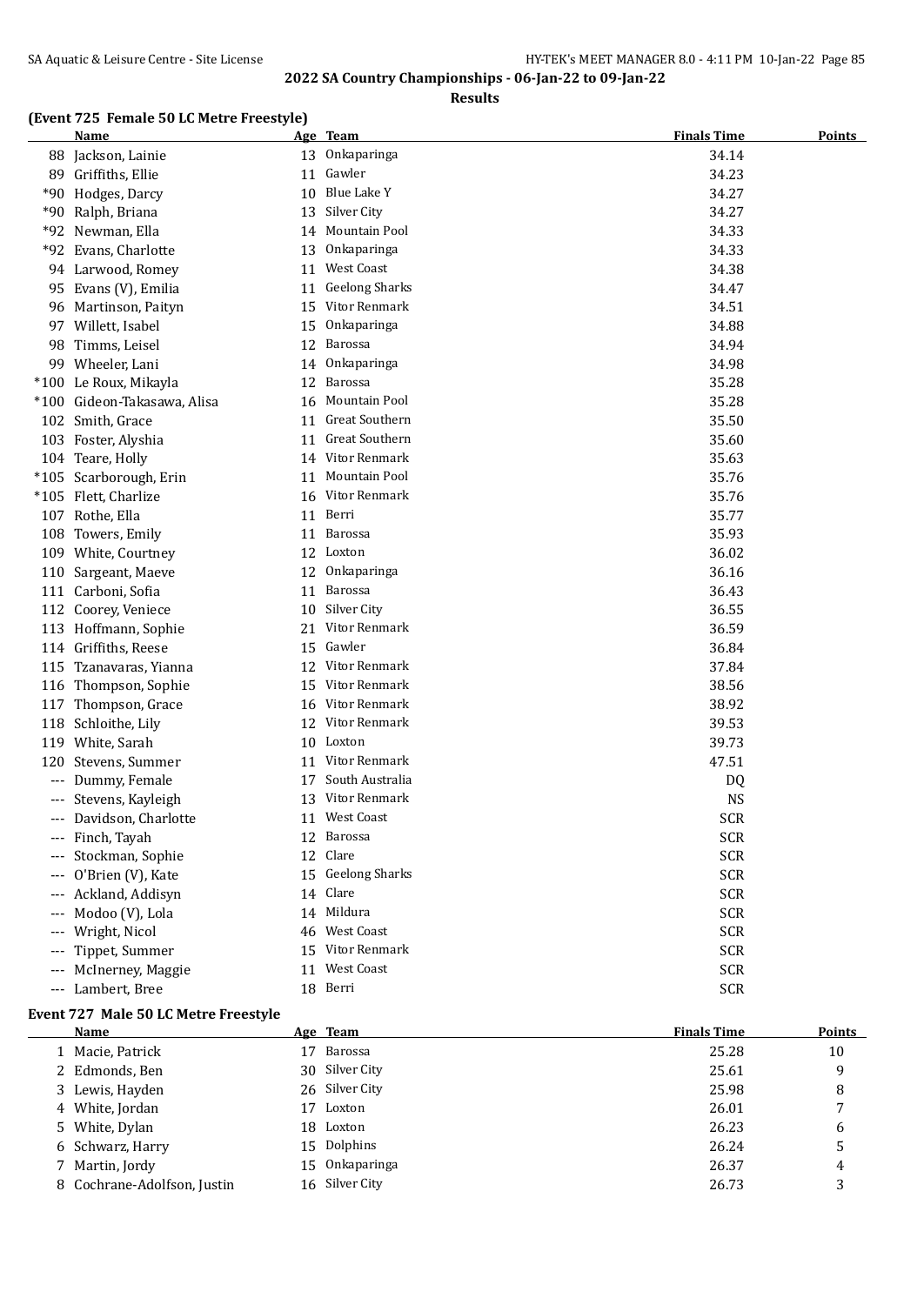**Results**

#### **(Event 727 Male 50 LC Metre Freestyle)**

|       | <b>Name</b>                                 |    | Age Team              | <b>Finals Time</b> | <b>Points</b> |
|-------|---------------------------------------------|----|-----------------------|--------------------|---------------|
|       | 9 Brown, Myles                              |    | 18 Barossa            | 26.80              | 2             |
|       | 10 Bignell, Thomas                          | 17 | Blue Lake Y           | 27.00              | $\mathbf{1}$  |
|       | 11 Lucas, Lachlan                           |    | 15 Clare              | 27.01              |               |
|       | 12 Mcfarlane, Ben                           |    | 16 Gawler             | 27.09              |               |
|       | 13 Hammond, Bryce                           |    | 14 West Coast         | 27.19              |               |
|       | 14 Bell, Noah                               | 20 | Onkaparinga           | 27.27              |               |
|       | 15 Fielke, Henry                            | 23 | Mountain Pool         | 27.47              |               |
|       | 16 Curthoys-Davies, Keian                   |    | 15 Barossa            | 27.49              |               |
|       | 17 Newman, Bailey                           |    | 16 Mountain Pool      | 27.57              |               |
|       | 18 Smart, Max                               | 16 | Crystal Brook         | 27.69              |               |
|       | 19 Milne, Lukas                             | 14 | Silver City           | 27.75              |               |
|       | 20 Herringer, Oliver                        | 18 | Mountain Pool         | 27.79              |               |
|       | 21 Stratford, Elijah                        | 15 | Mount Gambier         | 27.88              |               |
|       | 22 Barila (V), Josh                         |    | 20 Mildura            | 27.91              |               |
|       | 23 Sayer, Darcy                             |    | 22 Mountain Pool      | 27.96              |               |
|       | *24 Gilbert (V), Hayden                     | 15 | <b>Geelong Sharks</b> | 28.07              |               |
|       | *24 Moore, Vincent                          | 11 | Mount Gambier         | 30.70              |               |
|       | 25 Kemp, Samuel                             |    | 16 Onkaparinga        | 28.22              |               |
|       | 26 Hoffmann, Ethan                          | 16 | Vitor Renmark         | 28.40              |               |
|       | 27 Sloane, Angus                            |    | 13 Barossa            | 28.71              |               |
|       | *29 Bell (V), Max                           |    | 13 Mildura            | 28.96              |               |
|       | $*29$ Bell (V), Max                         | 13 | Mildura               | 28.96              |               |
|       | *31 Young, Will                             | 14 | Clare                 | 29.16              |               |
|       | *31 Roberts, Hunter                         | 12 | Onkaparinga           | 29.16              |               |
|       | *31 Roberts, Hunter                         | 12 | Onkaparinga           | 29.16              |               |
|       | *31 Flett, Heath                            | 14 | Vitor Renmark         | 29.16              |               |
| $*35$ | Cregan, Neil                                | 12 | Barossa               | 29.26              |               |
|       | *35 Lowe, Haydn                             |    | 14 Blue Lake Y        | 29.26              |               |
| *35   | Cafarella, Brad                             | 15 | Onkaparinga           | 29.26              |               |
|       | *38 Riedel, Hugh                            | 12 | Vitor Renmark         | 29.38              |               |
|       | *38 Riedel, Hugh                            |    | 12 Vitor Renmark      | 29.38              |               |
|       | *40 Moore, Rory                             |    | 15 Berri              | 29.41              |               |
|       | *40 Nemeth-Ford, Tyrell                     |    | 10 West Coast         | 29.41              |               |
|       | *40 Cockshell, Lucas                        |    | 16 Loxton             | 29.41              |               |
|       | *43 Wood, Matthew                           |    | 10 Barossa            | 29.47              |               |
|       | *43 Wood, Matthew                           |    | 10 Barossa            | 29.47              |               |
|       | 45 Fillmore, Jack                           |    | 15 Onkaparinga        | 29.49              |               |
|       | 46 Orr, Darcy                               |    | 17 Vitor Renmark      | 29.59              |               |
|       | *47 Fletcher, Jackson                       | 11 | Barossa<br>14 Barossa | 29.64              |               |
|       | *47 Timms, Patrick                          |    | 16 Geelong Sharks     | 29.64              |               |
|       | *47 Martin (V), Angus<br>50 Cregan, Gabriel |    | 14 Barossa            | 29.64<br>29.65     |               |
|       | 51 Ladson, Jayden                           |    | 13 Murray Bridge      | 29.73              |               |
|       | 52 Ladson, Jayden                           |    | 13 Murray Bridge      | 29.73              |               |
|       | 53 Butler, Royce                            |    | 16 Clare              | 30.19              |               |
|       | 54 White, Lucas                             |    | 14 Loxton             | 30.21              |               |
|       | *55 Oestmann, Kye                           |    | 14 West Coast         | 30.25              |               |
|       | *55 Fillmore, Harry                         | 11 | Onkaparinga           | 30.25              |               |
|       | *55 Collins, Charlie                        |    | 14 Barossa            | 30.25              |               |
|       | 56 Fillmore, Harry                          | 11 | Onkaparinga           | 30.25              |               |
|       | 59 Brain, Lewis                             | 11 | Silver City           | 30.29              |               |
|       | 60 Brain, Lewis                             | 11 | Silver City           | 30.29              |               |
|       | 61 Lucas, Tommy                             | 13 | Clare                 | 30.66              |               |
|       | 62 Lucas, Tommy                             |    | 13 Clare              | 30.66              |               |
|       | *63 Moore, Vincent                          | 11 | Mount Gambier         | 30.70              |               |
|       | *63 Jones, Angus                            |    | 14 Onkaparinga        | 30.70              |               |
|       |                                             |    |                       |                    |               |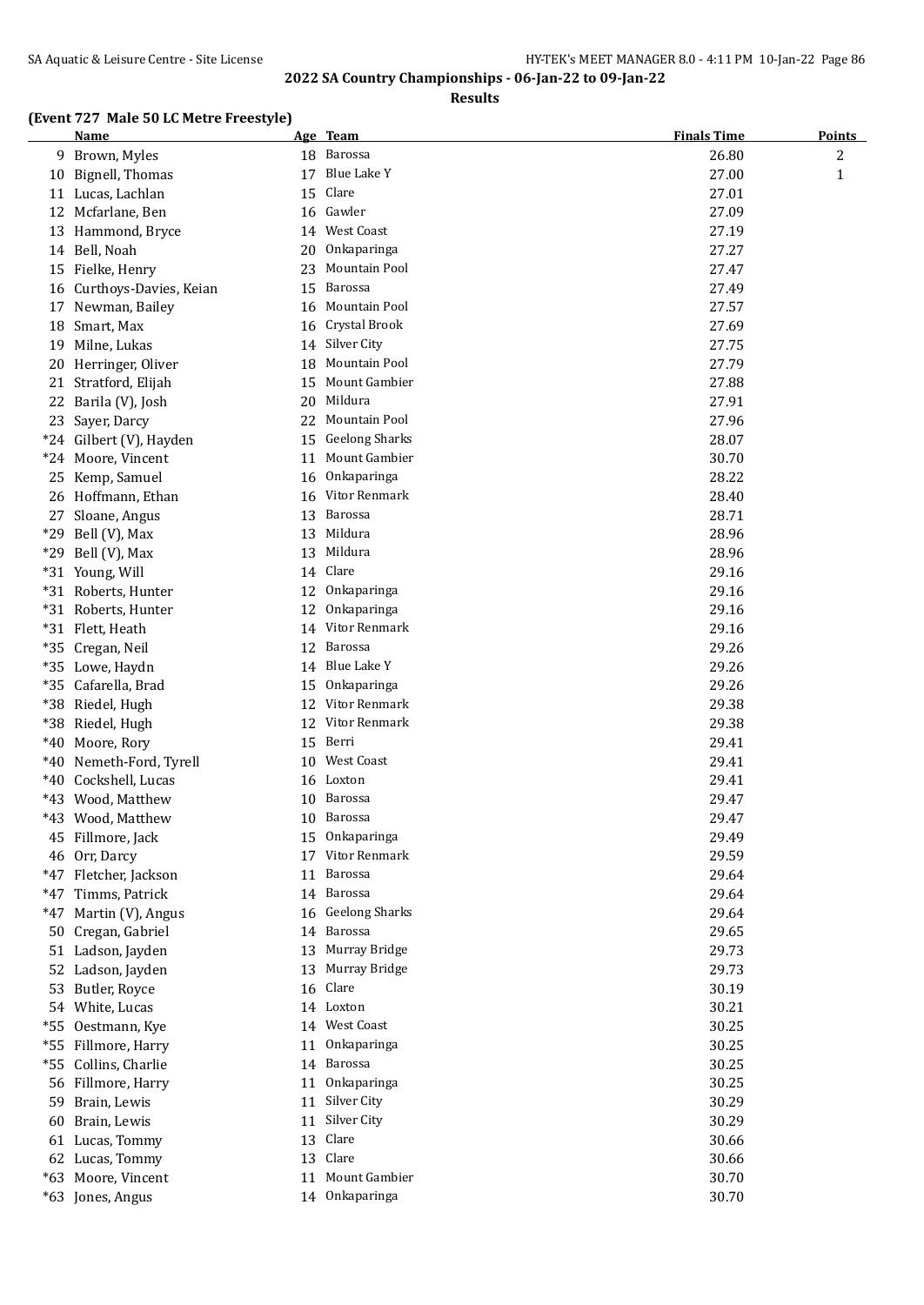**Results**

### **(Event 727 Male 50 LC Metre Freestyle)**

|                     | <b>Name</b>                       |          | Age Team                             | <b>Finals Time</b> | <b>Points</b> |
|---------------------|-----------------------------------|----------|--------------------------------------|--------------------|---------------|
|                     | *63 Hinze, Liam                   |          | 17 Mountain Pool                     | 30.70              |               |
|                     | 67 Harrold, Cody                  | 13       | Clare                                | 30.72              |               |
|                     | *69 Harrold, Cody                 | 13       | Clare                                | 30.72              |               |
|                     | *69 Barratt, Max                  | 13       | Silver City                          | 30.76              |               |
|                     | *71 Barratt, Max                  | 13       | Silver City                          | 30.76              |               |
|                     | *71 Harrold, Jake                 | 16       | Clare                                | 30.79              |               |
|                     | 72 Garner (V), Riley              | 10       | Mildura                              | 30.99              |               |
|                     | *74 Garner (V), Riley             | 10       | Mildura                              | 30.99              |               |
|                     | *74 Bignell, Nicholas             | 15       | Blue Lake Y                          | 31.02              |               |
|                     | 75 Moore, Charles                 | 13       | Mount Gambier                        | 31.31              |               |
|                     | 76 Moore, Charles                 | 13       | Mount Gambier                        | 31.31              |               |
| 77                  | Henke, Rylan                      | 11       | Onkaparinga                          | 31.33              |               |
| *79                 | Henke, Rylan                      | 11       | Onkaparinga                          | 31.33              |               |
| $*79$               | Coulter, Kegan                    | 12       | Barossa                              | 31.56              |               |
| 80                  | Towers, Fabricio                  | 13       | Barossa                              | 31.57              |               |
|                     | 82 Schubert, Max                  | 11       | Barossa                              | 31.60              |               |
|                     | *84 Stratford, Vaughn             | 14       | Mount Gambier                        | 31.61              |               |
|                     | *84 Roberts, Fox                  | 14       | Onkaparinga                          | 31.61              |               |
|                     | *84 Mills (V), Samuel             | 12       | Mildura                              | 31.61              |               |
|                     | 85 Mills (V), Samuel              | 12       | Mildura                              | 31.61              |               |
|                     | 88 Barratt, Zachery               | 11       | Silver City                          | 31.63              |               |
|                     | 89 Barratt, Zachery               | 11       | Silver City                          | 31.63              |               |
|                     | *90 Allan, Mason                  | 10       | Silver City                          | 31.65              |               |
|                     | *90 Edwards, Lachlan              | 15       | Vitor Renmark                        | 31.65              |               |
|                     | *90 Smart, Isaac                  | 14       | Crystal Brook                        | 31.65              |               |
|                     | *92 Lewcock, Noah                 | 10       | Barossa                              | 31.65              |               |
|                     | *92 Allan, Mason                  | 10       | Silver City                          | 31.65              |               |
| 97                  | Michalanney, Ethan                | 10       | Barossa                              | 31.68              |               |
| 98                  | Nys, Lachie                       | 12       | Gawler                               | 31.71              |               |
| 99                  | Nys, Lachie                       | 12       | Gawler                               | 31.71              |               |
|                     | 100 Rush (V), Raphael             | 13       | <b>Geelong Sharks</b>                | 31.97              |               |
|                     | 101 Rush (V), Raphael             | 13       | <b>Geelong Sharks</b>                | 31.97              |               |
|                     | 102 Oestmann, Cohbin              | 13       | West Coast                           | 32.46              |               |
|                     | 103 Holley, Braden                | 13       | <b>West Coast</b>                    | 32.49              |               |
|                     | 104 Pashley, Fraser               | 12       | Onkaparinga                          | 33.17              |               |
|                     | *106 Pashley, Fraser              | 12       | Onkaparinga                          | 33.17              |               |
|                     | *106 Millard, Jack                |          | 11 Broken Hill Aquatic               | 33.82              |               |
|                     | 107 Millard, Jack                 | 11       | Broken Hill Aquatic<br>Mountain Pool | 33.82              |               |
|                     | 108 Walsh, Beau                   | 12       | Mountain Pool                        | 34.07              |               |
|                     | 109 Walsh, Beau<br>Fillmore, Noah | 12<br>13 | Onkaparinga                          | 34.07<br>34.24     |               |
| 110                 | 111 Fillmore, Noah                | 13       | Onkaparinga                          | 34.24              |               |
|                     | 112 Beaty, Drake                  | 13       | Whyalla                              | 34.59              |               |
|                     | 113 Beaty, Drake                  | 13       | Whyalla                              | 34.59              |               |
|                     | 114 Schulz, Nathan                | 12       | Mountain Pool                        | 35.59              |               |
| 115                 | Schulz, Nathan                    | 12       | Mountain Pool                        | 35.59              |               |
| $---$               | Dummy, Male                       | 18       | South Australia                      | DQ                 |               |
| $\cdots$            | White, Bailey                     |          | 15 Loxton                            | 29.84              |               |
| $---$               | Long, William                     | 13       | Vitor Renmark                        | <b>NS</b>          |               |
| $---$               | Harris, Toby                      | 11       | West Coast                           | <b>SCR</b>         |               |
| $---$               | Adams, Harrison                   | 19       | West Coast                           | <b>SCR</b>         |               |
|                     | Ackland, Colby                    | 16       | Clare                                | <b>SCR</b>         |               |
| $---$               | Ford, Tommy                       | 20       | West Coast                           | <b>SCR</b>         |               |
|                     | Clavel, Eamon                     | 11       | Broken Hill Aquatic                  | <b>SCR</b>         |               |
|                     | Perin, Joseph                     | 17       | West Coast                           | <b>SCR</b>         |               |
| $\qquad \qquad - -$ | Clavel, Austin                    |          | 15 Broken Hill Aquatic               | <b>SCR</b>         |               |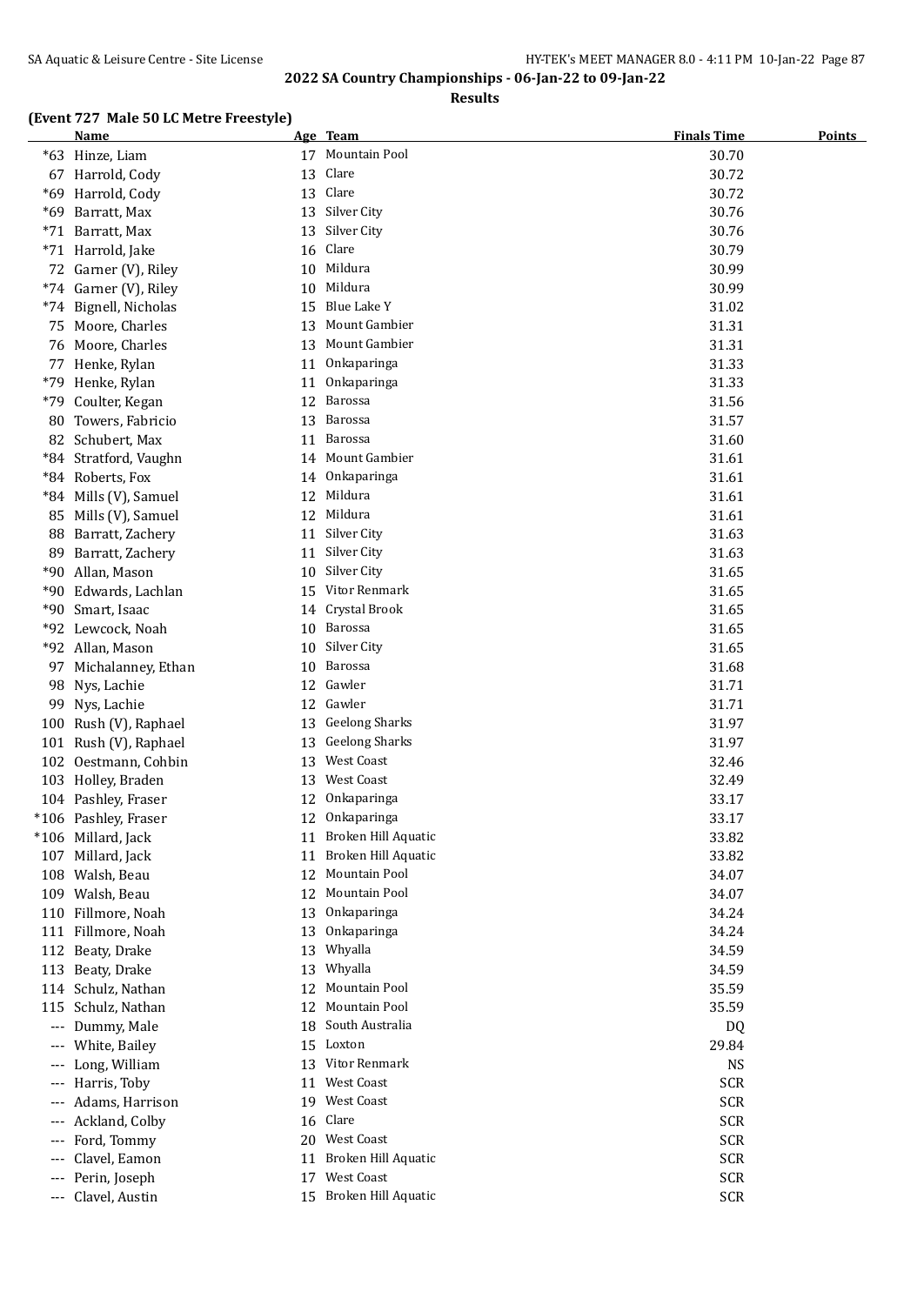**Results**

## **(Event 727 Male 50 LC Metre Freestyle)**

| Name                     | Age Team               | <b>Finals Time</b><br><b>Points</b> |
|--------------------------|------------------------|-------------------------------------|
| --- Van Dyke (V), Tenace | 14 Geelong Sharks      | <b>SCR</b>                          |
| --- Hood, Beau           | 12 West Coast          | <b>SCR</b>                          |
| --- Verrall, Brock       | 25 Berri               | <b>SCR</b>                          |
| --- Clavel, Cohen        | 12 Broken Hill Aquatic | <b>SCR</b>                          |
| --- Davidson, Tyler      | West Coast<br>13.      | <b>SCR</b>                          |

#### **Event 730 Female 100 LC Metre Backstroke**

|       | <b>Name</b>                |    | Age Team          | <b>Finals Time</b> | <b>Points</b> |
|-------|----------------------------|----|-------------------|--------------------|---------------|
|       | 1 Curthoys-Davies, Harliai |    | 18 Barossa        | 1:07.71            | 10            |
|       | 2 Pressler, Kalyce         |    | 17 Silver City    | 1:11.87            | 9             |
| 3     | Kelsh, Tahni               | 13 | West Coast        | 1:13.73            | 8             |
| 4     | Rush (V), Tallulah         |    | 15 Geelong Sharks | 1:14.50            | 7             |
| 5     | Curthoys-Davies, Miella    | 13 | <b>Barossa</b>    | 1:16.55            | 6             |
| 6     | Schubert, Nyah             | 15 | Barossa           | 1:16.78            | 5             |
| 7     | Newham, Leni               |    | 14 Barossa        | 1:17.37            | 4             |
| 8     | Mickan, Asta               |    | 12 Barossa        | 1:17.72            | 3             |
| 9     | Long, Madelyn              |    | 16 Loxton         | 1:17.83            | 2             |
|       | 10 Holman, Hinako          | 15 | Dolphins          | 1:18.65            | $\mathbf{1}$  |
|       | 11 Timmins, Cayleigh       | 13 | Onkaparinga       | 1:18.85            |               |
|       | 12 Jasko, Matylda          | 18 | Onkaparinga       | 1:19.51            |               |
|       | 13 Scarborough, Kara       | 14 | Mountain Pool     | 1:19.53            |               |
|       | 14 Pearson, Aleisha        | 15 | Blue Lake Y       | 1:19.84            |               |
|       | 15 Scott, Jade             |    | 18 Silver City    | 1:19.90            |               |
|       | 16 Wood, Meg               |    | 16 Barossa        | 1:20.18            |               |
| 17    | Edwards, Lucy              |    | 14 Mount Gambier  | 1:20.21            |               |
| 18    | Pearson, Hayley            |    | 18 Blue Lake Y    | 1:21.00            |               |
| 19    | Jasko, Mikaela             | 15 | Onkaparinga       | 1:21.41            |               |
| 20    | Ashmead, Charlotte         | 15 | Barossa           | 1:22.74            |               |
| 21    | Griffiths, Ashleigh        |    | 14 Gawler         | 1:22.75            |               |
| 22    | Starr, Annabelle           |    | 14 Mountain Pool  | 1:22.91            |               |
| 23    | Molloy, Scarlett           | 11 | Silver City       | 1:23.15            |               |
|       | 24 Jasko, Elka             | 13 | Onkaparinga       | 1:23.21            |               |
| 25    | Ford, Jamie                | 18 | West Coast        | 1:23.31            |               |
|       | 26 Hammond, Chloe          | 15 | Whyalla           | 1:23.64            |               |
| 27    | Ashmead, Sophie            | 13 | <b>Barossa</b>    | 1:23.67            |               |
| 28    | Cox, Emmy                  | 12 | Barossa           | 1:23.75            |               |
|       | 29 Le Roux, Anichia        |    | 14 Barossa        | 1:23.97            |               |
| $*30$ | Sargeant, Rachel           |    | 14 Onkaparinga    | 1:24.25            |               |
| $*30$ | Dening, Lucy               | 11 | Mount Gambier     | 1:24.25            |               |
|       | 32 Wood, Rebecca           |    | 14 West Coast     | 1:24.91            |               |
| 33    | Inglis, Jessica            |    | 15 Loxton         | 1:24.93            |               |
|       | 34 Hurrell, Kylie          |    | 17 West Coast     | 1:25.02            |               |
|       | 35 Ashmead, Annabel        |    | 11 Barossa        | 1:25.55            |               |
|       | 36 Mann, Kayla             |    | 13 Mountain Pool  | 1:25.75            |               |
|       | 37 Evans, Charlotte        |    | 13 Onkaparinga    | 1:25.93            |               |
|       | 38 Jackman (V), Capree     |    | 11 Geelong Sharks | 1:26.68            |               |
|       | 39 Kennedy (V), Alice      |    | 15 Geelong Sharks | 1:26.98            |               |
| 40    | Kassebaum, Amity           | 13 | Berri             | 1:27.29            |               |
|       | 41 Schubert, Emma          |    | 13 Barossa        | 1:27.93            |               |
|       | 42 Geister, Leni           |    | 11 Barossa        | 1:27.95            |               |
|       | 43 Lambert, Jenna          |    | 16 Vitor Renmark  | 1:28.14            |               |
|       | 44 Griffiths, Ellie        |    | 11 Gawler         | 1:28.44            |               |
|       | 45 Flowers, Keira          |    | 15 Blue Lake Y    | 1:28.52            |               |
|       | 46 Gibbs, Saskia           |    | 13 Loxton         | 1:29.01            |               |
|       | *47 Dewallef, Victoria     |    | 19 Mountain Pool  | 1:29.16            |               |
|       | *47 Evans (V), Juliet      |    | 14 Geelong Sharks | 1:29.16            |               |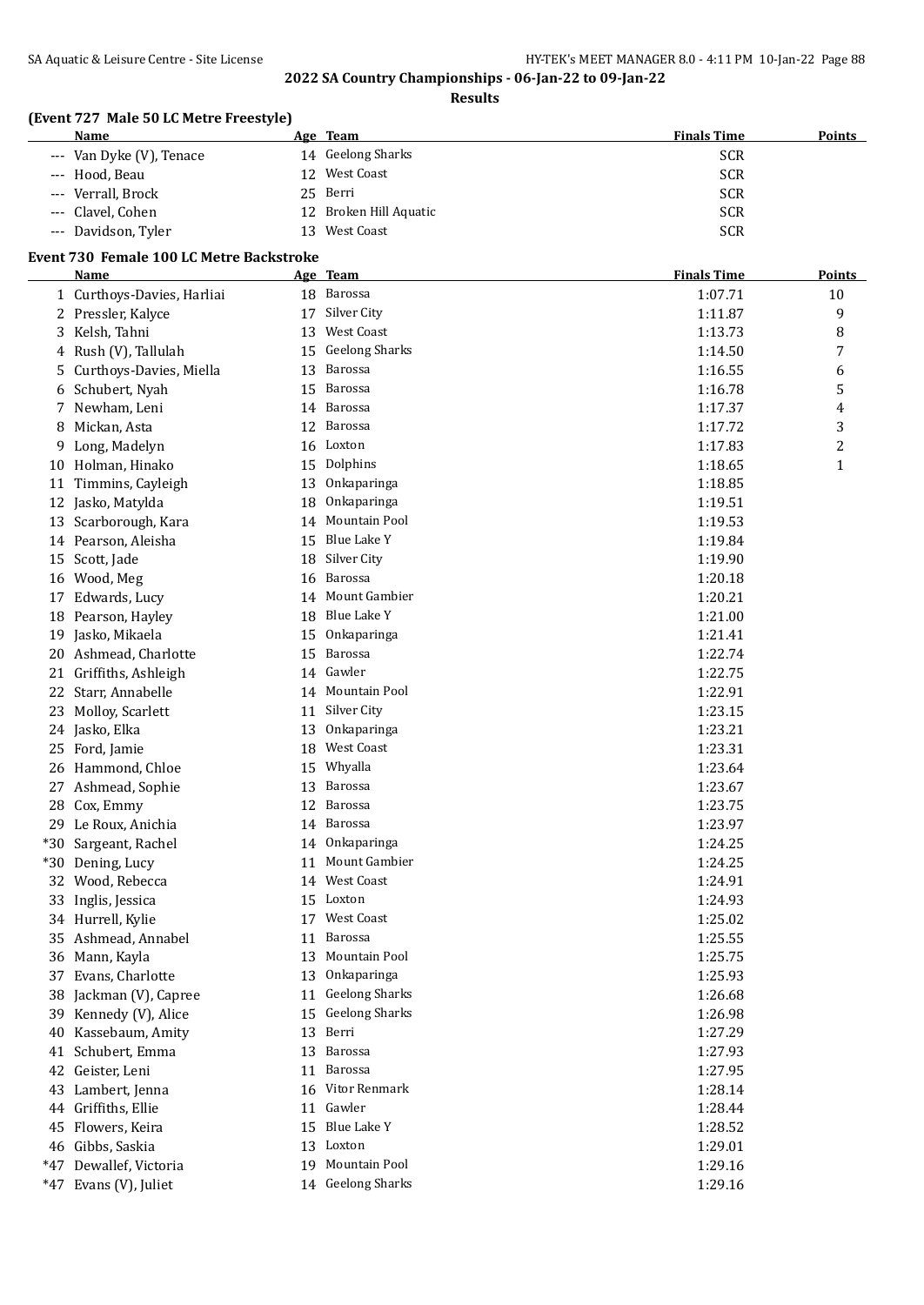**Results**

### **(Event 730 Female 100 LC Metre Backstroke)**

|                     | <u>Name</u>            |    | Age Team              | <b>Finals Time</b> | <u>Points</u> |
|---------------------|------------------------|----|-----------------------|--------------------|---------------|
|                     | 49 Wheeler, Lani       |    | 14 Onkaparinga        | 1:29.48            |               |
|                     | 50 Larwood, Romey      |    | 11 West Coast         | 1:29.92            |               |
|                     | 51 Shannon, Isabella   |    | 11 Barossa            | 1:30.09            |               |
|                     | 52 Newham, Asha        |    | 12 Great Southern     | 1:30.33            |               |
| 53                  | Smith, Matilda         |    | 14 Whyalla            | 1:30.71            |               |
|                     | 54 Scullen-Howe, Elena |    | 15 Onkaparinga        | 1:30.72            |               |
| 55                  | Lyons, Imogen          | 13 | Whyalla               | 1:30.98            |               |
|                     | 56 Ratzmer, Haylee     | 14 | Mountain Pool         | 1:31.21            |               |
| 57                  | Sloane, Georgiana      | 12 | Barossa               | 1:31.36            |               |
| 58                  | Smith, Keeley          | 13 | Murray Bridge         | 1:31.51            |               |
| 59                  | Stratford, Indee       | 12 | Mount Gambier         | 1:31.65            |               |
| 60                  | Fourie, Emma           | 12 | Mountain Pool         | 1:31.80            |               |
|                     | 61 Morgan, Nicola      | 13 | West Coast            | 1:31.97            |               |
|                     | 62 Smith, Isabelle     |    | 12 Great Southern     | 1:32.19            |               |
| 63                  | Evans (V), Emilia      |    | 11 Geelong Sharks     | 1:32.83            |               |
|                     | 64 Garner (V), Danika  |    | 12 Mildura            | 1:32.94            |               |
| 65                  | Ralph, Briana          |    | 13 Silver City        | 1:33.88            |               |
| 66                  | Larwood, Adler         |    | 13 West Coast         | 1:34.77            |               |
| 67                  | Bevan, Sienna          |    | 12 Silver City        | 1:34.85            |               |
| 68                  | McClaer (V), Liana     | 12 | Mildura               | 1:35.33            |               |
| 69                  | Le Roux, Mikayla       | 12 | Barossa               | 1:35.60            |               |
| 70                  | Humphries, Evie        | 13 | Onkaparinga           | 1:35.63            |               |
|                     | 71 Scarborough, Erin   | 11 | Mountain Pool         | 1:35.65            |               |
| 72                  | McKenna, Zoe           | 12 | Onkaparinga           | 1:35.83            |               |
| 73                  | Coorey, Veniece        | 10 | Silver City           | 1:35.87            |               |
|                     | 74 Newman, Ella        | 14 | Mountain Pool         | 1:36.11            |               |
| 75                  | Sargeant, Maeve        | 12 | Onkaparinga           | 1:36.23            |               |
|                     | 76 Cox, Kenzie         | 13 | Barossa               | 1:36.71            |               |
| 77                  | Schulz, Olivia         | 14 | Mountain Pool         | 1:36.89            |               |
|                     | 78 Eades, Alexandra    | 26 | Whyalla               | 1:38.69            |               |
| 79                  | Foster, Alyshia        |    | 11 Great Southern     | 1:38.76            |               |
| 80                  | Paterson (V), Charlize |    | 12 Mildura            | 1:38.98            |               |
|                     | 81 Smith, Grace        |    | 11 Great Southern     | 1:39.33            |               |
|                     | 82 Oxlade, Jessica     |    | 11 Mount Gambier      | 1:39.86            |               |
|                     | 83 Ireland, Ella       |    | 11 Murray Bridge      | 1:40.30            |               |
|                     | 84 Hannaford, Layla    |    | 12 Whyalla            | 1:40.64            |               |
|                     | 85 Mugford, Miley      |    | 11 Onkaparinga        | 1:42.06            |               |
|                     | 86 Hoffmann, Sophie    |    | 21 Vitor Renmark      | 1:43.61            |               |
| 87                  | Button, Milana         | 11 | Barossa               | 1:44.16            |               |
| 88                  | Gardner, Piper         |    | 11 Onkaparinga        | 1:50.13            |               |
| 89                  | Newman, Alicia         | 10 | Mountain Pool         | 1:50.90            |               |
| 90                  | Jacobs, Kerryann       | 11 | Whyalla               | 2:04.40            |               |
| $---$               | Tzanavaras, Yianna     |    | 12 Vitor Renmark      | DQ                 |               |
| $---$               | Walsh, Emily           | 11 | Mountain Pool         | DQ                 |               |
| $\qquad \qquad - -$ | Pearson, Mikayla       | 13 | Blue Lake Y           | DQ                 |               |
| $---$               | Shannon, Charlotte     | 13 | Barossa               | DQ                 |               |
|                     | Dummy, Female          | 17 | South Australia       | DQ                 |               |
|                     | Finch, Tayah           |    | 12 Barossa            | <b>SCR</b>         |               |
|                     | Davidson, Charlotte    | 11 | West Coast            | <b>SCR</b>         |               |
| $\qquad \qquad - -$ | McInerney, Maggie      | 11 | West Coast            | <b>SCR</b>         |               |
| $\qquad \qquad - -$ | Strachan (V), Emma     |    | 14 Mildura            | <b>SCR</b>         |               |
| $---$               | Ackland, Addisyn       |    | 14 Clare              | <b>SCR</b>         |               |
|                     | O'Brien (V), Kate      | 15 | <b>Geelong Sharks</b> | <b>SCR</b>         |               |
| $---$               | Hood, Indigo           | 10 | West Coast            | <b>SCR</b>         |               |
|                     | Robinson (V), Evelyn   | 16 | <b>Geelong Sharks</b> | <b>SCR</b>         |               |
|                     | Schurmann (V), Ella    |    | 14 Geelong Sharks     | <b>SCR</b>         |               |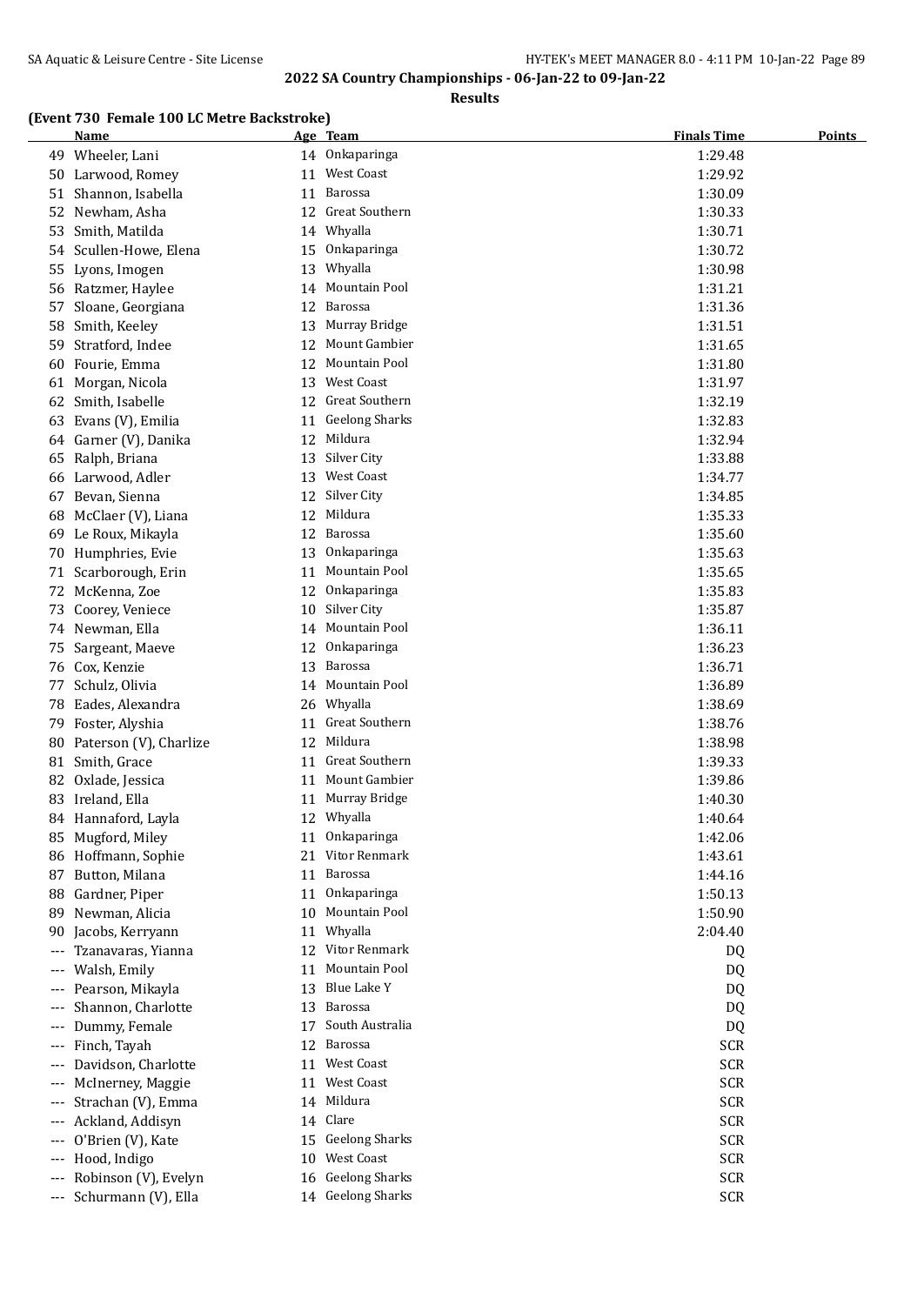**Results**

## **(Event 730 Female 100 LC Metre Backstroke)**

| <b>Name</b>         | Age Team      | <b>Finals Time</b><br><b>Points</b> |
|---------------------|---------------|-------------------------------------|
| --- Modoo (V), Lola | 14 Mildura    | <b>SCR</b>                          |
| --- Wright, Nicol   | 46 West Coast | <b>SCR</b>                          |

# **Event 732 Male 100 LC Metre Backstroke**

|    | are 100 LC Mette Dackstroke  |    |                       |                    |               |
|----|------------------------------|----|-----------------------|--------------------|---------------|
|    | <u>Name</u>                  |    | Age Team              | <b>Finals Time</b> | <b>Points</b> |
|    | 1 Edmonds, Ben               |    | 30 Silver City        | 1:01.29            | 10            |
| 2  | Macie, Patrick               | 17 | Barossa               | 1:02.52            | 9             |
| 3  | Curthoys-Davies, Keian       | 15 | Barossa               | 1:04.48            | 8             |
| 4  | Lewis, Hayden                |    | 26 Silver City        | 1:04.79            | 7             |
| 5  | Martin, Jordy                | 15 | Onkaparinga           | 1:08.82            | 6             |
| 6  | Hammond, Bryce               | 14 | <b>West Coast</b>     | 1:08.87            | 5             |
| 7  | Bignell, Thomas              | 17 | Blue Lake Y           | 1:10.53            | 4             |
| 8  | Kemp, Samuel                 | 16 | Onkaparinga           | 1:10.68            | 3             |
| 9  | Gilbert (V), Hayden          | 15 | <b>Geelong Sharks</b> | 1:10.97            | 2             |
|    | 10 Lucas, Lachlan            | 15 | Clare                 | 1:11.99            | 1             |
| 11 | Milne, Lukas                 | 14 | Silver City           | 1:12.96            |               |
|    | 12 Newman, Bailey            | 16 | Mountain Pool         | 1:13.08            |               |
|    | 13 Brown, Myles              | 18 | Barossa               | 1:13.50            |               |
|    | 14 Cochrane-Adolfson, Justin | 16 | Silver City           | 1:13.54            |               |
|    | 15 Mcfarlane, Ben            | 16 | Gawler                | 1:13.76            |               |
|    | 16 Bell (V), Max             | 13 | Mildura               | 1:13.84            |               |
| 17 | Roberts, Fox                 | 14 | Onkaparinga           | 1:14.47            |               |
|    | 18 White, Jordan             | 17 | Loxton                | 1:14.73            |               |
| 19 | Hoffmann, Ethan              | 16 | Vitor Renmark         | 1:15.04            |               |
| 20 | Schwarz, Harry               | 15 | Dolphins              | 1:15.06            |               |
|    | 21 Martin (V), Angus         | 16 | <b>Geelong Sharks</b> | 1:15.23            |               |
|    | 22 Stratford, Elijah         | 15 | Mount Gambier         | 1:15.30            |               |
| 23 | Cafarella, Brad              | 15 | Onkaparinga           | 1:16.49            |               |
| 24 | Sloane, Angus                | 13 | <b>Barossa</b>        | 1:17.37            |               |
|    | 25 Riedel, Hugh              | 12 | Vitor Renmark         | 1:17.50            |               |
| 26 | Coulter, Kegan               | 12 | <b>Barossa</b>        | 1:18.36            |               |
| 27 | Cregan, Gabriel              | 14 | Barossa               | 1:18.57            |               |
| 28 | Stratford, Vaughn            | 14 | Mount Gambier         | 1:18.74            |               |
|    | 29 Lowe, Haydn               | 14 | Blue Lake Y           | 1:19.27            |               |
| 30 | Oestmann, Cohbin             | 13 | <b>West Coast</b>     | 1:19.40            |               |
| 31 | Moore, Charles               | 13 | Mount Gambier         | 1:19.93            |               |
|    | 32 Schubert, Max             | 11 | Barossa               | 1:20.85            |               |
|    | 33 Hinze, Liam               | 17 | Mountain Pool         | 1:21.04            |               |
|    | 34 Towers, Fabricio          | 13 | <b>Barossa</b>        | 1:23.21            |               |
|    | 35 Collins, Charlie          |    | 14 Barossa            | 1:23.64            |               |
|    | 36 Holley, Braden            |    | 13 West Coast         | 1:24.81            |               |
|    | 37 Cockshell, Lucas          |    | 16 Loxton             | 1:24.97            |               |
|    | 38 Rush (V), Raphael         |    | 13 Geelong Sharks     | 1:25.20            |               |
|    | 39 Pashley, Fraser           | 12 | Onkaparinga           | 1:25.24            |               |
| 40 | Marks, Lachlan               | 15 | Berri                 | 1:25.27            |               |
|    | 41 Purdue (V), Lachlan       | 17 | Mildura               | 1:26.01            |               |
| 42 | Millard, Jack                | 11 | Broken Hill Aquatic   | 1:26.28            |               |
| 43 | Bignell, Nicholas            | 15 | Blue Lake Y           | 1:26.40            |               |
|    | 44 Walsh, Beau               | 12 | Mountain Pool         | 1:26.44            |               |
| 45 | Bell (V), James              | 16 | Mildura               | 1:27.88            |               |
| 46 | Schulz, Nathan               | 12 | Mountain Pool         | 1:29.73            |               |
| 47 | Spowart (V), Flynn           | 13 | <b>Geelong Sharks</b> | 1:30.17            |               |
| 48 | Nokes (V), Archie            | 14 | Mildura               | 1:30.69            |               |
| 49 | Fletcher, Jackson            | 11 | Barossa               | 1:31.84            |               |
| 50 | Barratt, Max                 | 13 | Silver City           | 1:31.93            |               |
|    | 51 Moore, Vincent            |    | 11 Mount Gambier      | 1:32.96            |               |
|    |                              |    |                       |                    |               |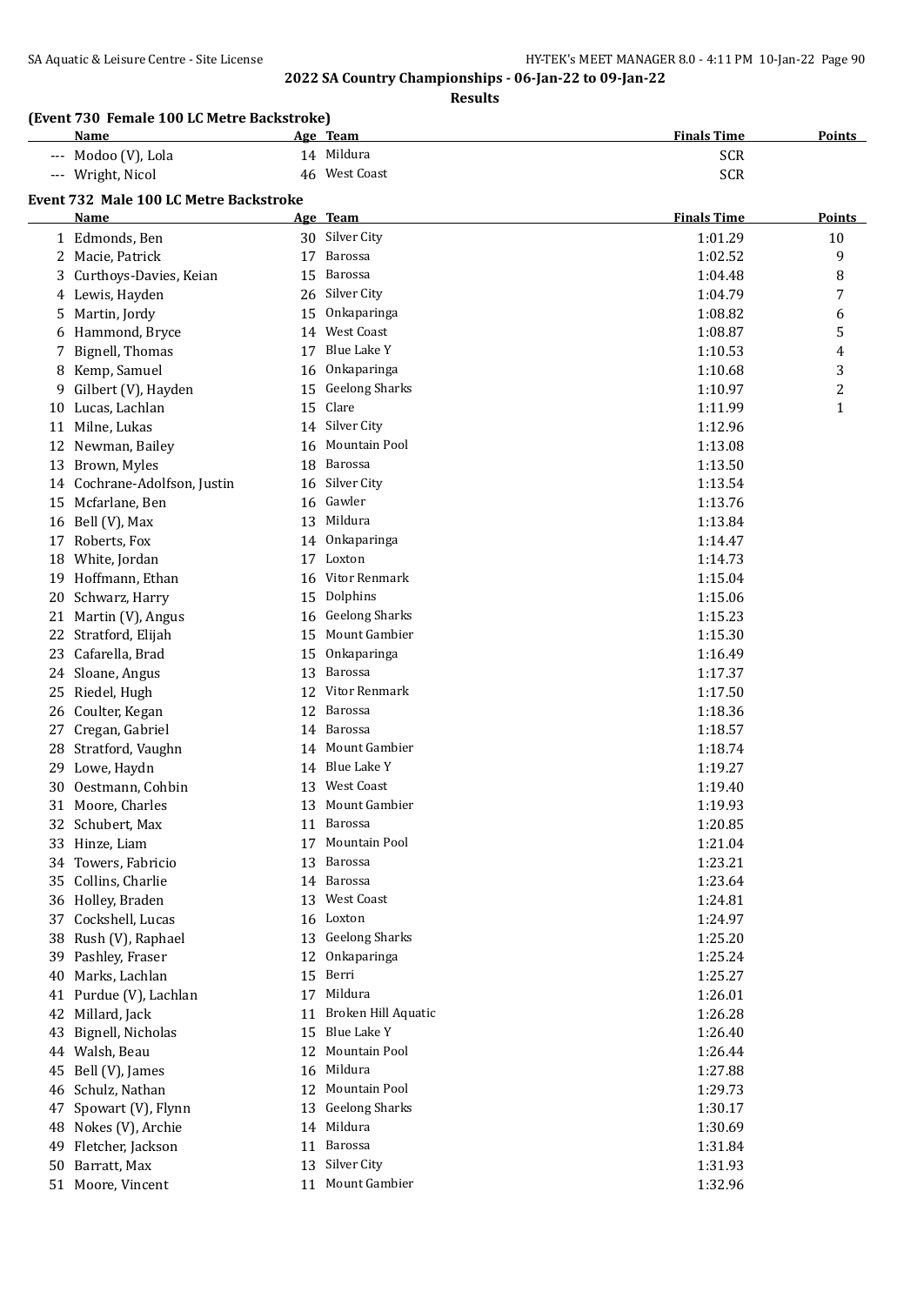**Results**

## **(Event 732 Male 100 LC Metre Backstroke)**

|       | <b>Name</b>          |    | Age Team              | <b>Finals Time</b> | <b>Points</b> |
|-------|----------------------|----|-----------------------|--------------------|---------------|
|       | 52 Barratt, Zachery  | 11 | Silver City           | 1:35.51            |               |
| 53    | Fillmore, Harry      | 11 | Onkaparinga           | 1:36.49            |               |
| 54    | Nemeth-Ford, Tyrell  | 10 | <b>West Coast</b>     | 1:37.19            |               |
| 55    | Parker (V), Charlie  | 11 | <b>Geelong Sharks</b> | 1:38.32            |               |
| 56    | Brain, Lewis         | 11 | Silver City           | 1:39.16            |               |
| 57    | Burford, Darcy       | 10 | Mount Gambier         | 1:41.43            |               |
| 58    | Gilbert (V), Matthew | 11 | <b>Geelong Sharks</b> | 1:42.55            |               |
| 59    | Allan, Mason         | 10 | Silver City           | 1:45.70            |               |
| 60    | Garner (V), Riley    | 10 | Mildura               | 1:48.87            |               |
| 61    | Wright, Xavier       | 10 | Whyalla               | 2:00.41            |               |
| ---   | Cregan, Neil         | 12 | Barossa               | DQ                 |               |
| ---   | Dummy, Male          | 18 | South Australia       | DQ                 |               |
| ---   | Timms, Patrick       |    | 14 Barossa            | 1:14.33            |               |
| ---   | Perin, Joseph        | 17 | <b>West Coast</b>     | <b>SCR</b>         |               |
| ---   | Clavel, Austin       | 15 | Broken Hill Aquatic   | <b>SCR</b>         |               |
| ---   | Ford, Tommy          | 20 | <b>West Coast</b>     | SCR                |               |
| ---   | Clavel, Cohen        | 12 | Broken Hill Aquatic   | <b>SCR</b>         |               |
| ---   | Clavel, Eamon        | 11 | Broken Hill Aquatic   | <b>SCR</b>         |               |
| ---   | Wright, Bradley      | 10 | <b>West Coast</b>     | <b>SCR</b>         |               |
| ---   | Van Dyke (V), Tenace | 14 | <b>Geelong Sharks</b> | <b>SCR</b>         |               |
| ---   | Harris, Toby         | 11 | <b>West Coast</b>     | <b>SCR</b>         |               |
| ---   | Hood, Beau           | 12 | West Coast            | <b>SCR</b>         |               |
| ---   | Davidson, Tyler      | 13 | <b>West Coast</b>     | <b>SCR</b>         |               |
| $---$ | Harrold, Cody        |    | 13 Clare              | <b>SCR</b>         |               |

### **Event 748 Male 50 LC Metre Butterfly**

|    | <b>Name</b>               |    | Age Team              | <b>Finals Time</b> | <b>Points</b>           |
|----|---------------------------|----|-----------------------|--------------------|-------------------------|
| 1  | Macie, Patrick            | 17 | Barossa               | 26.42              | 10                      |
| 2  | White, Dylan              | 18 | Loxton                | 26.96              | 9                       |
| 3  | Lewis, Hayden             | 26 | Silver City           | 27.70              | 8                       |
| 4  | Martin, Jordy             | 15 | Onkaparinga           | 27.86              | 7                       |
| 5  | Lucas, Lachlan            | 15 | Clare                 | 28.42              | 6                       |
| *6 | Hammond, Bryce            | 14 | <b>West Coast</b>     | 28.51              | 4.50                    |
| *6 | Bell, Noah                | 20 | Onkaparinga           | 28.51              | 4.50                    |
| 8  | Schwarz, Harry            | 15 | Dolphins              | 28.59              | 3                       |
| 9  | Kennedy, Ethan            | 19 | Gawler                | 28.68              | $\overline{\mathbf{c}}$ |
| 10 | Cochrane-Adolfson, Justin | 16 | Silver City           | 28.92              | $\mathbf{1}$            |
| 11 | Curthoys-Davies, Keian    | 15 | Barossa               | 28.94              |                         |
| 12 | Newman, Bailey            | 16 | Mountain Pool         | 29.10              |                         |
| 13 | White, Jordan             | 17 | Loxton                | 29.20              |                         |
| 14 | Bignell, Thomas           | 17 | Blue Lake Y           | 29.29              |                         |
| 15 | Mcfarlane, Ben            | 16 | Gawler                | 29.30              |                         |
| 16 | Fielke, Henry             | 23 | <b>Mountain Pool</b>  | 29.34              |                         |
| 17 | Milne, Lukas              | 14 | Silver City           | 29.73              |                         |
| 18 | Herringer, Oliver         | 18 | Mountain Pool         | 30.11              |                         |
| 19 | Weatherley, Joshua        | 21 | Clare                 | 30.16              |                         |
| 20 | Brown, Myles              | 18 | Barossa               | 30.17              |                         |
| 21 | Stratford, Elijah         | 15 | Mount Gambier         | 30.35              |                         |
| 22 | Cafarella, Brad           | 15 | Onkaparinga           | 30.61              |                         |
| 23 | Sloane, Angus             | 13 | Barossa               | 31.18              |                         |
| 24 | Gilbert (V), Hayden       | 15 | <b>Geelong Sharks</b> | 31.32              |                         |
| 25 | Smart, Max                | 16 | Crystal Brook         | 32.01              |                         |
| 26 | Martin (V), Angus         | 16 | <b>Geelong Sharks</b> | 32.05              |                         |
| 27 | Riedel, Hugh              | 12 | <b>Vitor Renmark</b>  | 32.28              |                         |
| 28 | Hoffmann, Ethan           | 16 | Vitor Renmark         | 32.69              |                         |
| 29 | Butler, Royce             |    | 16 Clare              | 32.70              |                         |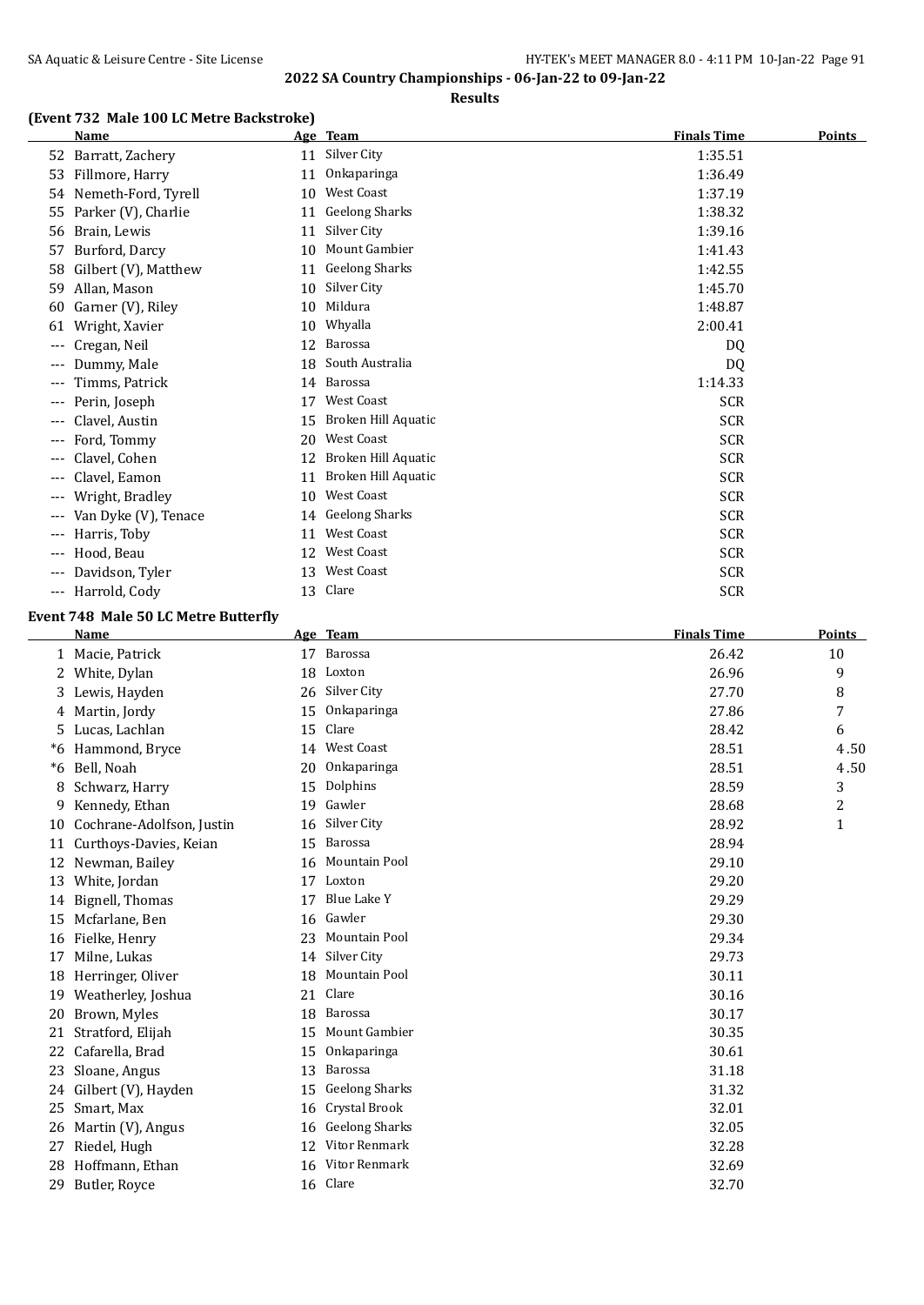**Results**

### **(Event 748 Male 50 LC Metre Butterfly)**

|       | <u>Name</u>             |    | Age Team               | <b>Finals Time</b> | <b>Points</b> |
|-------|-------------------------|----|------------------------|--------------------|---------------|
|       | 30 Bell (V), Max        |    | 13 Mildura             | 32.86              |               |
|       | 31 White, Bailey        | 15 | Loxton                 | 32.93              |               |
| 32    | Cregan, Gabriel         |    | 14 Barossa             | 32.94              |               |
| 33    | Timms, Patrick          |    | 14 Barossa             | 32.95              |               |
|       | 34 Moore, Charles       |    | 13 Mount Gambier       | 33.40              |               |
| 35    | Lowe, Haydn             |    | 14 Blue Lake Y         | 33.61              |               |
| 36    | Kemp, Samuel            | 16 | Onkaparinga            | 33.65              |               |
| 37    | Menadue, Benjamin       |    | 14 Berri               | 33.66              |               |
| 38    | Schubert, Max           | 11 | Barossa                | 33.98              |               |
| 39    | Lucas, Tommy            | 13 | Clare                  | 34.07              |               |
| 40    | Collins, Charlie        |    | 14 Barossa             | 34.10              |               |
| 41    | Towers, Fabricio        | 13 | Barossa                | 34.41              |               |
| 42    | Roberts, Fox            |    | 14 Onkaparinga         | 34.65              |               |
| 43    | Stratford, Vaughn       |    | 14 Mount Gambier       | 34.77              |               |
| 44    | Rush (V), Raphael       | 13 | <b>Geelong Sharks</b>  | 34.78              |               |
| 45    | Coulter, Kegan          |    | 12 Barossa             | 34.89              |               |
| 46    | Jones, Angus            | 14 | Onkaparinga            | 34.96              |               |
|       | 47 Young, Will          | 14 | Clare                  | 35.04              |               |
| 48    | White, Lucas            |    | 14 Loxton              | 35.69              |               |
| 49    | Bignell, Nicholas       | 15 | Blue Lake Y            | 36.02              |               |
|       | 50 Oestmann, Cohbin     |    | 13 West Coast          | 36.19              |               |
|       | 51 Purdue (V), Lachlan  |    | 17 Mildura             | 36.28              |               |
| 52    | Orr, Darcy              | 17 | Vitor Renmark          | 36.49              |               |
| 53    | Marks, Lachlan          | 15 | Berri                  | 36.61              |               |
| 54    | Hinze, Liam             | 17 | Mountain Pool          | 36.93              |               |
| 55    | Cockshell, Lucas        | 16 | Loxton                 | 36.99              |               |
| 56    | Nokes (V), Riley        |    | 15 Mildura             | 37.27              |               |
| 57    | Barratt, Max            | 13 | Silver City            | 37.38              |               |
| 58    | Fillmore, Noah          | 13 | Onkaparinga            | 38.75              |               |
| 59    | Cregan, Neil            | 12 | <b>Barossa</b>         | 38.97              |               |
| 60    | Walsh, Beau             |    | 12 Mountain Pool       | 39.08              |               |
|       | 61 Barratt, Zachery     |    | 11 Silver City         | 39.10              |               |
|       | 62 Beaty, Drake         |    | 13 Whyalla             | 39.29              |               |
| 63    | Nys, Lachie             |    | 12 Gawler              | 40.27              |               |
|       | 64 Fletcher, Jackson    |    | 11 Barossa             | 41.08              |               |
|       | 65 Schulz, Nathan       |    | 12 Mountain Pool       | 41.45              |               |
|       | 66 Nemeth-Ford, Tyrell  |    | 10 West Coast          | 41.58              |               |
|       | 67 Holley, Braden       |    | 13 West Coast          | 41.74              |               |
|       | Moore, Vincent          | 11 | Mount Gambier          | 41.95              |               |
| 68    | 69 Marks, Dillon        | 12 | Berri                  | 42.23              |               |
|       |                         | 11 | Onkaparinga            | 42.41              |               |
| 70    | Fillmore, Harry         |    | <b>Geelong Sharks</b>  | 42.46              |               |
|       | 71 Gilbert (V), Matthew | 11 | Onkaparinga            |                    |               |
|       | 72 Henke, Rylan         | 11 | Barossa                | 42.77              |               |
| 73    | Michalanney, Ethan      | 10 |                        | 43.79              |               |
| $---$ | Millard, Jack           | 11 | Broken Hill Aquatic    | DQ                 |               |
| $---$ | Dummy, Male             | 18 | South Australia        | DQ                 |               |
| $---$ | Harrold, Cody           |    | 13 Clare               | DQ                 |               |
| $---$ | Verrall, Brock          |    | 25 Berri               | <b>SCR</b>         |               |
| $---$ | Adams, Harrison         |    | 19 West Coast          | <b>SCR</b>         |               |
| $---$ | Van Dyke (V), Tenace    |    | 14 Geelong Sharks      | <b>SCR</b>         |               |
| $---$ | Davidson, Tyler         | 13 | <b>West Coast</b>      | <b>SCR</b>         |               |
| ---   | Clavel, Austin          | 15 | Broken Hill Aquatic    | <b>SCR</b>         |               |
| ---   | Clavel, Cohen           |    | 12 Broken Hill Aquatic | <b>SCR</b>         |               |
| ---   | Ford, Tommy             |    | 20 West Coast          | <b>SCR</b>         |               |
|       | --- Perin, Joseph       |    | 17 West Coast          | <b>SCR</b>         |               |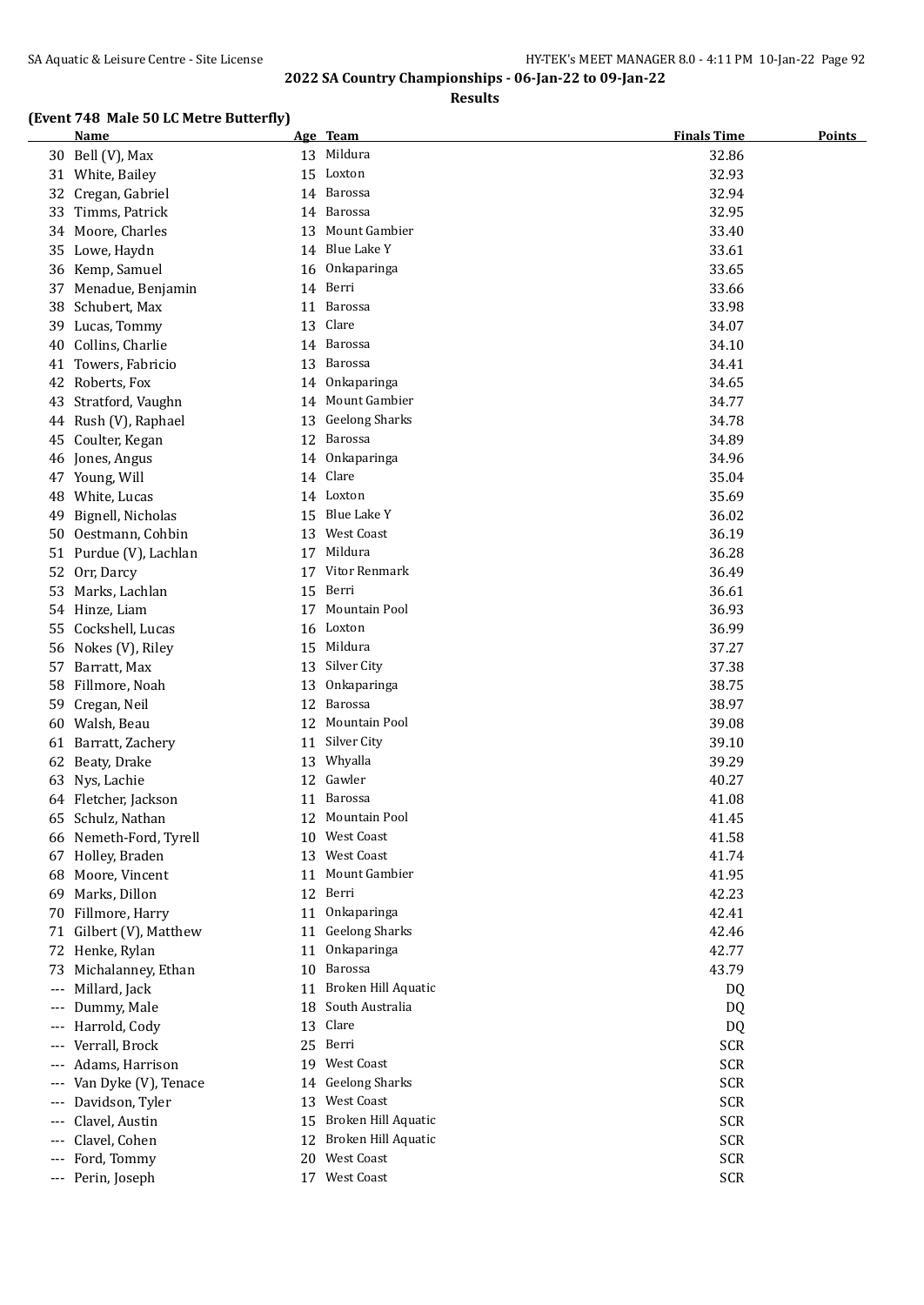**Results**

## **Event 750 Female 50 LC Metre Butterfly**

|                     | <b>Name</b>             |     | Age Team              | <b>Finals Time</b> | <b>Points</b> |
|---------------------|-------------------------|-----|-----------------------|--------------------|---------------|
|                     | 1 Pressler, Kalyce      | 17  | Silver City           | 29.52              | 10            |
| 2                   | Newham, Leni            |     | 14 Barossa            | 29.92              | 9             |
| *3                  | Canty (V), Isabella     | 15  | <b>Geelong Sharks</b> | 30.50              | 8             |
| *3                  | Pearson, Hayley         | 18  | Blue Lake Y           | 31.07              | 7             |
| 5                   | Wood, Meg               | 16  | Barossa               | 31.59              | 6             |
| 6                   | Jasko, Matylda          |     | 18 Onkaparinga        | 32.09              | 5             |
| 7                   | Rush (V), Tallulah      | 15  | <b>Geelong Sharks</b> | 32.25              | 4             |
| 8                   | Long, Madelyn           |     | 16 Loxton             | 32.62              | 3             |
| 9                   | Schubert, Nyah          |     | 15 Barossa            | 32.84              | 2             |
| 10                  | Kennedy (V), Alice      |     | 15 Geelong Sharks     | 33.16              | 1             |
|                     | 11 Ashmead, Charlotte   |     | 15 Barossa            | 33.26              |               |
| 12                  | Holman, Hinako          |     | 15 Dolphins           | 33.96              |               |
| 13                  | Raynes, Zoe             |     | 17 Loxton             | 34.17              |               |
|                     | 14 Scott, Jade          | 18  | Silver City           | 34.35              |               |
|                     | 15 Pearson, Aleisha     | 15  | Blue Lake Y           | 34.41              |               |
|                     | 16 Edwards, Lucy        |     | 14 Mount Gambier      | 34.49              |               |
|                     | 17 Jasko, Mikaela       | 15  | Onkaparinga           | 34.50              |               |
|                     | 18 Ford, Jamie          | 18  | <b>West Coast</b>     | 34.56              |               |
| 19                  | Gideon-Takasawa, Aileen | 18  | Mountain Pool         | 34.57              |               |
|                     | 20 Scullen-Howe, Elena  |     | 15 Onkaparinga        | 34.90              |               |
|                     | 21 Starr, Annabelle     |     | 14 Mountain Pool      | 35.04              |               |
|                     | 22 Furniss, Jordana     | 15  | Loxton                | 35.43              |               |
|                     | 23 Hawker, Imogen       |     | 14 Clare              | 35.46              |               |
|                     | *24 Scarborough, Kara   |     | 14 Mountain Pool      | 35.51              |               |
|                     | *24 Smart, Chloe        |     | 22 Crystal Brook      | 35.51              |               |
| 26                  | Kassebaum, Emily        | 20  | Berri                 | 35.64              |               |
| 27                  | Smith, Eden             |     | 14 Mount Gambier      | 35.87              |               |
| 28                  | Hurrell, Dana           | 19  | West Coast            | 35.88              |               |
| 29                  | Wishart, Charlotte      | 15  | Berri                 | 35.98              |               |
| 30                  | Le Roux, Anichia        |     | 14 Barossa            | 36.12              |               |
|                     | 31 Wood, Rebecca        |     | 14 West Coast         | 36.18              |               |
| 32                  | Morgan, Simone          |     | 16 West Coast         | 36.26              |               |
|                     | 33 Richards, Kaitlyn    | 17  | Mountain Pool         | 36.49              |               |
|                     | *34 Wheeler, Lani       | 14  | Onkaparinga           | 36.68              |               |
|                     | *34 Hurrell, Kylie      |     | 17 West Coast         | 36.68              |               |
|                     | *34 Flowers, Keira      |     | 15 Blue Lake Y        | 36.68              |               |
|                     | 37 Evans (V), Juliet    |     | 14 Geelong Sharks     | 36.89              |               |
| 38                  | Gideon-Takasawa, Alisa  |     | 16 Mountain Pool      | 37.22              |               |
| 39                  | Lehmann, Rebecca        |     | 16 Clare              | 37.27              |               |
| 40                  | Logan, Sage             |     | 14 Barossa            | 37.38              |               |
|                     | 41 Dewallef, Victoria   | 19. | Mountain Pool         | 37.51              |               |
|                     | 42 Strachan (V), Emma   | 14  | Mildura               | 37.62              |               |
|                     | 43 Hammond, Chloe       | 15  | Whyalla               | 38.72              |               |
|                     | *44 Newman, Ella        |     | 14 Mountain Pool      | 38.77              |               |
|                     | *44 Sargeant, Rachel    |     | 14 Onkaparinga        | 38.77              |               |
|                     | 46 Roberts, Amelia      | 15  | Clare                 | 38.80              |               |
| 47                  | Schulz, Olivia          |     | 14 Mountain Pool      | 39.21              |               |
| 48                  | Martinson, Paityn       | 15  | Vitor Renmark         | 39.68              |               |
| 49                  | Smith, Matilda          | 14  | Whyalla               | 40.11              |               |
| 50                  | Young, Macy             |     | 16 Clare              | 40.79              |               |
|                     | 51 Hoffmann, Sophie     |     | 21 Vitor Renmark      | 40.89              |               |
| 52                  | Thompson, Grace         |     | 16 Vitor Renmark      | 43.32              |               |
| $---$               | Dummy, Female           | 17  | South Australia       | DQ                 |               |
| $\qquad \qquad - -$ | Chapman, Jade           |     | 15 Clare              | 37.10              |               |
|                     | --- Docherty, Makayla   |     | 16 Barossa            | <b>SCR</b>         |               |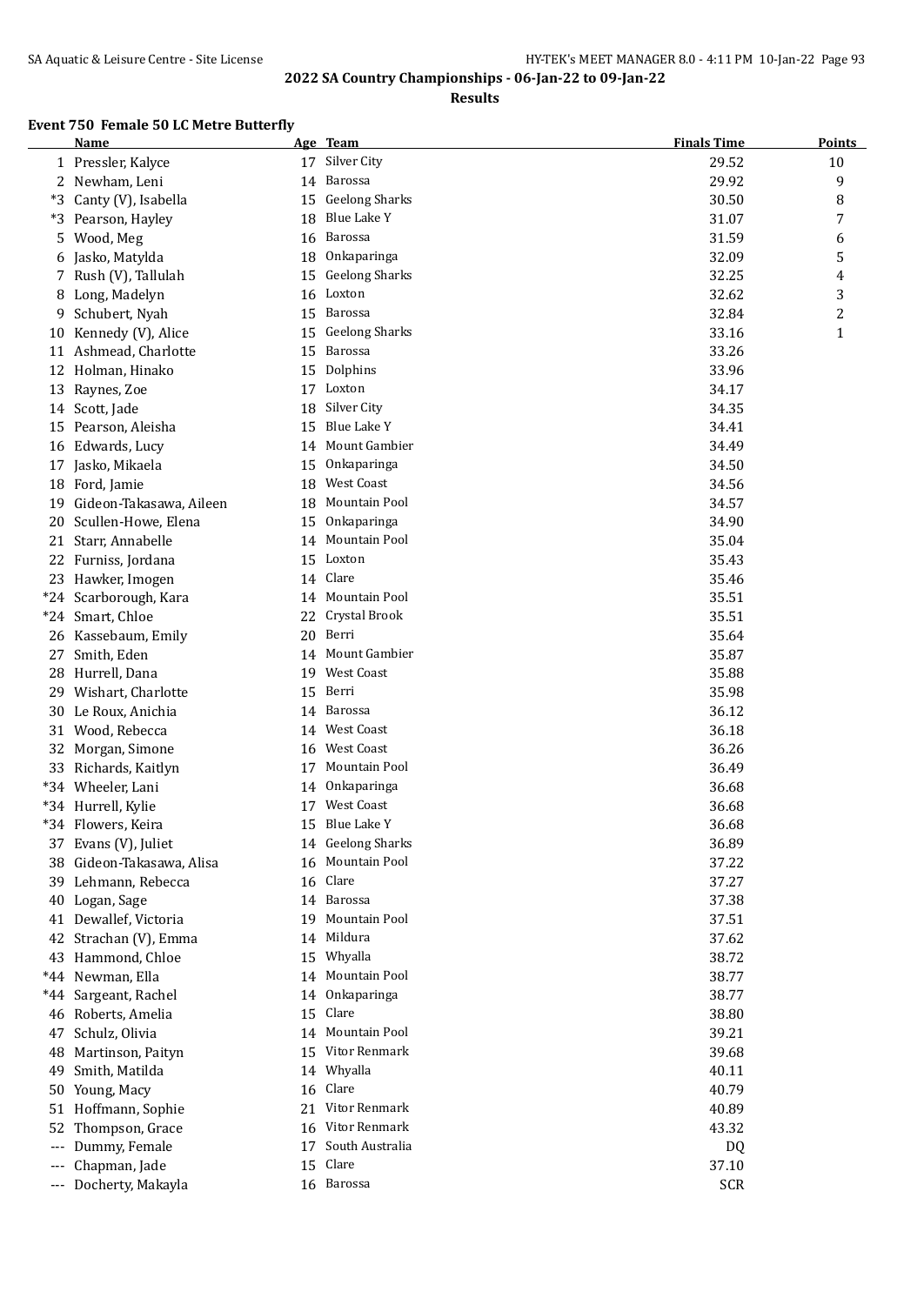**Results**

## **(Event 750 Female 50 LC Metre Butterfly)**

| Name |                           | Age Team          | <b>Finals Time</b> | <b>Points</b> |
|------|---------------------------|-------------------|--------------------|---------------|
|      | --- O'Brien (V), Kate     | 15 Geelong Sharks | <b>SCR</b>         |               |
|      | --- Ackland, Addisyn      | 14 Clare          | <b>SCR</b>         |               |
|      | --- Schurmann (V), Ella   | 14 Geelong Sharks | <b>SCR</b>         |               |
|      | --- Modoo (V), Lola<br>14 | Mildura           | <b>SCR</b>         |               |
|      | --- Robinson (V), Evelyn  | 16 Geelong Sharks | SCR                |               |

#### **Event 755 Male 50 LC Metre Backstroke**

|       | <b>Name</b>               |    | Age Team              | <b>Finals Time</b> | <b>Points</b> |
|-------|---------------------------|----|-----------------------|--------------------|---------------|
|       | 1 Macie, Patrick          |    | 17 Barossa            | 27.61              | 10            |
| 2     | Edmonds, Ben              | 30 | Silver City           | 27.64              | 9             |
| 3     | Lewis, Hayden             | 26 | Silver City           | 29.52              | 8             |
| 4     | Curthoys-Davies, Keian    | 15 | Barossa               | 29.91              | 7             |
| 5     | Martin, Jordy             | 15 | Onkaparinga           | 30.61              | 6             |
| 6     | Bignell, Thomas           | 17 | Blue Lake Y           | 31.05              | 5             |
|       | Hammond, Bryce            | 14 | West Coast            | 31.29              | 4             |
| 8     | Weatherley, Joshua        | 21 | Clare                 | 31.61              | 3             |
| 9     | Hoffmann, Ethan           |    | 16 Vitor Renmark      | 31.90              | 2             |
|       | 10 Lucas, Lachlan         | 15 | Clare                 | 31.92              | $\mathbf{1}$  |
|       | 11 Schwarz, Harry         | 15 | Dolphins              | 32.11              |               |
|       | 12 Brown, Myles           | 18 | Barossa               | 32.12              |               |
| 13    | Newman, Bailey            | 16 | Mountain Pool         | 32.54              |               |
|       | 14 Gilbert (V), Hayden    | 15 | <b>Geelong Sharks</b> | 32.97              |               |
| 15    | Milne, Lukas              |    | 14 Silver City        | 33.14              |               |
| 16    | Mcfarlane, Ben            |    | 16 Gawler             | 33.17              |               |
| 17    | Kemp, Samuel              |    | 16 Onkaparinga        | 33.20              |               |
| 18    | Timms, Patrick            |    | 14 Barossa            | 33.33              |               |
| 19    | Cochrane-Adolfson, Justin |    | 16 Silver City        | 33.39              |               |
| 20    | Bell (V), Max             | 13 | Mildura               | 33.67              |               |
|       | 21 Sloane, Angus          | 13 | Barossa               | 33.88              |               |
| 22    | Stratford, Elijah         | 15 | Mount Gambier         | 34.48              |               |
| 23    | Cafarella, Brad           | 15 | Onkaparinga           | 34.62              |               |
|       | 24 Smart, Max             | 16 | Crystal Brook         | 34.68              |               |
| 25    | Roberts, Fox              | 14 | Onkaparinga           | 34.71              |               |
|       | 26 Riedel, Hugh           | 12 | Vitor Renmark         | 34.75              |               |
|       | 27 White, Dylan           |    | 18 Loxton             | 34.82              |               |
| 28    | Martin (V), Angus         |    | 16 Geelong Sharks     | 34.91              |               |
| 29    | Bell, Noah                |    | 20 Onkaparinga        | 35.22              |               |
| 30    | Lowe, Haydn               |    | 14 Blue Lake Y        | 35.40              |               |
|       | 31 Herringer, Oliver      | 18 | Mountain Pool         | 35.46              |               |
|       | *32 White, Bailey         |    | 15 Loxton             | 35.58              |               |
| $*32$ | Cregan, Gabriel           |    | 14 Barossa            | 35.58              |               |
|       | 34 Stratford, Vaughn      |    | 14 Mount Gambier      | 35.62              |               |
|       | 35 Oestmann, Cohbin       |    | 13 West Coast         | 35.73              |               |
|       | 36 Coulter, Kegan         |    | 12 Barossa            | 36.01              |               |
|       | 37 Orr, Darcy             | 17 | Vitor Renmark         | 36.23              |               |
| 38    | Hinze, Liam               | 17 | Mountain Pool         | 36.61              |               |
| 39    | Moore, Charles            | 13 | Mount Gambier         | 36.86              |               |
| 40    | Bell (V), James           | 16 | Mildura               | 37.22              |               |
|       | 41 Schubert, Max          |    | 11 Barossa            | 37.42              |               |
|       | 42 Menadue, Benjamin      | 14 | Berri                 | 37.64              |               |
| 43    | Millard, Jack             | 11 | Broken Hill Aquatic   | 37.69              |               |
|       | 44 Young, Will            |    | 14 Clare              | 37.70              |               |
| 45    | Bignell, Nicholas         |    | 15 Blue Lake Y        | 37.78              |               |
|       | 46 Rush (V), Raphael      | 13 | <b>Geelong Sharks</b> | 37.81              |               |
| 47    | Pashley, Fraser           | 12 | Onkaparinga           | 37.85              |               |
|       | 48 Towers, Fabricio       |    | 13 Barossa            | 38.00              |               |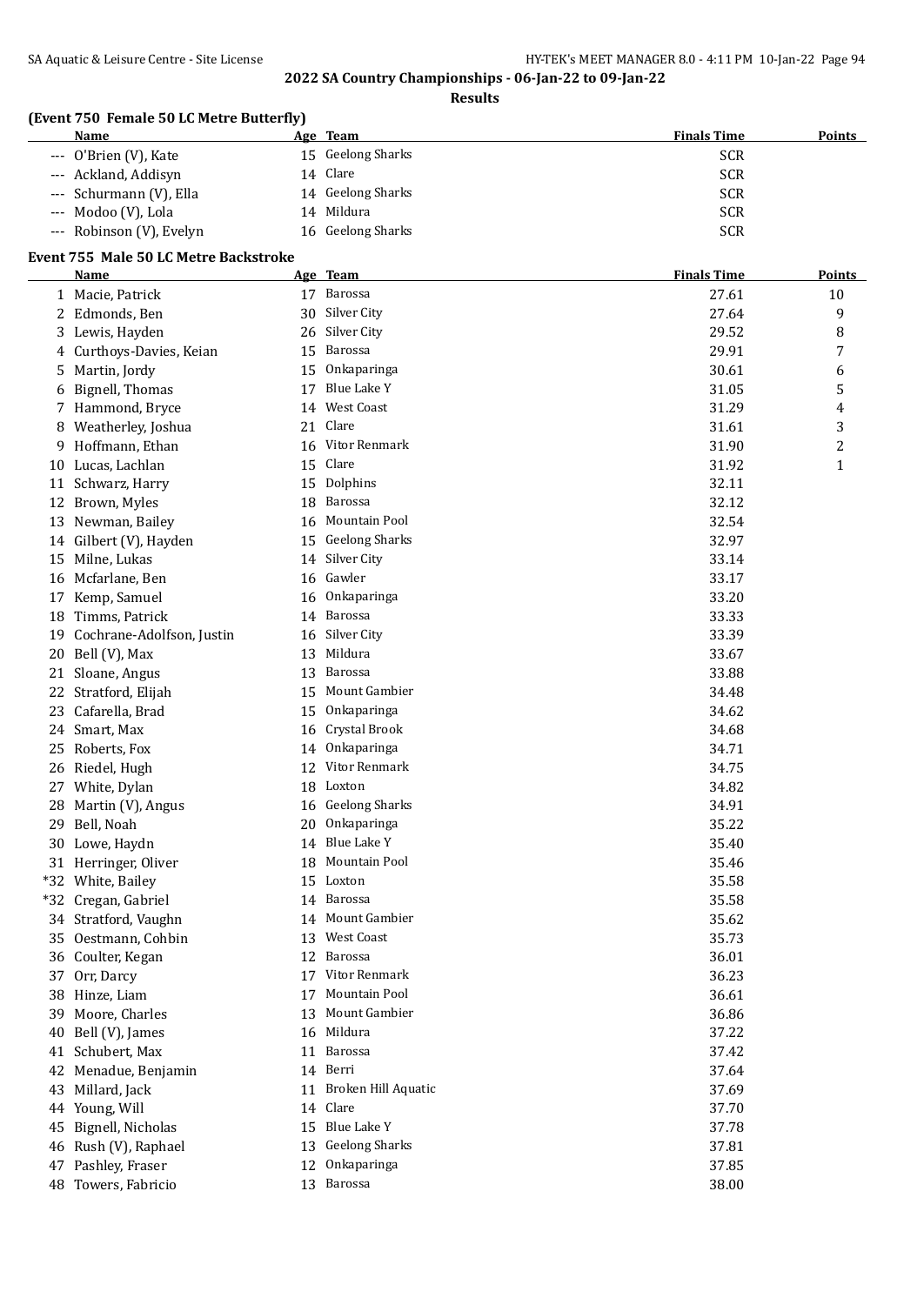**Results**

## **(Event 755 Male 50 LC Metre Backstroke)**

|       | <b>Name</b>            |    | Age Team            | <b>Finals Time</b> | <b>Points</b> |
|-------|------------------------|----|---------------------|--------------------|---------------|
|       | 49 Cockshell, Lucas    |    | 16 Loxton           | 38.01              |               |
|       | 50 Fletcher, Jackson   | 11 | Barossa             | 38.11              |               |
|       | 51 Ladson, Jayden      | 13 | Murray Bridge       | 39.21              |               |
|       | 52 Harrold, Cody       | 13 | Clare               | 39.48              |               |
| 53    | Walsh, Beau            | 12 | Mountain Pool       | 39.81              |               |
|       | 54 Oestmann, Kye       | 14 | <b>West Coast</b>   | 39.89              |               |
|       | 55 Edwards, Lachlan    | 15 | Vitor Renmark       | 40.02              |               |
|       | 56 Schulz, Nathan      | 12 | Mountain Pool       | 41.08              |               |
|       | 57 Barratt, Max        | 13 | Silver City         | 41.59              |               |
| 58    | Moore, Vincent         | 11 | Mount Gambier       | 41.97              |               |
|       | 59 Flett, Heath        | 14 | Vitor Renmark       | 42.20              |               |
|       | 60 Lewcock, Noah       | 10 | Barossa             | 43.02              |               |
| 61    | Burford, Darcy         | 10 | Mount Gambier       | 43.17              |               |
| 62    | Barratt, Zachery       | 11 | Silver City         | 43.52              |               |
| 63    | Fillmore, Harry        | 11 | Onkaparinga         | 44.06              |               |
|       | 64 Nemeth-Ford, Tyrell | 10 | <b>West Coast</b>   | 44.64              |               |
| 65    | Garner (V), Riley      | 10 | Mildura             | 45.88              |               |
|       | 66 Allan, Mason        | 10 | Silver City         | 47.84              |               |
| 67    | Brain, Lewis           | 11 | Silver City         | 48.08              |               |
| $---$ | Cregan, Neil           | 12 | Barossa             | DQ                 |               |
| ---   | White, Jordan          | 17 | Loxton              | DQ                 |               |
| ---   | Purdue (V), Lachlan    | 17 | Mildura             | DQ                 |               |
|       | Collins, Charlie       |    | 14 Barossa          | DQ                 |               |
| ---   | Dummy, Male            | 18 | South Australia     | DQ                 |               |
| ---   | Barila (V), Josh       | 20 | Mildura             | <b>NS</b>          |               |
|       | Adams, Harrison        |    | 19 West Coast       | <b>SCR</b>         |               |
| ---   | Ford, Tommy            | 20 | <b>West Coast</b>   | <b>SCR</b>         |               |
|       | Ackland, Colby         | 16 | Clare               | <b>SCR</b>         |               |
| ---   | Perin, Joseph          |    | 17 West Coast       | <b>SCR</b>         |               |
| $---$ | Clavel, Austin         | 15 | Broken Hill Aquatic | <b>SCR</b>         |               |
| $---$ | Harris, Toby           | 11 | <b>West Coast</b>   | <b>SCR</b>         |               |
| $---$ | Hood, Beau             | 12 | <b>West Coast</b>   | <b>SCR</b>         |               |
| $---$ | Davidson, Tyler        | 13 | West Coast          | <b>SCR</b>         |               |
| ---   | Clavel, Eamon          | 11 | Broken Hill Aquatic | <b>SCR</b>         |               |
| ---   | Clavel, Cohen          | 12 | Broken Hill Aquatic | <b>SCR</b>         |               |
|       | Van Dyke (V), Tenace   |    | 14 Geelong Sharks   | <b>SCR</b>         |               |

#### **Event 757 Female 50 LC Metre Backstroke**

|       | Name                       |    | Age Team          | <b>Finals Time</b> | Points |
|-------|----------------------------|----|-------------------|--------------------|--------|
|       | 1 Curthoys-Davies, Harliai |    | 18 Barossa        | 30.90              | 10     |
|       | 2 Pressler, Kalyce         | 17 | Silver City       | 32.96              | 9      |
|       | 3 Schubert, Nyah           | 15 | Barossa           | 33.49              | 8      |
|       | 4 Rush (V), Tallulah       |    | 15 Geelong Sharks | 34.08              | 7      |
|       | 5 Holman, Hinako           |    | 15 Dolphins       | 34.32              | 6      |
|       | 6 Kelsh, Tahni             |    | 13 West Coast     | 34.58              | 5      |
|       | 7 Curthoys-Davies, Miella  |    | 13 Barossa        | 35.14              | 4      |
|       | 8 Long, Madelyn            |    | 16 Loxton         | 35.32              | 3      |
| 9.    | Shannon, Charlotte         |    | 13 Barossa        | 35.42              | 2      |
| 10    | Newham, Leni               |    | 14 Barossa        | 35.47              | 1      |
| 11    | Edwards, Lucy              |    | 14 Mount Gambier  | 35.94              |        |
| 12    | Jasko, Matylda             | 18 | Onkaparinga       | 36.02              |        |
| 13    | Ford, Jamie                | 18 | West Coast        | 36.41              |        |
| 14    | Mickan, Asta               |    | 12 Barossa        | 36.52              |        |
|       | *15 Carroll, Jasmine       |    | 14 Barossa        | 36.65              |        |
| $*15$ | Wood, Meg                  |    | 16 Barossa        | 36.65              |        |
| $*17$ | Pearson, Aleisha           |    | 15 Blue Lake Y    | 36.79              |        |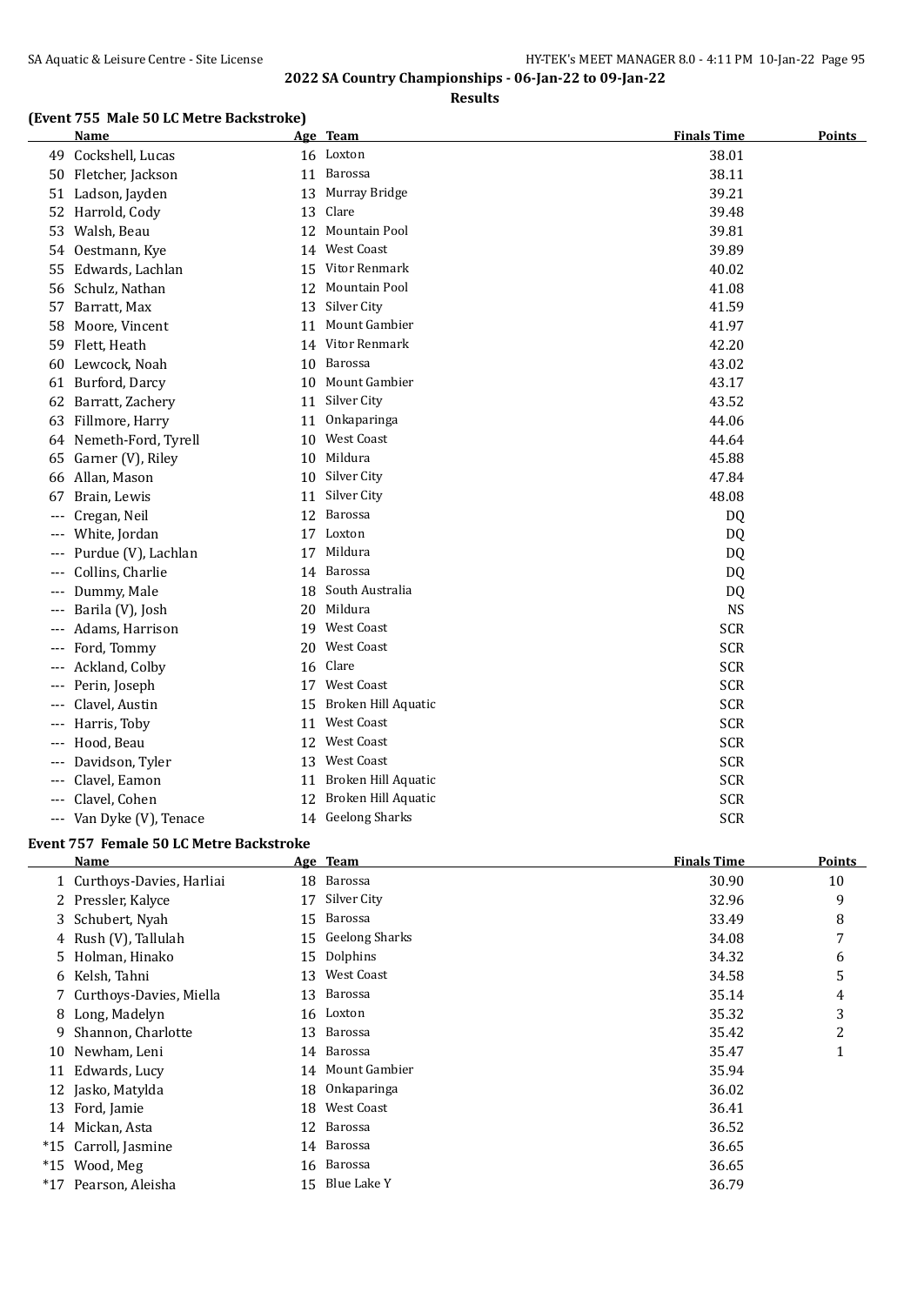**Results**

### **(Event 757 Female 50 LC Metre Backstroke)**

|       | <b>Name</b>             |    | Age Team              | <b>Finals Time</b> | <b>Points</b> |
|-------|-------------------------|----|-----------------------|--------------------|---------------|
|       | *17 Griffiths, Ashleigh |    | 14 Gawler             | 36.79              |               |
|       | 19 Hooper, Annie        | 14 | Mountain Pool         | 36.80              |               |
|       | 20 Schubert, Emma       | 13 | Barossa               | 36.82              |               |
| $*21$ | Scott, Jade             | 18 | Silver City           | 36.96              |               |
| $*21$ | Scarborough, Kara       | 14 | Mountain Pool         | 36.96              |               |
|       | 23 Timmins, Cayleigh    | 13 | Onkaparinga           | 37.02              |               |
|       | 24 Ashmead, Charlotte   | 15 | <b>Barossa</b>        | 37.24              |               |
|       | 25 Cox, Emmy            | 12 | <b>Barossa</b>        | 37.25              |               |
|       | 26 Fletcher, Mallika    |    | 12 Barossa            | 37.43              |               |
|       | 27 Pearson, Hayley      |    | 18 Blue Lake Y        | 37.54              |               |
|       | 28 Jasko, Mikaela       | 15 | Onkaparinga           | 37.66              |               |
|       | 29 Molloy, Scarlett     | 11 | Silver City           | 37.87              |               |
|       | 30 Starr, Annabelle     |    | 14 Mountain Pool      | 38.09              |               |
|       | 31 Pearson, Mikayla     |    | 13 Blue Lake Y        | 38.26              |               |
|       | 32 Geister, Leni        | 11 | <b>Barossa</b>        | 38.27              |               |
|       | 33 Hurrell, Kylie       | 17 | West Coast            | 38.29              |               |
|       | 34 Hilton, Kelly        | 40 | Clare                 | 38.31              |               |
|       | 35 Lambert, Jenna       |    | 16 Vitor Renmark      | 38.40              |               |
|       | 36 Jasko, Elka          | 13 | Onkaparinga           | 38.41              |               |
|       | 37 Gilbert (V), Sophie  | 13 | <b>Geelong Sharks</b> | 38.43              |               |
|       | 38 Wood, Rebecca        | 14 | <b>West Coast</b>     | 38.50              |               |
| 39    | Sargeant, Rachel        | 14 | Onkaparinga           | 38.54              |               |
|       | 40 Ashmead, Sophie      | 13 | <b>Barossa</b>        | 38.62              |               |
|       | 41 Kassebaum, Amity     | 13 | Berri                 | 38.72              |               |
|       | 42 Le Roux, Anichia     |    | 14 Barossa            | 38.79              |               |
| 43    | Kennedy (V), Alice      | 15 | <b>Geelong Sharks</b> | 38.86              |               |
|       | 44 Dening, Lucy         | 11 | Mount Gambier         | 38.92              |               |
|       | 45 Evans, Charlotte     | 13 | Onkaparinga           | 39.09              |               |
|       | 46 Jackman (V), Capree  | 11 | <b>Geelong Sharks</b> | 39.18              |               |
| 47    | Shannon, Isabella       | 11 | <b>Barossa</b>        | 39.20              |               |
| 48    | Scullen-Howe, Elena     | 15 | Onkaparinga           | 39.21              |               |
| 49    | Roberts, Amelia         | 15 | Clare                 | 39.24              |               |
|       | 50 Mann, Kayla          | 13 | Mountain Pool         | 39.32              |               |
|       | 51 Ashmead, Annabel     | 11 | <b>Barossa</b>        | 39.33              |               |
|       | 52 Inglis, Jessica      |    | 15 Loxton             | 39.43              |               |
|       | 53 Gibbs, Saskia        |    | 13 Loxton             | 39.44              |               |
|       | 54 Dewallef, Victoria   |    | 19 Mountain Pool      | 39.78              |               |
|       | 55 Stratford, Indee     |    | 12 Mount Gambier      | 39.84              |               |
|       | 56 Flowers, Keira       |    | 15 Blue Lake Y        | 40.09              |               |
|       | 57 Smith, Matilda       |    | 14 Whyalla            | 40.11              |               |
|       | 58 Wishart, Charlotte   |    | 15 Berri              | 40.19              |               |
|       | 59 Newham, Asha         |    | 12 Great Southern     | 40.21              |               |
|       | 60 Hammond, Chloe       |    | 15 Whyalla            | 40.29              |               |
|       | *61 Morgan, Simone      |    | 16 West Coast         | 40.35              |               |
|       | *61 Smith, Isabelle     |    | 12 Great Southern     | 40.35              |               |
|       | 63 McClaer (V), Kristy  | 41 | Mildura               | 40.81              |               |
|       | 64 Martinson, Paityn    |    | 15 Vitor Renmark      | 40.86              |               |
|       | *65 Wheeler, Lani       |    | 14 Onkaparinga        | 40.87              |               |
|       | *65 Griffiths, Ellie    |    | 11 Gawler             | 40.87              |               |
|       | 67 Jackson, Lainie      |    | 13 Onkaparinga        | 41.04              |               |
|       | 68 Chapman, Jade        |    | 15 Clare              | 41.15              |               |
|       | 69 Evans (V), Juliet    |    | 14 Geelong Sharks     | 41.16              |               |
|       | 70 Evans (V), Emilia    |    | 11 Geelong Sharks     | 41.21              |               |
|       | 71 Larwood, Romey       |    | 11 West Coast         | 41.39              |               |
|       | 72 Ralph, Briana        |    | 13 Silver City        | 41.62              |               |
|       | 73 Garner (V), Danika   |    | 12 Mildura            | 41.64              |               |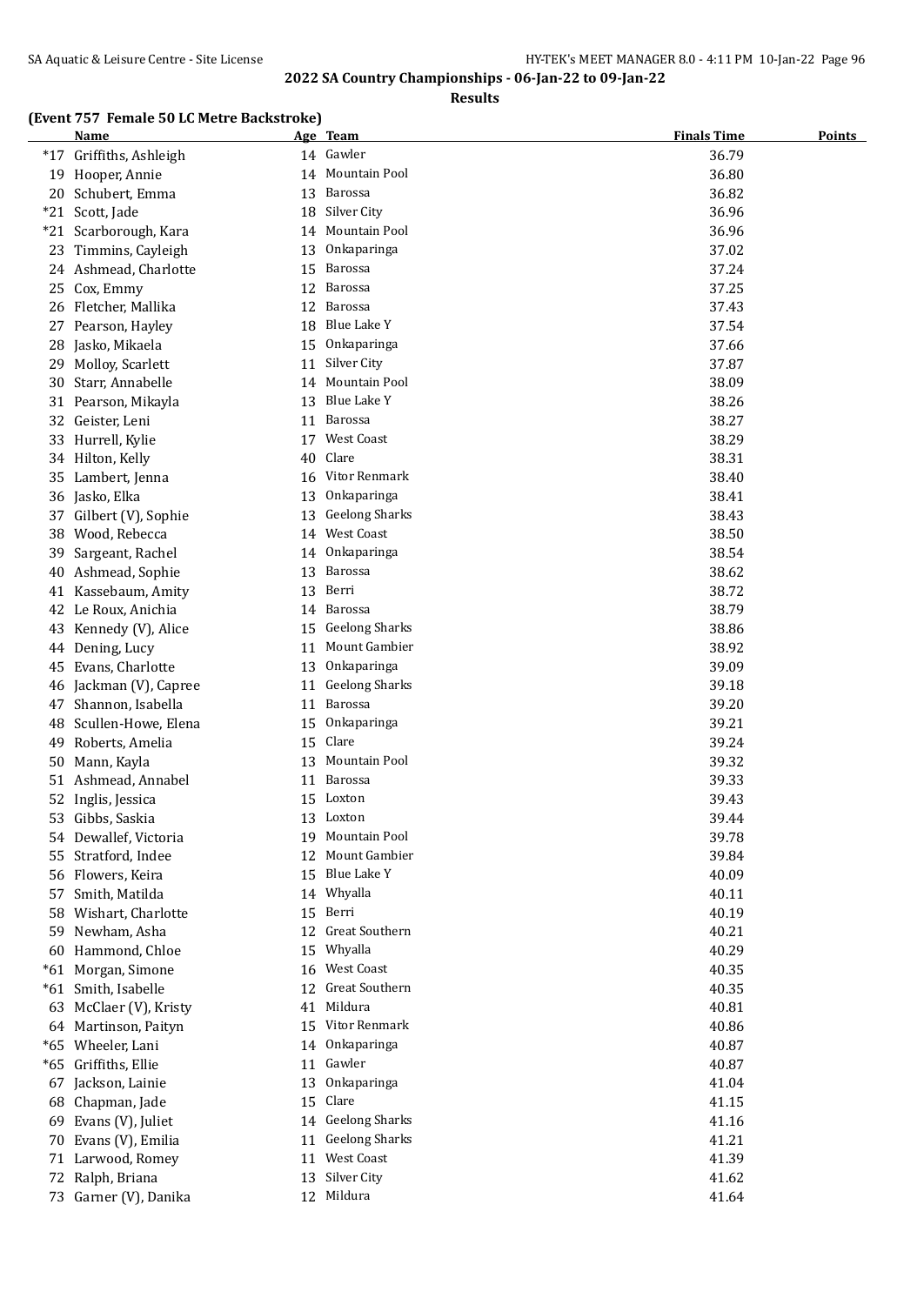**Results**

#### **(Event 757 Female 50 LC Metre Backstroke)**

|       | <b>Name</b>                                       |    | Age Team              | <b>Finals Time</b> | <b>Points</b> |
|-------|---------------------------------------------------|----|-----------------------|--------------------|---------------|
|       | 74 Fourie, Emma                                   |    | 12 Mountain Pool      | 41.79              |               |
|       | 75 Ratzmer, Haylee                                | 14 | Mountain Pool         | 42.04              |               |
| 76    | Teare, Holly                                      | 14 | Vitor Renmark         | 42.06              |               |
| 77    | McKenna, Zoe                                      | 12 | Onkaparinga           | 42.09              |               |
| 78    | Gideon-Takasawa, Alisa                            | 16 | Mountain Pool         | 42.15              |               |
| 79    | Smart, Chloe                                      | 22 | Crystal Brook         | 42.21              |               |
| 80    | Lehmann, Rebecca                                  | 16 | Clare                 | 42.29              |               |
|       | 81 Lyons, Imogen                                  | 13 | Whyalla               | 42.52              |               |
|       | 82 Newman, Ella                                   |    | 14 Mountain Pool      | 42.55              |               |
|       | 83 Furniss, Jordana                               |    | 15 Loxton             | 42.60              |               |
|       | 84 Coorey, Veniece                                |    | 10 Silver City        | 42.65              |               |
|       | 85 Hodges, Darcy                                  |    | 10 Blue Lake Y        | 43.12              |               |
| 86    | Timms, Leisel                                     |    | 12 Barossa            | 43.18              |               |
|       | 87 Griffiths, Reese                               |    | 15 Gawler             | 43.20              |               |
|       | 88 White, Courtney                                |    | 12 Loxton             | 43.39              |               |
|       | 89 Walsh, Emily                                   | 11 | Mountain Pool         | 43.65              |               |
|       | 90 Bevan, Sienna                                  |    | 12 Silver City        | 43.67              |               |
|       | 91 Cadzow, Georgia                                | 11 | Jamestown             | 43.87              |               |
|       | 92 Towers, Emily                                  | 11 | Barossa               | 43.88              |               |
|       | 93 Scarborough, Erin                              |    | 11 Mountain Pool      | 43.89              |               |
|       | 94 Foster, Alyshia                                | 11 | <b>Great Southern</b> | 43.90              |               |
|       | 95 Le Roux, Mikayla                               |    | 12 Barossa            | 44.05              |               |
|       | 96 Smith, Grace                                   | 11 | <b>Great Southern</b> | 45.20              |               |
|       | 97 Ireland, Ella                                  |    | 11 Murray Bridge      | 45.95              |               |
|       | 98 Mugford, Miley                                 | 11 | Onkaparinga           | 46.04              |               |
| 99    | Flett, Charlize                                   | 16 | Vitor Renmark         | 46.09              |               |
|       | 100 Button, Milana                                | 11 | Barossa               | 46.23              |               |
|       | 101 Hoffmann, Sophie                              | 21 | Vitor Renmark         | 46.70              |               |
|       | 102 Carboni, Sofia                                | 11 | Barossa               | 46.72              |               |
|       | 103 Tzanavaras, Yianna                            | 12 | Vitor Renmark         | 49.27              |               |
|       | 104 Schloithe, Lily                               | 12 | Vitor Renmark         | 52.47              |               |
| $---$ | Logan, Sage                                       |    | 14 Barossa            | DQ                 |               |
|       | Strachan (V), Emma                                |    | 14 Mildura            | DQ                 |               |
|       | Dummy, Female                                     | 17 | South Australia       | DQ                 |               |
|       | Sloane, Georgiana                                 |    | 12 Barossa            | DQ                 |               |
| ---   | Blacker, Sharni                                   |    | 15 West Coast         | 40.12              |               |
| $---$ | Sargeant, Maeve                                   | 12 | Onkaparinga           | <b>NS</b>          |               |
|       | Robinson (V), Evelyn                              | 16 | <b>Geelong Sharks</b> | <b>NS</b>          |               |
|       | Stevens, Kayleigh                                 | 13 | Vitor Renmark         | <b>NS</b>          |               |
|       | O'Brien (V), Kate                                 | 15 | <b>Geelong Sharks</b> | <b>SCR</b>         |               |
|       | McInerney, Maggie                                 | 11 | <b>West Coast</b>     | <b>SCR</b>         |               |
|       | Davidson, Charlotte                               | 11 | West Coast            | <b>SCR</b>         |               |
|       | Ackland, Addisyn                                  | 14 | Clare                 | <b>SCR</b>         |               |
| ---   | Wright, Nicol                                     | 46 | <b>West Coast</b>     | <b>SCR</b>         |               |
|       | Docherty, Makayla                                 | 16 | Barossa               | <b>SCR</b>         |               |
|       | Tippet, Summer                                    |    | 15 Vitor Renmark      | <b>SCR</b>         |               |
|       | Modoo (V), Lola                                   |    | 14 Mildura            | <b>SCR</b>         |               |
|       | Schurmann (V), Ella                               |    | 14 Geelong Sharks     | <b>SCR</b>         |               |
| $---$ | Finch, Tayah                                      |    | 12 Barossa            | <b>SCR</b>         |               |
|       |                                                   |    |                       |                    |               |
|       | Event 780 Female 50 LC Metre Breaststroke<br>Name |    | Age Team              | <b>Finals Time</b> | <b>Points</b> |
|       | 1 Pressler, Kalyce                                |    | 17 Silver City        | 34.96              | 10            |
|       |                                                   |    |                       |                    |               |

2 Morgan, Shania 22 Jamestown 35.05 9

\*3 Ashmead, Charlotte 15 Barossa 38.33 7

\*3 Rush (V), Tallulah 15 Geelong Sharks 38.25 8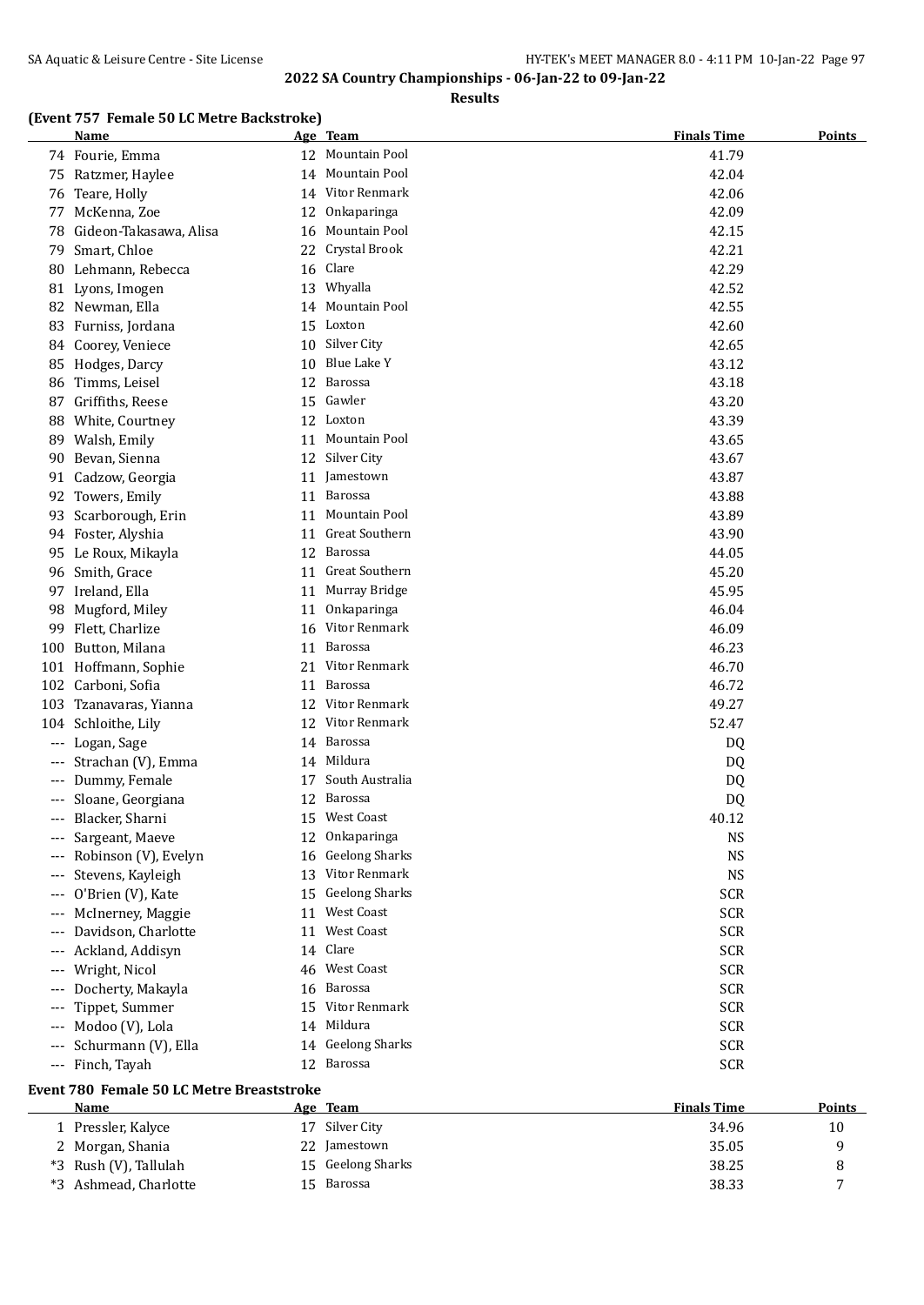**Results**

#### **(Event 780 Female 50 LC Metre Breaststroke)**

|       | <u>Name</u>                |     | Age Team                       | <b>Finals Time</b> | <b>Points</b> |
|-------|----------------------------|-----|--------------------------------|--------------------|---------------|
|       | 5 Ashmead, Sophie          |     | 13 Barossa                     | 38.48              | 6             |
|       | 6 Newham, Leni             |     | 14 Barossa                     | 38.66              | 5             |
| 7     | Hurrell, Dana              |     | 19 West Coast                  | 38.78              | 4             |
| 8     | Mickan, Asta               | 12  | Barossa                        | 39.56              | 3             |
| 9     | Gilbert (V), Sophie        | 13  | <b>Geelong Sharks</b>          | 39.84              | 2             |
|       | 10 Lyons, Sue              | 53. | Vitor Renmark                  | 39.96              | $\mathbf{1}$  |
|       | 11 Hurrell, Kylie          | 17  | West Coast                     | 40.06              |               |
|       | 12 Bevan, Sienna           | 12  | Silver City                    | 40.18              |               |
|       | 13 Canty (V), Isabella     | 15  | <b>Geelong Sharks</b>          | 40.60              |               |
|       | 14 Hawker, Imogen          | 14  | Clare                          | 40.67              |               |
| 15    | Wood, Meg                  | 16  | Barossa                        | 40.93              |               |
|       | 16 Carroll, Jasmine        | 14  | Barossa                        | 41.07              |               |
|       | 17 Long, Madelyn           | 16  | Loxton                         | 41.37              |               |
|       | 18 Curthoys-Davies, Miella | 13  | <b>Barossa</b>                 | 41.43              |               |
|       | 19 Schubert, Nyah          | 15  | Barossa                        | 41.51              |               |
|       | 20 Pearson, Hayley         | 18  | Blue Lake Y                    | 41.95              |               |
|       | 21 McKenna, Zoe            | 12  | Onkaparinga                    | 42.10              |               |
|       | 22 Strachan (V), Emma      | 14  | Mildura                        | 42.30              |               |
| 23    | Raynes, Zoe                | 17  | Loxton                         | 42.33              |               |
|       | 24 Dewallef, Victoria      | 19  | Mountain Pool                  | 42.35              |               |
| 25    | Brain, Sophia              | 16  | Silver City                    | 42.36              |               |
|       | 26 Molloy, Scarlett        | 11  | Silver City                    | 42.55              |               |
| 27    | Scarborough, Kara          | 14  | Mountain Pool                  | 42.65              |               |
| 28    | Gideon-Takasawa, Aileen    | 18  | Mountain Pool                  | 42.82              |               |
| 29    | Docherty, Makayla          | 16  | Barossa                        | 43.01              |               |
| 30    | Flowers, Keira             | 15  | Blue Lake Y                    | 43.09              |               |
|       | 31 Jasko, Matylda          | 18  | Onkaparinga                    | 43.11              |               |
|       | 32 Ratzmer, Haylee         | 14  | Mountain Pool                  | 43.29              |               |
| 33    | Wood, Rebecca              |     | 14 West Coast                  | 43.32              |               |
| 34    | Fletcher, Mallika          | 12  | Barossa                        | 43.42              |               |
| 35    | Ford, Jamie                | 18  | West Coast                     | 43.49              |               |
|       | 36 Cox, Emmy               | 12  | Barossa                        | 43.56              |               |
|       | 37 Jackson, Lainie         | 13  | Onkaparinga                    | 43.71              |               |
|       | 38 Pearson, Mikayla        | 13  | Blue Lake Y                    | 43.79              |               |
|       | 39 Jasko, Mikaela          |     | 15 Onkaparinga                 | 43.81              |               |
|       | 40 Furniss, Jordana        |     | 15 Loxton                      | 43.82              |               |
|       | 41 Morgan, Simone          |     | 16 West Coast                  | 43.99              |               |
|       | 42 Griffiths, Ellie        |     | 11 Gawler                      | 44.10              |               |
|       | 43 Scott, Jade             |     | 18 Silver City                 | 44.24              |               |
|       | *44 Schulz, Olivia         |     | 14 Mountain Pool               | 44.27              |               |
|       | *44 Roberts, Isabella      | 13  | Murray Bridge                  | 44.27              |               |
|       | 46 Sargeant, Rachel        | 14  | Onkaparinga                    | 44.44              |               |
|       | *47 Folley, Bronte         | 15  | Murray Bridge                  | 44.49              |               |
| $*47$ | Logan, Sage                | 14  | Barossa                        | 44.49              |               |
| 49    | Lehmann, Rebecca           | 16  | Clare                          | 44.50              |               |
|       | 50 Stratford, Indee        | 12  | Mount Gambier                  | 44.57              |               |
| 51    | Giles, Teah                | 14  | West Coast                     | 44.58              |               |
|       | 52 Hale, Trini             | 42  | Loxton                         | 44.59              |               |
|       | 53 Le Roux, Anichia        | 14  | Barossa                        | 44.80              |               |
|       | *54 Griffiths, Ashleigh    | 14  | Gawler                         | 45.01              |               |
|       | *54 Schellen, Kaylee       | 12  | Murray Bridge                  | 45.01              |               |
|       | 56 Shannon, Charlotte      | 13  | Barossa                        | 45.12              |               |
|       | 57 Jasko, Elka             | 13  | Onkaparinga                    | 45.15              |               |
|       | 58 Jackman (V), Capree     | 11  | <b>Geelong Sharks</b><br>Berri | 45.25              |               |
| *59   | Wishart, Charlotte         | 15  | 13 West Coast                  | 45.38              |               |
|       | *59 Thomas, Elke           |     |                                | 45.38              |               |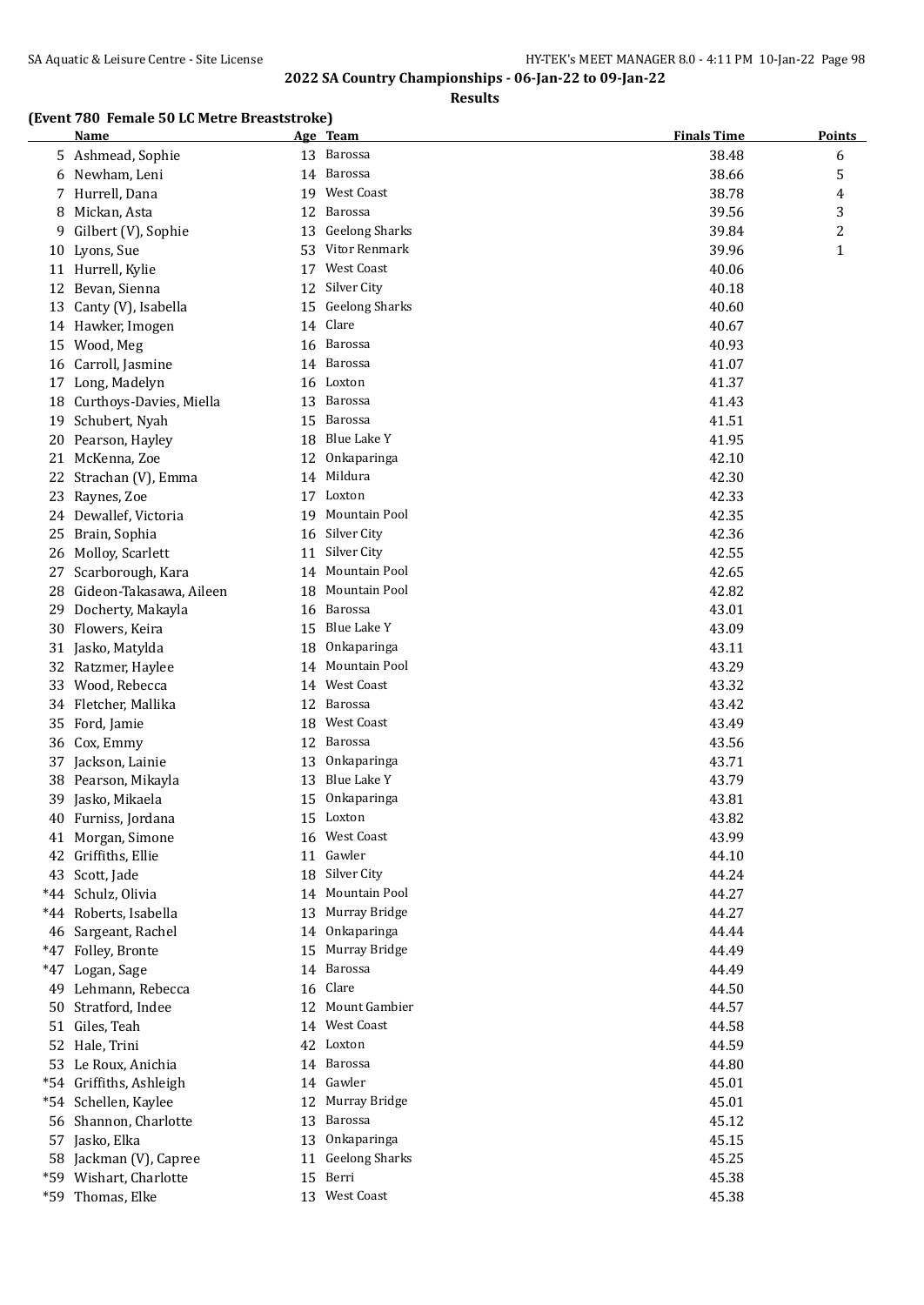**Results**

### **(Event 780 Female 50 LC Metre Breaststroke)**

|          | chiule bo no metre breuststrone<br><u>Name</u> |          | Age Team                               | <b>Finals Time</b>       | <b>Points</b> |
|----------|------------------------------------------------|----------|----------------------------------------|--------------------------|---------------|
|          | *61 Schubert, Emma                             |          | 13 Barossa                             | 45.43                    |               |
|          | *61 Ashmead, Annabel                           | 11       | Barossa                                | 45.43                    |               |
| 63       | Timmins, Cayleigh                              | 13       | Onkaparinga                            | 45.50                    |               |
| 64       | Starr, Annabelle                               | 14       | Mountain Pool                          | 45.53                    |               |
|          | 65 Sargeant, Maeve                             | 12       | Onkaparinga                            | 45.54                    |               |
|          | 66 Newman, Ella                                | 14       | Mountain Pool                          | 45.95                    |               |
| 67       | Edwards, Lucy                                  | 14       | Mount Gambier                          | 46.02                    |               |
| 68       | Evans (V), Emilia                              |          | 11 Geelong Sharks                      | 46.13                    |               |
|          | 69 Holman, Hinako                              | 15       | Dolphins                               | 46.16                    |               |
|          | 70 Kassebaum, Emily                            | 20       | Berri                                  | 46.24                    |               |
|          | 71 Hammond, Chloe                              | 15       | Whyalla                                | 46.27                    |               |
|          | 72 Timms, Leisel                               | 12       | Barossa                                | 46.44                    |               |
| 73       | Garner (V), Danika                             | 12       | Mildura                                | 46.49                    |               |
|          | 74 Pearson, Aleisha                            | 15       | Blue Lake Y                            | 46.65                    |               |
| 75       | Gideon-Takasawa, Alisa                         | 16       | Mountain Pool                          | 46.67                    |               |
|          | 76 Cox, Kenzie                                 | 13       | Barossa                                | 46.74                    |               |
| 77       | Scullen-Howe, Elena                            | 15       | Onkaparinga                            | 46.82                    |               |
| 78       | Siviour, Tori                                  | 13       | West Coast                             | 46.90                    |               |
| 79       | Geister, Leni                                  | 11       | Barossa                                | 47.17                    |               |
| 80       | Hodges, Darcy                                  | 10       | <b>Blue Lake Y</b>                     | 47.24                    |               |
|          | 81 Wheeler, Lani                               | 14       | Onkaparinga                            | 47.57                    |               |
| 82       | Hooper, Poppy                                  | 12       | Mountain Pool                          | 47.72                    |               |
|          | 83 Siviour, Lucy                               | 13       | <b>West Coast</b>                      | 47.89                    |               |
|          | 84 Lyons, Imogen                               | 13       | Whyalla                                | 48.20                    |               |
|          | 85 Dening, Lucy                                | 11       | Mount Gambier                          | 48.78                    |               |
| 86       | Foster, Alyshia                                | 11       | Great Southern                         | 49.24                    |               |
| 87       | Teare, Holly                                   |          | 14 Vitor Renmark                       | 49.26                    |               |
| 88       | Newham, Asha                                   | 12       | Great Southern                         | 49.43                    |               |
| 89       | Coorey, Veniece                                | 10       | Silver City                            | 49.53                    |               |
| 90       | Smith, Matilda                                 | 14       | Whyalla                                | 49.71                    |               |
| 91       | Mugford, Miley                                 | 11       | Onkaparinga                            | 49.98                    |               |
| 92       | Muises-Khoury (V), Natalia                     | 11       | <b>Geelong Sharks</b>                  | 50.47                    |               |
| 93       | Thompson, Grace                                |          | 16 Vitor Renmark                       | 50.54                    |               |
|          | 94 Hope, Amelie                                |          | 11 Mountain Pool                       | 51.04                    |               |
|          | 95 Long, Emmanuelle                            |          | 11 Loxton                              | 51.50                    |               |
|          | 96 Tzanavaras, Yianna                          |          | 12 Vitor Renmark                       | 51.56                    |               |
|          | 97 Schloithe, Lily                             |          | 12 Vitor Renmark                       | 52.04                    |               |
|          | 98 Scarborough, Erin                           |          | 11 Mountain Pool                       | 53.05                    |               |
|          | 99 Shannon, Isabella                           | 11       | Barossa                                | 53.08                    |               |
|          | 100 Towers, Emily                              |          | 11 Barossa                             | 54.66                    |               |
|          | 101 Stevens, Summer                            |          | 11 Vitor Renmark                       | 1:01.54                  |               |
| $\cdots$ | Dummy, Female                                  | 17       | South Australia                        | DQ                       |               |
| $---$    | Roberts, Amelia                                | 15       | Clare                                  | DQ                       |               |
| $---$    | Neyland (V), Rhianna                           |          | 14 Mildura                             | DQ                       |               |
| $---$    | Thompson, Sophie                               | 15       | Vitor Renmark                          | <b>NS</b>                |               |
| $---$    | Stevens, Kayleigh                              | 13       | <b>Vitor Renmark</b>                   | <b>NS</b>                |               |
| ---      | Robinson (V), Evelyn                           | 16       | <b>Geelong Sharks</b>                  | <b>NS</b>                |               |
| $---$    | Davidson, Charlotte                            | 11       | West Coast                             | <b>SCR</b>               |               |
| $---$    | Stockman, Sophie                               | 12       | Clare                                  | <b>SCR</b>               |               |
| ---      | Schurmann (V), Ella                            | 14       | <b>Geelong Sharks</b>                  | <b>SCR</b>               |               |
| ---      | Modoo (V), Lola                                | 14       | Mildura                                | <b>SCR</b>               |               |
| $---$    | O'Brien (V), Kate                              | 15       | <b>Geelong Sharks</b><br>Vitor Renmark | <b>SCR</b>               |               |
| $---$    | Tippet, Summer                                 | 15<br>11 | West Coast                             | <b>SCR</b><br><b>SCR</b> |               |
|          | McInerney, Maggie                              |          |                                        |                          |               |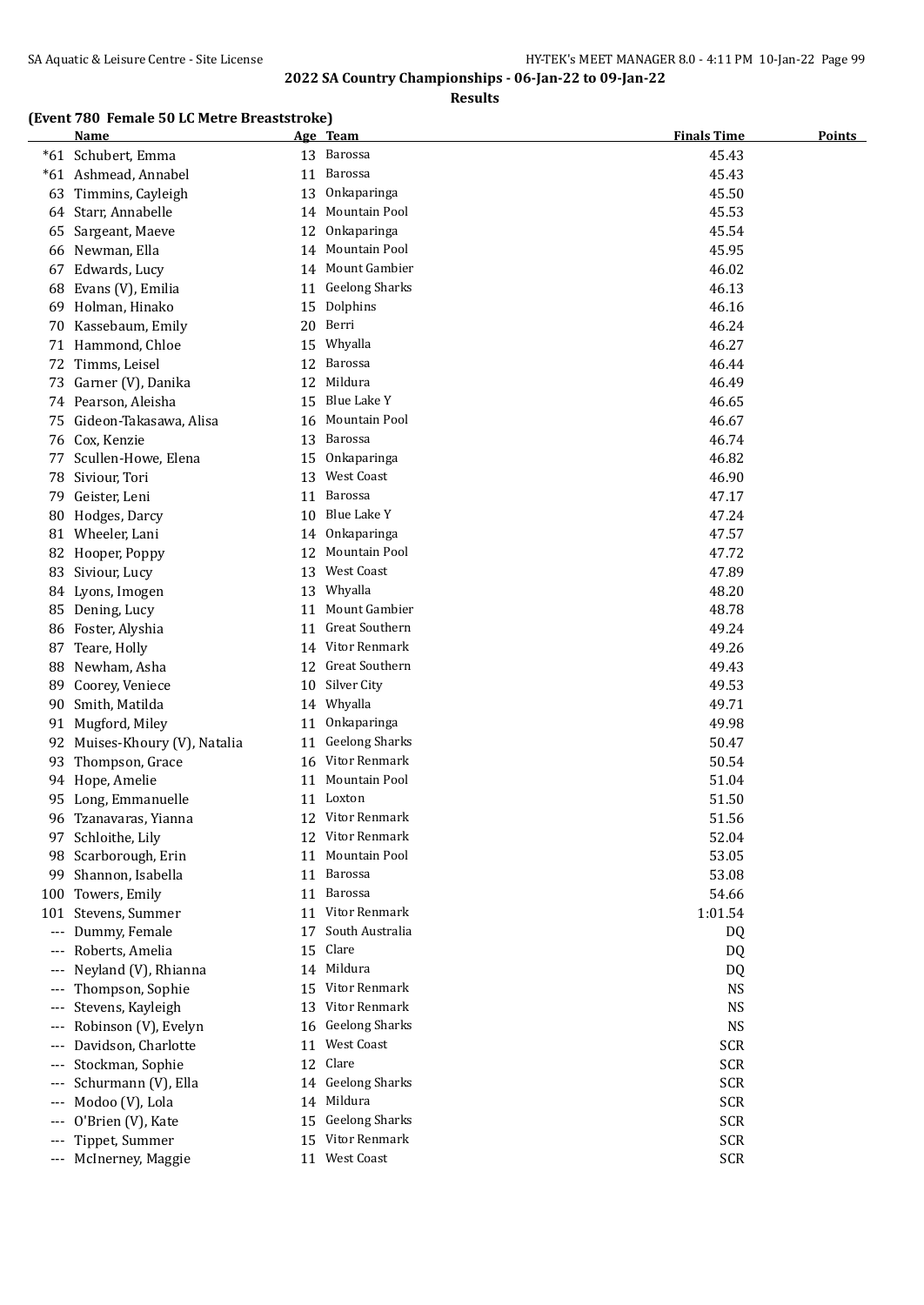**Results**

## **Event 782 Male 50 LC Metre Breaststroke**

|       | <b>Name</b>                   |    | Age Team              | <b>Finals Time</b> | <b>Points</b> |
|-------|-------------------------------|----|-----------------------|--------------------|---------------|
|       | 1 Bignell, Thomas             | 17 | Blue Lake Y           | 33.06              | 10            |
| 2     | Macie, Patrick                | 17 | Barossa               | 33.29              | 9             |
| 3     | White, Jordan                 | 17 | Loxton                | 33.73              | 8             |
| 4     | Fielke, Henry                 | 23 | Mountain Pool         | 33.84              | 7             |
| 5     | Barila (V), Josh              | 20 | Mildura               | 34.26              | 6             |
| 6     | Kennedy, Ethan                | 19 | Gawler                | 34.57              | 5             |
| *7    | Mcfarlane, Ben                | 16 | Gawler                | 34.95              | 3.50          |
| $*7$  | Curthoys-Davies, Keian        | 15 | Barossa               | 34.95              | 3.50          |
| 9     | Martin (V), Angus             | 16 | <b>Geelong Sharks</b> | 34.97              | 2             |
|       | 10 Fillmore, Jack             | 15 | Onkaparinga           | 35.32              | $\mathbf{1}$  |
|       | *11 Cregan, Gabriel           | 14 | Barossa               | 35.44              |               |
|       | *11 Cochrane-Adolfson, Justin | 16 | Silver City           | 35.44              |               |
|       | 13 White, Dylan               | 18 | Loxton                | 35.51              |               |
|       | 14 Sayer, Darcy               |    | 22 Mountain Pool      | 35.55              |               |
|       | 15 Lucas, Lachlan             | 15 | Clare                 | 35.71              |               |
|       | 16 Newman, Bailey             | 16 | Mountain Pool         | 35.85              |               |
|       | 17 White, Bailey              |    | 15 Loxton             | 36.01              |               |
|       | 18 Hammond, Bryce             |    | 14 West Coast         | 36.23              |               |
|       | 19 Bell, Noah                 | 20 | Onkaparinga           | 36.63              |               |
| 20    | Herringer, Oliver             | 18 | Mountain Pool         | 36.69              |               |
|       | 21 Weatherley, Joshua         | 21 | Clare                 | 37.21              |               |
| 22    | Gilbert (V), Hayden           | 15 | <b>Geelong Sharks</b> | 37.98              |               |
| 23    | Nokes (V), Riley              | 15 | Mildura               | 38.07              |               |
|       | 24 Martin, Jordy              | 15 | Onkaparinga           | 38.17              |               |
| 25    | Stratford, Vaughn             | 14 | Mount Gambier         | 38.34              |               |
|       | 26 Oestmann, Kye              |    | 14 West Coast         | 38.94              |               |
|       | *27 Smart, Max                | 16 | Crystal Brook         | 39.04              |               |
| $*27$ | Bell (V), Max                 | 13 | Mildura               | 39.04              |               |
| 29    | Stratford, Elijah             | 15 | Mount Gambier         | 39.20              |               |
| 30    | Bignell, Nicholas             | 15 | Blue Lake Y           | 39.21              |               |
|       | 31 Sloane, Angus              | 13 | Barossa               | 39.30              |               |
|       | *32 Riedel, Hugh              | 12 | Vitor Renmark         | 39.47              |               |
|       | *32 Harrold, Jake             | 16 | Clare                 | 39.47              |               |
|       | 34 Kemp, Samuel               | 16 | Onkaparinga           | 40.34              |               |
| 35    | Moore, Rory                   | 15 | Berri                 | 40.48              |               |
|       | 36 Milne, Lukas               |    | 14 Silver City        | 40.51              |               |
|       | 37 Orr, Darcy                 | 17 | Vitor Renmark         | 40.61              |               |
| 38    | Bell (V), James               | 16 | Mildura               | 40.69              |               |
| 39    | Hoffmann, Ethan               | 16 | Vitor Renmark         | 40.75              |               |
| 40    | Cockshell, Lucas              | 16 | Loxton                | 40.77              |               |
|       | *41 Lucas, Tommy              | 13 | Clare                 | 40.85              |               |
|       | *41 Brown, Myles              | 18 | Barossa               | 40.85              |               |
| 43    | Schwarz, Harry                | 15 | Dolphins              | 41.27              |               |
|       | 44 White, Lucas               |    | 14 Loxton             | 41.37              |               |
|       | 45 Lowe, Haydn                |    | 14 Blue Lake Y        | 41.51              |               |
|       | 46 Collins, Harper            | 16 | Barossa               | 41.84              |               |
| 47    | Barratt, Max                  | 13 | Silver City           | 41.86              |               |
| 48    | Young, Will                   |    | 14 Clare              | 42.13              |               |
| 49    | Nys, Lachie                   |    | 12 Gawler             | 42.79              |               |
| 50    | Sims, Oliver                  | 13 | Berri                 | 42.84              |               |
| 51    | Coulter, Kegan                | 12 | Barossa               | 43.26              |               |
| 52    | Schubert, Max                 | 11 | Barossa               | 43.46              |               |
|       | 53 Flett, Heath               |    | 14 Vitor Renmark      | 43.60              |               |
|       | 54 Jones, Angus               | 14 | Onkaparinga           | 43.75              |               |
|       | 55 Timms, Patrick             |    | 14 Barossa            | 43.86              |               |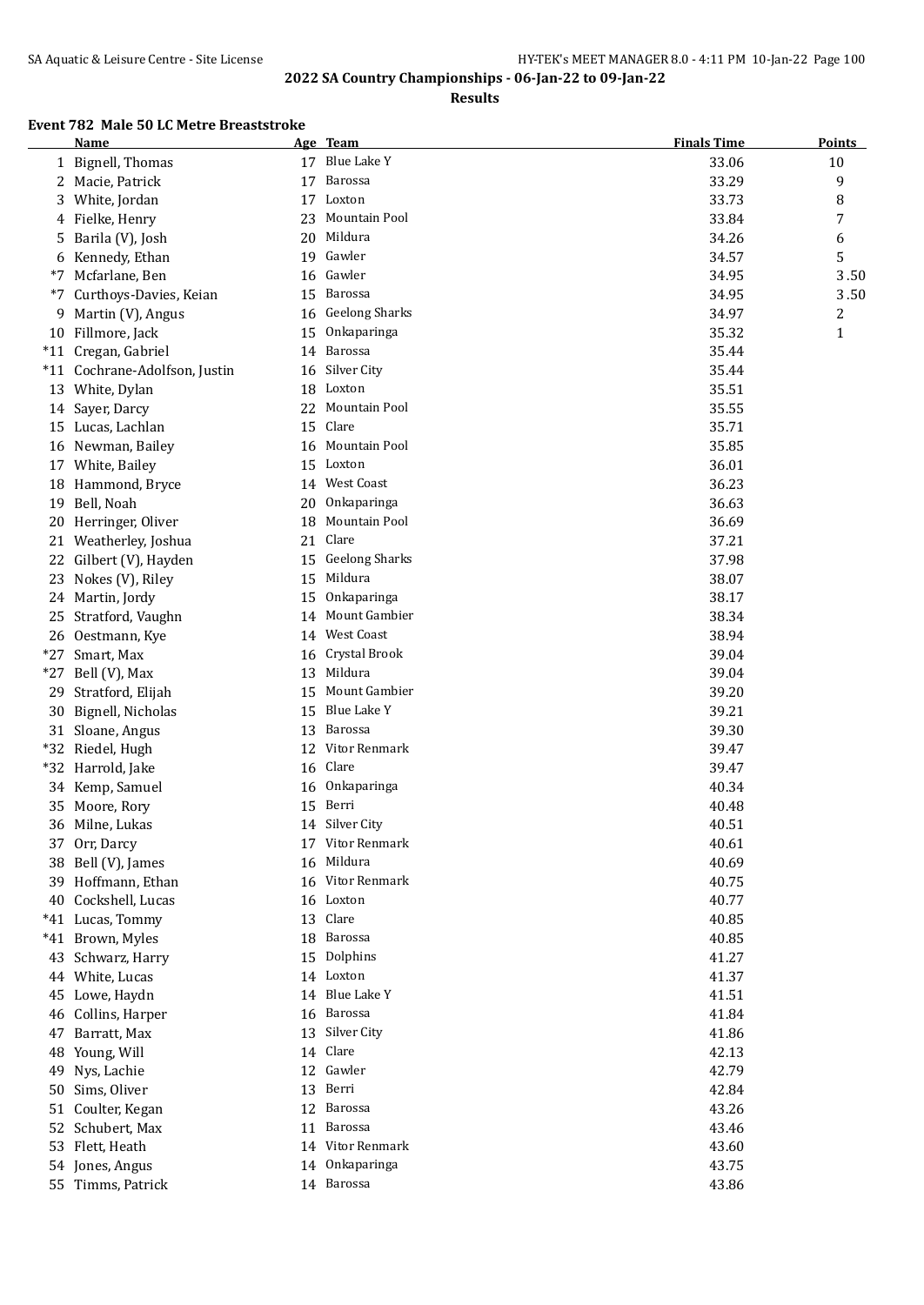**Results**

## **(Event 782 Male 50 LC Metre Breaststroke)**

|       | <b>Name</b>          |    | Age Team              | <b>Finals Time</b> | <b>Points</b> |
|-------|----------------------|----|-----------------------|--------------------|---------------|
|       | 56 Roberts, Fox      |    | 14 Onkaparinga        | 43.94              |               |
| 57    | Collins, Charlie     | 14 | Barossa               | 44.46              |               |
| 58    | Rush (V), Raphael    | 13 | <b>Geelong Sharks</b> | 44.59              |               |
| 59    | Oestmann, Cohbin     | 13 | West Coast            | 44.95              |               |
| 60    | Ladson, Jayden       | 13 | Murray Bridge         | 45.54              |               |
| 61    | Harrold, Cody        | 13 | Clare                 | 45.71              |               |
| 62    | White, Tyler         | 13 | Murray Bridge         | 45.75              |               |
| 63    | Pashley, Fraser      | 12 | Onkaparinga           | 46.19              |               |
| 64    | Millard, Jack        | 11 | Broken Hill Aquatic   | 46.55              |               |
| 65    | Fillmore, Noah       | 13 | Onkaparinga           | 46.68              |               |
| 66    | Walsh, Beau          | 12 | Mountain Pool         | 47.87              |               |
| 67    | Roberts, Hunter      | 12 | Onkaparinga           | 48.64              |               |
| 68    | Fillmore, Harry      | 11 | Onkaparinga           | 49.79              |               |
| 69    | Moore, Vincent       | 11 | <b>Mount Gambier</b>  | 50.37              |               |
| 70    | Newman, Cooper       | 10 | Mountain Pool         | 51.34              |               |
| 71    | Schulz, Nathan       | 12 | Mountain Pool         | 51.71              |               |
| 72    | Long, William        | 13 | Vitor Renmark         | 52.65              |               |
| 73    | Lewcock, Noah        | 10 | Barossa               | 55.74              |               |
| $---$ | Dummy, Male          | 18 | South Australia       | DQ                 |               |
|       | Nokes (V), Archie    | 14 | Mildura               | DQ                 |               |
| ---   | Beaty, Drake         | 13 | Whyalla               | <b>NS</b>          |               |
|       | Edwards, Lachlan     | 15 | Vitor Renmark         | <b>NS</b>          |               |
| $---$ | Perin, Joseph        | 17 | <b>West Coast</b>     | <b>SCR</b>         |               |
| ---   | Hood, Beau           | 12 | <b>West Coast</b>     | <b>SCR</b>         |               |
| $---$ | Harris, Toby         | 11 | <b>West Coast</b>     | <b>SCR</b>         |               |
| ---   | Cregan, Neil         | 12 | Barossa               | <b>SCR</b>         |               |
| $---$ | Van Dyke (V), Tenace | 14 | <b>Geelong Sharks</b> | <b>SCR</b>         |               |
| ---   | Ford, Tommy          | 20 | <b>West Coast</b>     | <b>SCR</b>         |               |
| ---   | Ackland, Colby       |    | 16 Clare              | <b>SCR</b>         |               |

## **Event 785 Female 100 LC Metre Freestyle**

|    | <b>Name</b>                |    | Age Team              | <b>Finals Time</b> | <b>Points</b>  |
|----|----------------------------|----|-----------------------|--------------------|----------------|
|    | 1 Curthoys-Davies, Harliai | 18 | Barossa               | 58.96              | 10             |
|    | 2 Newham, Leni             | 14 | Barossa               | 1:02.82            | 9              |
| 3  | Pressler, Kalyce           | 17 | Silver City           | 1:03.37            | 8              |
| 4  | Kelsh, Tahni               | 13 | <b>West Coast</b>     | 1:04.62            | 7              |
| 5. | Curthoys-Davies, Miella    | 13 | <b>Barossa</b>        | 1:05.20            | 6              |
| 6  | Wood, Meg                  | 16 | Barossa               | 1:05.63            | 5              |
|    | Docherty, Makayla          | 16 | Barossa               | 1:06.33            | 4              |
| 8  | Ashmead, Sophie            | 13 | Barossa               | 1:06.37            | 3              |
| 9  | Rush (V), Tallulah         | 15 | <b>Geelong Sharks</b> | 1:06.61            | $\overline{c}$ |
| 10 | Jasko, Mikaela             | 15 | Onkaparinga           | 1:07.06            | 1              |
| 11 | Ashmead, Charlotte         | 15 | Barossa               | 1:07.32            |                |
| 12 | Long, Madelyn              | 16 | Loxton                | 1:07.40            |                |
| 13 | Jasko, Matylda             | 18 | Onkaparinga           | 1:07.59            |                |
| 14 | Timmins, Cayleigh          | 13 | Onkaparinga           | 1:07.94            |                |
| 15 | Carroll, Jasmine           | 14 | Barossa               | 1:07.97            |                |
| 16 | Scarborough, Kara          | 14 | Mountain Pool         | 1:08.00            |                |
| 17 | Hammond, Chloe             | 15 | Whyalla               | 1:08.45            |                |
| 18 | Mickan, Asta               | 12 | <b>Barossa</b>        | 1:08.62            |                |
| 19 | Canty (V), Isabella        | 15 | <b>Geelong Sharks</b> | 1:08.73            |                |
| 20 | Jasko, Elka                | 13 | Onkaparinga           | 1:08.78            |                |
| 21 | Wishart, Charlotte         | 15 | Berri                 | 1:08.81            |                |
| 22 | Scott, Jade                | 18 | Silver City           | 1:09.07            |                |
| 23 | Pearson, Hayley            | 18 | Blue Lake Y           | 1:09.34            |                |
|    | 24 Lyons, Sue              | 53 | Vitor Renmark         | 1:09.63            |                |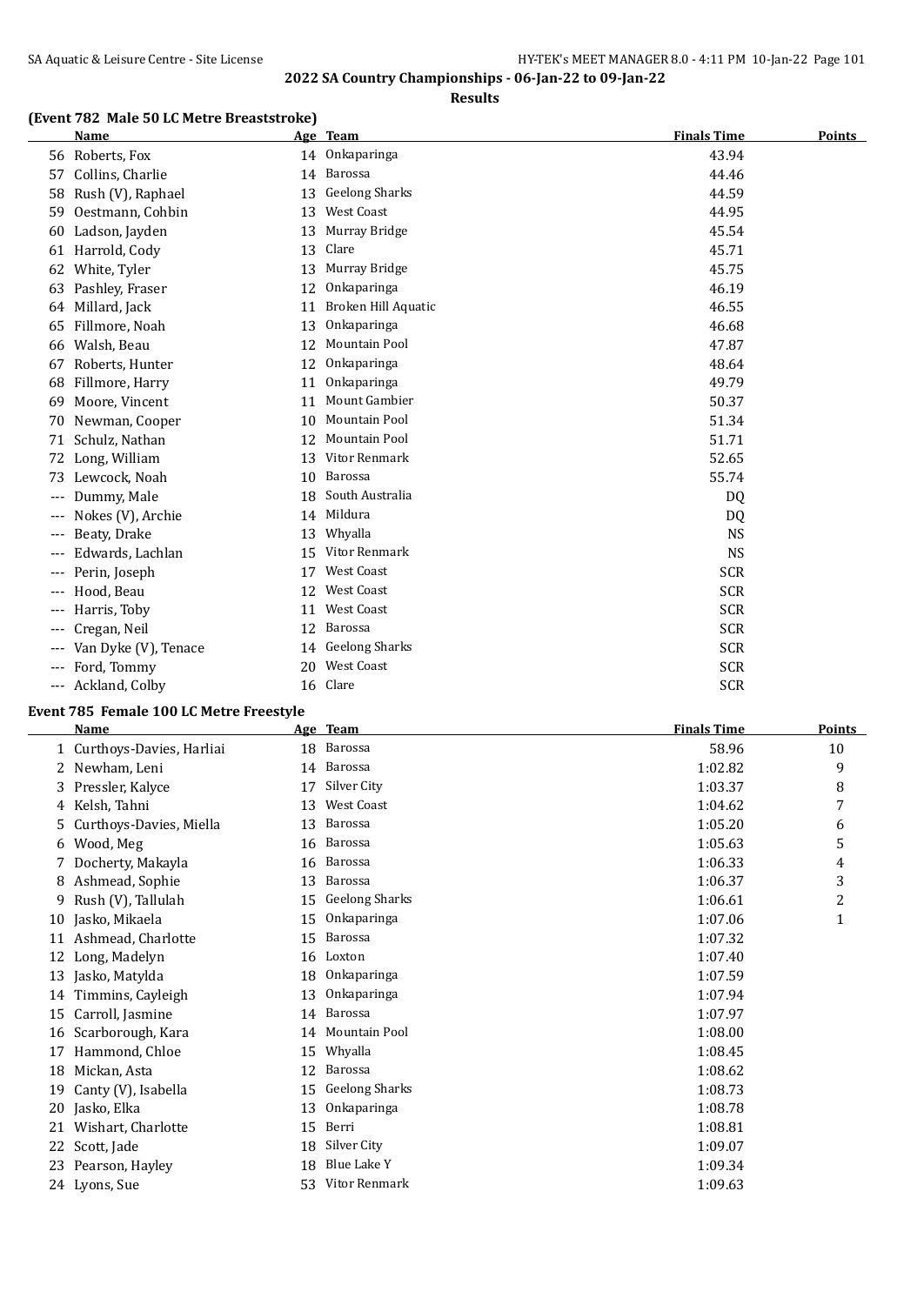**Results**

#### **(Event 785 Female 100 LC Metre Freestyle)**

|           | <u>Name</u>                           |          | Age Team               | <b>Finals Time</b> | <u>Points</u> |
|-----------|---------------------------------------|----------|------------------------|--------------------|---------------|
|           | 25 Scullen-Howe, Elena                |          | 15 Onkaparinga         | 1:09.93            |               |
|           | 26 Sargeant, Rachel                   |          | 14 Onkaparinga         | 1:09.99            |               |
|           | 27 Fletcher, Mallika                  | 12       | Barossa                | 1:10.04            |               |
| 28        | Holman, Hinako                        |          | 15 Dolphins            | 1:10.11            |               |
| 29        | Pearson, Aleisha                      |          | 15 Blue Lake Y         | 1:10.25            |               |
|           | 30 Inglis, Jessica                    |          | 15 Loxton              | 1:10.53            |               |
|           | 31 Le Roux, Anichia                   |          | 14 Barossa             | 1:10.64            |               |
| 32        | Kennedy (V), Alice                    | 15       | <b>Geelong Sharks</b>  | 1:10.67            |               |
| 33        | Kassebaum, Amity                      | 13       | Berri                  | 1:10.70            |               |
|           | 34 Hooper, Annie                      |          | 14 Mountain Pool       | 1:10.73            |               |
|           | 35 Hawker, Imogen                     |          | 14 Clare               | 1:10.93            |               |
|           | 36 French, Evie                       |          | 14 Great Southern      | 1:11.08            |               |
| 37        | Edwards, Lucy                         |          | 14 Mount Gambier       | 1:11.22            |               |
| 38        | Smart, Chloe                          |          | 22 Crystal Brook       | 1:11.27            |               |
| *39       | Flowers, Keira                        | 15       | Blue Lake Y            | 1:11.32            |               |
| *39       | Mann, Kayla                           | 13       | Mountain Pool          | 1:11.32            |               |
| 41        | Raynes, Zoe                           |          | 17 Loxton              | 1:11.39            |               |
| 42        | Roberts, Amelia                       | 15       | Clare                  | 1:11.48            |               |
| 43        | Sloane, Georgiana                     | 12       | Barossa                | 1:11.72            |               |
| 44        | Gideon-Takasawa, Aileen               | 18       | Mountain Pool          | 1:12.00            |               |
| 45        | Logan, Sage                           |          | 14 Barossa             | 1:12.19            |               |
| 46        | Furniss, Jordana                      |          | 15 Loxton              | 1:12.20            |               |
| 47        | Richards, Kaitlyn                     | 17       | Mountain Pool          | 1:12.32            |               |
| 48        | Garner (V), Danika                    | 12       | Mildura                | 1:12.63            |               |
| 49        | Strachan (V), Emma                    |          | 14 Mildura             | 1:12.90            |               |
| 50        | Wood, Rebecca                         |          | 14 West Coast          | 1:12.98            |               |
|           | 51 Hurrell, Kylie                     | 17       | <b>West Coast</b>      | 1:13.01            |               |
| 52        | Gilbert (V), Sophie                   | 13       | <b>Geelong Sharks</b>  | 1:13.24            |               |
| 53        | Starr, Annabelle                      |          | 14 Mountain Pool       | 1:13.34            |               |
| 54        | Morgan, Simone                        |          | 16 West Coast          | 1:13.49            |               |
| 55        | Molloy, Scarlett                      | 11       | Silver City            | 1:13.52            |               |
| 56        | Hurrell, Dana                         |          | 19 West Coast          | 1:13.56            |               |
| 57        | Griffiths, Ashleigh                   |          | 14 Gawler              | 1:13.65            |               |
| 58        | Shannon, Charlotte                    | 13       | Barossa                | 1:13.77            |               |
| 59        | Blacker, Sharni                       |          | 15 West Coast          | 1:13.91            |               |
|           | 60 Cox, Emmy                          |          | 12 Barossa             | 1:14.17            |               |
|           | 61 Kassebaum, Emily                   |          | 20 Berri               | 1:14.28            |               |
|           | 62 Geister, Leni                      |          | 11 Barossa             | 1:14.50            |               |
|           | 63 Ashmead, Annabel                   |          | 11 Barossa             | 1:14.62            |               |
|           | 64 Lambert, Jenna                     |          | 16 Vitor Renmark       | 1:14.83            |               |
|           | 65 Jackman (V), Capree                | 11       | <b>Geelong Sharks</b>  | 1:14.86            |               |
|           | 66 Chapman, Jade                      | 15       | Clare                  | 1:14.92            |               |
|           | 67 Willett, Isabel                    | 15       | Onkaparinga            | 1:14.94            |               |
| 68        | Roberts, Isabella                     | 13       | Murray Bridge          | 1:14.96            |               |
| 69        | Wheeler, Lani                         | 14       | Onkaparinga            | 1:15.48            |               |
| 70        | Lehmann, Rebecca                      | 16       | Clare                  | 1:15.55            |               |
| 71<br>*72 | Evans, Charlotte<br>Shannon, Isabella | 13<br>11 | Onkaparinga<br>Barossa | 1:15.57            |               |
| $*72$     | Ford, Jamie                           | 18       | West Coast             | 1:15.63            |               |
| $*72$     | Smith, Keeley                         | 13       | Murray Bridge          | 1:15.63<br>1:15.63 |               |
| 75        | Griffiths, Ellie                      | 11       | Gawler                 | 1:15.66            |               |
| 76        | Sargeant, Maeve                       | 12       | Onkaparinga            | 1:15.71            |               |
| 77        | Jackson, Lainie                       | 13       | Onkaparinga            | 1:15.74            |               |
|           | 78 Hooper, Poppy                      | 12       | Mountain Pool          | 1:15.75            |               |
| 79        | Dening, Lucy                          | 11       | Mount Gambier          | 1:15.86            |               |
|           | 80 Neyland (V), Rhianna               |          | 14 Mildura             | 1:15.99            |               |
|           |                                       |          |                        |                    |               |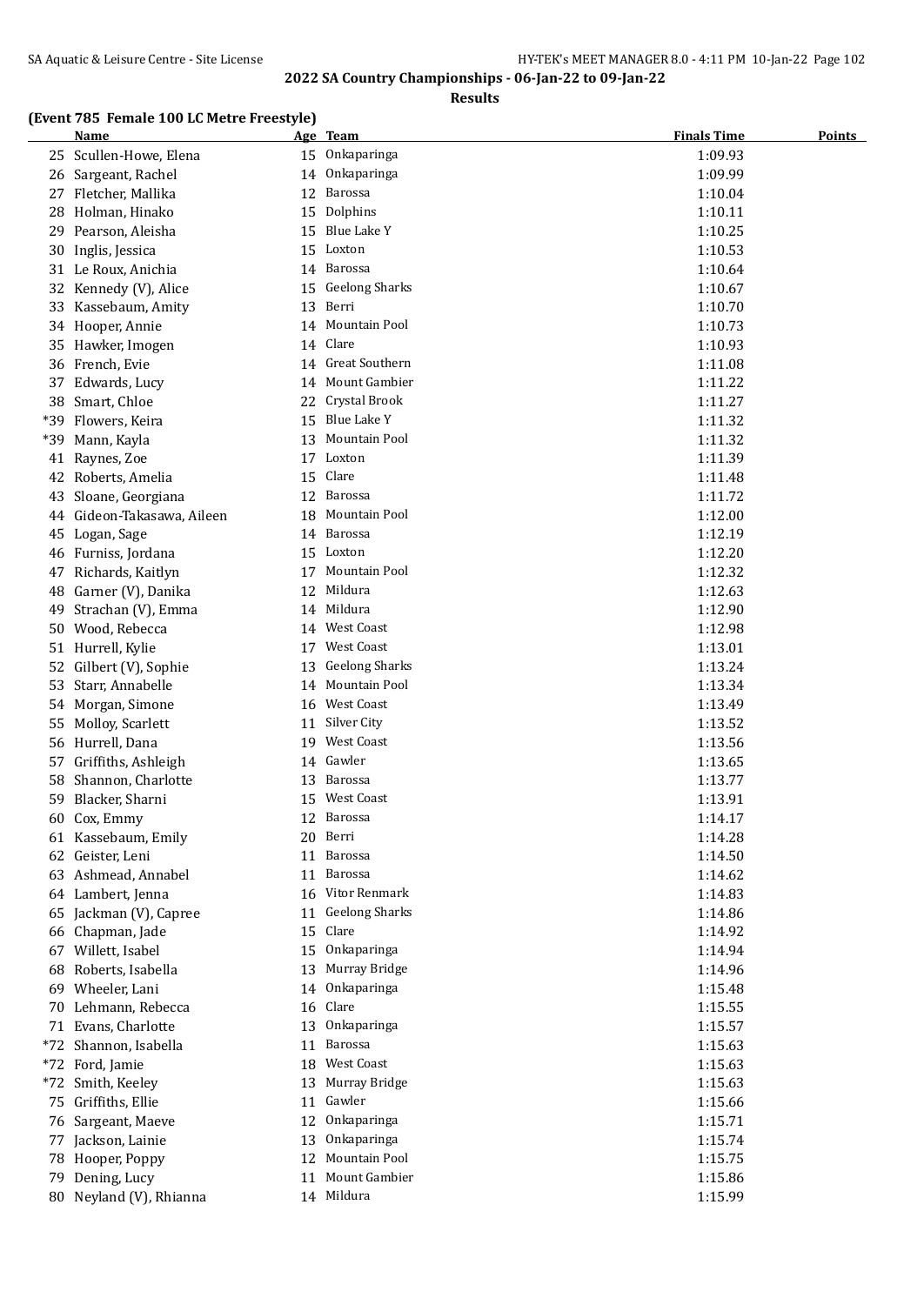**Results**

## **(Event 785 Female 100 LC Metre Freestyle)**

|                                          | <b>Name</b>            |    | Age Team              | <b>Finals Time</b> | <b>Points</b> |
|------------------------------------------|------------------------|----|-----------------------|--------------------|---------------|
|                                          | 81 Newham, Asha        |    | 12 Great Southern     | 1:16.26            |               |
|                                          | 82 Gibbs, Saskia       |    | 13 Loxton             | 1:16.32            |               |
|                                          | 83 Evans (V), Juliet   |    | 14 Geelong Sharks     | 1:16.43            |               |
|                                          | 84 Schubert, Emma      | 13 | Barossa               | 1:16.51            |               |
|                                          | 85 Smith, Eden         |    | 14 Mount Gambier      | 1:16.79            |               |
|                                          | 86 Pearson, Mikayla    | 13 | Blue Lake Y           | 1:17.29            |               |
| 87                                       | McKenna, Zoe           | 12 | Onkaparinga           | 1:17.34            |               |
| 88                                       | Smith, Matilda         | 14 | Whyalla               | 1:17.47            |               |
| 89                                       | Bevan, Sienna          | 12 | Silver City           | 1:17.56            |               |
| 90                                       | Hodges, Darcy          | 10 | Blue Lake Y           | 1:18.15            |               |
|                                          | 91 Smith, Isabelle     | 12 | Great Southern        | 1:18.30            |               |
| 92                                       | Ralph, Briana          | 13 | Silver City           | 1:18.86            |               |
|                                          | 93 Le Roux, Mikayla    | 12 | Barossa               | 1:19.78            |               |
| 94                                       | Timms, Leisel          | 12 | Barossa               | 1:19.92            |               |
| 95                                       | Gideon-Takasawa, Alisa | 16 | Mountain Pool         | 1:20.74            |               |
| *96                                      | Cox, Kenzie            | 13 | Barossa               | 1:20.98            |               |
|                                          | *96 Schulz, Olivia     | 14 | Mountain Pool         | 1:20.98            |               |
|                                          | 98 Stratford, Indee    | 12 | Mount Gambier         | 1:21.00            |               |
|                                          | 99 Coorey, Veniece     | 10 | Silver City           | 1:21.65            |               |
|                                          | 100 Lyons, Imogen      |    | 13 Whyalla            | 1:21.95            |               |
|                                          | 101 Evans (V), Emilia  | 11 | <b>Geelong Sharks</b> | 1:21.97            |               |
|                                          | 102 Teare, Holly       |    | 14 Vitor Renmark      | 1:22.72            |               |
|                                          | 103 Smith, Grace       | 11 | Great Southern        | 1:22.79            |               |
|                                          | 104 Hoffmann, Sophie   |    | 21 Vitor Renmark      | 1:24.39            |               |
|                                          | 105 Walsh, Emily       |    | 11 Mountain Pool      | 1:24.72            |               |
|                                          | 106 Cadzow, Georgia    | 11 | Jamestown             | 1:25.97            |               |
|                                          | 107 Scarborough, Erin  | 11 | Mountain Pool         | 1:26.24            |               |
|                                          | 108 Carboni, Sofia     | 11 | Barossa               | 1:26.43            |               |
|                                          | 109 Foster, Alyshia    | 11 | <b>Great Southern</b> | 1:28.78            |               |
|                                          | 110 Tzanavaras, Yianna |    | 12 Vitor Renmark      | 1:33.41            |               |
|                                          | 111 Schloithe, Lily    |    | 12 Vitor Renmark      | 1:41.39            |               |
| $\hspace{0.05cm} \ldots \hspace{0.05cm}$ | Dummy, Female          |    | 17 South Australia    | DQ                 |               |
| $---$                                    | Schubert, Nyah         |    | 15 Barossa            | 1:07.33            |               |
| $\qquad \qquad - -$                      | Hilton, Kelly          | 40 | Clare                 | <b>NS</b>          |               |
| $---$                                    | Flett, Charlize        |    | 16 Vitor Renmark      | <b>NS</b>          |               |
| $---$                                    | Thompson, Sophie       |    | 15 Vitor Renmark      | <b>NS</b>          |               |
| ---                                      | Robinson (V), Evelyn   |    | 16 Geelong Sharks     | <b>NS</b>          |               |
|                                          | Tippet, Summer         |    | 15 Vitor Renmark      | <b>SCR</b>         |               |
|                                          | Finch, Tayah           | 12 | Barossa               | <b>SCR</b>         |               |
|                                          | McInerney, Maggie      | 11 | West Coast            | <b>SCR</b>         |               |
| $---$                                    | Davidson, Charlotte    | 11 | <b>West Coast</b>     | <b>SCR</b>         |               |
| $---$                                    | Modoo (V), Lola        | 14 | Mildura               | <b>SCR</b>         |               |
| ---                                      | Schurmann (V), Ella    | 14 | <b>Geelong Sharks</b> | <b>SCR</b>         |               |
| $---$                                    | Wright, Nicol          | 46 | West Coast            | <b>SCR</b>         |               |
| ---                                      | Ackland, Addisyn       | 14 | Clare                 | <b>SCR</b>         |               |
| ---                                      | Lambert, Bree          | 18 | Berri                 | <b>SCR</b>         |               |
| $\qquad \qquad - -$                      | O'Brien (V), Kate      |    | 15 Geelong Sharks     | <b>SCR</b>         |               |

### **Event 787 Male 100 LC Metre Freestyle**

| Name             |     |         | <b>Finals Time</b>                                                          | <b>Points</b> |
|------------------|-----|---------|-----------------------------------------------------------------------------|---------------|
| 1 Macie, Patrick | ' 7 | Barossa | 55.14                                                                       | 10            |
| 2 Edmonds, Ben   |     |         | 56.15                                                                       | q             |
| 3 White, Jordan  | 17  | Loxton  | 58.16                                                                       | 8             |
| 4 Mcfarlane, Ben |     |         | 58.22                                                                       |               |
| 5 Martin, Jordy  |     |         | 58.39                                                                       | 6             |
| 6 Schwarz, Harry |     |         | 59.02                                                                       |               |
|                  |     |         | Age Team<br>30 Silver City<br>16 Gawler<br>Onkaparinga<br>15<br>15 Dolphins |               |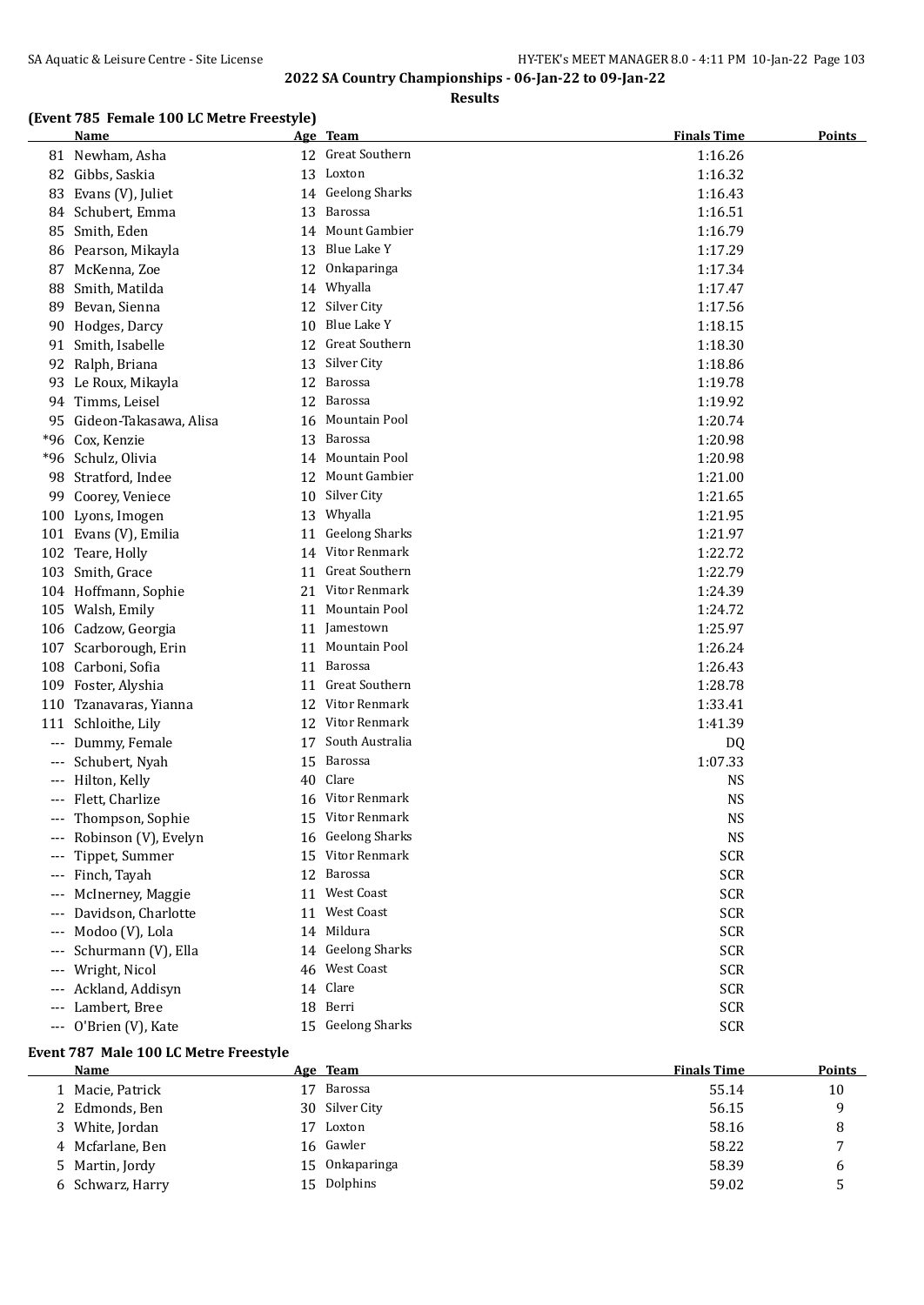**Results**

## **(Event 787 Male 100 LC Metre Freestyle)**

|    | <b>Name</b>                 |    | Age Team              | <b>Finals Time</b> | <b>Points</b> |
|----|-----------------------------|----|-----------------------|--------------------|---------------|
|    | 7 Cochrane-Adolfson, Justin |    | 16 Silver City        | 59.14              | 4             |
|    | 8 White, Dylan              | 18 | Loxton                | 59.21              | 3             |
| 9  | Lucas, Lachlan              | 15 | Clare                 | 1:00.13            | 2             |
| 10 | Bell, Noah                  | 20 | Onkaparinga           | 1:00.14            | $\mathbf{1}$  |
| 11 | Bignell, Thomas             | 17 | Blue Lake Y           | 1:00.36            |               |
|    | 12 Kemp, Samuel             | 16 | Onkaparinga           | 1:00.67            |               |
| 13 | Milne, Lukas                | 14 | Silver City           | 1:00.71            |               |
|    | 14 Curthoys-Davies, Keian   | 15 | <b>Barossa</b>        | 1:00.72            |               |
| 15 | Weatherley, Joshua          | 21 | Clare                 | 1:01.12            |               |
|    | 16 Brown, Myles             | 18 | Barossa               | 1:01.23            |               |
|    | 17 Gilbert (V), Hayden      | 15 | <b>Geelong Sharks</b> | 1:01.36            |               |
| 18 | Barila (V), Josh            | 20 | Mildura               | 1:01.46            |               |
| 19 | Newman, Bailey              | 16 | Mountain Pool         | 1:01.81            |               |
| 20 | Stratford, Elijah           |    | 15 Mount Gambier      | 1:02.05            |               |
| 21 | Cafarella, Brad             | 15 | Onkaparinga           | 1:03.13            |               |
| 22 | Bell (V), Max               | 13 | Mildura               | 1:03.69            |               |
| 23 | Smart, Max                  | 16 | Crystal Brook         | 1:04.08            |               |
|    | 24 Cregan, Gabriel          |    | 14 Barossa            | 1:04.57            |               |
| 25 | Fillmore, Jack              | 15 | Onkaparinga           | 1:04.59            |               |
|    | 26 Herringer, Oliver        | 18 | Mountain Pool         | 1:04.74            |               |
|    | 27 Butler, Royce            |    | 16 Clare              | 1:05.05            |               |
|    | 28 Hoffmann, Ethan          |    | 16 Vitor Renmark      | 1:05.17            |               |
| 29 | Martin (V), Angus           |    | 16 Geelong Sharks     | 1:05.24            |               |
| 30 | Riedel, Hugh                |    | 12 Vitor Renmark      | 1:06.21            |               |
|    | 31 Lowe, Haydn              |    | 14 Blue Lake Y        | 1:06.22            |               |
|    | 32 Sloane, Angus            | 13 | Barossa               | 1:06.54            |               |
| 33 | Harrold, Cody               |    | 13 Clare              | 1:07.15            |               |
|    | 34 Roberts, Fox             | 14 | Onkaparinga           | 1:07.30            |               |
| 35 | Lucas, Tommy                |    | 13 Clare              | 1:07.85            |               |
|    | 36 Cockshell, Lucas         |    | 16 Loxton             | 1:08.23            |               |
| 37 | Orr, Darcy                  | 17 | Vitor Renmark         | 1:08.40            |               |
| 38 | Harrold, Jake               |    | 16 Clare              | 1:08.44            |               |
| 39 | Harding, Jasper             |    | 18 Berri              | 1:08.85            |               |
| 40 | Oestmann, Kye               |    | 14 West Coast         | 1:08.95            |               |
|    | 41 Young, Will              |    | 14 Clare              | 1:08.98            |               |
|    | 42 Menadue, Benjamin        |    | 14 Berri              | 1:09.15            |               |
|    | 43 Hinze, Liam              | 17 | Mountain Pool         | 1:09.17            |               |
| 44 | Timms, Patrick              | 14 | Barossa               | 1:09.42            |               |
|    | 45 Oestmann, Cohbin         | 13 | <b>West Coast</b>     | 1:09.50            |               |
|    | 46 Nys, Lachie              |    | 12 Gawler             | 1:09.62            |               |
| 47 | Jones, Angus                | 14 | Onkaparinga           | 1:09.93            |               |
| 48 | Moore, Rory                 | 15 | Berri                 | 1:10.11            |               |
| 49 | Towers, Fabricio            | 13 | <b>Barossa</b>        | 1:10.13            |               |
| 50 | Stratford, Vaughn           |    | 14 Mount Gambier      | 1:10.15            |               |
|    | 51 Rush (V), Raphael        | 13 | <b>Geelong Sharks</b> | 1:10.21            |               |
| 52 | Marks, Lachlan              |    | 15 Berri              | 1:10.25            |               |
| 53 | Coulter, Kegan              |    | 12 Barossa            | 1:10.77            |               |
|    | 54 White, Lucas             |    | 14 Loxton             | 1:10.79            |               |
| 55 | Bignell, Nicholas           | 15 | Blue Lake Y           | 1:11.47            |               |
|    | 56 Ladson, Jayden           | 13 | Murray Bridge         | 1:11.50            |               |
| 57 | Bell (V), James             | 16 | Mildura               | 1:11.77            |               |
|    | 58 Pashley, Fraser          | 12 | Onkaparinga           | 1:12.01            |               |
| 59 | Moore, Charles              | 13 | Mount Gambier         | 1:12.10            |               |
|    | 60 Harding, Oscar           | 18 | Berri                 | 1:12.16            |               |
|    | 61 Smart, Isaac             |    | 14 Crystal Brook      | 1:12.65            |               |
|    | 62 Holley, Braden           |    | 13 West Coast         | 1:12.66            |               |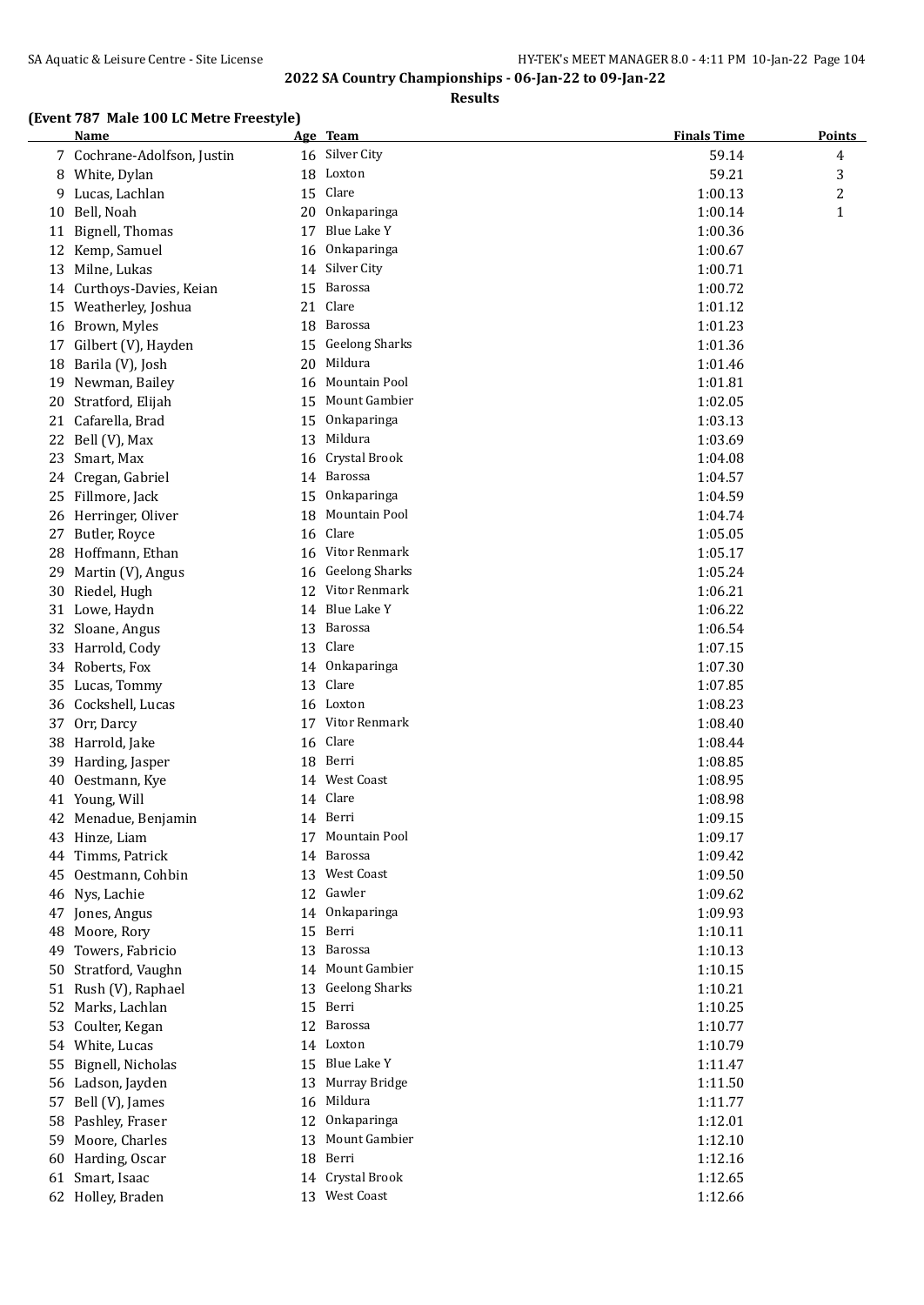**Results**

## **(Event 787 Male 100 LC Metre Freestyle)**

|       | <b>Name</b>           |    | Age Team              | <b>Finals Time</b> | <b>Points</b> |
|-------|-----------------------|----|-----------------------|--------------------|---------------|
|       | 63 Collins, Harper    |    | 16 Barossa            | 1:12.71            |               |
|       | 64 Barratt, Max       | 13 | Silver City           | 1:12.93            |               |
| 65    | Collins, Charlie      |    | 14 Barossa            | 1:13.52            |               |
|       | 66 Nokes (V), Archie  | 14 | Mildura               | 1:13.56            |               |
|       | 67 Walsh, Beau        | 12 | Mountain Pool         | 1:13.64            |               |
| 68    | Evans, Steven         | 44 | Onkaparinga           | 1:14.14            |               |
| 69    | Schubert, Max         | 11 | Barossa               | 1:14.20            |               |
|       | 70 Beaty, Drake       | 13 | Whyalla               | 1:14.72            |               |
|       | 71 Fillmore, Noah     | 13 | Onkaparinga           | 1:15.19            |               |
|       | 72 Millard, Jack      | 11 | Broken Hill Aquatic   | 1:16.45            |               |
| 73    | Nemeth-Ford, Tyrell   | 10 | West Coast            | 1:17.07            |               |
|       | 74 Fletcher, Jackson  | 11 | <b>Barossa</b>        | 1:17.21            |               |
| 75    | Flett, Heath          | 14 | Vitor Renmark         | 1:17.74            |               |
|       | 76 Schulz, Nathan     | 12 | Mountain Pool         | 1:19.26            |               |
| 77    | Spowart (V), Flynn    | 13 | <b>Geelong Sharks</b> | 1:19.31            |               |
| *78   | Neumann, Asher        | 13 | Murray Bridge         | 1:20.51            |               |
| *78   | Allan, Mason          | 10 | Silver City           | 1:20.51            |               |
| 80    | Henke, Rylan          | 11 | Onkaparinga           | 1:20.66            |               |
| 81    | Cregan, Neil          | 12 | Barossa               | 1:21.51            |               |
|       | 82 Fillmore, Harry    | 11 | Onkaparinga           | 1:21.85            |               |
| 83    | Moore, Vincent        | 11 | Mount Gambier         | 1:22.11            |               |
|       | 84 Garner (V), Riley  | 10 | Mildura               | 1:22.16            |               |
| 85    | Barratt, Zachery      | 11 | Silver City           | 1:22.40            |               |
|       | 86 White, Tyler       | 13 | Murray Bridge         | 1:24.45            |               |
|       | 87 Michalanney, Ethan |    | 10 Barossa            | 1:26.35            |               |
| 88    | Gilbert (V), Matthew  | 11 | <b>Geelong Sharks</b> | 1:27.74            |               |
| 89    | Brain, Lewis          | 11 | Silver City           | 1:30.00            |               |
| 90    | Newman, Cooper        | 10 | Mountain Pool         | 1:30.43            |               |
| 91    | Herrmann, Quade       |    | 10 Gawler             | 1:31.53            |               |
| 92    | Evans, Thomas         | 10 | Onkaparinga           | 1:35.01            |               |
| $---$ | Dummy, Male           | 18 | South Australia       | DQ                 |               |
|       | Hammond, Bryce        |    | 14 West Coast         | <b>NS</b>          |               |
|       | Stone, Ollie          |    | 24 Loxton             | <b>NS</b>          |               |
|       | Edwards, Lachlan      |    | 15 Vitor Renmark      | <b>NS</b>          |               |
| $---$ | Van Dyke (V), Tenace  |    | 14 Geelong Sharks     | <b>SCR</b>         |               |
|       | --- Wright, Bradley   |    | 10 West Coast         | <b>SCR</b>         |               |
|       | --- Perin, Joseph     |    | 17 West Coast         | <b>SCR</b>         |               |
|       | Clavel, Austin        | 15 | Broken Hill Aquatic   | <b>SCR</b>         |               |
|       | Clavel, Cohen         | 12 | Broken Hill Aquatic   | <b>SCR</b>         |               |
|       | Adams, Harrison       | 19 | West Coast            | <b>SCR</b>         |               |
|       | Clavel, Eamon         | 11 | Broken Hill Aquatic   | <b>SCR</b>         |               |
|       | Ackland, Colby        | 16 | Clare                 | <b>SCR</b>         |               |
|       | --- Harris, Toby      | 11 | West Coast            | <b>SCR</b>         |               |
|       | --- Ford, Tommy       | 20 | West Coast            | <b>SCR</b>         |               |
|       | --- Hood, Beau        | 12 | West Coast            | <b>SCR</b>         |               |
|       | --- Davidson, Tyler   |    | 13 West Coast         | <b>SCR</b>         |               |

### **Event 790 Female 100 LC Metre Butterfly**

L.

| <b>Name</b>               |    | Age Team       | <b>Finals Time</b> | <b>Points</b> |
|---------------------------|----|----------------|--------------------|---------------|
| 1 Newham, Leni            |    | 14 Barossa     | 1:08.17            | 10            |
| 2 Pressler, Kalyce        | 17 | Silver City    | 1:10.17            | 9             |
| 3 Jasko, Matylda          |    | 18 Onkaparinga | 1:11.37            | 8             |
| 4 Wood, Meg               |    | 16 Barossa     | 1:12.31            | 7             |
| 5 Kelsh, Tahni            |    | 13 West Coast  | 1:13.10            | 6             |
| 6 Curthoys-Davies, Miella | 13 | Barossa        | 1:13.92            | 5             |
| 7 Pearson, Hayley         |    | 18 Blue Lake Y | 1:14.06            | 4             |
|                           |    |                |                    |               |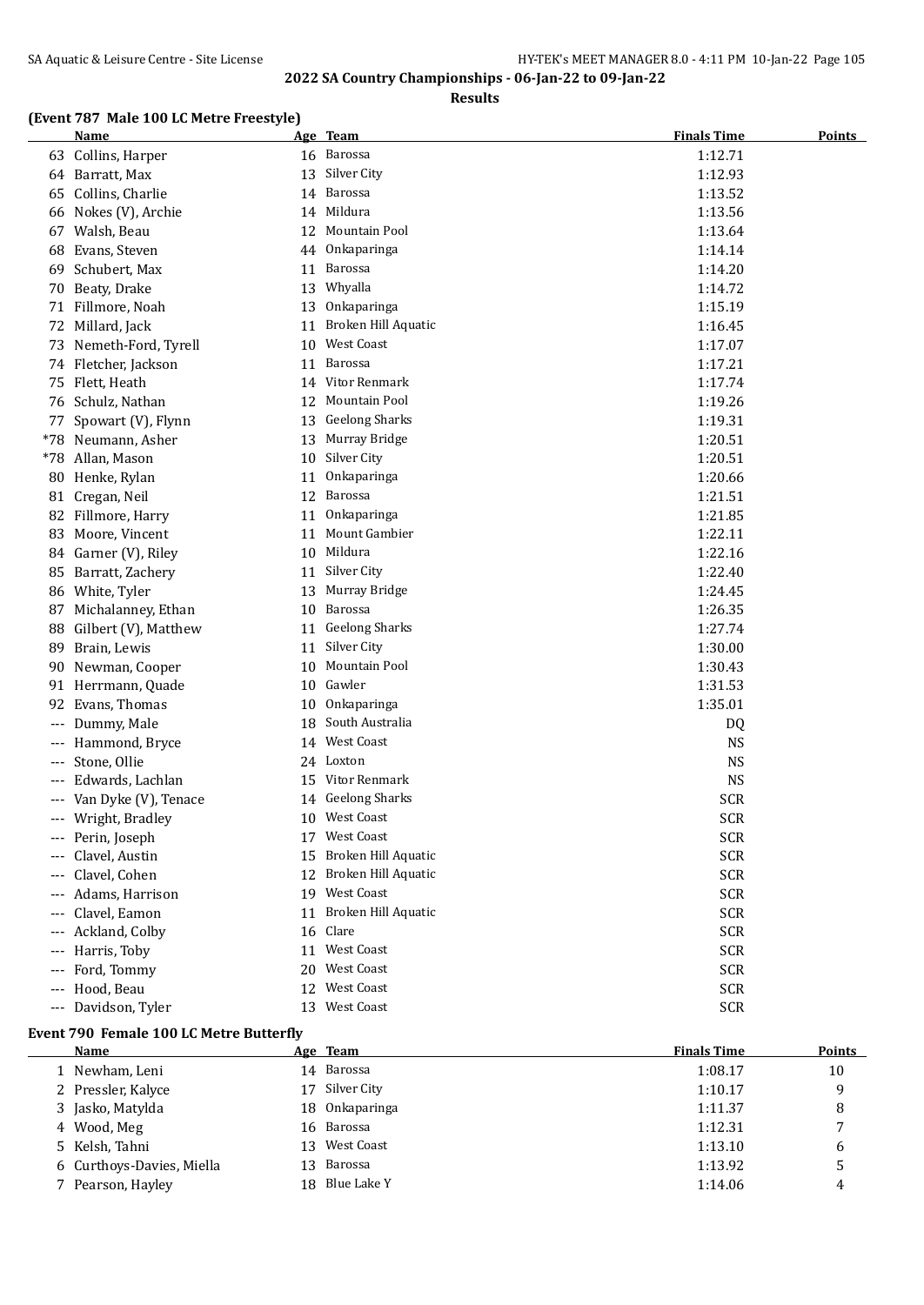**Results**

#### **(Event 790 Female 100 LC Metre Butterfly)**

|       | <b>Name</b>           |    | Age Team              | <b>Finals Time</b> | <b>Points</b>  |
|-------|-----------------------|----|-----------------------|--------------------|----------------|
|       | 8 Ashmead, Charlotte  |    | 15 Barossa            | 1:14.66            | 3              |
| 9     | Rush (V), Tallulah    | 15 | <b>Geelong Sharks</b> | 1:15.07            | $\overline{c}$ |
| 10    | Canty (V), Isabella   | 15 | <b>Geelong Sharks</b> | 1:15.21            | $\mathbf{1}$   |
|       | 11 Kennedy (V), Alice | 15 | <b>Geelong Sharks</b> | 1:16.93            |                |
|       | 12 Holman, Hinako     | 15 | Dolphins              | 1:17.01            |                |
| 13    | Jasko, Elka           | 13 | Onkaparinga           | 1:17.43            |                |
|       | 14 Jasko, Mikaela     | 15 | Onkaparinga           | 1:17.70            |                |
| 15    | Shannon, Charlotte    | 13 | <b>Barossa</b>        | 1:17.86            |                |
|       | 16 Schubert, Nyah     | 15 | <b>Barossa</b>        | 1:18.22            |                |
| 17    | Starr, Annabelle      | 14 | Mountain Pool         | 1:18.53            |                |
|       | 18 Long, Madelyn      | 16 | Loxton                | 1:18.56            |                |
| 19    | Ashmead, Sophie       | 13 | <b>Barossa</b>        | 1:18.85            |                |
| 20    | Gilbert (V), Sophie   | 13 | <b>Geelong Sharks</b> | 1:19.49            |                |
|       | 21 Timmins, Cayleigh  | 13 | Onkaparinga           | 1:19.72            |                |
| 22    | Scarborough, Kara     | 14 | Mountain Pool         | 1:21.12            |                |
|       | 23 Pearson, Mikayla   | 13 | Blue Lake Y           | 1:21.27            |                |
| 24    | Sloane, Georgiana     |    | 12 Barossa            | 1:21.42            |                |
| 25    | Molloy, Scarlett      |    | 11 Silver City        | 1:21.63            |                |
| 26    | Scullen-Howe, Elena   | 15 | Onkaparinga           | 1:22.27            |                |
| 27    | Richards, Kaitlyn     | 17 | Mountain Pool         | 1:22.38            |                |
| 28    | Ford, Jamie           | 18 | West Coast            | 1:23.93            |                |
|       | 29 Wood, Rebecca      | 14 | West Coast            | 1:24.80            |                |
| 30    | Schubert, Emma        | 13 | Barossa               | 1:25.37            |                |
| 31    | Smart, Chloe          | 22 | Crystal Brook         | 1:25.70            |                |
| 32    | Cox, Emmy             | 12 | Barossa               | 1:25.77            |                |
| 33    | Dening, Lucy          | 11 | Mount Gambier         | 1:27.03            |                |
|       | 34 Le Roux, Anichia   | 14 | <b>Barossa</b>        | 1:27.15            |                |
| 35    | Morgan, Nicola        | 13 | <b>West Coast</b>     | 1:27.89            |                |
| 36    | Evans (V), Juliet     |    | 14 Geelong Sharks     | 1:29.38            |                |
| 37    | Wheeler, Lani         | 14 | Onkaparinga           | 1:29.75            |                |
|       | 38 Rothe, Ella        |    | 11 Berri              | 1:30.38            |                |
| 39    | Hooper, Poppy         | 12 | Mountain Pool         | 1:30.78            |                |
| 40    | Humphries, Evie       | 13 | Onkaparinga           | 1:31.19            |                |
| 41    | Gibbs, Saskia         |    | 13 Loxton             | 1:32.14            |                |
|       | 42 Smith, Eden        |    | 14 Mount Gambier      | 1:32.55            |                |
|       | 43 Ashmead, Annabel   |    | 11 Barossa            | 1:33.71            |                |
|       | 44 Lyons, Imogen      |    | 13 Whyalla            | 1:34.51            |                |
|       | 45 Geister, Leni      |    | 11 Barossa            | 1:34.55            |                |
|       | 46 Coorey, Veniece    | 10 | Silver City           | 1:35.29            |                |
|       | 47 Evans (V), Emilia  |    | 11 Geelong Sharks     | 1:35.85            |                |
| 48    | McClaer (V), Liana    | 12 | Mildura               | 1:36.77            |                |
| 49    | Smith, Keeley         | 13 | Murray Bridge         | 1:37.11            |                |
| 50    | Timms, Leisel         | 12 | Barossa               | 1:38.26            |                |
|       | 51 Fourie, Emma       | 12 | Mountain Pool         | 1:41.67            |                |
|       | 52 Larwood, Romey     | 11 | West Coast            | 1:43.83            |                |
| 53    | Sargeant, Maeve       |    | 12 Onkaparinga        | 1:44.44            |                |
| $---$ | Fletcher, Mallika     |    | 12 Barossa            | DQ                 |                |
| ---   | Dummy, Female         | 17 | South Australia       | DQ                 |                |
| ---   | Edwards, Lucy         | 14 | Mount Gambier         | <b>NS</b>          |                |
| ---   | Strachan (V), Emma    |    | 14 Mildura            | <b>NS</b>          |                |
| ---   | Garner (V), Danika    | 12 | Mildura               | <b>NS</b>          |                |
| ---   | Schellen, Kaylee      | 12 | Murray Bridge         | <b>SCR</b>         |                |
| ---   | Smith, Keeley         | 13 | Murray Bridge         | <b>SCR</b>         |                |
| ---   | Finch, Tayah          | 12 | Barossa               | <b>SCR</b>         |                |
|       | Modoo (V), Lola       |    | 14 Mildura            | <b>SCR</b>         |                |
| ---   | Ackland, Addisyn      |    | 14 Clare              | <b>SCR</b>         |                |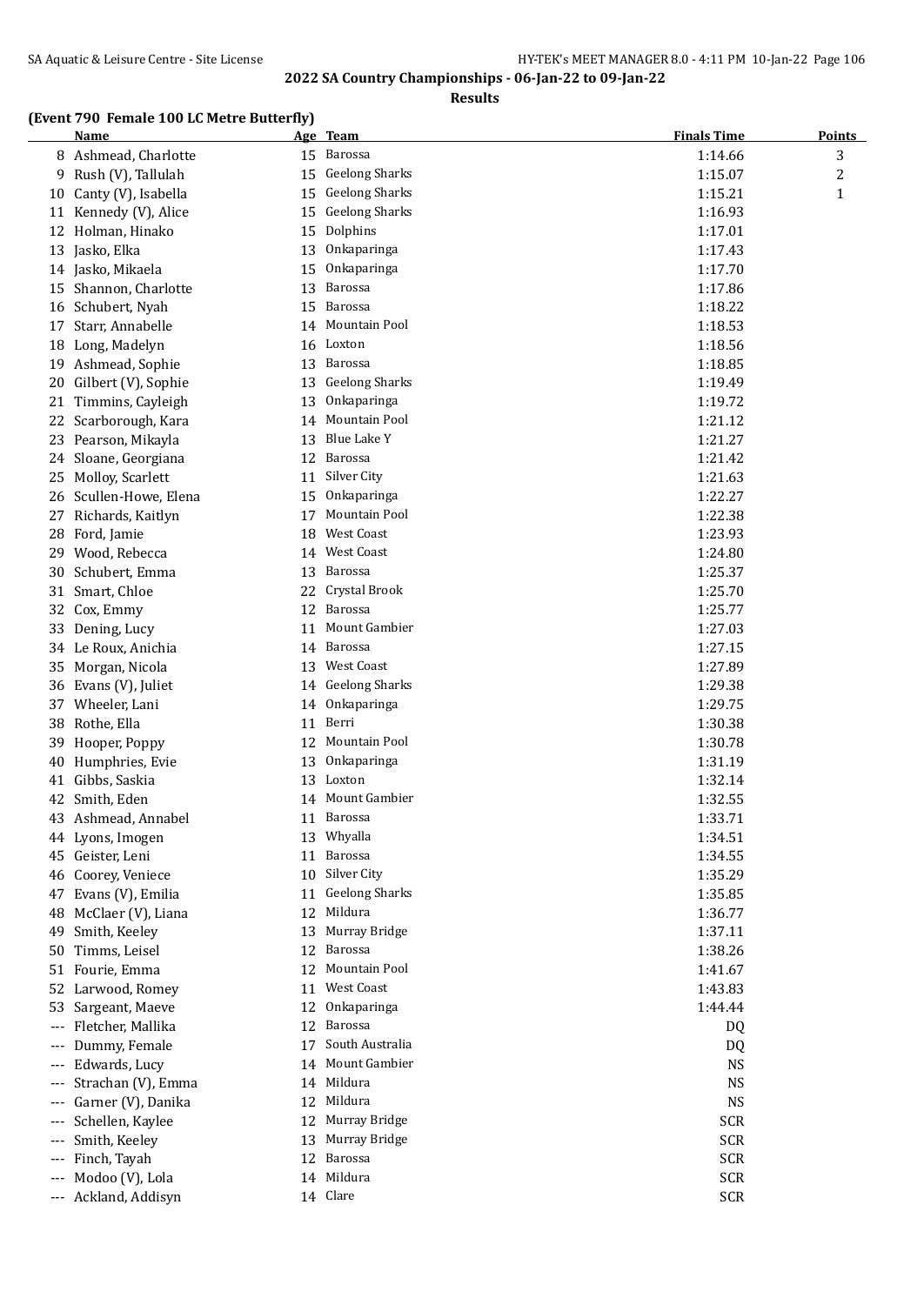**Results**

### **Event 793 Male 100 LC Metre Butterfly**

|       | Name                                   |    | Age Team              |                  | <b>Finals Time</b> | <b>Points</b>  |
|-------|----------------------------------------|----|-----------------------|------------------|--------------------|----------------|
|       | 1 Macie, Patrick                       | 17 | Barossa               |                  | 1:00.73            | 10             |
|       | 2 Martin, Jordy                        | 15 | Onkaparinga           |                  | 1:02.09            | 9              |
| 3     | Lucas, Lachlan                         | 15 | Clare                 |                  | 1:04.00            | 8              |
| 4     | Brown, Myles                           | 18 | Barossa               |                  | 1:05.81            | 7              |
| 5     | Cochrane-Adolfson, Justin              | 16 | Silver City           |                  | 1:06.24            | 6              |
| 6     | Curthoys-Davies, Keian                 | 15 | Barossa               |                  | 1:06.78            | 5              |
| 7     | Milne, Lukas                           | 14 | Silver City           |                  | 1:06.80            | 4              |
| 8     | White, Dylan                           | 18 | Loxton                |                  | 1:06.91            | 3              |
| 9     | Kennedy, Ethan                         | 19 | Gawler                |                  | 1:06.95            | $\overline{c}$ |
| 10    | Cafarella, Brad                        | 15 | Onkaparinga           |                  | 1:07.33            | $\mathbf{1}$   |
|       | 11 Bell, Noah                          | 20 | Onkaparinga           |                  | 1:07.48            |                |
| 12    | White, Jordan                          | 17 | Loxton                |                  | 1:07.64            |                |
|       | 13 Schwarz, Harry                      | 15 | Dolphins              |                  | 1:10.09            |                |
|       | 14 Gilbert (V), Hayden                 | 15 | <b>Geelong Sharks</b> |                  | 1:10.92            |                |
| 15    | Cregan, Gabriel                        | 14 | Barossa               |                  | 1:12.84            |                |
| 16    | Mcfarlane, Ben                         | 16 | Gawler                |                  | 1:14.30            |                |
| 17    | Newman, Bailey                         | 16 | Mountain Pool         |                  | 1:14.52            |                |
| 18    | Butler, Royce                          | 16 | Clare                 |                  | 1:15.71            |                |
| 19    | Sloane, Angus                          | 13 | <b>Barossa</b>        |                  | 1:17.11            |                |
| 20    | Lucas, Tommy                           | 13 | Clare                 |                  | 1:17.33            |                |
| 21    | Kemp, Samuel                           | 16 | Onkaparinga           |                  | 1:18.50            |                |
| 22    | Roberts, Fox                           | 14 | Onkaparinga           |                  | 1:18.84            |                |
| 23    | Oestmann, Cohbin                       | 13 | <b>West Coast</b>     |                  | 1:19.71            |                |
| 24    | Coulter, Kegan                         | 12 | Barossa               |                  | 1:20.44            |                |
| 25    | Schubert, Max                          | 11 | Barossa               |                  | 1:22.93            |                |
| 26    | Rush (V), Raphael                      | 13 | <b>Geelong Sharks</b> |                  | 1:24.72            |                |
| 27    | Jones, Angus                           | 14 | Onkaparinga           |                  | 1:25.66            |                |
| 28    | Moore, Charles                         | 13 | Mount Gambier         |                  | 1:25.82            |                |
| 29    | Barratt, Max                           | 13 | Silver City           |                  | 1:27.86            |                |
| 30    | Fillmore, Noah                         | 13 | Onkaparinga           |                  | 1:29.74            |                |
|       | 31 Cregan, Neil                        | 12 | <b>Barossa</b>        |                  | 1:35.20            |                |
|       | 32 Barratt, Zachery                    | 11 | Silver City           |                  | 1:38.97            |                |
| 33    | Nemeth-Ford, Tyrell                    | 10 | <b>West Coast</b>     |                  | 1:44.32            |                |
| 34    | Schulz, Nathan                         |    | 12 Mountain Pool      |                  | 1:49.77            |                |
| 35    | Henke, Rylan                           | 11 | Onkaparinga           |                  | 1:52.21            |                |
|       | --- Timms, Patrick                     |    | 14 Barossa            |                  | DQ                 |                |
|       | --- Dummy, Male                        |    | 18 South Australia    |                  | DQ                 |                |
|       | --- Hoffmann, Ethan                    | 16 | Vitor Renmark         |                  | <b>NS</b>          |                |
|       | --- Hammond, Bryce                     | 14 | West Coast            |                  | <b>NS</b>          |                |
|       | Bell (V), Max                          | 13 | Mildura               |                  | <b>NS</b>          |                |
|       | Lewis, Hayden                          |    | 26 Silver City        |                  | <b>NS</b>          |                |
| ---   | Perin, Joseph                          | 17 | <b>West Coast</b>     |                  | <b>SCR</b>         |                |
|       | Davidson, Tyler                        | 13 | <b>West Coast</b>     |                  | <b>SCR</b>         |                |
| $---$ | Verrall, Brock                         | 25 | Berri                 |                  | <b>SCR</b>         |                |
| $---$ | Clavel, Cohen                          | 12 | Broken Hill Aquatic   |                  | <b>SCR</b>         |                |
| $---$ | Bignell, Thomas                        | 17 | Blue Lake Y           |                  | <b>SCR</b>         |                |
|       | --- Bignell, Nicholas                  | 15 | <b>Blue Lake Y</b>    |                  | <b>SCR</b>         |                |
|       | Event 800 Female 50 LC Metre Freestyle |    |                       |                  |                    |                |
|       | Name                                   |    | Age Team              | <b>Seed Time</b> | <b>Prelim Time</b> |                |
|       | <b>Preliminaries</b>                   |    |                       |                  |                    |                |
|       | --- Dummy, Female                      |    | 17 South Australia    |                  | <b>SCR</b>         |                |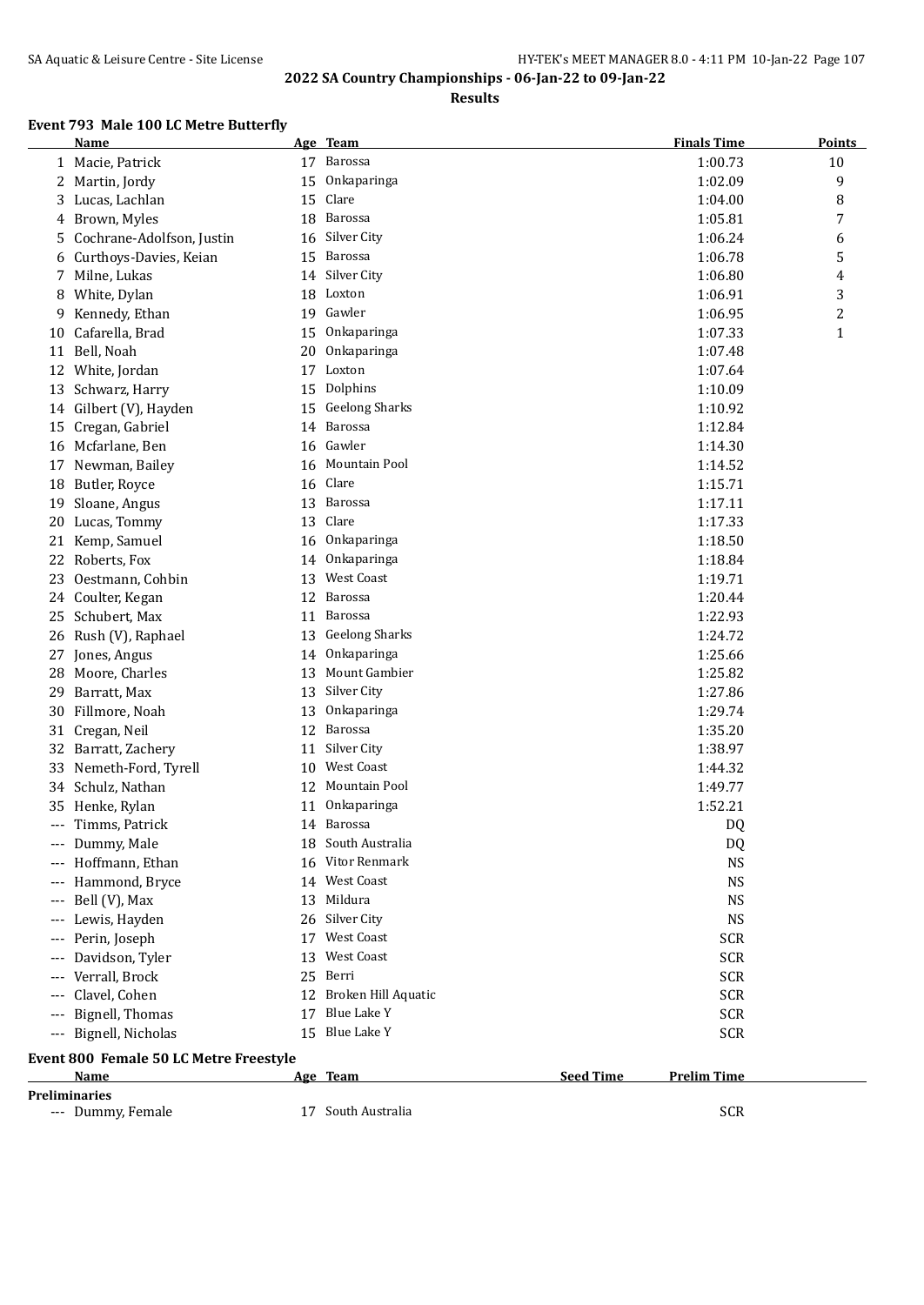**Results**

| Event 801 Male 50 LC Metre Freestyle                  |                                                                                                                                                                                                                                |                    |                    |               |
|-------------------------------------------------------|--------------------------------------------------------------------------------------------------------------------------------------------------------------------------------------------------------------------------------|--------------------|--------------------|---------------|
| <b>Name</b>                                           | <u>Age Team</u>                                                                                                                                                                                                                | Seed Time          | <b>Prelim Time</b> |               |
| <b>Preliminaries</b><br>--- Dummy, Male               | 18 South Australia                                                                                                                                                                                                             |                    | <b>SCR</b>         |               |
| Event 802 Female 100 LC Metre Freestyle               |                                                                                                                                                                                                                                |                    |                    |               |
| Name                                                  | Age Team                                                                                                                                                                                                                       | <b>Seed Time</b>   | <b>Prelim Time</b> |               |
| <b>Preliminaries</b><br>--- Dummy, Female             | 17 South Australia                                                                                                                                                                                                             |                    | <b>SCR</b>         |               |
| Event 803 Male 100 LC Metre Freestyle                 |                                                                                                                                                                                                                                |                    |                    |               |
| <b>Name</b><br><b>Preliminaries</b>                   | <u>Age Team</u>                                                                                                                                                                                                                | Seed Time          | <b>Prelim Time</b> |               |
| --- Dummy, Male                                       | 18 South Australia                                                                                                                                                                                                             |                    | <b>SCR</b>         |               |
| Event 805 Male 50 LC Metre Backstroke                 |                                                                                                                                                                                                                                |                    |                    |               |
| <b>Name</b>                                           | Age Team and the contract of the state of the state of the state of the state of the state of the state of the                                                                                                                 | <b>Seed Time</b>   | <b>Prelim Time</b> |               |
| <b>Preliminaries</b><br>--- Dummy, Male               | 18 South Australia                                                                                                                                                                                                             |                    | <b>SCR</b>         |               |
| Event 806 Female 50 LC Metre Backstroke               |                                                                                                                                                                                                                                |                    |                    |               |
| Name                                                  | Age Team and the contract of the contract of the contract of the contract of the contract of the contract of the contract of the contract of the contract of the contract of the contract of the contract of the contract of t | Seed Time          | <b>Prelim Time</b> |               |
| <b>Preliminaries</b><br>--- Dummy, Female             | 17 South Australia                                                                                                                                                                                                             |                    | <b>SCR</b>         |               |
| Event 807 Male 100 LC Metre Backstroke<br><b>Name</b> | Age Team and the contract of the contract of the contract of the contract of the contract of the contract of the contract of the contract of the contract of the contract of the contract of the contract of the contract of t | Seed Time          | <b>Prelim Time</b> |               |
| <b>Preliminaries</b>                                  |                                                                                                                                                                                                                                |                    |                    |               |
| --- Dummy, Male                                       | 18 South Australia                                                                                                                                                                                                             |                    | <b>SCR</b>         |               |
| Event 808 Female 100 LC Metre Backstroke              |                                                                                                                                                                                                                                |                    |                    |               |
| Name                                                  | Age Team                                                                                                                                                                                                                       | <b>Prelim Time</b> | <b>Finals Time</b> | Points        |
| <b>Finals</b><br>--- Dummy, Female                    | 17 South Australia                                                                                                                                                                                                             |                    | DQ                 |               |
| Event 808 Female 100 LC Metre Backstroke              |                                                                                                                                                                                                                                |                    |                    |               |
| <b>Name</b>                                           | Age Team and the contract of the contract of the contract of the contract of the contract of the contract of the contract of the contract of the contract of the contract of the contract of the contract of the contract of t | <b>Seed Time</b>   | <b>Prelim Time</b> |               |
| <b>Preliminaries</b><br>--- Dummy, Female             | 17 South Australia                                                                                                                                                                                                             |                    | DQ                 |               |
| Event 809 Male 50 LC Metre Breaststroke               |                                                                                                                                                                                                                                |                    |                    |               |
| <b>Name</b>                                           | Age Team                                                                                                                                                                                                                       | <b>Prelim Time</b> | <b>Finals Time</b> | Points        |
| <b>Finals</b>                                         |                                                                                                                                                                                                                                |                    |                    |               |
| --- Dummy, Male                                       | 18 South Australia                                                                                                                                                                                                             |                    | DQ                 |               |
| Event 809 Male 50 LC Metre Breaststroke               |                                                                                                                                                                                                                                |                    |                    |               |
| Name                                                  | Age Team                                                                                                                                                                                                                       | <b>Seed Time</b>   | <b>Prelim Time</b> |               |
| <b>Preliminaries</b><br>--- Dummy, Male               | 18 South Australia                                                                                                                                                                                                             |                    | DQ                 |               |
| <b>Event 810 Female 50 LC Metre Breaststroke</b>      |                                                                                                                                                                                                                                |                    |                    |               |
| <b>Name</b>                                           | Age Team                                                                                                                                                                                                                       | <b>Prelim Time</b> | <b>Finals Time</b> | <b>Points</b> |
| <b>Finals</b>                                         |                                                                                                                                                                                                                                |                    |                    |               |
| --- Dummy, Female                                     | 17 South Australia                                                                                                                                                                                                             |                    | DQ                 |               |
| <b>Event 810 Female 50 LC Metre Breaststroke</b>      |                                                                                                                                                                                                                                |                    |                    |               |
| Name                                                  | <u>Age Team</u>                                                                                                                                                                                                                | <b>Seed Time</b>   | <b>Prelim Time</b> |               |
| <b>Preliminaries</b><br>--- Dummy, Female             | 17 South Australia                                                                                                                                                                                                             |                    | DQ                 |               |